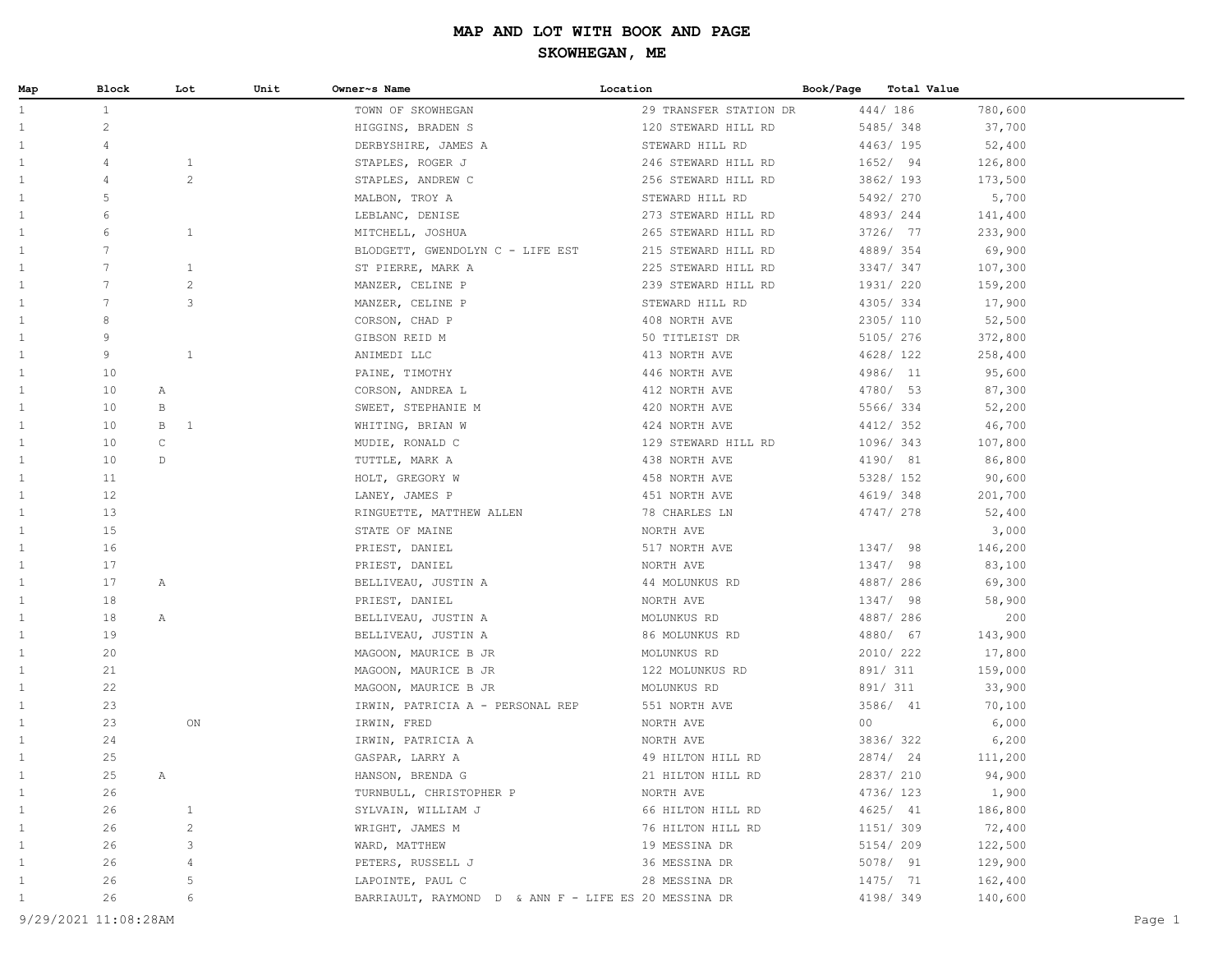| Map            | Block                | Lot            | Unit | Owner~s Name                   | Location             | Book/Page | Total Value |         |        |
|----------------|----------------------|----------------|------|--------------------------------|----------------------|-----------|-------------|---------|--------|
| $\mathbf{1}$   | 26                   | $^{\rm 8}$     |      | PARLIN, HANNAH P               | 36 HILTON HILL RD    |           | 5645/ 168   | 137,500 |        |
| $\mathbf{1}$   | 26                   | 9              |      | GASPAR, LARRY A                | 46 HILTON HILL RD    |           | 3548/ 150   | 179,300 |        |
| $\mathbf{1}$   | 26                   | 10             |      | POMELOW, STEPHEN               | 54 HILTON HILL RD    |           | 1899/109    | 135,500 |        |
| 1              | 26                   | 11             |      | TURNBULL, CHRITOPHER P         | 607 NORTH AVE        |           | 4736/104    | 139,700 |        |
| 1              | 26                   | Α              |      | MCCOLLOR, JANET M              | 28 HILTON HILL RD    |           | 2209/102    | 96,400  |        |
| $\mathbf{1}$   | 26                   | $\, {\bf B}$   |      | WYMAN, NATASHA LYNN (CARRIER)  | 86 HILTON HILL RD    |           | 3954/288    | 178,000 |        |
| $\mathbf{1}$   | 27                   |                |      | LAGASSE, LINWOOD L             | NORTH AVE            |           | 920/ 342    | 2,500   |        |
| $\mathbf{1}$   | 27                   | $\mathbf{1}$   |      | ASHLEY, SHIRLEY M (BROWN)      | 85 HILTON HILL RD    |           | 1877/ 256   | 124,300 |        |
| $\mathbf{1}$   | 27                   | $\mathbf{2}$   |      | RODERICK, STEPHEN A            | 81 HILTON HILL RD    |           | 864/ 995    | 140,400 |        |
| $\mathbf{1}$   | 27                   | 3              |      | CYR, BRADLEY M                 | 77 HILTON HILL RD    |           | 4572/ 267   | 129,400 |        |
| $\mathbf{1}$   | 27                   | $\overline{4}$ |      | WRIGHT, JAMES M                | 73 HILTON HILL RD    |           | 883/709     | 141,300 |        |
| $\mathbf{1}$   | 27                   | 5              |      | FORBUS, RONALD                 | 69 HILTON HILL RD    |           | 898/ 553    | 164,600 |        |
| $\mathbf{1}$   | 27                   | 6              |      | ASHLEY, ROBERT J               | HILTON HILL RD       |           | 3379/ 291   | 100     |        |
| $\mathbf{1}$   | 28                   |                |      | GASPAR, LARRY A                | HILTON HILL RD       |           | 2874/ 24    | 61,300  |        |
| $\mathbf{1}$   | 28                   | Α              |      | MCCARTHY, AMBROSE G JR         | 55 HILTON HILL RD    |           | 2663/ 153   | 152,000 |        |
| $\mathbf{1}$   | 29                   |                |      | DAVIS, JASON A                 | 99 HILTON HILL RD    |           | 4236/203    | 92,600  |        |
| $\mathbf{1}$   | 29                   | 2              |      | CAYFORD, DOROTHY E - LIFE EST  | HILTON HILL RD       |           | 4625/ 16    | 1,400   |        |
| $\mathbf{1}$   | 29                   | Α              |      | ASHLEY, ROBERT J               | HILTON HILL RD       |           | 2817/ 153   | 9,300   |        |
| $\mathbf{1}$   | 30                   |                |      | DAVIS, JASON A                 | HILTON HILL RD       |           | 4236/ 203   | 2,400   |        |
| $\mathbf{1}$   | 30                   | Α              |      | DAVIS, SUSAN G                 | 94 HILTON HILL RD    |           | 3702/ 75    | 228,400 |        |
| $\mathbf{1}$   | 31                   |                |      | SOMERSET WOODS TRUSTEES        | NORTH AVE            |           | 4073/ 30    | 2,800   |        |
| $\mathbf{1}$   | 32                   |                |      | PRIEST, DANIEL                 | HILTON HILL RD       |           | 1347/ 98    | 1,900   |        |
| $\mathbf{1}$   | 33                   |                |      | MAGOON, BRADLEY C - LIFE EST   | MALBONS MILLS RD     |           | 5396/ 180   | 2,900   |        |
| $\mathbf{1}$   | 34                   |                |      | DIRT CAPITAL PARTNERS 2016 LLC | 41 GRASSLAND LN      |           | 5332/ 42    | 312,900 |        |
| $\mathbf{1}$   | 35                   |                |      | BERRY, ELIZABETH D             | 15 GRASSLAND LN      |           | 4483/313    | 103,100 |        |
| $\mathbf{1}$   | 36                   |                |      | TOWN OF SKOWHEGAN              | MALBONS MILLS RD     |           |             | 1,900   |        |
| $\mathbf{1}$   | 38                   |                |      | PIERCE, KIM D                  | 477 MALBONS MILLS RD |           | 3116/ 15    | 139,300 |        |
| $\mathbf{1}$   | 39                   |                |      | TAYLOR, DANIEL E               | 508 MALBONS MILLS RD |           | 4849/122    | 86,000  |        |
| 1              | 39                   | Α              |      | BOUFORD, KEVIN                 | 500 MALBONS MILLS RD |           | 2018/205    | 63,500  |        |
| $\mathbf{1}$   | 40                   |                |      | HASTINGS, JAMES P JR           | MALBONS MILLS RD     |           | 760/ 145    | 33,500  |        |
| $\mathbf{1}$   | 41                   |                |      | HASTINGS, JAMES P JR           | 538 MALBONS MILLS RD |           | 760/ 145    | 242,300 |        |
| $\mathbf{1}$   | 42                   |                |      | TRAVERS, MARY ELLEN MALBON     | MALBONS MILLS RD     |           | 5553/255    | 46,600  |        |
| $\mathbf{1}$   | 43                   |                |      | NAGLE, JENNIFER                | 576 MALBONS MILLS RD |           | 5690/ 310   | 188,100 |        |
| $\overline{c}$ | $\mathbf{1}$         |                |      | BELANGER, THEODORE J III       | 672 MALBONS MILLS RD |           | 1882/ 273   | 114,300 |        |
| $\overline{c}$ | $\mathbf{2}$         |                |      | THE BELANGER FAMILY FARM INC   | 669 MALBONS MILLS RD |           | 4540/ 43    | 119,600 |        |
| $\overline{c}$ | $\mathbf{2}$         | $\mathbf{1}$   |      | BELANGER, DAVID J              | 689 MALBONS MILLS RD |           | 1667/ 320   | 222,400 |        |
| $\overline{c}$ | $\mathbf{2}$         | $\mathbf{2}$   |      | BELANGER, PHILIP               | 655 MALBONS MILLS RD |           | 5129/ 262   | 1,500   |        |
| 2              | 2                    | 3              |      | HOYER, CATHY                   | MALBONS MILLS RD     |           | 4289/ 250   | 1,400   |        |
| 2              | 3                    |                |      | THE BELANGER FAMILY FARM INC   | MALBONS MILLS RD     |           | 4540/ 43    | 700     |        |
| 2              | 5                    |                |      | SANTY, BRADLEY R II            | NOTCH RD             |           | 4764/347    | 17,900  |        |
| 2              | 5                    | $\overline{c}$ |      | SCHLENKER, JANET A             | NOTCH RD             |           | 4954/188    | 25,000  |        |
| $\overline{c}$ | 5                    | Α              |      | SCHLENKER, KARL                | 170 NOTCH RD         |           | 4100/ 33    | 131,300 |        |
| $\overline{c}$ | 6                    |                |      | SCHLENKER, JANET               | NOTCH RD             |           | 4100/ 31    | 28,600  |        |
| $\overline{c}$ | 7                    | $\mathbf{1}$   |      | 286 SOMERSET INC               | 286 NOTCH RD         |           | 5670/ 277   | 199,400 |        |
| $\overline{c}$ |                      | $\overline{c}$ |      | SPRAGUE, JEFFREY R             | NOTCH RD             |           | 1049/348    | 75,700  |        |
| $\overline{c}$ | $7\phantom{.0}$      | 3              |      | SPRAGUE, JEFFREY R             | 258 NOTCH RD         |           | 5155/ 147   | 202,900 |        |
|                | 9/29/2021 11:08:28AM |                |      |                                |                      |           |             |         | Page 2 |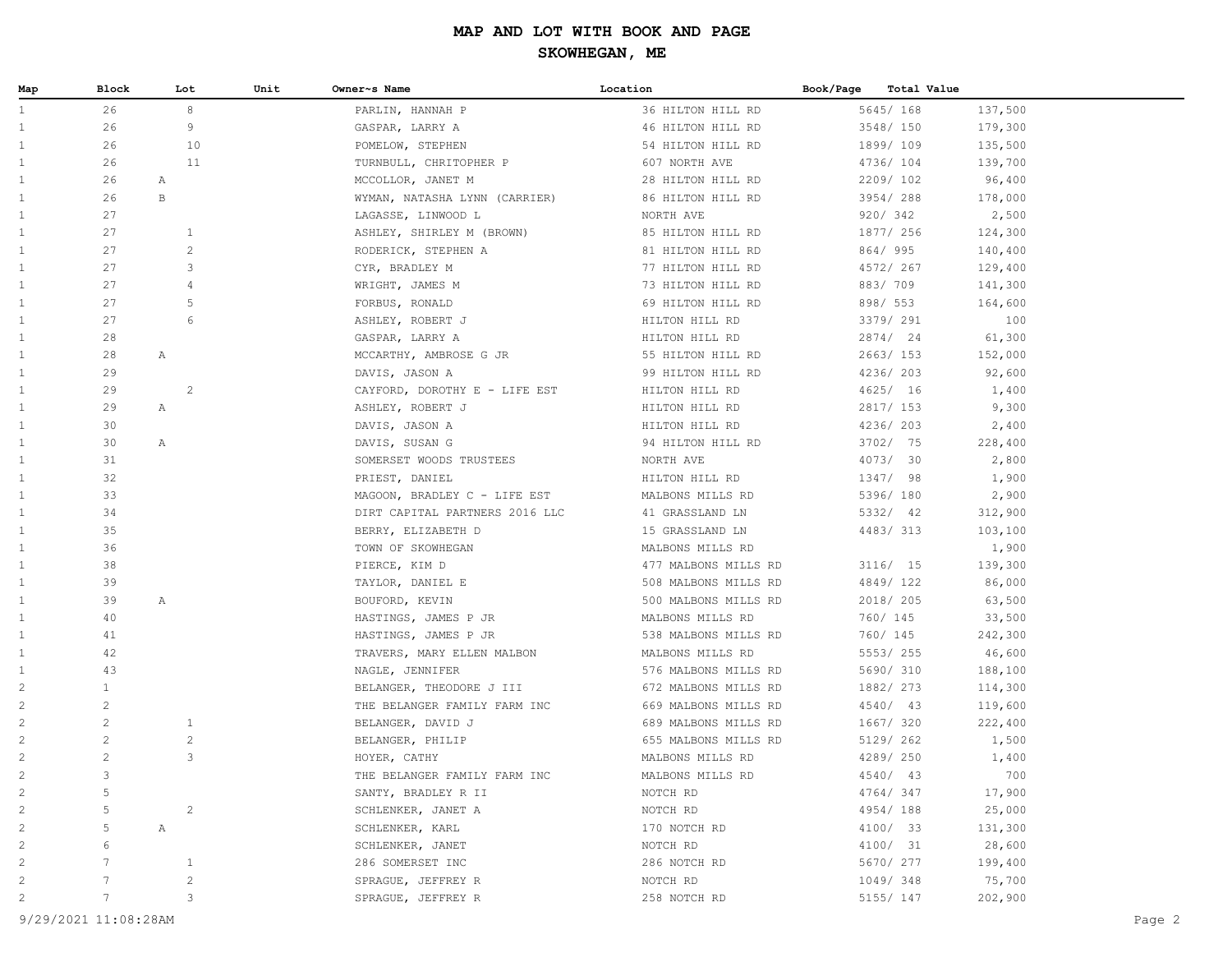| Map            | Block           | Lot                            | Unit | Owner~s Name                                           | Location          | Book/Page | <b>Total Value</b> |         |
|----------------|-----------------|--------------------------------|------|--------------------------------------------------------|-------------------|-----------|--------------------|---------|
| $\overline{c}$ | 7               | $\overline{4}$                 |      | SCHLENKER, KARL R                                      | NOTCH RD          |           | 4578/ 220          | 25,100  |
| 2              | $7\phantom{.0}$ | 5                              |      | ROBBINS, ARVID                                         | 28 CONIFER LN     |           | 5534/314           | 119,900 |
| $\overline{c}$ | $7\phantom{.0}$ | 6                              |      | ROBBINS, ARVID                                         | 39 CONIFER LN     |           | 4134/ 86           | 192,200 |
| $\overline{c}$ | $7\phantom{.0}$ | $7\phantom{.0}$                |      | HALEY, ALAN R & SURABIAN, SUSAN - TRUSTE 79 CONIFER LN |                   |           | 4907/148           | 193,900 |
| $\overline{c}$ | 7               | $5 - 1$                        |      | HALEY, ALAN                                            | CONIFER LN        |           | 5522/242           | 23,800  |
| $\sqrt{2}$     | 7               | $6 - 1$                        |      | WEIS, NANCY A                                          | 6 CONIFER LN      |           | 5340/ 210          | 189,700 |
| $\overline{c}$ | 7               | $6 - 3$                        |      | ESTY, STEVEN J                                         | 238 NOTCH RD      |           | 1835/148           | 196,300 |
| $\overline{c}$ | 7               | $6 - 4$                        |      | BLANCHET, ALAN                                         | 242 NOTCH RD      |           | 1983/150           | 183,100 |
| $\sqrt{2}$     | 8               |                                |      | LILY POND FARM LLC                                     | 267 NOTCH RD      |           | 5241/ 101          | 135,500 |
| $\sqrt{2}$     | 8               | $\mathbf{1}$                   |      | CHARRIER, LYNN L (MERRICK)                             | 199 NOTCH RD      |           | 4461/102           | 191,800 |
| $\overline{c}$ | 8               | $\mathbf{2}$                   |      | HEWETT, LORI                                           | 219 NOTCH RD      |           | 4878/329           | 78,000  |
| $\overline{c}$ | 9               |                                |      | LILY POND FARM LLC                                     | NOTCH RD          |           | 5241/ 101          | 1,400   |
| $\overline{c}$ | 10              |                                |      | LILY POND FARM LLC                                     | 320 NOTCH RD      |           | 5241/ 101          | 124,700 |
| $\overline{c}$ | 11              |                                |      | LILY POND FARM LLC                                     | 319 NOTCH RD      |           | 5241/ 101          | 103,400 |
| $\overline{c}$ | 11              | ON                             |      | TOWN OF SKOWHEGAN                                      | NOTCH RD          |           |                    | 58,500  |
| $\overline{c}$ | 12              |                                |      | QUINN GARRETT C                                        | 345 NOTCH RD      |           | 5140/ 290          | 84,100  |
| $\overline{c}$ | 12              | $\mathbb{A}$                   |      | STATE OF MAINE                                         | NOTCH RD          |           |                    | 2,100   |
| $\overline{c}$ | 13              |                                |      | ALFRED CORP                                            | 356 NOTCH RD      |           | 834/302            | 301,000 |
| $\overline{c}$ | 13              | $\mathbf{1}$                   |      | BLODGETT, BENJAMIN                                     | 440 NOTCH RD      |           | 4966/ 99           | 184,500 |
| $\overline{c}$ | 14              |                                |      | BLODGETT, BENJAMIN R                                   | 428 NOTCH RD      |           | 5339/ 274          | 27,200  |
| $\overline{c}$ | 15              |                                |      | CHAMBERLAND, ROGER L                                   | 462 NOTCH RD      |           | 3599/ 56           | 77,800  |
| $\overline{c}$ | 15              | $\mathbb{A}$                   |      | CRITTENDEN, WAYNE L                                    | 482 NOTCH RD      |           | 2945/ 45           | 115,100 |
| $\overline{c}$ | 16              |                                |      | NR RENTALS LLC                                         | 481 NOTCH RD      |           | 4591/ 351          | 43,900  |
| $\mathbf{2}$   | 16              | $\mathbf{1}$                   |      | MARTINEZ, DIANE                                        | 495 NOTCH RD      |           | 2718/ 182          | 124,100 |
| $\overline{c}$ | 16              | $\overline{c}$                 |      | DEMO, MARK H                                           | 519 NOTCH RD      |           | 1593/254           | 79,600  |
| $\overline{c}$ | 16              | 3                              |      | TAYLOR, DANIEL                                         | NOTCH RD          |           | 3667/ 222          | 14,800  |
| $\overline{c}$ | 18              |                                |      | LOCKE, ROLAND H                                        | 602 EAST RIDGE RD |           | 1073/ 308          | 52,800  |
| $\overline{c}$ | 18              | $\mathbf{1}$                   |      | CURRIER, RONALD                                        | EAST RIDGE RD     |           | 4217/ 304          | 28,100  |
| $\overline{c}$ | 18              | 1ON                            |      | BUSSELL, ERIC                                          | 588 EAST RIDGE RD |           | 000/000            | 19,000  |
| 2              | 19              | $\mathbf{1}$                   |      | HEWETT, JEFFREY                                        | 609 EAST RIDGE RD |           | 1719/ 320          | 206,700 |
| $\overline{c}$ | 20              |                                |      | KIRBY, IRA D                                           | EAST RIDGE RD     |           | 4644/195           | 145,300 |
| $\overline{c}$ | 21              |                                |      | ELLIS, KIM W                                           | 465 EAST RIDGE RD |           | 2300/ 179          | 232,100 |
| $\overline{c}$ | 21              | $\mathbf{1}$                   |      | WYMAN, RANDI L                                         | 431 EAST RIDGE RD |           | 5360/ 309          | 81,000  |
| $\overline{c}$ | 22              |                                |      | HOLT, THOMAS A                                         | NOTCH RD          |           | 4245/ 216          | 5,800   |
| $\overline{c}$ | 22              | Α                              |      | LIZOTTE, MARY ANN TEMPLE                               | 385 EAST RIDGE RD |           | 5542/ 185          | 105,400 |
| $\overline{c}$ | 22              | В<br>$\mathbf{1}$              |      | WACOME, PHILIP N                                       | 397 EAST RIDGE RD |           | 2034/181           | 142,200 |
| $\overline{c}$ | 22              | $\overline{c}$<br>$\mathbf{B}$ |      | MAYHEW, SAMUEL                                         | 407 EAST RIDGE RD |           | 5002/ 79           | 121,400 |
| $\overline{c}$ | 22              | $\mathtt{C}$                   |      | CYR, ROGER J                                           | 421 EAST RIDGE RD |           | 875/ 951           | 136,100 |
| 2              | 23              |                                |      | LEVELLIE, LEON J                                       | 356 EAST RIDGE RD |           | 906/ 1024          | 98,200  |
| $\overline{c}$ | 23              | $\mathbf{1}$                   |      | BROOKS, NATHANIEL D                                    | 410 EAST RIDGE RD |           | 5235/ 128          | 313,100 |
| $\overline{c}$ | 24              |                                |      | CENTRAL MAINE POWER CO                                 | NOTCH RD          |           |                    | 58,000  |
| $\overline{c}$ | 25              |                                |      | SMITH, SARAH H                                         | 469 NOTCH RD      |           | 5060/ 263          | 123,800 |
| $\overline{c}$ | 25              | $\mathbf{1}$                   |      | JOHNSON, SHAWN W                                       | 475 NOTCH RD      |           | 5512/ 68           | 118,100 |
| 3              | $\mathbf{1}$    |                                |      | WHITE, KENNETH J                                       | 748 NOTCH RD      |           | 1007/ 108          | 55,800  |
| 3              | $\mathbf{2}$    |                                |      | TIBBETTS, ANTHONY J                                    | 721 NOTCH RD      |           | 5150/ 101          | 116,100 |
| 3              | 3               |                                |      | PLUM CREEK MAINE TIMBERLANDS LLC                       | EAST RIDGE RD     |           | 2490/340           | 229,600 |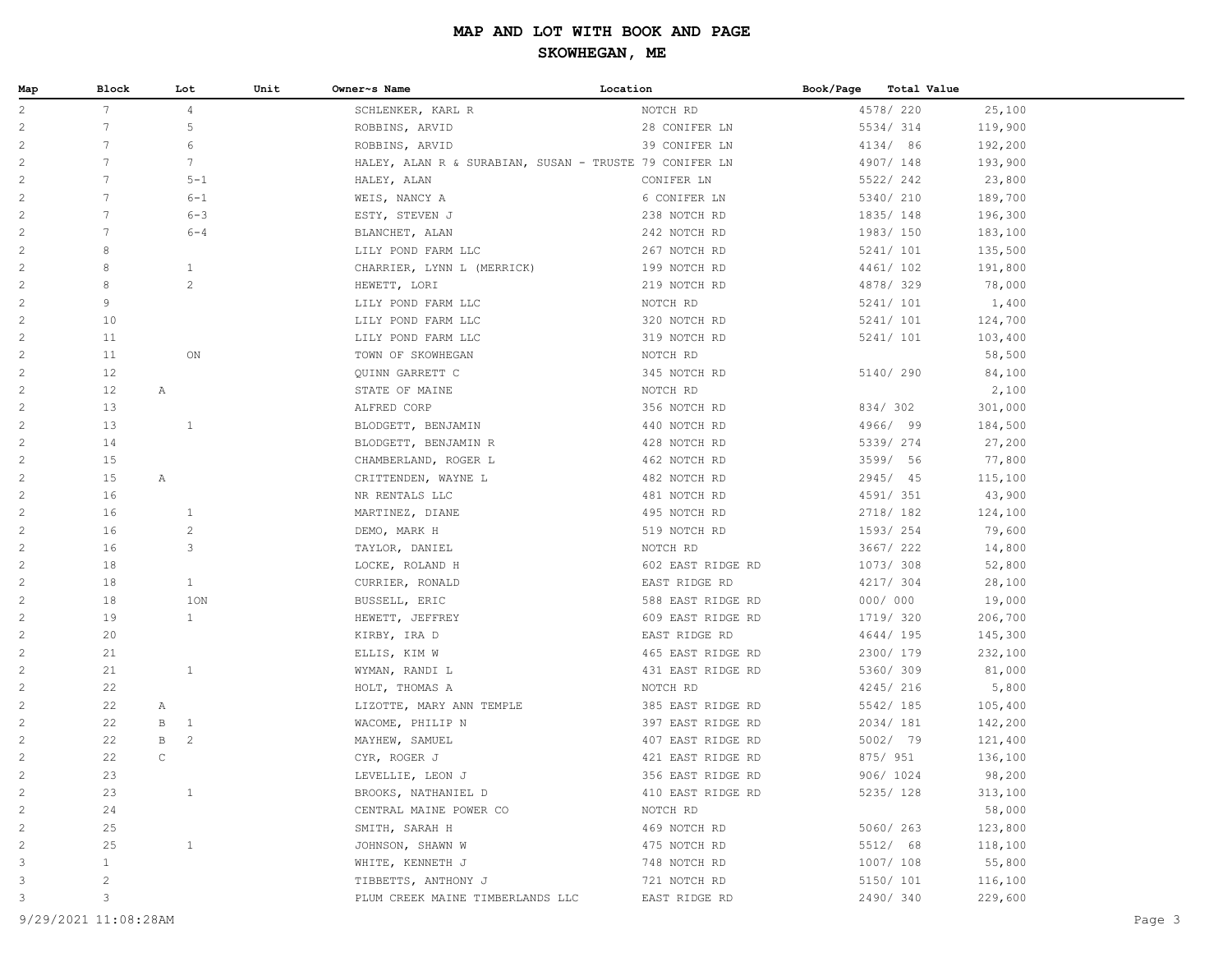| Map | Block          | Lot               | Unit | Owner~s Name                         | Location                  | Book/Page |           | <b>Total Value</b> |  |
|-----|----------------|-------------------|------|--------------------------------------|---------------------------|-----------|-----------|--------------------|--|
| 3   | $\mathcal{E}$  | ON                |      | TESSIER, RICHARD W                   | 829 NOTCH RD              |           | 1171/ 260 | 4,600              |  |
| 3   | $\overline{4}$ |                   |      | FISH, CHARLES F II                   | 4 WHITTEMORE HILL RD      |           | 5123/ 350 | 120,400            |  |
| 3   | 9              |                   |      | DEMO, KAREN S                        | 846 NOTCH RD              |           | 1149/ 191 | 41,400             |  |
| 3   | 9              | $\mathbf{1}$      |      | DEMO, KAREN S                        | NOTCH RD                  |           | 5152/ 187 | 1,800              |  |
| 3   | 10             |                   |      | DEMO, KAREN S                        | NOTCH RD                  |           | 2529/249  | 1,800              |  |
| 3   | 12             |                   |      | LANEY, CARL L                        | 1042 NOTCH RD             |           | 1616/ 296 | 18,900             |  |
| 3   | 13             |                   |      | SALISBURY, ELDEN W II                | 373 ANGIER HILL RD        |           | 1502/ 159 | 63,500             |  |
| 3   | 14             |                   |      | GRAY, JOHNNY A                       | 426 STEAM MILL RD         |           | 3221/ 68  | 18,200             |  |
| 3   | 16             |                   |      | BORDWICK, PETER                      | 1044 NOTCH RD             |           | 3020/ 59  | 109,700            |  |
| 3   | 16             | $\mathbf{1}$      |      | BORDWICK, MARTIN ROBERT              | 1048 NOTCH RD             |           | 5565/ 52  | 2,000              |  |
| 3   | 18             |                   |      | FRANK, WILLIAM J                     | 474 STRICKLAND RD         |           | 798/ 737  | 24,600             |  |
| 3   | 19             |                   |      | GRAY, DANIEL A                       | 438 STEAM MILL RD         |           | 1981/122  | 32,600             |  |
| 3   | 19             | $\mathbb{A}$      |      | GRAY, ALBERT F                       | 434 STEAM MILL RD         |           | 1711/3    | 23,300             |  |
| 3   | 22             | $\mathbf{1}$      |      | HOLT, THOMAS A                       | 649 NOTCH RD              |           | 3772/3    | 82,200             |  |
| 3   | 22             | $\overline{c}$    |      | BLODGETT, DARRELL L                  | NOTCH RD                  |           | 4035/215  | 5,800              |  |
| 3   | 22             | 3                 |      | BLODGETT, DAVID SR                   | 27 WHITTEMORE HILL RD     |           | 4223/ 51  | 75,200             |  |
| 3   | 22             | $\overline{4}$    |      | NICKERSON, RONALD S                  | NOTCH RD                  |           | 5096/290  | 4,200              |  |
| 4   | $\mathbf{1}$   |                   |      | KENNEY, MYRON C JR                   | 81 EAST MADISON RD        |           | 970/ 67   | 129,200            |  |
| 4   | 2              |                   |      | MENG, ROBERT P                       | 82 EAST MADISON RD        |           | 2578/ 316 | 109,900            |  |
| 4   | 3              |                   |      | BROWN, LUISA M                       | 52 EAST MADISON RD        |           | 3456/308  | 86,600             |  |
| 4   | 3              | A                 |      | HIGHT PROPERTIES LLC                 | 363 MADISON AVE           |           | 5090/ 161 | 64,100             |  |
|     | 3              | В                 |      | FIDC X LLC                           | 381 MADISON AVE           |           | 4509/263  | 2,398,100          |  |
| 4   | 3              | $\mathtt{C}$      |      | DIONNE, MARTHA A                     | MADISON AVE               |           | 3231/325  | 127,200            |  |
| 4   | 3              | D                 |      | HOULTON HOLDINGS LLC                 | 70 EAST MADISON RD        |           | 5649/ 129 | 364,400            |  |
| 4   | $\overline{4}$ |                   |      | THE FIRST CHURCH OF THE NAZARENE     | 31 EAST MADISON RD        |           | 3628/ 150 | 987,800            |  |
| 4   | $\overline{4}$ | $\mathbf{1}$      |      | ANDERSON, GEORGE L                   | 16 DUNLOP LN              |           | 5306/ 41  | 26,800             |  |
|     | $\overline{4}$ | $\overline{c}$    |      | TOWN OF SKOWHEGAN                    | 51 EAST MADISON RD        |           | 5308/ 152 | 33,100             |  |
|     | $\overline{4}$ | 3                 | Α    | BOOTHBY, GURDON H JR & JANICE M - LE | 19 DUNLOP LN              |           | 4507/ 99  | 132,100            |  |
|     | 4              | 3                 | В    | BLODGETT, DARRELL L                  | 17 EAST MADISON RD        |           | 4255/347  | 40,400             |  |
|     | $\overline{4}$ | 4                 |      | KNAPP, ROGER                         | 4 DUNLOP LN               |           | 4594/ 11  | 134,000            |  |
| 4   | $\overline{4}$ | 5                 |      | AUSTIN, HARVEY JR II                 | CAMILLA DR/LEXIE LN       |           | 5142/ 197 | 146,100            |  |
|     | $\overline{4}$ | A                 |      | THE MAINE WATER COMPANY              | 8 DUNLOP LN               |           | 1853/266  | 21,500             |  |
|     | $\overline{4}$ | $\, {\bf B}$      |      | NEW ENGLAND INDUSTRIAL PROP INC      | 5 EAST MADISON RD         |           | 2861/ 281 | 789,100            |  |
|     | 5              | $\mathbf{1}$      |      | W/S SKOWHEGAN PROP. LMTD PRTNR       | 60 FAIRGROUNDS MARKET PL  |           | 1951/ 305 | 6,537,300          |  |
|     | 5              | $\overline{c}$    |      | W/S FAIRGROUNDS MKT PLC LMTD         | 17 CONSTITUTION AVE       |           | 1951/ 257 | 454,700            |  |
|     | 5              | 3                 |      | THE SAMPSON SUPERMARKETS INC         | 100 FAIRGROUNDS MARKET PL |           | 1951/ 295 | 2,627,000          |  |
|     | 6              |                   |      | BLODGETT, DARRELL L                  | MADISON AVE               |           | 3824/7    | 16,700             |  |
| 4   | 6              | 5                 |      | BLODGETT, DARRELL                    | RUSSELL RD                |           | 2273/ 64  | 47,800             |  |
| 4   | 6              | 50N               |      | MAINE RSA NO.1, INC                  | 249 RUSSELL RD            |           |           | 131,300            |  |
|     |                | Α                 |      | CASSIDY, DANA                        | 338 MADISON AVE           |           | 5062/ 189 | 1,049,200          |  |
|     |                | ON<br>Α           |      | CASSIDY, DANA                        | 348 MADISON AVE           |           | 5062/189  | 181,300            |  |
|     | 6              | В                 |      | CASSIDY, DANA                        | MADISON AVE               |           | 5062/189  | 74,600             |  |
|     | 6              | $\mathsf C$       |      | CASSIDY, DANA                        | MADISON AVE               |           | 5062/189  | 104,500            |  |
|     | 6              | $\mathsf C$<br>ON |      | CAPITAL PIZZA HUTS INC               | 318 MADISON AVE           |           |           | 418,500            |  |
|     | 6              | $\mathbb D$       |      | BURGER KING CORP                     | 354 MADISON AVE           |           | 926/ 13   | 463,600            |  |
|     | 7              |                   |      | JOSEPH, JOEY P                       | 331 MADISON AVE           |           | 3586/ 71  | 105,100            |  |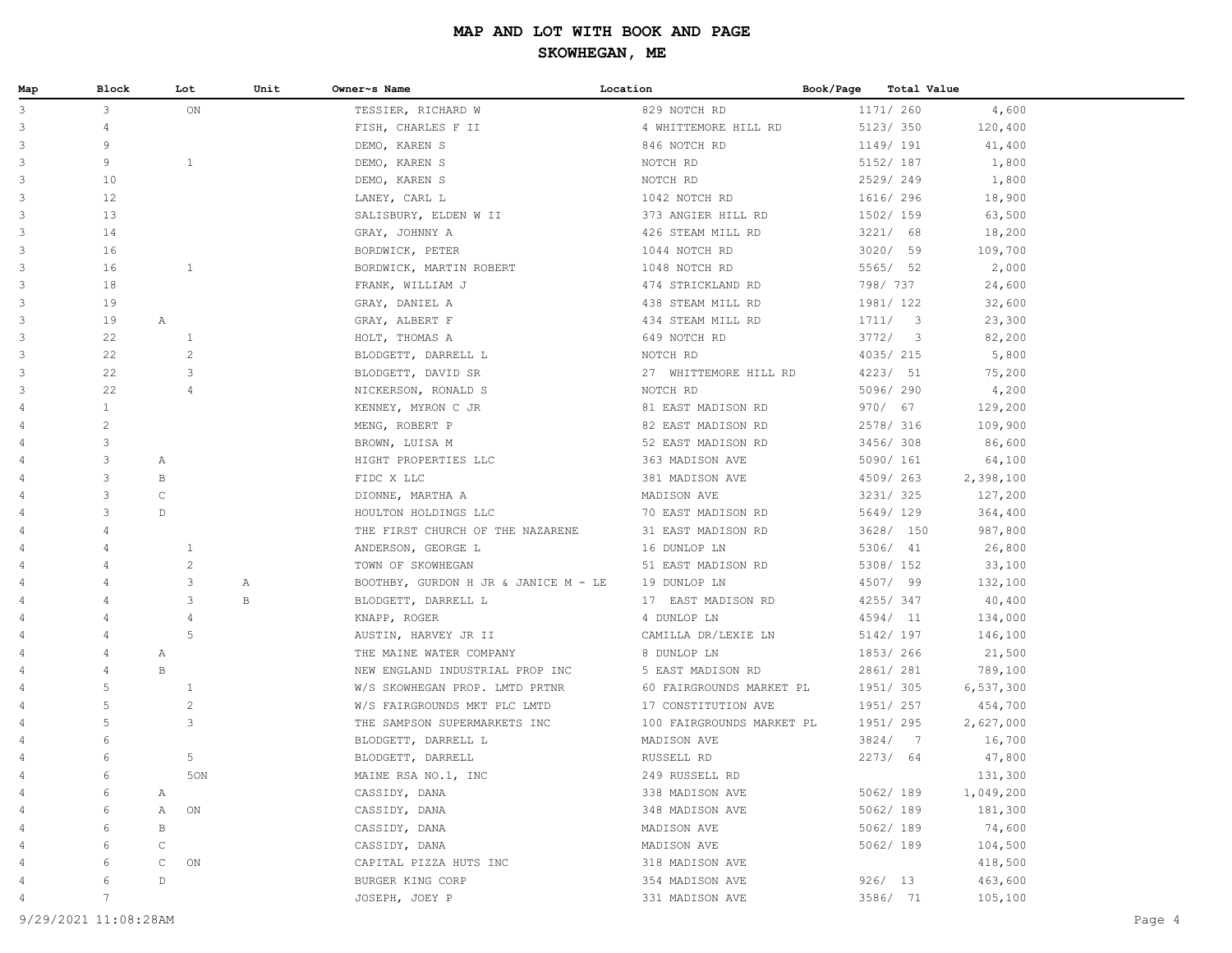| Map            | Block | Lot            | Unit | Owner~s Name                        | Location        | Book/Page | Total Value |         |
|----------------|-------|----------------|------|-------------------------------------|-----------------|-----------|-------------|---------|
| 4              | 8     |                |      | JOSEPH, JOEY                        | 337 MADISON AVE |           | 2372/ 176   | 343,000 |
| $\overline{4}$ | 9     |                |      | QUINN, COLIN R                      | 347 MADISON AVE |           | 1489/ 255   | 312,600 |
| 4              | 10    |                |      | PRAY, PAUL F                        | 357 MADISON AVE |           | 3771/ 280   | 90,600  |
| 4              | 11    |                |      | COLE IO SKOWHEGAN ME LLC            | 374 MADISON AVE |           | 4483/162    | 393,400 |
| 4              | 11    | $\mathbf{1}$   |      | DUMONT, RONALD L                    | 382 MADISON AVE |           | 2512/1      | 122,800 |
| 4              | 11    | ON             |      | COLE IO SKOWHEGAN ME LLC            | MADISON AVE     |           | 4483/162    | 26,900  |
| 4              | 12    |                |      | BURGER-ROY, LLC                     | 398 MADISON AVE |           | 2653/234    | 589,400 |
| 4              | 12    | $\mathbf{1}$   |      | T & B ENTERPRISES, LLC              | 414 MADISON AVE |           | 4072/102    | 900,000 |
| 4              | 12    | $\mathbf{2}$   |      | WASHBURN, BRENDA S                  | MADISON AVE     |           | 5430/ 213   | 56,300  |
| 4              | 12    | Α              |      | REGO, HUMBERTO                      | 386 MADISON AVE |           | 2288/ 145   | 399,200 |
| 4              | 13    |                |      | C & K PERKINS HOLDINGS LLC          | 420 MADISON AVE |           | 5260/ 219   | 109,900 |
| 4              | 14    |                |      | DIONNE, RANDALL T                   | MADISON AVE     |           | 1576/ 318   | 79,400  |
| 4              | 14    | Α              |      | KENS DRIVE-IN INC                   | 411 MADISON AVE |           | 991/ 22     | 491,600 |
| 4              | 15    |                |      | GILBERT, REJEAN                     | MADISON AVE     |           | 843/ 605    | 7,000   |
| 4              | 15    | Α              |      | VANDER BUSH, EDWARD F JR ET AL      | MADISON AVE     |           | 756/ 232    | 5,200   |
| 4              | 16    |                |      | OBERT, BRUCE R & DENISE             | MERRILL ST      |           | 3292/ 31    | 36,400  |
| 4              | 16    | $\mathbf{1}$   |      | ELLIS, CLINTON                      | 1 MERRILL ST    |           | 4733/ 55    | 136,500 |
| 4              | 16    | $\overline{c}$ |      | HYLAN, DANIEL F                     | 3 MERRILL ST    |           | 4415/239    | 162,000 |
| 4              | 16    | 3              |      | CHRISTOPHER, JON M                  | 132 COBURN AVE  |           | 4005/ 65    | 294,600 |
| 4              | 16    | $\overline{4}$ |      | OBERT, BRUCE                        | COBURN AVE      |           | 4646/319    | 32,600  |
| 4              | 16    | 5              |      | BROWN, ROBERT J                     | 6 FOX HOLLOW DR |           | 4216/ 300   | 240,500 |
| 4              | 16    | 6              |      | OBERT, JEFFREY C                    | COBURN AVE      |           | 4313/ 88    | 31,500  |
| 4              | 16    | 7              |      | OBERT, DENISE L                     | COBURN AVE      |           | 4313/ 92    | 30,700  |
| 4              | 16    | 8              |      | OBERT, BRUCE R                      | FOX HOLLOW LN   |           | 3292/ 31    | 25,300  |
| 4              | 16    | 9              |      | OBERT, BRUCE R                      | FOX HOLLOW LN   |           | 3292/31     | 25,300  |
| 4              | 16    | 10             |      | OBERT, BRUCE R                      | FOX HOLLOW LN   |           | 3292/ 31    | 25,400  |
| 4              | 16    | 11             |      | OBERT, BRUCE R                      | FOX HOLLOW LN   |           | 3292/ 31    | 31,500  |
| 4              | 16    | Α              |      | TOWN OF SKOWHEGAN                   | RUSSELL RD      |           | 2459/ 67    | 32,900  |
| 4              | 17    |                |      | POMERLEAU, BRIAN S SR - LIFE ESTATE | 150 RUSSELL RD  |           | 4099/ 131   | 94,000  |
| 4              | 17    | $\mathbf{1}$   |      | SIDELL, DEVIN W                     | 156 RUSSELL RD  |           | 4791/ 280   | 161,200 |
| 4              | 18    | $\mathbf{1}$   |      | BLODGETT, DAVID                     | 176 RUSSELL RD  |           | 1404/321    | 133,200 |
| $\overline{4}$ | 18    | $\overline{c}$ |      | LANDRY, CARI D                      | 224 RUSSELL RD  |           | 5431/ 22    | 218,000 |
| 4              | 18    | 3              |      | CORSON, KAREN                       | 218 RUSSELL RD  |           | 5056/232    | 220,000 |
| 4              | 19    | $\mathbf{1}$   |      | CHAMPAGNE, PAULINE G                | 284 RUSSELL RD  |           | 00/00       | 184,800 |
| 4              | 20    |                |      | SOMERSET WOODS TRUSTEES             | RUSSELL RD      |           | 4619/268    | 3,800   |
| $\overline{4}$ | 21    |                |      | SOMERSET WOODS TRUSTEES             | RUSSELL RD      |           | 5043/ 54    | 21,400  |
| 4              | 22    | Α              |      | HUMPHREY, DALE E                    | 242 RUSSELL RD  |           | 4564/262    | 134,900 |
| 4              | 23    |                |      | BLODGETT, DARRELL                   | RUSSELL RD      |           | 4491/ 276   | 3,500   |
| 4              | 24    |                |      | MCCARTY, LEROY A                    | RUSSELL RD      |           | 709/ 45     | 42,100  |
|                | 24    | $\mathbf{1}$   |      | WILLIS, JEREMY                      | 269 RUSSELL RD  |           | 5543/263    | 176,000 |
|                | 24    | 3              |      | RAIRDON, PAUL D JR                  | 347 RUSSELL RD  |           | 2091/ 16    | 122,600 |
|                | 24    | $\overline{4}$ |      | DAVIS, ANDREW J                     | 299 RUSSELL RD  |           | 5446/102    | 241,200 |
|                | 25    |                |      | WEATHERS, DIANE                     | RUSSELL RD      |           | 5635/ 51    | 40,000  |
| 4              | 25    | $\mathbf{1}$   |      | YORK, CALEB A                       | 342 RUSSELL RD  |           | 4654/ 71    | 185,800 |
|                | 25    | $\overline{c}$ |      | MCGOWAN, KEVIN J                    | 330 RUSSELL RD  |           | 4422/ 301   | 214,600 |
|                | 26    |                |      | WORTHINGTON, CAROLE S               | 371 RUSSELL RD  |           | 4931/ 297   | 48,400  |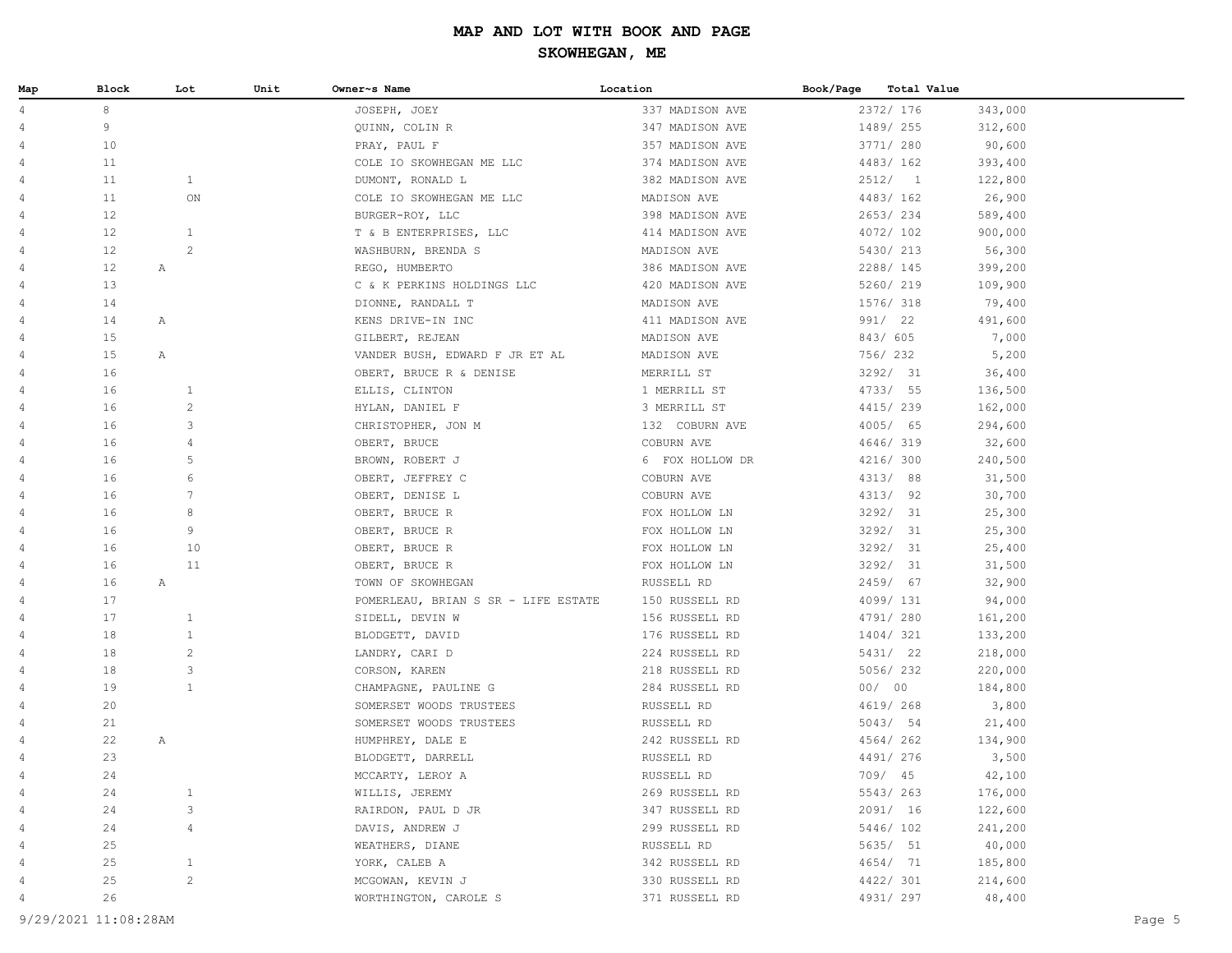| Map            | Block   | Lot                   | Unit | Owner~s Name                         | Location              | Book/Page | <b>Total Value</b> |         |
|----------------|---------|-----------------------|------|--------------------------------------|-----------------------|-----------|--------------------|---------|
| $\overline{4}$ | 27      |                       |      | KOLLAR, KEVIN                        | 389 RUSSELL RD        |           | 5665/250           | 60,700  |
| $\overline{4}$ | 28      |                       |      | KOLLAR, FRANCIS S                    | 380 RUSSELL RD        |           | 870/ 406           | 137,000 |
| $\overline{4}$ | 29      | $\mathbb{A}$          |      | PAGE, CHAD A                         | 435 RUSSELL RD        |           | 4487/ 150          | 154,900 |
| $\overline{4}$ | 29      | A<br>$\overline{1}$   |      | COURTNEY, PAMELA                     | 415 RUSSELL RD        |           | 4542/339           | 92,000  |
| $\overline{4}$ | 29      | $\, {\bf B}$          |      | HABIG, KEVIN                         | RUSSELL RD            |           | 4817/ 96           | 1,900   |
| $\overline{4}$ | 31      |                       |      | SYLVESTER, WAYNE A                   | 412 RUSSELL RD        |           | 4796/324           | 148,800 |
| $\overline{4}$ | 31      | Α                     |      | WOODMAN, CAROLINE M (MERRILL)        | 446 RUSSELL RD        |           | 839/868            | 66,100  |
| $\overline{4}$ | 31      | $\overline{1}$<br>Α   |      | MERRILL, CLYDE                       | 432 RUSSELL RD        |           | 2579/305           | 65,300  |
| $\overline{4}$ | 33      |                       |      | SOMERSET WOODS TRUSTEES              | RUSSELL RD            |           |                    | 91,000  |
| $\overline{4}$ | 34      |                       |      | JEWELL, CRAIG D                      | GOODWIN LN            |           | 4863/205           | 6,700   |
| $\overline{4}$ | 36      |                       |      | ROWELL, LARRY N - PERS REP           | NORRIDGEWOCK AVE      |           | 4390/ 211          | 1,800   |
| $\overline{4}$ | $4 - 5$ | ON1                   |      | BERRY, RAYMOND                       | 1 LEXIE LN            |           |                    | 14,700  |
| $\overline{4}$ | $4 - 5$ | ON <sub>2</sub>       |      | GREENE, GLORIA                       | 6 LEXIE LN            |           | 00/00              | 18,200  |
| $\overline{4}$ | $4 - 5$ | ON3                   |      | WINCHENBACH, VICTORIA J              | 8 LEXIE LN            |           | 00/00              | 12,200  |
| $\overline{4}$ | $4 - 5$ | ON4                   |      | AUSTIN, HARVEY                       | 10 LEXIE LN           |           | 00/00              | 21,400  |
| $\overline{4}$ | $4 - 5$ | ON <sub>5</sub>       |      | MARQUIS, STEVEN                      | 12 LEXIE LN           |           | 99/ 99             | 23,100  |
| $\overline{4}$ | $4 - 5$ | ON6                   |      | AUSTIN, HARVEY                       | 14 LEXIE LN           |           | 00/00              | 6,000   |
| $\overline{4}$ | $4 - 5$ | ON7                   |      | AUSTIN, HARVEY JR II                 | 16 LEXIE LN           |           | 5142/ 197          | 16,500  |
| $\overline{4}$ | $4 - 5$ | ON9                   |      | HOVEY, LAWRENCE                      | 22 LEXIE LN           |           | 00/00              | 15,600  |
| $\overline{4}$ | $4 - 5$ | ON14                  |      | WENTWORTH, BONNE                     | 19 LEXIE LN           |           | 00/00              | 25,700  |
| 4              | $4 - 5$ | ON15                  |      | DUNAWAY, LYNDA                       | 17 LEXIE LN           |           | 00/00              | 15,000  |
| $\overline{4}$ | $4 - 5$ | ON17                  |      | AUSTIN, HARVEY JR II                 | 11 LEXIE LN           |           | 00/00              | 27,500  |
| $\overline{4}$ | $4 - 5$ | ON18                  |      | HERTLEIN, CHELSEA                    | 9 LEXIE LN            |           | 00/00              | 37,400  |
| $\overline{4}$ | $4 - 5$ | ON19                  |      | HOLT, CHRISTOPHER                    | 7 LEXIE LN            |           | 00/00              | 14,700  |
| $\overline{4}$ | $4 - 5$ | ON21                  |      | RINES, TAMMY                         | 2 CAMILLA DR          |           | 00/00              | 18,700  |
| $\mathsf S$    | $\,8\,$ |                       |      | CARRIER, RICHARD - TRUSTEE           | NORTH AVE             |           | 3815/ 32           | 9,700   |
| 5              | 8       | $\mathbf{1}$          |      | ORGANIC OVENS LLC                    | 8 INDUSTRIAL PARK RD  |           | 4375/ 320          | 263,100 |
| 5              | 8       | $\mathbf{2}$          |      | CENTRAL MAINE POWER COMPANY          | 20 INDUSTRIAL PARK RD |           | 2578/ 100          | 778,300 |
| 5              | 8       | 3                     |      | SKOWHEGAN ECONOM. DEVEL. CORP.       | 7 INDUSTRIAL PARK RD  |           | FL 2363            | 969,100 |
| 5              | 8       | 4                     |      | NORTHEAST DORAN INC                  | 30 INDUSTRIAL PARK RD |           | 1744/352           | 296,300 |
| 5              | 8       | 6                     |      | CARRIER, RICHARD - TRUSTEE           | INDUSTRIAL PK RD      |           | 2898/ 213          | 320,100 |
| 5              | 8       | $7\phantom{.0}$       |      | CARRIER, RICHARD - TRUSTEE           | 42 INDUSTRIAL PARK RD |           | 2898/ 213          | 768,000 |
| 5              | 8       | 9                     |      | CARRIER, RICHARD - TRUSTEE           | INDUSTRIAL PK RD      |           | 2898/ 213          | 47,500  |
| 5              | 8       | $4 - 1$               |      | NORTHEAST DORAN INC                  | INDUSTRIAL PARK RD    |           | 5489/290           | 112,300 |
| 5              | 9       |                       |      | KEENE, MARTHA S                      | 56 STEWARD HILL RD    |           | 1012/ 343          | 59,200  |
| 5              | 10      |                       |      | GRENIER, GERALD P                    | 50 STEWARD HILL RD    |           | 3911/ 15           | 71,000  |
| 5              | 11      |                       |      | BOLLIER, ALAN J                      | 72 STEWARD HILL RD    |           | 882/384            | 68,000  |
| 5              | 11      | ON                    |      | BOLLIER, JAMIE                       | 68 STEWARD HILL RD    |           | 00/00              | 17,300  |
| 5              | 12      |                       |      | PATTON, BRUCE P                      | 101 STEWARD HILL RD   |           | 5537/ 73           | 127,100 |
| 5              | 12      | Α                     |      | WHEELER, LOUIS E SR & VIRGINA A - LE | 107 STEWARD HILL RD   |           | 4776/ 271          | 91,600  |
| 5              | 13      |                       |      | TURNER, MELANIE                      | 3 FORREST GREENE ST   |           | 5593/243           | 100,600 |
| 5              | 13      | $\mathbb{A}$          |      | WHITE, SANDRA - LIFE ESTATE          | 53 STEWARD HILL RD    |           | 3580/ 186          | 46,400  |
| 5              | 13      | В                     |      | DAUPHINEE, DESTINY E                 | 370 NORTH AVE         |           | 5459/183           | 51,300  |
| 5              | 13      | $\mathtt{C}$          |      | ARSENAULT, RICHARD A                 | 356 NORTH AVE         |           | 1113/ 60           | 146,900 |
| 5              | 13      | $\mathbb D$           |      | THIBAULT, MARGUERITE M - LE          | 8 FORREST GREENE ST   |           | 3237/ 154          | 152,900 |
| 5              | 13      | $\mathop{}\mathbb{E}$ |      | DAVIS, GEORGE M JR                   | 7 FORREST GREENE ST   |           | 5238/ 59           | 140,200 |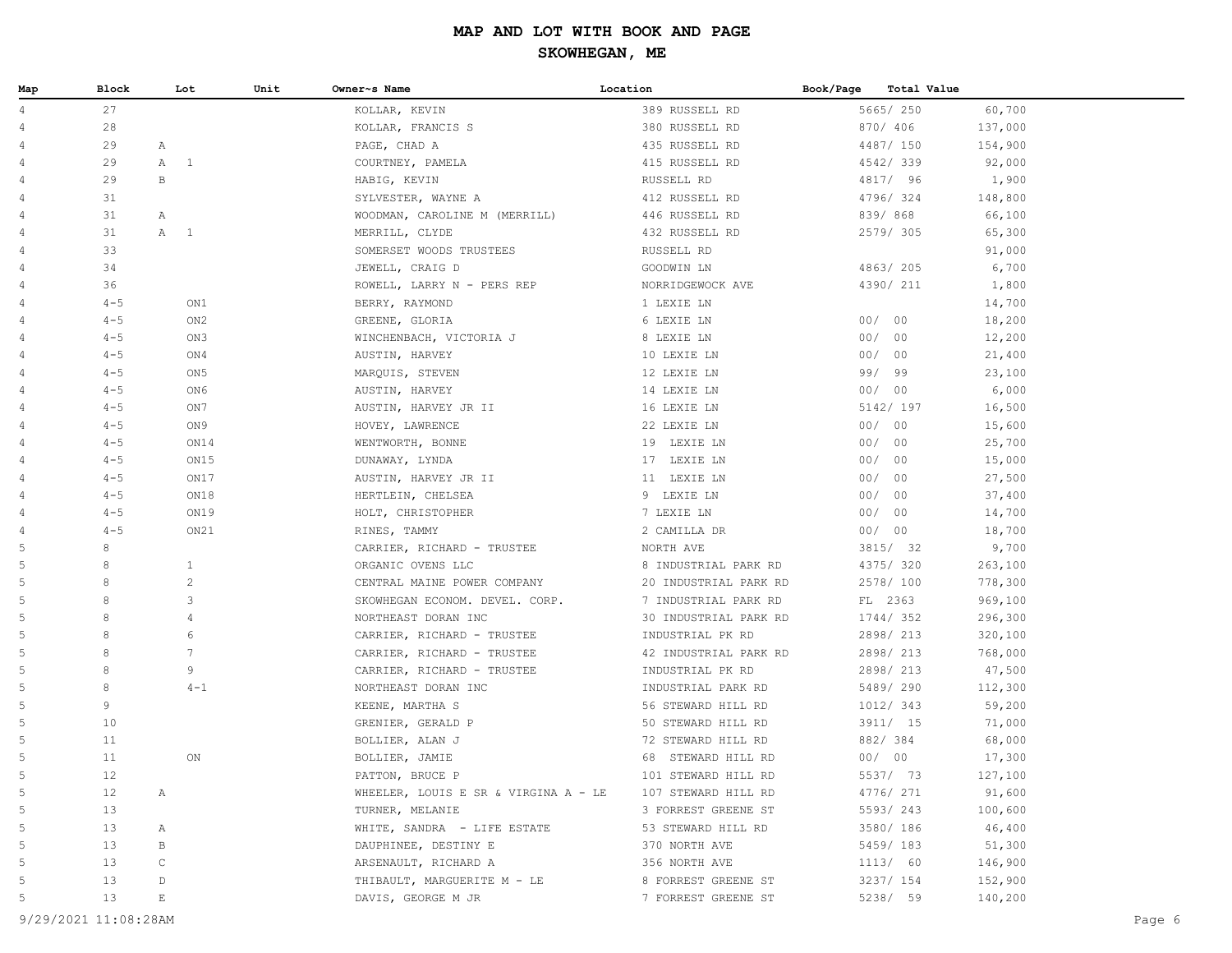| Map | Block              | Lot            | Unit | Owner~s Name                   | Location           | Book/Page | Total Value  |         |
|-----|--------------------|----------------|------|--------------------------------|--------------------|-----------|--------------|---------|
| 5   | 14                 |                |      | LAWERYSON, MARY (ASSELIN)      | 33 STEWARD HILL RD |           | 2645/ 172    | 80,400  |
| 5   | 15                 |                |      | CORSON, BLAINE R               | 326 NORTH AVE      |           | 2832/302     | 61,600  |
| 5   | 15                 | ON             |      | BICKFORD, SANDRA               | 332 NORTH AVE      |           |              | 7,900   |
| 5   | 17                 |                |      | CENTRAL MAINE POWER CO         | NORTH AVE          |           | 546/ 154     | 23,700  |
| 5   | 18                 |                |      | CARRIER, RICHARD A             | NORTH AVE          |           | 3305/ 266    | 20,400  |
| 5   | 19                 |                |      | SHERBURNE, EARL                | 378 NORTH AVE      |           | 2221/ 181    | 36,700  |
| 5   | 21                 |                |      | LAM, TRAVIS C                  | 89 STEWARD HILL RD |           | 2584/230     | 36,200  |
| 5   | 21                 | ON             |      | LAM, TRAVIS                    | STEWARD HILL RD    |           | 000/000      | 18,000  |
| 5   | 21                 | ON1            |      | MCGUIRE, ALAN                  | 93 STEWARD HILL RD |           |              | 1,100   |
| 5   | 21<br>$\mathbb{A}$ |                |      | PATTON, BRUCE P                | STEWARD HILL RD    |           | 5537/ 73     | 16,200  |
| 5   | 21<br>$\, {\bf B}$ |                |      | JEWELL, DONNA LEE              | 97 STEWARD HILL RD |           | 4109/129     | 37,800  |
| 5   | 21<br>B            | 1              |      | WEEKS, DANA                    | 95 STEWARD HILL RD |           | 4109/ 131    | 25,900  |
| 5   | $\mathsf C$<br>21  |                |      | BEANE, ARLENE A - LIFE ESTATES | 73 STEWARD HILL RD |           | 2316/1       | 95,100  |
| 5   | 21<br>$\mathsf{C}$ | 1              |      | BEANE, STEVEN A SR             | 77 STEWARD HILL RD |           | 2315/348     | 39,000  |
| 5   | 21<br>$\mathsf{C}$ | $\mathsf{ON}$  |      | BEANE, STEVEN                  | 79 STEWARD HILL RD |           |              | 26,400  |
| 5   | 22                 |                |      | CLEMENT, BARBARA J - LIFE EST  | 390 NORTH AVE      |           | 5368/ 119    | 104,000 |
| 5   | 23                 |                |      | FITZMAURICE, DENNIS J          | 394 NORTH AVE      |           | 2225/100     | 127,500 |
| 5   | 24                 |                |      | PERRY, MYRL E                  | 404 NORTH AVE      |           | 1491/ 73     | 55,800  |
| 5   | 26                 |                |      | LANEY, JUNE D                  | 367 NORTH AVE      |           | 4194/ 70     | 131,500 |
| 5   | 26                 | $\mathbf{1}$   |      | LANEY, MICHAEL C               | 375 NORTH AVE      |           | 973/ 166     | 79,800  |
| 5   | 28                 |                |      | BONNEAU, BRIAN                 | 351 NORTH AVE      |           | 4873/ 210    | 65,500  |
| 5   | 29                 |                |      | NESS, DARLENE P (CORSON)       | 345 NORTH AVE      |           | 4164/ 90     | 94,500  |
| 5   | 30                 |                |      | BAIKO, CYNTHIA M               | 341 NORTH AVE      |           | 5196/ 276    | 59,900  |
| 5   | 31<br>Α            |                |      | WHALEN, RANDY S                | 335 NORTH AVE      |           | 5521/ 354    | 42,800  |
| 5   | 32                 |                |      | SULLIVAN, KELLY A              | 333 NORTH AVE      |           | 5394/303     | 89,700  |
| 5   | 33<br>A            |                |      | HILTON, JUDY A                 | 305 NORTH AVE      |           | 2791/ 62     | 101,200 |
| 5   | 33<br>В            |                |      | D.S. LAND MANAGEMENT LLC       | 313 NORTH AVE      |           | 3841/ 52     | 197,000 |
| 5   | 33<br>B            | $\overline{c}$ |      | MASON, MICHAEL                 | 309 NORTH AVE      |           | 4857/307     | 136,900 |
| 5   | 33<br>$\mathtt{C}$ |                |      | NORTHWOODS REALTY LLC          | 327 NORTH AVE      |           | 4481/ 313    | 178,500 |
| 5   | 33<br>$\mathbb C$  | $\mathbf{1}$   |      | LANEY, GLENN                   | 319 NORTH AVE      |           | 1466/ 293    | 156,400 |
| 5   | $\mathtt{C}$<br>33 | $\mathbf{2}$   |      | CAMPBELL, MARCUS G             | 321 NORTH AVE      |           | 3335/ 26     | 71,100  |
| 5   | 34                 |                |      | SAVARD, GREGORY P              | 299 NORTH AVE      |           | 4188/ 306    | 144,000 |
| 5   | 35                 |                |      | DURRELL, GILBERT C             | NORTH AVE          |           | 1824/ 121    | 599,800 |
| 5   | 35                 | $\overline{a}$ |      | SAVAGE, LAWRENCE N II          | 283 NORTH AVE      |           | 4990/229     | 112,500 |
| 5   | 35                 | 20N            |      | HEALD, LYNDA E                 | 277 NORTH AVE      |           | BILL OF SALE | 19,800  |
| 5   | 35                 | ON1            |      | STEVENS, BARBARA               | 82 HARVEYS PK      |           | 00/00        | 30,300  |
| 5   | 35                 | ON2            |      | DURRELL, GILBERT               | 77 HARVEYS PK      |           | 00/00        | 30,100  |
| 5   | 35                 | ON3            |      | PINKHAM, RUTH                  | 78 HARVEYS PK      |           |              | 15,900  |
| 5   | 35                 | ON4            |      | MERRILL, CLARICE               | 75 HARVEYS PK      |           |              | 7,400   |
| 5   | 35                 | ON 5           |      | LEE, GLADYS                    | 76 HARVEYS PK      |           |              | 6,500   |
| 5   | 35                 | ON6            |      | KING, ROXANN                   | 71 HARVEYS PK      |           | 00/00        | 22,700  |
| 5   | 35                 | ON 7           |      | DURRELL, GILBERT               | 72 HARVEYS PK      | 00/       | 00           | 17,400  |
| 5   | 35                 | ON 8           |      | DURRELL, GILBERT               | 67 HARVEYS PK      | 00/       | 00           | 22,000  |
| 5   | 35                 | ON 9           |      | GOODRIDGE, BRUCE               | 68 HARVEYS PK      | 00/       | 00           | 18,800  |
| 5   | 35                 | 20N1           |      | FREDERICK, MARIE N             | 275 NORTH AVE      | 00/       | 00           | 13,000  |
| 5   | 35                 | 20N2           |      | GRANT, ANITA                   | 279 NORTH AVE      |           | 00/00        | 16,600  |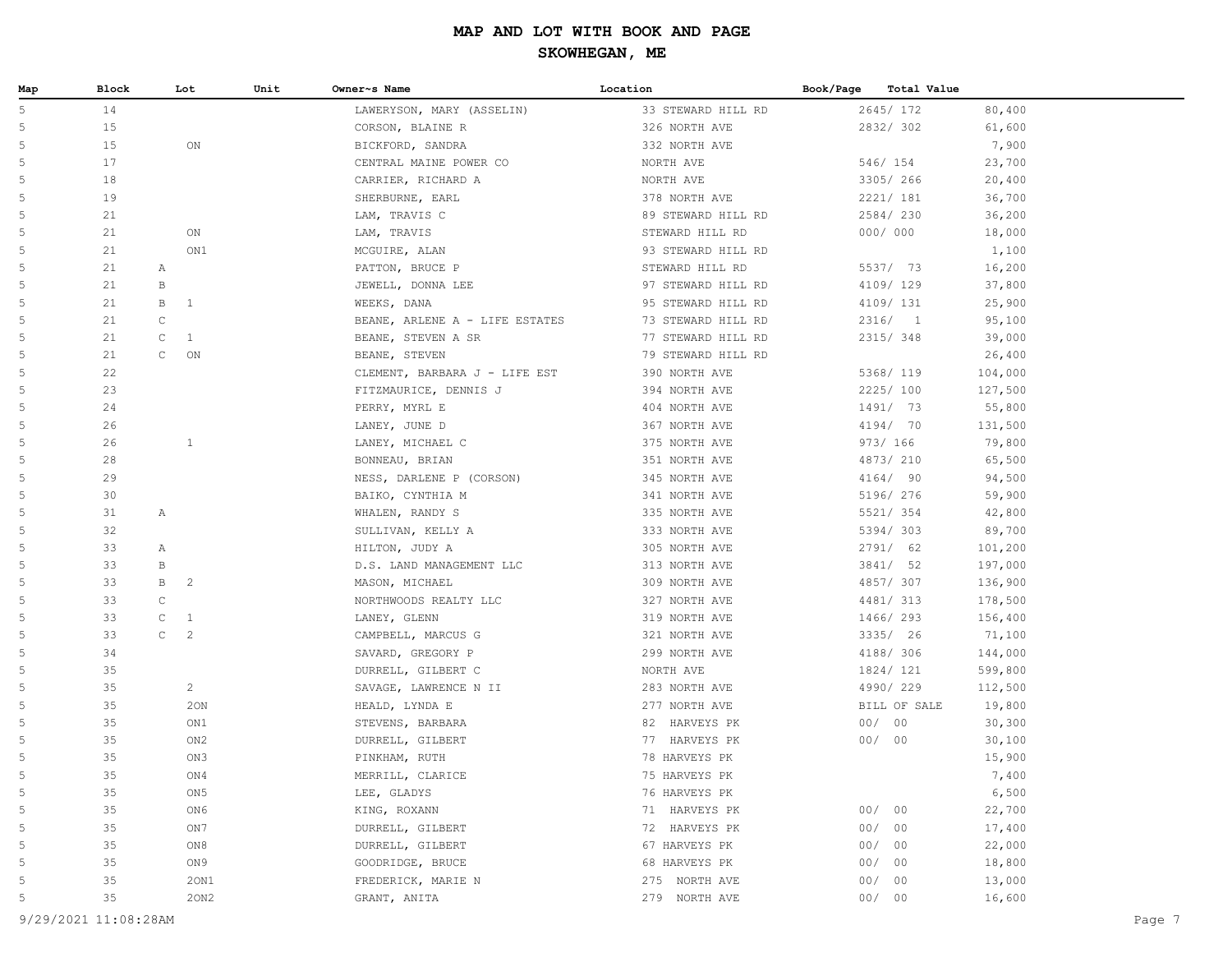| Map | Block | Lot                 | Unit | Owner~s Name                                        | Location         | Book/Page  | Total Value |           |
|-----|-------|---------------------|------|-----------------------------------------------------|------------------|------------|-------------|-----------|
| 5   | 35    | ON10                |      | DURRELL, GILBERT                                    | 65 HARVEYS PK    |            | 00/00       | 27,800    |
| 5   | 35    | ON11                |      | HUARD, CORINNA                                      | 66 HARVEYS PK    |            | B0/ S0      | 19,700    |
| 5   | 35    | ON12                |      | WAUGH, CECIL                                        | 61 HARVEYS PK    |            |             | 17,500    |
| 5   | 35    | ON13                |      | TOWLE, MICHAEL                                      | 62 HARVEYS PK    |            |             | 22,200    |
| 5   | 35    | ON14                |      | DURRELL, GILBERT                                    | 59 HARVEYS PK    |            | PER PK OWN  | 10,800    |
| 5   | 35    | ON15                |      | KNIGHT, KIM                                         | 60 HARVEYS PK    |            | 00/00       | 15,400    |
| 5   | 35    | ON16                |      | KNIGHT, SANDRA                                      | 55 HARVEYS PK    | <b>BOS</b> |             | 16,700    |
| 5   | 35    | ON17                |      | YORK, RHONDA                                        | 56 HARVEYS PK    |            | 00/00       | 24,700    |
| 5   | 35    | ON18                |      | DURRELL, GILBERT                                    | 53 HARVEYS PK    | 00/        | 00          | 15,700    |
| 5   | 35    | ON19                |      | DURRELL, GILBERT                                    | 54 HARVEYS PK    | 00/        | 00          | 18,800    |
| 5   | 35    | ON20                |      | GILCOTT, DANNY                                      | 49 HARVEYS PK    | 00/        | 00          | 23,400    |
| 5   | 35    | ON21                |      | AHLQUIST, DALE                                      | 50 HARVEYS PK    |            |             | 16,900    |
| 5   | 35    | ON22                |      | BISHOP, JEAN                                        | 47 HARVEYS PK    |            |             | 9,800     |
| 5   | 35    | ON <sub>23</sub>    |      | DURRELL, GILBERT C                                  | 48 HARVEYS PK    |            | 00/00       | 9,800     |
| 5   | 35    | ON24                |      | KENNARD, LISA                                       | HARVEYS PK<br>45 |            | 00/00       | 21,700    |
| 5   | 35    | ON25                |      | DALTON, BETTY                                       | 43 HARVEYS PK    |            | 00/00       | 22,500    |
| 5   | 35    | ON26                |      | REDLEVSKE, CLARICE                                  | 41 HARVEYS PK    |            |             | 8,200     |
| 5   | 35    | ON27                |      | AMES, DANA                                          | 37 HARVEYS PK    |            | 00/00       | 22,300    |
| 5   | 35    | ON28                |      | BRUSSO, DAVID                                       | 35 HARVEYS PK    |            | 00/00       | 15,000    |
| 5   | 35    | ON <sub>29</sub>    |      | POMELOW, JEREMY                                     | 33 HARVEYS PK    |            | 3458/ 121   | 24,800    |
| 5   | 35    | ON30                |      | DURRELL, GILBERT                                    | 29 HARVEYS PK    |            | 00/00       | 19,800    |
| 5   | 35    | ON31                |      | MCKECHNIE, JEFFREY B                                | 27 HARVEYS PK    |            |             | 21,600    |
| 5   | 35    | ON32                |      | DURRELL, GILBERT                                    | 23 HARVEYS PK    |            | 00/00       | 7,400     |
| 5   | 35    | ON33                |      | KEATEN, DEREK                                       | 21 HARVEYS PK    |            |             | 23,900    |
| 5   | 35    | ON34                |      | POMERLEAU, VICTOR                                   | 19 HARVEYS PK    |            |             | 14,200    |
| 5   | 35    | ON35                |      | DURRELL, GILBERT                                    | 15 HARVEYS PK    |            | 00/00       | 25,900    |
| 5   | 35    | ON36                |      | DURRELL, GILBERT                                    | 13 HARVEYS PK    |            | 00/00       | 25,200    |
| 5   | 35    | ON37                |      | SIRONEN, BENDELLA                                   | 9 HARVEYS PK     |            | 00/00       | 27,300    |
| 5   | 35    | A                   |      | DICKEY, NORMAN C & PATRICIA A - LE                  | 263 NORTH AVE    |            | 5360/ 255   | 71,500    |
| 5   | 35    | Α<br>$\overline{1}$ |      | PROVENCAL, JEFFREY W                                | 273 NORTH AVE    |            | 5277/33     | 153,800   |
| 5   | 36    | $\mathbf{1}$        |      | PROVENCAL, JOHN L & MARILYN M - LIFE EST 8 DAISY LN |                  |            | 5329/ 256   | 199,900   |
| 5   | 36    | $\overline{c}$      |      | BROCHU, SUSAN M - LE                                | 66 DR MANN RD    |            | 5638/ 23    | 111,000   |
| 5   | 36    | 3                   |      | WASHBURN, DEREK L                                   | 70 DR MANN RD    |            | 4051/ 261   | 104,600   |
| 5   | 36    | 4                   |      | GARLAND, LINDA L                                    | 82 DR MANN RD    |            | 5193/ 216   | 99,200    |
| 5   | 36    | 6                   |      | MCCABE, TRINA M                                     | 60 DR MANN RD    |            | 1412/ 282   | 89,400    |
| 5   | 36    | 7                   |      | FISHER, FRANCES A                                   | 52 DR MANN RD    |            | 1997/ 290   | 134,300   |
| 5   | 36    | 10                  |      | PROVENCAL, JOHN L & MARILYN M - LIFE EST DR MANN RD |                  |            | 5329/ 256   | 1,009,800 |
| 5   | 36    | 11                  |      | BISSON, KAREN J                                     | 72 WOODLAND DR   |            | 1608/193    | 160,300   |
| 5   | 36    | $12$                |      | PROVENCAL, JEFFREY W                                | 71 WOODLAND DR   |            | 4611/ 162   | 156,100   |
| 5   | 36    | 13                  |      | PROVENCAL, STEPHEN J                                | 7 DAISY LN       |            | 1546/228    | 165,500   |
| 5   | 38    |                     |      | CJK REALTY HOLDINGS LLC                             | DR MANN RD       |            | 4494/115    | 362,300   |
| 5   | 38    | $\overline{c}$      |      | LANEY, GLEN B                                       | DR MANN RD OFF   |            | 4976/ 152   | 6,700     |
| 5   | 38    | 3                   |      | THOMAS, BERNARD JR                                  | DR MANN RD       |            | 5605/ 27    | 18,300    |
| 5   | 38    | ON1                 |      | CHAMPAGNE, JAMES JR                                 | 124 DR MANN RD   |            | 00/00       | 22,500    |
| 5   | 38    | ON2                 |      | SINCYR, BRENDA                                      | 120 DR MANN RD   |            | 00/00       | 20,900    |
| 5   | 38    | ON3                 |      | CJK REALTY HOLDINGS LLC                             | 5 MRI DR         |            | 00/00       | 1,900     |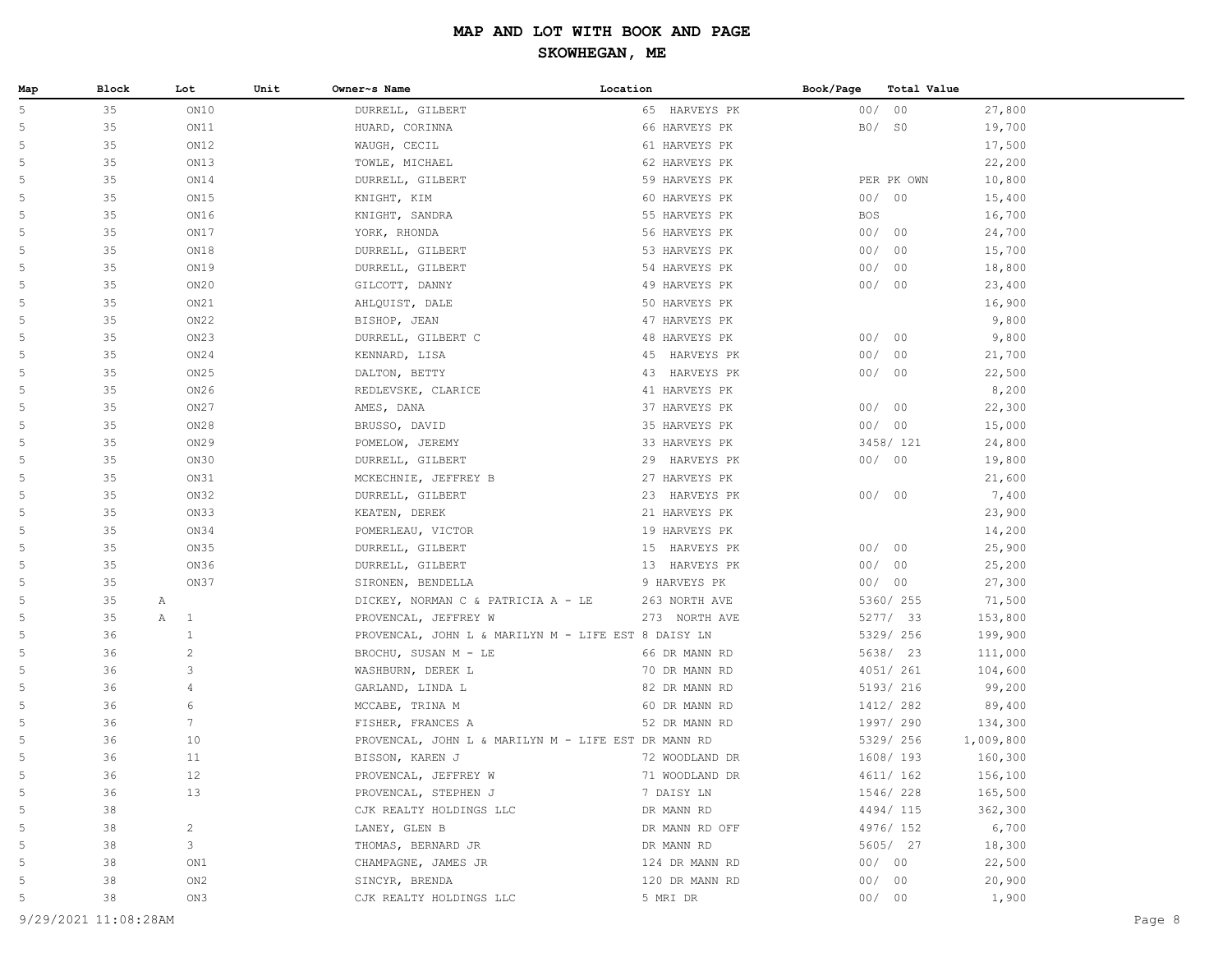| Map | Block | Lot               | Unit | Owner~s Name                | Location             | Book/Page | Total Value |         |
|-----|-------|-------------------|------|-----------------------------|----------------------|-----------|-------------|---------|
| 5   | 38    | ON4               |      | CJK REALTY HOLDINGS LLC     | 6 MRI DR             |           | 4494/115    | 17,700  |
| 5   | 38    | ON5               |      | MORRILL, JAMES E            | 7 MRI DR             |           | SKOFM01188  | 22,600  |
| 5   | 38    | ON6               |      | H & S FOUR, LLC             | 8 MRI DR             |           | 00/00       | 7,000   |
| 5   | 38    | ON 7              |      | CJK REALTY HOLDINGS LLC     | 9 MRI DR             |           | 4494/115    | 4,200   |
| 5   | 38    | ON8               |      | TEIXEIRA, CATHERINE         | 10 MRI DR            |           | 00/00       | 11,000  |
|     | 38    | ON 9              |      | CJK REALTY HOLDINGS LLC     | 11 MRI DR            |           | 4494/115    | 4,600   |
| 5   | 38    | ON10              |      | CJK REALTY HOLDINGS LLC     | 12 MRI DR            |           | 4494/115    | 5,600   |
| 5   | 38    | ON11              |      | CJK REALTY HOLDINGS LLC     | 13 MRI DR            |           | 00/ 00      | 1,000   |
| 5   | 38    | ON12              |      | CJK REALTY HOLDINGS LLC     | 14 MRI DR            |           | 4494/115    | 7,700   |
| 5   | 38    | ON13              |      | DAVIS, DANA                 | 15 MRI DR            |           | 00/ 00      | 15,600  |
| 5   | 38    | ON14              |      | CJK REALTY HOLDINGS LLC     | 16 MRI DR            |           | 00/00       | 5,200   |
| 5   | 38    | ON15              |      | CJK REALTY HOLDINGS LLC     | 17 MRI DR            |           | 4494/115    | 10,300  |
| 5   | 38    | ON16              |      | LACROSSE, ANGELA            | 18 MRI DR            |           |             | 15,400  |
| 5   | 38    | ON17              |      | CJK REALTY HOLDINGS LLC     | 19 MRI DR            |           | 4494/115    | 17,600  |
| 5   | 38    | ON18              |      | CJK REALTY HOLDINGS LLC     | 20 MRI DR            |           | 00/00       | 9,200   |
| 5   | 38    | ON19              |      | CJK REALTY HOLDINGS LLC     | 21 MRI DR            |           | 00/00       | 14,000  |
| 5   | 38    | ON20              |      | MCGRAW, MARSHA & GERALD     | 22 MRI DR            |           | 00/00       | 14,200  |
| 5   | 38    | ON21              |      | PIKE, NICOLE                | 23 MRI DR            |           | 00/00       | 7,500   |
| 5   | 38    | ON22              |      | CJK REALTY HOLDINGS LLC     | 24 MRI DR            |           | 00/00       | 9,700   |
| 5   | 38    | ON23              |      | FLOYD, THOMAS               | 25 MRI DR            |           |             | 6,500   |
| 5   | 38    | ON24              |      | KELLY, DANIELLE             | 26 MRI DR            |           | 00/00       | 6,400   |
|     | 38    | ON29              |      | LUDDEN, DEBI                | 31 MRI DR            |           | 00/00       | 22,700  |
| 5   | 38    | ON30              |      | MCGRAW, ROBERT              | 32 MRI DR            |           |             | 21,100  |
| 5   | 38    | Α                 |      | BUSHEY, ROXANNE J           | 110 DR MANN RD       |           | 3944/ 154   | 99,300  |
| 5   | 38    | В                 |      | LANCASTER, DYLAN L          | 104 DR MANN RD       |           | 5432/ 6     | 18,400  |
| 5   | 38    | B<br>$\mathbf{1}$ |      | GOWER, PATRICIA L           | 112 DR MANN RD       |           | 5549/ 77    | 83,500  |
| 5   | 40    |                   |      | THOMAS, BERNARD O           | 138 DR MANN RD       |           | 4905/302    | 101,000 |
| 5   | 40    | $\mathbf{1}$      |      | MARSHALL, RANDY J           | 164 MALBONS MILLS RD |           | 3045/ 201   | 42,000  |
| 5   | 40    | $\overline{c}$    |      | CAOUETTE, TRAVIS A          | 142 DR MANN RD       |           | 4790/ 38    | 108,500 |
| 5   | 40    | 3                 |      | LEE, SUSAN S - PERSONAL REP | 130 DR MANN RD       |           | 4338/ 104   | 85,700  |
| 5   | 40    | $\overline{4}$    |      | BOARDMAN, DOUGLAS A         | 134 DR MANN RD       |           | 3392/ 69    | 103,700 |
| 5   | 41    |                   |      | BATES, HEATHER L            | 174 MALBONS MILLS RD |           | 5368/ 35    | 104,400 |
| 5   | 42    |                   |      | HJORT, JOSEPHINE M          | 178 MALBONS MILLS RD |           | 1794/ 51    | 76,200  |
| 5   | 43    |                   |      | LOCKE, ANNA M               | 184 MALBONS MILLS RD |           | 2115/221    | 66,500  |
| .5  | 44    |                   |      | AMES, TIMOTHY A             | MALBONS MILLS RD     |           | 2703/320    | 49,700  |
| .5  | 44    | $\mathbf{1}$      |      | BISHOP OF MAINE AS          | 169 MALBONS MILLS RD |           | 1001/ 149   | 226,100 |
| 5   | 44    | $\overline{c}$    |      | STOCKMAN, KASEY J           | 8 TIMBERVIEW DR      |           | 5632/328    | 86,200  |
| 5   | 44    | 3                 |      | STEWARD, TERRENCE L         | 12 TIMBERVIEW DR     |           | 1485/ 304   | 65,700  |
| 5   | 44    | $\overline{4}$    |      | CURTIS, HAROLD M            | 16 TIMBERVIEW DR     |           | 1557/ 271   | 109,300 |
| 5   | 44    | 5                 |      | SEELEY, KAREN L             | 20 TIMBERVIEW DR     |           | 5507/264    | 93,200  |
| 5   | 44    | 6                 |      | PALMER, RICHARD E           | 24 TIMBERVIEW DR     |           | 4915/ 17    | 110,200 |
| 5   | 44    | 7                 |      | MERRILL, WILLIAM M JR       | 26 TIMBERVIEW DR     |           | 1929/ 263   | 92,700  |
| 5   | 44    | 8                 |      | WEST, DONALD W              | 30 TIMBERVIEW DR     |           | 2071/ 123   | 80,600  |
| 5   | 44    | 9                 |      | SOU, LYN OI                 | 34 TIMBERVIEW DR     |           | 4636/120    | 135,200 |
|     | 44    | 10                |      | KINNEY, DERRICK D           | 36 TIMBERVIEW DR     |           | 5359/3      | 86,300  |
| 5   | 44    | 11                |      | MORIN, JAMES M              | 40 TIMBERVIEW DR     |           | 2661/ 113   | 79,000  |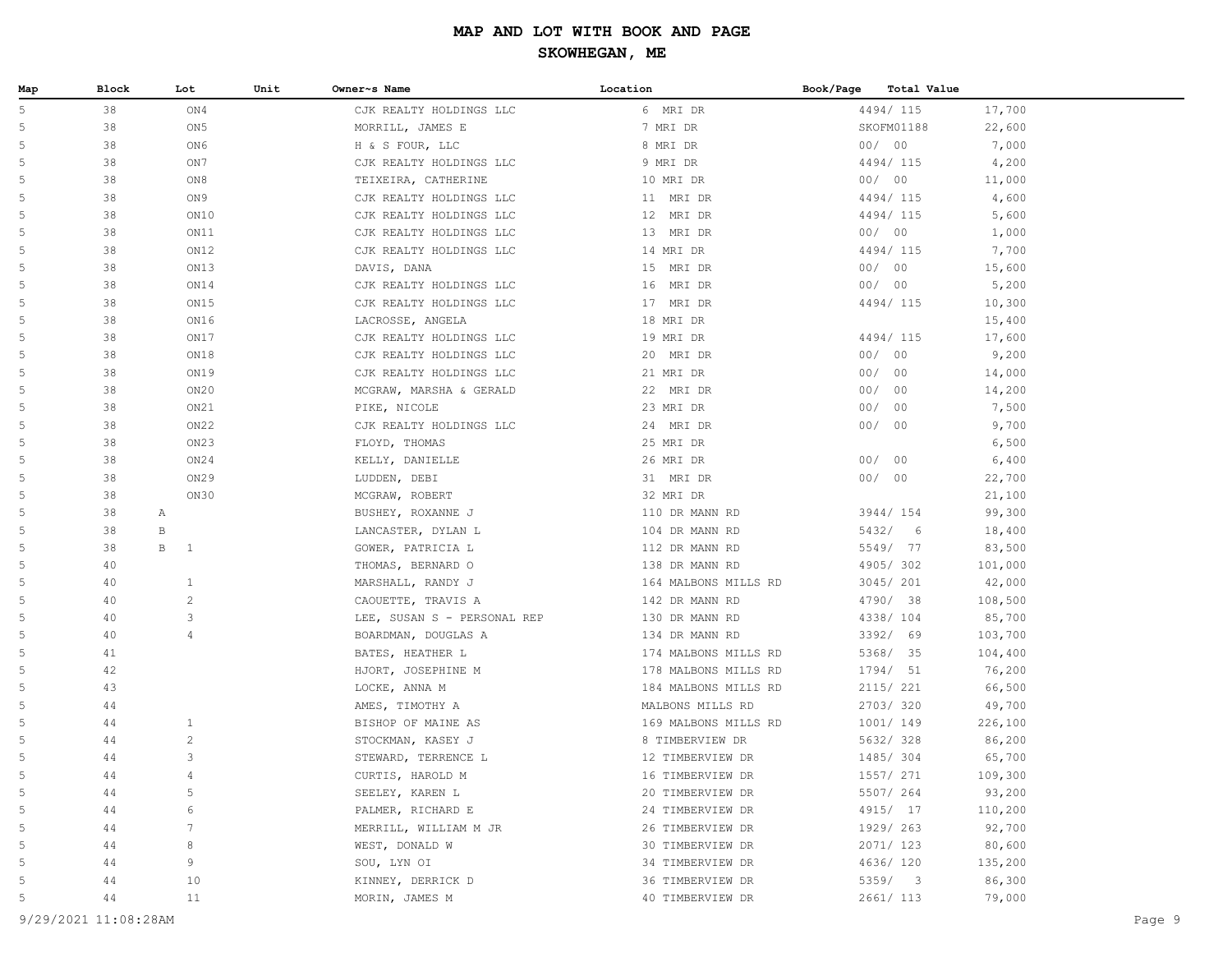| Map | Block  | Lot                 | Unit | Owner~s Name                 | Location             | Book/Page | <b>Total Value</b> |         |
|-----|--------|---------------------|------|------------------------------|----------------------|-----------|--------------------|---------|
| 5   | 44     | 12                  |      | PEASE, RICKY J               | 44 TIMBERVIEW DR     |           | 2008/120           | 116,800 |
| 5   | 44     | 13                  |      | MCKENNA, DOREEN M (BOOTH)    | 95 TIMBERVIEW DR     |           | 2262/189           | 81,500  |
| 5   | 44     | 14                  |      | FISHER, LAURIE A             | 91 TIMBERVIEW DR     |           | 3290/ 336          | 110,300 |
| 5   | 44     | 15                  |      | LANG, BRAD A                 | 87 TIMBERVIEW DR     |           | 2564/180           | 89,800  |
| 5   | 44     | 16                  |      | THALLER, JOSHUA J            | 81 TIMBERVIEW DR     |           | 5302/268           | 87,500  |
| 5   | 44     | 17                  |      | WORTHLEY, ALLEN L            | 75 TIMBERVIEW DR     |           | 2476/273           | 76,900  |
| 5   | 44     | 18                  |      | PARLIN, CRYSTAL L            | 78 TIMBERVIEW DR     |           | 2487/346           | 90,900  |
| 5   | 44     | 19                  |      | WELCH, CARLA L (MCLAUGHLIN)  | 80 TIMBERVIEW DR     |           | 3911/ 183          | 71,100  |
| 5   | 44     | 1A                  |      | LEONARD, CAROL READ          | 2 TIMBERVIEW DR      |           | 2348/330           | 108,500 |
| 5   | 44     | 20                  |      | GOODELL, PHILIP E JR         | 52 TIMBERVIEW DR     |           | 2218/333           | 93,600  |
| 5   | 44     | 21                  |      | GRAY, JASON                  | 64 TIMBERVIEW DR     |           | 4095/226           | 133,400 |
| 5   | 44     | 22                  |      | VAN DESSEL, JAMES JR         | 57 TIMBERVIEW DR     |           | 3755/ 134          | 86,800  |
| 5   | 44     | 23                  |      | CLIFFORD, BRENT A            | 51 TIMBERVIEW DR     |           | 2681/223           | 81,700  |
| 5   | 44     | 24                  |      | WILLIAMS, KENNETH A SR       | 43 TIMBERVIEW DR     |           | 5360/ 250          | 65,400  |
| 5   | 44     | 25                  |      | THIBAULT, DAVID A            | 31 TIMBERVIEW DR     |           | 3666/ 275          | 103,400 |
| 5   | 44     | 26                  |      | O'BRIEN, STEPHEN C           | 27 TIMBERVIEW DR     |           | 5146/ 72           | 65,200  |
| 5   | 44     | 27                  |      | RODDEN, PATRICK A            | 23 TIMBERVIEW DR     |           | 4455/130           | 71,900  |
| 5   | 44     | 28                  |      | FITCH, DAVID G - CO-TRUSTEE  | 19 TIMBERVIEW DR     |           | 4665/285           | 171,800 |
| 5   | 44     | 29                  |      | JORDAN, JOHN B               | 17 TIMBERVIEW DR     |           | 1554/ 161          | 117,800 |
| 5   | 44     | 30                  |      | CYR, RENO A SR               | 11 TIMBERVIEW DR     |           | 3285/ 136          | 98,500  |
| 5   | 44     | В                   |      | AMES PROPERTY MANAGEMENT LLC | MALBONS MILLS RD     |           | 5115/ 34           | 25,000  |
| 5   | 44     | B<br>$\mathbf{1}$   |      | MEUNIER, THOMAS B            | 16 RYAN LN           |           | 4201/ 93           | 108,600 |
| 5   | 44     | 2<br>B              |      | DENNER, ARLENE               | 20 RYAN LN           |           | 4178/ 251          | 81,600  |
| 5   | 44     | $\mathbf{3}$<br>В   |      | MORIN, DENIS J               | 24 RYAN LN           |           | 5456/ 136          | 97,300  |
| 5   | 44     | $\overline{4}$<br>В |      | POOLER, JENNIFER             | 30 RYAN LN           |           | 5475/304           | 158,800 |
| 5   | 44     | 5<br>В              |      | MCGRAW, DANIEL R             | 34 RYAN LN           |           | 5202/246           | 87,500  |
| 5   | 44     | 6<br>B              |      | TOWLE, SHAWNA                | 33 RYAN LN           |           | 5346/332           | 107,000 |
| 5   | 44     | B<br>-7             |      | AMES PROPERTY MANAGEMENT LLC | RYAN LN              |           | 5115/ 34           | 16,000  |
| 5   | 44     | 8<br>В              |      | MILLER, SCOTT W              | 17 RYAN LN           |           | 5631/ 136          | 89,100  |
| 5   | 44     | В<br>9              |      | AMES, TIMOTHY A              | TIMBERVIEW DR        |           | 3787/ 187          | 16,300  |
| 5   | 44     | B<br>10             |      | MULLEN, CHARLES F III        | 65 TIMBERVIEW DR     |           | 3781/4             | 90,600  |
| 5   | 45     |                     |      | SCANLIN, JERRY C             | 49 ROBIN CT          |           | 4770/ 61           | 249,700 |
| 5   | 45     | $\mathbf{1}$        |      | BLODGETT, DARRELL L          | 177 MALBONS MILLS RD |           | 2521/ 143          | 41,200  |
| 5   | 45     | $\mathsf S$         |      | SHAW, DOROTHY E              | 4 ROBIN CT           |           | 4645/278           | 164,800 |
| 5   | 45     | $\sqrt{6}$          |      | SMART, JEFFREY A             | 12 ROBIN CT          |           | 1811/5             | 175,400 |
| 5   | 45     | $7\phantom{.0}$     |      | LABRIE, KAYLA M              | 14 ROBIN CT          |           | 5512/ 165          | 174,400 |
| 5   | 45     | 8                   |      | MCGOWAN, COLEN K             | 5 ROBIN CT           |           | 5337/ 271          | 106,400 |
| 5   | 45     | 9                   |      | BAIKO, KIMBERLEY A           | 11 ROBIN CT          |           | 5049/122           | 135,000 |
| 5   | 45     | 10                  |      | NIXON, TARA L                | 17 ROBIN CT          |           | 5079/ 101          | 176,400 |
| 5   | 45     | 11                  |      | JAMO, STACIE A               | 23 ROBIN CT          |           | 5433/ 126          | 193,400 |
| 5   | 45     | 12                  |      | FROST, JASON L               | 24 ROBIN CT          |           | 4980/264           | 191,800 |
| 5   | 45     | 14                  |      | DEAN, BRIAN S                | 37 ROBIN CT          |           | 3687/ 27           | 188,700 |
| 5   | 45     | 15                  |      | LACASSE, RACHAEL A           | 34 ROBIN CT          |           | 3342/312           | 169,400 |
| 5   | 45     | 16                  |      | DAVIS, ZEBULUN M             | 48 ROBIN CT          |           | 5598/ 64           | 217,400 |
| 5   | $4\,5$ | 17                  |      | FARMER, CATHERINE A          | 54 ROBIN CT          |           | 2930/328           | 168,900 |
| 5   | 45     | $18\,$              |      | RICHARDSON, SYLVIA A         | 90 ROBIN CT          |           | 4447/ 321          | 184,900 |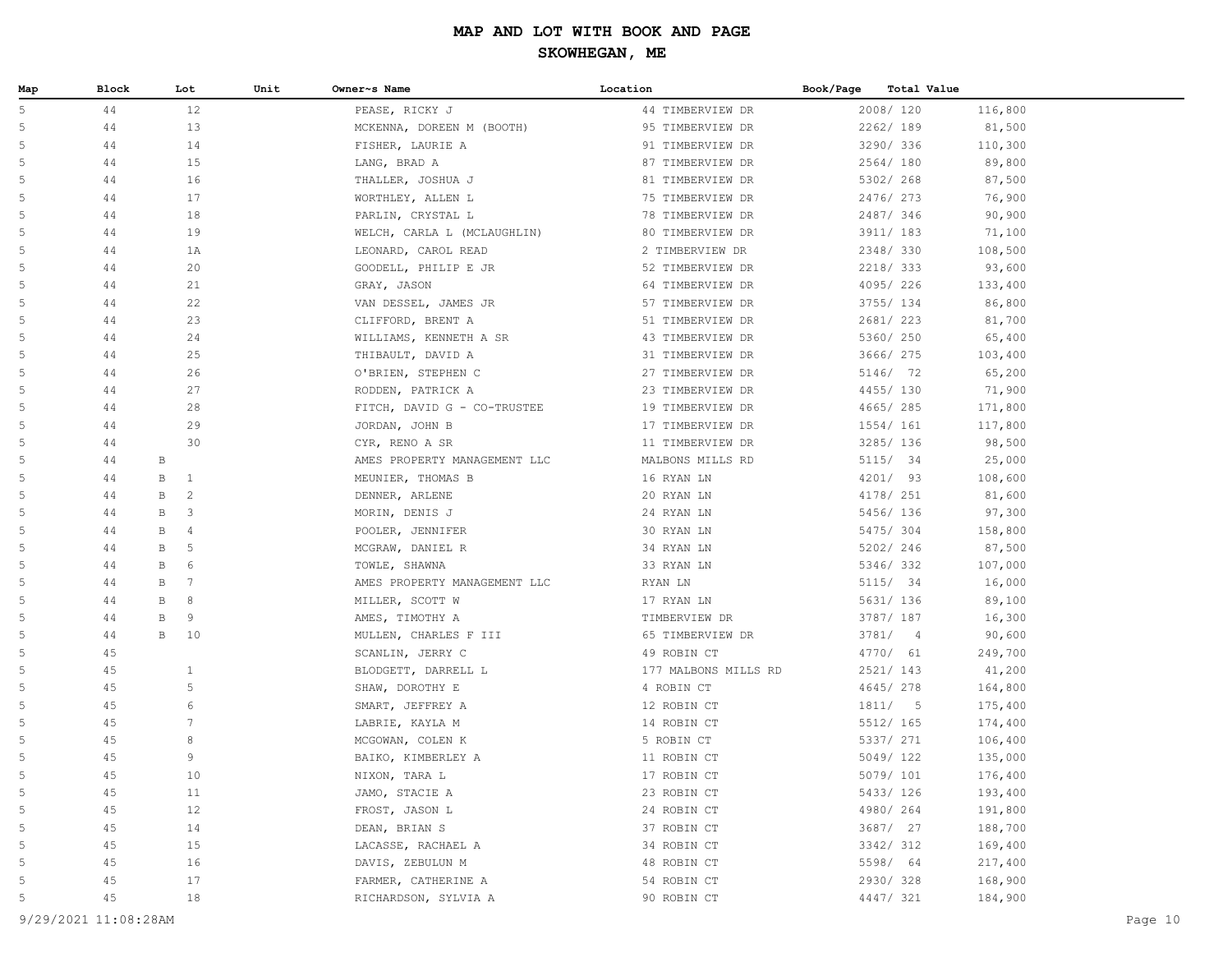| Map | Block | Lot               | Unit | Owner~s Name                    | Location             | Book/Page<br><b>Total Value</b> |         |
|-----|-------|-------------------|------|---------------------------------|----------------------|---------------------------------|---------|
| 5   | 45    | 19                |      | TATE, MARYANN E                 | 96 ROBIN CT          | 5094/277                        | 242,700 |
| 5   | 45    | 20                |      | COOK, CORDELIA I                | 93 ROBIN CT          | 2926/256                        | 176,800 |
| 5   | 45    | 21                |      | ROLFE, RODNEY N                 | 87 ROBIN CT          | 3415/ 56                        | 187,100 |
| 5   | 45    | 22                |      | VELADO, RAFAEL A JR             | 81 ROBIN CT          | 5305/ 157                       | 310,000 |
| 5   | 45    | 23                |      | VALECILLOS, JUAN M FEBRES       | 77 ROBIN CT          | 5623/ 115                       | 300,100 |
| 5   | 45    | 24                |      | O'BRIEN, PATRICK M              | 69 ROBIN CT          | 4598/ 44                        | 218,600 |
| 5   | 45    | 25                |      | DAVIS, JOHN                     | 62 ROBIN CT          | 3903/124                        | 235,600 |
| 5   | 45    | 26                |      | FORTIER, MONA                   | 86 ROBIN CT          | 3688/ 31                        | 174,100 |
| 5   | 45    | 10N1              |      | BLODGETT, DARRELL               | 175 MALBONS MILLS RD | <b>BOS</b>                      | 15,100  |
| 5   | 45    | $\mathbb{A}$      |      | CHAPMAN, ROBERT L               | 193 MALBONS MILLS RD | 1849/ 45                        | 55,900  |
| 5   | 45    | $\, {\bf B}$      |      | SCANLIN, ROBIN L                | ROBIN CT             | 5504/ 23                        | 28,400  |
| 5   | 45    | B<br>$\mathbf{1}$ |      | SAVAGE, JOHN DAVID              | 4 EVERGREEN DR       | 4523/ 24                        | 229,100 |
| 5   | 45    | 2<br>B            |      | SOMERSET WOODS TRUSTEES         | MALBONS MILLS RD     | 5499/ 51                        | 46,400  |
| 5   | 45    | B<br>-5           |      | MARSHALL, FREDERICK H JR        | 41 ROBIN CT          | 5545/132                        | 217,500 |
| 5   | 45    | $\mathsf C$       |      | SCANLIN, JERRY C                | 59 ROBIN CT          | 3803/305                        | 175,600 |
| 5   | 46    |                   |      | BURNHAM, MELVIN P               | 197 MALBONS MILLS RD | 861/1050                        | 141,800 |
| 5   | 47    |                   |      | MARSHALL, LOIS EDNA             | 201 MALBONS MILLS RD | 571/ 211                        | 70,900  |
| 5   | 48    |                   |      | SOUCY ELIZABETH A               | 215 MALBONS MILLS RD | 5136/ 176                       | 111,500 |
| 5   | 48    | $\mathbf{1}$      |      | SAVIO, STEVEN                   | 207 MALBONS MILLS RD | 5287/ 120                       | 37,600  |
| 5   | 49    |                   |      | LOCKE, KELDON E SR - LE         | 190 MALBONS MILLS RD | 4313/ 104                       | 93,600  |
| 5   | 49    | Α                 |      | ARSENAULT, ROLLINS J            | 248 MALBONS MILLS RD | 4860/279                        | 116,300 |
| 5   | 49    | B                 |      | BONNEAU, JOSEPH B               | 242 MALBONS MILLS RD | 5348/ 81                        | 110,500 |
| 5   | 49    | $\mathsf C$       |      | WHITTEMORE, LINDA - LIFE ESTATE | 236 MALBONS MILLS RD | 4308/ 275                       | 256,900 |
| 5   | 49    | E                 |      | FORTIN, MARIE P                 | 228 MALBONS MILLS RD | 756/ 191                        | 113,900 |
| 5   | 49    | $\mathbf F$       |      | FIELD, CARMEN I                 | 220 MALBONS MILLS RD | 4038/ 115                       | 93,800  |
| 5   | 49    | G                 |      | LEHAN, SUSAN                    | 218 MALBONS MILLS RD | 815/1098                        | 122,400 |
| 5   | 49    | $\rm H$           |      | LEPKOWSKI, JOSEPH P             | 206 MALBONS MILLS RD | 854/540                         | 123,900 |
| 5   | 49    | $\mathbb T$       |      | CONLEY, JUNE A                  | 202 MALBONS MILLS RD | 4417/ 250                       | 170,900 |
| 5   | 49    | J                 |      | DEMO, ARLENE                    | 196 MALBONS MILLS RD | 2362/ 105                       | 132,000 |
| 5   | 49    | Κ                 |      | PROVOST, LEAH M                 | 224 MALBONS MILLS RD | 4792/143                        | 127,400 |
| 5   | 49    | L                 |      | OBERT, BRANDEN J                | 212 MALBONS MILLS RD | 4410/226                        | 113,200 |
| 5   | 50    |                   |      | TURNER, LINWOOD N               | 245 MALBONS MILLS RD | 858/ 350                        | 157,000 |
| 5   | 50    | Α                 |      | GOTTARDI, CARL E II             | 223 MALBONS MILLS RD | 3067/ 247                       | 141,400 |
| 5   | 50    | В                 |      | CORP.OF THE PRESIDING BISHOP    | 233 MALBONS MILLS RD | 813/ 289                        | 530,700 |
| 5   | 50    | $\mathsf C$       |      | PRESCOTT, GERALD                | 13 PRESCOTT LN       | 4648/224                        | 92,600  |
| 5   | 51    |                   |      | GIBSON, REID M                  | MALBONS MILLS RD     | 5452/ 158                       | 92,900  |
| 5   | 51    | $\mathbf{1}$      |      | TRAVERS, ANTHONY E              | 264 MALBONS MILLS RD | 1107/ 129                       | 137,200 |
| 5   | 51    | 10N               |      | TRAVERS, MARY ELLEN             | 256 MALBONS MILLS RD | 00/00                           | 16,100  |
| 5   | 51    | Α                 |      | BROWN, DOROTHY H                | 378 MALBONS MILLS RD | 1680/ 18                        | 81,700  |
| 5   | 52    |                   |      | SOMERSET WOODS TRUSTEES         | MALBONS MILLS RD     |                                 | 27,000  |
| 5   | 53    |                   |      | MALBON, STANLEY E               | 259 MALBONS MILLS RD | 817/1065                        | 117,200 |
| 5   | 54    |                   |      | BURROWS, BENJAMIN               | 297 MALBONS MILLS RD | 5331/ 143                       | 83,400  |
| 5   | 55    |                   |      | TESSIER, JASON C                | 337 MALBONS MILLS RD | 2605/185                        | 230,400 |
| 5   | 56    |                   |      | MACK, MIMOSA A A (SLAMM)        | 405 MALBONS MILLS RD | 2694/169                        | 117,800 |
| 5   | 56    | $\mathbf{1}$      |      | MACK, KEVIN M                   | MALBONS MILLS RD     | 4489/ 159                       | 30,300  |
| 5   | 56    | $\mathbf{2}$      |      | TESSIER, RICHARD W              | 367 MALBONS MILLS RD | 3285/278                        | 164,900 |
|     |       |                   |      |                                 |                      |                                 |         |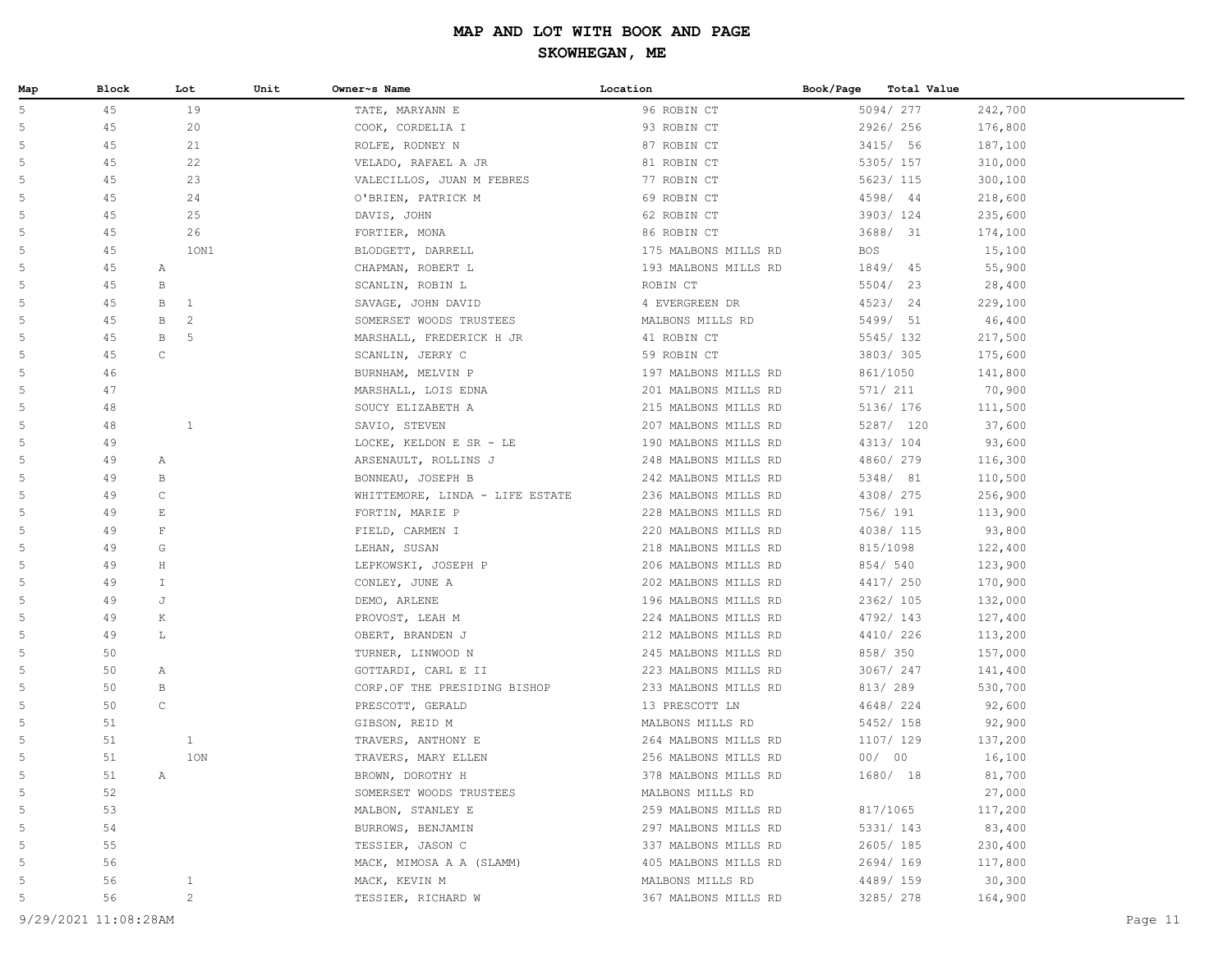| Map | Block |              | Unit<br>Lot     | Owner~s Name                    | Location             | Book/Page |           | <b>Total Value</b> |         |
|-----|-------|--------------|-----------------|---------------------------------|----------------------|-----------|-----------|--------------------|---------|
| 5   | 56    | A            |                 | WILSON, MARK L                  | 315 MALBONS MILLS RD |           | 3164/ 173 |                    | 195,800 |
| 5   | 57    |              |                 | MACK, MIMOSA A A (SLAMM)        | MALBONS MILLS RD     |           | 2694/169  |                    | 3,000   |
| 5   | 58    |              |                 | TOWN OF SKOWHEGAN               | 418 MALBONS MILLS RD |           |           |                    | 17,500  |
| 5   | 59    |              |                 | CORBIN, FLOYD K                 | 426 MALBONS MILLS RD |           | 4396/322  |                    | 144,800 |
| 5   | 61    |              |                 | TESSIER, RICHARD W & LOUISE M   | 431 MALBONS MILLS RD |           | 5345/330  |                    | 185,300 |
| 5   | 62    |              |                 | SMITH, BENJAMIN                 | 425 MALBONS MILLS RD |           | 3726/ 318 |                    | 74,700  |
| 5   | 63    |              |                 | JOHNSON, RICHARD T              | 11 NOTCH RD          |           | 3881/ 60  |                    | 378,100 |
| 5   | 63    | Α            |                 | KNOWLTON, TYLER                 | NOTCH RD             |           | 4946/ 59  |                    | 3,200   |
| 5   | 63    | $\mathbf{B}$ |                 | RICHMOND, ELLEN W               | 415 MALBONS MILLS RD |           | 4887/ 252 |                    | 87,700  |
| 5   | 64    |              |                 | KNOWLTON, TYLER                 | 23 NOTCH RD          |           | 4946/ 59  |                    | 135,700 |
| 5   | 65    |              |                 | TOWN OF SKOWHEGAN               | NOTCH RD             |           |           |                    | 4,000   |
| 5   | 66    |              |                 | SANTY, BRADLEY R II             | NOTCH RD             |           | 4764/346  |                    | 7,600   |
| 5   | 66    |              | <sup>1</sup>    | SANTY, BRADLEY                  | 26 NOTCH RD          |           | 4347/ 143 |                    | 172,900 |
| 5   | 66    | $\mathbb{A}$ |                 | TOWN OF SKOWHEGAN               | NOTCH RD             |           |           |                    | 15,300  |
| 5   | 67    |              |                 | GARCIA, SARA & CALDER, BETH     | NOTCH RD             |           | 5100/ 64  |                    | 22,500  |
| 5   | 68    |              |                 | KINNEY, DONALD L SR             | 61 NOTCH RD          |           | 4850/357  |                    | 89,800  |
| 5   | 69    |              |                 | GARCIA, SARA & CALDER, BETH     | 339 DUDLEY CORNER RD |           | 5100/ 64  |                    | 224,700 |
| 5   | 70    |              |                 | SANTY, BRADLEY R II             | DUDLEY CORNER RD     |           | 4764/345  |                    | 4,900   |
| 5   | 70    |              | 1               | CALDER, BETH L                  | 300 DUDLEY CORNER RD |           | 3889/138  |                    | 243,000 |
| 5   | 71    |              |                 | GARCIA, SARA & CALDER, BETH     | DUDLEY CORNER RD     |           | 5100/ 64  |                    | 5,500   |
| 5   | 71    | $\mathbb{A}$ |                 | KINNEY, AVIS E                  | 263 DUDLEY CORNER RD |           | 5418/ 145 |                    | 115,200 |
| 5   | 72    |              |                 | TUTTLE, MARYANN                 | 266 DUDLEY CORNER RD |           | 4008/299  |                    | 113,500 |
| 5   | 73    |              |                 | MORIN, GERALD J                 | 258 DUDLEY CORNER RD |           | 1816/ 5   |                    | 127,300 |
| 5   | 74    |              | $\mathbf{1}$    | KINNEY, DANIEL                  | DUDLEY CORNER RD     |           | 5673/282  |                    | 22,200  |
| 5   | 74    |              | 3               | WHEELER, BRANDI                 | 249 DUDLEY CORNER RD |           | 5215/ 68  |                    | 123,300 |
| 5   | 75    |              |                 | LEBLANC, TRAVIS M               | 237 DUDLEY CORNER RD |           | 3486/ 210 |                    | 126,900 |
| 5   | 76    |              |                 | CHAPMAN, LAURA ANITA - LIFE EST | 234 DUDLEY CORNER RD |           | 4871/ 191 |                    | 60,800  |
| 5   | 77    |              |                 | KINNEY, DENNIS G                | 12 BA LN             |           | 3142/ 250 |                    | 255,900 |
| 5   | 77    |              | ON              | TESSIER, LEAH                   | 225 DUDLEY CORNER RD |           |           |                    | 20,600  |
| 5   | 77    |              | ON1             | BREARD, BRIAN                   | 3 BA LN              |           | 00/00     |                    | 23,200  |
| 5   | 77    |              | ON <sub>2</sub> | KINNEY, JOYCE                   | 231 DUDLEY CORNER RD |           | 00/00     |                    | 13,800  |
| 5   | 78    |              |                 | HARRIS, ROBERT W                | 214 DUDLEY CORNER RD |           | 827/ 800  |                    | 166,000 |
| 5   | 78    |              | 4               | KINNEY, DONALD L                | DUDLEY CORNER RD     |           | 2210/ 46  |                    | 47,900  |
| 5   | 78    |              | $4 - 1$         | KINNEY, DONALD L JR             | 244 DUDLEY CORNER RD |           | 4604/166  |                    | 297,300 |
| 5   | 78    |              | $4 - 2$         | AUSTIN, HARVEY JR II            | DUDLEY CORNER RD     |           | 5979/ 118 |                    | 3,100   |
| 5   | 78    | $\mathbb{A}$ |                 | DUHME, DAVID W                  | 272 DUDLEY CORNER RD |           | 5169/ 112 |                    | 183,900 |
| 5   | 78    | $\mathbf{B}$ |                 | KINNEY, DAVID                   | 278 DUDLEY CORNER RD |           | 2210/ 44  |                    | 139,500 |
| 5   | 78    | $\mathsf C$  |                 | SMALL, DOROTHY T                | 224 DUDLEY CORNER RD |           | 1830/182  |                    | 138,300 |
| 5   | 78    | D.           |                 | CONANT, SCOTT R                 | 190 DUDLEY CORNER RD |           | 3174/ 96  |                    | 200,000 |
| 5   | 79    |              |                 | REISNER, ROBERT A JR A/K/A ROB  | 199 DUDLEY CORNER RD |           | 1312/ 50  |                    | 100,700 |
| 5   | 79    |              | $\mathbf{1}$    | REISNER, ROBERT JR              | 183 DUDLEY CORNER RD |           | 3963/6    |                    | 191,900 |
| 5   | 80    |              |                 | GATES, HENRY A JR               | 125 DUDLEY CORNER RD |           | 4826/139  |                    | 62,300  |
| 5   | 80    |              | $\mathbf{1}$    | GATES, HENRY A                  | DUDLEY CORNER RD     |           | 2718/229  |                    | 66,400  |
| 5   | 82    |              |                 | MCFADDEN, TIMOTHY C             | 116 DUDLEY CORNER RD |           | 2300/ 164 |                    | 207,900 |
| 5   | 82    |              | $\mathbf{1}$    | GATES, HENRY A JR               | DUDLEY CORNER RD     |           | 2357/ 95  |                    | 28,600  |
| 5   | 82    |              | $\mathbf{2}$    | GATES, HENRY A JR               | DUDLEY CORNER RD     |           | 2357/ 95  |                    | 25,800  |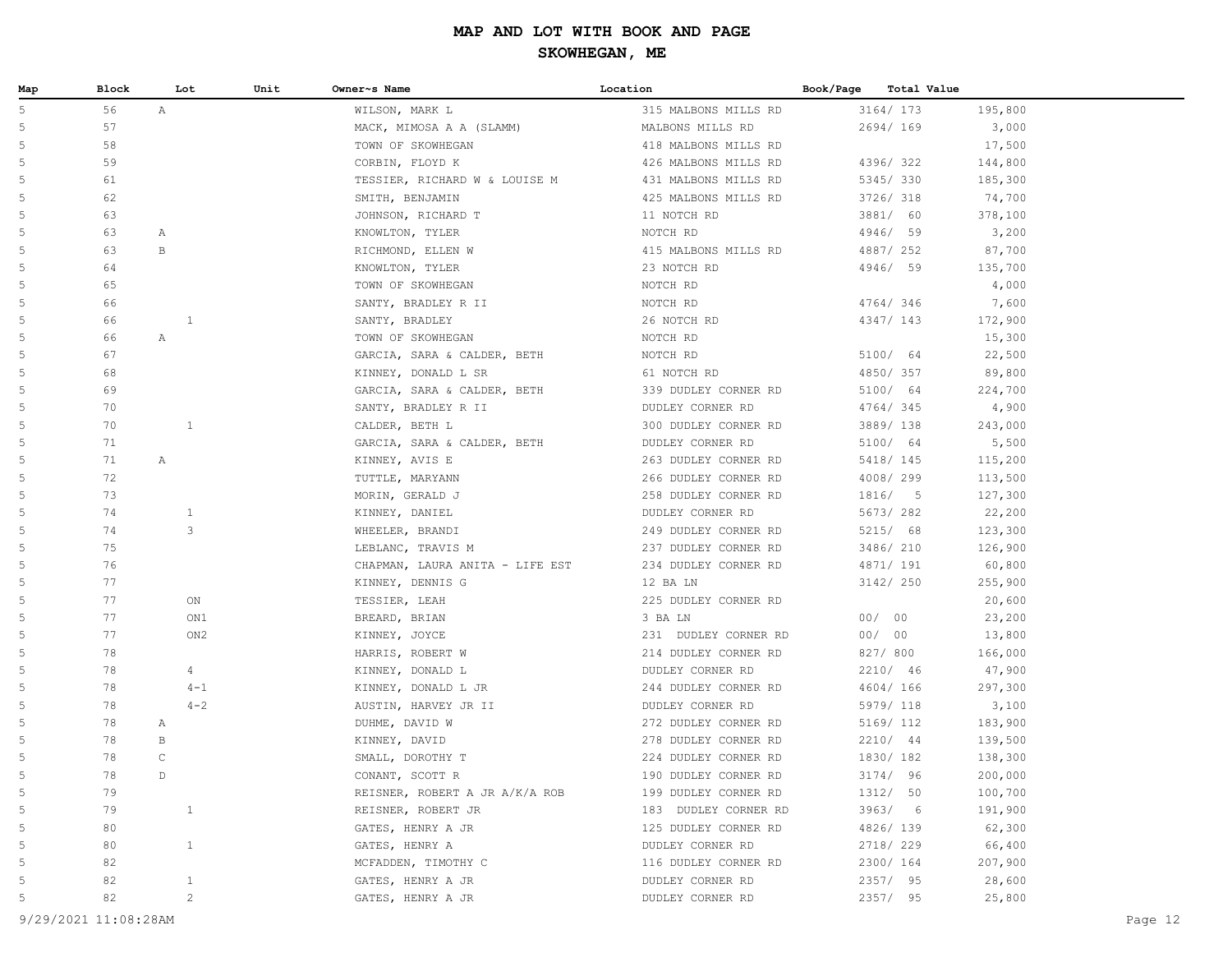| Map | Block | Lot                           | Unit | Owner~s Name                                         | Location            | Book/Page | Total Value |           |
|-----|-------|-------------------------------|------|------------------------------------------------------|---------------------|-----------|-------------|-----------|
| 5   | 83    |                               |      | GATES, HENRY A JR                                    | 95 DUDLEY CORNER RD |           | 2357/95     | 247,000   |
| 5   | 84    | $\mathbb{A}$                  |      | CAREY, CHRISTOPHER                                   | 33 ROSIES CT        |           | 5259/ 141   | 27,500    |
| 5   | 84    | $\mathbb A$<br>$\overline{1}$ |      | JACQUES, CODY                                        | 29 ROSIES CT        |           | 4916/ 169   | 59,500    |
| 5   | 84    | $\, {\bf B}$                  |      | DAVIS, SHERYL A                                      | 55 STREAM VIEW DR   |           | 4806/258    | 244,400   |
| 5   | 84    | B<br>$\mathbf{1}$             |      | DEMO, KAREN S                                        | 23 STREAM VIEW DR   |           | 4349/119    | 216,300   |
| 5   | 84    | $\overline{c}$<br>B           |      | DAVIS, DONALD P                                      | STREAM VIEW DR      |           | 1251/2      | 30,000    |
| 5   | 84    | B<br>3                        |      | DEMO, KAREN S                                        | STREAM VIEW DR      |           | 4145/ 61    | 26,400    |
| 5   | 84    | B<br>4                        |      | WEEKS, BENJAMIN J B                                  | 46 STREAM VIEW DR   |           | 5526/ 57    | 230,400   |
| 5   | 84    | 5<br>B                        |      | CAREY, SAMANTHA                                      | 61 STREAM VIEW DR   |           | 4505/320    | 197,800   |
| 5   | 84    | D                             |      | SMITH, MAURA                                         | 58 DUDLEY CORNER RD |           | 2697/246    | 109,200   |
| 5   | 84    | E                             |      | HALL, KYLE                                           | 76 STREAM VIEW DR   |           | 5568/ 223   | 78,600    |
| 5   | 84    | $\mathbf F$                   |      | MASON, ROBIN B                                       | STREAM VIEW DR      |           | 957/ 54     | 21,300    |
| 5   | 85    |                               |      | KELLEY, KATHARINE L (ADAMS)                          | CANAAN RD           |           | 1997/ 143   | 20,400    |
| 5   | 85    | $\mathbf{1}$                  |      | KELLEY, KATHARINE L (ADAMS)                          | 396 CANAAN RD       |           | 2130/ 287   | 83,100    |
| 5   | 85    | $\overline{c}$                |      | E23 LLC                                              | 416 CANAAN RD       |           | 5317/ 178   | 109,800   |
| 5   | 85    | 3                             |      | KELLEY, KATHARINE L (ADAMS)                          | CANAAN RD           |           | 2130/ 287   | 20,200    |
| 5   | 86    |                               |      | WILMINGTON SAVINGS FUND SOC. FSB                     | 17 DUDLEY CORNER RD |           | 5631/ 110   | 116,300   |
| 5   | 86    | Α                             |      | MANZER, SHERMAN C & JUNE M - TRSTEES                 | 37 DUDLEY CORNER RD |           | 5314/ 95    | 133,000   |
| 5   | 86    | B                             |      | BLODGETT, DARRELL                                    | 366 CANAAN RD       |           | 5597/ 196   | 44,000    |
| 5   | 87    |                               |      | GOINS, LESLIE J                                      | 22 DUDLEY CORNER RD |           | 5446/260    | 183,000   |
| 5   | 87    | 1                             |      | FORTUNATO, CHRISTOPHER P                             | 38 DUDLEY CORNER RD |           | 1857/ 250   | 185,800   |
| 5   | 87    | $\overline{c}$                |      | STEWARD, DONALD                                      | 44 DUDLEY CORNER RD |           | 2573/323    | 92,100    |
| 5   | 87    | 3                             |      | BEAUDRY, JANE MARIE                                  | 14 DUDLEY CORNER RD |           | 5290/ 193   | 87,600    |
| 5   | 88    |                               |      | BRANN, OAKLEY                                        | 21 ROSIES CT        |           | 3760/ 225   | 66,700    |
| 5   | 89    |                               |      | WENTWORTH, VAUGHN A ET AL                            | 7 EAST RIVER RD     |           | 1556/ 347   | 209,600   |
| 5   | 90    |                               |      | TURCOTTE, EDMUND E JR                                | 359 CANAAN RD       |           | 817/ 314    | 88,200    |
| 5   | 91    |                               |      | TOWN OF SKOWHEGAN                                    | 5 DUDLEY CORNER RD  |           | 5226/ 134   | 41,600    |
| 5   | 92    |                               |      | MARR, ROBERT ALLEN SR                                | 316 CANAAN RD       |           | 5396/ 54    | 107,900   |
| 5   | 93    | A                             |      | LYONS, DARCY I - LE                                  | 300 CANAAN RD       |           | 5318/ 150   | 158,400   |
| 5   | 93    | $\, {\bf B}$                  |      | JEWELL, WAYNE H - EST OF                             | 306 CANAAN RD       |           | 922/322     | 174,800   |
| 5   | 94    |                               |      | SINCYR, CHESTER W                                    | 294 CANAAN RD       |           | 2839/ 281   | 94,200    |
| 5   | 94    | $\mathbf{1}$                  |      | COOMBS, JEANNETTE E                                  | 271 PARKMAN HILL RD |           | 5633/ 50    | 59,200    |
| 5   | 95    |                               |      | VINCUNAS, MARY AMBER                                 | 288 CANAAN RD       |           | 5412/ 257   | 123,800   |
| 5   | 96    |                               |      | FLYNN, DENNIS G                                      | 283 CANAAN RD       |           | 5565/1      | 146,300   |
| 5   | 96    | $\mathbf{1}$                  |      | SOMERSET WOODS TRUSTEES                              | CANAAN RD           |           | 1532/ 139   | 43,800    |
| 5   | 96    | $\mathbf{2}$                  |      | DIONNE, RONALD J                                     | 301 CANAAN RD       |           | 4216/ 73    | 52,100    |
| 5   | 96    | 3                             |      | PROVOST, MICHAEL A                                   | 297 CANAAN RD       |           | 3221/ 88    | 162,900   |
| 5   | 96    | 4                             |      | NELSON, KEVIN                                        | 291 CANAAN RD       |           | 4195/ 299   | 170,600   |
| -5  | 96    | 5                             |      | AUSTIN, HARVEY JR II & TRISHA L ET ALS 275 CANAAN RD |                     |           | 4135/ 85    | 21,300    |
| 5   | 97    |                               |      | CLEMENT, DANIEL L                                    | 284 CANAAN RD       |           | 865/ 539    | 150,900   |
| 5   | 98    |                               |      | VAN LEEUWEN, JOEY                                    | 278 CANAAN RD       |           | 4847/ 259   | 169,000   |
| 5   | 99    |                               |      | OBER, GLORIA G                                       | 274 CANAAN RD       |           | 2204/ 54    | 90,500    |
| 5   | 100   |                               |      | FAMILIES MATTER INC                                  | 334 CANAAN RD       |           | 5259/ 135   | 172,700   |
| 5   | 100   | $\mathbf{1}$                  |      | MCCASLIN, DWIGHT G                                   | 20 ROSIES CT        |           | 5660/ 28    | 69,900    |
| 5   | 101   |                               |      | S & P AMES LLC                                       | PARKMAN HILL RD     |           | 5242/ 195   | 2,304,800 |
| 5   | 101   | $\mathbf{1}$                  |      | S & P AMES LLC                                       | PARKMAN HILL RD     |           | 5090/350    | 6,100     |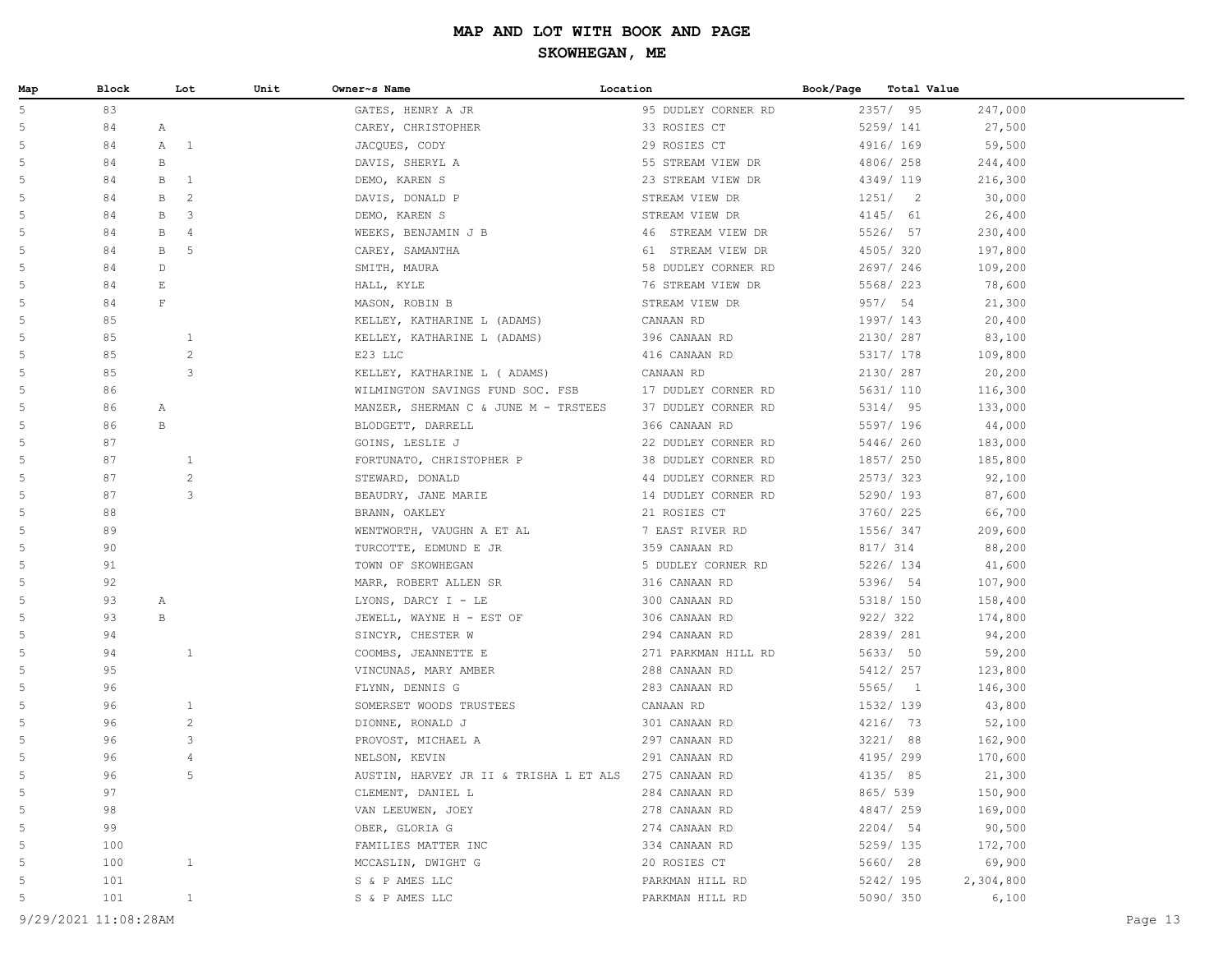| Map    | Block | Lot             | Unit | Owner~s Name                     | Location            | Book/Page<br>Total Value |        |  |
|--------|-------|-----------------|------|----------------------------------|---------------------|--------------------------|--------|--|
| 5      | 101   | $\overline{2}$  |      | S & P AMES LLC                   | 3 RIVERSIDE DR      | 5090/350                 | 67,500 |  |
| 5      | 101   | 3               |      | S & P AMES LLC                   | 264 PARKMAN HILL RD | 5090/ 350                | 91,000 |  |
| 5      | 101   | ON1             |      | S & P AMES LLC                   | 5 RIVERSIDE DR      | 00/00                    | 7,800  |  |
| 5      | 101   | ON2             |      | CLARKE, JEFFREY                  | 4 RIVERSIDE DR      | 00/<br>00                | 14,100 |  |
| 5      | 101   | ON2             | Α    | S & P AMES LLC                   | 2 RIVERSIDE DR      | 00/<br>00                | 6,300  |  |
| 5      | 101   | ON3             |      | S & P AMES LLC                   | 7 RIVERSIDE DR      | 00/<br>00                | 3,500  |  |
| 5      | 101   | ON4             |      | S & P AMES LLC                   | 6 RIVERSIDE DR      | 00/<br>00                | 8,800  |  |
| 5      | 101   | ON <sub>5</sub> |      | PLOURDE, MARJORIE                | 9 RIVERSIDE DR      |                          | 17,600 |  |
| 5      | 101   | ON6             |      | MOUNTAIN PRIDE PROPERTIES LLC    | 8 RIVERSIDE DR      | 00/00                    | 15,800 |  |
| 5      | 101   | ON7             |      | CLARKE, JEFFREY                  | 13 RIVERSIDE DR     |                          | 15,500 |  |
| 5      | 101   | ON8             |      | CLARKE, JEFFREY                  | 10 RIVERSIDE DR     | 00/<br>00                | 12,100 |  |
| 5      | 101   | ON 9            |      | S & P AMES LLC                   | 15 RIVERSIDE DR     | 00/<br>00                | 8,400  |  |
| 5      | 101   | N110            |      | BORDEAU, DEBORAH                 | 24 SUNRISE DR       | 00/<br>00                | 43,700 |  |
| 5      | 101   | N112            |      | PRESSEY, CHRIS                   | 22 SUNRISE DR       |                          | 15,900 |  |
| 5      | 101   | N114            |      | S & P AMES LLC                   | 20 SUNRISE DR       | 00/00                    | 18,800 |  |
| 5      | 101   | N116            |      | ROBBINS, STEVE                   | 18 SUNRISE DR       |                          | 17,600 |  |
| 5      | 101   | N118            |      | EMERY, DAVID                     | 16 SUNRISE DR       |                          | 13,600 |  |
| 5      | 101   | N120            |      | S & P AMES LLC                   | 14 SUNRISE DR       | 00<br>00/                | 17,000 |  |
| 5      | 101   | N122            |      | S & P AMES LLC                   | 12 SUNRISE DR       | 00/<br>00                | 11,900 |  |
| 5      | 101   | N124            |      | S & P AMES LLC                   | 10 SUNRISE DR       | 00/<br>00                | 13,700 |  |
| 5      | 101   | N126            |      | S & P AMES LLC                   | 8 SUNRISE DR        | 00/<br>00                | 11,800 |  |
| 5      | 101   | N128            |      | TITTLE, SHANNON                  | 6 SUNRISE DR        | 00/<br>00                | 28,300 |  |
| 5      | 101   | N135            |      | S & P AMES LLC                   | 23 SUNRISE DR       | 00/<br>00                | 14,900 |  |
| 5      | 101   | N136            |      | S & P AMES LLC                   | 21 SUNRISE DR       | 00/<br>00                | 15,600 |  |
| 5      | 101   | N137            |      | MOUNTAIN PRIDE PROPERTIES LLC    | 19 SUNRISE DR       | 00/<br>00                | 18,700 |  |
| 5      | 101   | N138            |      | CLARKE, JEFFREY                  | 17 SUNRISE DR       | 00/<br>00                | 17,300 |  |
| 5      | 101   | N139            |      | CLARKE, JEFFREY                  | 15 SUNRISE DR       | 00/<br>00                | 13,100 |  |
| 5      | 101   | N140            |      | S & P AMES LLC                   | 13 SUNRISE DR       | 00/<br>00                | 12,200 |  |
| 5      | 101   | N141            |      | CLARKE, PETER                    | 11 SUNRISE DR       | PK OWNER                 | 18,500 |  |
| 5      | 101   | N142            |      | CLARKE, JEFFREY                  | 9 SUNRISE DR        | PK OWNR                  | 13,200 |  |
| 5      | 101   | N143            |      | CLARKE, JEFFREY                  | 7 SUNRISE DR        | 00/00                    | 13,400 |  |
| 5      | 101   | N144            |      | S & P AMES LLC                   | 5 SUNRISE DR        | 00/<br>00                | 14,700 |  |
| 5      | 101   | N145            |      | S & P AMES LLC                   | 65 HILLTOP DR       | 00/<br>00                | 15,200 |  |
| 5      | 101   | N21A            |      | S & P AMES LLC                   | 13 HILLTOP DR       | 00<br>00/                | 4,900  |  |
| 5      | 101   | ON10            |      | CLARKE JEFFREY                   | 14 RIVERSIDE DR     | 00<br>00/                | 13,700 |  |
| 5      | 101   | ON11            |      | ARSENAULT, DENNIS                | 19 RIVERSIDE DR     | 4709/ 96                 | 7,500  |  |
| 5<br>5 | 101   | ON12            |      | S & P AMES LLC<br>S & P AMES LLC | 16 RIVERSIDE DR     | 00/00                    | 11,200 |  |
|        | 101   | ON13            |      |                                  | 21 RIVERSIDE DR     | 00/<br>00                | 4,800  |  |
|        | 101   | ON14            |      | S & P AMES LLC                   | 20 RIVERSIDE DR     | 00/<br>00                | 3,400  |  |
| 5      | 101   | ON16            |      | HOPKINS, CLIFF                   | 24 RIVERSIDE DR     | 00/00                    | 9,100  |  |
| 5      | 101   | ON17            |      | S & P AMES LLC                   | 5 HILLTOP DR        | 00/<br>00                | 6,500  |  |
| 5      | 101   | ON18            |      | S & P AMES LLC                   | 6 HILLTOP DR        | 00/<br>00                | 21,900 |  |
| 5      | 101   | ON19            |      | S & P AMES LLC                   | 9 HILLTOP DR        | 00/<br>00                | 6,100  |  |
| 5      | 101   | ON20            |      | S & P AMES LLC                   | 8 HILLTOP DR        | 00/00                    | 6,300  |  |
| 5      | 101   | ON21            |      | CLARKE, JEFFREY                  | 11 HILLTOP DR       | PK OWNER                 | 11,800 |  |
| 5      | 101   | ON22            |      | CLARKE, JEFFREY                  | 10 HILLTOP DR       | PK OWNR                  | 16,900 |  |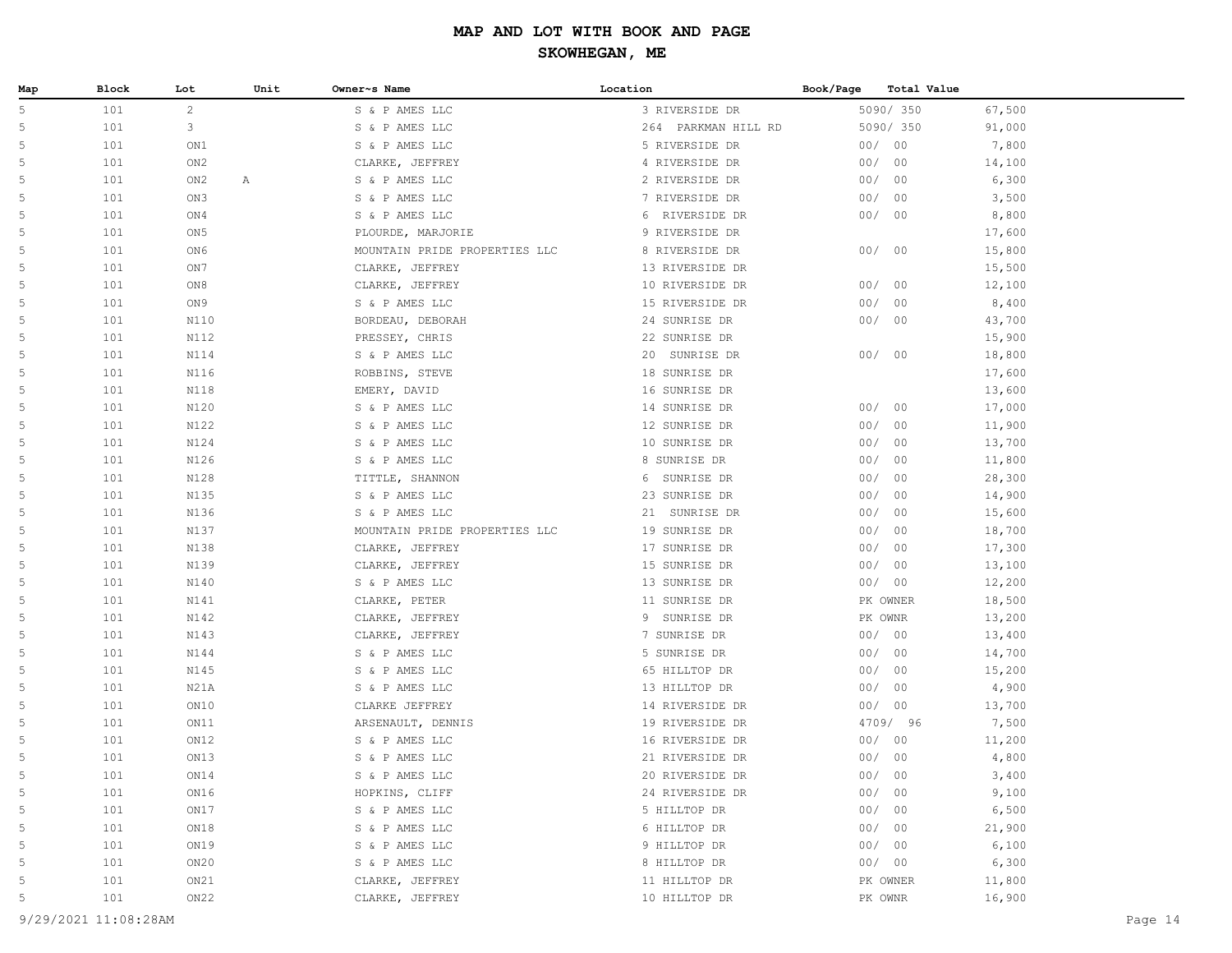| Map | Block | Lot  | Unit | Owner~s Name                  | Location            | Book/Page | Total Value |        |
|-----|-------|------|------|-------------------------------|---------------------|-----------|-------------|--------|
| 5   | 101   | ON23 |      | S & P AMES LLC                | 15 HILLTOP DR       | 00/       | 00          | 17,200 |
| 5   | 101   | ON23 | Α    | S & P AMES LLC                | 19 HILLTOP DR       | 00/       | 00          | 7,200  |
| 5   | 101   | ON24 |      | CLARKE, JEFFREY               | 12 HILLTOP DR       |           | PK OWNER    | 15,000 |
| 5   | 101   | ON24 | Α    | CLARKE, JEFFREY               | 27 PINEVIEW AVE     | 00/       | 00          | 32,400 |
| 5   | 101   | ON24 | В    | S & P AMES LLC                | 21 PINEVIEW AVE     | 00/       | 00          | 6,500  |
| 5   | 101   | ON24 | C    | S & P AMES LLC                | 17 PINEVIEW AVE     | 00/       | 00          | 11,600 |
| 5   | 101   | ON25 |      | S & P AMES LLC                | 30 PINEVIEW AVE     | 00/       | 00          | 18,000 |
| 5   | 101   | ON25 | Α    | S & P AMES LLC                | 32 PINEVIEW AVE     | 00/       | 00          | 6,100  |
| 5   | 101   | ON25 | В    | S & P AMES LLC                | 34 PINEVIEW AVE     | 00/       | 00          | 7,200  |
| 5   | 101   | ON26 |      | MOUNTAIN PRIDE PROPERTIES LLC | 2 BLAH ST           | 00/       | 00          | 19,100 |
| 5   | 101   | ON27 |      | S & P AMES LLC                | 26 PINEVIEW AVE     | 00/       | 00          | 6,000  |
| 5   | 101   | ON28 |      | S & P AMES LLC                | 6 BLAH ST           | 00/       | 00          | 6,800  |
| 5   | 101   | ON29 |      | JONES, TAMMY                  | 24 PINEVIEW AVE     |           |             | 13,900 |
| 5   | 101   | ON30 |      | S & P AMES LLC                | 8 BLAH ST           | 00/       | 00          | 4,000  |
| 5   | 101   | ON31 |      | S & P AMES LLC                | 20 PINEVIEW AVE     | 00/       | 00          | 6,200  |
| 5   | 101   | ON32 |      | BRAWN, SHARON                 | 10 BLAH ST          | 00/       | 00          | 11,500 |
| 5   | 101   | ON33 |      | MOUNTAIN PRIDE PROPERTIES LLC | 18 PINEVIEW AVE     | 00/       | 00          | 19,200 |
| 5   | 101   | ON34 |      | S & P AMES LLC                | 14 BLAH ST          | 00/       | 00          | 5,900  |
| 5   | 101   | ON35 |      | GREGOR, KIMBERLEY             | 14 PINEVIEW AVE     | 00/       | 00          | 13,500 |
| 5   | 101   | ON35 | Α    | S & P AMES LLC                | 9 BLAH ST           | 00/       | 00          | 6,600  |
| 5   | 101   | ON35 | В    | S & P AMES LLC                | 11 BLAH ST          | 00/       | 00          | 6,000  |
| 5   | 101   | ON36 |      | CLARKE, JEFFREY               | 16 BLAH ST          | 00/       | 00          | 24,800 |
| 5   | 101   | ON37 |      | S & P AMES LLC                | 260 PARKMAN HILL RD | 00/       | 00          | 4,400  |
| 5   | 101   | ON38 |      | S & P AMES LLC                | 20 BLAH ST          | 00/       | 00          | 7,000  |
| 5   | 101   | ON39 |      | S & P AMES LLC                | 256 PARKMAN HILL RD | 00/       | 00          | 8,200  |
| 5   | 101   | ON40 |      | S & P AMES LLC                | 22 BLAH ST          | 00/       | 00          | 6,700  |
| 5   | 101   | ON41 |      | S & P AMES LLC                | 254 PARKMAN HILL RD | 00/       | 00          | 5,600  |
| 5   | 101   | ON42 |      | S & P AMES LLC                | 24 BLAH ST          | 00/       | 00          | 10,700 |
| 5   | 101   | ON43 |      | S & P AMES LLC                | 250 PARKMAN HILL RD | 00/       | 00          | 16,700 |
| 5   | 101   | ON44 |      | S & P AMES LLC                | 26 BLAH ST          | 00/       | 00          | 7,300  |
| 5   | 101   | ON45 |      | S & P AMES LLC                | 22 HILLTOP DR       | 00/       | 00          | 5,400  |
| 5   | 101   | ON46 |      | CLARKE, JEFFREY               | 24 HILLTOP DR       |           |             | 6,200  |
| 5   | 101   | ON47 |      | S & P AMES LLC                | 21 HILLTOP DR       | 00/       | 00          | 14,000 |
| 5   | 101   | ON48 |      | CLARKE, JEFFREY               | 23 HILLTOP DR       | 00/       | 00          | 14,600 |
| 5   | 101   | ON49 |      | CLARKE, JEFFREY               | 25 HILLTOP DR       |           |             | 6,400  |
| 5   | 101   | ON50 |      | CLARKE JEFFREY                | 41 HILLTOP DR       | 00/       | 00          | 10,700 |
| 5   | 101   | ON51 |      | S & P AMES LLC                | 44 HILLTOP DR       |           | 00/00       | 7,500  |
| 5   | 101   | ON52 |      | O'DONALD, DEBORAH             | 43 HILLTOP DR       |           |             | 14,600 |
|     | 101   | ON53 |      | S & P AMES LLC                | 46 HILLTOP DR       |           | 00/00       | 9,900  |
| 5   | 101   | ON54 |      | CLARKE, JEFFREY               | 45 HILLTOP DR       |           | 00/00       | 17,600 |
| 5   | 101   | ON55 |      | S & P AMES LLC                | 48 HILLTOP DR       | 00/       | 00          | 12,000 |
| 5   | 101   | ON56 |      | S & P AMES LLC                | 47 HILLTOP DR       |           | 00/00       | 7,400  |
| 5   | 101   | ON57 |      | LIBBY, DELWIN W JR            | 50 HILLTOP DR       |           |             | 15,400 |
| 5   | 101   | ON58 |      | LEMIEUX, KEITH                | 49 HILLTOP DR       |           |             | 12,300 |
| 5   | 101   | ON59 |      | S & P AMES LLC                | 56 HILLTOP DR       | 00/       | 00          | 15,100 |
| 5   | 101   | ON60 |      | S & P AMES LLC                | 51 HILLTOP DR       |           | 00/00       | 18,200 |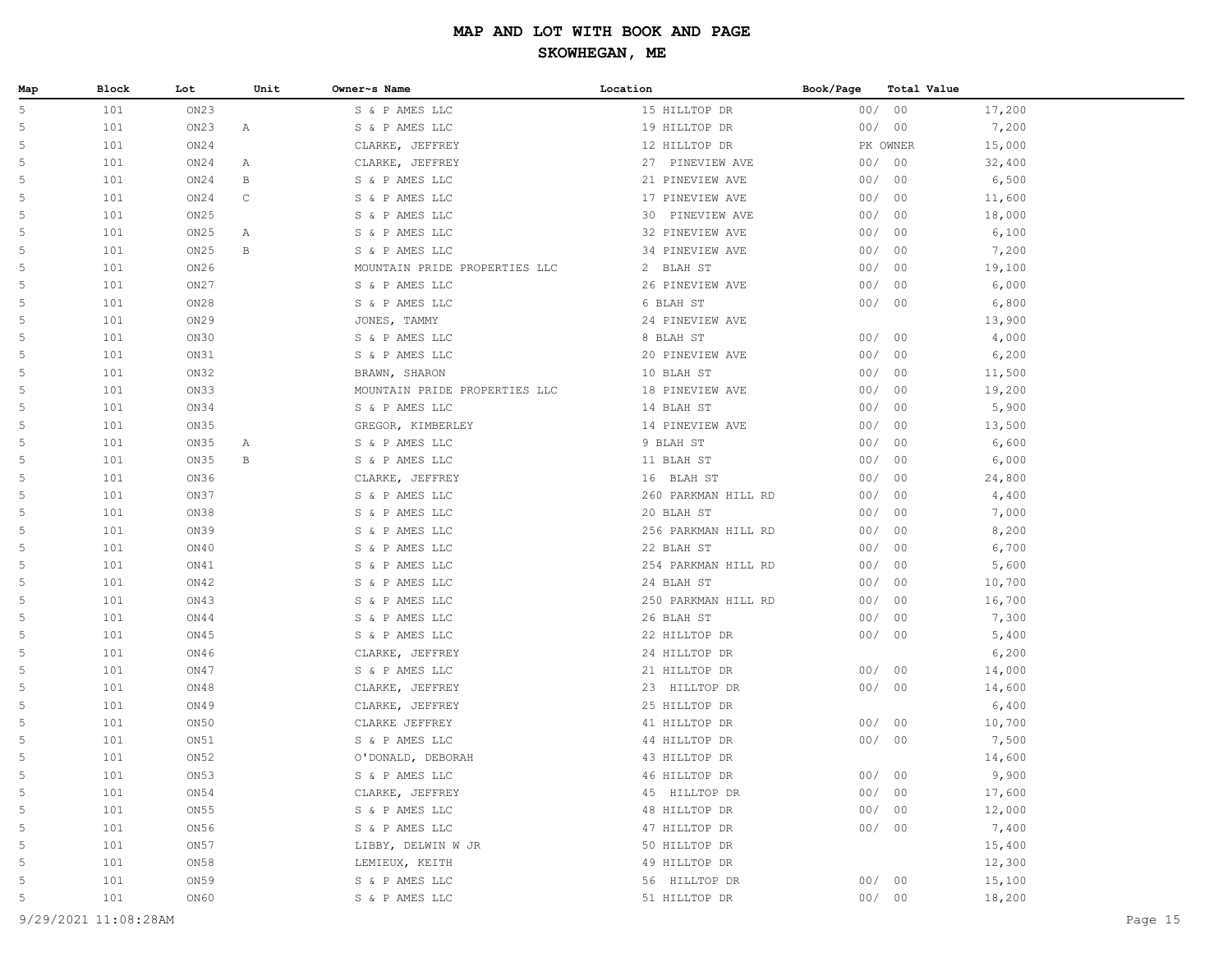| Map | <b>Block</b> | Lot          | Unit | Owner~s Name                      | Location            | Book/Page | Total Value |         |
|-----|--------------|--------------|------|-----------------------------------|---------------------|-----------|-------------|---------|
| 5   | 101          | ON61         |      | CASSIDY, GILBERT                  | 8 LITTLE ST         |           | PER PK OWN  | 45,600  |
| 5   | 101          | ON62         |      | MOUNTAIN PRIDE PROPERTIES LLC     | 53 HILLTOP DR       |           | 00/00       | 16,400  |
| 5   | 101          | ON63         |      | CLARKE, JEFFREY                   | 7 LITTLE ST         |           |             | 13,600  |
| 5   | 101          | ON64         |      | S & P AMES LLC                    | 55 HILLTOP DR       |           | 00/00       | 16,000  |
| 5   | 101          | ON65         |      | GRACE, HAROLD                     | 5 LITTLE ST         |           |             | 13,600  |
| 5   | 101          | ON66         |      | S & P AMES LLC                    | 57 HILLTOP DR       |           | 00/00       | 15,400  |
| 5   | 101          | ON67         |      | CLARKE, JEFFREY                   | 68 HILLTOP DR       | 00/       | 00          | 14,400  |
| 5   | 101          | ON68         |      | S & P AMES LLC                    | 59 HILLTOP DR       | 00/       | 00          | 17,400  |
| 5   | 101          | ON69         |      | CLARKE, JEFFREY                   | 70 HILLTOP DR       |           |             | 17,100  |
| 5   | 101          | ON70         |      | CLARKE, JEFFREY                   | 61 HILLTOP DR       | 00/       | 00          | 15,200  |
| 5   | 101          | ON71         |      | S & P AMES LLC                    | 72 HILLTOP DR       | 00/       | 00          | 27,000  |
| 5   | 101          | ON72         |      | S & P AMES LLC                    | 69 HILLTOP DR       | 00/       | 00          | 13,800  |
| 5   | 101          | ON73         |      | S & P AMES LLC                    | 74 HILLTOP DR       |           | 00/00       | 19,000  |
| 5   | 101          | ON74         |      | AMES, TIM                         | 71 HILLTOP DR       |           | PK OWNR     | 13,900  |
| 5   | 101          | ON75         |      | S & P AMES LLC                    | 76 HILLTOP DR       |           | 00/00       | 13,300  |
| 5   | 101          | ON76         |      | S & P AMES LLC                    | 75 HILLTOP DR       | 00/       | 00          | 11,500  |
| 5   | 101          | ON77         |      | S & P AMES LLC                    | 78 HILLTOP DR       | 00/       | 00          | 14,500  |
| 5   | 101          | ON78         |      | COOK, ROBERT                      | 77 HILLTOP DR       | 00/       | 00          | 31,800  |
| 5   | 101          | ON79         |      | MCCARTHY, MARY MARGARET           | 80 HILLTOP DR       | 00/       | 00          | 16,200  |
| 5   | 101          | ON80         |      | S & P AMES LLC                    | 79 HILLTOP DR       | 00/       | 00          | 10,900  |
| 5   | 101          | ON81         |      | HENRY, RICHARD                    | 82 HILLTOP DR       |           |             | 22,100  |
| 5   | 101          | ON82         |      | CLARKE, JEFFREY                   | 81 HILLTOP DR       | 00/       | 00          | 33,900  |
| 5   | 101          | ON83         |      | S & P AMES LLC                    | 84 HILLTOP DR       |           | 00/00       | 10,900  |
| 5   | 101          | ON84         |      | CLARKE, JEFFREY                   | 83 HILLTOP DR       |           |             | 6,500   |
| 5   | 101          | ON85         |      | S & P AMES LLC                    | 88 HILLTOP DR       | 00/       | 00          | 13,100  |
| 5   | 101          | ON86         |      | S & P AMES LLC                    | 85 HILLTOP DR       | 00/       | 00          | 11,800  |
| 5   | 101          | ON87         |      | S & P AMES LLC                    | 90 HILLTOP DR       | 00/       | 00          | 13,400  |
| 5   | 101          | ON88         |      | S & P AMES LLC                    | 87 HILLTOP DR       | 00/       | 00          | 8,800   |
| 5   | 101          | ON89         |      | CLARKE, JEFFREY                   | 92 HILLTOP DR       |           |             | 16,200  |
| 5   | 101          | ON8A         |      | CLARKE, JEFFREY                   | 12 RIVERSIDE DR     |           | 00/00       | 11,200  |
| 5   | 101          | ON90         |      | S & P AMES LLC                    | 89 HILLTOP DR       |           | 00/00       | 25,100  |
| 5   | 101          | ON91         |      | CLARKE, JEFFREY                   | 94 HILLTOP DR       |           |             | 13,700  |
| 5   | 101          | ON92         |      | CLARKE, JEFFREY                   | 91 HILLTOP DR       |           | 00/00       | 11,800  |
| 5   | 101          | ON93         |      | S & P AMES LLC                    | HILLTOP DR<br>96    |           | 00/00       | 23,600  |
| 5   | 101          | ON95         |      | TRAVERS, JAMES                    | 98 HILLTOP DR       | 00/       | 00          | 25,900  |
| 5   | 104          |              |      | KEYTRUST CO. NTL. ASSOC., TRUSTEE | PARKMAN HILL RD     |           | 2722/ 256   | 70,400  |
| 5   | 104          | A            |      | FARLEY, JAMES P                   | 236 PARKMAN HILL RD |           | 1893/286    | 141,200 |
| 5   | 105          | Α            |      | STATE OF MAINE                    | 264 CANAAN RD       |           | 748/ 299    | 197,200 |
| 5   | 106          |              |      | SOMERSET WOODS TRUSTEES           | CANAAN RD           |           |             | 60,500  |
| 5   | 107          |              |      | LIBERTY, ETHAN                    | 170 PARKMAN HILL RD |           | 5482/ 166   | 178,600 |
| 5   | 107          | Α            |      | LIBERTY, ETHAN                    | 176 PARKMAN HILL RD |           | 5482/ 166   | 94,900  |
| 5   | 107          | $\, {\bf B}$ |      | MOLLERUS, HENRY J                 | 50 PARKMAN HILL RD  |           | 1636/ 242   | 193,900 |
| 5   | 108          | $\mathbf{1}$ |      | PALMER, NEIL R                    | 169 PARKMAN HILL RD |           | 5668/ 346   | 158,300 |
| 5   | 109          |              |      | SOMERSET WOODS TRUSTEES           | CANAAN RD           |           | 1810/ 340   | 58,600  |
| 5   | 109          | $\mathbf{1}$ |      | TOWN OF SKOWHEGAN                 | CANAAN RD           |           | 1810/ 340   | 26,600  |
| 5   | 110          |              |      | BROOKFIELD WHITE PINE HYDRO LLC   | CANAAN RD           |           | 00/00       | 2,000   |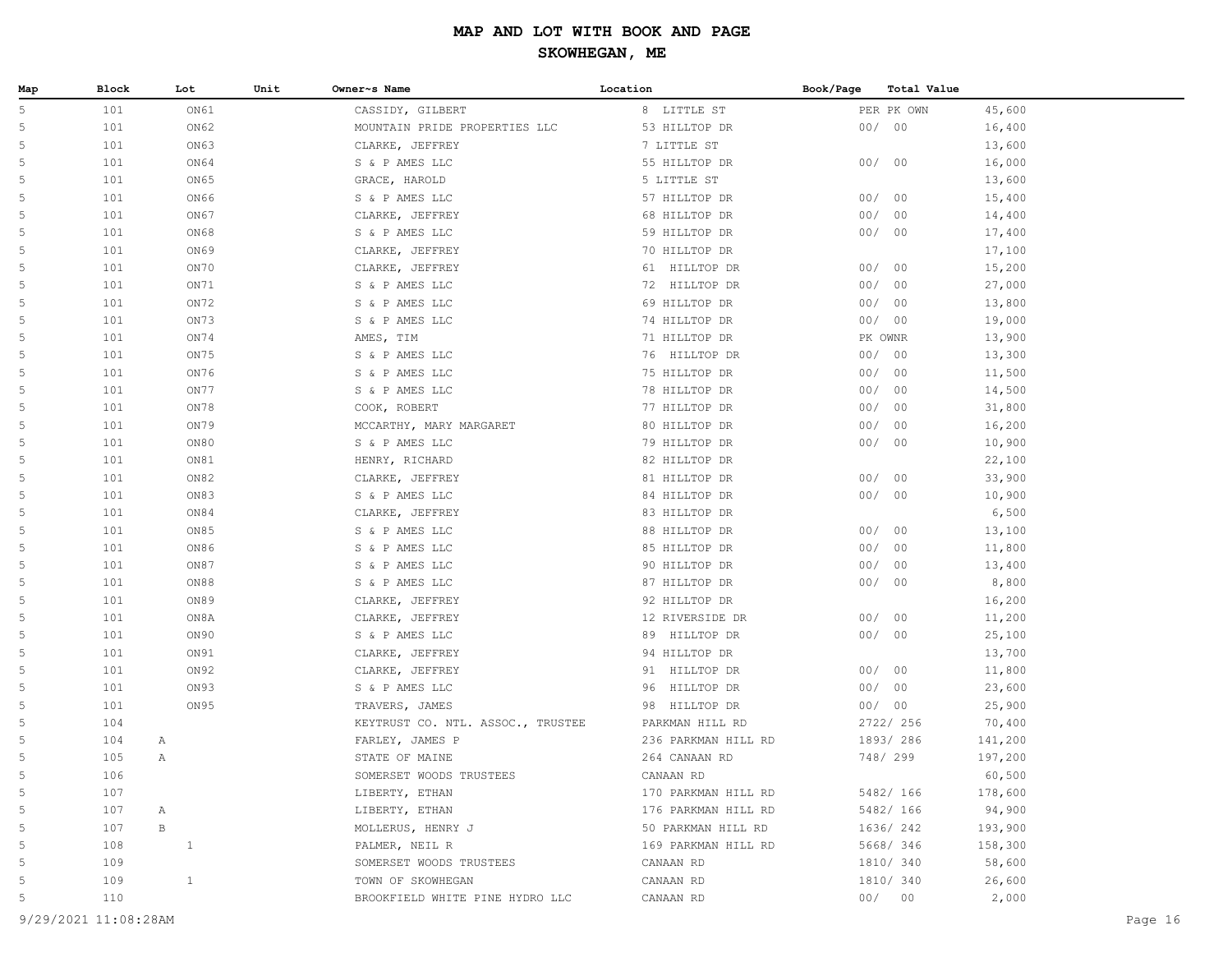| Map    | Block              | Lot             | Unit | Owner~s Name                          | Location                         | Book/Page  | Total Value  |                  |
|--------|--------------------|-----------------|------|---------------------------------------|----------------------------------|------------|--------------|------------------|
| 5      | 111                |                 |      | SPENCER, JANICE O - LIFE ESTATE       | 124 PARKMAN HILL RD              |            | 4342/ 96     | 120,900          |
| 5      | 112                |                 |      | DIONNE, LANCE J                       | 106 PARKMAN HILL RD              |            | 5595/243     | 171,300          |
| 5      | 112                | $\mathbf{1}$    |      | LIBERTY, ETHAN                        | PARKMAN HILL RD                  |            | 5482/ 166    | 26,300           |
| 5      | 113                |                 |      | JEWELL, MARK S                        | 80 PARKMAN HILL RD               |            | 2390/ 115    | 96,500           |
| 5      | 114                |                 |      | HOLDEN, JO A                          | 66 PARKMAN HILL RD               |            | 2777/225     | 129,600          |
| 5      | 115                |                 |      | MOLLERUS, MARYLOU H                   | 55 PARKMAN HILL RD               |            | 1729/ 123    | 84,200           |
| 5      | 116                |                 |      | SOMERSET WOODS TRUSTEES               | MALBONS MILLS RD                 |            |              | 48,200           |
| 5      | 117<br>Α           |                 |      | WHITTEMORE, SHIRLEY J - LE            | 24 PARKMAN HILL RD               |            | 4339/ 22     | 160,900          |
| 5      | 117<br>В           |                 |      | BLAISDELL, TONI JO W                  | 30 PARKMAN HILL RD               |            | 5200/ 333    | 121,700          |
| 5      | $\mathsf C$<br>117 |                 |      | FRUZZETTI, LAWRENCE A                 | 34 PARKMAN HILL RD               |            | 1045/ 80     | 96,600           |
| 5      | 118                |                 |      | SOMERSET WOODS TRUSTEES               | PARKMAN HILL RD                  |            | 1313/ 213    | 28,400           |
| 5      | 118                | $\overline{c}$  |      | TUTTLE, MICHELLE L                    | 35 PARKMAN HILL RD               |            | 5022/ 168    | 86,900           |
| 5      | 118                | 1A              |      | NICKERSON, MARK E                     | 17 PARKMAN HILL RD               |            | 4552/262     | 159,300          |
| 5      | 118                | 1B              |      | NICKERSON, MARK                       | 27 PARKMAN HILL RD               |            | 5100/ 45     | 128,700          |
| 5      | 119                |                 |      | HOLDEN, HOWARD R                      | 79 PARKMAN HILL RD               |            | 1729/ 283    | 52,600           |
| 5      | 120                |                 |      | SOMERSET WOODS TRUSTEES               | CANAAN RD                        |            |              | 12,100           |
| 5      | 121                |                 |      | SOMERSET WOODS TRUSTEES               | ISLAND IN RIVER                  |            |              | 400              |
| 5      | 122                |                 |      | SOMERSET WOODS TRUSTEES               | JOYCE ST                         |            |              | 16,500           |
| 5      | 123                |                 |      | CASEY, DUANE E                        | 518 WATER ST                     |            | 5071/ 258    | 58,200           |
| 5      | 124                |                 |      | DEMO, MARK H                          | 7 MALBONS MILLS RD               |            | 5148/ 304    | 154,800          |
| 5      | 124                | $\mathbf{1}$    |      | MERRILL, L AUDREY                     | 512 WATER ST                     |            | 2788/ 36     | 45,800           |
| 5      | 126                |                 |      | SOMERSET WOODS TRUSTEES               | MALBONS MILLS RD                 |            | 5012/ 45     | 49,200           |
| 5      | 131                |                 |      | CLEMENT, JOEL                         | HILL TOP DR                      |            | 3816/ 91     | 10,600           |
| 5      | $36 - 1$           | $\mathbf{1}$    |      | LOWE, ANN (DINAN)                     | 78 DR MANN RD                    |            | 1541/ 200    | 99,500           |
| 5      | 3610               | ON1             |      | MCKENNEY, GAIL                        | 7 WOODSIDE DR                    |            |              | 57,200           |
| 5      | 3610               | ON <sub>2</sub> |      | BOWN, MARY F                          | 8 WOODSIDE DR                    | <b>BOS</b> |              | 40,900           |
| 5      | 3610               | ON3             |      | HJORT, CINDY                          | 11 WOODSIDE DR                   | 00/00      |              | 68,000           |
| 5      | 3610               | ON4             |      | PLOURDE, MICHAEL LEON                 | 12 WOODSIDE DR                   | 00/00      |              | 37,500           |
| 5      | 3610               | ON <sub>5</sub> |      | TOZIER, DONALD S                      | 15 WOODSIDE DR                   | 00/00      |              | 68,200           |
| 5      | 3610               | ON6             |      | DAGGETT, PRISCILLA J                  | 14 WOODSIDE DR                   |            |              | 39,700           |
| 5<br>5 | 3610<br>3610       | ON7<br>ON8      |      | DAVIS, BARBARA                        | 19 WOODSIDE DR                   |            |              | 40,400           |
| 5      | 3610               | ON <sub>9</sub> |      | LINNELL, DAVID<br>MOULTON, NANCY      | 18 WOODSIDE DR<br>21 WOODSIDE DR |            | 00/00        | 28,600<br>40,700 |
| 5      | 3610               | ON10            |      | KROMER, RICHARD                       | 22 WOODSIDE DR                   | 00/00      |              | 44,200           |
| 5      | 3610               | ON11            |      | LASHON, SHIRLEY                       | 25 WOODSIDE DR                   | 00/00      |              | 61,700           |
| 5      | 3610               | ON12            |      | PICKETT, DARLA                        | 26 WOODSIDE DR                   |            | PER PK OWNER | 60,200           |
| 5      | 3610               | ON13            |      | STAPLES, CHERYL                       | 27 WOODSIDE DR                   | 00/00      |              | 96,800           |
| 5      | 3610               | ON14            |      | ERHLICH, CHRISTINE J (LUCE) - LIF EST | 14 WOODLAND DR                   |            |              | 48,000           |
| 5      | 3610               | ON15            |      | ROY, SHIRLEY                          | 15 WOODLAND DR                   | 00/00      |              | 43,400           |
| 5      | 3610               | ON16            |      | RICHARDSON, ERNEST A JR               | 16 WOODLAND DR                   | <b>BOS</b> |              | 35,900           |
| 5      | 3610               | ON17            |      | WEST, BARBARA                         | 17 WOODLAND DR                   |            |              | 47,600           |
| 5      | 3610               | ON18            |      | RUSSELL, R ELIZABETH                  | 20 WOODLAND DR                   | BOS        |              | 49,000           |
| 5      | 3610               | ON19            |      | TYKS, STANLEY                         | 21 WOODLAND DR                   | 00/00      |              | 64,000           |
| 5      | 3610               | ON20            |      | BASSETT, RICHARD                      | 24 WOODLAND DR                   | 00/00      |              | 52,300           |
| 5      | 3610               | ON21            |      | LAPOINTE, ARTHUR                      | 25 WOODLAND DR                   |            |              | 46,500           |
| 5      | 3610               | ON22            |      | HEMOND, WANDA                         | 28 WOODLAND DR                   | PK OWN     |              | 52,400           |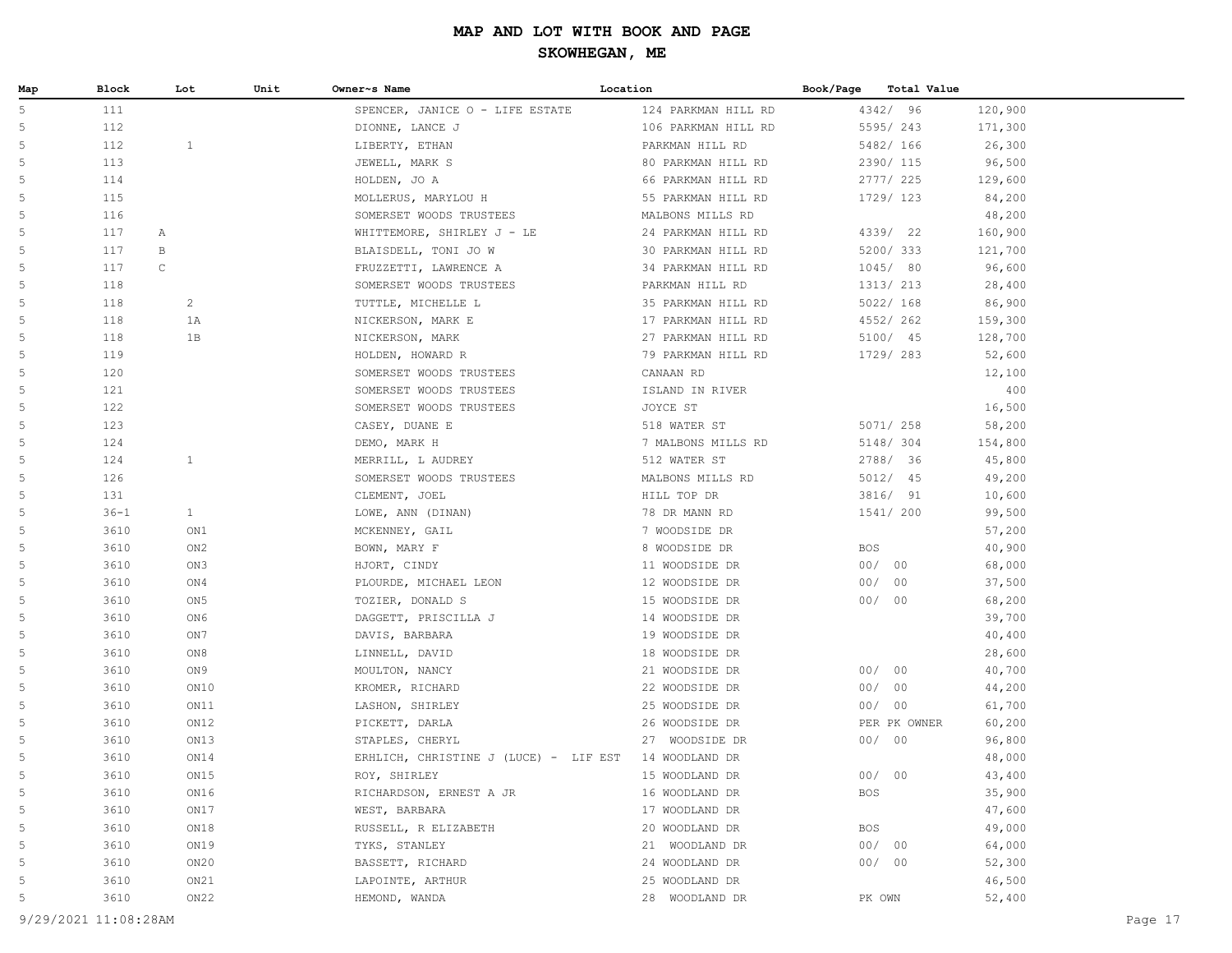| Map    | Block               | Lot              | Unit         | Owner~s Name                    | Location                          | Book/Page<br>Total Value |                  |
|--------|---------------------|------------------|--------------|---------------------------------|-----------------------------------|--------------------------|------------------|
| 5      | 3610                | ON22             | Α            | GRIFFITHS, EDNA                 | 32 WOODLAND DR                    |                          | 44,800           |
| 5      | 3610                | ON22             | $\, {\bf B}$ | ARSENAULT, LORAINE              | 34 WOODLAND DR                    |                          | 40,200           |
| 5      | 3610                | ON23             |              | TUTTLE, EDWARD                  | 37 WOODLAND DR                    | 00/00                    | 56,600           |
| 5      | 3610                | ON24             |              | BOWMAN, NANCY                   | 40 WOODLAND DR                    | 00/00                    | 36,700           |
| 5      | 3610                | ON25             |              | AUSTIN, BETTY                   | 41 WOODLAND DR                    | STMNT                    | 40,400           |
| 5      | 3610                | ON26             |              | STEWARD, ERCELL R               | 44 WOODLAND DR                    | 99/ 99                   | 52,800           |
| 5      | 3610                | ON27             |              | BABNAW, RICHARD                 | 47 WOODLAND DR                    | BOS                      | 47,500           |
| 5      | 3610                | ON28             |              | CORSON, ROBIN                   | 48 WOODLAND DR                    | 00/<br>00                | 26,100           |
| 5      | 3610                | ON29             |              | WENTWORTH, NEIL                 | 49 WOODLAND DR                    | BOS                      | 41,400           |
| 5      | 3610                | ON30             |              | BLANCHET, LIONEL G              | 50 WOODLAND DR                    | BOS                      | 38,300           |
| 5      | 3610                | ON31             |              | POLLIS, ALAN                    | 5 PINELAND CIR                    | PK OWNR                  | 64,100           |
| 5      | 3610                | ON32             |              | WATSON, WANDA L                 | 52 WOODLAND DR                    | $B0/$ SO                 | 31,700           |
| 5      | 3610                | ON33             |              | PINKHAM, AUSBA F III            | 7 PINELAND CIR                    | <b>BOS</b>               | 41,800           |
| 5      | 3610                | ON34             |              | THIBAULT, SHIRLEY               | 8 PINELAND CIR                    | 00/00                    | 66,900           |
| 5      | 3610                | ON35             |              | KING, NORMAN A                  | 11 PINELAND CIR                   | 00/00                    | 54,600           |
| 5      | 3610                | ON36             |              | STEVENS, LYLE                   | 12 PINELAND CIR                   | 00/00                    | 47,100           |
| 5      | 3610                | ON37             |              | MORRIS, GEORGE                  | 15 PINELAND CIR                   |                          | 47,200           |
| 5      | 3610                | ON38             |              | LOW, JILL                       | 16 PINELAND CIR                   | 00/00                    | 53,400           |
| 5      | 3610                | ON39             |              | SPAULDING, ELDON G JR           | 17 PINELAND CIR                   |                          | 43,400           |
| 5      | 3610                | ON40             |              | DEMO, WILLIAM C                 | 20 PINELAND CIR                   | 00/00                    | 51,900           |
| 5      | 3610                | ON41             |              | SWETT, KATHY                    | 21 PINELAND CIR                   | 00/00                    | 47,200           |
| 5      | 3610                | ON42             |              | HAMMANN, LOIS R                 | 22 PINELAND CIR                   | 00/00                    | 48,500           |
| 5      | 3610                | ON43             |              | GATES, CALLA                    | 25 PINELAND CIR                   | 00/<br>00                | 43,800           |
| 5      | 3610                | ON44             |              | MCINTYRE, MARILYN               | 26 PINELAND CIR                   | 00/00                    | 46,200           |
| 5      | 3610                | ON45             |              | PANAGGIO, RAYMOND               | 27 PINELAND CIR                   |                          | 42,200           |
| 5      | 3610                | ON46             |              | COWETTE, LEVI                   | 29 PINELAND CIR                   | 00/00                    | 43,900           |
| 5      | 3610                | ON47             |              | MORRELL, JOAN                   | 31 PINELAND CIR                   | <b>BOS</b>               | 43,300           |
| 5      | 3610                | ON48             |              | NEWTON, M JUDY                  | 35 PINELAND CIR                   |                          | 41,900           |
| 5      | 3610                | ON49             |              | LEO, ADRIENNE                   | 36 PINELAND CIR                   |                          | 44,100           |
| 5      | 3610                | ON50             |              | PARKER, SUSAN                   | 37 PINELAND CIR                   | 00/00                    | 46,800           |
| 5      | 3610                | ON51             |              | PEASE, KRISTA                   | 40 PINELAND CIR                   | PER PK OWN               | 31,700           |
| 5      | 3610                | ON <sub>52</sub> |              | COOLEY, RUTH                    | 3 NORTHSIDE LN                    | <b>BOS</b>               | 47,900           |
| 5      | 3610                | ON <sub>53</sub> |              | MCKENNY, JOYCE                  | 5 NORTHSIDE LN                    |                          | 41,300           |
| 5      | 3610                | ON54             |              | PARADY, JOE                     | 7 NORTHSIDE LN                    | 00/00                    | 76,200           |
| 5      | 3610                | ON55             |              | LESSORE, DON                    | 11 NORTHSIDE LN                   | <b>BOS</b>               | 80,100           |
| 5<br>5 | 3610                | ON 56            |              | YORK, ROBERT                    | 4 NORTHSIDE LN                    | 00/00                    | 38,700           |
| 5      | 3610<br>3610        | ON57<br>ON 58    |              | SHORETTE, BETTY A               | 2 NORTHSIDE LN<br>45 PINELAND CIR | 00/00<br>00/00           | 49,300           |
| 5      | 3610                | ON59             |              | GAMAGE, KATHLEEN                | 56 PINELAND CIR                   | <b>BOS</b>               | 62,200<br>57,400 |
| 5      | 3610                | ON60             |              | GAGNON, EARL<br>WHEELER, SANDRA | 58 PINELAND CIR                   |                          | 35,800           |
| 5      | $51 - 1$            | $\mathbf{1}$     |              | TOWN OF SKOWHEGAN               |                                   | 1290/ 269                | 1,400            |
| 5      | A 1                 |                  |              | STETSON, WALLACE G              | MALBONS MILLS RD<br>52 DAWES ST   | 2277/19                  | 96,400           |
| 5      | $\overline{c}$<br>Α |                  |              | CATES, TESHIA N                 | 58 DAWES ST                       | 5588/343                 | 92,200           |
| -5     | A 3                 |                  |              | GRAY, RANDALL D                 | 46 WAYE ST                        | 1280/ 177                | 101,200          |
| .5     | $\overline{4}$<br>A |                  |              | GREENE, GLORIA J                | 50 WAYE ST                        | 4025/263                 | 67,300           |
| 5      | A 5                 |                  |              | BROWN, PATRICIA A - LIFE EST    | 51 WAYE ST                        | 5290/ 80                 | 29,300           |
|        |                     |                  |              |                                 |                                   |                          |                  |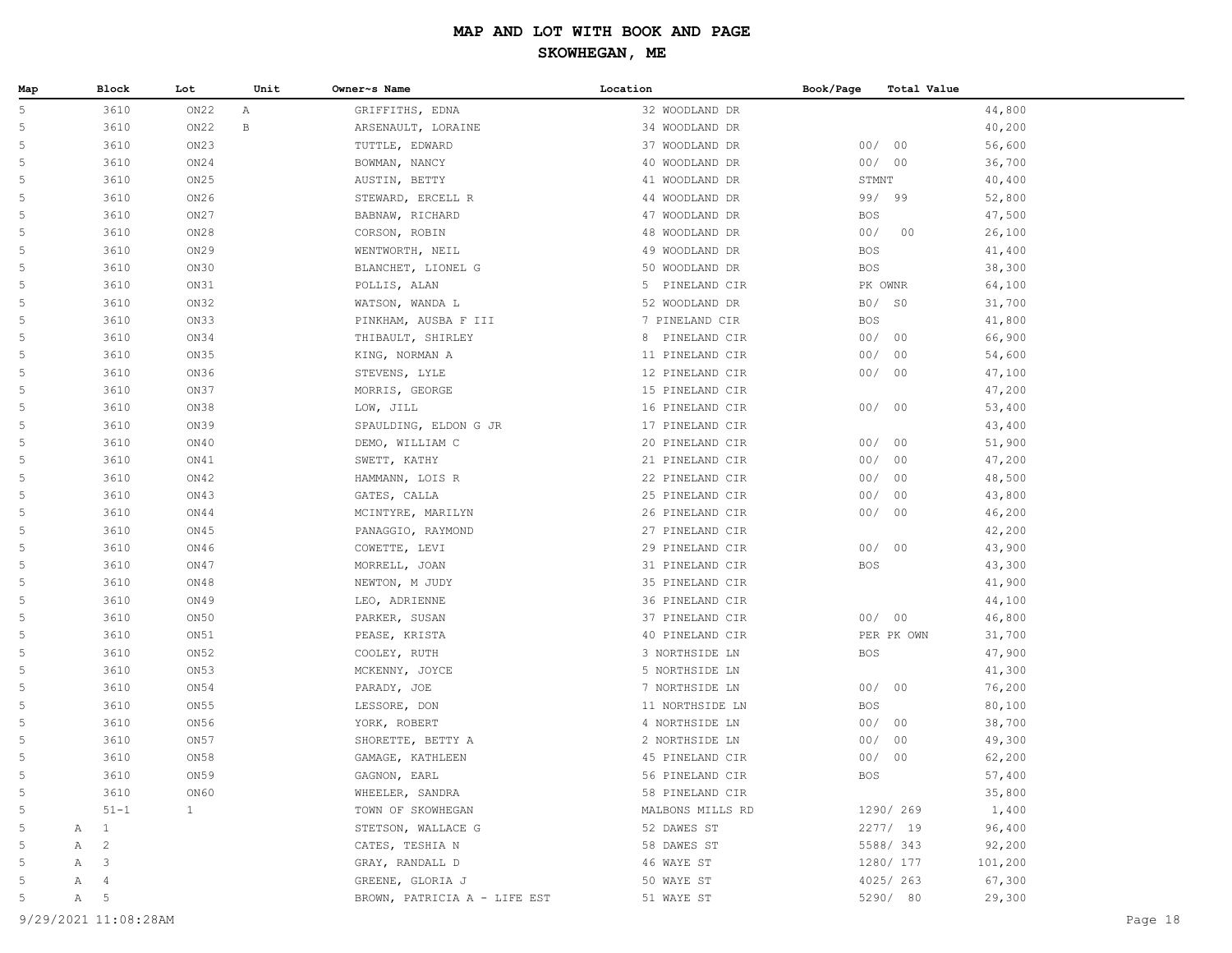| Map |                | Block          | Lot               | Unit | Owner~s Name                       | Location           | Book/Page<br>Total Value |         |
|-----|----------------|----------------|-------------------|------|------------------------------------|--------------------|--------------------------|---------|
| 5   |                | A 6            |                   |      | HACK, ARIEL                        | 49 WAYE ST         | 5619/ 108                | 70,600  |
| 5   | A              | $\overline{7}$ |                   |      | FERENCE, GEORGE J ET ALS           | 45 WAYE ST         | 2742/249                 | 55,900  |
| 5   |                | A 8            |                   |      | HASKELL, JAMES H                   | 41 WAYE ST         | 4724/276                 | 81,500  |
| 5   | A              | 9              |                   |      | JEWELL, WAYNE H - EST OF           | 39 WAYE ST         | 4347/ 141                | 39,200  |
| 5   | A              | 10             |                   |      | STETSON, WALLACE G                 | 35 WAYE ST         | 4547/44                  | 42,100  |
| 5   | A              | 11             |                   |      | TOWLE, JANE                        | 31 WAYE ST         | 839/ 606                 | 45,700  |
| 5   | Α              | 12             |                   |      | STEWARD, DANYEL                    | 27 WAYE ST         | 4512/ 140                | 50,300  |
| 5   | A              | 13             |                   |      | REYNOLDS, TODD                     | 13 BROWN ST        | 2643/220                 | 71,000  |
| 5   | Α              | 13             | $\mathbf{1}$      |      | CBK INC                            | 14 BROWN ST        | 4086/332                 | 74,100  |
| 5   | A              | 13             | $\overline{c}$    |      | MARSH, WILLIAM JR                  | 9 BROWN ST         | 2104/ 111                | 41,900  |
| 5   | Α              | 14             |                   |      | WENTWORTH, TOMMIE A                | 17 BROWN ST        | 3682/ 268                | 23,000  |
| 5   | Α              | 14             | $\mathbf{1}$      |      | REYNOLDS, TODD C                   | BROWN ST           | 3682/ 271                | 18,500  |
| 5   | Α              | 16             | $\mathbf{1}$      |      | PRENTISS, RICHARD E                | 4 JULIE CT         | 2879/144                 | 84,200  |
| 5   |                | A 16           | $\overline{c}$    |      | PRENTISS, RICHARD E                | 8 JULIE CT         | 2879/144                 | 67,800  |
| 5   | A              | 16             | 3                 |      | PRENTISS, RICHARD E                | 3 JULIE CT         | 2879/ 144                | 66,700  |
| 5   | Α              | 17             |                   |      | LAKE, VIRGINIA B                   | 17 WAYE ST         | 2110/ 168                | 53,100  |
| 5   | Α              | 17             | $\mathbf{1}$      |      | PRENTISS, RICHARD E                | 7 JULIE CT         | 4677/ 254                | 44,800  |
| 5   | $\mathbb{A}^-$ | 18             |                   |      | TESSIER, RICHARD W                 | 13 WAYE ST         | 2419/346                 | 43,600  |
| 5   | Α              | 19             |                   |      | SWANSON, JAMES E                   | 11 WAYE ST         | 2659/170                 | 64,600  |
| 5   | A              | 20             |                   |      | HASKINS, MARGUERITE R              | 7 WAYE ST          | 3792/ 98                 | 49,200  |
| 5   | Α              | 21             |                   |      | LANCASTER, NANCY L                 | 240 NORTH AVE      | 4437/328                 | 10,900  |
| 5   | Α              | 22             |                   |      | COPELAND, EMILY N - LIFE ESTATE    | 244 NORTH AVE      | 5122/ 80                 | 53,300  |
| 5   | Α              | 24             |                   |      | LORD, CAROLYN                      | 248 NORTH AVE      | 3476/ 83                 | 75,600  |
| 5   | A              | 26             |                   |      | DICKEY, NORMAN C & PATRICIA A - LE | 254 NORTH AVE      | 5360/ 255                | 38,100  |
| 5   | A              | 27             |                   |      | DICKEY, NORMAN C & PATRICIA A - LE | 258 NORTH AVE      | 5360/ 255                | 108,500 |
| 5   | Α              | 28             |                   |      | DICKEY, NORMAN C & PATRICIA A - LE | 264 NORTH AVE      | 5360/ 255                | 100,200 |
| 6   |                | $\mathbf{1}$   |                   |      | DOMAREKI, GREGORY J                | 323 EAST RIDGE RD  | 1727/ 272                | 356,500 |
| 6   |                | $\mathbf{1}$   | Α                 |      | HOLT, THOMAS A                     | EAST RIDGE RD      | 2902/ 76                 | 14,000  |
| 6   |                | $\mathbf{1}$   | В                 |      | HOLT, THOMAS A                     | EAST RIDGE RD      | 2902/ 76                 | 42,900  |
| 6   |                | $\mathbf{1}$   | $\mathbb D$       |      | IRWIN, JAMES A                     | 297 EAST RIDGE RD  | 3068/342                 | 303,300 |
| 6   |                | $\overline{c}$ |                   |      | DOMAREKI, GREGORY J                | WHITTEMORE HILL RD | 1955/220                 | 12,500  |
| 6   |                | 3              |                   |      | PARLIN, BRIAN                      | 300 EAST RIDGE RD  | 5655/340                 | 37,600  |
| 6   |                | $\mathsf 3$    | $\mathbf{1}$      |      | MASTERMAN, ETHAN K                 | 30 DYLANS WY       | 4777/ 292                | 330,000 |
| 6   |                | $\mathsf 3$    | 2                 |      | PARLIN, BRIAN R                    | EAST RIDGE RD      | 5211/ 212                | 114,900 |
| 6   |                | 3              | Α                 |      | HOLT, GERALD L                     | 188 EAST RIDGE RD  | 2771/2                   | 49,200  |
| 6   |                | 3              | В                 |      | JOHNSON, BRENDA S                  | 334 EAST RIDGE RD  | 4732/ 185                | 58,400  |
| 6   |                | 3              | $\mathtt{C}$      |      | YORK, DAVID W                      | 222 EAST RIDGE RD  | 2461/ 40                 | 123,800 |
| 6   |                | 3              | D                 |      | FITZGERALD, PATRICK R              | 206 EAST RIDGE RD  | 4179/248                 | 140,400 |
| 6   |                | 3              | D<br>$\mathbf{1}$ |      | DICKEY, DANIEL                     | 198 EAST RIDGE RD  | 5173/ 235                | 147,100 |
|     |                | 3              | $\mathbf F$       |      | PALMER, ARNOLD E JR                | 232 EAST RIDGE RD  | 844/486                  | 122,200 |
| 6   |                | 3              | G                 |      | HOLT, GERALD                       | 252 EAST RIDGE RD  | 5352/ 306                | 43,800  |
|     |                | 3              | $\rm H$           |      | SALISBURY, PETER A                 | 276 EAST RIDGE RD  | 3158/ 133                | 74,300  |
| 6   |                | 3              | $H$ 1             |      | COLLINS, WONYTA L                  | 262 EAST RIDGE RD  | 4131/ 103                | 28,100  |
| 6   |                | $\overline{4}$ |                   |      | LITTLE, JOHN W                     | 187 EAST RIDGE RD  | 1498/ 157                | 192,300 |
| 6   |                | 4              | Α                 |      | BLACK, RALPH F                     | 271 EAST RIDGE RD  | 3030/304                 | 143,400 |
| 6   |                | $\overline{4}$ | $A \quad 1$       |      | JONES, MICHAEL D                   | 257 EAST RIDGE RD  | 4143/121                 | 177,000 |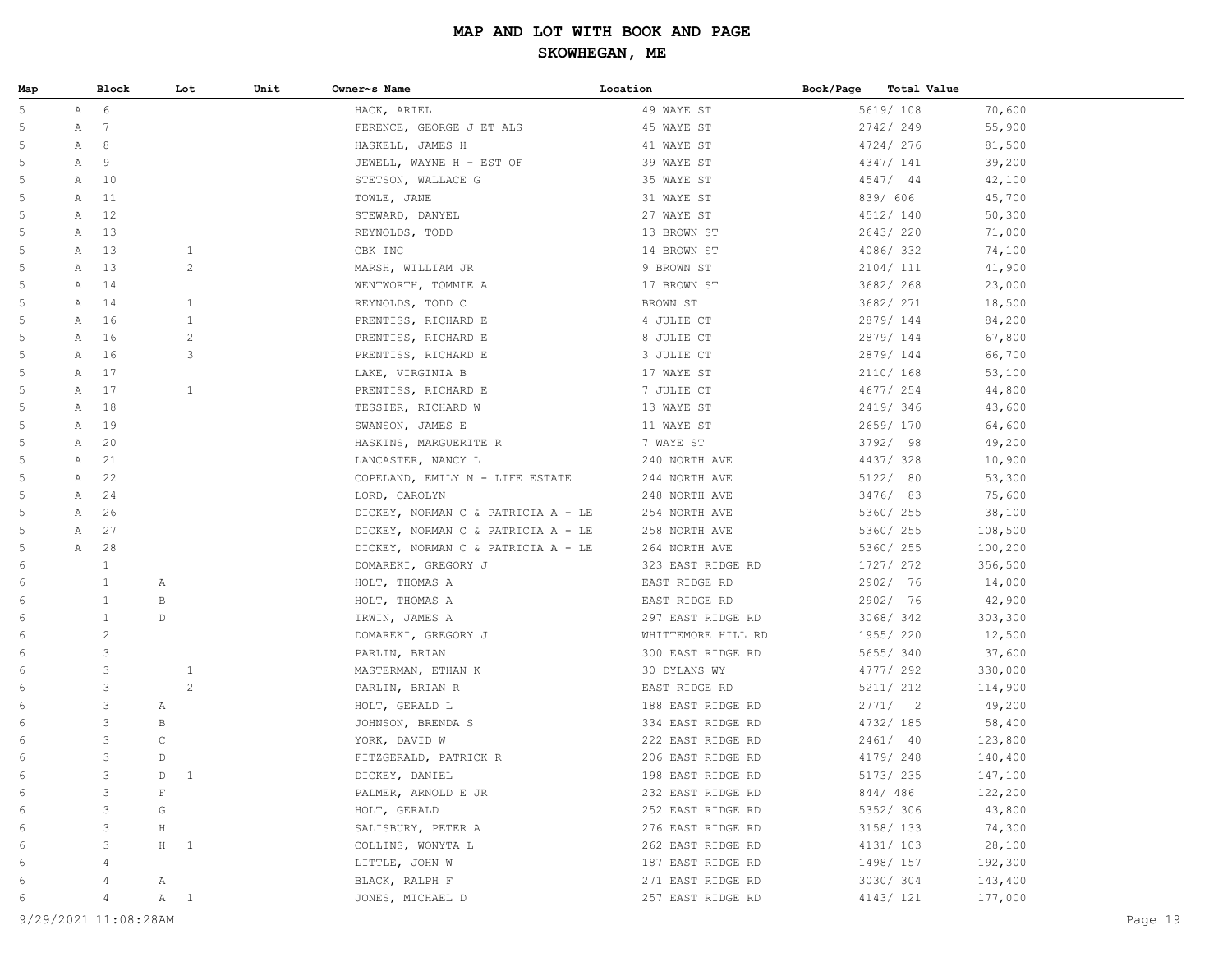| Map | Block           |              | Unit<br>Lot     | Owner~s Name                 | Location              | Book/Page | Total Value |         |
|-----|-----------------|--------------|-----------------|------------------------------|-----------------------|-----------|-------------|---------|
| 6   | 4               | $\, {\bf B}$ |                 | ELLIS, AMY R (ASHBROOK)      | 213 EAST RIDGE RD     |           | 3553/103    | 96,900  |
| 6   | $\overline{4}$  | $\, {\bf B}$ | $\mathbf{1}$    | ROWLAND, SHAUN               | 231 EAST RIDGE RD     |           | 5044/182    | 31,100  |
| 6   | 4               | $\mathbb D$  |                 | LECLAIR, DENNIS M            | 195 EAST RIDGE RD     |           | 5578/ 212   | 127,800 |
| 6   | 4               | $\mathbf F$  |                 | JEWELL, GREGORY W            | 285 EAST RIDGE RD     |           | 4878/330    | 84,900  |
| 6   | 5               |              |                 | DEMO, MARK H                 | EAST RIDGE RD         |           | 982/99      | 10,000  |
| 6   | 6               |              |                 | HEWETT, SHARON E             | 154 EAST RIDGE RD     |           | 5137/ 104   | 47,300  |
| 6   | 6               |              | $\mathbf{1}$    | COLFORD, DUANE               | EAST RIDGE RD         |           | 5174/ 138   | 28,800  |
| 6   | $7\phantom{.0}$ |              |                 | VINING ROBIN TRUSTEE         | EAST RIDGE RD         |           | 5141/ 353   | 57,200  |
| 6   | 8               |              | 1               | LITTLE, JOHN W SR            | EAST RIDGE RD         |           | 5191/ 325   | 21,900  |
| 6   | 8               |              | $\mathbf{2}$    | SALISBURY, JOSHUA P          | 169 EAST RIDGE RD     |           | 5619/ 138   | 174,200 |
| 6   | 8               |              | 3               | FARRELL, KEVIN E             | 157 EAST RIDGE RD     |           | 5227/ 83    | 139,000 |
| 6   | 8               |              | $\overline{4}$  | MALLARD, ROBERT JR           | 151 EAST RIDGE RD     |           | 2693/ 20    | 227,900 |
| 6   | 8               |              | 5               | MALLARD, ROBERT              | EAST RIDGE RD         |           | 2740/292    | 32,300  |
| 6   | 8               |              | 6               | LYONS, BARRY W JR            | 129 EAST RIDGE RD     |           | 4098/336    | 230,900 |
| 6   | 9               |              |                 | MERRILL, MICHAEL L           | EAST RIDGE RD         |           | 4798/ 70    | 32,700  |
| 6   | 10              |              |                 | LANEY, LINDA M - LIFE ESTATE | EAST RIDGE RD         |           | 5391/353    | 28,300  |
| 6   | 11              |              |                 | DIONNE, RANDALL T            | EAST RIDGE RD         |           | 4516/ 114   | 57,000  |
| 6   | 11              |              | 3               | BELL, GEORGE                 | 90 EAST RIDGE RD      |           | 4863/149    | 315,100 |
| 6   | 11              |              | $\overline{4}$  | MERLE, GALE A - PR           | 122 EAST RIDGE RD     |           | 5563/ 316   | 203,800 |
| 6   | 11              |              | 6               | SHAY, JEANNE F               | 136 EAST RIDGE RD     |           | 2230/327    | 265,100 |
| 6   | 11              |              | $7\overline{ }$ | RUKSZNIS, PENNY S            | 146 EAST RIDGE RD     |           | 4281/ 85    | 212,600 |
| 6   | 12              |              |                 | ELIAN, GEORGE JR             | 103 EAST RIDGE RD     |           | 1015/343    | 123,700 |
| 6   | 13              |              |                 | ROBICHAUD, BRYCE S           | 99 EAST RIDGE RD      |           | 5288/ 47    | 119,700 |
| 6   | 14              |              |                 | DIONNE KENNETH C             | EAST RIDGE RD         |           | 5141/ 353   | 29,500  |
| 6   | 15              |              |                 | CURRIER, RICHARD W           | 54 EAST RIDGE RD      |           | 2188/ 271   | 145,800 |
| 6   | 15              | $\mathbb{A}$ |                 | CURRIER, RICHARD W           | 64 EAST RIDGE RD      |           | 892/326     | 46,400  |
| 6   | 16              |              |                 | CARRIER, LOUIS A JR          | EAST RIDGE RD         |           | 1777/ 344   | 27,000  |
| 6   | 16              |              | 3               | RODERICK, RICHARD D          | 69 EAST RIDGE RD      |           | 5337/ 78    | 259,400 |
| 6   | 16              |              | 4               | DIONNE, RANDALL              | EAST RIDGE RD         |           | 4993/229    | 34,400  |
| 6   | 16              |              | 5               | DIRT CAPITAL PARTNERS LLC    | 35 EAST RIDGE RD      |           | 4815/ 73    | 137,600 |
| 6   | 16              |              | 4ON             | TREVAINS, LORI               | 61 EAST RIDGE RD      |           | 00/00       | 49,900  |
| 6   | 16              | A            |                 | CHURCH OF FAITH              | 798 CANAAN RD         |           |             | 214,000 |
| 6   | 16              | В            |                 | THEBARGE, TREVOR J           | 73 EAST RIDGE RD      |           | 5461/ 315   | 120,400 |
| 6   | 16              | $\mathbf{B}$ | $\mathbf{1}$    | LYONS, BARRY W JR            | EAST RIDGE RD         |           | 5306/ 186   | 28,800  |
| 6   | 17              |              |                 | LARRACEY, WANDA L            | 834 CANAAN RD         |           | 2449/ 281   | 59,000  |
| 6   | 18              |              |                 | GILBERT, GODFREY J           | 864 CANAAN RD         |           | 563/ 441    | 91,900  |
| 6   | 19              |              |                 | ABBOTT, ALICE M (WARREN)     | 12 RUTH LN            |           | 2160/ 107   | 22,700  |
| 6   | 19              | $\, {\rm H}$ |                 | WATSON, JENNIFER L           | 9 RUTH LN             |           | 2160/ 107   | 13,600  |
| 6   | 20              |              |                 | CORSON, BRYCE H              | 824 CANAAN RD         |           | 1241/ 129   | 126,700 |
| 6   | 21              |              |                 | FOLSOM, DONNA                | 110 EATON MOUNTAIN RD |           | 5241/ 105   | 87,600  |
| 6   | 21              |              | $\mathbf{1}$    | AUBREY, ROBERT               | 26 EATON MOUNTAIN RD  |           | 1666/ 233   | 143,200 |
| 6   | 22              |              |                 | WYMAN, JOE                   | 710 CANAAN RD         |           | 5271/1      | 47,800  |
| 6   | 22              | Α            |                 | POMERLEAU, PAUL R            | 723 CANAAN RD         |           | 4573/ 26    | 48,700  |
| 6   | 22              | $\, {\bf B}$ |                 | BOOKER, TIMOTHY G            | 731 CANAAN RD         |           | 4615/ 273   | 67,400  |
| 6   | 23              |              |                 | FOLSOM, MICHAEL N            | 734 CANAAN RD         |           | 867/728     | 172,700 |
| 6   | 23              |              | $\mathbf{1}$    | FOLSOM, CHRISTOPHER M        | 38 EAST RIDGE RD      |           | 4722/ 53    | 163,800 |
|     |                 |              |                 |                              |                       |           |             |         |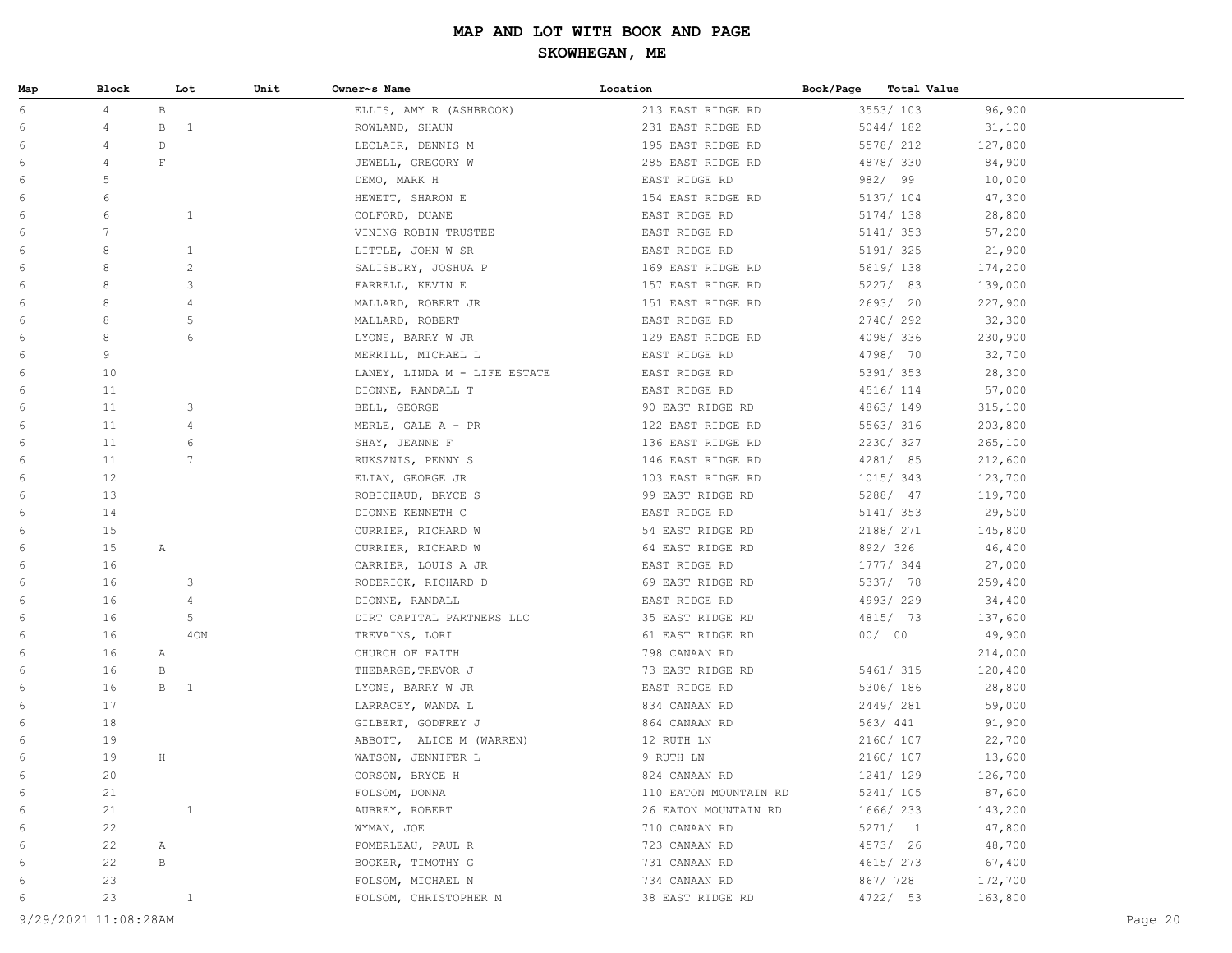| Map | Block | Lot                            | Unit | Owner~s Name                                           | Location         | Book/Page | Total Value |         |
|-----|-------|--------------------------------|------|--------------------------------------------------------|------------------|-----------|-------------|---------|
| 6   | 23    | A                              |      | NICHOLS, THERESA M                                     | 694 CANAAN RD    |           | 864/279     | 141,200 |
| 6   | 24    |                                |      | HOLMGREN, JAMES S                                      | 679 CANAAN RD    |           | 5619/ 37    | 73,400  |
| 6   | 24    | $\mathbf{1}$                   |      | ELLIS, NORMAN                                          | 695 CANAAN RD    |           | 2527/292    | 106,700 |
| 6   | 25    |                                |      | BAUER, JAMIE L                                         | 676 CANAAN RD    |           | 4612/ 59    | 92,900  |
| 6   | 25    | $\mathbb{A}$                   |      | FITZMAURICE, LORETTA                                   | 686 CANAAN RD    |           | 611/ 213    | 112,700 |
| 6   | 25    | $\mathbf B$                    |      | BAUER, JAMIE L                                         | CANAAN RD        |           | 5009/181    | 18,100  |
| 6   | 26    |                                |      | PERKINS, PETER J                                       | 663 CANAAN RD    |           | 2022/ 96    | 82,600  |
| 6   | 26    | $\mathbf{1}$                   |      | SNO-HAWKS SNOWMOBILE CLUB                              | 643 CANAAN RD    |           | 1150/ 231   | 51,300  |
| 6   | 26    | $\mathbf{2}$                   |      | SULLIVAN, GERALD - ESTATE OF                           | 653 CANAAN RD    |           | 3098/342    | 56,500  |
| 6   | 27    | $\mathbb{A}$                   |      | PRENTISS, HOWARD L                                     | 19 PRENTISS LN   |           | 873/89      | 122,000 |
| 6   | 27    | $\mathbb{A}$<br>$\overline{1}$ |      | PRENTISS, RICHARD E                                    | 30 PRENTISS LN   |           | 4373/ 167   | 164,300 |
| 6   | 27    | $\overline{c}$<br>$\mathbb{A}$ |      | WU, JIAN JI                                            | 42 PRENTISS LN   |           | 5458/ 50    | 32,700  |
| 6   | 27    | A<br>-3                        |      | PRENTISS, STEVEN H                                     | 49 PRENTISS LN   |           | 4677/ 278   | 124,000 |
| 6   | 27    | $\mathbb{A}$<br>4              |      | PORTER, LAURIE J                                       | 58 PRENTISS LN   |           | 4396/342    | 167,500 |
| 6   | 27    | 5<br>A                         |      | PRENTISS, GORDON L                                     | 48 PRENTISS LN   |           | 5652/ 198   | 103,100 |
| 6   | 28    |                                |      | MERRILL, MICHAEL L                                     | 654 CANAAN RD    |           | 1470/ 19    | 96,200  |
| 6   | 28    | $\mathbb{A}$                   |      | MERRILL, ANITA C & LLOYD - LIFE EST                    | 666 CANAAN RD    |           | 4561/ 272   | 20,800  |
| 6   | 28    | $\, {\bf B}$                   |      | MERRILL, ANITA C - LIFE ESTATES                        | 660 CANAAN RD    |           | 3838/356    | 53,900  |
| 6   | 29    |                                |      | MERRILL, MICHAEL                                       | CANAAN RD        |           | 4511/ 242   | 36,500  |
| 6   | 29    | $\mathbf{1}$                   |      | DUMAS, JOHN W                                          | 628 CANAAN RD    |           | 5631/1      | 99,000  |
| 6   | 30    |                                |      | DIONNE, RANDALL T                                      | 638 CANAAN RD    |           | 4425/ 103   | 75,100  |
| 6   | 31    |                                |      | ROSS, RANDY S ET AL                                    | CANAAN RD        |           | 1592/ 92    | 4,900   |
| 6   | 34    |                                |      | PHILBRICK-GATES, KATHERINE                             | CANAAN RD        |           | 2578/242    | 2,300   |
| 6   | 35    |                                |      | PHILBRICK-GATES, KATHERINE                             | CANAAN RD        |           | 2578/242    | 1,000   |
| 6   | 36    |                                |      | DIONNE KENNETH C                                       | CANAAN RD        |           | 5141/ 353   | 6,700   |
| 6   | 37    |                                |      | DIONNE KENNETH C                                       | CANAAN RD        |           | 5141/ 353   | 3,000   |
| 6   | 39    |                                |      | VINING ROBIN TRUSTEE                                   | CANAAN RD        |           | 5141/ 353   | 8,000   |
| 6   | 40    |                                |      | PERKINS, TINA LEANNE                                   | 12 PERKINS CT    |           | 5217/ 277   | 59,000  |
| 6   | 40    | $\mathbf{1}$                   |      | ADAMS, CARLTON C                                       | 611 CANAAN RD    |           | 2863/80     | 102,500 |
| 6   | 40    | $\mathbf{2}$                   |      | HANRON, WILLIAM K                                      | 615 CANAAN RD    |           | 4871/ 195   | 21,100  |
| 6   | 41    |                                |      | LAPOINTE, KIMBERLEY D                                  | 610 CANAAN RD    |           | 4750/ 347   | 124,000 |
| 6   | 41    | $\mathbf{1}$                   |      | ZHOU, XUE YI                                           | 600 CANAAN RD    |           | 5685/328    | 82,800  |
| 6   | 41    | $\mathbf{1}$                   | Α    | TURNER, MICHAEL                                        | CANAAN RD        |           | 2215/ 109   | 31,100  |
| 6   | 42    |                                |      | GATES, HENRY A JR                                      | GIGGEY DR        |           | 2718/ 229   | 1,300   |
| 6   | 43    |                                |      | HENDERSON, JOHN                                        | 579 CANAAN RD    |           | 3507/ 126   | 118,900 |
| 6   | 44    |                                |      | HOLMES, GARY B                                         | CANAAN RD        |           | 4034/137    | 15,200  |
| 6   | 45    |                                |      | BOLDUC, DONALD                                         | 578 CANAAN RD    |           | 4828/ 45    | 49,500  |
| 6   | 45    | $\mathbf{1}$                   |      | SHAW, NORMAN R                                         | 522 CANAAN RD    |           | 2198/ 266   | 123,300 |
| 6   | 45    | 2                              |      | IRELAND, ANDREW P                                      | 574 CANAAN RD    |           | 4845/145    | 94,000  |
| 6   | 45    | 3                              |      | HAMER, KAREN N                                         | 33 GIGGEY DR     |           | 5039/ 16    | 91,100  |
| 6   | 45    | 4                              |      | GIGGEY, ARTHUR W II                                    | 40 GIGGEY DR     |           | 4928/ 251   | 128,500 |
| 6   | 45    | 5                              |      | GIGGEY, VAUGHN L JR                                    | 30 GIGGEY DR     |           | 2656/ 10    | 106,100 |
| 6   | 46    | Α                              |      | PARLIN, BRIAN R                                        | 547 CANAAN RD    |           | 4439/259    | 29,700  |
| 6   | 46    | В                              |      | PARLIN, BRIAN                                          | 543 CANAAN RD    |           | 4608/289    | 17,300  |
| 6   | 46    | С                              |      | DUNN, KAREN NORA & GERLAD GEORGE - TRSTE 559 CANAAN RD |                  |           | 5458/ 119   | 211,300 |
| 6   | 47    |                                |      | ADAMS, AMY                                             | 58 SWAIN HILL RD |           | 4057/ 129   | 204,400 |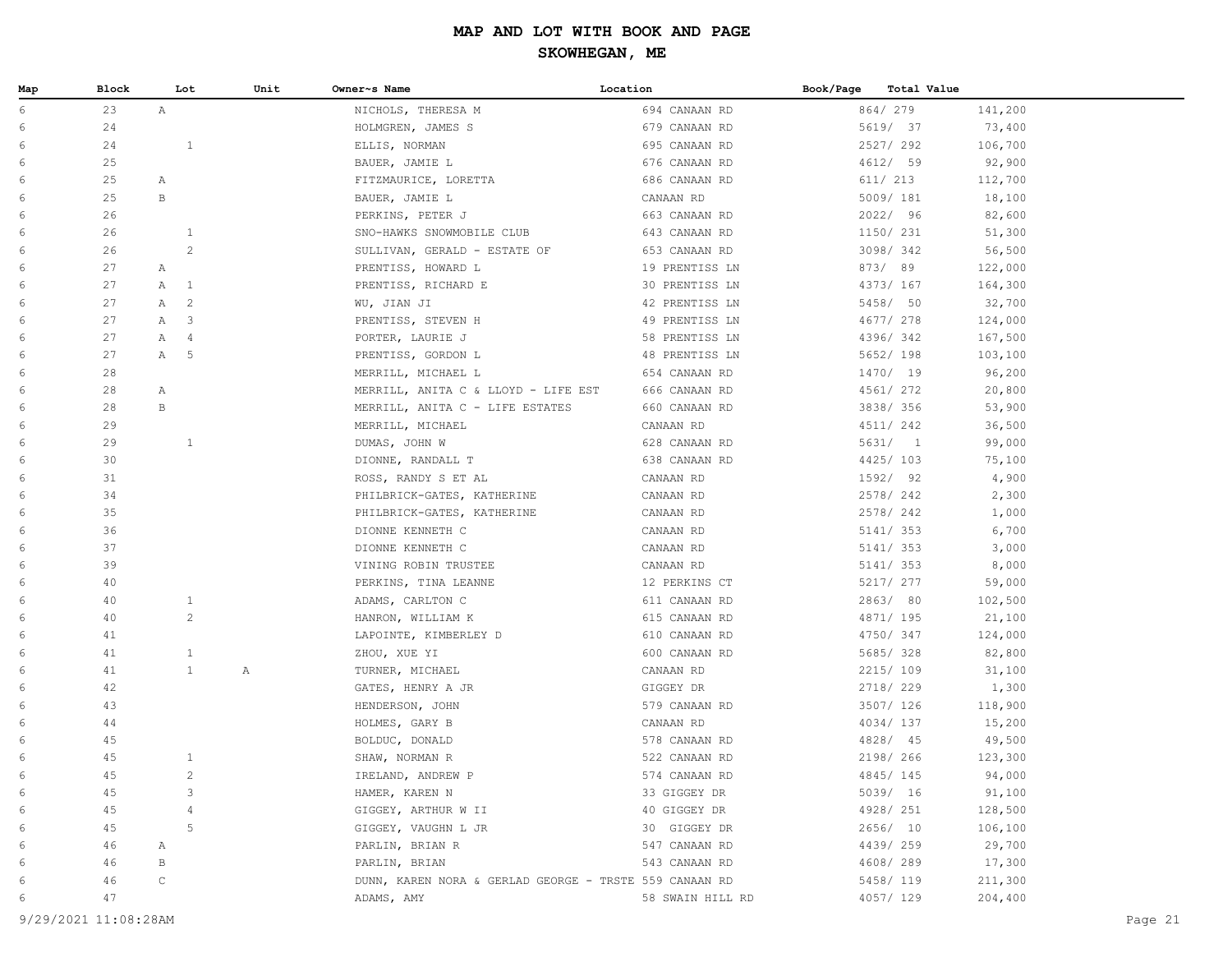| Map             | Block          |              | Lot            | Unit | Owner~s Name                                         | Location           | Book/Page | Total Value |         |
|-----------------|----------------|--------------|----------------|------|------------------------------------------------------|--------------------|-----------|-------------|---------|
| 6               | 47             |              | $\mathbf{1}$   |      | SCHULTZ, GARY                                        | SWAIN HILL RD      |           | 1651/ 84    | 22,800  |
| 6               | 47             | Α            |                |      | DUFOUR, PAULINE G - TRUSTEE                          | 497 CANAAN RD      |           | 5035/ 12    | 197,900 |
| 6               | 47             | $\, {\bf B}$ |                |      | DUFOUR, DAVID D                                      | 517 CANAAN RD      |           | 2146/143    | 151,600 |
| 6               | 47             | $\mathsf C$  |                |      | MCLAUGHLIN, BERNARD F - ESTATE OF                    | 527 CANAAN RD      |           | 912/ 727    | 144,100 |
| 6               | 48             |              |                |      | HEALD, BRENDA M                                      | 440 CANAAN RD      |           | 2863/197    | 87,300  |
| 6               | 49             |              |                |      | MUSHERO, RALPH W                                     | 432 CANAAN RD      |           | 5468/345    | 37,700  |
| 6               | 49             |              | $\mathbf{1}$   |      | MUSHERO, RALPH W JR                                  | 430 CANAAN RD      |           | 4149/ 54    | 145,900 |
| 6               | 50             |              |                |      | SALLEY, JODI                                         | 22 EAST RIVER RD   |           | 4579/1      | 43,600  |
| 6               | 50             |              | $\mathbf{1}$   |      | POTTLE, WILLIAM ULYSSES                              | 411 CANAAN RD      |           | 1085/ 233   | 98,200  |
| 6               | 50             |              | $\overline{c}$ |      | MCGORTY, ROBERT C - TC / LE                          | 26 EAST RIVER RD   |           | 4588/ 297   | 168,900 |
| 6               | 51             |              |                |      | POTTLE, FRANCES M - EST OF                           | 417 CANAAN RD      |           | 831/ 567    | 95,100  |
| 6               | 51             |              | $\mathbf{1}$   |      | CHASSE, JAMES J                                      | CANAAN RD          |           | 948/ 175    | 26,600  |
| 6               | 51             |              | 3              |      | KNIGHT, KATHLEEN H                                   | 441 CANAAN RD      |           | 3532/ 179   | 56,200  |
| 6               | 51             |              | 4              |      | CORSON, EUDELL A & CAROL ANN - LIFE EST 20 CHASSE CT |                    |           | 4774/1      | 89,700  |
| 6               | 51             |              | 4              | Α    | CORSON, MARK E                                       | 34 CHASSE CT       |           | 3741/92     | 115,000 |
| 6               | 51             |              | 5              |      | WORTH, MELISSA J                                     | 6 CHASSE CT        |           | 5152/ 286   | 113,800 |
| 6               | 51             |              | 40N            |      | CORSON, MARK                                         | 32 CHASSE CT       |           | PER OWNR    | 17,400  |
| 6               | 51             | Α            |                |      | BONNEAU, AARON                                       | 425 CANAAN RD      |           | 5031/ 66    | 29,300  |
| 6               | 51             | $\, {\bf B}$ |                |      | RUSSELL, ARNOLD                                      | 431 CANAAN RD      |           | 5053/ 271   | 21,700  |
| 6               | 51             | $\, {\bf B}$ | 1              |      | TUTTLE, RODNEY L                                     | 435 CANAAN RD      |           | 1776/ 38    | 159,400 |
| 6               | 51             | $\mathbf F$  |                |      | PINEWOOD MOTEL LLC                                   | 395 CANAAN RD      |           | 5630/244    | 315,200 |
| 6               | 51             | G            |                |      | PATTEN, CADE W                                       | 12 CHASSE CT       |           | 5178/ 287   | 117,200 |
| 6               | 52             | Α            |                |      | SOMERSET WOODS TRUSTEES                              | CANAAN RD          |           | 2888/240    | 3,300   |
| 6               | 57             |              |                |      | KINNEY, DENNIS G                                     | DUDLEY CORNER RD   |           | 2070/197    | 23,900  |
| 6               | 59             |              |                |      | LANEY, LINDA M - LIFE ESTATE                         | 133 NOTCH RD       |           | 5391/ 353   | 144,100 |
| 6               | 59             |              | $\overline{c}$ |      | HARDY, KARIE ANE                                     | 123 NOTCH RD       |           | 5257/ 94    | 273,000 |
| 6               | 60             |              |                |      | SANTY, BRADLEY R II                                  | NOTCH RD           |           | 4764/344    | 13,900  |
| 6               | 61             |              |                |      | NR RENTALS LLC                                       | 105 NOTCH RD       |           | 3992/ 22    | 27,800  |
| 6               | 61             |              | $\mathbf{1}$   |      | BIZIER, NICOLE                                       | 105 NOTCH RD       |           | 5358/349    | 33,600  |
| 6               | 61             |              | $\overline{c}$ |      | LINNELL, WAYNE                                       | NOTCH RD           |           | 5499/ 125   | 31,600  |
| 6               | 63             |              |                |      | VINING ROBIN TRUSTEE                                 | NOTCH RD           |           | 5141/ 353   | 1,100   |
| 6               | 64             |              |                |      | VINING ROBIN TRUSTEE                                 | NOTCH RD           |           | 5141/ 353   | 2,200   |
| 6               | 72             |              |                |      | WYMAN, WAYNE R                                       | 320 EAST RIDGE RD  |           | 4223/335    | 225,700 |
| 6               | 73             |              |                |      | CENTRAL MAINE POWER CO                               | CANAAN RD          |           |             | 90,000  |
| 6               | 74             |              |                |      | CENTRAL MAINE POWER CO                               | CANAAN RD          |           |             | 14,200  |
| 6               | 52A            | $\rm H$      |                |      | REYES, SYLVIA                                        | CANAAN RD          |           | 475/ 336    | 3,300   |
| 6               | $51 - 2$       |              | $\mathbf{1}$   |      | SCHERMERHORN, DOUGLAS                                | CANAAN RD          |           | 1282/ 67    | 20,200  |
| 7               | 4              |              |                |      | BUCCERI, YENI                                        | NOTCH RD           |           | 5638/ 163   | 8,300   |
| $7\phantom{.0}$ | $\overline{4}$ |              | 1              |      | PRESCOTT, BRENDON R                                  | NOTCH RD           |           | 4396/ 96    | 3,100   |
| $7\phantom{.0}$ |                |              | $\overline{c}$ |      | LUSSIER, SHAWN S                                     | NOTCH RD           |           | 5218/3      | 1,800   |
| 7               | 6              |              |                |      | NICKERSON, RONALD S                                  | NOTCH RD           |           | 5096/290    | 8,200   |
| 7               | 7              |              |                |      | DOMAREKI, GREGORY J                                  | WHITTEMORE HILL RD |           | 1966/193    | 4,700   |
| 7               | 9              |              |                |      | BENSON, PETER T IV                                   | WHITTEMORE HILL RD |           | 5343/ 79    | 10,300  |
| 7               | 18             |              |                |      | JACQUES, MARK G                                      | 142 WEST SHORE RD  |           | 5173/ 47    | 84,200  |
| 7               | 19             |              |                |      | BESSEY DEVELOPMENT CO                                | FOSTER HILL        |           | 765/ 98     | 30,700  |
| 7               | 20             |              |                |      | BURBANK, MEEGAN J & TARA L                           | WHITTEMORE HILL RD |           | 2077/ 315   | 19,900  |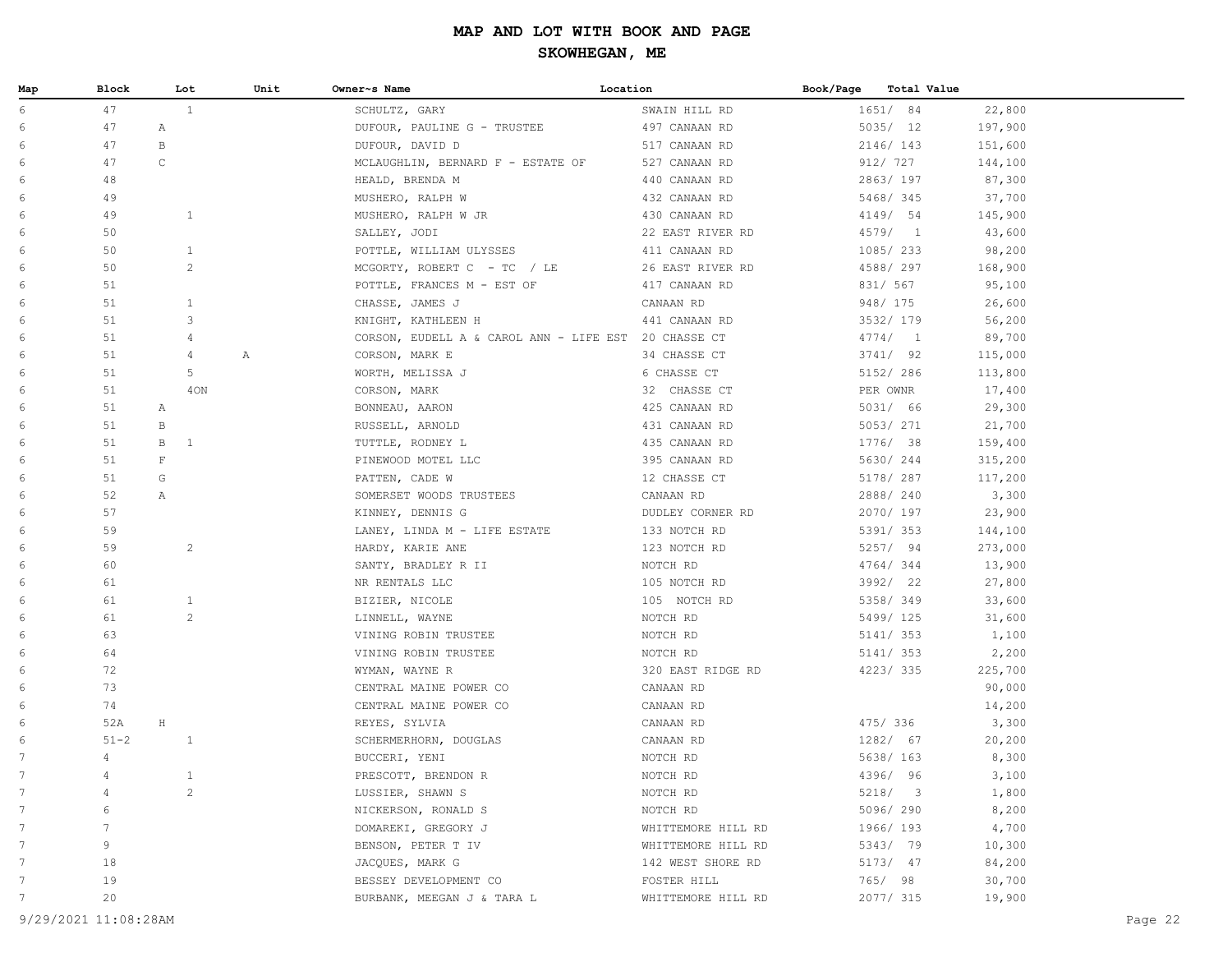| Map             | Block           |              | Unit<br>Lot    | Owner~s Name                           | Location               | Book/Page |         | Total Value    |           |  |
|-----------------|-----------------|--------------|----------------|----------------------------------------|------------------------|-----------|---------|----------------|-----------|--|
| $7^{\circ}$     | 21              |              |                | BOWZER, JEFFREY R                      | WHITTEMORE HILL RD     |           |         | 1305/ 17       | 21,100    |  |
| 7               | 21              |              | $\mathbf{1}$   | PERKINS, ARTHUR L JR                   | 436 WHITTEMORE HILL RD |           |         | 4049/195       | 53,500    |  |
| 7               | 23              |              |                | LEBLANC, KRISTIE A & AARON L - TRUSTEE | 452 WHITTEMORE HILL RD |           |         | 5458/ 113      | 105,700   |  |
| 7               | 24              |              |                | PERELKA, KATHLEEN R (PEATMAN)          | WHITTEMORE HILL RD     |           |         | 1243/318       | 70,900    |  |
| 7               | 24              |              | $\mathbf{1}$   | DELANO, STEVEN                         | 502 WHITTEMORE HILL RD |           |         | 5570/ 182      | 98,000    |  |
| 7               | 24              |              | $\overline{c}$ | FORTIN, TERRY J                        | 492 WHITTEMORE HILL RD |           |         | 1396/ 89       | 97,500    |  |
| 7               | 24              |              | 3              | WEINBERG, AVITAL                       | 472 WHITTEMORE HILL RD |           |         | 1761/ 238      | 78,500    |  |
| 7               | 24              |              | $\overline{4}$ | BLODGETT, DARRELL                      | 468 WHITTEMORE HILL RD |           |         | 2716/ 182      | 69,100    |  |
| 7               | 24              |              | 5              | ELLIS, KIM                             | 466 WHITTEMORE HILL RD |           |         | 1529/ 17       | 65,800    |  |
| 7               | 25              |              |                | CYR, PATRICIA A                        | 508 WHITTEMORE HILL RD |           | 4934/   | $\overline{4}$ | 80,500    |  |
| 7               | 25              | А            |                | HOLT, RONALD K                         | 512 WHITTEMORE HILL RD |           |         | 1180/ 88       | 32,600    |  |
| 7               | 25              | В            |                | DEMO, MARK H                           | 526 WHITTEMORE HILL RD |           |         | 5148/ 304      | 60,100    |  |
| 7               | 25              | D            |                | SHUSTA, TIMOTHY P                      | 516 WHITTEMORE HILL RD |           |         | 1412/ 307      | 37,400    |  |
| $7\phantom{.0}$ | 25              | E            |                | DOBLE, CHRISTOPHER                     | 520 WHITTEMORE HILL RD |           |         | 5042/ 70       | 99,600    |  |
| 7               | 25              | $\mathbf F$  |                | DEMO, MARK H                           | WHITTEMORE HILL RD     |           |         | 5148/ 304      | 900       |  |
| 8               | $\overline{c}$  |              |                | POULIN, ROBERT B                       | 369 WEST FRONT ST      |           |         | 2035/190       | 153,400   |  |
| 8               | $\overline{c}$  |              | 1              | POULIN, ROBERT B                       | 361 WEST FRONT ST      |           |         | 2608/332       | 84,800    |  |
| 8               | $\mathbf{2}$    |              | $\overline{c}$ | JOHNSON, GREGORY W                     | WEST FRONT ST          |           |         | 2238/336       | 800       |  |
| 8               | $\mathbf{2}$    |              | 3              | POISSONNIER, ELIZABETH                 | WEST FRONT ST          |           |         | 5670/ 94       | 35,900    |  |
| 8               | $\overline{c}$  |              | $\overline{4}$ | ORISOL USA                             | 371 WEST FRONT ST      |           |         | 4372/ 64       | 88,400    |  |
| 8               | 3               |              |                | DICKINSON, FRANK E                     | WEST FRONT ST          |           |         | 3134/333       | 104,200   |  |
| 8               | 4               |              |                | COMEAU, JAMES P SR                     | 364 WEST FRONT ST      |           |         | 3212/319       | 81,400    |  |
| 8               | 5               |              |                | SCOTT-BENNETT, JUDITH MAE (RICE)       | 351 WEST FRONT ST      |           |         | 5116/ 30       | 119,600   |  |
| 8               | 6               |              |                | DEMO, HOLLY                            | 343 WEST FRONT ST      |           |         | 5619/ 152      | 80,400    |  |
| 8               | 7               |              |                | BENETOS, NICOLAOS                      | WEST FRONT ST          |           |         | 5651/ 146      | 28,300    |  |
| 8               | 7               | Α            |                | BENETOS, NICOLAOS                      | WEST FRONT ST          |           |         | 5651/ 146      | 66,400    |  |
| 8               | $7\phantom{.0}$ | $\, {\bf B}$ |                | BENETOS, NICOLAOS                      | 350 WEST FRONT ST      |           |         | 5651/ 146      | 187,000   |  |
| 8               | 8               |              |                | DICKINSON, BLAINE M                    | WEST FRONT ST          |           |         | 2765/95        | 11,300    |  |
| 8               | 9               |              |                | MARKS SOUTHERN AUTOS LLC               | 327 WEST FRONT ST      |           |         | 5033/224       | 195,800   |  |
| 8               | 10              |              |                | LYONS, WENDY L & BARRY W               | 330 WEST FRONT ST      |           |         | 2363/ 157      | 131,500   |  |
| 8               | 10              | Α            |                | MARKS SOUTHERN AUTOS LLC               | 340 WEST FRONT ST      |           |         | 5033/224       | 200,800   |  |
| 8               | 11              |              |                | DICKINSON, BLAINE M                    | 307 WEST FRONT ST      |           |         | 2765/ 95       | 135,500   |  |
| 8               | 11              |              | 1              | DICKINSON, BLAINE M                    | 321 WEST FRONT ST      |           |         | 1156/ 33       | 208,600   |  |
| 8               | 12              |              |                | DICKINSON, FRANK E                     | WEST FRONT ST          |           |         | 1967/ 185      | 42,400    |  |
| 8               | 12              |              | 3              | ARSENAULT, DARCY A                     | 306 WEST FRONT ST      |           |         | 5520/ 91       | 122,600   |  |
| 8               | 12              | В            |                | MJM LLC                                | 316 WEST FRONT ST      |           |         | 5293/319       | 15,300    |  |
| 8               | 13              |              |                | BASTIEN, PETER D                       | 269 WEST FRONT ST      |           |         | 4384/212       | 186,800   |  |
| 8               | 13              | Α            |                | GREENLAW, MATTHEW I - TRUSTEE          | 279 WEST FRONT ST      |           |         | 5368/ 137      | 98,700    |  |
| 8               | 13              | В            |                | TRACY, ESTHER M                        | 297 WEST FRONT ST      |           | 830/ 28 |                | 117,500   |  |
| 8               | 13              | C            |                | HILTON, LESLIE M                       | 289 WEST FRONT ST      |           |         | 2459/ 39       | 135,900   |  |
| 8               | 14              |              |                | WATSON, TERRY L - TRUSTEE              | 276 WEST FRONT ST      |           |         | 4542/238       | 298,900   |  |
| 8               | 14              |              | $\mathbf{1}$   | WRIGHT, RANDY B                        | NORRIDGEWOCK RD        |           |         | $3145/$ 39     | 51,400    |  |
| 8               | 14              | Α            |                | BURKE, ALAN B & HARRIET S - LIFE EST   | 298 WEST FRONT ST      |           |         | 5075/128       | 141,600   |  |
| 8               | 15              |              |                | CLEMENT, STACY O                       | 262 WEST FRONT ST      |           |         | 3848/308       | 190,700   |  |
| 8               | 16              |              |                | MAINE SCHOOL ADMINISTRATIVE DI         | 61 ACADEMY CIR         |           | 761/ 78 |                | 9,501,400 |  |
| 8               | 16              |              | ON             | MAINE SCHOOL ADMINISTRATIVE DI         | NORRIDGEWOCK RD        |           |         |                | 267,400   |  |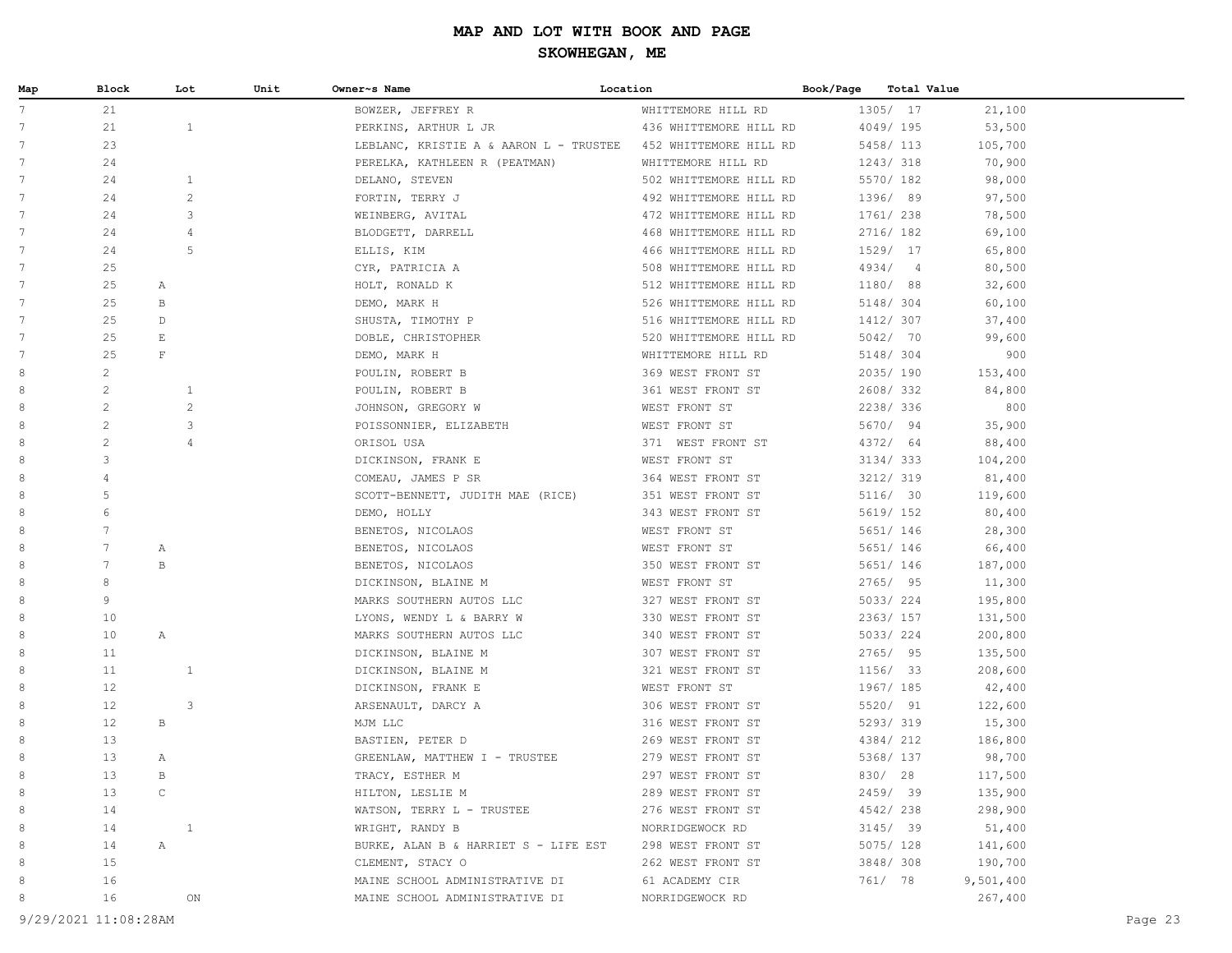| Map    | Block |              | Lot            | Unit | Owner~s Name                   | Location            | Book/Page |          | Total Value |           |  |
|--------|-------|--------------|----------------|------|--------------------------------|---------------------|-----------|----------|-------------|-----------|--|
| 8      | 16    | $\mathbb{A}$ |                |      | LANEY, STEPHEN A               | WEST FRONT ST       |           |          | 1918/182    | 16,000    |  |
| 8      | 17    |              |                |      | MAINE SCHOOL ADMINISTRATIVE DI | 193 WEST FRONT ST   |           | 761/ 78  |             | 432,200   |  |
| 8      | 17    | $\mathbb{A}$ |                |      | LANEY, STEPHEN A               | 235 WEST FRONT ST   |           |          | 1918/182    | 224,000   |  |
| 8      | 18    |              |                |      | MALONEY, KAREN                 | 183 WEST FRONT ST   |           |          | 4058/303    | 200,700   |  |
| 8      | 19    |              |                |      | HIGHT, TOBY A                  | 175 WEST FRONT ST   |           |          | 2213/231    | 354,000   |  |
| 8      | 21    |              |                |      | BISSON, GREGORY M              | 170 WEST FRONT ST   |           |          | 1224/23     | 97,500    |  |
| 8      | 21    |              | $\mathbf{1}$   |      | STEELE ACADIA LLC              | 3 FAMILY CIR        |           |          | 5182/ 94    | 1,359,200 |  |
| 8      | 21    |              | $\overline{c}$ |      | TOWN OF SKOWHEGAN              | WEST FRONT ST       |           |          | 2248/ 167   | 53,700    |  |
| 8      | 21    |              | $\mathsf 3$    |      | DUNLAP, WILLIAM J              | 55 BIGELOW HILL RD  |           |          | 4876/320    | 274,500   |  |
| 8      | 21    |              | $\overline{4}$ |      | LYMAN, SHEILA                  | 57 MEADOWVIEW RD    |           |          | 5179/9      | 123,800   |  |
| 8      | 21    |              | 5              |      | TERSTEGEN, TYLER               | 79 BIGELOW HILL RD  |           |          | 4787/ 116   | 311,400   |  |
| 8      | 22    |              |                |      | STATE OF MAINE                 | 162 WEST FRONT ST   |           | 533/ 424 |             | 222,100   |  |
| 8      | 23    |              |                |      | STEWARD, BRYSON L              | 161 WEST FRONT ST   |           |          | 5400/ 206   | 100,100   |  |
| 8      | 24    |              |                |      | LEPAGE, KRISTOPHER A           | 157 WEST FRONT ST   |           |          | 4089/298    | 107,300   |  |
| 8      | 25    |              |                |      | CENTRAL MAINE POWER CO         | WEST FRONT ST       |           |          |             | 5,000     |  |
| 8      | 25    | Α            |                |      | KYES, JEFFREY - TRUSTEE        | 143 WEST FRONT ST   |           |          | 4977/ 100   | 100,000   |  |
| 8      | 25    | B            |                |      | KYES, JEFFREY - TRUSTEE        | WEST FRONT ST       |           |          | 4977/ 100   | 2,500     |  |
| 8      | 26    |              |                |      | CENTRAL MAINE POWER CO         | 154 WEST FRONT ST   |           | 570/ 542 |             | 16,200    |  |
| 8      | 26    | $\mathbb{A}$ |                |      | TOWN OF SKOWHEGAN              | 39 POULIN DR        |           |          | 1417/1      | 1,295,900 |  |
| 8      | 26    | A 1          |                |      | ARSENAULT, GARY J              | 12 POULIN DR        |           |          | 3372/ 112   | 51,700    |  |
| 8      | 26    | A 2          |                |      | CAREY, ROBERT A                | 18 POULIN DR        |           |          | 5075/ 122   | 53,500    |  |
| 8      | 27    |              |                |      | SIMPSON, JOEL ANDREW           | 149 WEST FRONT ST   |           |          | 5197/ 271   | 68,900    |  |
| 8      | 28    |              |                |      | CHICK, FREEMAN L &             | 151 MAIN ST         |           |          | 3018/ 27    | 46,700    |  |
| 8      | 29    |              |                |      | ST LEDGER, JOY                 | MAIN ST             |           | 857/978  |             | 3,500     |  |
| 8      | 30    |              |                |      | FITZGERALD, HANNAH L           | 159 MAIN ST         |           |          | 5221/18     | 107,100   |  |
| 8      | 31    |              |                |      | MCKENNEY, MARK L               | 171 MAIN ST         |           |          | 4434/339    | 69,100    |  |
| 8      | 31    | A            |                |      | PERKINS, PATRICIA J            | 175 MAIN ST         |           |          | 1330/ 184   | 71,100    |  |
| 8      | 31    | В            |                |      | SANDERS, JAMES G               | 167 MAIN ST         |           |          | 5145/269    | 133,200   |  |
| 8      | 32    |              |                |      | DEMCHAK, LAURIE A              | BIGELOW HILL RD     |           |          | 4827/240    | 50,300    |  |
| 8      | 32    | Α            |                |      | DEMCHAK, LAURIE A & GEORGE E   | 31 BIGELOW HILL RD  |           |          | 5362/ 321   | 199,300   |  |
| 8      | 32    | B            |                |      | KER ASSOCIATES LLC             | 21 BIGELOW HILL RD  |           |          | 5673/286    | 174,600   |  |
| 8      | 32    | $\mathsf C$  |                |      | FURBUSH, KEVIN J               | 1 BIGELOW HILL RD   |           |          | 3917/ 295   | 210,900   |  |
| 8      | 33    | $\mathbb{A}$ |                |      | SEEHUSEN, MARILYN A            | 11 BACK RD          |           |          | 5294/317    | 125,700   |  |
| 8      | 33    | $\, {\bf B}$ |                |      | HOOKER, CAROLYN                | 17 BACK RD          |           |          | 5411/ 273   | 129,600   |  |
| 8      | 33    | $\mathbb C$  |                |      | YORK HOLDINGS LLC              | 22 BIGELOW HILL RD  |           |          | 5038/354    | 227,700   |  |
| 8      | 33    | $\mathsf{C}$ | $\mathbf{1}$   |      | YORK HOLDINGS LLC              | 30 BIGELOW HILL RD  |           |          | 5231/ 127   | 167,500   |  |
| 8      | 33    | $\mathbb D$  |                |      | HOLMES, KERRY L                | 52 BIGELOW HILL RD  |           |          | 5091/58     | 93,200    |  |
| 8      | 33    | $\mathbb E$  |                |      | STARKEY, JOHN A JR - PR        | 39 BACK RD          |           |          | 4999/ 44    | 36,900    |  |
| 8      | 35    |              |                |      | SAVAGE, LAWRENCE II            | 66 BIGELOW HILL RD  |           |          | 4897/ 195   | 77,300    |  |
| 8      | 35    |              | $\mathbf{1}$   |      | BLODGETT, WAYNE LEE            | 60 BIGELOW HILL RD  |           |          | 1438/182    | 170,400   |  |
| 8      | 36    |              |                |      | NASON, LEON A - PR             | BIGELOW HILL RD     |           |          | 5651/342    | 31,200    |  |
| 8<br>8 | 36    | A            |                |      | SCHMULAND, RODNEY H            | 78 BIGELOW HILL RD  |           |          | 5095/ 52    | 182,100   |  |
|        | 36    | В            |                |      | MARHEFKA, JASON                | 82 BIGELOW HILL RD  |           |          | 5453/ 156   | 46,800    |  |
| 8      | 37    |              |                |      | NASON, LEON A - PR             | 110 BIGELOW HILL RD |           |          | 5651/342    | 131,400   |  |
| 8      | 38    |              |                |      | PROVOST, SHARON - LIFE EST     | 16 PROVOST LN       |           |          | 5441/ 237   | 203,800   |  |
| 8      | 39    |              |                |      | PROVOST, SHARON - LIFE EST     | BIGELOW HILL RD     |           |          | 5441/ 237   | 3,800     |  |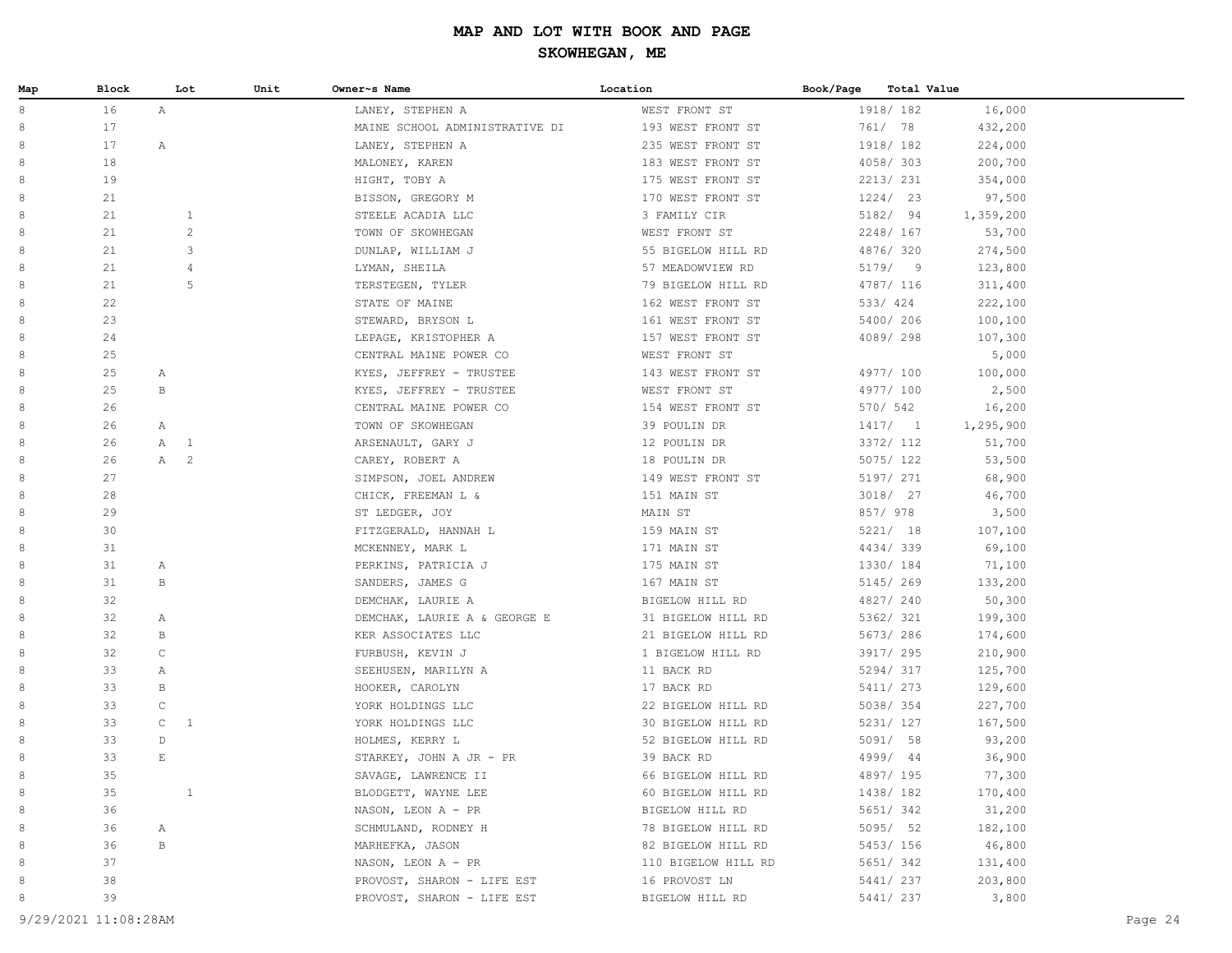| Map | Block        |              | Lot            | Unit | Owner~s Name                     | Location             | Book/Page | Total Value |         |
|-----|--------------|--------------|----------------|------|----------------------------------|----------------------|-----------|-------------|---------|
| 8   | 42           |              |                |      | HUNT, JOSEPH N                   | 113 BACK RD          |           | 4015/ 156   | 51,200  |
| 8   | 43           |              |                |      | DOSTIE, EGIDE J                  | BACK RD              |           | 819/1048    | 224,100 |
| 8   | 43           |              | $\overline{c}$ |      | DOSTIE, EGIDE J II               | 141 BACK RD          |           | 2098/247    | 28,500  |
| 8   | 43           |              | 3              |      | YORK HOLDINGS LLC                | BACK RD              |           | 5250/ 72    | 27,800  |
| 8   | 43           |              | 4              |      | BARBUTO, VINCENT J               | 161 BACK RD          |           | 4880/ 79    | 113,600 |
| 8   | 43           | Α            |                |      | BEDARD, DENNIS R                 | 121 BACK RD          |           | 920/ 157    | 141,200 |
| 8   | 44           |              |                |      | AMBULOS, NICHOLAS P              | 27 BACK RD           |           | 4511/ 221   | 91,300  |
| 8   | 46           |              |                |      | QUINN, COLIN R                   | 112 NORRIDGEWOCK AVE |           | 1639/ 212   | 297,800 |
| 8   | 47           |              |                |      | STATE OF MAINE                   | NORRIDGEWOCK AVE     |           |             | 239,100 |
| 8   | 47           |              | $\mathbf{1}$   |      | SOMERSET COUNTY                  | NORRIDGEWOCK AVE     |           | 1291/ 223   | 34,400  |
| 8   | 47           |              | ON             |      | TOWN OF SKOWHEGAN                | NORRIDGEWOCK AVE     |           | 1120/ 59    | 11,900  |
| 8   | 48           |              |                |      | BHATTA, KRISHNA M                | 184 NORRIDGEWOCK AVE |           | 1991/ 61    | 289,300 |
| 8   | 48           |              | 3              |      | BENTLEY, MARK                    | 182 NORRIDGEWOCK AVE |           | 5352/ 316   | 51,000  |
| 8   | 48           |              | $\overline{4}$ |      | RAESSLER, KENNETH                | NORRIDGEWOCK AVE     |           | 5656/ 132   | 44,900  |
| 8   | 48           | А            |                |      | RONCO, CARL                      | 188 NORRIDGEWOCK AVE |           | 2711/ 101   | 252,000 |
| 8   | 48           | B            |                |      | ENRIGHT, RICHARD J               | 29 LOG DRIVERS WY    |           | 5401/ 288   | 215,800 |
| 8   | 48           | $\mathbf{B}$ | $\overline{1}$ |      | ENRIGHT, SHAWN J                 | 20 LOG DRIVERS WY    |           | 2698/342    | 194,200 |
| 8   | 49           |              |                |      | MCGOWAN, DANIEL F                | 196 NORRIDGEWOCK AVE |           | 807/ 143    | 107,900 |
| 8   | 49           | Α            |                |      | INTERNATIONAL CHURCH OF THE      | 202 NORRIDGEWOCK AVE |           | 628/58      | 281,200 |
| 8   | 50           |              |                |      | DAIGLE, BRENT J                  | 189 NORRIDGEWOCK AVE |           | 3465/238    | 115,800 |
| 8   | 50           | Α            |                |      | ANDRIULAITIS, SCOTT A            | 201 NORRIDGEWOCK AVE |           | 5267/ 25    | 165,300 |
| 8   | 51           |              |                |      | DAIGLE, BRENT J                  | 183 NORRIDGEWOCK AVE |           | 4362/ 25    | 95,700  |
| 8   | 52           |              |                |      | STATE OF MAINE                   | NORRIDGEWOCK AVE     |           |             | 210,600 |
| 8   | 52           | Α            |                |      | SOMERSET COUNTY                  | 7 COUNTY DR          |           | 885/823     | 700,400 |
| 8   | 52           | B            | $\mathbf{1}$   |      | VILES, EDWARD                    | 155 NORRIDGEWOCK AVE |           | 1732/ 297   | 96,400  |
| 8   | 52           | B            | $\overline{c}$ |      | GAGNON, RICHARD                  | 149 NORRIDGEWOCK AVE |           | 2440/ 97    | 56,800  |
| 8   | 52           | B            | 3              |      | GAGNON, RICHARD E                | 16 MARY ST           |           | 2511/ 285   | 44,600  |
| 8   | 52           | B            | $\overline{4}$ |      | KENNEBEC VALL COMM ACTION PRG    | 26 MARY ST           |           | 2249/32     | 450,000 |
| 8   | 52           | B            | 5              |      | SMITH, MATTHEW M                 | 32 MARY ST           |           | 4251/ 253   | 107,000 |
| 8   | 52           | B            | 6              |      | C F FOSTER PROPERTIES INC        | 36 MARY ST           |           | 2761/ 226   | 501,000 |
| 8   | 52           | B            | 7              |      | LYNCH, JEROME O                  | 39 MARY ST           |           | 2511/ 47    | 139,500 |
| 8   | 52           | В            | 8              |      | REYNOLDS, JEFF                   | 37 MARY ST           |           | 4485/195    | 121,200 |
| 8   | 52           | $\,$ B       | 9              |      | REYNOLDS, JEFFERY D              | 25 MARY ST           |           | 5559/ 53    | 22,400  |
| 8   | 52           | B            | 10             |      | PLOURDE, RICHARD P/VERGIE E - LE | 19 MARY ST           |           | 3943/297    | 146,300 |
| 8   | 52           | B            | 11             |      | POULIN PARK APARTMENTS LLC       | 13 MARY ST           |           | 3630/ 67    | 21,600  |
| 8   | 52           | B            | 13             |      | GAGNON, RICHARD E                | 143 NORRIDGEWOCK AVE |           | 2385/ 237   | 110,300 |
| 8   | 52           | $\mathsf{C}$ |                |      | C F FOSTER PROPERTIES INC        | 3 MARY ST            |           | 3193/ 87    | 206,800 |
| 8   | 53           |              |                |      | QUINN, COLIN R                   | 111 NORRIDGEWOCK AVE |           | 3341/ 23    | 38,700  |
| 8   | 54           |              |                |      | EVERETT, JESSICA J               | 105 NORRIDGEWOCK AVE |           | 5323/ 125   | 150,900 |
| 8   | 55           |              |                |      | GINTY, JOHN J                    | 101 NORRIDGEWOCK AVE |           | 4620/ 125   | 196,100 |
| 8   | 56           |              |                |      | WHITKOP, PETER                   | NORRIDGEWOCK AVE     |           | 3933/ 91    | 21,200  |
| 8   | 56           |              | $\mathbf{1}$   |      | WHITKOP, PETER                   | 109 NORRIDGEWOCK AVE |           | 3933/ 91    | 208,100 |
| 8   | 57           |              |                |      | NELSON, PARKER G                 | 93 NORRIDGEWOCK AVE  |           | 2982/ 130   | 142,100 |
| 8   | 58           |              |                |      | LACASSE, JESSE W                 | 87 NORRIDGEWOCK AVE  |           | 4829/331    | 194,200 |
| 8   | 60           |              |                |      | WHITE, CHRISTOPHER D - PERS REP  | WEST FRONT ST        |           | 3678/ 111   | 2,200   |
| 9   | $\mathbf{1}$ |              |                |      | WHITE, RUPERT B JR               | 146 MAIN ST          |           | 1157/ 295   | 98,200  |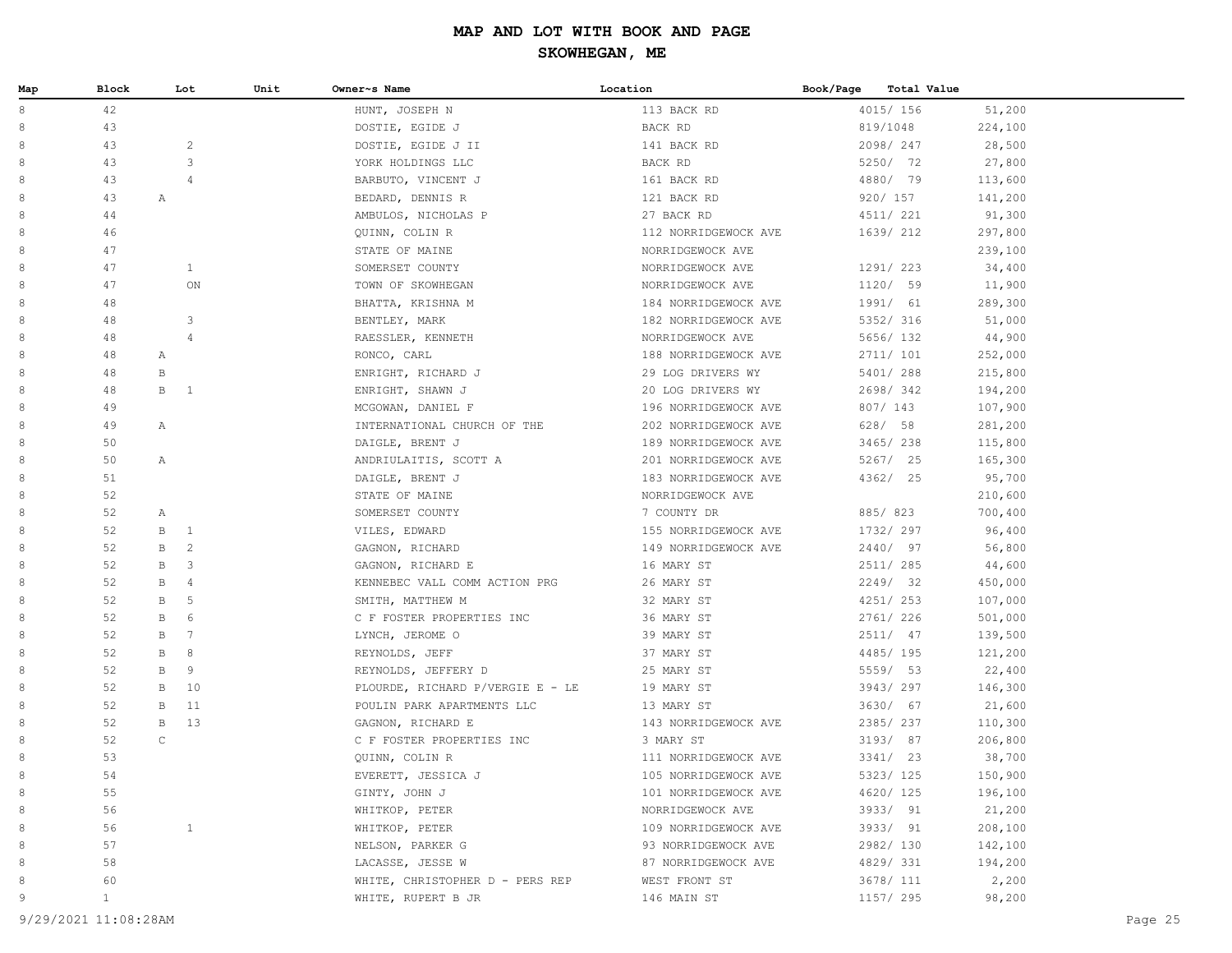| Map | Block                |              | Lot                  | Unit | Owner~s Name               | Location         | Book/Page | Total Value |         |
|-----|----------------------|--------------|----------------------|------|----------------------------|------------------|-----------|-------------|---------|
| 9   | $\mathbf{1}$         | Α            |                      |      | ABBOTT, KATIE              | MAIN ST          |           | 5258/ 54    | 36,500  |
| 9   | $\mathbf{1}$         | Α            | ON                   |      | LAGROSS, LIONE SR          | 134 MAIN ST      |           |             | 9,700   |
| 9   | $\overline{c}$       |              |                      |      | ELLIOTT, BLAINE A          | 176 MAIN ST      |           | 1280/ 94    | 131,500 |
| 9   | $\overline{c}$       |              | $\mathbf{1}$         |      | COOLEY, CLAYTON E          | 164 MAIN ST      |           | 1677/19     | 28,300  |
| 9   | 3                    |              |                      |      | BRANN, OAKLEY G            | 5 GRANT LN       |           | 3870/282    | 138,300 |
| 9   | 3                    |              | $\mathbf{1}$         |      | ABBOTT, CLAYTON W          | 184 MAIN ST      |           | 4776/347    | 208,500 |
| 9   | 3                    |              | $\mathbf{2}$         |      | SHAW, NORMAN               | BACK RD          |           | 1833/133    | 24,900  |
| 9   | 3                    |              | 3                    |      | CASEY, RICHARD P           | 14 BACK RD       |           | 5359/357    | 98,900  |
| 9   | $\overline{4}$       |              |                      |      | MCCAFFERY, JOHNEEN A       | 48 BACK RD       |           | 4043/323    | 29,100  |
| 9   | 4                    |              | $\mathbf{1}$         |      | MJM LLC                    | 38 BACK RD       |           | 5395/ 139   | 48,900  |
| 9   | $\overline{4}$       |              | $\overline{c}$       |      | MCCAFFERY, JOHNEEN         | 58 BACK RD       |           | 3130/ 333   | 191,500 |
| 9   | 5                    |              |                      |      | JOHNSON, DAWNA J           | 64 BACK RD       |           | 683/ 43     | 59,600  |
| 9   | 6                    |              |                      |      | AMADON, TIMOTHY S          | 94 BACK RD       |           | 1210/ 345   | 93,500  |
| 9   | 6                    | Α            |                      |      | KETCHUM, KENNETH E         | 82 BACK RD       |           | 4954/114    | 48,500  |
| 9   | 6                    | Α            | $\overline{1}$       |      | KETCHUM, IRENE M           | 88 BACK RD       |           | 4954/113    | 87,300  |
| 9   | 6                    | $\, {\bf B}$ |                      |      | LAMPHERE, DAVID B          | 78 BACK RD       |           | 4561/ 304   | 150,100 |
| 9   | 6                    | $\mathsf C$  |                      |      | BRANN, OAKLEY G            | 72 BACK RD       |           | $3076/$ 43  | 82,500  |
| 9   | 8                    |              |                      |      | QUIRION, PIERRE            | 134 BACK RD      |           | 1593/330    | 119,300 |
| 9   | 9                    |              |                      |      | SWAIN, NEIL A              | 203 STEVENS RD   |           | 4594/242    | 220,100 |
| 9   | 9                    | $\, {\bf B}$ |                      |      | POMELOW, GERTRUDE          | STEVENS RD       |           | 01713/0064  | 22,500  |
| 9   | 9                    | $\, {\bf B}$ | $\mathbf{1}$         |      | PARLIN, WENDY J            | 155 STEVENS RD   |           | 2826/ 69    | 100,200 |
| 9   | 9                    | $\mathsf{C}$ |                      |      | FINLEY, TYLER J            | 179 STEVENS RD   |           | 5152/ 271   | 133,000 |
| 9   | 9                    | D            |                      |      | POMELOW, GERTRUDE E        | 163 STEVENS RD   |           | 862/ 297    | 112,000 |
| 9   | 10                   |              |                      |      | BUSSIERE, THOMAS P         | 170 STEVENS RD   |           | 5461/ 336   | 83,600  |
| 9   | 11                   |              |                      |      | NIGHTINGALE, CARROLL B     | 69 STEVENS RD    |           | 962/ 81     | 152,200 |
| 9   | 12                   |              |                      |      | BUSSIERE, PHILIP G         | 150 STEVENS RD   |           | 2620/ 17    | 255,100 |
| 9   | 13                   |              |                      |      | BUSSIERE, THOMAS P         | 153 STEVENS RD   |           | 5274/92     | 54,400  |
| 9   | 14                   |              |                      |      | NIGHTINGALE, CARROLL B     | STEVENS RD       |           | 3449/133    | 9,000   |
| 9   | 14                   |              | $\mathbf{1}$         |      | NIGHTINGALE, CARROLL B     | 89 STEVENS RD    |           | 1594/332    | 182,900 |
| 9   | 14                   |              | $\mathbf{1}$         | Α    | HARDESTY, HEATHER G        | 104 BACK RD      |           | 5241/ 110   | 47,200  |
| 9   | 14                   |              | $\mathbf{2}^{\circ}$ |      | NIGHTINGALE, CARROLL B     | STEVENS RD       |           | 3449/133    | 23,600  |
| 9   | 15                   |              |                      |      | NIGHTINGALE, CARROLL B     | STEVENS RD       |           | 3449/ 133   | 49,900  |
| 9   | 16                   |              |                      |      | HEARN, GLORIA D - TRUSTEE  | 7 STEVENS RD     |           | 5546/ 68    | 268,400 |
| 9   | 16                   | Α            |                      |      | MCGRAW, JOSEPH E           | 35 STEVENS RD    |           | 4480/ 93    | 119,300 |
| 9   | 16                   | $\, {\bf B}$ |                      |      | CLEMENTS, RICKY J          | 49 STEVENS RD    |           | 3493/47     | 110,200 |
| 9   | 16                   | $\, {\bf B}$ | $\mathbf{1}$         |      | HOYT, MITCHELL G           | STEVENS RD       |           | 3745/ 169   | 21,400  |
| 9   | 17                   |              |                      |      | HEARN, GLORIA D - TRUSTEE  | MIDDLE RD        |           | 5546/ 68    | 84,400  |
| 9   | 17                   | Α            |                      |      | SOMERSET HUMANE SOCIETY    | 123 MIDDLE RD    |           | 927/ 137    | 83,000  |
| 9   | 19                   |              |                      |      | YORK, PERCY O              | 139 FAIRVIEW AVE |           | 821/ 913    | 115,500 |
| 9   | 20                   |              |                      |      | WHITTEMORE, RODNEY L       | 21 KENNEY LN     |           | 3416/ 119   | 127,000 |
| 9   | 20                   |              | $\mathbf{1}$         |      | THERIAULT, GREGORY F       | 129 FAIRVIEW AVE |           | 1139/ 141   | 171,700 |
| 9   | 20                   |              | $\mathbf{2}$         |      | BOYNTON, MARTIN F          | 6 KENNEY LN      |           | 790/ 575    | 106,600 |
| 9   | 20                   |              | 3                    |      | SMITH, LACEY ANN           | 14 KENNEY LN     |           | 5527/ 321   | 82,600  |
| 9   | 20                   |              | 4                    |      | HOLT, TIMOTHY A - LIFE EST | 18 KENNEY LN     |           | 5474/ 99    | 65,800  |
| 9   | 20                   |              | 5                    |      | FOSTER, LAWRENCE J         | 9 KENNEY LN      |           | 5532/ 123   | 70,400  |
| 9   | 20                   | Α            |                      |      | SIROIS, TIMOTHY L          | 117 FAIRVIEW AVE |           | 2044/63     | 95,800  |
|     |                      |              |                      |      |                            |                  |           |             |         |
|     | 9/29/2021 11:08:28AM |              |                      |      |                            |                  |           |             | Page 26 |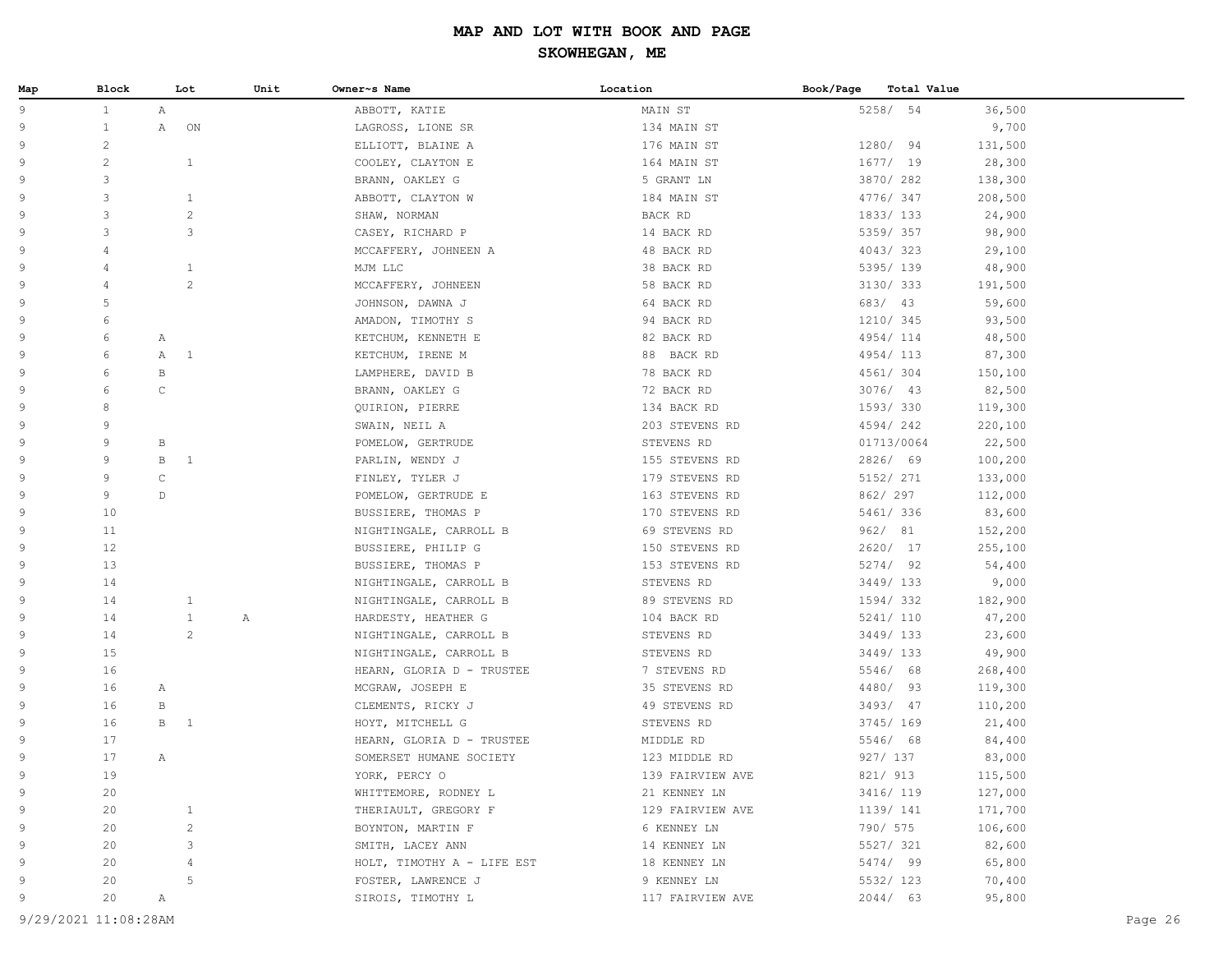| Map            | Block | Lot                  |      | Unit | Owner~s Name                    | Location          | Book/Page | <b>Total Value</b> |         |
|----------------|-------|----------------------|------|------|---------------------------------|-------------------|-----------|--------------------|---------|
| 9              | 21    |                      |      |      | PAINE, LAURIE J                 | 111 FAIRVIEW AVE  |           | 5097/ 188          | 98,500  |
| 9              | 22    |                      |      |      | MARQUIS, DUANE                  | 10 RESEARCH DR    |           | 5540/354           | 140,600 |
| 9              | 22    | Α                    |      |      | SYLVAIN, MARIE C                | 120 FAIRVIEW AVE  |           | 4990/128           | 149,300 |
| 9              | 22    | $\mathbf{B}$         |      |      | GREGOR, RICHARD MICHAEL         | 9 SANDY LN        |           | 5682/ 98           | 166,400 |
| 9              | 22    | B<br>$\mathbf{1}$    |      |      | COURTEMANCHE, MARCEL E          | 4 SANDY LN        |           | 2392/320           | 126,900 |
| 9              | 22    | 2<br>B               |      |      | BARTER, MICHAEL O               | 10 SANDY LN       |           | 2216/ 163          | 131,300 |
| 9              | 22    | $\mathsf 3$<br>B     |      |      | WELCH, BARBARA BROSNAN          | 14 SANDY LN       |           | 3143/ 257          | 136,000 |
| 9              | 22    | $\overline{4}$<br>B  |      |      | BROWER, MILLARD C               | 20 SANDY LN       |           | 2501/ 266          | 186,600 |
| $\overline{9}$ | 22    | 5<br>В               |      |      | ZENTZ, ROBERT                   | 26 SANDY LN       |           | 5154/229           | 129,000 |
| $\overline{9}$ | 22    | 6<br>B               |      |      | GROHS, JOHN F                   | 23 SANDY LN       |           | 3744/ 314          | 154,800 |
| 9              | 22    | $7\phantom{.0}$<br>B |      |      | READ, CHRISTOPHER A - TRUSTEE   | 21 SANDY LN       |           | 528/ 201           | 192,200 |
| 9              | 22    | 8<br>B               |      |      | OBERG, SCOTT J                  | 17 SANDY LN       |           | 5627/ 227          | 157,300 |
| 9              | 22    | $\mathbf{B}$<br>9    |      |      | WHITE, LAURA                    | 13 SANDY LN       |           | 5196/ 1            | 105,900 |
| 9              | 23    |                      |      |      | SKILLS INC                      | 8 SYSTOC TRAIL    |           | 5377/ 74           | 313,100 |
| 9              | 23    | $\mathbf{1}$         |      |      | CORSON, BRADLEY                 | 126 MIDDLE RD     |           | 3082/ 316          | 107,300 |
| 9              | 23    | $\mathbf{1}$         |      | Α    | DILLON, SCOTT A                 | MIDDLE RD         |           | 5501/ 177          | 20,200  |
| 9              | 23    | $\overline{c}$       |      |      | PERRY, MARK R                   | 134 MIDDLE RD     |           | 1240/224           | 61,700  |
| 9              | 23    | 3                    |      |      | THERRIEN, ALFREDA - LIFE ESTATE | 11 BIDO LN        |           | 3673/205           | 57,000  |
| 9              | 23    | $\overline{4}$       |      |      | FITZMORRIS, GERALD              | 54 CHAMBERLAIN ST |           | 861/ 56            | 89,100  |
| 9              | 23    | 5                    |      |      | BARNEY, JEFFREY                 | 3 BIDO LN         |           | 1761/ 128          | 60,900  |
| 9              | 23    | 6                    |      |      | DILLON, SCOTT A                 | SYSTOC TRAIL      |           | 5501/ 177          | 75,700  |
| 9              | 23    | 10N                  |      |      | RBB RENTALS INC                 | 8 ROSALIE WY      |           | 00/00              | 10,500  |
| 9              | 23    |                      | 10N1 |      | RBB RENTALS INC                 | 9 ROSALIE WY      |           | 00/00              | 9,400   |
| 9              | 24    |                      |      |      | WEATHERBEE, SYLVIA (GALLAGHER)  | UNION ST          |           | 803/299            | 16,600  |
| $\overline{9}$ | 24    | $\mathbf{1}$         |      |      | BEARD, TERRY L                  | 51 UNION ST       |           | 5456/317           | 60,200  |
| 9              | 25    |                      |      |      | CENTRAL STREET STUDIOS LLC      | 28 RESEARCH DR    |           | 5481/ 244          | 468,900 |
| 9              | 25    | $\mathbf{1}$         |      |      | DIALYSIS CLINIC INC             | 27 RESEARCH DR    |           | 2947/ 135          | 475,000 |
| 9              | 26    |                      |      |      | HEARN, GLORIA D - TRUSTEE       | MIDDLE RD         |           | 5546/ 68           | 2,700   |
| 9              | 26    | $\mathbf E$          |      |      | CENTRAL MAINE POWER CO          | BIGELOW HILL RD   |           | 00/00              | 64,000  |
| 9              | 27    | Α                    |      |      | FOWLER, TYLENE                  | 8 MIDDLE RD       |           | 4832/329           | 124,800 |
| 9              | 28    |                      |      |      | MILLER, MARIA B                 | 34 MIDDLE RD      |           | 4974/208           | 151,900 |
| 9              | 28    | $\mathbf{1}$         |      |      | GRAF, RAYMOND N SR              | 14 MIDDLE RD      |           | 2642/ 50           | 136,200 |
| 9              | 28    | 2                    |      |      | GRAF, RAYMOND N SR              | MIDDLE RD         |           | 3827/ 135          | 29,500  |
| 9              | 29    | Α                    |      |      | FLANNERY, LESLIE M              | 52 MIDDLE RD      |           | 5449/102           | 37,400  |
| 9              | 29    | $\mathbf{1}$<br>A    |      |      | FLANNERY, LESLIE M              | 42 MIDDLE RD      |           | 1510/ 11           | 194,300 |
| 9              | 31    |                      |      |      | MILLS, MICHELLE L               | 58 MIDDLE RD      |           | 3963/3             | 95,700  |
| 9              | 32    |                      |      |      | CASWELL, JOYCE E                | 86 MIDDLE RD      |           | 2941/ 263          | 44,100  |
| 9              | 32    | $\mathbf{1}$         |      |      | LANDRY, JAMIE A                 | 78 MIDDLE RD      |           | $3150/$ 45         | 28,400  |
| 9              | 32    | $\overline{4}$       |      |      | WHELAN, ANN M                   | 82 MIDDLE RD      |           | 4391/209           | 57,100  |
| 9              | 33    | $\mathbf{1}$         |      |      | RICH, CRAIG M                   | 62 MIDDLE RD      |           | 4562/348           | 133,000 |
| 9              | 33    | $\sqrt{2}$           |      |      | KELLEY, LAURIE A                | 68 MIDDLE RD      |           | 3430/ 51           | 89,000  |
| 9              | 33    | 3                    |      |      | TRACY, MARTIN F                 | 72 MIDDLE RD      |           | 3107/ 203          | 49,300  |
| 9              | 34    |                      |      |      | GRAF, NEWELL B                  | 98 MIDDLE RD      |           | 735/ 381           | 99,600  |
| 9              | 35    |                      |      |      | BOLDUC, LANCE L                 | 104 MIDDLE RD     |           | 1434/303           | 117,400 |
| 9              | 36    |                      |      |      | CASSIANI, SHANE M               | 110 MIDDLE RD     |           | 3504/308           | 142,300 |
| 9              | 36    | Α                    |      |      | ATWOOD, MATTHEW R               | 116 MIDDLE RD     |           | 5379/ 19           | 141,400 |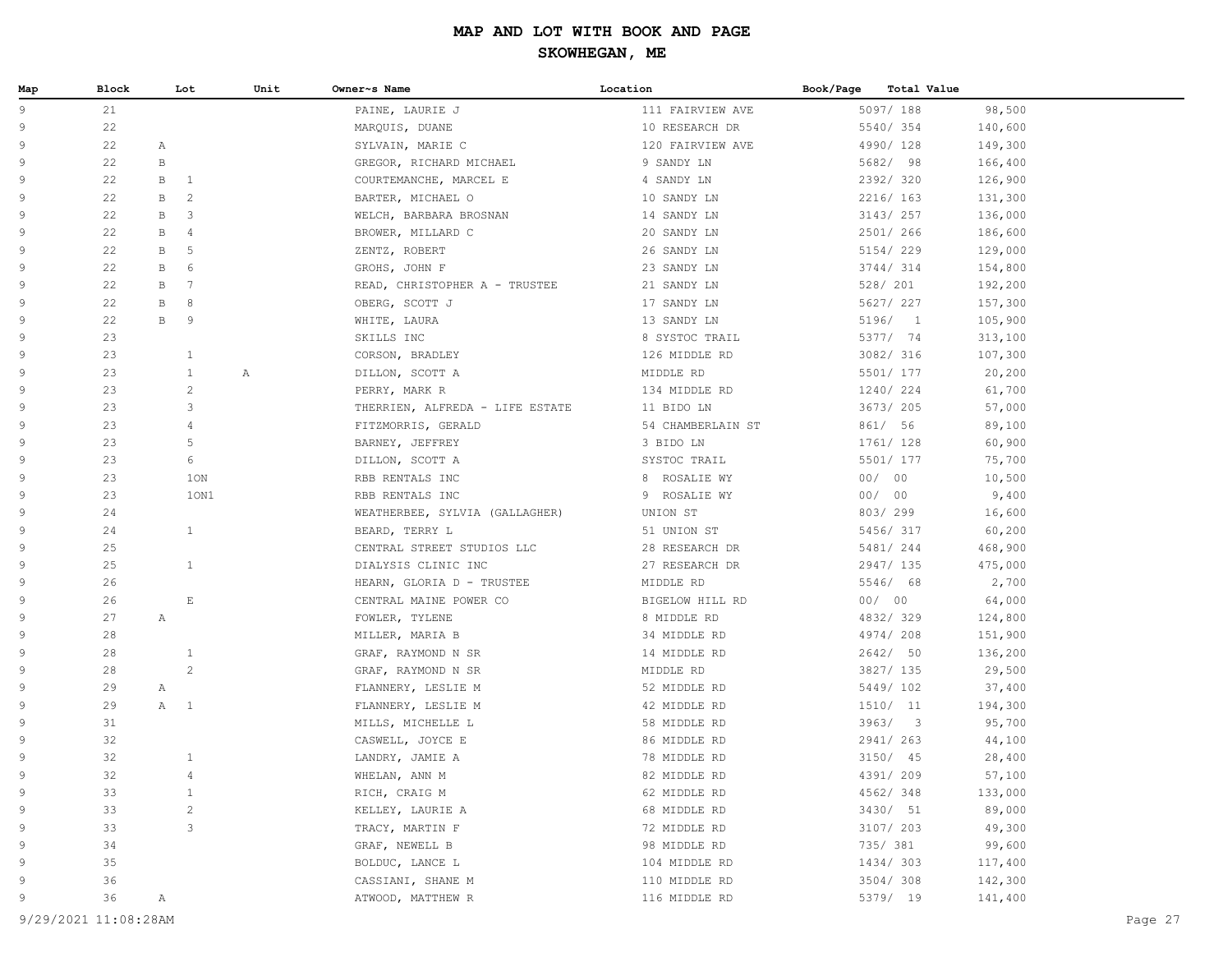| Map | Block | Lot                          | Unit | Owner~s Name                         | Location          | Book/Page<br><b>Total Value</b> |         |
|-----|-------|------------------------------|------|--------------------------------------|-------------------|---------------------------------|---------|
| 9   | 37    |                              |      | KERR, PHYLLIS G - LIFE EST           | 140 MIDDLE RD     | 5384/ 173                       | 66,300  |
| 9   | 38    |                              |      | MITCHELTREE, WAYNE S                 | 133 MIDDLE RD     | 4831/ 183                       | 74,400  |
| 9   | 39    |                              |      | JONES, MATTHEW ADAM                  | 145 MIDDLE RD     | 5644/ 170                       | 118,900 |
| 9   | 40    |                              |      | JONES, CARLTON R                     | 161 MIDDLE RD     | 5070/ 108                       | 44,700  |
| 9   | 40    | $\mathbf{1}$                 |      | CORSON, JOSHUA M                     | 155 MIDDLE RD     | 5025/40                         | 100,400 |
| 9   | 40    | Α                            |      | JONES, CARLTON R                     | 165 MIDDLE RD     | 4940/286                        | 90,500  |
| 9   | 41    |                              |      | JONES, CARLTON R                     | 173 MIDDLE RD     | 5641/ 316                       | 85,200  |
| 9   | 42    |                              |      | JONES, WANDA L                       | MIDDLE RD         | 5641/ 312                       | 107,300 |
| 9   | 42    | $\mathbf{1}$                 |      | MOUNTAIN WIRELESS INCORPORATED       | 208 MIDDLE RD     | 1368/192                        | 185,400 |
| 9   | 42    | $\overline{c}$               |      | RAMOS, FELICISMO M                   | 226 MIDDLE RD     | 2282/ 83                        | 215,600 |
| 9   | 42    | Α                            |      | JONES, WANDA L                       | MIDDLE RD         | 5641/ 309                       | 23,700  |
| 9   | 42    | $\mathbb{A}$<br>$\mathbf{1}$ |      | JONES, WANDA L                       | 154 MIDDLE RD     | 5196/ 137                       | 126,500 |
| 9   | 42    | 2<br>Α                       |      | YORK, DEAN W                         | 146 MIDDLE RD     | 4862/299                        | 101,900 |
| 9   | 42    | $\mathbb{A}$<br>3            |      | JONES, WANDA L                       | MIDDLE RD         | 5641/309                        | 15,200  |
| 9   | 42    | $\,$ B                       |      | KNOWLTON, DALE P                     | 188 MIDDLE RD     | 3556/208                        | 210,700 |
| 9   | 43    |                              |      | LOWE, DONALD K SR & ALICE M          | 219 MIDDLE RD     | 4746/ 117                       | 247,300 |
| 9   | 43    | $\mathbf{1}$                 |      | MORIN, JAMES M                       | 225 MIDDLE RD     | 3218/ 230                       | 225,100 |
| 9   | 43    | 2                            |      | CONLEY, STEVEN E                     | 195 MIDDLE RD     | 5515/246                        | 309,700 |
| 9   | 44    |                              |      | RINALDI, DOMINICK                    | 132 MIDDLE RD     | 2250/330                        | 46,800  |
| 9   | 45    |                              |      | ARTHUR, BOBBIE R                     | 238 MIDDLE RD     | 3530/ 201                       | 168,400 |
| 9   | 45    | $\mathbf{1}$                 |      | DENHAM, ERIN                         | 52 DIONNE FARM RD | 5616/ 243                       | 71,300  |
| 9   | 45    | 3                            |      | ANDERSON, STACEY L                   | 51 DIONNE FARM RD | 5421/ 60                        | 297,800 |
| 9   | 45    | $2 - 1$                      |      | SADLER, HEATHER L & NEUMAYER, CARRIE | 46 BRITTANY DR    | 5359/128                        | 110,300 |
| 9   | 45    | $2 - 2$                      |      | ZANCHI, NICHOLAS D                   | 45 BRITTANY DR    | 5341/ 298                       | 79,100  |
| 9   | 45    | $2 - 3$                      |      | BURNS, DAVID F                       | 29 BRITTANY DR    | 4343/237                        | 96,200  |
| 9   | 45    | $2 - 4$                      |      | SMITH, HELEN                         | BRITTANY DR       | 5600/ 70                        | 14,200  |
| 9   | 45    | $2 - 5$                      |      | LIBBY, JAMES A                       | 13 BRITTANY DR    | 5078/ 18                        | 123,800 |
| 9   | 45    | $2 - 6$                      |      | MACARTHUR, TIMOTHY B                 | 16 BRITTANY DR    | 4308/ 126                       | 151,100 |
| 9   | 45    | $2 - 7$                      |      | TURCOTTE, SHEILA                     | 24 BRITTANY DR    | 5688/ 191                       | 17,200  |
| 9   | 45    | $2 - 8$                      |      | CRAWFORD, ROBERT L JR                | 30 BRITTANY DR    | 5595/124                        | 15,300  |
| 9   | 45    | $2 - 9$                      |      | CULLETON, EARLAND A                  | 40 BRITTANY DR    | 3843/264                        | 194,600 |
| 9   | 45    | $2 - 10$                     |      | ANDERSON, STACEY L                   | DIONNE FARM RD    | 5421/ 60                        | 29,300  |
| 9   | 46    |                              |      | UNITED PAPERWORKERS INTRNTL          | 653 WATERVILLE RD | 2058/297                        | 381,400 |
| 9   | 47    |                              |      | DENHAM, ERIN                         | MIDDLE RD         | 5616/ 243                       | 9,600   |
| 9   | 48    |                              |      | MISNER, DANIEL A                     | 627 WATERVILLE RD | 2728/ 188                       | 142,100 |
| 9   | 49    |                              |      | MALLET, THOMAS JR                    | 605 WATERVILLE RD | 5470/ 130                       | 22,200  |
| 9   | 49    | $\mathbf{1}$                 |      | KRAMER, KENT D                       | 45 LEDGEWOOD DR   | 4565/302                        | 102,500 |
| 9   | 49    | $\overline{c}$               |      | LABELLE, DELBERT A                   | WATERVILLE RD     | 1498/179                        | 2,300   |
| 9   | 49    | 3                            |      | BROWN, NICOLE L                      | 28 LEDGEWOOD DR   | 2687/ 173                       | 59,200  |
| 9   | 49    | 4                            |      | MASTERCRAFT INC                      | WATERVILLE RD     | 5531/ 265                       | 49,000  |
| 9   | 49    | $1 - 1$                      |      | PRIESTLEY, ADELE L                   | WATERVILLE RD     | 4879/ 42                        | 43,400  |
| 9   | 51    | $\mathbf{1}$                 |      | SHANKAR, TIRUNELLAI R                | 594 WATERVILLE RD | 4404/230                        | 467,800 |
| 9   | 52    | $\mathbf{1}$                 |      | GOFF, EDWARD R JR                    | 542 WATERVILLE RD | 1784/349                        | 243,200 |
| 9   | 52    | 2                            |      | BAIG, AMIR                           | 548 WATERVILLE RD | 4596/269                        | 60,900  |
| 9   | 52    | 3                            |      | RICKER, GLENN W                      | 558 WATERVILLE RD | 5488/268                        | 57,100  |
| 9   | 52    | 5                            |      | QUIANZON, FLORELLO SVEN-ERIK M       | 568 WATERVILLE RD | 4469/ 155                       | 291,100 |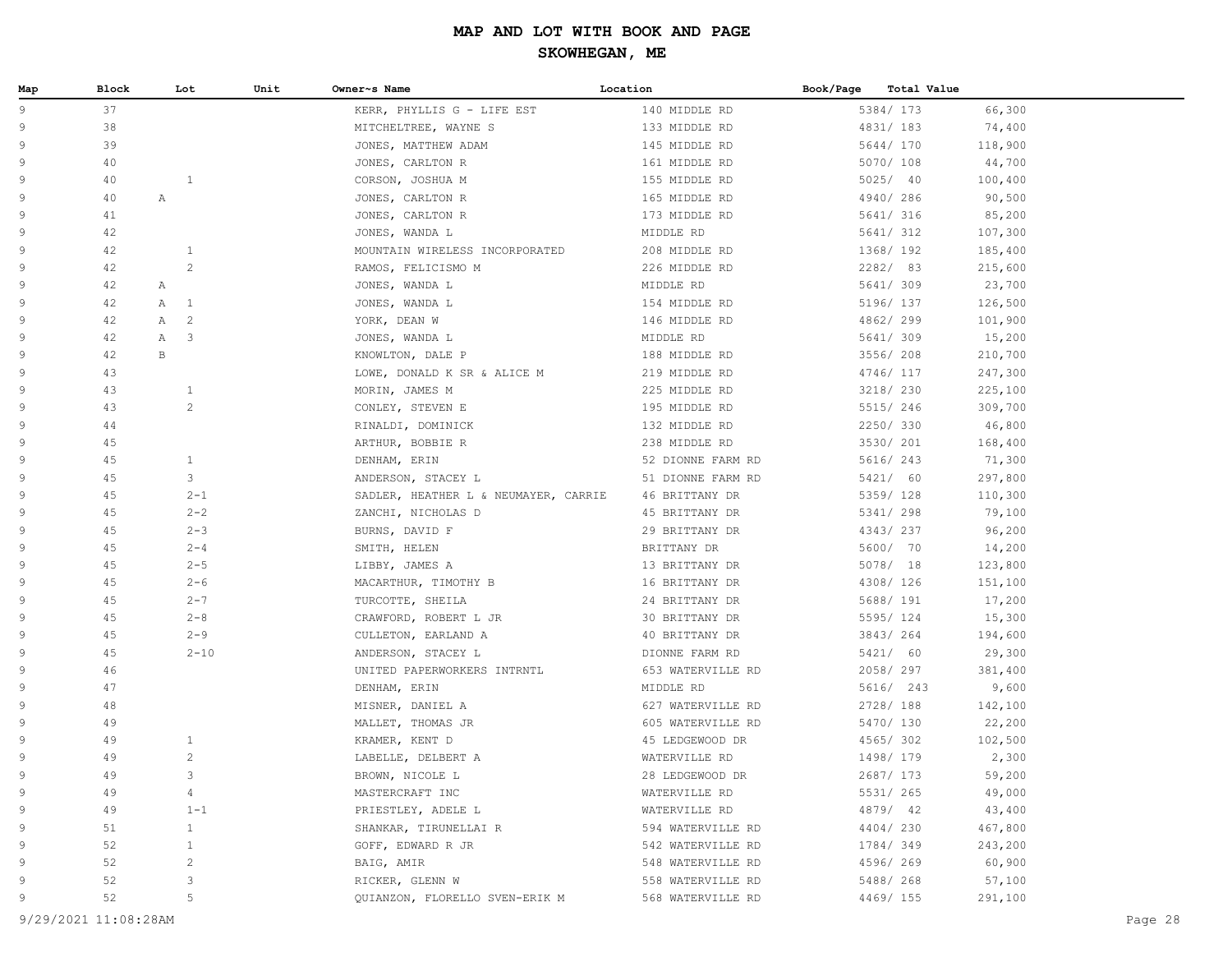| Map | Block |              | Lot                   | Unit         | Owner~s Name                   | Location                 | Book/Page | <b>Total Value</b> |         |
|-----|-------|--------------|-----------------------|--------------|--------------------------------|--------------------------|-----------|--------------------|---------|
| 9   | 53    |              |                       |              | LABELLE, DELBERT A             | 507 WATERVILLE RD        |           | 1498/ 179          | 100,000 |
| 9   | 54    |              |                       |              | WHITTEMORE, RODNEY             | 512 WATERVILLE RD        |           | 1951/8             | 739,800 |
| 9   | 55    |              |                       |              | MCCARTHY, AMBROSE G JR         | 515 WATERVILLE RD        |           | 4758/ 130          | 50,900  |
| 9   | 56    |              |                       |              | MASSE, CILLA V                 | 505 WATERVILLE RD        |           | 5018/ 275          | 97,300  |
| 9   | 57    |              |                       |              | TAYLOR, SHARON                 | 14 CEMETERY RD           |           | 4617/ 315          | 118,900 |
| 9   | 58    |              |                       |              | PORTER, RAYMOND IVAN           | WATERVILLE RD            |           | 2296/184           | 41,300  |
| 9   | 58    | Α            |                       |              | CORSON, ALVIN CHARLES SR       | 499 WATERVILLE RD        |           | 2840/ 10           | 41,600  |
| 9   | 58    | $\,$ B       |                       |              | MORIN, COLTON                  | 493 WATERVILLE RD        |           | 5575/324           | 53,500  |
| 9   | 59    |              |                       |              | TOWN OF SKOWHEGAN              | 26 CEMETERY RD           |           |                    | 23,700  |
| 9   | 60    |              |                       |              | SEVEY, HOWARD E ET AL TRUSTEES | 421 WATERVILLE RD        |           | 2074/ 310          | 261,800 |
| 9   | 60    |              | $\mathbf{1}$          |              | HAWES, LEIGH M                 | 441 WATERVILLE RD        |           | 4873/ 66           | 246,400 |
| 9   | 60    | Α            |                       |              | DEAD RIVER COMPANY             | 469 WATERVILLE RD        |           | 3920/ 214          | 84,400  |
| 9   | 60    | $\mathtt{C}$ |                       |              | MUNROE, ANDREA                 | 453 WATERVILLE RD        |           | 4851/ 14           | 42,000  |
| 9   | 60    | D            |                       |              | SAB LLC                        | 445 WATERVILLE RD        |           | 3432/ 254          | 281,200 |
| 9   | 61    |              |                       |              | ZIETZ, ERIN                    | 458 WATERVILLE RD        |           | 5590/ 7            | 181,600 |
| 9   | 61    |              | $\mathbf{1}$          |              | CURRIER, NICOLETTE M           | 476 WATERVILLE RD        |           | 4369/352           | 128,100 |
| 9   | 61    |              | $\overline{c}$        |              | DAVIS, MAUREEN D               | 418 WATERVILLE RD        |           | 4539/ 46           | 352,900 |
| 9   | 61    |              | $\overline{4}$        |              | CONKLING, ROBERT H             | WATERVILLE RD            |           | 2515/ 131          | 22,200  |
| 9   | 61    |              | 5                     |              | CONKLING, ROBERT H             | 444 WATERVILLE RD        |           | 2515/ 131          | 236,800 |
| 9   | 61    |              | 6                     |              | HAYNES, F ELISABETH            | 406 WATERVILLE RD        |           | 2296/313           | 315,900 |
| 9   | 61    | Α            |                       |              | WEEMS, WILSON D JR             | 468 WATERVILLE RD        |           | 5651/ 87           | 43,100  |
| 9   | 62    |              |                       |              | ZIETZ, ERIN                    | OAK ISLAND               |           | 5590/ 7            | 2,700   |
| 9   | 63    |              |                       |              | SEVEY, HOWARD                  | WATERVILLE RD            |           | 4212/ 119          | 20,800  |
| 9   | 63    |              | $\mathbf{1}$          |              | NICHOLLS, DARREN               | 399 WATERVILLE RD        |           | 4747/ 268          | 201,600 |
| 9   | 64    |              |                       |              | SWETT, JOLYNNE A/K/A CROUT, JO | 375 WATERVILLE RD        |           | 1356/333           | 62,300  |
| 9   | 65    |              |                       |              | CLARK, WALLIS H JR             | 359 WATERVILLE RD        |           | 2861/233           | 275,900 |
| 9   | 66    |              | $\mathbf{1}$          |              | RUTHERFORD, ROBERT T           | 356 WATERVILLE RD        |           | 2058/340           | 189,400 |
| 9   | 67    |              |                       |              | COTTLE, MARJORIE E             | 43 COTTLES LN            |           | 4665/328           | 744,700 |
| 9   | 68    |              |                       |              | CHASE, NORMAN LAWRENCE         | WATERVILLE RD            |           | 2654/ 27           | 10,600  |
| 9   | 68    |              | $\mathbf{1}$          |              | CHASE, NORMAN L                | 353 WATERVILLE RD        |           | 1817/ 137          | 155,100 |
| 9   | 68    |              | $\mathbf{2}^{\prime}$ |              | MYERS, PAULA - TRUSTEE         | 339 WATERVILLE RD        |           | 2772/344           | 121,400 |
| 9   | 69    |              |                       |              | DIETTRICH, NANCY H             | 338 WATERVILLE RD        |           | 5301/ 142          | 114,600 |
| 9   | 70    |              |                       |              | BERNSTEIN, MORTON J            | 314 WATERVILLE RD        |           | 5609/289           | 150,300 |
| 9   | 70    | $\mathbb{A}$ |                       |              | BROWN, JOAN E                  | 332 WATERVILLE RD        |           | 4674/ 91           | 105,800 |
| 9   | 72    |              |                       |              | WHITTEMORE, RODNEY L           | WATERVILLE RD            |           | 3643/ 125          | 36,800  |
| 9   | 72    |              | $\overline{c}$        |              | SAVAGE, CARLTON L              | 331 WATERVILLE RD        |           | 5552/ 212          | 170,000 |
| 9   | 72    | Α            |                       |              | 315 WATERVILLE ROAD LLC        | 315 WATERVILLE RD        |           | 5568/ 245          | 306,500 |
| 9   | 73    |              |                       |              | D & R INVESTMENTS INC          | 243 WATERVILLE RD        |           | 3961/ 229          | 150,800 |
| 9   | 73    |              | $\mathbf{1}$          |              | WHITTEMORE, RODNEY L           | 257 WATERVILLE RD        |           | 1206/348           | 291,300 |
| 9   | 73    | Α            |                       |              | REYNOLDS, BRUCE W              | 227 WATERVILLE RD        |           | 1179/ 18           | 181,900 |
| 9   | 74    |              |                       |              | GOFF, NATHAN LEO               | 264 WATERVILLE RD        |           | 4939/ 21           | 96,600  |
| 9   | 74    |              | $\mathbf{1}$          | Α            | PARADIS WINDOW TINTING LLC     | 10 SOMERSET BUSINESS PKY |           | 4835/ 206          | 263,600 |
| 9   | 74    |              | $\mathbf{1}$          | $\, {\bf B}$ | GOFF, NATHAN L                 | 14 SOMERSET BUSINESS PKY |           | 5216/ 228          | 145,900 |
| 9   | 74    |              | $\mathbf{1}$          | $\mathsf C$  | YORK, DEAN W                   | 22 SOMERSET BUSINESS PKY |           | 5652/ 180          | 165,900 |
| 9   | 74    |              | $\mathbf{1}$          | $\mathbb D$  | WEBBER, LINDSAY                | 28 SOMERSET BUSINESS PKY |           | 5229/ 289          | 71,200  |
| 9   | 74    |              | $\overline{c}$        | Α            | GOFF, EDWARD                   | 270 WATERVILLE RD        |           | 2448/ 58           | 171,900 |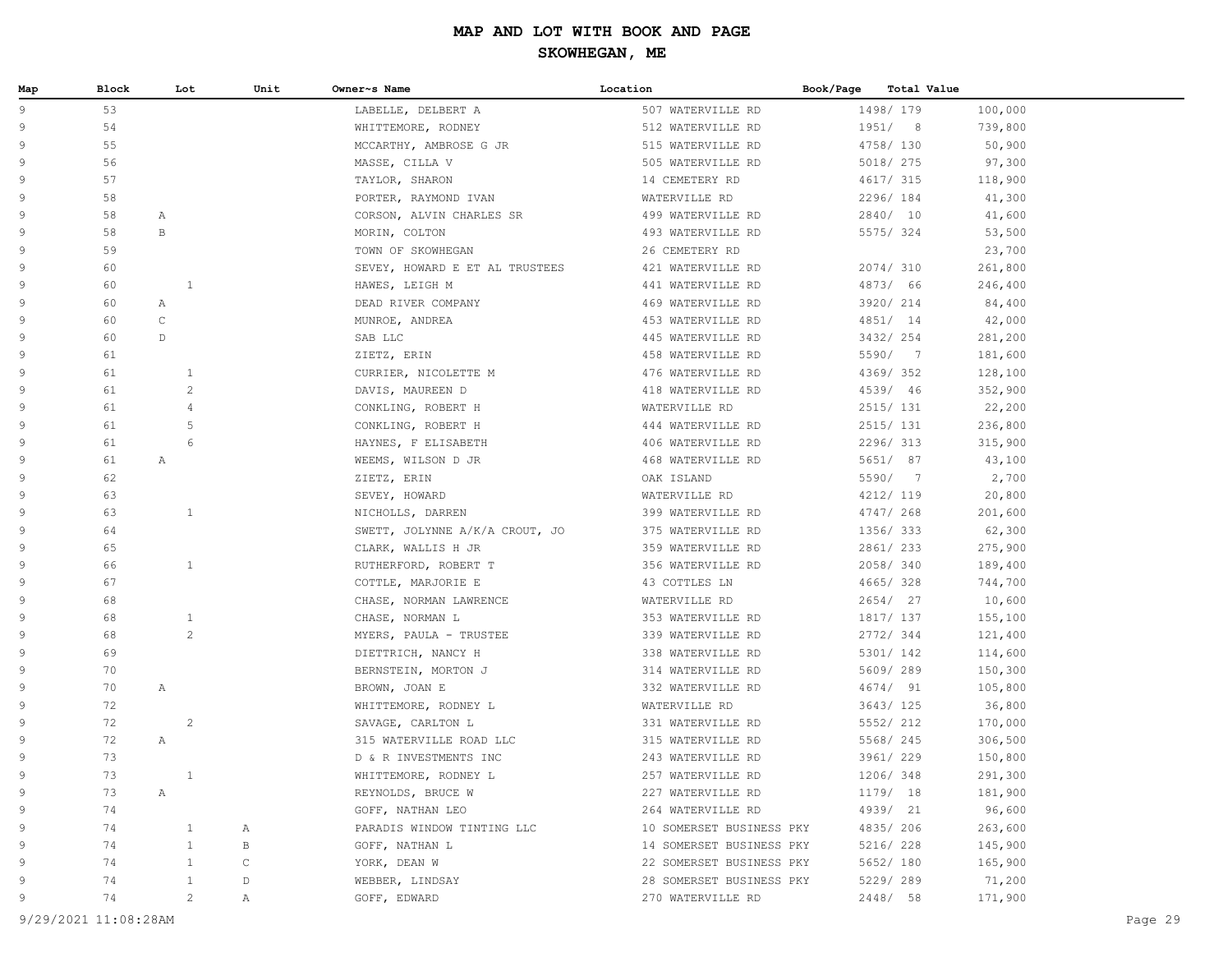| Map | Block | Lot                          | Unit        | Owner~s Name                    | Location              | Book/Page | Total Value |         |  |
|-----|-------|------------------------------|-------------|---------------------------------|-----------------------|-----------|-------------|---------|--|
| 9   | 74    | $\overline{2}$               | B           | GOFF, EDWARD R                  | 12 MERITHEW DR        |           | 2522/ 251   | 146,600 |  |
| 9   | 74    | $\sqrt{2}$                   | $\mathsf C$ | GOFF, EDWARD R                  | 26 MERITHEW DR        |           | 2522/ 251   | 152,700 |  |
| 9   | 74    | $\mathbf{2}$                 | $\mathbb D$ | GOFF, EDWARD R                  | MERITHEW DR           |           | 2522/ 251   | 17,600  |  |
| 9   | 74    | 3                            | Α           | 3MD LLC                         | 3 MERITHEW DR         |           | 5319/ 341   | 394,000 |  |
| 9   | 74    | 3                            | В           | FOSTER, PAUL                    | MERITHEW DR           |           | 5416/ 331   | 51,800  |  |
| 9   | 74    | 3                            | $\mathsf C$ | SIRONEN, ONNI W                 | 25 MERITHEW DR        |           | 2903/172    | 208,400 |  |
| 9   | 74    | 3                            | $\mathbb D$ | GOFF, EDWARD R                  | MERITHEW DR           |           | 2522/ 251   | 17,500  |  |
| 9   | 74    | Α                            |             | KMHA REAL ESTATE INC            | COMMERCE DR           |           | 4490/ 23    | 183,300 |  |
| 9   | 74    | $\mathbb{A}$<br><sup>1</sup> |             | DEC ENTERPRISES INC             | 6 COMMERCE DR         |           | 2759/237    | 444,400 |  |
| 9   | 74    | $\mathbb{A}$<br>6            |             | KMHA REAL ESTATE INC            | 5 COMMERCE DR         |           | 4490/ 23    | 616,200 |  |
| 9   | 74    | $\overline{c}$<br>B          |             | DAGGETT, RYAN J                 | 37 WALLACE FARM RD    |           | 5244/ 155   | 405,900 |  |
| 9   | 74    | B<br>3                       |             | TRAVERS, HENRY J JR             | 240 WATERVILLE RD     |           | 1246/110    | 331,100 |  |
| 9   | 74    | 5<br>B                       |             | KAY, MICHAEL E                  | 256 WATERVILLE RD     |           | 5171/ 297   | 155,700 |  |
| 9   | 74    | B<br>$4 - 1$                 |             | DAVIS, DANIEL C                 | 246 WATERVILLE RD     |           | 3523/85     | 53,700  |  |
| 9   | 75    |                              |             | RODERICK, STEPHEN E             | 222 WATERVILLE RD     |           | 4459/327    | 83,800  |  |
| 9   | 76    |                              |             | PETERS SHORTIER POST            | 217 WATERVILLE RD     |           | 642/ 402    | 139,000 |  |
| 9   | 76    | $\mathbf{1}$                 |             | THE MAINE WATER COMPANY         | DAVE VIEW DR          |           | 5283/317    | 36,600  |  |
| 9   | 77    |                              |             | SKOWHEGAN DRIVE-IN THEATRE INC  | 201 WATERVILLE RD     |           | 4544/ 97    | 70,900  |  |
| 9   | 77    | $\mathbf{1}$                 |             | ENCOR SKOWHEGAN DRIVE-IN CORP   | WATERVILLE RD         |           | 1232/ 200   | 24,500  |  |
| 9   | 77    | $\mathbf{2}$                 |             | ENCOR SKOWHEGAN DRIVE-IN CORP   | WATERVILLE RD         |           | 1232/ 200   | 6,500   |  |
| 9   | 77    | 1ON                          |             | TAYLOR, CATHY                   | 191 WATERVILLE RD     |           |             | 7,800   |  |
| 9   | 78    |                              |             | SAVAGE, TODD W                  | 185 WATERVILLE RD     |           | 5169/ 19    | 159,700 |  |
| 9   | 79    |                              |             | FIVE AND-KEN VALLEY HOUSING GR  | 20 MOUNTAIN VIEW TERR |           | 1489/289    | 656,300 |  |
| 9   | 79    | Α                            |             | COUNTRY VIEW HOUSING            | 8 MOUNTAIN VIEW TERR  |           | 2200/ 66    | 200,800 |  |
| 9   | 79    | B                            |             | COUNTRY VIEW HOUSING            | 13 MOUNTAIN VIEW TERR |           | 2200/ 66    | 643,100 |  |
| 9   | 79    | $\mathsf C$                  |             | ORISOL USA, INC                 | 181 WATERVILLE RD     |           | 4950/215    | 194,000 |  |
| 9   | 79    | D                            |             | CARMICHAEL, WELDON S            | 67 DAVE VIEW DR       |           | 3183/ 40    | 118,600 |  |
| 9   | 79    | D<br><sup>1</sup>            |             | SHELTER GROUP INC               | MOUNTAIN VIEW TERR    |           | 1584/ 57    | 4,800   |  |
| 9   | 79    | D<br>Α                       |             | CARMICHAEL, WELDON S            | DAVE VIEW DR          |           | 3183/40     | 35,800  |  |
| 9   | 79    | D<br>AON                     |             | AMERICAN TOWER CORP.            | 98 DAVE VIEW DR       |           |             | 113,000 |  |
| 9   | 80    |                              |             | SMITH, TODD                     | 175 WATERVILLE RD     |           | 4885/239    | 20,500  |  |
| 9   | 81    |                              |             | FINLEY, DONNA W - LIFE EST      | 190 WATERVILLE RD     |           | 4917/ 285   | 162,500 |  |
| 9   | 81    | $\mathbf{1}$                 |             | YORK, RICHARD J II              | 11 WALLACE FARM RD    |           | 3910/ 88    | 202,400 |  |
| 9   | 81    | $\sqrt{2}$                   |             | LANEY, SHARON A                 | 19 WALLACE FARM RD    |           | 4665/352    | 158,800 |  |
| 9   | 81    | 3                            |             | WHITTEMORE, CHAD C              | WALLACE FARM RD       |           | 5245/ 68    | 27,700  |  |
| 9   | 81    | 4                            |             | WHITTEMORE, CHAD C              | WALLACE FARM RD       |           | 4197/ 183   | 27,900  |  |
| 9   | 81    | 5                            |             | WHITTEMORE, CHAD C              | 49 WALLACE FARM RD    |           | 2511/ 209   | 222,800 |  |
| 9   | 81    | 6                            |             | WHITTEMORE, CHAD C              | WALLACE FARM RD       |           | 5245/ 68    | 27,100  |  |
| 9   | 81    | $7\phantom{.0}$              |             | IMAM, MOHAMMED                  | 32 WALLACE FARM RD    |           | 5240/ 55    | 246,100 |  |
| 9   | 81    | 13                           |             | BROWN, DARRELL W JR             | 22 WALLACE FARM RD    |           | 2068/209    | 205,700 |  |
| 9   | 81    | 14                           |             | DAVIS, BRENT A                  | 10 WALLACE FARM RD    |           | 4561/ 210   | 194,800 |  |
| 9   | 81    | 15                           |             | TOWN OF SKOWHEGAN               | WALLACE FARM RD       |           | 2134/197    | 6,000   |  |
| 9   | 81    | $\mathbb{A}$                 |             | WALLACE, GARY E                 | 178 WATERVILLE RD     |           | 748/ 330    | 162,700 |  |
| 9   | 82    |                              |             | BROOKFIELD WHITE PINE HYDRO LLC | WALLACE FARM RD       |           | 00/00       | 19,300  |  |
| 9   | 83    |                              |             | GILBERT, REJEAN J               | 156 WATERVILLE RD     |           | 4720/ 125   | 205,600 |  |
| 9   | 83    | ON                           |             | GILBERT, REJEAN                 | 160 WATERVILLE RD     |           |             | 6,700   |  |
|     |       |                              |             |                                 |                       |           |             |         |  |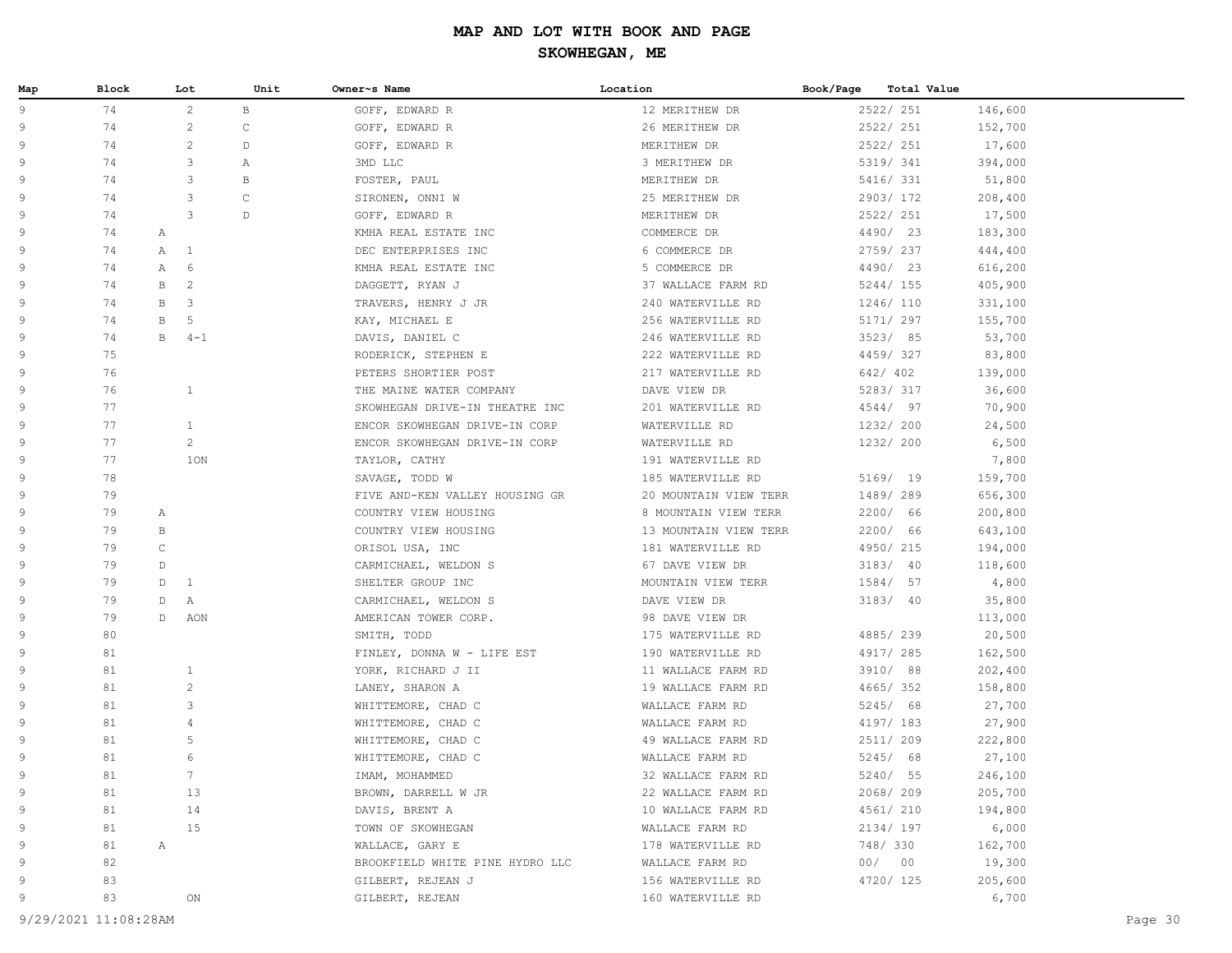| Map      | Block           |                       | Lot            | Unit | Owner~s Name                                       | Location                             | Book/Page | Total Value           |                    |
|----------|-----------------|-----------------------|----------------|------|----------------------------------------------------|--------------------------------------|-----------|-----------------------|--------------------|
| 9        | 83              | $\mathbb{A}$          |                |      | GARCIA, LORRAINE - TRUSTEE OF THE                  | 166 WATERVILLE RD                    |           | 4915/ 29              | 128,600            |
| 9        | 84              |                       |                |      | CARROLL, JOHN H                                    | 327 CANAAN RD                        |           | 5155/ 132             | 209,600            |
| 9        | 85              |                       |                |      | NOYES, LAWRENCE                                    | 349 CANAAN RD                        |           | 4392/ 164             | 312,100            |
| 9        | 86              |                       |                |      | PROVOST, BARBARA J                                 | 39 EAST RIVER RD                     |           | 4413/138              | 182,800            |
| 9        | 86              | $\mathbb{A}$          |                |      | BLANCHET, NICHOLAS S                               | 25 EAST RIVER RD                     |           | 5475/ 139             | 136,300            |
| 9        | 86              | A                     | $\overline{1}$ |      | LACASSE, JEFFREY D                                 | 35 EAST RIVER RD                     |           | 3572/284              | 179,600            |
| 9        | 87              |                       | $\mathbf{1}$   |      | PROVOST, SPENCER H                                 | 85 EAST RIVER RD                     |           | 3193/283              | 283,100            |
| 9        | 87              |                       | $\mathbf{2}$   |      | BETTS, HEATHER L                                   | 71 EAST RIVER RD                     |           | 5101/ 358             | 95,000             |
| 9        | 87              | $\mathbb{A}$          |                |      | GUILFORD, RACHEL J                                 | 59 EAST RIVER RD                     |           | 3696/ 241             | 85,400             |
| 9        | 88              |                       |                |      | SOMERSET WOODS TRUSTEES                            | ISLAND IN RIVER                      |           | 4607/ 191             | 700                |
| 9        | 89              |                       |                |      | QUINN, LYNDA N - LE                                | 109 EAST RIVER RD                    |           | 5686/ 235             | 218,000            |
| 9        | 90              |                       |                |      | TEDESKI, ELIZABETH K                               | ISLAND IN RIVER                      |           | 5168/ 346             | 1,100              |
| 9        | 91              |                       |                |      | STATE OF MAINE                                     | MERITHEW DR                          |           | 847/88                | 15,700             |
| 10       | $\mathbf{1}$    |                       |                |      | WHITTEMORE, CHAD C                                 | 624 WATERVILLE RD                    |           | 5563/258              | 194,400            |
| 10       | $\overline{c}$  | Α                     |                |      | BAIG, AMIR S                                       | 658 WATERVILLE RD                    |           | 5619/ 90              | 434,500            |
| 10       | 3               |                       |                |      | STATE OF MAINE                                     | 666 WATERVILLE RD                    |           |                       | 165,100            |
| 10       | $\overline{4}$  |                       |                |      | DORKO, ROBERT M JR                                 | 676 WATERVILLE RD                    |           | 1174/18               | 166,800            |
| 10       | 6               |                       |                |      | CHOUINARD, SHERL A                                 | 682 WATERVILLE RD                    |           | 3145/37               | 93,700             |
| 10       | $7\phantom{.0}$ | $\mathbb{A}$          |                |      | NICHOLS, ROBERT L                                  | 22 SWAIN HILL RD                     |           | 4976/205              | 176,700            |
| 10       | $7\phantom{.0}$ | B                     |                |      | HUFF, TRAVIS E                                     | 56 EAST RIVER RD                     |           | 3969/ 74              | 116,700            |
| 10       | 9               |                       |                |      | NICHOLS, ROBERT L                                  | EAST RIVER RD                        |           | 5330/ 340             | 33,700             |
| 10       | 9               | Α                     |                |      | QUINN, LYNDA N - LIFE EST                          | 98 EAST RIVER RD                     |           | 4535/88               | 71,200             |
| 10       | 9               | $\mathsf C$           |                |      | DOWNING, DENNIS J                                  | 78 EAST RIVER RD                     |           | 974/ 74               | 188,600            |
| 10       | 9               | $\mathbb D$           |                |      | QUINN, LYNDA                                       | 86 EAST RIVER RD                     |           | 4774/ 135             | 106,100            |
| 10       | 9               | $\mathop{}\mathbb{E}$ |                |      | QUINN, LYNDA N - LIFE EST                          | 94 EAST RIVER RD                     |           | 4535/88               | 118,700            |
| 10       | 10              |                       |                |      | BOWDEN, BRENDA                                     | 59 SWAIN HILL RD                     |           | 2564/ 35              | 126,600            |
| 10       | 10              |                       | $\mathbf{1}$   |      | LANDRY, NOAH                                       | 75 SWAIN HILL RD                     |           | 5619/ 301             | 88,100             |
| 10       | 10              | Α                     |                |      | MCNALLY, JULIE A                                   | 45 SWAIN HILL RD                     |           | 5017/ 20              | 93,100             |
| 10<br>10 | 11<br>11        |                       | $\overline{c}$ |      | REED, KENNETH L III<br>MORRIS, RUSSELL E - TRUSTEE | 50 SWAIN HILL RD<br>66 SWAIN HILL RD |           | 3143/204<br>5322/ 266 | 215,000<br>208,100 |
| 10       | 11              |                       |                |      | EVERETT, JAMES D                                   | 84 SWAIN HILL RD                     |           | 3148/ 27              | 229,700            |
| 10       | 11              | A                     | A 1            |      | BOUCHARD, REGINALD H                               | 80 SWAIN HILL RD                     |           | 890/1049              | 221,800            |
| 10       | 13              |                       |                |      | FOX RED INVESTMENTS LLC                            | 114 SWAIN HILL RD                    |           | 4134/ 264             | 71,300             |
| 10       | 14              |                       |                |      | HOLLAND, JAMES A III                               | 184 EAST RIVER RD                    |           | 792/ 288              | 160,400            |
| 10       | 14              |                       | $\mathbf{1}$   |      | FOX RED INVESTMENTS LLC                            | 87 SWAIN HILL RD                     |           | 5322/ 219             | 190,000            |
| 10       | 14              |                       | $\mathbf{2}$   |      | HOLLAND, KEVIN                                     | 123 SWAIN HILL RD                    |           | 2361/ 114             | 267,500            |
| 10       | 14              | A                     |                |      | GOLDSMITH, RICKY                                   | 7 STANZ WY                           |           | 4553/ 43              | 216,100            |
| 10       | 14              | A 1                   |                |      | MARTIN, JULIE M                                    | 145 SWAIN HILL RD                    |           | 5645/209              | 79,300             |
| 10       | 15              |                       |                |      | STEWARD, DUANE P                                   | 142 SWAIN HILL RD                    |           | 3431/ 189             | 40,500             |
| 10       | 15              |                       | $\mathbf{1}$   |      | QUIMBY, KRISTEN E                                  | 130 SWAIN HILL RD                    |           | 4400/206              | 109,600            |
| 10       | 15              | Α                     |                |      | GREENLEAF, RHONDA L                                | 144 SWAIN HILL RD                    |           | 3278/ 237             | 35,000             |
| 10       | 15              | В                     |                |      | STEWARD, DUANE P                                   | 172 SWAIN HILL RD                    |           | 1913/ 26              | 175,200            |
| 10       | 16              |                       |                |      | LIBERTY, LAWRENCE R                                | 195 SWAIN HILL RD                    |           | 1821/ 288             | 300,100            |
| 10       | 16              |                       | $\mathbf{1}$   |      | GRAY, AARON                                        | 163 SWAIN HILL RD                    |           | 5216/ 255             | 166,200            |
| 10       | 16              |                       | $\mathbf{2}$   |      | CAYFORD, BENJAMIN                                  | 157 SWAIN HILL RD                    |           | 1548/333              | 187,000            |
| 10       | 16              |                       | 3              |      | LIBERTY, VINCENT SETH                              | 175 SWAIN HILL RD                    |           | 5218/ 257             | 158,200            |
|          |                 |                       |                |      |                                                    |                                      |           |                       |                    |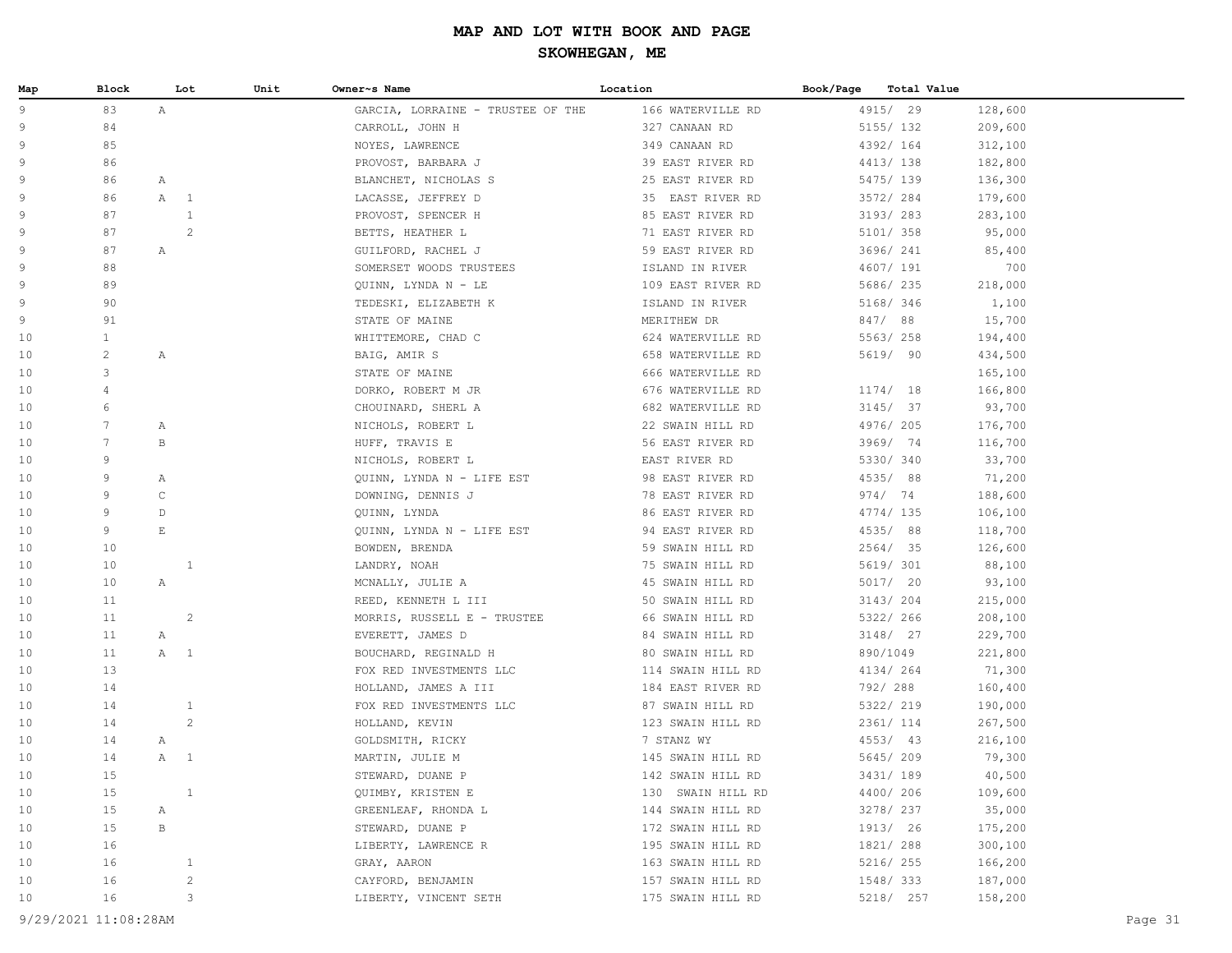| 17<br>5094/ 38<br>10<br>95,400<br>SHOREY, SANDRA J<br>188 SWAIN HILL RD<br>18<br>3107/ 194<br>158,100<br>10<br>ARSENAULT, JAMES W<br>212 SWAIN HILL RD<br>19<br>4403/321<br>10<br>RUSSAKOFF, WILLIAM K<br>SWAIN HILL RD<br>33,800<br>20<br>4403/321<br>10<br>RUSSAKOFF, WILLIAM K<br>SWAIN HILL RD<br>2,500<br>21<br>4786/ 148<br>220,200<br>THOMPSON, BROOKS F<br>207 SWAIN HILL RD<br>10<br>22<br>2193/200<br>130,500<br>10<br>BISHOP, JOSEPH M<br>243 SWAIN HILL RD<br>22<br>4982/146<br>10<br>A<br>BISHOP, MICHAEL D<br>267 SWAIN HILL RD<br>61,400<br>23<br>5657/ 240<br>10<br>FOSS, JEFF<br>282 SWAIN HILL RD<br>23,800<br>24<br>1458/ 340<br>10<br>SWAIN HILL RD<br>19,200<br>HENSHAW, JAMES M<br>5168/ 346<br>10<br>26<br>TEDESKI, ELIZABETH K<br>145 EAST RIVER RD<br>143,900<br>26<br>$\mathbf{1}$<br>5168/ 196<br>10<br>YORK, GARY L<br>EAST RIVER RD<br>2,000<br>5050/327<br>10<br>27<br>KNIGHT, SALLY H - PERSONAL REP<br>EAST RIVER RD<br>7,000<br>27<br>$\mathbf{1}$<br>EAST RIVER RD<br>5185/ 285<br>25,900<br>10<br>KNIGHT, SALLY H<br>27<br>$\overline{c}$<br>5199/ 70<br>10<br>SMITH, SUSAN E<br>EAST RIVER RD<br>25,400<br>27<br>3<br>5185/289<br>26,600<br>10<br>HOLT, TERRY J<br>EAST RIVER RD<br>27<br>5474/ 99<br>10<br>4<br>HOLT, TIMOTHY A - LIFE EST<br>EAST RIVER RD<br>26,800<br>27<br>5<br>5185/ 293<br>10<br>HOLT, THOMAS A<br>EAST RIVER RD<br>25,600<br>3076/239<br>10<br>28<br>FRANCK, RANDALL<br>RED OAK DR<br>96,600<br>28<br>$\mathbf{1}$<br>5022/ 341<br>10<br>YORK, GARY L<br>RED OAK DR<br>34,400<br>$1 - 1$<br>5022/ 341<br>10<br>28<br>YORK, GARY L<br>171 EAST RIVER RD<br>205,900<br>29<br>4338/ 219<br>5,500<br>10<br>DORKO, ROBERT M JR<br>ISLAND IN RIVER<br>5255/ 84<br>27,000<br>10<br>30<br>LACASSE, BARRY S<br>EAST RIVER RD<br>30<br>$\mathbf{1}$<br>5455/ 96<br>10<br>SHORTY, DAVID H<br>236 EAST RIVER RD<br>179,400<br>$\mathbf{2}$<br>1255/ 287<br>10<br>30<br>LACASSE, BARRY S<br>218 EAST RIVER RD<br>171,000<br>3<br>30<br>4987/ 268<br>10<br>FRAZIER, ANDREA J<br>EAST RIVER RD<br>23,000<br>3215/ 280<br>10<br>31<br>SAVAGE, FRANCES M<br>239 EAST RIVER RD<br>149,600<br>32<br>2206/341<br>10<br>WHITT, NOAH O<br>272 EAST RIVER RD<br>268,000<br>2206/341<br>10<br>32<br>Α<br>WHITT, NOAH O<br>EAST RIVER RD (OFF)<br>11,700<br>33<br>2206/341<br>WHITT, NOAH O<br>EAST RIVER RD (OFF)<br>5,100<br>10<br>5187/ 133<br>10<br>34<br>WOOD, RYAN R<br>369 EAST RIVER RD<br>84,100<br>34<br>1736/1<br>45,500<br>10<br>21 ESCAPADE LN<br>Α<br>RICHARD, JULIE A<br>3938/ 265<br>10<br>34<br>$\mathbb{A}$<br>$\mathbf{1}$<br>RICHARD, JULIE A<br>313 EAST RIVER RD<br>65,000<br>$\mathbb{A}$<br>2<br>3211/93<br>10<br>34<br>STEWARD, NICHOLAS G<br>18 ESCAPADE DR<br>91,500<br>1804/ 211<br>10<br>34<br>B<br>NOONAN, VINCENT DEPAUL<br>383 EAST RIVER RD<br>138,400<br>34<br>$\mathsf C$<br>5652/ 149<br>10<br>NOONAN, TIMOTHY M<br>327 EAST RIVER RD<br>134,900<br>2905/313<br>10<br>35<br>EVERETT, RICKY<br>EAST RIVER RD<br>60,700<br>35<br>4842/277<br>$\mathbf{1}$<br>GEE, THOMAS<br>354 EAST RIVER RD<br>90,900<br>10<br>35<br>$\overline{c}$<br>4395/ 152<br>10<br>MEUNIER, WILFRED F<br>338 EAST RIVER RD<br>64,100<br>35<br>3<br>CORSON, BRADLEY SR<br>42 LYNNS WY<br>SKOFM01239<br>202,100<br>10<br>5518/ 131<br>10<br>35<br>EVERETT, RICKY B & NANCY L<br>18 GOWER LN<br>172,000<br>Α<br>35<br>$\mathbf{1}$<br>GOWER, DAVID C<br>848/ 610<br>116,900<br>10<br>Α<br>362 EAST RIVER RD<br>14,100<br>10<br>35<br>$\mathbb{A}$<br>ON1<br>EVERETT, RICKY B<br>21 GOWER LN<br>35<br>1184/ 21<br>129,700<br>10<br>В<br>DEROUCHE, JAMES R<br>326 EAST RIVER RD<br>2082/ 112<br>10<br>35<br>С<br>BOSSIE, MARK<br>294 EAST RIVER RD<br>177,500<br>35<br>CORSON, BRADLEY S SR<br>2858/ 58<br>228,800<br>10<br>D<br>12 LYNNS WY<br>35<br>98,000<br>10<br>D<br>$\mathbf{1}$<br>PARISE, LYNN M (CORSON)<br>320 EAST RIVER RD<br>2858/ 58<br>9/29/2021 11:08:28AM | Map | Block | Lot | Unit | Owner~s Name | Location | Book/Page | Total Value |  |
|----------------------------------------------------------------------------------------------------------------------------------------------------------------------------------------------------------------------------------------------------------------------------------------------------------------------------------------------------------------------------------------------------------------------------------------------------------------------------------------------------------------------------------------------------------------------------------------------------------------------------------------------------------------------------------------------------------------------------------------------------------------------------------------------------------------------------------------------------------------------------------------------------------------------------------------------------------------------------------------------------------------------------------------------------------------------------------------------------------------------------------------------------------------------------------------------------------------------------------------------------------------------------------------------------------------------------------------------------------------------------------------------------------------------------------------------------------------------------------------------------------------------------------------------------------------------------------------------------------------------------------------------------------------------------------------------------------------------------------------------------------------------------------------------------------------------------------------------------------------------------------------------------------------------------------------------------------------------------------------------------------------------------------------------------------------------------------------------------------------------------------------------------------------------------------------------------------------------------------------------------------------------------------------------------------------------------------------------------------------------------------------------------------------------------------------------------------------------------------------------------------------------------------------------------------------------------------------------------------------------------------------------------------------------------------------------------------------------------------------------------------------------------------------------------------------------------------------------------------------------------------------------------------------------------------------------------------------------------------------------------------------------------------------------------------------------------------------------------------------------------------------------------------------------------------------------------------------------------------------------------------------------------------------------------------------------------------------------------------------------------------------------------------------------------------------------------------------------------------------------------------------------------------------------------------------------------------------------------------------------------------------------------------------------------------------------------------------------------------------------------------------------------------------------------------------------------------------------------------------------------------------------------------------------|-----|-------|-----|------|--------------|----------|-----------|-------------|--|
| Page 32                                                                                                                                                                                                                                                                                                                                                                                                                                                                                                                                                                                                                                                                                                                                                                                                                                                                                                                                                                                                                                                                                                                                                                                                                                                                                                                                                                                                                                                                                                                                                                                                                                                                                                                                                                                                                                                                                                                                                                                                                                                                                                                                                                                                                                                                                                                                                                                                                                                                                                                                                                                                                                                                                                                                                                                                                                                                                                                                                                                                                                                                                                                                                                                                                                                                                                                                                                                                                                                                                                                                                                                                                                                                                                                                                                                                                                                                                                              |     |       |     |      |              |          |           |             |  |
|                                                                                                                                                                                                                                                                                                                                                                                                                                                                                                                                                                                                                                                                                                                                                                                                                                                                                                                                                                                                                                                                                                                                                                                                                                                                                                                                                                                                                                                                                                                                                                                                                                                                                                                                                                                                                                                                                                                                                                                                                                                                                                                                                                                                                                                                                                                                                                                                                                                                                                                                                                                                                                                                                                                                                                                                                                                                                                                                                                                                                                                                                                                                                                                                                                                                                                                                                                                                                                                                                                                                                                                                                                                                                                                                                                                                                                                                                                                      |     |       |     |      |              |          |           |             |  |
|                                                                                                                                                                                                                                                                                                                                                                                                                                                                                                                                                                                                                                                                                                                                                                                                                                                                                                                                                                                                                                                                                                                                                                                                                                                                                                                                                                                                                                                                                                                                                                                                                                                                                                                                                                                                                                                                                                                                                                                                                                                                                                                                                                                                                                                                                                                                                                                                                                                                                                                                                                                                                                                                                                                                                                                                                                                                                                                                                                                                                                                                                                                                                                                                                                                                                                                                                                                                                                                                                                                                                                                                                                                                                                                                                                                                                                                                                                                      |     |       |     |      |              |          |           |             |  |
|                                                                                                                                                                                                                                                                                                                                                                                                                                                                                                                                                                                                                                                                                                                                                                                                                                                                                                                                                                                                                                                                                                                                                                                                                                                                                                                                                                                                                                                                                                                                                                                                                                                                                                                                                                                                                                                                                                                                                                                                                                                                                                                                                                                                                                                                                                                                                                                                                                                                                                                                                                                                                                                                                                                                                                                                                                                                                                                                                                                                                                                                                                                                                                                                                                                                                                                                                                                                                                                                                                                                                                                                                                                                                                                                                                                                                                                                                                                      |     |       |     |      |              |          |           |             |  |
|                                                                                                                                                                                                                                                                                                                                                                                                                                                                                                                                                                                                                                                                                                                                                                                                                                                                                                                                                                                                                                                                                                                                                                                                                                                                                                                                                                                                                                                                                                                                                                                                                                                                                                                                                                                                                                                                                                                                                                                                                                                                                                                                                                                                                                                                                                                                                                                                                                                                                                                                                                                                                                                                                                                                                                                                                                                                                                                                                                                                                                                                                                                                                                                                                                                                                                                                                                                                                                                                                                                                                                                                                                                                                                                                                                                                                                                                                                                      |     |       |     |      |              |          |           |             |  |
|                                                                                                                                                                                                                                                                                                                                                                                                                                                                                                                                                                                                                                                                                                                                                                                                                                                                                                                                                                                                                                                                                                                                                                                                                                                                                                                                                                                                                                                                                                                                                                                                                                                                                                                                                                                                                                                                                                                                                                                                                                                                                                                                                                                                                                                                                                                                                                                                                                                                                                                                                                                                                                                                                                                                                                                                                                                                                                                                                                                                                                                                                                                                                                                                                                                                                                                                                                                                                                                                                                                                                                                                                                                                                                                                                                                                                                                                                                                      |     |       |     |      |              |          |           |             |  |
|                                                                                                                                                                                                                                                                                                                                                                                                                                                                                                                                                                                                                                                                                                                                                                                                                                                                                                                                                                                                                                                                                                                                                                                                                                                                                                                                                                                                                                                                                                                                                                                                                                                                                                                                                                                                                                                                                                                                                                                                                                                                                                                                                                                                                                                                                                                                                                                                                                                                                                                                                                                                                                                                                                                                                                                                                                                                                                                                                                                                                                                                                                                                                                                                                                                                                                                                                                                                                                                                                                                                                                                                                                                                                                                                                                                                                                                                                                                      |     |       |     |      |              |          |           |             |  |
|                                                                                                                                                                                                                                                                                                                                                                                                                                                                                                                                                                                                                                                                                                                                                                                                                                                                                                                                                                                                                                                                                                                                                                                                                                                                                                                                                                                                                                                                                                                                                                                                                                                                                                                                                                                                                                                                                                                                                                                                                                                                                                                                                                                                                                                                                                                                                                                                                                                                                                                                                                                                                                                                                                                                                                                                                                                                                                                                                                                                                                                                                                                                                                                                                                                                                                                                                                                                                                                                                                                                                                                                                                                                                                                                                                                                                                                                                                                      |     |       |     |      |              |          |           |             |  |
|                                                                                                                                                                                                                                                                                                                                                                                                                                                                                                                                                                                                                                                                                                                                                                                                                                                                                                                                                                                                                                                                                                                                                                                                                                                                                                                                                                                                                                                                                                                                                                                                                                                                                                                                                                                                                                                                                                                                                                                                                                                                                                                                                                                                                                                                                                                                                                                                                                                                                                                                                                                                                                                                                                                                                                                                                                                                                                                                                                                                                                                                                                                                                                                                                                                                                                                                                                                                                                                                                                                                                                                                                                                                                                                                                                                                                                                                                                                      |     |       |     |      |              |          |           |             |  |
|                                                                                                                                                                                                                                                                                                                                                                                                                                                                                                                                                                                                                                                                                                                                                                                                                                                                                                                                                                                                                                                                                                                                                                                                                                                                                                                                                                                                                                                                                                                                                                                                                                                                                                                                                                                                                                                                                                                                                                                                                                                                                                                                                                                                                                                                                                                                                                                                                                                                                                                                                                                                                                                                                                                                                                                                                                                                                                                                                                                                                                                                                                                                                                                                                                                                                                                                                                                                                                                                                                                                                                                                                                                                                                                                                                                                                                                                                                                      |     |       |     |      |              |          |           |             |  |
|                                                                                                                                                                                                                                                                                                                                                                                                                                                                                                                                                                                                                                                                                                                                                                                                                                                                                                                                                                                                                                                                                                                                                                                                                                                                                                                                                                                                                                                                                                                                                                                                                                                                                                                                                                                                                                                                                                                                                                                                                                                                                                                                                                                                                                                                                                                                                                                                                                                                                                                                                                                                                                                                                                                                                                                                                                                                                                                                                                                                                                                                                                                                                                                                                                                                                                                                                                                                                                                                                                                                                                                                                                                                                                                                                                                                                                                                                                                      |     |       |     |      |              |          |           |             |  |
|                                                                                                                                                                                                                                                                                                                                                                                                                                                                                                                                                                                                                                                                                                                                                                                                                                                                                                                                                                                                                                                                                                                                                                                                                                                                                                                                                                                                                                                                                                                                                                                                                                                                                                                                                                                                                                                                                                                                                                                                                                                                                                                                                                                                                                                                                                                                                                                                                                                                                                                                                                                                                                                                                                                                                                                                                                                                                                                                                                                                                                                                                                                                                                                                                                                                                                                                                                                                                                                                                                                                                                                                                                                                                                                                                                                                                                                                                                                      |     |       |     |      |              |          |           |             |  |
|                                                                                                                                                                                                                                                                                                                                                                                                                                                                                                                                                                                                                                                                                                                                                                                                                                                                                                                                                                                                                                                                                                                                                                                                                                                                                                                                                                                                                                                                                                                                                                                                                                                                                                                                                                                                                                                                                                                                                                                                                                                                                                                                                                                                                                                                                                                                                                                                                                                                                                                                                                                                                                                                                                                                                                                                                                                                                                                                                                                                                                                                                                                                                                                                                                                                                                                                                                                                                                                                                                                                                                                                                                                                                                                                                                                                                                                                                                                      |     |       |     |      |              |          |           |             |  |
|                                                                                                                                                                                                                                                                                                                                                                                                                                                                                                                                                                                                                                                                                                                                                                                                                                                                                                                                                                                                                                                                                                                                                                                                                                                                                                                                                                                                                                                                                                                                                                                                                                                                                                                                                                                                                                                                                                                                                                                                                                                                                                                                                                                                                                                                                                                                                                                                                                                                                                                                                                                                                                                                                                                                                                                                                                                                                                                                                                                                                                                                                                                                                                                                                                                                                                                                                                                                                                                                                                                                                                                                                                                                                                                                                                                                                                                                                                                      |     |       |     |      |              |          |           |             |  |
|                                                                                                                                                                                                                                                                                                                                                                                                                                                                                                                                                                                                                                                                                                                                                                                                                                                                                                                                                                                                                                                                                                                                                                                                                                                                                                                                                                                                                                                                                                                                                                                                                                                                                                                                                                                                                                                                                                                                                                                                                                                                                                                                                                                                                                                                                                                                                                                                                                                                                                                                                                                                                                                                                                                                                                                                                                                                                                                                                                                                                                                                                                                                                                                                                                                                                                                                                                                                                                                                                                                                                                                                                                                                                                                                                                                                                                                                                                                      |     |       |     |      |              |          |           |             |  |
|                                                                                                                                                                                                                                                                                                                                                                                                                                                                                                                                                                                                                                                                                                                                                                                                                                                                                                                                                                                                                                                                                                                                                                                                                                                                                                                                                                                                                                                                                                                                                                                                                                                                                                                                                                                                                                                                                                                                                                                                                                                                                                                                                                                                                                                                                                                                                                                                                                                                                                                                                                                                                                                                                                                                                                                                                                                                                                                                                                                                                                                                                                                                                                                                                                                                                                                                                                                                                                                                                                                                                                                                                                                                                                                                                                                                                                                                                                                      |     |       |     |      |              |          |           |             |  |
|                                                                                                                                                                                                                                                                                                                                                                                                                                                                                                                                                                                                                                                                                                                                                                                                                                                                                                                                                                                                                                                                                                                                                                                                                                                                                                                                                                                                                                                                                                                                                                                                                                                                                                                                                                                                                                                                                                                                                                                                                                                                                                                                                                                                                                                                                                                                                                                                                                                                                                                                                                                                                                                                                                                                                                                                                                                                                                                                                                                                                                                                                                                                                                                                                                                                                                                                                                                                                                                                                                                                                                                                                                                                                                                                                                                                                                                                                                                      |     |       |     |      |              |          |           |             |  |
|                                                                                                                                                                                                                                                                                                                                                                                                                                                                                                                                                                                                                                                                                                                                                                                                                                                                                                                                                                                                                                                                                                                                                                                                                                                                                                                                                                                                                                                                                                                                                                                                                                                                                                                                                                                                                                                                                                                                                                                                                                                                                                                                                                                                                                                                                                                                                                                                                                                                                                                                                                                                                                                                                                                                                                                                                                                                                                                                                                                                                                                                                                                                                                                                                                                                                                                                                                                                                                                                                                                                                                                                                                                                                                                                                                                                                                                                                                                      |     |       |     |      |              |          |           |             |  |
|                                                                                                                                                                                                                                                                                                                                                                                                                                                                                                                                                                                                                                                                                                                                                                                                                                                                                                                                                                                                                                                                                                                                                                                                                                                                                                                                                                                                                                                                                                                                                                                                                                                                                                                                                                                                                                                                                                                                                                                                                                                                                                                                                                                                                                                                                                                                                                                                                                                                                                                                                                                                                                                                                                                                                                                                                                                                                                                                                                                                                                                                                                                                                                                                                                                                                                                                                                                                                                                                                                                                                                                                                                                                                                                                                                                                                                                                                                                      |     |       |     |      |              |          |           |             |  |
|                                                                                                                                                                                                                                                                                                                                                                                                                                                                                                                                                                                                                                                                                                                                                                                                                                                                                                                                                                                                                                                                                                                                                                                                                                                                                                                                                                                                                                                                                                                                                                                                                                                                                                                                                                                                                                                                                                                                                                                                                                                                                                                                                                                                                                                                                                                                                                                                                                                                                                                                                                                                                                                                                                                                                                                                                                                                                                                                                                                                                                                                                                                                                                                                                                                                                                                                                                                                                                                                                                                                                                                                                                                                                                                                                                                                                                                                                                                      |     |       |     |      |              |          |           |             |  |
|                                                                                                                                                                                                                                                                                                                                                                                                                                                                                                                                                                                                                                                                                                                                                                                                                                                                                                                                                                                                                                                                                                                                                                                                                                                                                                                                                                                                                                                                                                                                                                                                                                                                                                                                                                                                                                                                                                                                                                                                                                                                                                                                                                                                                                                                                                                                                                                                                                                                                                                                                                                                                                                                                                                                                                                                                                                                                                                                                                                                                                                                                                                                                                                                                                                                                                                                                                                                                                                                                                                                                                                                                                                                                                                                                                                                                                                                                                                      |     |       |     |      |              |          |           |             |  |
|                                                                                                                                                                                                                                                                                                                                                                                                                                                                                                                                                                                                                                                                                                                                                                                                                                                                                                                                                                                                                                                                                                                                                                                                                                                                                                                                                                                                                                                                                                                                                                                                                                                                                                                                                                                                                                                                                                                                                                                                                                                                                                                                                                                                                                                                                                                                                                                                                                                                                                                                                                                                                                                                                                                                                                                                                                                                                                                                                                                                                                                                                                                                                                                                                                                                                                                                                                                                                                                                                                                                                                                                                                                                                                                                                                                                                                                                                                                      |     |       |     |      |              |          |           |             |  |
|                                                                                                                                                                                                                                                                                                                                                                                                                                                                                                                                                                                                                                                                                                                                                                                                                                                                                                                                                                                                                                                                                                                                                                                                                                                                                                                                                                                                                                                                                                                                                                                                                                                                                                                                                                                                                                                                                                                                                                                                                                                                                                                                                                                                                                                                                                                                                                                                                                                                                                                                                                                                                                                                                                                                                                                                                                                                                                                                                                                                                                                                                                                                                                                                                                                                                                                                                                                                                                                                                                                                                                                                                                                                                                                                                                                                                                                                                                                      |     |       |     |      |              |          |           |             |  |
|                                                                                                                                                                                                                                                                                                                                                                                                                                                                                                                                                                                                                                                                                                                                                                                                                                                                                                                                                                                                                                                                                                                                                                                                                                                                                                                                                                                                                                                                                                                                                                                                                                                                                                                                                                                                                                                                                                                                                                                                                                                                                                                                                                                                                                                                                                                                                                                                                                                                                                                                                                                                                                                                                                                                                                                                                                                                                                                                                                                                                                                                                                                                                                                                                                                                                                                                                                                                                                                                                                                                                                                                                                                                                                                                                                                                                                                                                                                      |     |       |     |      |              |          |           |             |  |
|                                                                                                                                                                                                                                                                                                                                                                                                                                                                                                                                                                                                                                                                                                                                                                                                                                                                                                                                                                                                                                                                                                                                                                                                                                                                                                                                                                                                                                                                                                                                                                                                                                                                                                                                                                                                                                                                                                                                                                                                                                                                                                                                                                                                                                                                                                                                                                                                                                                                                                                                                                                                                                                                                                                                                                                                                                                                                                                                                                                                                                                                                                                                                                                                                                                                                                                                                                                                                                                                                                                                                                                                                                                                                                                                                                                                                                                                                                                      |     |       |     |      |              |          |           |             |  |
|                                                                                                                                                                                                                                                                                                                                                                                                                                                                                                                                                                                                                                                                                                                                                                                                                                                                                                                                                                                                                                                                                                                                                                                                                                                                                                                                                                                                                                                                                                                                                                                                                                                                                                                                                                                                                                                                                                                                                                                                                                                                                                                                                                                                                                                                                                                                                                                                                                                                                                                                                                                                                                                                                                                                                                                                                                                                                                                                                                                                                                                                                                                                                                                                                                                                                                                                                                                                                                                                                                                                                                                                                                                                                                                                                                                                                                                                                                                      |     |       |     |      |              |          |           |             |  |
|                                                                                                                                                                                                                                                                                                                                                                                                                                                                                                                                                                                                                                                                                                                                                                                                                                                                                                                                                                                                                                                                                                                                                                                                                                                                                                                                                                                                                                                                                                                                                                                                                                                                                                                                                                                                                                                                                                                                                                                                                                                                                                                                                                                                                                                                                                                                                                                                                                                                                                                                                                                                                                                                                                                                                                                                                                                                                                                                                                                                                                                                                                                                                                                                                                                                                                                                                                                                                                                                                                                                                                                                                                                                                                                                                                                                                                                                                                                      |     |       |     |      |              |          |           |             |  |
|                                                                                                                                                                                                                                                                                                                                                                                                                                                                                                                                                                                                                                                                                                                                                                                                                                                                                                                                                                                                                                                                                                                                                                                                                                                                                                                                                                                                                                                                                                                                                                                                                                                                                                                                                                                                                                                                                                                                                                                                                                                                                                                                                                                                                                                                                                                                                                                                                                                                                                                                                                                                                                                                                                                                                                                                                                                                                                                                                                                                                                                                                                                                                                                                                                                                                                                                                                                                                                                                                                                                                                                                                                                                                                                                                                                                                                                                                                                      |     |       |     |      |              |          |           |             |  |
|                                                                                                                                                                                                                                                                                                                                                                                                                                                                                                                                                                                                                                                                                                                                                                                                                                                                                                                                                                                                                                                                                                                                                                                                                                                                                                                                                                                                                                                                                                                                                                                                                                                                                                                                                                                                                                                                                                                                                                                                                                                                                                                                                                                                                                                                                                                                                                                                                                                                                                                                                                                                                                                                                                                                                                                                                                                                                                                                                                                                                                                                                                                                                                                                                                                                                                                                                                                                                                                                                                                                                                                                                                                                                                                                                                                                                                                                                                                      |     |       |     |      |              |          |           |             |  |
|                                                                                                                                                                                                                                                                                                                                                                                                                                                                                                                                                                                                                                                                                                                                                                                                                                                                                                                                                                                                                                                                                                                                                                                                                                                                                                                                                                                                                                                                                                                                                                                                                                                                                                                                                                                                                                                                                                                                                                                                                                                                                                                                                                                                                                                                                                                                                                                                                                                                                                                                                                                                                                                                                                                                                                                                                                                                                                                                                                                                                                                                                                                                                                                                                                                                                                                                                                                                                                                                                                                                                                                                                                                                                                                                                                                                                                                                                                                      |     |       |     |      |              |          |           |             |  |
|                                                                                                                                                                                                                                                                                                                                                                                                                                                                                                                                                                                                                                                                                                                                                                                                                                                                                                                                                                                                                                                                                                                                                                                                                                                                                                                                                                                                                                                                                                                                                                                                                                                                                                                                                                                                                                                                                                                                                                                                                                                                                                                                                                                                                                                                                                                                                                                                                                                                                                                                                                                                                                                                                                                                                                                                                                                                                                                                                                                                                                                                                                                                                                                                                                                                                                                                                                                                                                                                                                                                                                                                                                                                                                                                                                                                                                                                                                                      |     |       |     |      |              |          |           |             |  |
|                                                                                                                                                                                                                                                                                                                                                                                                                                                                                                                                                                                                                                                                                                                                                                                                                                                                                                                                                                                                                                                                                                                                                                                                                                                                                                                                                                                                                                                                                                                                                                                                                                                                                                                                                                                                                                                                                                                                                                                                                                                                                                                                                                                                                                                                                                                                                                                                                                                                                                                                                                                                                                                                                                                                                                                                                                                                                                                                                                                                                                                                                                                                                                                                                                                                                                                                                                                                                                                                                                                                                                                                                                                                                                                                                                                                                                                                                                                      |     |       |     |      |              |          |           |             |  |
|                                                                                                                                                                                                                                                                                                                                                                                                                                                                                                                                                                                                                                                                                                                                                                                                                                                                                                                                                                                                                                                                                                                                                                                                                                                                                                                                                                                                                                                                                                                                                                                                                                                                                                                                                                                                                                                                                                                                                                                                                                                                                                                                                                                                                                                                                                                                                                                                                                                                                                                                                                                                                                                                                                                                                                                                                                                                                                                                                                                                                                                                                                                                                                                                                                                                                                                                                                                                                                                                                                                                                                                                                                                                                                                                                                                                                                                                                                                      |     |       |     |      |              |          |           |             |  |
|                                                                                                                                                                                                                                                                                                                                                                                                                                                                                                                                                                                                                                                                                                                                                                                                                                                                                                                                                                                                                                                                                                                                                                                                                                                                                                                                                                                                                                                                                                                                                                                                                                                                                                                                                                                                                                                                                                                                                                                                                                                                                                                                                                                                                                                                                                                                                                                                                                                                                                                                                                                                                                                                                                                                                                                                                                                                                                                                                                                                                                                                                                                                                                                                                                                                                                                                                                                                                                                                                                                                                                                                                                                                                                                                                                                                                                                                                                                      |     |       |     |      |              |          |           |             |  |
|                                                                                                                                                                                                                                                                                                                                                                                                                                                                                                                                                                                                                                                                                                                                                                                                                                                                                                                                                                                                                                                                                                                                                                                                                                                                                                                                                                                                                                                                                                                                                                                                                                                                                                                                                                                                                                                                                                                                                                                                                                                                                                                                                                                                                                                                                                                                                                                                                                                                                                                                                                                                                                                                                                                                                                                                                                                                                                                                                                                                                                                                                                                                                                                                                                                                                                                                                                                                                                                                                                                                                                                                                                                                                                                                                                                                                                                                                                                      |     |       |     |      |              |          |           |             |  |
|                                                                                                                                                                                                                                                                                                                                                                                                                                                                                                                                                                                                                                                                                                                                                                                                                                                                                                                                                                                                                                                                                                                                                                                                                                                                                                                                                                                                                                                                                                                                                                                                                                                                                                                                                                                                                                                                                                                                                                                                                                                                                                                                                                                                                                                                                                                                                                                                                                                                                                                                                                                                                                                                                                                                                                                                                                                                                                                                                                                                                                                                                                                                                                                                                                                                                                                                                                                                                                                                                                                                                                                                                                                                                                                                                                                                                                                                                                                      |     |       |     |      |              |          |           |             |  |
|                                                                                                                                                                                                                                                                                                                                                                                                                                                                                                                                                                                                                                                                                                                                                                                                                                                                                                                                                                                                                                                                                                                                                                                                                                                                                                                                                                                                                                                                                                                                                                                                                                                                                                                                                                                                                                                                                                                                                                                                                                                                                                                                                                                                                                                                                                                                                                                                                                                                                                                                                                                                                                                                                                                                                                                                                                                                                                                                                                                                                                                                                                                                                                                                                                                                                                                                                                                                                                                                                                                                                                                                                                                                                                                                                                                                                                                                                                                      |     |       |     |      |              |          |           |             |  |
|                                                                                                                                                                                                                                                                                                                                                                                                                                                                                                                                                                                                                                                                                                                                                                                                                                                                                                                                                                                                                                                                                                                                                                                                                                                                                                                                                                                                                                                                                                                                                                                                                                                                                                                                                                                                                                                                                                                                                                                                                                                                                                                                                                                                                                                                                                                                                                                                                                                                                                                                                                                                                                                                                                                                                                                                                                                                                                                                                                                                                                                                                                                                                                                                                                                                                                                                                                                                                                                                                                                                                                                                                                                                                                                                                                                                                                                                                                                      |     |       |     |      |              |          |           |             |  |
|                                                                                                                                                                                                                                                                                                                                                                                                                                                                                                                                                                                                                                                                                                                                                                                                                                                                                                                                                                                                                                                                                                                                                                                                                                                                                                                                                                                                                                                                                                                                                                                                                                                                                                                                                                                                                                                                                                                                                                                                                                                                                                                                                                                                                                                                                                                                                                                                                                                                                                                                                                                                                                                                                                                                                                                                                                                                                                                                                                                                                                                                                                                                                                                                                                                                                                                                                                                                                                                                                                                                                                                                                                                                                                                                                                                                                                                                                                                      |     |       |     |      |              |          |           |             |  |
|                                                                                                                                                                                                                                                                                                                                                                                                                                                                                                                                                                                                                                                                                                                                                                                                                                                                                                                                                                                                                                                                                                                                                                                                                                                                                                                                                                                                                                                                                                                                                                                                                                                                                                                                                                                                                                                                                                                                                                                                                                                                                                                                                                                                                                                                                                                                                                                                                                                                                                                                                                                                                                                                                                                                                                                                                                                                                                                                                                                                                                                                                                                                                                                                                                                                                                                                                                                                                                                                                                                                                                                                                                                                                                                                                                                                                                                                                                                      |     |       |     |      |              |          |           |             |  |
|                                                                                                                                                                                                                                                                                                                                                                                                                                                                                                                                                                                                                                                                                                                                                                                                                                                                                                                                                                                                                                                                                                                                                                                                                                                                                                                                                                                                                                                                                                                                                                                                                                                                                                                                                                                                                                                                                                                                                                                                                                                                                                                                                                                                                                                                                                                                                                                                                                                                                                                                                                                                                                                                                                                                                                                                                                                                                                                                                                                                                                                                                                                                                                                                                                                                                                                                                                                                                                                                                                                                                                                                                                                                                                                                                                                                                                                                                                                      |     |       |     |      |              |          |           |             |  |
|                                                                                                                                                                                                                                                                                                                                                                                                                                                                                                                                                                                                                                                                                                                                                                                                                                                                                                                                                                                                                                                                                                                                                                                                                                                                                                                                                                                                                                                                                                                                                                                                                                                                                                                                                                                                                                                                                                                                                                                                                                                                                                                                                                                                                                                                                                                                                                                                                                                                                                                                                                                                                                                                                                                                                                                                                                                                                                                                                                                                                                                                                                                                                                                                                                                                                                                                                                                                                                                                                                                                                                                                                                                                                                                                                                                                                                                                                                                      |     |       |     |      |              |          |           |             |  |
|                                                                                                                                                                                                                                                                                                                                                                                                                                                                                                                                                                                                                                                                                                                                                                                                                                                                                                                                                                                                                                                                                                                                                                                                                                                                                                                                                                                                                                                                                                                                                                                                                                                                                                                                                                                                                                                                                                                                                                                                                                                                                                                                                                                                                                                                                                                                                                                                                                                                                                                                                                                                                                                                                                                                                                                                                                                                                                                                                                                                                                                                                                                                                                                                                                                                                                                                                                                                                                                                                                                                                                                                                                                                                                                                                                                                                                                                                                                      |     |       |     |      |              |          |           |             |  |
|                                                                                                                                                                                                                                                                                                                                                                                                                                                                                                                                                                                                                                                                                                                                                                                                                                                                                                                                                                                                                                                                                                                                                                                                                                                                                                                                                                                                                                                                                                                                                                                                                                                                                                                                                                                                                                                                                                                                                                                                                                                                                                                                                                                                                                                                                                                                                                                                                                                                                                                                                                                                                                                                                                                                                                                                                                                                                                                                                                                                                                                                                                                                                                                                                                                                                                                                                                                                                                                                                                                                                                                                                                                                                                                                                                                                                                                                                                                      |     |       |     |      |              |          |           |             |  |
|                                                                                                                                                                                                                                                                                                                                                                                                                                                                                                                                                                                                                                                                                                                                                                                                                                                                                                                                                                                                                                                                                                                                                                                                                                                                                                                                                                                                                                                                                                                                                                                                                                                                                                                                                                                                                                                                                                                                                                                                                                                                                                                                                                                                                                                                                                                                                                                                                                                                                                                                                                                                                                                                                                                                                                                                                                                                                                                                                                                                                                                                                                                                                                                                                                                                                                                                                                                                                                                                                                                                                                                                                                                                                                                                                                                                                                                                                                                      |     |       |     |      |              |          |           |             |  |
|                                                                                                                                                                                                                                                                                                                                                                                                                                                                                                                                                                                                                                                                                                                                                                                                                                                                                                                                                                                                                                                                                                                                                                                                                                                                                                                                                                                                                                                                                                                                                                                                                                                                                                                                                                                                                                                                                                                                                                                                                                                                                                                                                                                                                                                                                                                                                                                                                                                                                                                                                                                                                                                                                                                                                                                                                                                                                                                                                                                                                                                                                                                                                                                                                                                                                                                                                                                                                                                                                                                                                                                                                                                                                                                                                                                                                                                                                                                      |     |       |     |      |              |          |           |             |  |
|                                                                                                                                                                                                                                                                                                                                                                                                                                                                                                                                                                                                                                                                                                                                                                                                                                                                                                                                                                                                                                                                                                                                                                                                                                                                                                                                                                                                                                                                                                                                                                                                                                                                                                                                                                                                                                                                                                                                                                                                                                                                                                                                                                                                                                                                                                                                                                                                                                                                                                                                                                                                                                                                                                                                                                                                                                                                                                                                                                                                                                                                                                                                                                                                                                                                                                                                                                                                                                                                                                                                                                                                                                                                                                                                                                                                                                                                                                                      |     |       |     |      |              |          |           |             |  |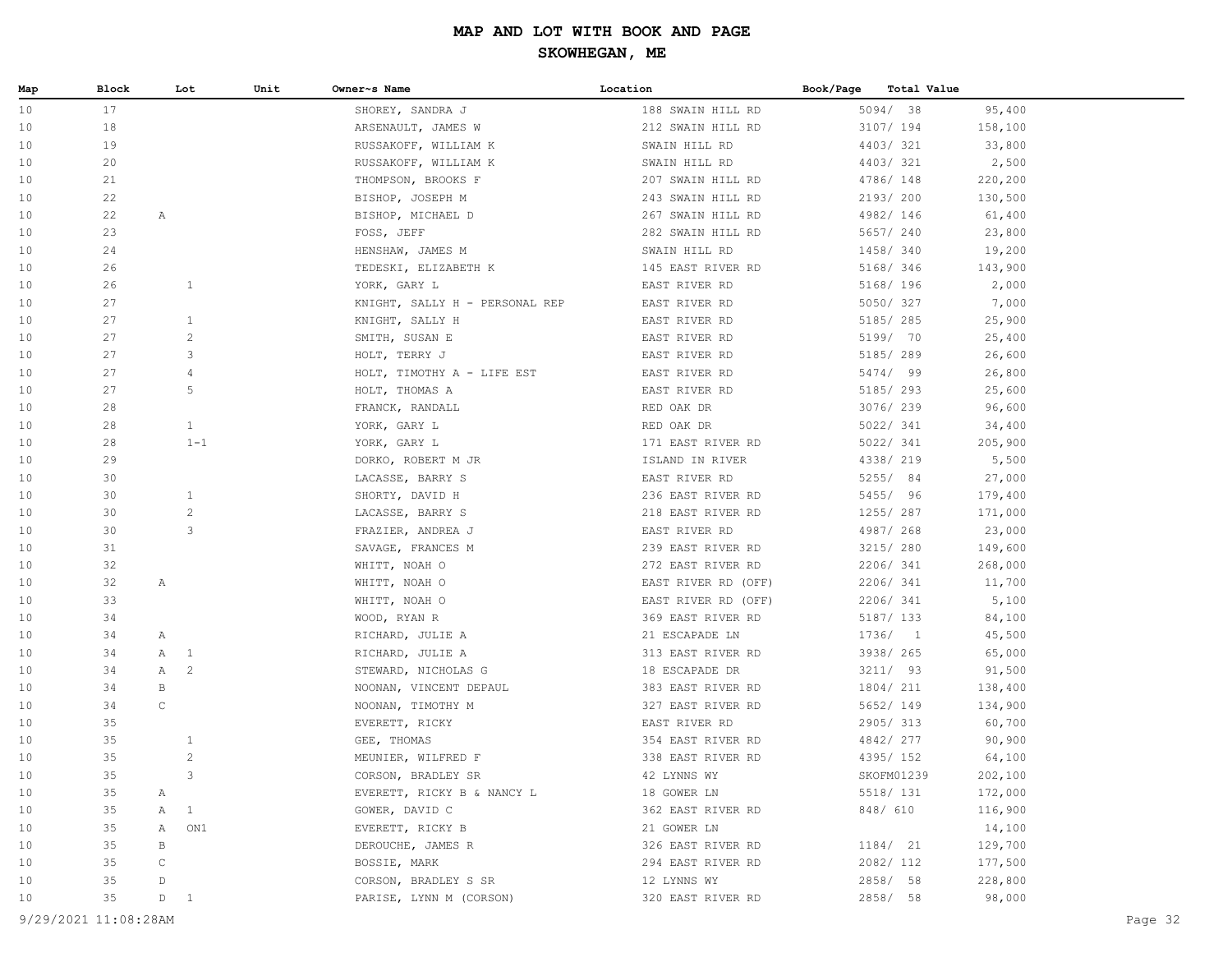| Map | Block                |                        | Lot            | Unit | Owner~s Name                        | Location                                   | Book/Page | <b>Total Value</b> |         |         |
|-----|----------------------|------------------------|----------------|------|-------------------------------------|--------------------------------------------|-----------|--------------------|---------|---------|
| 10  | 35                   | D                      | ON             |      | RBB RENTALS INC                     | 12 BRADS WY                                |           | 00/00              | 13,500  |         |
| 10  | 35                   | $\n  D\n$              | ON1            |      | CORSON, BRADLEY SR                  | 18 BRADS WY                                |           | SKOFM01239         | 11,100  |         |
| 10  | 35                   | $\n  D\n$              | ON2            |      | CORSON, BRAD S SR                   | 24 LYNNS WY                                |           | 00/00              | 1,800   |         |
| 10  | 35                   | $\n  D\n$              | ON3            |      | RBB RENTALS INC                     | 5 BRADS WY                                 |           | 00/00              | 9,400   |         |
| 10  | 35                   | $\n  D\n$              | ON4            |      | CORSON, BRADLEY SR                  | 75 LYNNS WY                                |           |                    | 3,300   |         |
| 10  | 35                   | $\mathop{}\mathcal{E}$ |                |      | HAYDEN, SHAWN AM                    | 398 EAST RIVER RD                          |           | 3922/ 156          | 90,200  |         |
| 10  | 36                   |                        |                |      | CORSON, BRADLEY SR                  | EAST RIVER RD                              |           | SKOFM01239         | 3,200   |         |
| 10  | 37                   |                        |                |      | KILLAM, JAMES A                     | 391 EAST RIVER RD                          |           | 1458/ 253          | 150,700 |         |
| 10  | 38                   |                        |                |      | CENTRAL MAINE POWER CO              | EAST RIVER RD                              |           |                    | 102,000 |         |
| 10  | 39                   |                        | $\mathbf{1}$   |      | GOODROW, ROGER W                    | 62 RED OAK DR                              |           | 1295/ 29           | 125,800 |         |
| 10  | 39                   |                        | $\mathbf{2}$   |      | BOLDUC, GERALD P                    | RED OAK DR                                 |           | 3442/ 66           | 23,600  |         |
| 10  | 39                   |                        | 3              |      | GREENHALGH, THOMAS E - TRUSTEE      | 84 RED OAK DR                              |           | 4749/ 93           | 28,100  |         |
| 10  | 39                   |                        | 4              |      | GREENHALGH, THOMAS E - TRUSTEE      | 98 RED OAK DR                              |           | 4749/ 90           | 83,000  |         |
| 10  | 39                   |                        | 5              |      | WASHBURN, RICHARD C JR              | 106 RED OAK DR                             |           | 2295/318           | 54,500  |         |
| 10  | 39                   |                        | 6              |      | GABOURY, VIVIAN E                   | 118 RED OAK DR                             |           | 4210/ 259          | 102,300 |         |
| 10  | 39                   |                        | 7              |      | CLEMENT, JOEL K                     | RED OAK DR                                 |           | 5350/ 150          | 28,300  |         |
| 10  | 39                   |                        | 8              |      | CLEMENT, JOEL                       | 122 RED OAK DR                             |           | 2832/347           | 124,400 |         |
| 10  | 39                   |                        | 9              |      | CLEMENT, JOEL K                     | RED OAK DR                                 |           | 5405/ 80           | 28,100  |         |
| 10  | 39                   |                        | 10             |      | WOOD, MICHAEL A                     | 132 RED OAK DR                             |           | 5339/338           | 89,200  |         |
| 10  | 39                   |                        | 11             |      | FRANCK, RANDALL                     | EAST RIVER RD                              |           | 5264/ 54           | 31,500  |         |
| 10  | 39                   |                        | 12             |      | FRANCK, RANDALL                     | 149 RED OAK DR                             |           | 3076/239           | 28,200  |         |
| 10  | 39                   |                        | 13             |      | WOOD, MICHAEL A                     | EAST RIVER RD                              |           | 5339/338           | 14,300  |         |
| 10  | 39                   | $\mathbf{B}$           |                |      | HIGHT, WALTER H II                  | EAST RIVER RD                              |           | 3857/ 77           | 20,700  |         |
| 10  | 39                   | $\mathsf{C}$           |                |      | YORK, PAUL A                        | 445 EAST RIVER RD                          |           | 4180/ 24           | 202,600 |         |
| 10  | 39                   | D                      |                |      | WILLIAMSON, SONYA M                 | 23 RED OAK DR                              |           | 5531/ 140          | 253,900 |         |
| 10  | 39                   | D                      | <sup>1</sup>   |      | BEVAN, MATTHEW M                    | 3 RED OAK DR                               |           | 5672/ 248          | 20,600  |         |
| 10  | 39                   | D                      | $\overline{c}$ |      | WESTCOTT, RUSSELL W                 | 423 EAST RIVER RD                          |           | 2633/341           | 131,800 |         |
| 10  | 39                   | D                      | 3              |      | REED, GEORGE E II                   | 53 RED OAK DR                              |           | 3827/ 310          | 142,200 |         |
| 10  | 39                   | $\mathbb E$            |                |      | TOWLE, MAX                          | 30 RED OAK DR                              |           | 5548/ 110          | 105,900 |         |
| 10  | 40                   |                        |                |      | PAIS, JOSEPH JR & NANCY M           | 448 EAST RIVER RD                          |           | 5686/ 122          | 168,300 |         |
| 10  | 40                   |                        | $\mathbf{1}$   |      | PAIS, JOSEPH JR & NANCY M           | EAST RIVER RD                              |           | 5686/ 122          | 2,100   |         |
| 10  | 40                   |                        | $\overline{c}$ |      | THOMPSON, GEORGE F                  | 6 THOMPSON LN                              |           | 1090/ 328          | 72,400  |         |
| 10  | 40                   |                        | 3              |      | THOMPSON, GEORGE F & BARBARA A - LE | THOMPSON LN                                |           | 4058/ 58           | 23,100  |         |
| 10  | 40                   |                        | 20N            |      | THOMPSON, GEORGE JR                 | 16 THOMPSON LN                             |           |                    | 30,800  |         |
| 10  | 40                   |                        | 30N            |      | THOMPSON, DALE L                    | 28 THOMPSON LN                             |           |                    | 86,000  |         |
| 10  | 40                   |                        | 20N1           |      | THOMPSON, TODD                      | 13 THOMPSON LN                             |           |                    | 29,300  |         |
| 10  | 40                   |                        | 20N3           |      | ALLMENDINGER, MARY (THOMPSON)       | 8 THOMPSON LN                              |           |                    | 14,700  |         |
| 10  | 40                   | Α                      |                |      | HIGHT, COREY K                      | EAST RIVER RD                              |           | 4878/289           | 2,900   |         |
| 10  | 41                   |                        |                |      | HIGHT, COREY K                      | 461 EAST RIVER RD                          |           | 4878/289           | 16,100  |         |
| 10  | 43                   |                        |                |      | CORSON, MAYRON M JR                 | 12 SUNNYVIEW LN                            |           | 4386/320           | 221,600 |         |
| 10  | 43                   |                        | ON             |      | RBB RENTALS INC                     | 18 SUNNYVIEW LN                            |           | 00/00              | 17,000  |         |
| 10  | 43                   |                        | ON1            |      | RBB RENTALS INC                     | 22 SUNNYVIEW LN                            |           | 00/00              | 8,100   |         |
| 10  | 43                   | Α                      |                |      |                                     | 455 EATON MOUNTAIN RD                      |           | 5436/ 188          | 68,500  |         |
|     | 43                   |                        |                |      | WILLETTE, RICHARD H                 |                                            |           | 5673/ 215          | 38,200  |         |
| 10  |                      | $\mathbb{A}$           | $\mathbf{1}$   |      | BERGERON, COLIN                     | 469 EATON MOUNTAIN RD                      |           |                    |         |         |
| 10  | 43                   | Α                      | $\overline{c}$ |      | BEANE, DEVIN W                      | EATON MOUNTAIN RD<br>459 EATON MOUNTAIN RD |           | 4593/136           | 27,700  |         |
| 10  | 43                   | A                      | ON             |      | WILLETTE, RICHARD H                 |                                            |           | 5436/ 188          | 41,000  |         |
|     | 9/29/2021 11:08:28AM |                        |                |      |                                     |                                            |           |                    |         | Page 33 |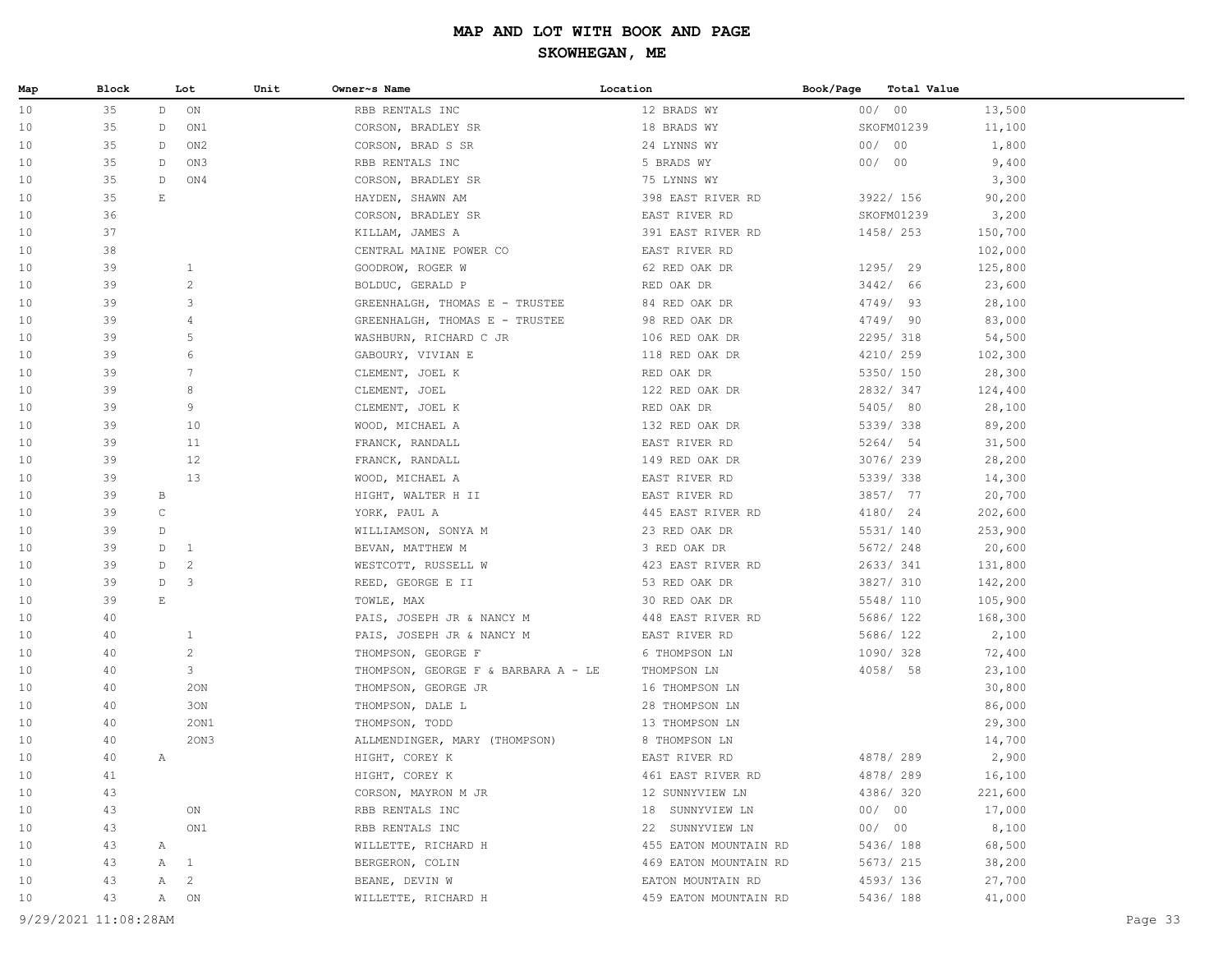| Map | Block | Lot                   | Unit | Owner~s Name                   | Location              | Total Value<br>Book/Page |         |  |
|-----|-------|-----------------------|------|--------------------------------|-----------------------|--------------------------|---------|--|
| 10  | 44    |                       |      | CORSON, MAYRON M JR            | EATON MOUNTAIN RD     | 713/93                   | 200     |  |
| 10  | 45    |                       |      | AMETTI, KATHLEEN M             | 378 EATON MOUNTAIN RD | 2271/18                  | 185,600 |  |
| 10  | 45    | $\mathbf{1}$          |      | BUMP, RAY L - EST OF           | 342 EATON MOUNTAIN RD | 1037/ 274                | 246,500 |  |
| 10  | 45    | $\overline{c}$        |      | WARD, JON                      | 404 EATON MOUNTAIN RD | 5382/349                 | 136,600 |  |
| 10  | 45    | Α                     |      | SCHMID, BEVERLY A              | 418 EATON MOUNTAIN RD | 4828/ 46                 | 42,700  |  |
| 10  | 46    |                       |      | GARTHWAITE, ROBERT L - TRUSTEE | EATON MOUNTAIN RD     | 4385/ 73                 | 43,900  |  |
| 10  | 46    | $\overline{c}$        |      | CROUSE, HEIDI J                | 357 EATON MOUNTAIN RD | 4875/ 314                | 205,200 |  |
| 10  | 46    | 3                     |      | BERRY, PAULA M                 | 343 EATON MOUNTAIN RD | 4733/ 207                | 194,200 |  |
| 10  | 47    |                       |      | HENSHAW, JAMES M               | 327 EATON MOUNTAIN RD | 1458/ 340                | 128,600 |  |
| 10  | 48    |                       |      | KOSCH, JULIE S                 | 288 EATON MOUNTAIN RD | 2903/ 36                 | 262,900 |  |
| 10  | 48    | $\mathbf{1}$          |      | CONLEY, STEPHEN J              | 328 EATON MOUNTAIN RD | 5485/ 57                 | 179,800 |  |
| 10  | 49    |                       |      | DIDDEN, SUSAN B                | 253 EATON MOUNTAIN RD | 5540/275                 | 230,600 |  |
| 10  | 49    | $\mathbf{1}$          |      | LEPAGE, ELIZABETH M - LE       | 233 EATON MOUNTAIN RD | 4225/ 115                | 177,400 |  |
| 10  | 49    | $\mathbf{1}$          | Α    | LEPAGE & EATON COUNTERTOPS INC | 221 EATON MOUNTAIN RD | 3564/243                 | 143,300 |  |
| 10  | 49    | $\mathbf{2}^{\prime}$ |      | LYONS, PAUL H                  | 239 EATON MOUNTAIN RD | 3719/ 228                | 175,400 |  |
| 10  | 49    | Α                     |      | SPOFFORD, DAVID M              | 269 EATON MOUNTAIN RD | 5386/ 236                | 131,100 |  |
| 10  | 49    | B                     |      | GRAY, DANIEL A                 | 287 EATON MOUNTAIN RD | 2722/ 300                | 137,500 |  |
| 10  | 50    |                       |      | LAMPHERE, CHARLES B            | 145 EATON MOUNTAIN RD | 3349/ 200                | 95,900  |  |
| 10  | 50    | $\mathbf{1}$          |      | MACHIE, JOHN N                 | 75 LAMPHERE LN        | 3993/ 310                | 308,600 |  |
| 10  | 50    | $\overline{c}$        |      | ST PIERRE, STEVEN S            | 62 LAMPHERE LN        | 3231/ 155                | 143,500 |  |
| 10  | 50    | 3                     |      | CIPRIANO, ANTHONY              | 240 EATON MOUNTAIN RD | 3712/ 20                 | 114,200 |  |
| 10  | 50    | ON                    |      | MAINE RSA NO.1, INC            | 145 LAMPHERE LN       |                          | 90,700  |  |
| 10  | 50    | ON1                   |      | SBA TOWERS IX, LLC             | 135 LAMPHERE LN       | 00/00                    | 62,500  |  |
| 10  | 50    | ON <sub>2</sub>       |      | PORTLAND CELLULAR              | LAMPHERE LN           | 00/00                    | 81,000  |  |
| 10  | 50    | ON3                   |      | T-MOBILE LLC                   | EATON MOUNTAIN RD     | 00/00                    | 7,000   |  |
| 10  | 50    | A                     |      | MERRILL, MICHAEL L             | 208 EATON MOUNTAIN RD | 910/ 169                 | 156,000 |  |
| 10  | 50    | В                     |      | STATE OF MAINE                 | LAMPHERE LN           |                          | 15,200  |  |
| 10  | 50    | $\mathsf C$           |      | BECKWITH, PETER A              | 122 LAMPHERE LN       | 998/ 224                 | 26,900  |  |
| 10  | 51    |                       |      | SWAIN, DARYL G                 | 258 EATON MOUNTAIN RD | 2758/4                   | 158,400 |  |
| 10  | 52    |                       |      | LILY POND FARM LLC             | EATON MOUNTAIN RD     | 5241/ 101                | 78,900  |  |
| 10  | 52    | $\mathbf{1}$          |      | EATON, RICHARD                 | EATON MOUNTAIN RD     | 3782/ 168                | 30,800  |  |
| 10  | 52    | $\overline{c}$        |      | PLOURDE, TODD                  | 201 EATON MOUNTAIN RD | 3237/ 122                | 191,100 |  |
| 10  | 52    | 3                     |      | SEVEY-DUGAS, KARLA             | 193 EATON MOUNTAIN RD | 4388/ 100                | 164,800 |  |
| 10  | 52    | 4                     |      | POULIN, YVON                   | 179 EATON MOUNTAIN RD | 2892/317                 | 153,100 |  |
| 10  | 52    | 5                     |      | POULIN, YVON R                 | EATON MOUNTAIN RD     | 3084/282                 | 30,900  |  |
| 10  | 52    | 6                     |      | MICHAUD, LEONEL P              | 165 EATON MOUNTAIN RD | 1651/ 149                | 210,200 |  |
| 10  | 52    | 7                     |      | WATTS, ALEXANDER M             | 151 EATON MOUNTAIN RD | 4945/260                 | 194,600 |  |
| 10  | 52    | 9                     |      | HUMPHREY, BRANDON D            | 119 EATON MOUNTAIN RD | 4731/ 195                | 283,000 |  |
| 10  | 52    | 10                    |      | HUMPHREY, BRANDON D            | EATON MOUNTAIN RD     | 4729/109                 | 27,500  |  |
| 10  | 52    | 11                    |      | CREWS, THOMAS                  | 2 SUGAH LN            | 4696/212                 | 237,500 |  |
| 10  | 53    |                       |      | FOLSOM, TODD J                 | 849 CANAAN RD         | 3173/ 115                | 220,500 |  |
| 10  | 53    | <b>B1</b>             |      | SMITH, JOSEPH F                | EATON MOUNTAIN RD     | 1578/ 259                | 35,300  |  |
| 10  | 53    | B2                    |      | EVERETT, RYAN                  | 182 EATON MOUNTAIN RD | 5575/ 310                | 20,700  |  |
| 10  | 53    | B3                    |      | WEBB, DALE R                   | 182 EATON MOUNTAIN RD | 4013/ 175                | 151,800 |  |
| 10  | 53    | $\mathsf C$           |      | COOK, MAYNARD D                | 36 COOK RD            | 2185/332                 | 261,300 |  |
| 10  | 53    | D                     |      | FOLSOM, DONNA                  | EATON MOUNTAIN RD     | 5241/ 105                | 600     |  |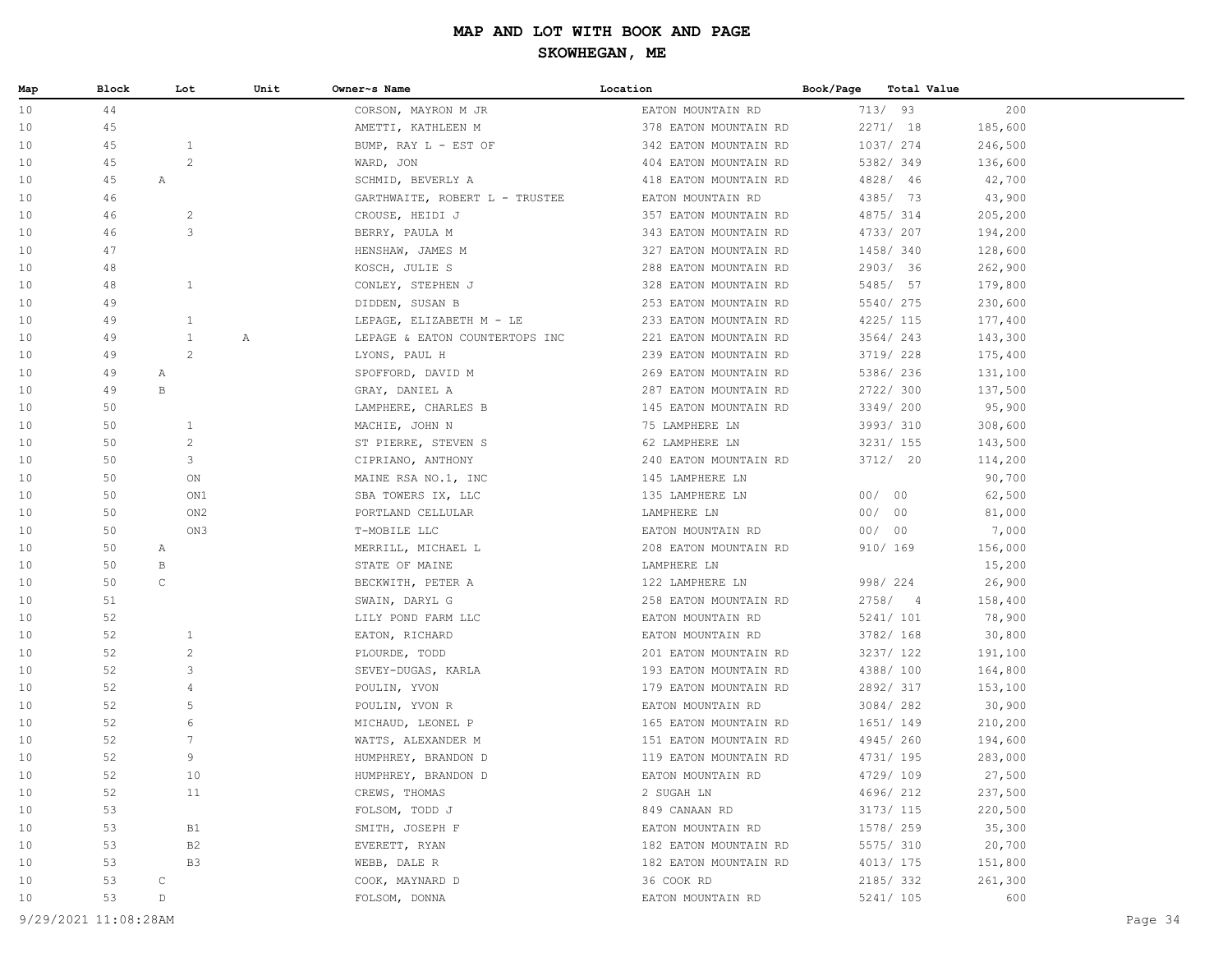| Map | Block                | Lot                   | Unit | Owner~s Name                         | Location       | Book/Page | Total Value |         |
|-----|----------------------|-----------------------|------|--------------------------------------|----------------|-----------|-------------|---------|
| 10  | 54                   | $\mathbb{A}$          |      | POULIN, MICHAEL D                    | 888 CANAAN RD  |           | 883/714     | 146,400 |
| 10  | 55                   |                       |      | WAMBOLT, NEWELL DEAN                 | 907 CANAAN RD  |           | 3855/182    | 17,000  |
| 10  | 56                   |                       |      | RUSSELL, JOSEPH                      | 906 CANAAN RD  |           | 4843/216    | 33,000  |
| 10  | 56                   | $\mathbf{1}$          |      | FISCHER, KELVIN A                    | 8 RUTH LN      |           | 5626/ 267   | 45,800  |
| 10  | 57                   |                       |      | RUSSELL, JOSEPH R                    | 912 CANAAN RD  |           | 5337/ 94    | 36,300  |
| 10  | 58                   |                       |      | LIBBY, JANE E                        | 932 CANAAN RD  |           | 3950/ 149   | 145,000 |
| 10  | 59                   |                       |      | MAYO, CARMELLA E                     | 935 CANAAN RD  |           | 4987/ 62    | 41,300  |
| 10  | 60                   |                       |      | MERRILL, MICHAEL L                   | CANAAN RD      |           | 1278/ 340   | 128,200 |
| 10  | 60                   | Α                     |      | MORRISON, ROSS J                     | 940 CANAAN RD  |           | 5299/ 41    | 117,400 |
| 10  | 61                   | $\mathbf{1}$          |      | TURCOTTE, MICHAEL J                  | LAMBERT RD     |           | 1507/4      | 17,700  |
| 10  | 61                   | $\sqrt{2}$            |      | TURCOTTE, MICHAEL J                  | 11 LAMBERT RD  |           | 1449/ 306   | 110,800 |
| 10  | 61                   | 3                     |      | LECLAIR, ADRIAN J III                | 17 LAMBERT RD  |           | 4906/249    | 86,300  |
| 10  | 61                   | 4                     |      | YORK, LEE A                          | 39 LAMBERT RD  |           | 1495/ 20    | 251,400 |
| 10  | 62                   |                       |      | WATERS, ESTHER L - LIFE EST          | LAMBERT RD     |           | 4016/ 39    | 21,400  |
| 10  | 62                   | $\mathbf{1}$          |      | WATERS, AUSTIN J                     | 75 LAMBERT RD  |           | 3714/ 121   | 132,800 |
| 10  | 63                   |                       |      | EATON MOUNTAIN INC                   | 89 LAMBERT RD  |           | 4077/262    | 258,200 |
| 10  | 63                   | A                     |      | TOWLE, ROBBY                         | 101 LAMBERT RD |           | 3300/ 257   | 63,100  |
| 10  | 63                   | В                     |      | LUCE, BRENT                          | 47 LAMBERT RD  |           | 4946/252    | 52,500  |
| 10  | 63                   | $\mathsf C$           |      | YORK, LEE A                          | LAMBERT RD     |           | 1885/5      | 21,400  |
| 10  | 63                   | $\mathop{}\mathbb{E}$ |      | KENT, EUGENE                         | LAMBERT RD     |           | 4449/309    | 13,300  |
| 11  | $\mathbf{1}$         |                       |      | NASON, CAREY A                       | 320 LAMBERT RD |           | 5408/ 271   | 88,300  |
| 11  | $\overline{c}$       |                       |      | KESSACK, ROBERT OWEN III             | 310 LAMBERT RD |           | 4956/ 60    | 131,000 |
| 11  | 3                    |                       |      | VINING ROBIN TRUSTEE                 | LAMBERT RD     |           | 5141/ 322   | 12,100  |
| 11  | $\overline{4}$       |                       |      | THERRIEN, CAROL A                    | LAMBERT RD     |           | 2554/ 27    | 6,300   |
| 11  | 5                    |                       |      | HART, RANDALL F 1/2 INT & RAYE, MARK | LAMBERT RD     |           | 5467/ 212   | 10,900  |
| 11  | 6                    |                       |      | VINING ROBIN TRUSTEE                 | LAMBERT RD     |           | 5141/ 322   | 3,300   |
| 11  | $7\phantom{.0}$      | $1\,$                 |      | POWELL, JOHN                         | 157 LAMBERT RD |           | 1077/ 154   | 191,300 |
| 11  | $7\phantom{.0}$      | В                     |      | COOK, TERRY K                        | 117 LAMBERT RD |           | 3187/ 329   | 120,000 |
| 11  | 8                    | Α                     |      | LECLAIR, ADRIAN J JR                 | 96 LAMBERT RD  |           | 1808/ 262   | 170,300 |
| 11  | 8                    | В                     |      | LECLAIR, ADRIAN J JR                 | LAMBERT RD     |           | 3717/ 276   | 14,000  |
| 11  | 8                    | $\mathsf C$           |      | KENT, EUGENE C                       | LAMBERT RD     |           | 2145/326    | 9,100   |
| 11  | 9                    |                       |      | WATERS, AUSTIN J                     | 70 LAMBERT RD  |           | 4016/ 39    | 82,400  |
| 11  | 10                   |                       |      | BLODGETT, RENEE M                    | 32 LAMBERT RD  |           | 3972/303    | 83,700  |
| 11  | 10                   | $\mathbf{1}$          |      | LAPLANTE, RICHARD J                  | LAMBERT RD     |           | 2023/189    | 27,600  |
| 11  | 10                   | $\sqrt{2}$            |      | BURRIS, CHANCELLOR                   | 953 CANAAN RD  |           | 5684/ 261   | 64,200  |
| 11  | 10                   | 3                     |      | BURRIS, CHANCELLOR                   | 16 LAMBERT RD  |           | 5349/ 175   | 105,600 |
| 11  | 10                   | 4                     |      | SOARES, DARIO A                      | 24 LAMBERT RD  |           | 5546/ 13    | 105,300 |
| 11  | 10                   | $1 - 1$               |      | WATSON, KARIE J                      | LAMBERT RD     |           | 4854/311    | 20,400  |
| 11  | 11                   |                       |      | KINNEY, PATRICIA E - EST OF          | 958 CANAAN RD  |           | 1908/ 67    | 89,000  |
| 11  | 12                   |                       |      | RUGAN, RHONDA M                      | 968 CANAAN RD  |           | 1865/ 20    | 126,000 |
| 11  | 13                   |                       |      | FOLLENSBEE, BETTY JO                 | 994 CANAAN RD  |           | 4398/326    | 92,300  |
| 11  | 13                   | $\mathbf{1}$          |      | KINNEY, DONALD L JR                  | 1040 CANAAN RD |           | 2837/ 31    | 157,900 |
| 11  | 13                   | $\sqrt{2}$            |      | KINNEY, DONALD L JR                  | CANAAN RD      |           | 3458/ 297   | 21,200  |
| 11  | 13                   | 3                     |      | GILCOTT, TYLER B                     | 980 CANAAN RD  |           | 5199/ 42    | 105,300 |
| 11  | 14                   |                       |      | DILLINGHAM, REXFORD B                | 1074 CANAAN RD |           | 2222/ 91    | 146,800 |
| 11  | $14$                 | Α                     |      | KNOWLTON, RACHEL                     | 1052 CANAAN RD |           | 5302/ 218   | 85,200  |
|     |                      |                       |      |                                      |                |           |             |         |
|     | 9/29/2021 11:08:28AM |                       |      |                                      |                |           |             | Page 35 |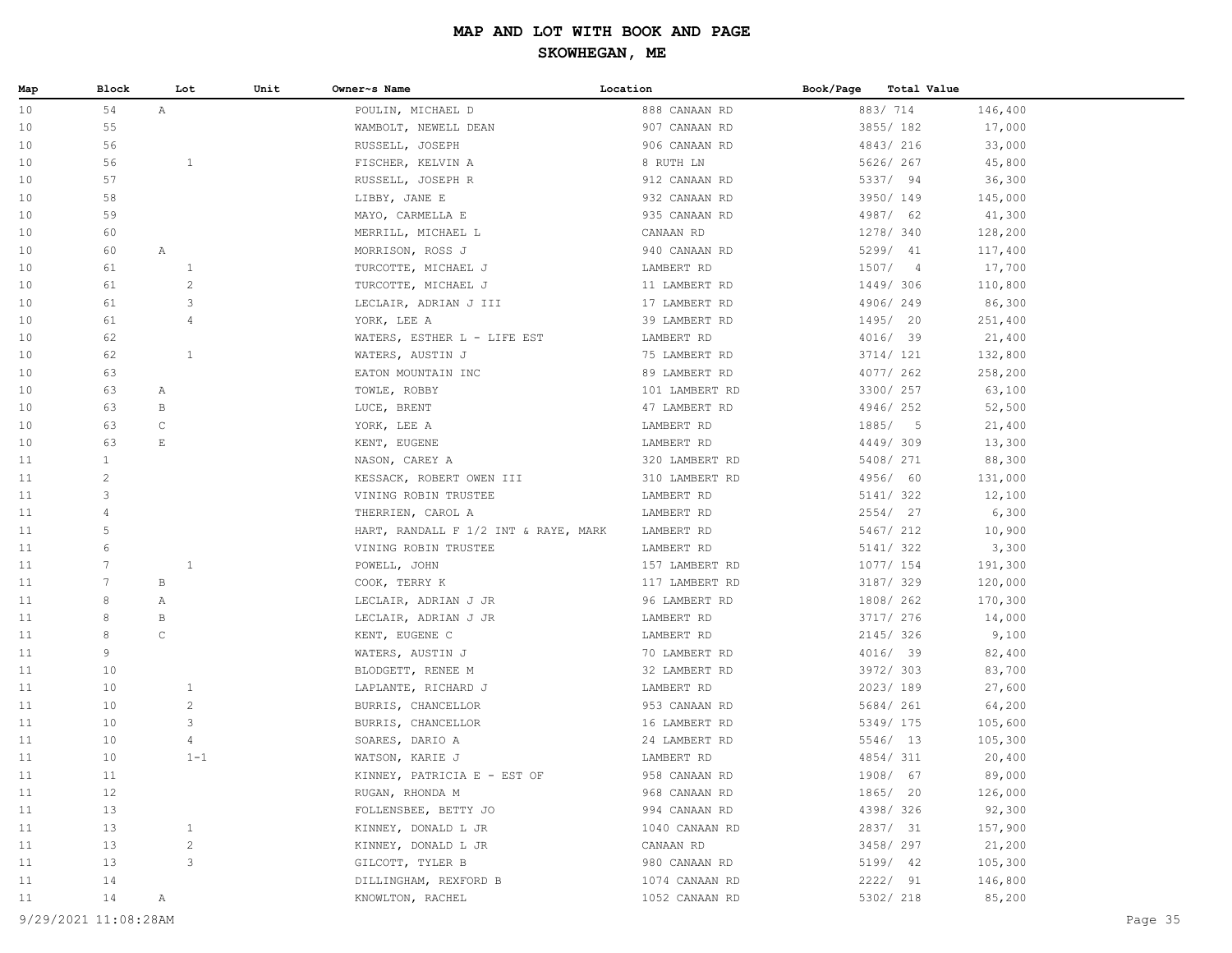| Map | Block |                       | Lot             | Unit | Owner~s Name                   | Location               | Book/Page | Total Value |         |  |
|-----|-------|-----------------------|-----------------|------|--------------------------------|------------------------|-----------|-------------|---------|--|
| 11  | 14    | $\, {\bf B}$          |                 |      | ARMSTRONG, DARLENE L - PER REP | 1098 CANAAN RD         |           | 2087/ 147   | 22,800  |  |
| 11  | 14    | $\mathsf C$           |                 |      | BLEAU, JAMES A                 | 1120 CANAAN RD         |           | 5271/ 276   | 151,400 |  |
| 11  | 14    | D                     | $\mathbf{1}$    |      | HALL, LINDSEY EAVES            | 1066 CANAAN RD         |           | 5380/ 88    | 35,300  |  |
| 11  | 14    | D                     | $\overline{c}$  |      | SPATZ, STEVEN V                | WEST SHORE RD          |           | 2471/ 50    | 25,200  |  |
| 11  | 14    | D                     | 3               |      | HALL, LINDSEY EAVES            | CANAAN RD OFF          |           | 5380/ 88    | 18,400  |  |
| 11  | 14    | $\mathop{}\mathbb{E}$ |                 |      | MAYO, RICHARD M                | 1112 CANAAN RD         |           | 1184/ 16    | 21,400  |  |
| 11  | 14    | $\mathbf{F}$          |                 |      | DILLINGHAM, KEVIN              | CANAAN RD              |           | 2879/ 135   | 47,900  |  |
| 11  | 15    |                       |                 |      | COX, MICHAEL - TRUSTEE         | WEST SHORE RD          |           | 4727/ 351   | 13,100  |  |
| 11  | 15    |                       | $\mathbf{1}$    |      | PROVOST, BARBARA J             | 109 WEST SHORE RD      |           | 4413/ 138   | 67,100  |  |
| 11  | 15    |                       | $\sqrt{2}$      |      | PEARSON, JAMES D               | WEST SHORE RD          |           | 5196/ 295   | 8,600   |  |
| 11  | 15    |                       | 3               |      | BOYCE, JAMES A                 | WEST SHORE RD          |           | 5591/282    | 10,700  |  |
| 11  | 15    |                       | 3               | Α    | IRELAND, ANDREW P              | 29 WEST SHORE RD       |           | 4328/109    | 64,800  |  |
| 11  | 15    |                       | $\overline{4}$  |      | FORTIER, STEVEN M              | 9 WEST SHORE RD        |           | 3820/ 14    | 71,800  |  |
| 11  | 15    |                       | $3 - 1$         |      | TUTTLE, JAMES                  | 153 WEST SHORE RD      |           | 4167/ 219   | 11,100  |  |
| 11  | 16    | A                     |                 |      | DAVIS, JANICE R                | 530 WHITTEMORE HILL RD |           | 4630/ 190   | 89,100  |  |
| 11  | 16    | Α                     | $\mathbf{1}$    |      | BELANGER, JOYCE A              | WHITTEMORE HILL RD     |           | 4630/188    | 58,100  |  |
| 11  | 16    | $\, {\bf B}$          |                 |      | SCHLENKER, KARL R              | 532 WHITTEMORE HILL RD |           | 5043/ 107   | 57,400  |  |
| 11  | 17    |                       |                 |      | BELANGER, ROGER E              | 534 WHITTEMORE HILL RD |           | 3448/325    | 88,500  |  |
| 11  | 18    |                       |                 |      | JACKSON, DALE                  | 540 WHITTEMORE HILL RD |           | 4992/ 177   | 77,500  |  |
| 11  | 19    |                       |                 |      | SANDFORD, BARRY D              | 546 WHITTEMORE HILL RD |           | 2956/ 25    | 85,400  |  |
| 11  | 20    |                       |                 |      | RICHTER, HARRY                 | 232 WEST SHORE RD      |           | 2849/ 110   | 76,900  |  |
| 11  | 21    |                       | $\mathbf{1}$    |      | CAMERON, DONNA A               | WEST SHORE RD          |           | 4359/266    | 97,000  |  |
| 11  | 21    |                       | $\mathbf{2}$    |      | LEWIS, RICHARD M               | 256 WEST SHORE RD      |           | 3583/ 131   | 85,700  |  |
| 11  | 21    |                       | 3               |      | NORTON, JAMES W - TRUSTEE      | 254 WEST SHORE RD      |           | 5551/ 11    | 77,500  |  |
| 11  | 21    |                       | $\overline{4}$  |      | MATZINGER, PAMELA              | 252 WEST SHORE RD      |           | 4282/357    | 75,200  |  |
| 11  | 21    |                       | 5               |      | BOWDEN, BRENDA L               | 242 WEST SHORE RD      |           | 5186/ 41    | 89,700  |  |
| 11  | 21    |                       | 6               |      | BEAM, STEPHEN J                | 249 WEST SHORE RD      |           | 2724/108    | 62,000  |  |
| 11  | 21    |                       | $7\phantom{.0}$ |      | HARLOW, PAUL S                 | 255 WEST SHORE RD      |           | 4034/306    | 72,300  |  |
| 11  | 25    |                       |                 |      | RIVERA, RYAN R                 | 264 WEST SHORE RD      |           | 5404/248    | 75,600  |  |
| 11  | 25    |                       | $\mathbf{1}$    |      | RIVERA, RYAN R                 | WEST SHORE RD          |           | 5404/248    | 54,300  |  |
| 11  | 25    |                       | $\mathbf{2}$    |      | BRODERICK, LISA B              | WEST SHORE RD          |           | 5145/ 29    | 56,200  |  |
| 11  | 25    |                       | 3               |      | BRODERICK, LISA B              | 280 WEST SHORE RD      |           | 4801/103    | 76,400  |  |
| 11  | 27    |                       |                 |      | GOTT, ARIC M                   | 1140 CANAAN RD         |           | 2527/ 317   | 67,900  |  |
| 11  | 27    | A                     |                 |      | QUIRION, IRENE - LIFE ESTATE   | CANAAN RD              |           | 5208/ 112   | 3,000   |  |
| 11  | 27    | $\mathbb{A}$          | $\overline{c}$  |      | QUIRION, IRENE - LIFE ESTATE   | 1174 CANAAN RD         |           | 5208/ 112   | 82,300  |  |
| 11  | 27    | $\mathbb{A}$          | 3               |      | BAILEY, MATTHEW E              | 1168 CANAAN RD         |           | 3807/ 241   | 97,900  |  |
| 11  | 27    | A                     | $\overline{4}$  |      | THOMAS, WILLIAM A              | 1160 CANAAN RD         |           | 4962/ 311   | 59,500  |  |
| 11  | 27    | Α                     | 5               |      | OUIRION, IRENE - LIFE ESTATE   | WEST SHORE RD          |           | 5208/ 112   | 31,700  |  |
| 11  | 27    | Α                     | 6               |      | LEIBY, ELIAS                   | 1136 CANAAN RD         |           | 1559/252    | 18,500  |  |
| 11  | 27    | A 7                   |                 |      | RICHTER, LAURA                 | WEST SHORE RD          |           | 5208/ 21    | 10,600  |  |
| 11  | 28    |                       |                 |      | BERRY, PAULA M                 | 100 BERRY DR           |           | 4391/ 73    | 280,400 |  |
| 11  | 28    |                       | $\mathbf{1}$    |      | GILBERT, J PETER               | CHICKADEE LN           |           | 4931/140    | 22,400  |  |
| 11  | 28    |                       | $\mathbf{2}$    |      | VEINOTTE, TAMMIE L             | CHICKADEE LN           |           | 5379/ 186   | 28,000  |  |
| 11  | 28    |                       | 3               |      | MACDONALD, BRUCE               | 148 CHICKADEE LN       |           | 5534/339    | 23,300  |  |
| 11  | 28    |                       | $\overline{4}$  |      | PETERS, JAMES J                | KINGFISHER LN          |           | 4436/290    | 46,700  |  |
| 11  | 28    |                       | 5               |      | VIOLETTE, JOSEPH J             | 180 LAMBERT RD         |           | 5115/ 63    | 55,400  |  |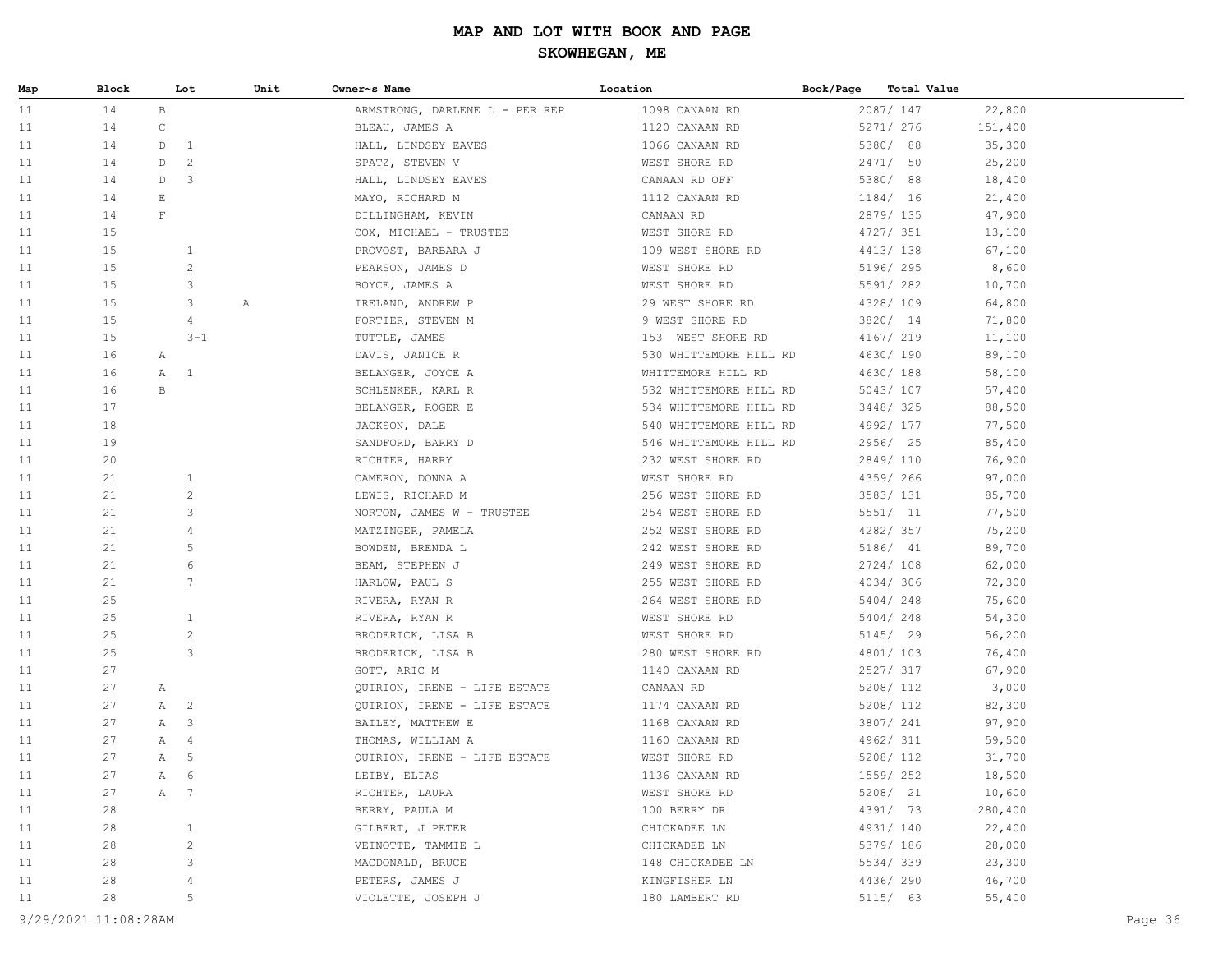| Map | Block                |             | Lot            | Unit | Owner~s Name                        | Location                  | Book/Page |              | Total Value |         |
|-----|----------------------|-------------|----------------|------|-------------------------------------|---------------------------|-----------|--------------|-------------|---------|
| 11  | 29                   |             | $\mathbf{1}$   |      | DICKSON, JOHN F                     | 6 ROCKY DR                |           | 2097/269     | 230,600     |         |
| 11  | 29                   |             | 2              |      | PEASE, RICKY J                      | 1216 CANAAN RD            |           | 4861/ 278    | 62,100      |         |
| 11  | 29                   |             | 3              |      | LAGROSS, LIONE A JR                 | 1242 CANAAN RD            |           | 2198/ 264    | 152,400     |         |
| 11  | 30                   |             |                |      | HEY, TAMMY                          | 1213 CANAAN RD            |           | 5651/ 357    | 65,500      |         |
| 11  | 31                   |             |                |      | STATE OF MAINE-DEPT. OF CONSER      | 53 WEST LAKE GEORGE PK LN |           | 1808/ 61     | 459,700     |         |
| 11  | 32                   |             |                |      | STATE OF MAINE-DEPT. OF CONSER      | CANAAN RD                 |           | 1808/ 61     | 97,500      |         |
| 11  | 33                   |             |                |      | LOMBARD, SHAWN L                    | 1281 CANAAN RD            |           | 2152/ 210    | 67,800      |         |
| 11  | 33                   |             | $\mathbf{1}$   |      | HAWES, LEIGH M                      | 1277 CANAAN RD            |           | 3391/ 234    | 14,300      |         |
| 11  | 34                   |             |                |      | NICKERSON, JENNIFER                 | 1287 CANAAN RD            |           | 3412/ 179    | 129,500     |         |
| 11  | 35                   |             |                |      | BELANGER, ROGER E & JOYCE A         | CANAAN RD                 |           | 5225/ 138    | 36,400      |         |
| 11  | 35                   |             | $\mathbf{1}$   |      | DIONNE, STEPHEN P & JENNIFER L      | BLUE HERON LN             |           | 4568/ 125    | 2,400       |         |
| 11  | 36                   |             |                |      | WALKER, PERCIE O                    | OAK POND RD               |           | 3266/268     | 1,800       |         |
| 11  | 36                   | Α           |                |      | WALKER, PERCIE O                    | 44 OAK POND RD            |           | 3697/ 173    | 186,700     |         |
| 11  | 37                   |             |                |      | POMERLEAU, GWENDOLYN L (HAYDEN)     | 227 MOORES MILLS RD       |           | 2201/ 179    | 60,900      |         |
| 11  | 37                   |             | 4              |      | ROLLINS, ARNOLD S                   | 239 MOORES MILLS RD       |           | 1988/ 226    | 86,300      |         |
| 11  | 37                   | Α           |                |      | GORDON, RHONDA                      | 66 OAK POND RD            |           | 3917/ 293    | 46,100      |         |
| 11  | 37                   | B           |                |      | SPOFFORD, MYLON L                   | 76 OAK POND RD            |           | 2729/ 291    | 60,000      |         |
| 11  | 37                   | $\mathsf C$ |                |      | BICKFORD, GORDON H                  | 52 OAK POND RD            |           | 1625/ 319    | 41,300      |         |
| 11  | 38                   |             |                |      | GEHRKE, PHILIP B                    | 217 MOORES MILLS RD       |           | 3093/124     | 142,100     |         |
| 11  | 38                   |             | $\mathbf{1}$   |      | GEHRKE, ERIC E                      | 197 MOORES MILLS RD       |           | 1794/ 72     | 152,900     |         |
| 11  | 39                   |             |                |      | GEHRKE, ERIC                        | MOORES MILLS RD           |           | 4374/245     | 18,400      |         |
| 11  | 39                   |             | $\mathbf{1}$   |      | BOLDUC, TIMOTHY J                   | 108 OAK POND RD           |           | 1688/ 44     | 183,600     |         |
| 11  | 39                   |             | $\overline{c}$ |      | GEHRKE, ERIC                        | MOORES MILLS RD           |           | 3393/ 113    | 21,900      |         |
| 11  | 39                   |             | 3              |      | TILTON, LAWRENCE A JR               | 102 OAK POND RD           |           | 2637/ 251    | 116,600     |         |
| 11  | 39                   |             | $\overline{4}$ |      | O'BRIEN, CHAD                       | 92 OAK POND RD            |           | 5572/ 255    | 82,900      |         |
| 11  | 39                   | Α           |                |      | SPAULDING, STEVEN L                 | 114 OAK POND RD           |           | 1986/ 68     | 118,800     |         |
| 11  | 39                   | $\mathsf C$ |                |      | MILLER, MARILYN J                   | MOORES MILLS RD           |           | 910/892      | 16,600      |         |
| 11  | 40                   |             |                |      | LAWTON, ROBERT L                    | OAK POND RD               |           | 4760/ 164    | 23,300      |         |
| 11  | 40                   |             | $\mathbf{1}$   |      | SPAULDING, STEVEN L                 | 91 OAK POND RD            |           | 4753/249     | 99,300      |         |
| 11  | 40                   |             | 2              |      | NCB LLC                             | 101 OAK POND RD           |           | 4760/ 159    | 100,300     |         |
| 11  | 41                   |             |                |      | MCKENZIE, MICHAEL J                 | BLUE HERON LN             |           | 4336/312     | 28,300      |         |
| 11  | 42                   |             |                |      | LACROIX, DOUGLAS J R                | 141 OAK POND RD           |           | 3542/73      | 155,400     |         |
| 11  | 42                   |             | $\mathbf{1}$   |      | FAWCETT, JOHN                       | OAK POND RD               |           | 4531/ 32     | 2,400       |         |
| 11  | 42                   |             | 2              |      | FAWCETT, JOHN                       | OAK POND RD               |           | 3422/ 173    | 19,900      |         |
| 11  | 43                   |             |                |      | PRIESTLEY, ADELE L                  | 124 OAK POND RD           |           | 4879/ 45     | 110,200     |         |
| 11  | 43                   |             | $\mathbf{1}$   |      | FAWCETT, JOHN H SR & ANN MARIE - LE | OAK POND RD               |           | 5554/336     | 21,000      |         |
| 11  | 45                   |             |                |      | DIONNE, REBECCA                     | OAK POND RD               |           | 1842/ 65     | 38,500      |         |
| 11  | 45                   |             | $\mathbf{1}$   |      | DIONNE, REBECCA R                   | 190 OAK POND RD           |           | 2738/ 84     | 140,400     |         |
| 11  | 45                   |             | 2              |      | SOUCIER, DOUGLAS                    | 172 OAK POND RD           |           | 5590/239     | 118,600     |         |
| 11  | 46                   |             |                |      | DIONNE, REBECCA                     | OAK POND RD               |           | 1842/ 65     | 183,600     |         |
| 11  | 46                   | В           |                |      | COLLINS, BRENDA C                   | 169 OAK POND RD           |           | 5082/ 118    | 78,700      |         |
| 11  | 46                   | В           | $\mathbf{1}$   |      | COLLINS, BRENDA C                   | OAK POND RD               |           | 5082/ 118    | 21,500      |         |
| 11  | 46                   | В           | ON             |      | COLLINS, BRENDA C                   | 175 OAK POND RD           |           | 5082/ 118    | 17,600      |         |
| 11  | 46                   | B           | 1ON            |      | TRAFTON, SCOTT H                    | 157 OAK POND RD           |           | PER LAND OWN | 9,900       |         |
| 11  | 47                   |             |                |      | GARTHWAITE, ROBERT L - TRUSTEE      | 223 OAK POND RD           |           | 2285/ 90     | 256,700     |         |
| 11  | 47                   |             | $\mathbf{1}$   |      | CLARK, L SCOTT                      | 8 LITTLE LOON LN          |           | 4703/ 49     | 146,100     |         |
|     | 9/29/2021 11:08:28AM |             |                |      |                                     |                           |           |              |             | Page 37 |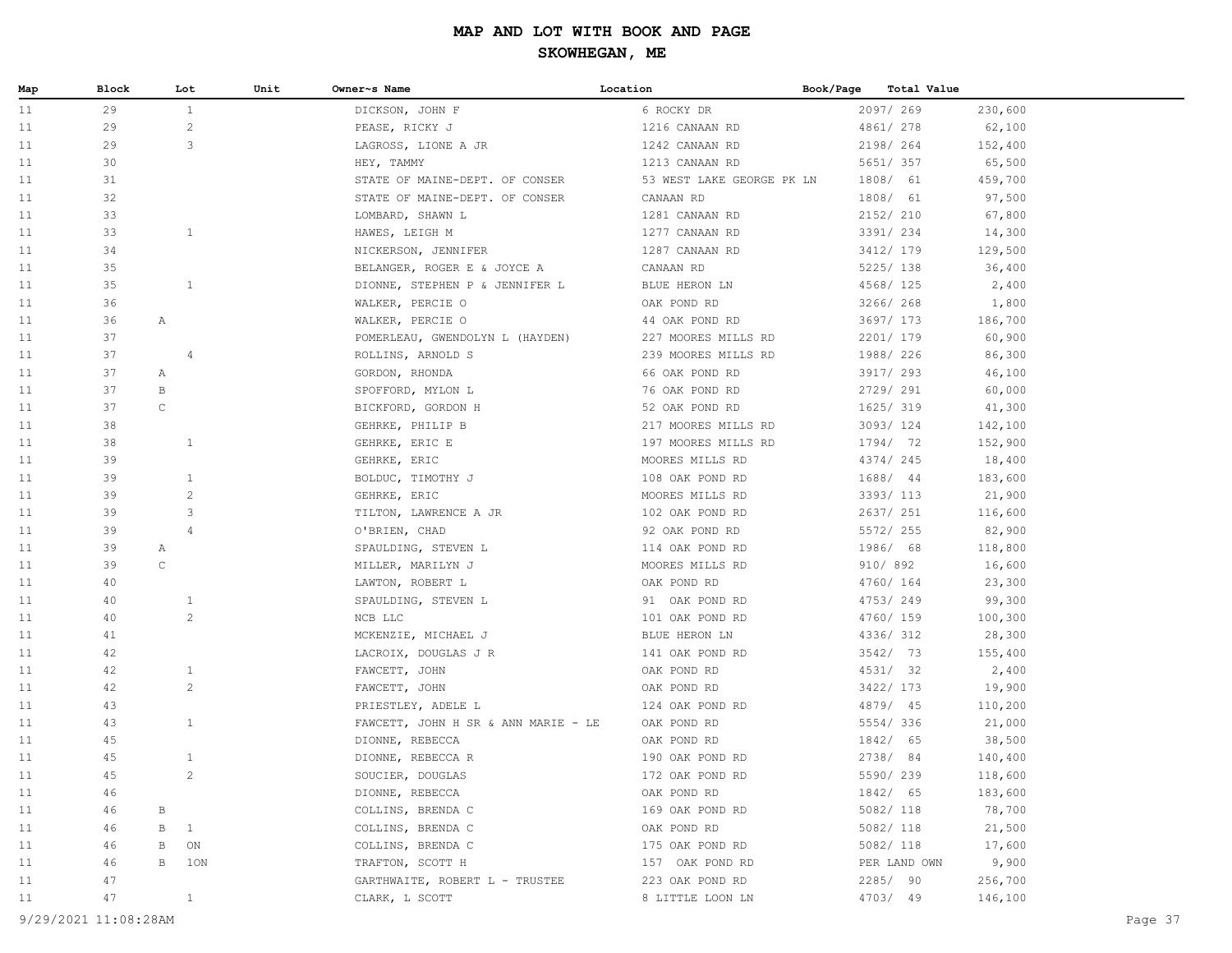| Map | Block                | Lot                   | Unit | Owner~s Name                     | Location            | Book/Page<br>Total Value |         |         |
|-----|----------------------|-----------------------|------|----------------------------------|---------------------|--------------------------|---------|---------|
| 11  | 47                   | $\overline{2}$        |      | GARTHWAITE, ROBERT L - TRUSTEE   | 16 LITTLE LOON LN   | 2285/ 90                 | 165,700 |         |
| 11  | 47                   | 3                     |      | WOOD, BRUCE L JR                 | 132 LOON LN         | 4756/ 96                 | 140,600 |         |
| 11  | 47                   | 5                     |      | COOK, JOHN F                     | 118 LOON LN         | 1753/ 27                 | 102,200 |         |
| 11  | 47                   | 6                     |      | JEAN, JANE P                     | 102 LOON LN         | 1203/153                 | 85,600  |         |
| 11  | 47                   | $2 - 1$               |      | POOLER, MICHAEL I & LINDA - LE   | 19 LITTLE LOON LN   | 4824/ 63                 | 103,400 |         |
| 11  | 47                   | $6 - 1$               |      | CLARK, ANISSA                    | 97 LOON LN          | 5248/ 45                 | 88,100  |         |
| 11  | 47                   | Α                     |      | MARTELL, TRACEY                  | 144 LOON LN         | 2873/136                 | 142,600 |         |
| 11  | 47                   | B                     |      | DALTON, JEREMY HUGH              | 148 LOON LN         | 4938/190                 | 130,600 |         |
| 11  | 47                   | $\mathsf C$           |      | LEADBETTER, ELLEN M. TURCOTTE    | 140 LOON LN         | 865/ 675                 | 144,000 |         |
| 11  | 47                   | $\mathsf C$<br>1      |      | LEADBETTER, ELLEN M. TURCOTTE    | LOON LN             | 1203/290                 | 12,100  |         |
| 11  | 47                   | D                     |      | MAGRUDER, GAILIAN W - TRUSTEE OF | 2 LITTLE LOON LN    | 4795/240                 | 159,900 |         |
| 11  | 47                   | $\mathop{}\mathbb{E}$ |      | TATHAM, CHARLES S                | LOON LN             | 954/309                  | 12,000  |         |
| 11  | 48                   |                       |      | VINING ROBIN TRUSTEE             | LAMBERT RD OFF      | 5141/ 334                | 23,400  |         |
| 12  | $\mathbf{1}$         | $\mathbf{1}$          |      | JACQUES, JAMES EDWARD JR         | 60 BURRILL HILL RD  | 5080/235                 | 217,300 |         |
| 12  | 2                    | 1                     |      | GOULD, RICHARD B JR              | 653 BIGELOW HILL RD | 4804/102                 | 102,400 |         |
| 12  | $\overline{c}$       | $\overline{c}$        |      | KNOWLES, ILUS E                  | 541 BIGELOW HILL RD | 3412/ 160                | 352,800 |         |
| 12  | $\mathbf{2}$         | 3                     |      | NESBIT, CYNTHIA                  | BIGELOW HILL RD     | 2399/ 131                | 29,800  |         |
| 12  | 2                    | 4                     |      | GOULD, RICHARD B JR              | 663 BIGELOW HILL RD | 4823/149                 | 303,700 |         |
| 12  | 2                    | 5                     |      | POWERS, JEFFREY                  | 473 BIGELOW HILL RD | 2544/200                 | 328,400 |         |
| 12  | 2                    | 6                     |      | THERIAULT, CLAIRE                | 499 BIGELOW HILL RD | 1414/183                 | 185,300 |         |
| 12  | $\mathbf{2}$         | 6                     | Α    | TRAVERS, HENRY J JR              | 575 BIGELOW HILL RD | 4818/3                   | 106,000 |         |
| 12  | 2                    | 7                     |      | GIRSA, TYSON                     | 507 BIGELOW HILL RD | 5289/ 204                | 233,000 |         |
| 12  | $\mathbf{2}$         | 8                     |      | MORIN, CODY                      | 511 BIGELOW HILL RD | 5654/308                 | 182,200 |         |
| 12  | 2                    | 9                     |      | FOWLES, JUDITH B                 | 519 BIGELOW HILL RD | 2755/304                 | 196,200 |         |
| 12  | 2                    | 10                    |      | DOUCETTE, JAMES M                | 525 BIGELOW HILL RD | 5468/ 152                | 241,000 |         |
| 12  | 2                    | 14                    |      |                                  | 593 BIGELOW HILL RD | 5089/198                 | 133,600 |         |
| 12  | $\mathbf{2}$         | 15                    |      | MURRAY, TAYLOR M                 |                     | 2431/347                 |         |         |
|     | $\mathbf{2}$         |                       |      | THORPE, ANDREW L                 | 601 BIGELOW HILL RD | 3380/ 213                | 199,500 |         |
| 12  | $\mathbf{2}$         | 2A<br>$5 - 1$         |      | PERKINS, CHRISTOPHER             | BIGELOW HILL RD     | 3204/97                  | 3,900   |         |
| 12  | 2                    |                       |      | SAUCIER, ROBERT                  | 495 BIGELOW HILL RD |                          | 181,300 |         |
| 12  | 2                    | $5 - 2$               |      | DORAN, SHAWN A                   | 42 BURRILL HILL RD  | 4580/ 20                 | 123,900 |         |
| 12  |                      | $6A-1$                |      | TRAVERS, HENRY J                 | 583 BIGELOW HILL RD | 3356/352                 | 278,700 |         |
| 12  | 3                    | $\mathbf{1}$          |      | BALGOOYEN, HELEN F - PR          | BIGELOW HILL RD     | 5404/184                 | 30,100  |         |
| 12  | 3                    | $\sqrt{2}$            |      | STUBBS, JENNIFER L (BROWN)       | 524 BIGELOW HILL RD | 00/00                    | 262,800 |         |
| 12  | 3                    | 3                     |      | LITTLE, DOUGLAS G                | 532 BIGELOW HILL RD | 5405/ 112                | 258,600 |         |
| 12  | 3                    | 5                     |      | GIFFORD, JOHN C JR               | 542 BIGELOW HILL RD | 5299/ 211                | 223,000 |         |
| 12  | 3                    | 7                     |      | PELLETIER, LEWIS                 | 556 BIGELOW HILL RD | 5475/228                 | 281,800 |         |
| 12  | 3                    | 8                     |      | BROWNE, FRANCIS L                | 560 BIGELOW HILL RD | 1370/ 132                | 154,300 |         |
| 12  | 3                    | 9                     |      | PRICE, BARBARA J                 | 566 BIGELOW HILL RD | 4125/1                   | 210,800 |         |
| 12  | 3                    | 10                    |      | BALGOOYEN, HELEN F               | BIGELOW HILL RD     | 5404/184                 | 22,700  |         |
| 12  | 3                    | 11                    |      | TURNER, CATHERINE K              | 29 TOWER DR         | 3488/ 257                | 240,900 |         |
| 12  | 3                    | 12                    |      | BALGOOYEN, HELEN F - PR          | BIGELOW HILL RD     | 5404/184                 | 7,800   |         |
| 12  | 3                    | Α                     |      | SMITH, TIMOTHY M                 | 49 TOWER DR         | 4857/ 213                | 151,600 |         |
| 12  | 3                    | ON<br>Α               |      | AMERICAN TOWER CORP.             | TOWER DR            | 000/0000                 | 147,300 |         |
| 12  | 3                    | Α<br>ON3              |      | CENTRAL MAINE POWER COMPANY      | TOWER DR            |                          | 103,500 |         |
| 12  |                      | 1                     |      | BISOL, ANDREW                    | BURRILL HILL RD     | 5001/ 107                | 24,600  |         |
| 12  |                      | $\overline{c}$        |      | BISOL, ANDREW P                  | BURRILL RD          | 5131/ 209                | 24,600  |         |
|     | 9/29/2021 11:08:28AM |                       |      |                                  |                     |                          |         | Page 38 |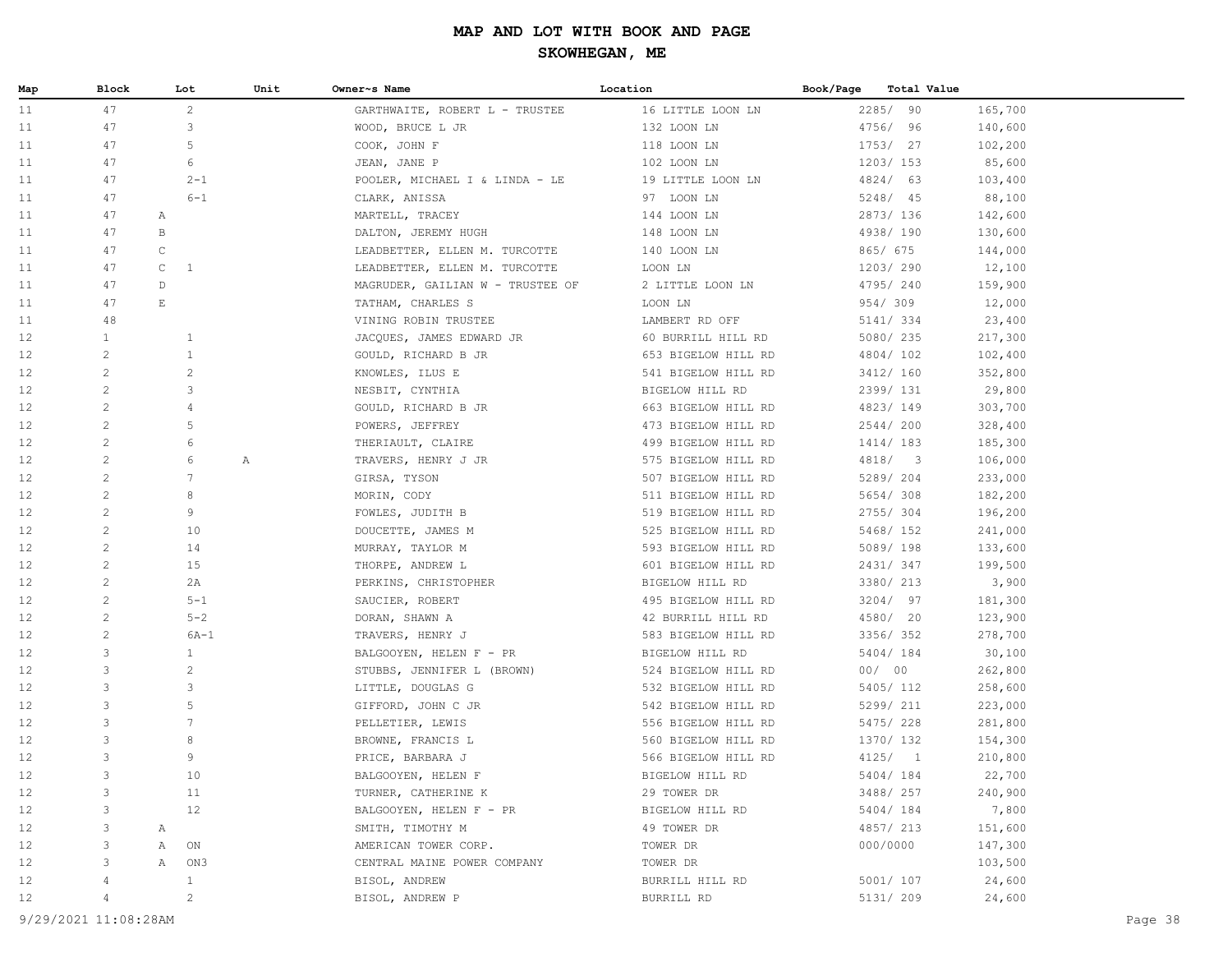| Map               | Block           | Lot            | Unit | Owner~s Name             | Location            | Book/Page<br>Total Value |         |
|-------------------|-----------------|----------------|------|--------------------------|---------------------|--------------------------|---------|
| 12                | $\overline{4}$  | 3              |      | BISOL, ANDREW            | BIGELOW HILL RD     | 5001/ 107                | 26,500  |
| 12                | 4               | 4              |      | BISOL, ANDREW P          | 413 BIGELOW HILL RD | 4967/ 135                | 281,600 |
| 12                | 4               | 6              |      | MCCARTY, PAUL A          | BIGELOW HILL RD     | 5499/ 120                | 32,300  |
| 12                | 4               | 7              |      | MCCARTY, PAUL A          | 447 BIGELOW HILL RD | 2053/26                  | 226,400 |
| 12                | 4               | 8              |      | AUDET, LOUIS E           | 459 BIGELOW HILL RD | 3823/ 76                 | 108,700 |
| 12                | 4               | $8 - 1$        |      | LACHANCE, RAYMOND SCOTT  | 48 BURRILL HILL RD  | 2895/128                 | 186,500 |
| 12                | 5               |                |      | KINNEY, JUDITH E         | 74 BURRILL HILL RD  | 1694/ 141                | 162,300 |
| 12                | 5               | 1              |      | LOFVING, IVER W          | 100 BURRILL HILL RD | 2776/ 184                | 37,000  |
| 12                | 5               | 2              |      | MATHIEU, TINA M          | 2 HELENS LN         | 1679/ 128                | 57,200  |
| 12                | 5               | 3              |      | OBERT, AMANDA            | 24 HELENS LN        | 4043/270                 | 40,700  |
| 12                | 5               | 4              |      | PERKINS, BRUCE L         | 32 HELENS LN        | 4372/ 83                 | 39,800  |
| 12                | 5               | 5              |      | PERKINS, BRUCE A JR      | BURRILL HILL RD     | 3473/149                 | 25,900  |
| 12                | 6               |                |      | FREDERICK, DANIEL        | BIGELOW HILL RD     | 5561/ 320                | 25,700  |
| 12                | 6               | 1              |      | HAMILTON, BRANDON JOSEPH | BURRILL HILL RD     | 4014/245                 | 14,600  |
| 12                | 6               | $\overline{c}$ |      | COLE, SHERRY N           | 81 BURRILL HILL RD  | 5581/ 101                | 228,000 |
| 12                | 6               | 3              |      | SCHMITT, JOSHUA D        | 59 BURRILL HILL RD  | 4599/ 203                | 221,600 |
| 12                | 6               | $\overline{4}$ |      | SCHMITT, JOSHUA D        | BURRILL HILL RD     | 5610/ 106                | 25,800  |
| 12                | 6               | $\overline{4}$ | Α    | IMMEDIATO, DANIEL J      | 35 BURRILL HILL RD  | 3572/1                   | 24,800  |
| 12                | 6               | 5              |      | YOUNG, SHERRILL A        | BURRILL HILL RD     | 1299/ 145                | 38,400  |
| 12                | 6               | 7              |      | NELSON, STEVEN P         | 383 BIGELOW HILL RD | 3170/ 235                | 207,300 |
| 12                | 6               | 8              |      | BEACH, JEFF A            | 377 BIGELOW HILL RD | 1297/ 268                | 181,500 |
| 12                | 6               | 10             |      | CHASE, JEFFREY L         | 339 BIGELOW HILL RD | 1152/ 251                | 124,400 |
| 12                | 6               | 11             |      | CRAIG, ROBERT J          | 325 BIGELOW HILL RD | 4670/287                 | 215,500 |
| 12                | 6               | 12             |      | CRAIG, ROBERT J          | BIGELOW HILL RD     | 4670/287                 | 23,700  |
| 12                | 6               | 15             |      | BEACH, JEFF A & PEGGY L  | BIGELOW HILL RD     | 3933/ 137                | 32,300  |
| 12                | 6               | 16             |      | LANG, RONALD E           | 33 HILLSIDE DR      | 4623/ 7                  | 318,300 |
| 12                | 6               | 17             |      | FREDERICK, DANIEL        | 41 HILLSIDE DR      | 4623/9                   | 290,400 |
| 12                | $7\phantom{.0}$ |                |      | COLLINS, MELISSA J       | 287 BIGELOW HILL RD | 1710/ 293                | 154,200 |
| 12                | 7               | $\mathbf{1}$   |      | LOVLEY, STEPHEN R        | BIGELOW HILL RD     | 4072/ 66                 | 45,200  |
| 12                | 9               |                |      | CARRIER, MARIUS          | BURRILL HILL RD     | 2802/225                 | 25,900  |
| 12                | 10              |                |      | CORSON, TERRY B          | NORRIDGEWOCK RD     | 2323/310                 | 9,100   |
| 12                | 11              |                |      | KRUSE, STEPHAN L         | 193 ROWE RD         | 5489/ 261                | 584,700 |
| 12                | 11              | 1              |      | MATCHETT, DANIEL B       | 235 ROWE RD         | 2061/294                 | 150,400 |
| 12                | 11              | $\overline{c}$ |      | DUBOIS, DONALD A         | 348 BIGELOW HILL RD | 4776/322                 | 297,000 |
| 12                | 11              | 3              |      | WORKS, ELEASHA M         | 338 BIGELOW HILL RD | 5660/320                 | 218,900 |
| 12                | 11              | $\overline{4}$ |      | TRACY, MARK J            | 332 BIGELOW HILL RD | 1403/33                  | 263,100 |
| 12                | 11              | 7              |      | WOODSUM, SCOTT           | 276 BIGELOW HILL RD | 2198/ 225                | 159,800 |
| 12                | 11              | 9              |      | BIGELOW, HAROLD T        | 440 BIGELOW HILL RD | 1335/ 256                | 186,900 |
| 12                | 11              | 10             |      | MCEWEN, DOUGLAS E        | 452 BIGELOW HILL RD | 2812/319                 | 287,500 |
| 12                | 11              | 11             |      | SPECK, SCOTT A           | 460 BIGELOW HILL RD | 5594/ 39                 | 283,400 |
| 12                | 11              | 12             |      | CURRAN, MICHAEL P        | 484 BIGELOW HILL RD | 2965/300                 | 356,700 |
| 12                | 11              | 13             |      | PELLETIER, THOMAS        | 249 ROWE RD         | 1556/186                 | 241,700 |
| 12                | 11              | 14             |      | AMES, BRADLEY P          | 248 BIGELOW HILL RD | 2506/133                 | 235,100 |
| 12                | 11              | 17             |      | MASON, THOMAS            | 360 BIGELOW HILL RD | 5270/ 230                | 261,700 |
| 12                | 11              | 18             |      | SPECK, SCOTT             | ROWE RD             | 5610/ 189                | 25,700  |
| $12 \overline{ }$ | 11              | 19             |      | THORNTON, SPENCER        | 213 ROWE RD         | 4882/189                 | 127,300 |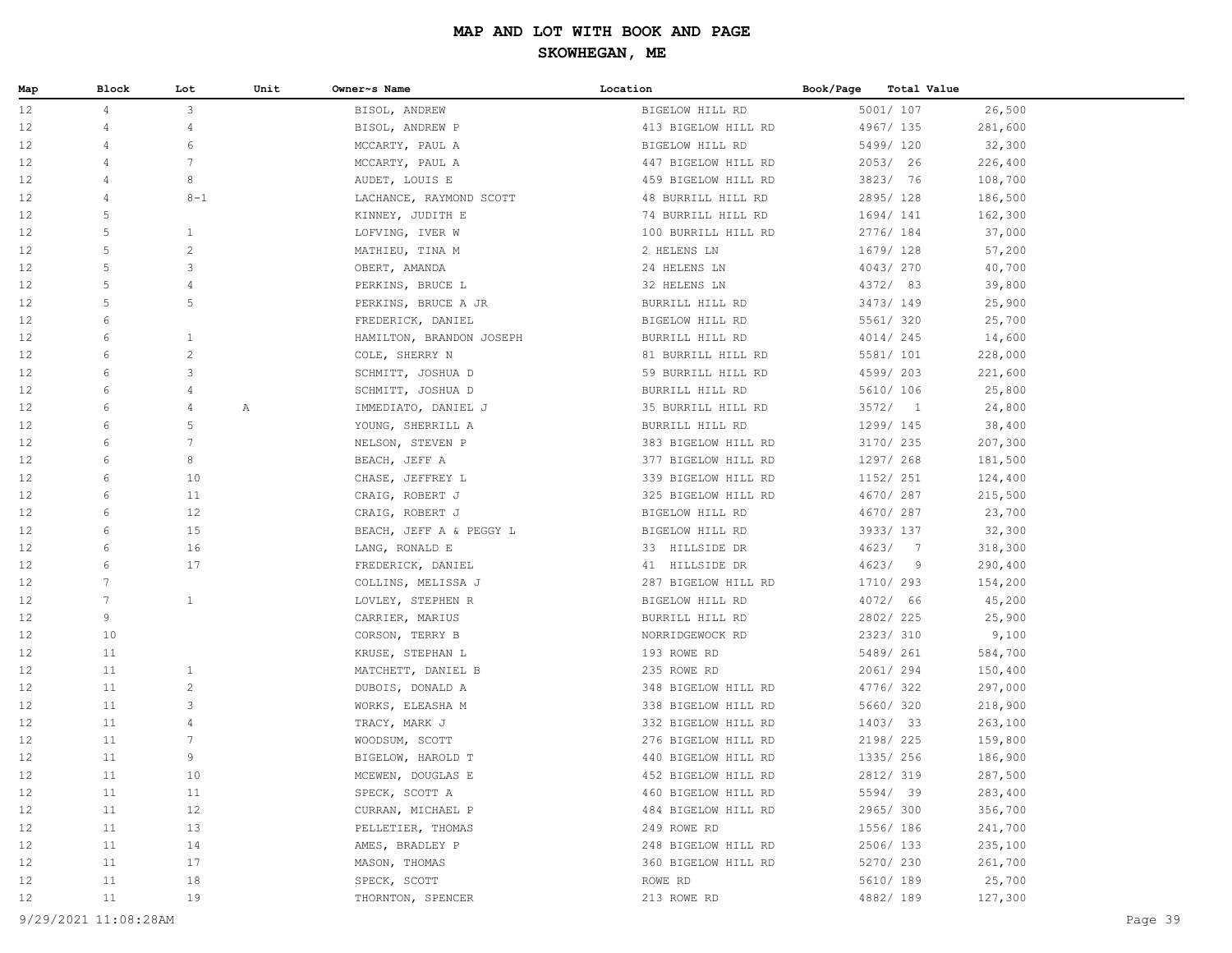| Map      | Block    | Lot                 | Unit | Owner~s Name                                 | Location                        | Book/Page              | <b>Total Value</b> |                    |
|----------|----------|---------------------|------|----------------------------------------------|---------------------------------|------------------------|--------------------|--------------------|
| 12       | 11       | 20                  |      | SINCLAIR, KASEY (FOLSOM)                     | ROWE RD                         | 4015/ 99               |                    | 25,400             |
| 12       | 11       | $14 - 1$            |      | MATCHETT, KRISTOFER L                        | 202 BIGELOW HILL RD             | 5522/ 188              |                    | 171,000            |
| 12       | 11       | $14 - 2$            |      | SMITH, MASON F                               | 220 BIGELOW HILL RD             | 5601/ 82               |                    | 35,600             |
| 12       | 11       | $14 - 3$            |      | DAVIS, JOEL (HEIRS OF) - TRUSTEE OF          | 284 BIGELOW HILL RD             | 5183/ 181              |                    | 253,200            |
| 12       | 11       | $14 - 4$            |      | PELLETIER, GLORIA R                          | 236 BIGELOW HILL RD             | 3533/296               |                    | 115,000            |
| 12       | 11       | $14 - 5$            |      | WHITING, JOSHUA B                            | 290 BIGELOW HILL RD             | 5632/ 281              |                    | 164,600            |
| 12       | 12       |                     |      | PROVOST, SHARON - LIFE EST                   | BIGELOW HILL RD                 | 5441/ 237              |                    | 1,200              |
| 12       | 13       |                     |      | EARLE, MICHAEL W                             | 22 PERENNIAL DR                 | 5611/ 140              |                    | 230,000            |
| 12       | 13       | $\mathbf{1}$        |      | BARNES, LOUANN                               | 434 BIGELOW HILL RD             | 4759/ 58               |                    | 149,500            |
| 12       | 13       | $\mathbf{2}$        |      | LABRIE, JOSHUA D                             | 426 BIGELOW HILL RD             | 5438/ 350              |                    | 129,700            |
| 12       | 13       | 3                   |      | HENRY, SANDRA I                              | 418 BIGELOW HILL RD             | 1162/ 148              |                    | 173,600            |
| 12       | 13<br>Α  |                     |      | MASON, STEVEN O - TRUSTEE                    | 382 BIGELOW HILL RD             | 5229/ 158              |                    | 255,500            |
| 12       | 14       |                     |      | JOHNSON, DANIEL G                            | 347 BIGELOW HILL RD             | 4737/ 91               |                    | 249,100            |
| 12       | 15       |                     |      | DAVIS, CHRISTEN L                            | 97 ROWE RD                      | 4838/100               |                    | 119,700            |
| 12       | 15       | $\mathbf{1}$        |      | VEILLEUX, SHARON D                           | 131 ROWE RD                     | 5358/ 200              |                    | 144,900            |
| 12       | 16<br>Α  |                     |      | RICHARDSON, H DANIEL                         | 79 ROWE RD                      | 841/ 718               |                    | 158,100            |
| 12       | 16       | A<br>$\overline{1}$ |      | DORAN, JONATHAN DANIEL                       | 75 ROWE RD                      | 4758/ 202              |                    | 215,600            |
| 12       | 17       |                     |      | LANEY, GLEN                                  | 132 ROWE RD                     | 3191/7                 |                    | 277,400            |
| 12       | 17       | $\mathbf{1}$        |      | BOLVIN, ROBERT L                             | 78 ROWE RD                      | 4256/ 71               |                    | 183,000            |
| 12       | 17       | $\mathbf{1}$        | Α    | MCKENNA, ISABELLE (CARRIER)                  | 100 ROWE RD                     | 2347/ 46               |                    | 366,900            |
| 12       | 17       | $\overline{c}$      |      | CARRIER, DENIS M - TRUSTEE                   | 199 GLEN VIEW DR                | 3919/ 30               |                    | 284,500            |
| 12       | 17       | 3                   |      | CARRIER, MELISSA V                           | GLEN VIEW DR                    | 4416/ 58               |                    | 29,300             |
| 12       | 17       | 4                   |      | CARRIER, MELISSA V                           | GLEN VIEW DR                    | 4416/ 58               |                    | 28,800             |
| 12       | 17       | 5                   |      | QUIRION, GARY M SR                           | 161 GLEN VIEW DR                | 3463/9                 |                    | 207,000            |
| 12       | 17       | 6                   |      | QUIRION, GARY M                              | GLEN VIEW DR                    | 5171/ 306              |                    | 26,200             |
| 12       | 17       | $7\phantom{.0}$     |      | LIZOTTE, JOSEPH O                            | GLEN VIEW DR                    | 5524/ 291              |                    | 26,600             |
| 12       | 17       | 8                   |      | WOLFE, SUZANNE M                             | GLEN VIEW DR                    | 5294/ 85               |                    | 25,400             |
| 12       | 17       | 9                   |      | GRAY, CECIL R III                            | 128 GLEN VIEW DR                | 3995/238               |                    | 275,300            |
| 12       | 17       | 10                  |      | BRUSA, ADAM H                                | 138 GLEN VIEW DR                | 5662/ 32               |                    | 442,600            |
| 12       | 17       | 11                  |      | STEARNS, W ADAM                              | 148 GLEN VIEW DR                | 3565/324               |                    | 275,400            |
| 12       | 17       | 12                  |      | CARTER, MICHAEL R                            | 164 GLEN VIEW DR                | 5235/ 296              |                    | 248,000            |
| 12       | 17       | 13<br>14            |      | FREEL, SHAWN                                 | GLEN VIEW DR                    | 3714/238               |                    | 35,100             |
| 12<br>12 | 17<br>18 |                     |      | SYLVAIN, DEVIN                               | 200 GLEN VIEW DR<br>163 ROWE RD | 4917/ 140<br>2664/ 195 |                    | 237,500            |
| 12       | 18       | $\mathbf{1}$        |      | STRAWBERRY HILL FARMS, LLC<br>STEEVES, EVA M | 229 BACK RD                     | 2638/ 152              |                    | 153,900<br>160,700 |
| 12       | 18       | $\overline{c}$      |      | STEEVES, EVA M                               | 279 BACK RD                     | 2638/ 152              |                    | 273,700            |
| 12       | 18       | 3                   |      | STEEVES, EVA M                               | 167 ROWE RD                     | 2638/ 152              |                    | 115,100            |
| 12       | 19       |                     |      | TAYLOR, GEORGE                               | 171 BACK RD                     | 4980/ 257              |                    | 267,200            |
| 12       | 19       | $\mathbf{1}$        |      | LANCASTER, JEFFREY P                         | 227 BACK RD                     | 5448/285               |                    | 309,400            |
| 12       | 19       | $\overline{c}$      |      | CARRIER, SUZANNE                             | 209 BACK RD                     | 1662/326               |                    | 299,500            |
| 12       | 19       | 3                   |      | RINALDI, DOMINICK R                          | 193 BACK RD                     | 5291/ 126              |                    | 270,500            |
| 12       | 19       | 4                   |      | ROBBINS, CHARLES A III                       | 181 BACK RD                     | 4891/102               |                    | 245,500            |
| 12       | 21       | $\mathbf{1}$        |      | HADLEY, TRACI L                              | 88 ROWE RD                      | 4637/ 240              |                    | 67,800             |
| 12       | 22       | $\mathbf{1}$        |      | MARSHALL, TROY A                             | 88 GLEN VIEW DR                 | 5580/ 109              |                    | 213,000            |
| 12       | 22       | $\overline{c}$      |      | LANEY, GLEN B JR                             | 76 GLEN VIEW DR                 | 2148/329               |                    | 130,900            |
| 12       | 23       |                     |      | FOLSOM, DAVID W II                           | 170 ROWE RD                     | 4473/283               |                    | 60,800             |
|          |          |                     |      |                                              |                                 |                        |                    |                    |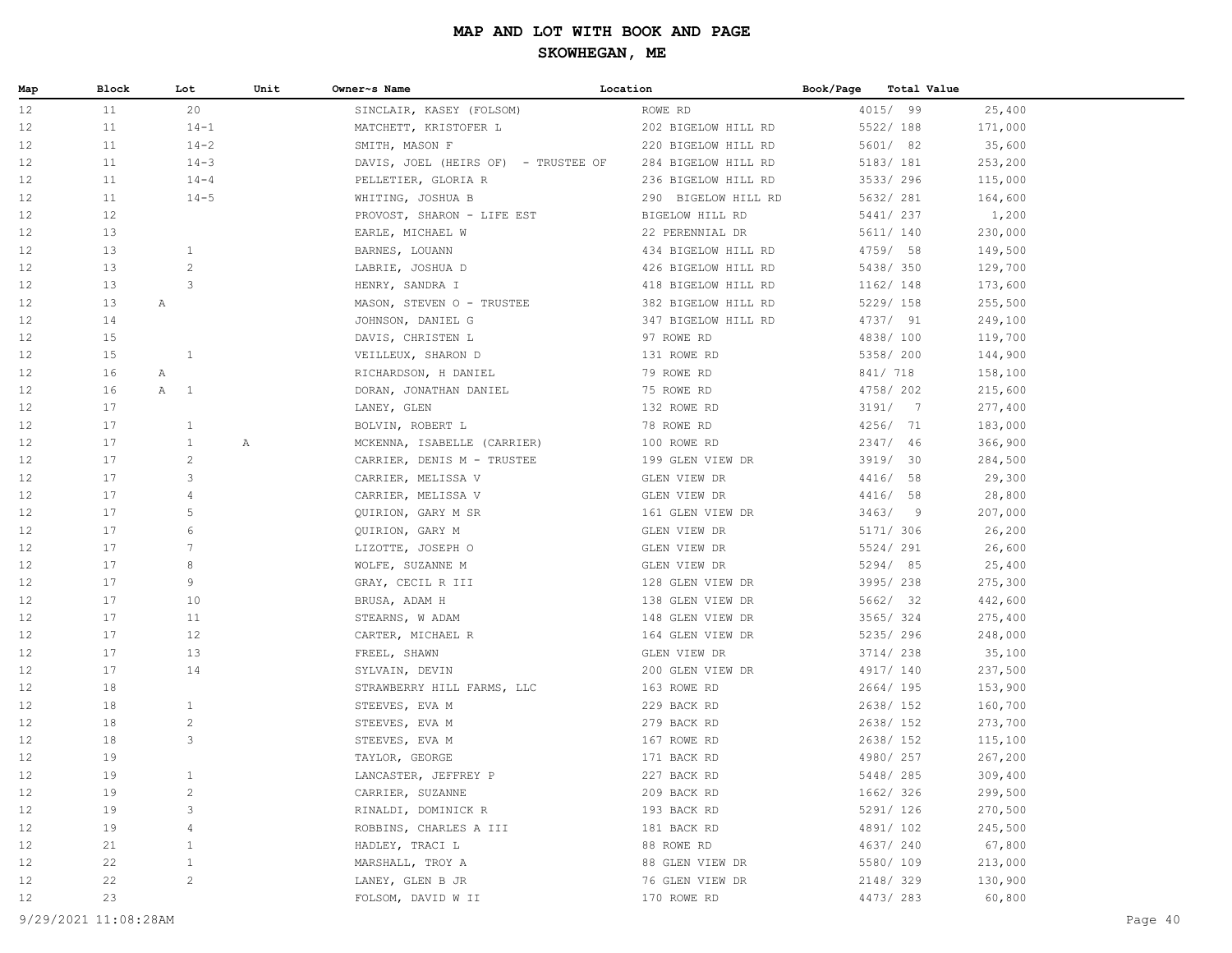| Map | Block           | Lot             | Unit | Owner~s Name                  | Location         | Book/Page<br><b>Total Value</b> |         |
|-----|-----------------|-----------------|------|-------------------------------|------------------|---------------------------------|---------|
| 12  | 24              |                 |      | FOLSOM, DAVID W               | 4 BONNY DR       | 2969/ 176                       | 209,300 |
| 12  | 24              | $\mathbf{1}$    |      | FOLSOM, RICHARD III           | 248 ROWE RD      | 5153/ 13                        | 57,400  |
| 12  | 24              | $\sqrt{2}$      |      | FOLSOM, BONNY L               | 180 ROWE RD      | 1292/ 191                       | 131,700 |
| 12  | 24              | 3               |      | FOLSOM, DAVID W II            | 196 ROWE RD      | 4907/ 12                        | 373,900 |
| 12  | 24              | 4               |      | FOLSOM, DAVID W I             | ROWE RD          | $3084/$ 48                      | 13,600  |
| 12  | 24              | 5               |      | DRAKES, CHRISTOPHER           | 214 ROWE RD      | 4519/ 100                       | 102,400 |
| 12  | 3A              | ON <sub>2</sub> |      | WHQO RADIO                    | BIGELOW HILL RD  |                                 | 5,100   |
| 13  | $\mathbf{1}$    |                 |      | AMIDON, PHILLIP B             | 188 BACK RD      | 1262/54                         | 288,500 |
| 13  | 3               |                 |      | KEMEZYS, HARRIET              | BACK RD          | 1278/ 248                       | 34,700  |
| 13  | 3               | $\mathbf{1}$    |      | RIVERPARK ESTATES LLC         | 236 BACK RD      | 4774/ 81                        | 116,200 |
| 13  | $\overline{4}$  |                 |      | GILSON, ANDREW C              | 284 BACK RD      | 2350/ 30                        | 197,600 |
| 13  | 5               |                 |      | WILLEY, ROBERT DAVID SR       | 346 BACK RD      | 5073/ 171                       | 129,100 |
| 13  | 5               | $\mathbf{1}$    |      | WILLEY, ROBERT D SR           | BACK RD          | 3867/ 281                       | 44,200  |
| 13  | 5               | ON1             |      | WILLEY, LINWOOD C             | 320 BACK RD      | 3943/ 210                       | 6,300   |
| 13  | 6               |                 |      | SOMERSET WOODS TRUSTEES       | BACK RD          |                                 | 27,100  |
| 13  | $7\phantom{.0}$ |                 |      | STAPLES, BRUCE A              | BACK RD          | 1563/ 285                       | 22,100  |
| 13  | 8               |                 |      | RENFREW, MARILYN J            | 382 BACK RD      | 3235/ 139                       | 187,100 |
| 13  | 9               |                 |      | WILLEY, ROBERT DAVID SR       | BACK RD          | 5073/ 171                       | 28,200  |
| 13  | 9               | $\mathbf{1}$    |      | WILLEY, SUE J                 | 375 BACK RD      | 1981/ 118                       | 99,900  |
| 13  | 9               | $\mathbf{2}$    |      | KENNEDY, ROY H                | 367 BACK RD      | 3482/232                        | 62,000  |
| 13  | 10              |                 |      | WILLETT, RICHARD D            | 25 ROWE RD       | 1233/ 237                       | 251,300 |
| 13  | 11              |                 |      | SMITH, LOUISE E               | 52 ROWE RD       | 844/840                         | 198,400 |
| 13  | 11              | A               |      | BALDWIN, RALPH C              | 24 ROWE RD       | 832/ 671                        | 142,900 |
| 13  | 11              | B               |      | STERLING, JOHN W              | 44 ROWE RD       | 874/ 502                        | 179,500 |
| 13  | 12              |                 |      | FARNSWORTH, JOAN              | 489 BACK RD      | 651/ 188                        | 115,500 |
| 13  | 12              | $\mathbf{1}$    |      | FOLSOM, DAVID W I             | 507 BACK RD      | 4172/ 232                       | 76,600  |
| 13  | 12              | $\overline{c}$  |      | RICHARD CARRIER TRUCKING INC  | 115 GLEN VIEW DR | 4813/ 117                       | 65,800  |
| 13  | 12              | 3               |      | BROWN, JULIA FARNSWORTH       | 475 BACK RD      | 4214/326                        | 72,800  |
| 13  | 13              |                 |      | FARNSWORTH, JOAN B            | BACK RD          | 651/ 188                        | 1,400   |
| 13  | 13              | $\mathbf{1}$    |      | BAIKO, PAUL A                 | 494 BACK RD      | 5175/ 329                       | 159,400 |
| 13  | 14              |                 |      | JABLONSKI, JOSEPH W - TRUSTEE | BACK RD          | 5115/ 39                        | 22,700  |
| 13  | 14              | A               |      | HUGHES AARON P                | 434 BACK RD      | 5104/345                        | 117,800 |
| 13  | 16              |                 |      | HOFMANN, ELIZABETH A          | 155 PORTER RD    | 1515/ 345                       | 226,800 |
| 13  | 17              |                 |      | JONES, JEFFREY W              | PORTER RD        | 1520/ 297                       | 28,600  |
| 13  | 17              | 3               |      | ENMAN, CHRISTOPHER C          | 164 PORTER RD    | 2438/192                        | 156,300 |
| 13  | 17              | $\overline{4}$  |      | NADEAU, CASEY J               | 158 PORTER RD    | 5231/ 101                       | 72,900  |
| 13  | 17              | 5               |      | MITCHELL, JAY S               | 148 PORTER RD    | 1470/244                        | 160,700 |
| 13  | 18              |                 |      | BIALY, CAROL K                | PORTER RD        | 4690/224                        | 69,200  |
| 13  | 18              | $\mathbf{1}$    |      | BURNS, MICHELLE M             | 81 PORTER RD     | 3757/ 79                        | 92,800  |
| 13  | 18              | 2               |      | CRAM, MICAH R                 | 117 PORTER RD    | 5269/ 291                       | 144,700 |
| 13  | 18              | ON              |      | CARMICHAEL, WELDON            | PORTER RD        |                                 | 1,400   |
| 13  | 19              |                 |      | KNOWLES, ROYCE A              | 106 PORTER RD    | 714/ 70                         | 169,600 |
| 13  | 19              | $\mathbf{1}$    |      | KNOWLES, DAVID                | 120 PORTER RD    | 3346/ 201                       | 87,200  |
| 13  | 19              | $\overline{c}$  |      | KNOWLES, ROBERT R             | 96 PORTER RD     | 4751/ 321                       | 117,500 |
| 13  | 19              | $2 - 1$         |      | ATWOOD, CHRISTOPHER G         | 80 PORTER RD     | 5246/355                        | 99,100  |
| 13  | 20              |                 |      | CLARK, WILLIAM E              | 401 MIDDLE RD    | 1966/ 67                        | 58,600  |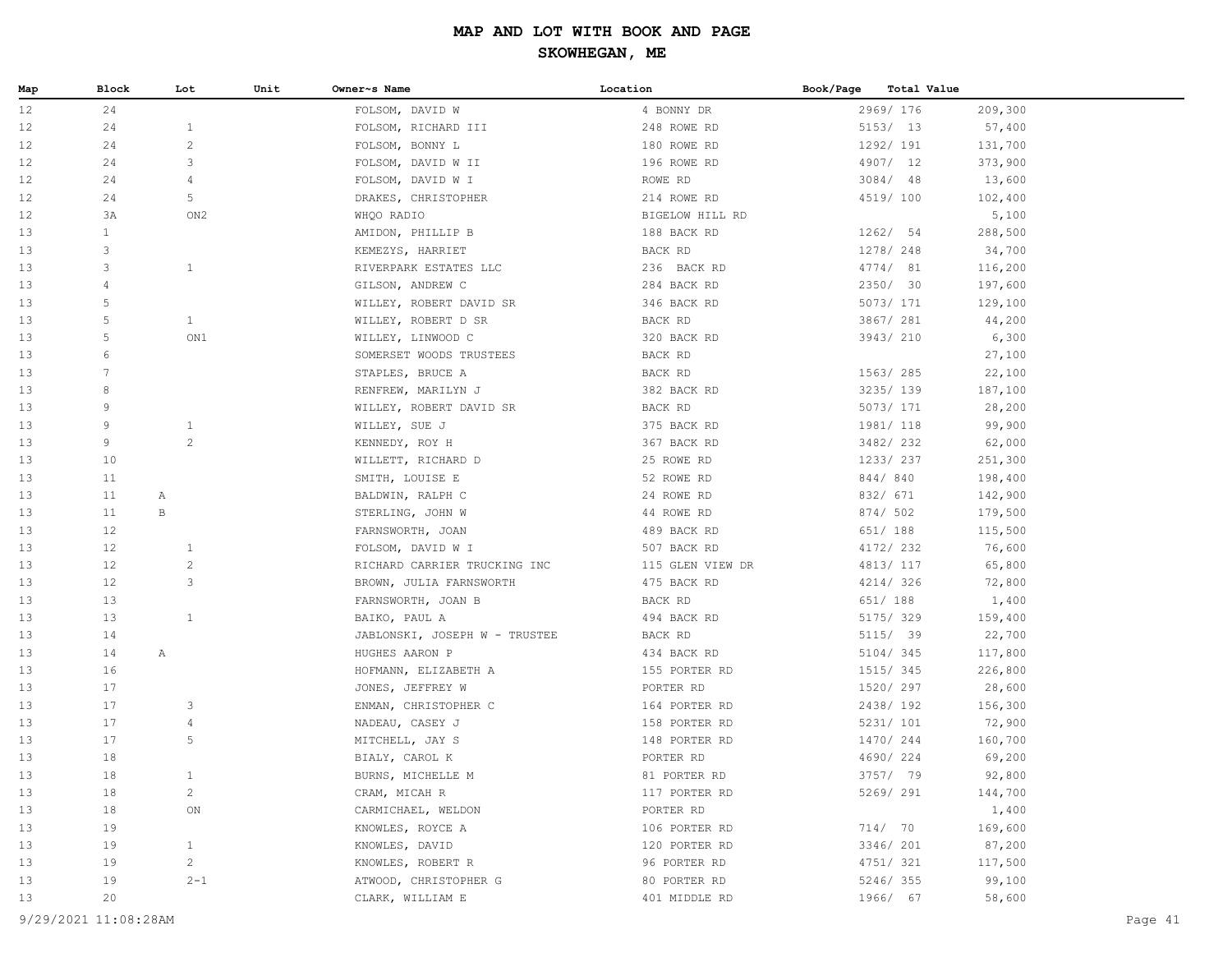| Map | Block | Lot                   | Unit | Owner~s Name                       | Location         | Book/Page | Total Value |
|-----|-------|-----------------------|------|------------------------------------|------------------|-----------|-------------|
| 13  | 20    | $\mathbf{1}$          |      | GOODWIN, EVELYN M                  | 44 PORTER RD     | 5623/ 96  | 56,100      |
| 13  | 21    |                       |      | CLARK, WILLIAM E                   | MIDDLE RD        | 1966/ 67  | 69,500      |
| 13  | 21    | Α                     |      | CLARK, CYNTHIA L                   | 49 PORTER RD     | 3817/ 253 | 120,000     |
| 13  | 22    |                       |      | KEMEZYS, HARRIET                   | 263 MIDDLE RD    | 1278/ 248 | 146,400     |
| 13  | 22    | Α                     |      | WASHBURN, SETH M                   | 307 MIDDLE RD    | 5309/ 206 | 187,700     |
| 13  | 22    | В                     |      | NUNN, TIMOTHY A                    | 327 MIDDLE RD    | 5567/ 199 | 97,100      |
| 13  | 22    | В<br><sup>1</sup>     |      | NUNN, DALE                         | 335 MIDDLE RD    | 2413/123  | 108,000     |
| 13  | 22    | $\mathtt{C}$          |      | CARRIER, PETER                     | MIDDLE RD        | 4565/ 78  | 122,000     |
| 13  | 22    | C<br><sup>1</sup>     | Α    | JOHNSON, RYAN T                    | 43 FITZGERALD DR | 4601/ 128 | 179,900     |
| 13  | 22    | $\mathsf C$<br>2      | Α    | CARRIER, PETER                     | 36 FITZGERALD DR | 3803/279  | 245,100     |
| 13  | 22    | $\mathbb D$           |      | MCCOLLOR, SANDRA                   | 297 MIDDLE RD    | 2336/ 79  | 184,800     |
| 13  | 22    | $\mathop{}\mathbb{E}$ |      | LADD, VONDEL                       | 293 MIDDLE RD    | 3141/ 187 | 56,500      |
| 13  | 23    |                       |      | WASHBURN, RICHARD C SR & JUNE - LE | 294 MIDDLE RD    | 3636/ 61  | 161,900     |
| 13  | 23    | $\mathbf{1}$          |      | WASHBURN, ROBERT M                 | 308 MIDDLE RD    | 3239/109  | 260,300     |
| 13  | 23    | Α                     |      | WASHBURN, RICHARD C JR             | 330 MIDDLE RD    | 932/ 257  | 129,100     |
| 13  | 24    |                       |      | PROVOST, MARK                      | 382 MIDDLE RD    | 5039/ 17  | 109,500     |
| 13  | 24    | Α                     |      | FLETCHER ALICIA L                  | 342 MIDDLE RD    | 5115/ 356 | 118,300     |
| 13  | 24    | $\, {\bf B}$          |      | FRAZIER, KIMBERLY FRANCEEN         | 366 MIDDLE RD    | 5412/ 48  | 178,200     |
| 13  | 25    |                       |      | WASHBURN, DUSTIN M                 | 396 MIDDLE RD    | 4474/ 145 | 318,100     |
| 13  | 27    |                       |      | CLARK, WILLIAM E                   | 400 MIDDLE RD    | 1966/ 67  | 102,200     |
| 13  | 28    |                       |      | CLARK, WILLIAM                     | 398 MIDDLE RD    |           | 108,500     |
| 13  | 29    |                       |      | LAGASSE, DAVID J                   | 475 MIDDLE RD    | 836/ 549  | 144,300     |
| 13  | 29    | Α                     |      | MCLAUGHLIN, CHRISTOPHER R          | 455 MIDDLE RD    | 4236/290  | 113,200     |
| 13  | 29    | $\overline{1}$<br>A   |      | PHILBRICK, LEE A                   | 459 MIDDLE RD    | 3053/230  | 96,600      |
| 13  | 29    | B                     |      | CLARK, JUDY A                      | 467 MIDDLE RD    | 3511/ 270 | 107,200     |
| 13  | 30    |                       |      | LIBBY, CLINT                       | 7 PALMER RD      | 4827/ 164 | 199,500     |
| 13  | 30    | Α                     |      | EGAN, ROBERT J                     | 485 MIDDLE RD    | 2751/ 255 | 77,400      |
| 13  | 30    | В                     |      | VOISINE MARK A                     | 27 PALMER RD     | 5138/ 137 | 199,200     |
| 13  | 30    | B<br>$\overline{1}$   |      | THORNE, BETH L                     | 47 PALMER RD     | 3521/327  | 55,800      |
| 13  | 31    |                       |      | WASHBURN, RICHARD C SR             | MIDDLE RD        | 1008/107  | 23,600      |
| 13  | 31    | $\mathbf{1}$          |      | METHE, RUDOLPH D                   | MIDDLE RD        | 1008/105  | 25,800      |
| 13  | 31    | $\overline{c}$        |      | MCLAUGHLIN, CHRISTOPHER R          | 454 MIDDLE RD    | 5271/ 17  | 190,400     |
| 13  | 32    |                       |      | GOODWIN, EVELYN                    | MIDDLE RD        | 1213/339  | 20,500      |
| 13  | 32    | $\mathbf{1}$          |      | DICKINSON, NORMAN R                | MIDDLE RD        | 2244/160  | 3,100       |
| 13  | 33    |                       |      | SAPPI NORTH AMERICA INC            | MIDDLE RD        | 1239/ 320 | 5,700       |
| 13  | 34    |                       |      | SHORES, CHERYL, ET ALS             | 518 MIDDLE RD    | 5407/225  | 205,700     |
| 13  | 35    | $\mathbf{1}$          |      | POIRIER, JENNIFER L                | 78 PALMER RD     | 3125/ 142 | 198,200     |
| 13  | 35    | $\overline{c}$        |      | JARDINE, BRUCE W                   | 70 PALMER RD     | 3304/257  | 147,700     |
| 13  | 35    | 3                     |      | ROWE, ALLAN                        | 62 PALMER RD     | 4836/209  | 130,900     |
| 13  | 35    | 4                     |      | WATTS, MALCOLM H                   | 58 PALMER RD     | 1940/168  | 179,500     |
| 13  | 35    | 5                     |      | FREDERICK, MARK A                  | 50 PALMER RD     | 2550/ 201 | 127,100     |
| 13  | 35    | 6                     |      | EMERY, JOHN L                      | 14 PALMER RD     | 1398/ 174 | 131,000     |
| 13  | 35    | 7                     |      | BERUBE, JOHN                       | 513 MIDDLE RD    | 5236/ 167 | 172,300     |
| 13  | 35    | 8                     |      | BOOKER, ADAM R                     | 8 PALMER RD      | 5067/ 102 | 75,700      |
| 13  | 35    | 10                    |      | COLUCCI, CHRISTOPHER A             | 553 MIDDLE RD    | 5255/ 55  | 195,900     |
| 13  | 35    | $8 - 1$               |      | BOOKER, ADAM R                     | MIDDLE RD        | 5067/ 102 | 22,600      |
|     |       |                       |      |                                    |                  |           |             |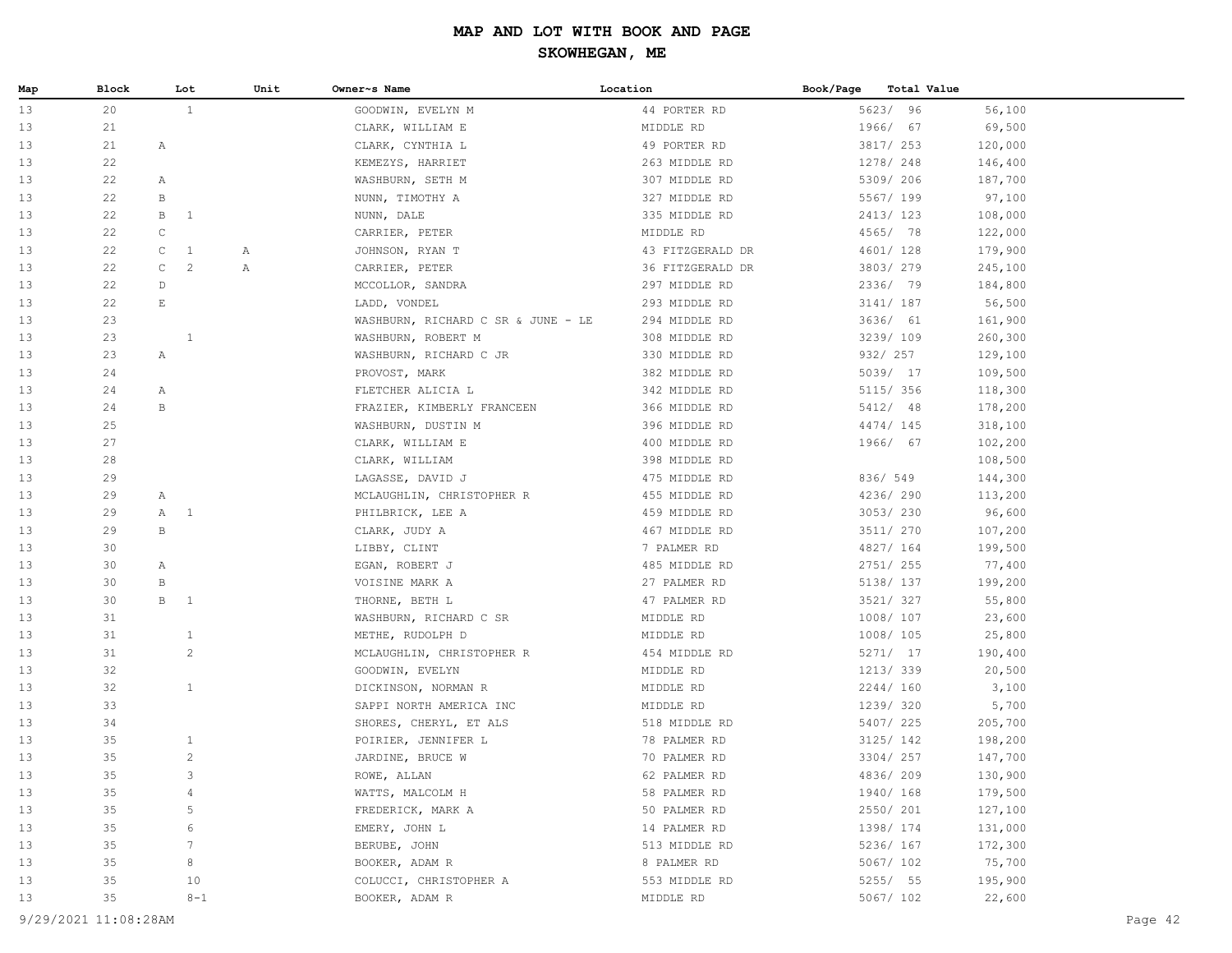| Map | Block                | Lot            | Unit | Owner~s Name                 | Location       | Book/Page | Total Value |         |
|-----|----------------------|----------------|------|------------------------------|----------------|-----------|-------------|---------|
| 13  | 35                   | $9 - 1$        |      | TRAFTON, LEON E              | 517 MIDDLE RD  |           | 2267/ 317   | 62,000  |
| 13  | 35                   | $9 - 2$        |      | TRAFTON, LEON                | MIDDLE RD      |           | 2755/313    | 23,900  |
| 13  | 36                   |                |      | HOSKINS, ARTHUR W            | PALMER RD      |           | 2821/ 141   | 9,800   |
| 13  | 36                   | Α              |      | WEEKS, PHILLIP D             | 59 PALMER RD   |           | 5158/ 212   | 137,900 |
| 13  | 36                   | В              |      | HOSKINS, ARTHUR W            | 83 PALMER RD   |           | 2821/ 143   | 97,900  |
| 13  | 36                   | $\mathsf{C}$   |      | PELOTTE, ROBERT T            | 75 PALMER RD   |           | 875/ 921    | 123,700 |
| 13  | 36                   | D              |      | MURRAY, PAUL R               | 67 PALMER RD   |           | 908/34      | 111,000 |
| 13  | 37                   |                |      | FITZGERALD, DANNY L JR - PR  | 94 PALMER RD   |           | 504/9       | 214,200 |
| 13  | 37                   | Α              |      | MCDONNELL, JEANNE (BITZAN)   | PALMER RD      |           | 5691/ 137   | 31,000  |
| 13  | 37                   | В              |      | BREINGAN, RONALD D           | 84 PALMER RD   |           | 1517/4      | 58,200  |
| 13  | 37                   | $\mathtt{C}$   |      | SMITH, RICHARD K             | 98 PALMER RD   |           | 908/ 677    | 144,600 |
| 13  | 37                   | D              |      | FITZGERALD, DEREK GENE       | 547 MIDDLE RD  |           | 3198/ 120   | 208,500 |
| 13  | 38                   |                |      | BESSEY DEVELOPMENT CO        | PALMER RD      |           | 603/ 556    | 55,900  |
| 13  | 39                   |                |      | WILES, RODERICK L            | 158 PALMER RD  |           | 5497/243    | 34,400  |
| 13  | 39                   | $\mathbf{1}$   |      | BEAULIEU, PAUL J             | 184 PALMER RD  |           | 3792/ 210   | 188,600 |
| 13  | 39                   | $\overline{c}$ |      | NICKERSON, DYLAN E           | PALMER RD      |           | 4999/ 155   | 24,800  |
| 13  | 39                   | 3              |      | HILTON, MICHELL G            | PALMER RD      |           | 4602/<br>51 | 24,500  |
| 13  | 39                   | $\overline{4}$ |      | BEAULIEU, MARC V             | PALMER RD      |           | 4602/ 53    | 36,400  |
| 13  | 39                   | 5              |      | HERRICK, ELIPHALET L JR      | 138 PALMER RD  |           | 4647/ 60    | 78,600  |
| 13  | 40                   |                |      | AMES PROPERTY MANAGEMENT LLC | 11 CHAPMAN DR  |           | 5264/88     | 50, 500 |
| 13  | 40                   | $\mathbf{1}$   |      | TOMLIN, MERIAN R             | 129 PALMER RD  |           | 1082/ 64    | 112,800 |
| 13  | 40                   | $\overline{c}$ |      | OLIVER, MATTHEW A            | 137 PALMER RD  |           | 5581/ 68    | 95,900  |
| 13  | 40                   | 3              |      | POOLER, GYNETH J             | 145 PALMER RD  |           | 2437/290    | 118,600 |
| 13  | 40                   | 4              |      | MAYER, BRENDA T              | 151 PALMER RD  |           | 5670/ 123   | 106,200 |
| 13  | 40                   | 5              |      | HAYES, JAMES D               | 165 PALMER RD  |           | 5441/ 96    | 128,400 |
| 13  | 40                   | 6              |      | FOSTER, ANTONIO L            | 93 CRESCENT ST |           | 5203/95     | 185,000 |
| 13  | 40                   | 7              |      | FITZPATRICK, ADAM J          | 87 CRESCENT ST |           | 3673/92     | 169,500 |
| 13  | 40                   | 8              |      | MARCOTTE, ROBERT D           | 81 CRESCENT ST |           | 3294/ 86    | 187,500 |
| 13  | 40                   | 9              |      | CALLAHAN, CONOR M            | 73 CRESCENT ST |           | 5032/1      | 179,500 |
| 13  | 40                   | 10             |      | CALLAHAN, CONOR              | CRESCENT ST    |           | 5573/ 126   | 21,900  |
| 13  | 40                   | 11             |      | SMITH, SANDRA                | 65 CRESCENT ST |           | 5332/ 210   | 169,200 |
| 13  | 40                   | 12             |      | DEADY, KAREN F               | 59 CRESCENT ST |           | 4845/ 51    | 184,000 |
| 13  | 40                   | 13             |      | MANUEL, CHESTER T - TRUSTEE  | 51 CRESCENT ST |           | 2544/266    | 152,700 |
| 13  | 40                   | 14             |      | POWELL, WALTER D             | 45 CRESCENT ST |           | 2119/ 57    | 129,000 |
| 13  | 40                   | 15             |      | LIZOTTE, CRAIG A             | 41 CRESCENT ST |           | 2985/178    | 147,200 |
| 13  | 40                   | 16             |      | TURCOTTE, ERIC J             | 37 CRESCENT ST |           | 3295/ 15    | 206,400 |
| 13  | 40                   | 17             |      | PILLSBURY, SCOTT R           | 31 CRESCENT ST |           | 1223/303    | 172,100 |
| 13  | 40                   | 18             |      | MCDANIELS, LORI C            | 25 CRESCENT ST |           | 2939/255    | 128,900 |
| 13  | 40                   | 19             |      | SMALL, RONALD P              | 19 CRESCENT ST |           | 5602/229    | 164,100 |
| 13  | 40                   | 20             |      | CASTERLINE, KIRK S           | 13 CRESCENT ST |           | 4335/238    | 166,800 |
| 13  | 40                   | 21             |      | HERRICK, JEREMY              | 14 CRESCENT ST |           | 4431/ 68    | 159,900 |
| 13  | 40                   | 22             |      | HERRICK, JASON               | 18 CRESCENT ST |           | 2899/ 121   | 126,700 |
| 13  | 40                   | 23             |      | MADORE, RICHARD H JR         | 26 CRESCENT ST |           | 1423/239    | 172,900 |
| 13  | 40                   | 24             |      | MADORE, RICHARD H JR         | CRESCENT ST    |           | 3507/ 80    | 19,800  |
| 13  | 40                   | 25             |      | MEISNER, NAHUM P             | 38 CRESCENT ST |           | 4264/ 117   | 217,200 |
| 13  | 40                   | 26             |      | MEISNER, NAHUM               | CRESCENT ST    |           | 5571/ 080   | 21,800  |
|     | 9/29/2021 11:08:28AM |                |      |                              |                |           |             | Page 43 |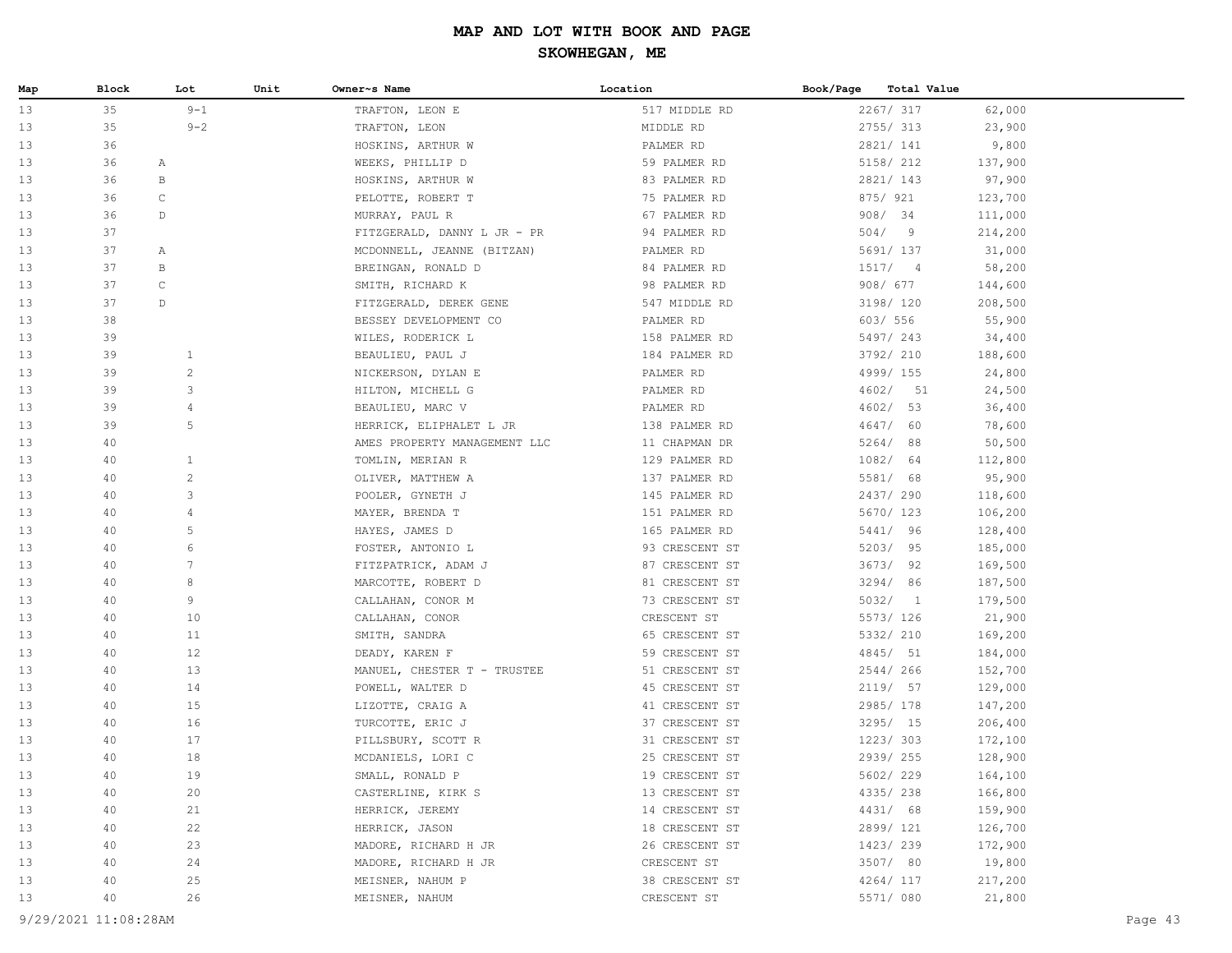| Map | Block | Lot               | Unit | Owner~s Name                    | Location        | Book/Page | Total Value |         |
|-----|-------|-------------------|------|---------------------------------|-----------------|-----------|-------------|---------|
| 13  | 40    |                   | 27   | MEISNER, NAHUM                  | 68 CRESCENT ST  |           | 5571/ 180   | 19,800  |
| 13  | 40    |                   | 28   | GREENLAW, BRIAN R               | 76 CRESCENT ST  |           | 4355/ 33    | 19,800  |
| 13  | 40    |                   | 29   | GREENLAW, BRIAN R               | 82 CRESCENT ST  |           | 3899/209    | 159,800 |
| 13  | 40    |                   | 30   | SAVAGE, CHRISTIAN               | 88 CRESCENT ST  |           | 4922/ 53    | 184,300 |
| 13  | 40    |                   | 31   | PHONPHAI, KATHLEEN FRANCES      | 96 CRESCENT ST  |           | 5386/ 115   | 154,700 |
| 13  | 40    | A                 |      | PARADIS, CAREY A                | 195 PALMER RD   |           | 1597/ 257   | 305,900 |
| 13  | 40    | В                 |      | PARADIS, CAREY                  | PALMER RD       |           | 2901/ 166   | 26,600  |
| 13  | 40    | $\mathsf C$       |      | BLANCHET, LARRY L               | 34 WILLYS WY    |           | 2175/ 94    | 240,800 |
| 13  | 40    | D                 |      | AMES PROPERTY MANAGEMENT LLC    | 2 CHAPMAN DR    |           | 5670/ 115   | 37,200  |
| 13  | 41    |                   |      | ENGLER, BRUCE L                 | PALMER RD       |           | 2215/268    | 64,000  |
| 13  | 41    | $\mathbb{A}$      |      | HALLEE, SANDRA JEAN (HOWATT)    | PALMER RD       |           | 2654/311    | 39,700  |
| 13  | 41    | Α                 | ON   | BLODGETT, KERT                  | 206 PALMER RD   |           | 00/00       | 55,000  |
| 13  | 41    | $\, {\bf B}$      |      | ENGLER, BRUCE L                 | 224 PALMER RD   |           | 880/238     | 131,700 |
| 13  | 42    |                   |      | HOLT, DANIEL PATRICK            | 245 PALMER RD   |           | 1683/166    | 148,900 |
| 13  | 42    | Α                 |      | LANEY, ROBERT J                 | 538 BACK RD     |           |             | 141,100 |
| 13  | 42    | В                 |      | BENNETT, MARGARET - LIFE ESTATE | 520 BACK RD     |           | 5060/235    | 151,600 |
| 13  | 42    | $\mathbf{B}$<br>1 |      | POMELOW, NATHAN P               | 506 BACK RD     |           | 5555/ 160   | 228,000 |
| 13  | 42    | $\mathsf C$       |      | WARD, JENNIFER L                | 225 PALMER RD   |           | 3381/ 37    | 166,100 |
| 13  | 43    |                   |      | EARLE, MICHAEL                  | PALMER RD       |           | 2528/180    | 29,500  |
| 13  | 43    | 1                 |      | HADLEY, LAWRENCE                | 240 PALMER RD   |           | 2778/ 182   | 256,000 |
| 13  | 43    | Α                 |      | PROKOPOVA, PETRA                | 254 PALMER RD   |           | 3214/334    | 202,900 |
| 13  | 43    | $\, {\bf B}$      |      | HOLT, DANIEL P                  | PALMER RD       |           | 3216/ 297   | 23,400  |
| 13  | 44    |                   |      | BERUBE, PAUL L                  | BACK ROAD       |           | 2276/325    | 25,400  |
| 13  | 44    | $\overline{c}$    |      | DOUIN, MICHAEL                  | 555 BACK RD     |           | 4645/289    | 52,600  |
| 13  | 44    | $\mathsf 3$       |      | BRAGDON, PETER                  | 545 BACK RD     |           | 4846/155    | 168,100 |
| 13  | 44    | $\overline{4}$    |      | GIROUX, JOHN H JR               | 551 BACK RD     |           | 4350/ 177   | 22,600  |
| 13  | 44    | $\mathbb{A}$      |      | SALISBURY, KRISTINA L & NORMA M | 515 BACK RD     |           | 3954/4      | 46,000  |
| 13  | 45    |                   |      | DOUIN, MICHAEL                  | BACK RD         |           | 4645/289    | 2,100   |
| 13  | 46    |                   |      | EARLE, MICHAEL                  | 276 PALMER RD   |           | 2436/ 111   | 141,700 |
| 13  | 47    | $\mathbf{1}$      |      | FITZGERALD, JOB                 | BACK RD         |           | 5007/ 213   | 26,600  |
| 13  | 47    | $\overline{c}$    |      | SANBORN, VALERIE - PR           | BACK RD         |           | 5219/ 356   | 27,200  |
| 13  | 47    | $\mathsf 3$       |      | SANBORN, VALERIE - PR           | BACK RD         |           | 5219/ 356   | 26,800  |
| 13  | 47    | $\overline{4}$    |      | SANBORN, VALERIE - PR           | 573 BACK RD     |           | 5219/ 356   | 103,800 |
| 13  | 47    | $\mathsf S$       |      | HUFF, FELICIA                   | 571 BACK RD     |           | 4501/ 330   | 166,500 |
| 13  | 47    | 6                 |      | CARRIER, JIMMY E                | 49 GLEN VIEW DR |           | 2546/264    | 376,600 |
| 13  | 48    |                   |      | HOLMES, HAROLD S                | 601 MIDDLE RD   |           | 1098/ 207   | 270,900 |
| 13  | 48    | $\mathbf{1}$      |      | ESTES, BRANNON R                | 583 MIDDLE RD   |           | 4091/ 278   | 113,600 |
| 13  | 48    | $\overline{c}$    |      | CLARK, MATTHEW O                | 569 MIDDLE RD   |           | 2425/ 86    | 147,700 |
| 13  | 48    | 3                 |      | LAMBERT, BRANDON G              | 605 MIDDLE RD   |           | 5530/ 79    | 124,500 |
| 13  | 49    |                   |      | GOODWIN, EVELYN M               | MIDDLE RD       |           | 5623/ 96    | 9,800   |
| 13  | 50    |                   |      | COMPANIONS OF CLARE             | 627 MIDDLE RD   |           | 4801/ 268   | 117,400 |
| 13  | 50    | Α                 |      | VIOLETTE, DWIGHT R              | 647 MIDDLE RD   |           | 753/ 184    | 134,600 |
| 13  | 51    |                   |      | DUBAY, LORRIE J (MCKUSICK)      | 5 VARNEY RD     |           | 1213/327    | 127,300 |
| 13  | 52    |                   |      | CLARK, JOSH                     | 620 MIDDLE RD   |           | 4905/359    | 192,700 |
| 13  | 53    | Α                 |      | SINCYR, DAVID A III             | 663 MIDDLE RD   |           | 4963/ 66    | 166,500 |
| 13  | 53    | В                 |      | CORSON, CAROL A - TRUSTEE       | 669 MIDDLE RD   |           | 5473/ 104   | 96,300  |
|     |       |                   |      |                                 |                 |           |             |         |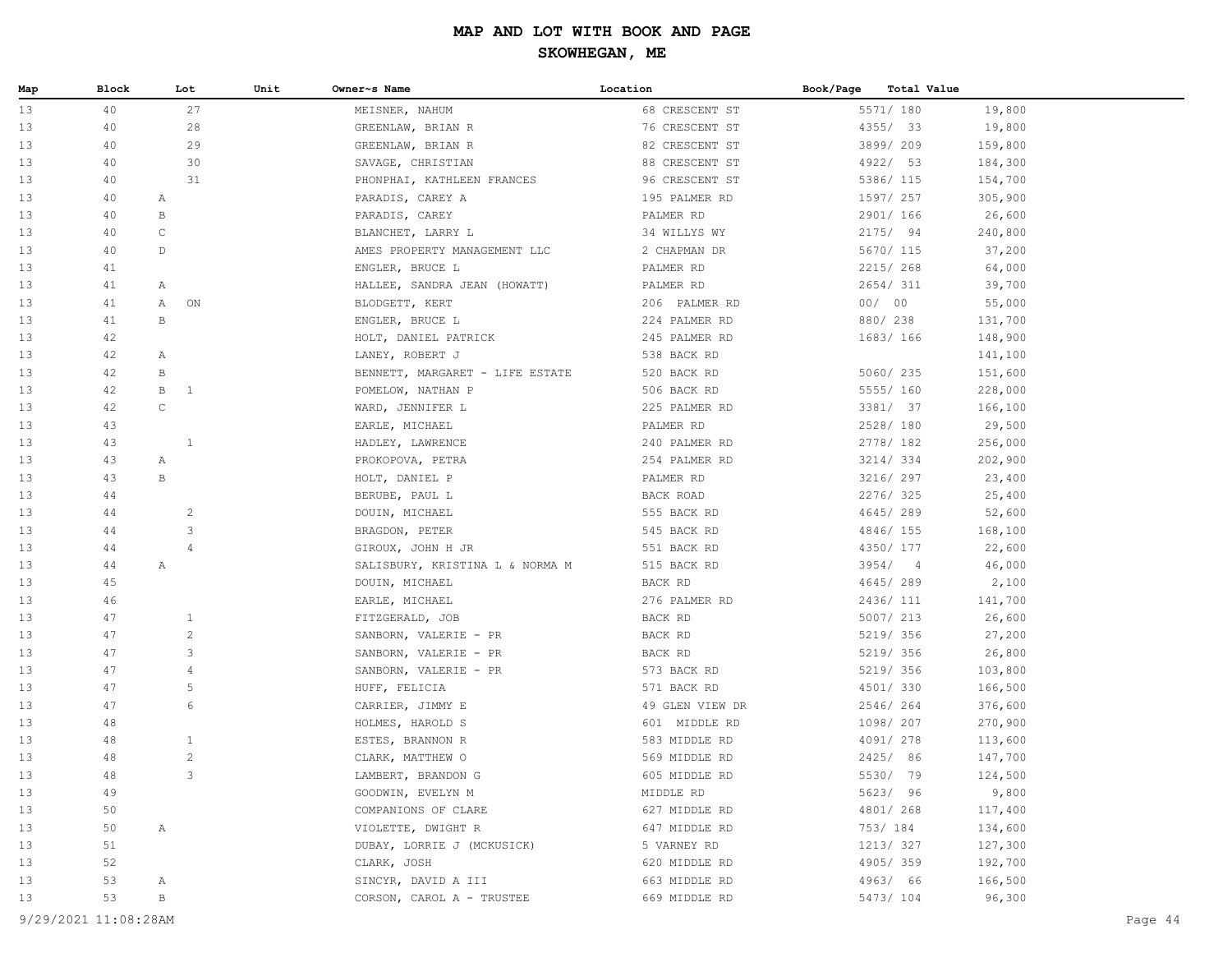| Map | Block                 | Lot                            |         | Unit         | Owner~s Name                          | Location          | Book/Page | Total Value |         |
|-----|-----------------------|--------------------------------|---------|--------------|---------------------------------------|-------------------|-----------|-------------|---------|
| 13  | 53                    | $\mathsf{C}$                   |         |              | NADEAU, VICKIE L                      | 683 MIDDLE RD     |           | 4102/ 118   | 124,600 |
| 13  | 53                    | $\mathsf{C}^-$<br><sup>1</sup> |         |              | JOHNSON, JACOBY R                     | 677 MIDDLE RD     |           | 4999/342    | 53,200  |
| 13  | 54                    |                                |         |              | TYLER, PARKER H                       | 650 MIDDLE RD     |           | 851/ 679    | 160,000 |
| 13  | 55                    |                                |         |              | SAPPI NORTH AMERICA INC               | WATERVILLE RD     |           | 2791/182    | 3,600   |
| 13  | 56                    |                                |         |              | SAPPI NORTH AMERICA INC               | WATERVILLE RD     |           | 2791/182    | 2,700   |
| 13  | 57                    |                                |         |              | CARRIER CHIPPING INC                  | 36 CARRIER LN     |           | 4016/ 290   | 541,200 |
| 14  | $\mathbf{1}$          |                                |         |              | BAKER, MICHAEL D                      | 677 WATERVILLE RD |           | 5414/ 104   | 91,300  |
| 14  | $\mathbf{1}$          | $\mathbf{1}$                   |         |              | BAKER, JACKIE A                       | 709 WATERVILLE RD |           | 1602/ 236   | 126,100 |
| 14  | $\mathbf{1}$          | В                              |         |              | REXFORD, LESLIE D                     | 667 WATERVILLE RD |           | 5307/ 217   | 151,800 |
| 14  | $\overline{c}$        |                                |         |              | OAK POND APARTMENTS & STORAGE         | 698 WATERVILLE RD |           | 3633/ 202   | 62,600  |
| 14  | $\mathbf{2}$          | Α                              |         |              | JANKIEWICZ, JANUSZ                    | 706 WATERVILLE RD |           | 1653/ 167   | 110,100 |
| 14  | $\mathbf{2}^{\prime}$ | $\, {\bf B}$                   |         |              | DUMONT, KATHLEEN M                    | 712 WATERVILLE RD |           | 4335/ 306   | 72,500  |
| 14  | 3                     |                                |         |              | WARREN, DANNY & KATHRYN M $(1/2)$     | 25 WHITE PINE DR  |           | 2999/ 252   | 143,300 |
| 14  | 4                     |                                |         |              | FEYRER, EDWIN                         | 733 WATERVILLE RD |           | 4541/ 34    | 132,700 |
| 14  | 4                     | $\mathbf{1}$                   |         |              | CCI TRANSPORT LLC                     | WATERVILLE RD     |           | 5350/ 243   | 26,300  |
| 14  | 5                     |                                |         |              | GRIGALUNAS, JOSEPH                    | WATERVILLE RD     |           | 3477/ 321   | 18,000  |
| 14  | 6                     |                                |         |              | DICKEY, STEPHEN J JR                  | 720 WATERVILLE RD |           | 5012/ 121   | 241,400 |
| 14  | 6                     | $\mathbf{1}$                   |         |              | WHITTEMORE, RODNEY                    | VALLEY DALE DR    |           | 1935/ 170   | 26,600  |
| 14  | 6                     | $\mathbf{2}$                   |         |              | WHITTEMORE, RODNEY                    | VALLEY DALE DR    |           | 1935/ 170   | 26,100  |
| 14  | 6                     | 3                              |         |              | WHITTEMORE, RODNEY                    | VALLEY DALE DR    |           | 1935/170    | 26,600  |
| 14  | 6                     | 4                              |         |              | WHITTEMORE, RODNEY                    | VALLEY DALE DR    |           | 1935/170    | 25,900  |
| 14  | 6                     | 5                              |         |              | WHITTEMORE, RODNEY                    | VALLEY DALE DR    |           | 1935/ 170   | 46,200  |
| 14  | 6                     | 6                              |         |              | YUDIN, ANTON                          | VALLEY DALE DR    |           | 5587/ 77    | 26,100  |
| 14  | 6                     | $7\phantom{.0}$                |         |              | WOROSZ, THOMAS L                      | 49 VALLEY DALE DR |           | 4467/ 36    | 248,300 |
| 14  | 6                     | 8                              |         |              | YUDIN, ANTON                          | 55 VALLEY DALE DR |           | 4551/ 152   | 283,800 |
| 14  | 6                     | 9                              |         |              | YUDIN, ANTON                          | VALLEY DALE DR    |           | 5089/ 235   | 46,100  |
| 14  | $7\overline{ }$       |                                |         |              | BROOKFIELD WHITE PINE HYDRO LLC       | ISLAND IN RIVER   |           | 00/00       | 600     |
| 14  | 8                     |                                |         |              | ROWEN, MARGO S                        | 795 WATERVILLE RD |           | 4087/ 65    | 92,000  |
| 14  | 9                     |                                |         |              | YORK'S RENTAL PORPERTIES LLC          | 792 WATERVILLE RD |           | 5506/ 270   | 97,700  |
| 14  | 9                     | $\mathbf{1}$                   |         |              | MASE, JOY A                           | 45 MASES LN       |           | 1218/ 195   | 245,900 |
| 14  | 9                     | 1                              |         | $\mathbb{A}$ | MASE, JOY                             | WATERVILLE RD     |           | 2659/247    | 26,700  |
| 14  | 9                     |                                | $1 - 1$ |              | MASE, JOY A                           | 778 WATERVILLE RD |           | 2057/192    | 112,800 |
| 14  | 9                     |                                | 1ON     |              | MASE, JOY                             | 24 MASES LN       |           |             | 34,400  |
| 14  | 10                    |                                |         |              | STANLEY, ROBERT F                     | 817 WATERVILLE RD |           | 2248/ 36    | 149,800 |
| 14  | 11                    |                                |         |              | MEADER, MARIANNE R (CHASE)            | 824 WATERVILLE RD |           | 5281/ 294   | 115,300 |
| 14  | $12 \overline{ }$     |                                |         |              | CONDON, SAMANTHA E                    | 839 WATERVILLE RD |           | 5170/ 268   | 77,700  |
| 14  | 12                    | Α                              |         |              | ALLEN, WAYNE R                        | 827 WATERVILLE RD |           | 5080/ 99    | 108,200 |
| 14  | $12 \overline{ }$     | $\mathsf C$                    |         |              | PELLETIER, MICHAEL J                  | 843 WATERVILLE RD |           | 3312/ 227   | 205,400 |
| 14  | 12                    | D                              |         |              | DANKOSKI, KRYSTYNA/EMMONS, CLYDE - LE | 835 WATERVILLE RD |           | 3729/ 288   | 124,100 |
| 14  | 13                    |                                |         |              | CHASE, JOSEPHINE I                    | 846 WATERVILLE RD |           | 1193/184    | 99,400  |
| 14  | 13                    | В                              |         |              | LUCE, TYLER J                         | 852 WATERVILLE RD |           | 5672/ 235   | 141,200 |
| 14  | 14                    |                                |         |              | DAVIS, DEAN                           | 851 WATERVILLE RD |           | 4265/ 277   | 91,800  |
| 14  | 15                    |                                |         |              | CARRIER CHIPPING INC                  | WATERVILLE RD     |           | 1807/ 279   | 26,400  |
| 14  | 15                    | $\mathbf{1}$                   |         |              | CARRIER CHIPPING CORPORATION          | WATERVILLE RD     |           | 1876/332    | 40,000  |
| 14  | 16                    |                                |         |              | MOULTON, NANCY C                      | 862 WATERVILLE RD |           | 791/1082    | 113,300 |
| 14  | 16                    | $\mathbf{1}$                   |         |              | MOULTON, PHILIP E                     | 874 WATERVILLE RD |           | 1114/ 237   | 63,900  |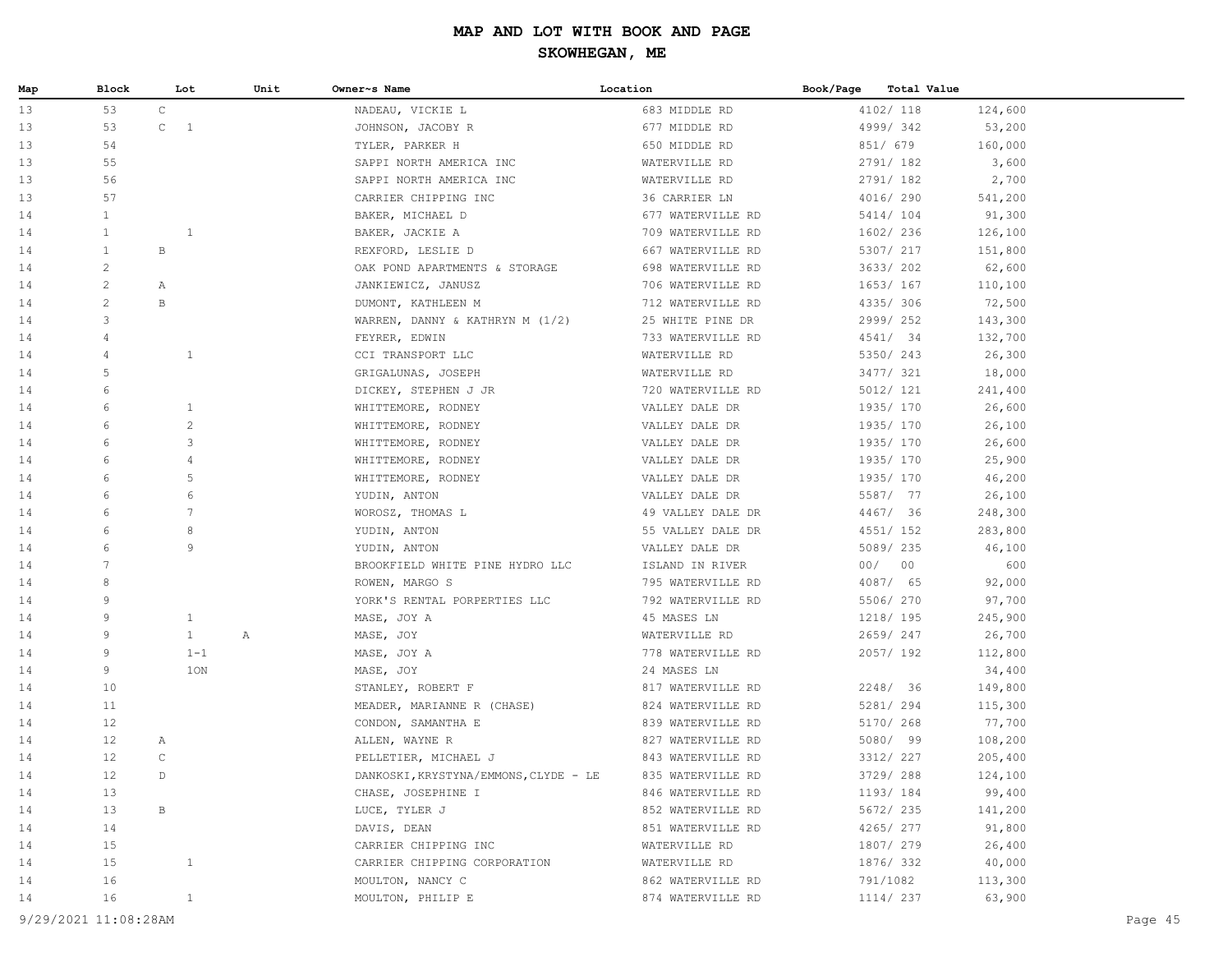| Map | Block                | Lot            | Unit | Owner~s Name                        | Location           | Book/Page<br>Total Value |         |         |
|-----|----------------------|----------------|------|-------------------------------------|--------------------|--------------------------|---------|---------|
| 14  | 17                   |                |      | JONES, VURLE                        | 22 DEER RUN LN     | 3585/ 261                | 58,800  |         |
| 14  | 17                   | $\mathbf{1}$   |      | GODIN, GERARD H                     | 855 WATERVILLE RD  | 950/ 309                 | 148,700 |         |
| 14  | 17                   | $\mathbf{2}$   |      | BURBANK, KELLY MARIE                | 865 WATERVILLE RD  | 5583/149                 | 142,500 |         |
| 14  | 17                   | 3              |      | WEST, RICHARD                       | 16 DEER RUN LN     | 5499/ 113                | 112,200 |         |
| 14  | 18                   |                |      | JONES, VURLE                        | WATERVILLE RD      | 3585/ 261                | 15,900  |         |
| 14  | 19                   |                |      | AC RVA LLC                          | 942 WATERVILLE RD  | 5640/267                 | 276,900 |         |
| 14  | 19                   | $\mathbf{1}$   |      | NELSON, DANIEL C                    | 918 WATERVILLE RD  | 3517/ 307                | 106,100 |         |
| 14  | 19                   | 3              |      | MARCOUX, JEROME R                   | 930 WATERVILLE RD  | 1107/ 337                | 123,700 |         |
| 14  | 19                   | Α              |      | LEBLANC, REINETTE L - LE            | 964 WATERVILLE RD  | 4228/ 191                | 60,700  |         |
| 14  | 19                   | B              |      | TRIPP, BRAINARD I - TRUSTEE         | 974 WATERVILLE RD  | 5534/122                 | 109,900 |         |
| 14  | 19                   | $\mathbf E$    |      | PERKINS, RUTH E                     | 908 WATERVILLE RD  | 1090/339                 | 111,500 |         |
| 14  | 20                   | $\mathbf{1}$   |      | PROVOST, DARYL                      | 945 WATERVILLE RD  | 4978/224                 | 139,200 |         |
| 14  | 20                   | Α              |      | LESCHINSKI, ROBERT                  | 957 WATERVILLE RD  | 824/ 585                 | 127,800 |         |
| 14  | 20                   | B              |      | AUBRY, PEGGY                        | 929 WATERVILLE RD  | 5054/203                 | 126,500 |         |
| 14  | 20                   | $\mathsf C$    |      | JONES, VURLE C                      | 911 WATERVILLE RD  | 2497/ 75                 | 257,000 |         |
| 14  | 20                   | $\mathbb D$    |      | DAVIS, ALLAN M                      | 917 WATERVILLE RD  | 4973/290                 | 103,300 |         |
| 14  | 20                   | $\mathbf E$    |      | SAPPI NORTH AMERICA INC             | WATERVILLE RD      | 1956/292                 | 14,400  |         |
| 14  | 21                   |                |      | SAPPI NORTH AMERICA INC             | WATERVILLE RD      | 1956/292                 | 28,700  |         |
| 14  | 21                   | 1              |      | L & W REALTY LLC                    | SOUTHGATE PKWY     | 4979/232                 | 27,400  |         |
| 14  | 21                   | $\overline{c}$ |      | SKOWHEGAN ECON DEVELMNT CORP        | SOUTHGATE PKWY     | 2791/184                 | 28,700  |         |
| 14  | 21                   | 3              |      | SKOWHEGAN ECON DEVELMNT CORP        | SOUTHGATE PKWY     | 2791/184                 | 32,400  |         |
| 14  | 21                   | 4              |      | NORTHEAST MERCHANDISING CORPORATION | 60 SOUTHGATE PKWY  | 3994/351                 | 396,400 |         |
| 14  | 21                   | 5              |      | CIVIL ARMS INC                      | 80 SOUTHGATE PKWY  | 5090/ 132                | 462,500 |         |
| 14  | 21                   | 6              |      | CIVIL ARMS INC                      | SOUTHGATE PKWY     | 5090/ 132                | 46,800  |         |
| 14  | 21                   | $\overline{7}$ |      | SKOWHEGAN ECON DEVELMNT CORP        | SOUTHGATE PKWY     | 2791/184                 | 43,000  |         |
| 14  | 21                   | 8              |      | SAPPI NORTH AMERICA INC             | 50 SOUTHGATE PKWY  | 4984/148                 | 34,800  |         |
| 14  | 21                   | Α              |      | CENTRAL MAINE POWER CO              | WATERVILLE RD      | 846/823                  | 2,500   |         |
| 14  | 21                   | $\, {\bf B}$   |      | SAPPI NORTH AMERICA INC             | WATERVILLE RD      | 1956/292                 | 6,500   |         |
| 14  | 21                   | $\mathsf C$    |      | SAPPI NORTH AMERICA INC             | WATERVILLE RD      | 1956/292                 | 1,800   |         |
| 14  | 22                   |                |      | HOLLICK, SHARON                     | 992 WATERVILLE RD  | 999/ 25                  | 119,900 |         |
| 14  | 23                   |                |      | GILES, JANICE E ET AL               | WATERVILLE RD      | 1388/ 93                 | 7,500   |         |
| 14  | 23                   | Α              |      | GILES, JANICE E ET AL               | WATERVILLE RD      | 1388/ 93                 | 11,400  |         |
| 14  | 23                   | B              |      | GILES, JANICE E - TRUSTEE           | 7 TIPPER LN        | 2975/ 188                | 85,700  |         |
| 14  | 23                   | B<br>ON        |      | HODGKINS, ANNA                      | 10 TIPPER LN       | <b>BOS</b>               | 30,900  |         |
| 14  | 24                   |                |      | CENTRAL MAINE POWER CO              | WATERVILLE RD      | 847/ 365                 | 2,000   |         |
| 14  | 25                   |                |      | SKOWHEGAN ECON. DEV. CORP           | WATERVILLE RD      | 3000/ 37                 | 1,800   |         |
| 14  | 25                   | Α              |      | SALISBURY, JAMES G                  | 1026 WATERVILLE RD | 2800/233                 | 151,000 |         |
| 14  | 25                   | B              |      | GILES, JANICE E ET AL               | WATERVILLE RD      | 1388/ 93                 | 20,200  |         |
| 14  | 25                   | $\mathcal{C}$  |      | SKOWHEGAN ECON. DEV. CORP           | WATERVILLE RD      | 3000/ 37                 | 20,000  |         |
| 14  | 25                   | $\mathbb D$    |      | CENTRAL MAINE POWER CO              | WATERVILLE RD      | 847/ 365                 | 9,600   |         |
| 14  | 26                   |                |      | COUTURIER, DANIEL P                 | 1073 WATERVILLE RD | 4713/ 308                | 173,800 |         |
| 14  | 27                   |                |      | BRIGGS, ANDREW                      | 1080 WATERVILLE RD | 5317/ 115                | 114,200 |         |
| 14  | 28                   |                |      | MATHIEU, MICHAEL                    | 1088 WATERVILLE RD | 5315/ 226                | 136,800 |         |
| 14  | 29                   |                |      | HALL, BRUCE D                       | 1072 WATERVILLE RD | 5470/ 62                 | 107,400 |         |
| 14  | 30                   |                |      | HART, DENNIS G                      | 1096 WATERVILLE RD | 831/ 262                 | 84,700  |         |
| 14  | 31                   |                |      | STATE OF MAINE                      | WATERVILLE RD      |                          | 17,200  |         |
|     | 9/29/2021 11:08:28AM |                |      |                                     |                    |                          |         | Page 46 |
|     |                      |                |      |                                     |                    |                          |         |         |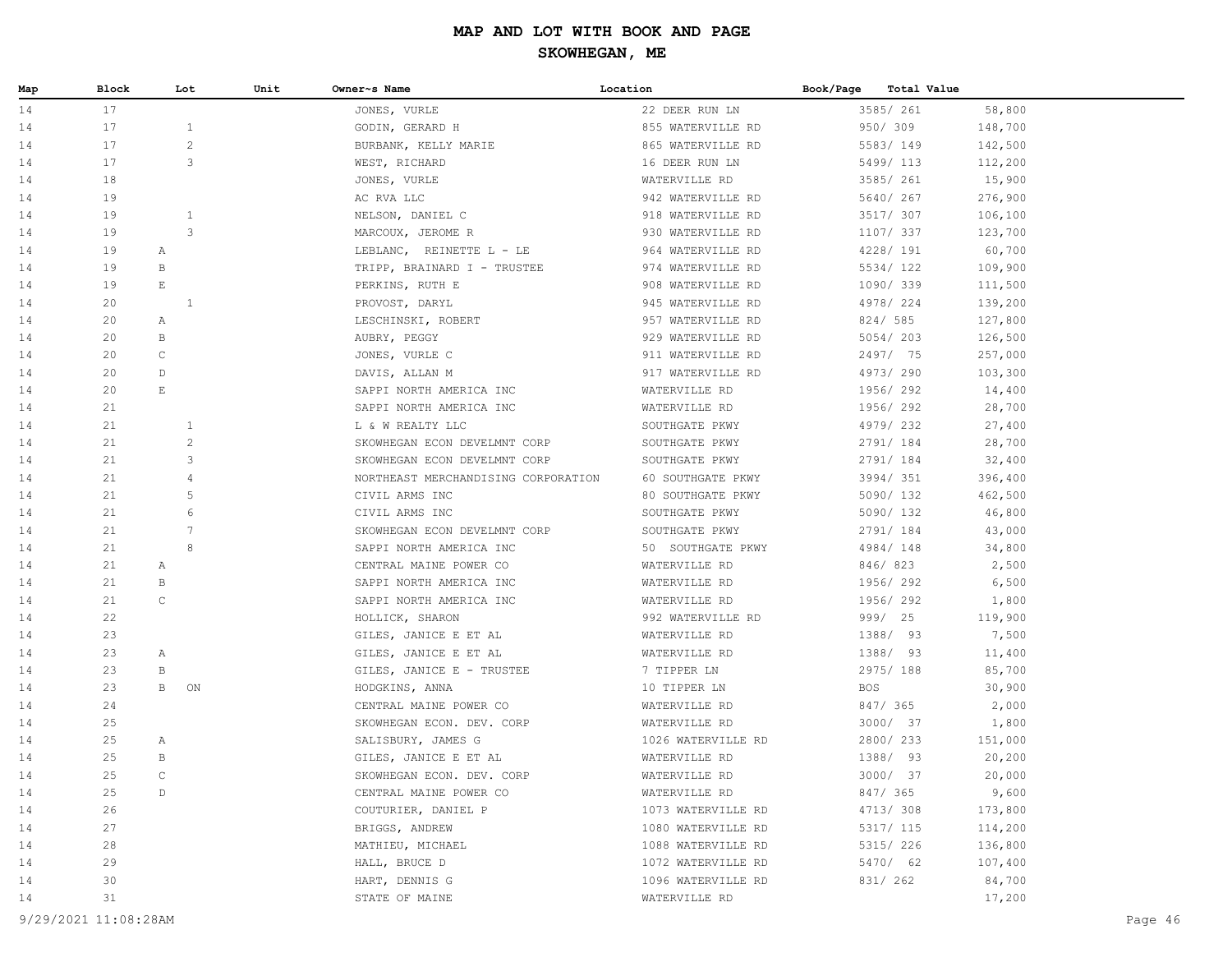| Map | Block | Lot                            | Unit | Owner~s Name                                                  | Location              | Book/Page | <b>Total Value</b> |         |
|-----|-------|--------------------------------|------|---------------------------------------------------------------|-----------------------|-----------|--------------------|---------|
| 14  | 31    | $\mathbb{A}$                   |      | TOWN OF SKOWHEGAN                                             | WATERVILLE RD         |           | 2896/ 121          | 24,600  |
| 14  | 33    |                                |      | HELLER, LARRY D                                               | 492 EAST RIVER RD     |           | 1994/ 73           | 110,100 |
| 14  | 33    | $\mathbf{1}$                   |      | AUSTIN, HARVEY JR II                                          | AUSTIN LN             |           | 1678/ 37           | 32,700  |
| 14  | 33    | $\mathbf{1}$                   | Α    | AUSTIN, TRISHA                                                | EAST RIVER RD         |           | 4995/136           | 32,300  |
| 14  | 33    | $\overline{c}$                 |      | AUSTIN, HARVEY JR II                                          | EAST RIVER RD         |           | 1747/ 69           | 12,100  |
| 14  | 33    | 1ON                            |      | AUSTIN, HARVEY SR - ESTATE OF                                 | 2 AUSTIN LN           |           |                    | 16,000  |
| 14  | 33    | 1AON                           |      | SANDIFER, AMY                                                 | 9 AUSTIN LN           |           | 00/00              | 11,800  |
| 14  | 33    | 10N3                           |      | AUSTIN, HARVEY                                                | 6 AUSTIN LN           |           | 000/000            | 12,200  |
| 14  | 34    | 1                              |      | HIGHT, COREY K                                                | 471 EAST RIVER RD     |           | 3577/ 214          | 329,900 |
| 14  | 34    | $\overline{c}$                 |      | TRASK, DAVID E                                                | 503 EAST RIVER RD     |           | 3030/ 181          | 85,700  |
| 14  | 34    | 3                              |      | JACQUES, MARK G                                               | 519 EAST RIVER RD     |           | 3689/ 72           | 222,200 |
| 14  | 34    | 4                              |      | ALLEN, SHEILA R                                               | 535 EAST RIVER RD     |           | 4250/ 279          | 230,200 |
| 14  | 35    |                                |      | AUSTIN, HARVEY JR II                                          | EAST RIVER RD         |           | 2151/ 145          | 33,800  |
| 14  | 35    | Α                              |      | AUSTIN, HARVEY                                                | 566 EAST RIVER RD     |           | 2572/ 80           | 24,000  |
| 14  | 36    |                                |      | AUSTIN, HARVEY JR II                                          | 557 EAST RIVER RD     |           | 3134/34            | 353,400 |
| 14  | 36    | $\mathbf{1}$                   |      | SOMERSET WOODS TRUSTEES                                       | EAST RIVER RD         |           | 2481/ 241          | 46,400  |
| 14  | 36    | $\overline{c}$                 |      | DAUGHTRY, MICHAEL L                                           | 541 EAST RIVER RD     |           | 5288/ 103          | 298,500 |
| 14  | 37    |                                |      | SOMERSET WOODS TRUSTEES                                       | EAST RIVER RD         |           |                    | 20,200  |
| 14  | 38    |                                |      | SOMERSET WOODS TRUSTEES                                       | 587 EAST RIVER RD     |           |                    | 49,000  |
| 14  | 39    |                                |      | SOMERSET WOODS TRUSTEES                                       | EATON MOUNTAIN RD     |           |                    | 17,800  |
| 14  | 40    |                                |      | LAPLANTE, RICHARD J                                           | EATON MOUNTAIN RD     |           | 1772/ 222          | 32,900  |
| 14  | 40    | $\mathbf{1}$                   |      | MORIN, BRITTANY E                                             | 479 EATON MOUNTAIN RD |           | 4810/ 222          | 217,400 |
| 14  | 41    |                                |      | VINING ROBIN TRUSTEE                                          | 340 LAMBERT RD        |           | 5141/ 322          | 68,000  |
| 14  | 41    | 1                              |      | HERTLEIN, JOSEPH E M                                          | 460 EATON MOUNTAIN RD |           | 5299/331           | 218,400 |
| 14  | 41    | 2                              |      | OSTER, TONI M & FITZGERALD, ROBERT - LE 480 EATON MOUNTAIN RD |                       |           | 5491/ 271          | 177,000 |
| 14  | 41    | Α                              |      | TURCOTTE, CRAIG J                                             | 440 EATON MOUNTAIN RD |           | 3874/ 70           | 82,300  |
| 14  | 41    | B                              |      | PACKARD, PHILLIP EDMUND                                       | 428 EATON MOUNTAIN RD |           | 3384/230           | 138,200 |
| 14  | 41    | C                              |      | SAPPI NORTH AMERICA INC                                       | EATON MOUNTAIN RD     |           | 855/ 570           | 25,100  |
| 14  | 42    |                                |      | FITZGERALD, LYNN M                                            | 779 OAK POND RD       |           | 5546/352           | 26,500  |
| 14  | 42    | 1                              |      | GARTHWAITE, ROBERT L - TRUST                                  | OAK POND RD           |           | 4313/191           | 75,700  |
| 14  | 42    | 2                              |      | BOWDEN, BRENDA L                                              | 578 EATON MOUNTAIN RD |           | 5325/268           | 30,900  |
| 14  | 43    |                                |      | VINING ROBIN TRUSTEE                                          | 678 EAST RIVER RD     |           | 5141/353           | 124,300 |
| 14  | 43    | $\overline{c}$                 |      | VINING, ELAINE G                                              | 654 EAST RIVER RD     |           | 1286/ 253          | 47,800  |
| 14  | 43    | 3                              |      | COOK, STACEY L                                                | 592 EATON MOUNTAIN RD |           | 2720/ 29           | 62,500  |
| 14  | 44    |                                |      | WRIGHT BROS., LLC                                             | 489 OAK POND RD       |           | 3485/355           | 138,500 |
| 14  | 44    | $\mathbf{1}$                   |      | VINING, DAVID A                                               | 511 OAK POND RD       |           | 2534/247           | 223,300 |
| 14  | 46    |                                |      | VINING ROBIN TRUSTEE                                          | LAMBERT RD            |           | 5141/ 343          | 7,400   |
| 14  | 46    | $\mathbf{1}$                   |      | VINING ROBIN TRUSTEE                                          | LAMBERT RD            |           | 5141/ 340          | 10,800  |
| 14  | 46    | 2                              |      | CORREIA, JAMES L                                              | LAMBERT RD            |           | 1314/ 83           | 4,800   |
| 14  | 46    | 3                              |      | SHADAN, PHILIP                                                | RICHARDSON RD         |           | 2755/ 73           | 4,100   |
| 14  | 48    |                                |      | TOZIER, DAVID L                                               | OAK POND RD           |           | 5013/302           | 33,700  |
| 14  | 48    | $\mathbf{1}$                   |      | PRESCOTT, DANIEL                                              | 484 OAK POND RD       |           | 4760/ 199          | 104,300 |
| 14  | 48    | $\overline{c}$<br>3            |      | TOZIER, DAVID                                                 | 518 OAK POND RD       |           | 3823/ 175          | 118,500 |
| 14  | 48    |                                |      | TOZIER, KAITLYN M                                             | 500 OAK POND RD       |           | 5024/ 22           | 167,500 |
| 14  | 49    | $\mathbf{1}$<br>$\overline{c}$ |      | KENT, EUGENE C II                                             | 552 OAK POND RD       |           | 3961/349           | 138,200 |
| 14  | 49    |                                |      | DEMERCHANT, LAWRENCE A                                        | OAK POND RD           |           | 1200/ 139          | 22,700  |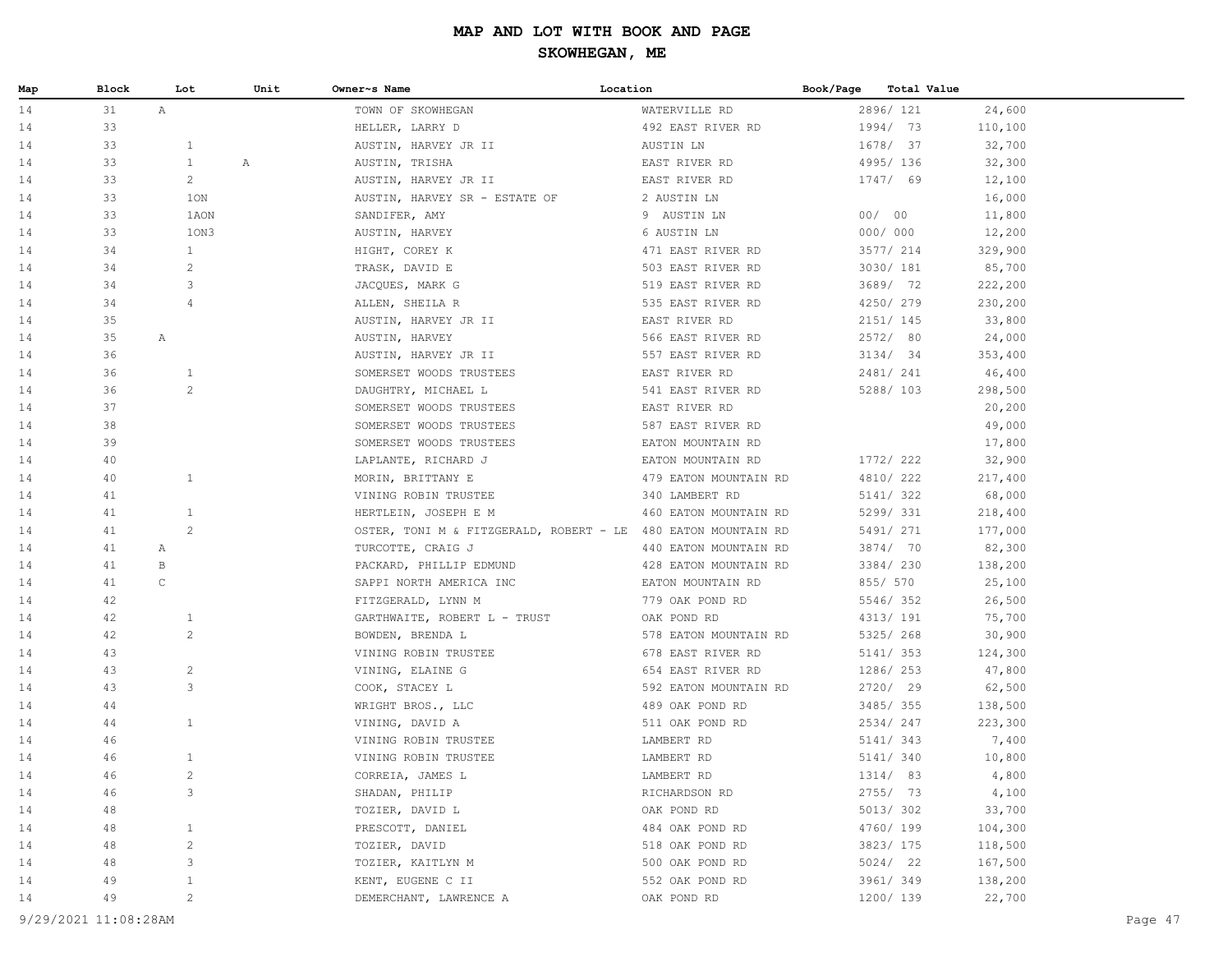| Map | Block | Lot                            | Unit | Owner~s Name                  | Location          | Book/Page  | Total Value                       |         |
|-----|-------|--------------------------------|------|-------------------------------|-------------------|------------|-----------------------------------|---------|
| 14  | 49    | $\mathcal{S}$                  |      | DEMERCHANT, LAWRENCE A        | 570 OAK POND RD   |            | 1384/ 166                         | 185,100 |
| 14  | 49    | $\overline{4}$                 |      | AUDET, PETER L                | 580 OAK POND RD   |            | 900/986                           | 79,300  |
| 14  | 49    | 5                              |      | ALACHOYAN, GEORGE JR          | 592 OAK POND RD   |            | 1698/ 276                         | 19,300  |
| 14  | 49    | 6                              |      | HOLBROOK, CHRISTOPHER D       | 604 OAK POND RD   |            | 4672/13                           | 108,500 |
| 14  | 49    | $7\phantom{.0}$                |      | HOLBROOK, CHRISTOPHER D       | OAK POND RD       |            | 4814/279                          | 21,400  |
| 14  | 49    | 8                              |      | LAREAU, MARK                  | OAK POND RD       |            | 1001/54                           | 10,100  |
| 14  | 49    | 9                              |      | MCLAUGHLIN, TERRY W           | OAK POND RD       |            | 3775/29                           | 9,600   |
| 14  | 49    | 1A                             |      | NICKERSON, LINDA M (WATSON)   | 534 OAK POND RD   |            | 4187/<br>$\overline{\phantom{1}}$ | 143,600 |
| 14  | 49    |                                | 30N  | DEMERCHANT, DIANE             | 566 OAK POND RD   | <b>BOS</b> |                                   | 46,800  |
| 14  | 50    |                                |      | POOLER, MICHAEL J             | 636 OAK POND RD   |            | 863/304                           | 145,600 |
| 14  | 50    | A                              |      | RAYESKI, JAMIE E              | 656 OAK POND RD   |            | 5563/ 68                          | 125,500 |
| 14  | 50    | $\mathbf{1}$<br>$\mathbb{A}$   |      | FRACE, LINDA M                | 646 OAK POND RD   |            | 5600/ 261                         | 114,000 |
| 14  | 50    | $\overline{c}$<br>$\mathbb{A}$ |      | WHITE, TERRY                  | 664 OAK POND RD   |            | 4994/ 56                          | 102,400 |
| 14  | 50    | $\mathbf{3}$<br>А              |      | CORSON, CAROL (RAYESKI)       | 658 OAK POND RD   |            | 1955/ 43                          | 63,800  |
| 14  | 50    | В                              |      | HANSON, BRUCE E               | 610 OAK POND RD   |            | 5152/ 182                         | 91,000  |
| 14  | 50    | $\mathsf C$                    |      | DUFOUR, JOSEPH P              | 622 OAK POND RD   |            | 5209/ 113                         | 55,700  |
| 14  | 50    | D                              |      | HANSON, BRUCE E               | OAK POND RD       |            | 5152/ 182                         | 1,200   |
| 14  | 51    |                                |      | RUGAN, RHONDA                 | OAK POND RD       |            | 3676/ 175                         | 9,600   |
| 14  | 51    | $\mathbf{1}$                   |      | ROBINSON, WENDY M             | OAK POND RD       |            | 1607/ 226                         | 1,600   |
| 14  | 52    |                                |      | RUGAN, RHONDA                 | EAST RIVER RD     |            | 3676/ 175                         | 30,900  |
| 14  | 52    | $\mathbf{1}$                   |      | ALTOBELL, LOUIS ANTHONY       | 740 EAST RIVER RD |            | 5567/ 95                          | 173,400 |
| 14  | 52    | A                              |      | NELSON, REX C - LIFE EST      | 714 EAST RIVER RD |            | 3453/308                          | 57,100  |
| 14  | 52    | B                              |      | LAPLANTE, RICHARD J           | 720 EAST RIVER RD |            | 869/ 666                          | 190,400 |
| 14  | 53    | 1                              |      | SMITH, KENNETH W              | 792 OAK POND RD   |            | 1168/ 24                          | 42,800  |
| 14  | 53    | $\overline{c}$                 |      | SMITH, KENNETH W              | EAST RIVER RD     |            | 1168/ 24                          | 22,600  |
| 14  | 53    | 3                              |      | DEROCHE, JARED                | 704 EAST RIVER RD |            | 5628/ 125                         | 115,700 |
| 14  | 53    | $\overline{4}$                 |      | BOUCHARD, LUCILLE M - EST OF  | 708 EAST RIVER RD |            | 1637/ 244                         | 111,100 |
| 14  | 54    |                                |      | CORSON, TERRY B & JOAN L - LE | 701 EAST RIVER RD |            | 5674/323                          | 132,300 |
| 14  | 54    | A                              |      | YORK, RACHEL G                | 741 EAST RIVER RD |            | 846/358                           | 163,000 |
| 14  | 54    | $\, {\bf B}$                   |      | BANE, CHRISTIE                | 723 EAST RIVER RD |            | 5667/ 186                         | 170,800 |
| 14  | 55    |                                |      | MOORE, JAMES D - TRUSTEE      | EAST RIVER RD     |            | 1747/ 249                         | 45,200  |
| 14  | 55    | ON                             |      | MOORE, DAVID                  | 792 EAST RIVER RD | BOS        |                                   | 19,800  |
| 14  | 55    | $\mathbb{A}$                   |      | WHITTEMORE, MICHAEL E         | 842 EAST RIVER RD |            | 1916/ 93                          | 94,700  |
| 14  | 55    | B                              |      | MOORE, JAMES D                | EAST RIVER RD     |            | 2248/305                          | 31,700  |
| 14  | 56    |                                |      | MOORE, JAMES D - TRUSTEE      | EAST RIVER RD     |            | 1747/249                          | 39,100  |
| 14  | 56    | A                              |      | MOORE, JAMES D - TRUSTEE      | EAST RIVER RD     |            | 1747/249                          | 4,300   |
| 14  | 56    | В                              |      | CENTRAL MAINE POWER CO        | EAST RIVER RD     |            | 846/ 48                           | 24,000  |
| 14  | 56    | $\mathsf C$                    |      | WHITTEMORE, MICHAEL E         | 803 EAST RIVER RD |            | 5649/236                          | 63,900  |
| 14  | 56    | $\mathbb{D}$                   |      | CAVERLY FARMS LLC             | 811 EAST RIVER RD |            | 3171/ 212                         | 75,900  |
| 14  | 57    |                                |      | SOMERSET WOODS TRUSTEES       | EAST RIVER RD     |            | 4451/ 55                          | 11,200  |
| 14  | 58    |                                |      | SOMERSET WOODS TRUSTEES       | EAST RIVER RD     |            | 4451/ 55                          | 44,200  |
| 14  | 59    |                                |      | MOORE, JAMES D - TRUSTEE      | EAST RIVER RD     |            | 1747/249                          | 19,800  |
| 14  | 60    |                                |      | ACREWOOD LLC                  | EAST RIVER RD     |            | 3850/ 60                          | 400     |
| 14  | 61    |                                |      | MOORE, JAMES D - TRUSTEE      | EAST RIVER RD     |            | 1747/ 249                         | 3,500   |
| 14  | 61    | Α                              |      | TRAFTON, LESLIE D             | 872 EAST RIVER RD |            | 835/ 666                          | 120,700 |
| 14  | 62    |                                |      | MOORE, JAMES D - TRUSTEE      | EAST RIVER RD     |            | 1747/249                          | 34,200  |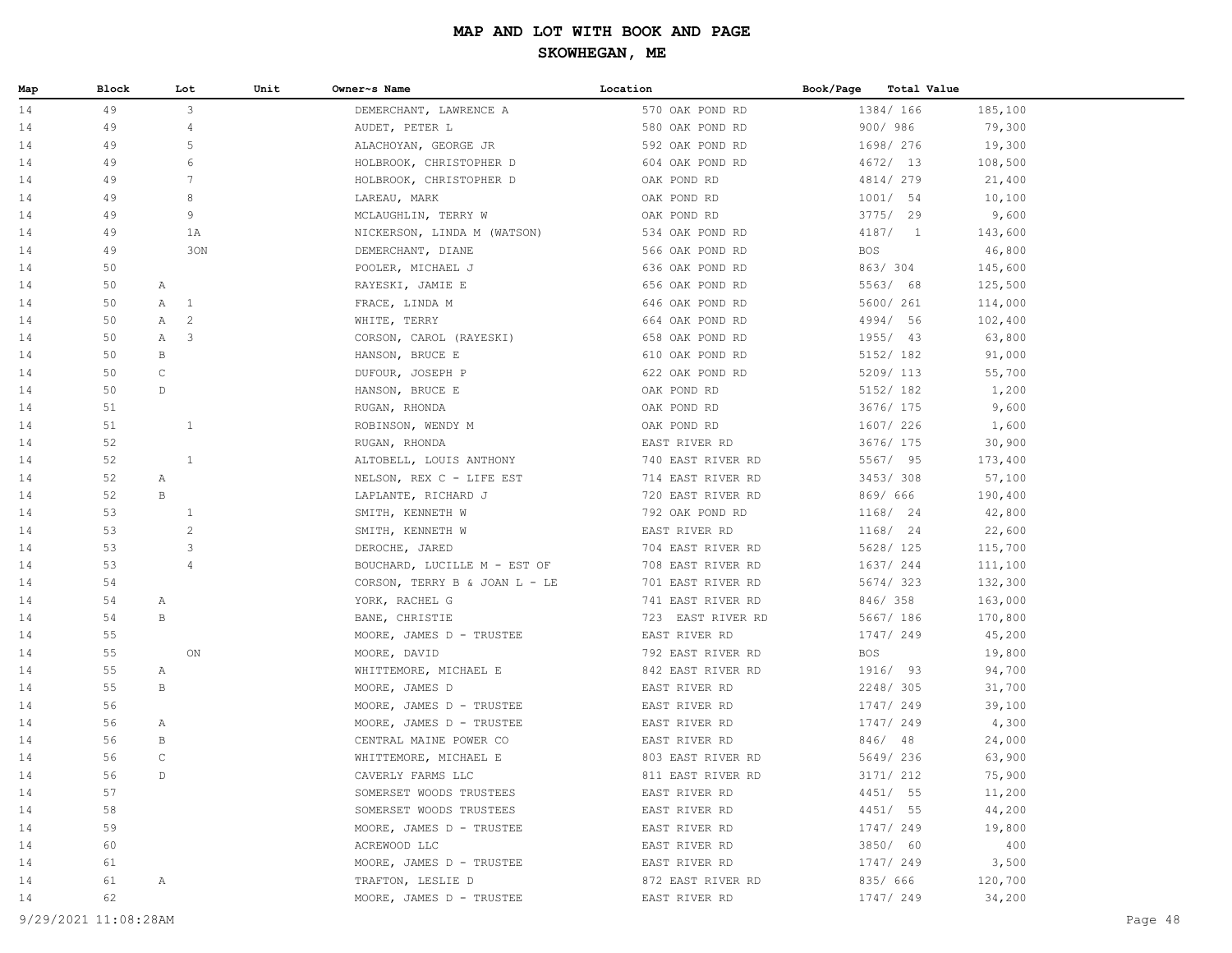| Map      | Block                 | Lot                          | Unit    | Owner~s Name                          | Location                               | Book/Page<br>Total Value |                    |
|----------|-----------------------|------------------------------|---------|---------------------------------------|----------------------------------------|--------------------------|--------------------|
| 14       | 63                    |                              |         | SKOWHEGAN SPORTSMAN CLUB INC          | 857 EAST RIVER RD                      |                          | 176,900            |
| 14       | 64                    |                              |         | CENTRAL MAINE POWER CO                | OAK POND RD                            |                          | 52,000             |
| 14       | 65                    |                              |         | CENTRAL MAINE POWER CO                | OAK POND RD                            |                          | 68,600             |
| 14       | 66                    |                              |         | CENTRAL MAINE POWER CO                | EATON MOUNTAIN RD                      |                          | 24,000             |
| 15       | $\mathbf{1}$          |                              |         | CLARK, RICHARD A - TRUSTEE            | OAK POND RD                            | 5048/357                 | 2,000              |
| 15       | $\mathbf{2}^{\prime}$ |                              |         | JOHNSON, BRIAN L                      | OAK POND RD                            | 4242/32                  | 44,600             |
| 15       | $\mathbf{2}$          | 1                            |         | PRENTISS, RYAN R                      | OAK POND RD                            | 5325/ 247                | 20,600             |
| 15       | $\mathbf{2}^{\prime}$ | $\overline{c}$               |         | CURTIS, ANDREA                        | 212 OAK POND RD                        | 5391/5                   | 50,000             |
| 15       | $\mathbf{2}$          |                              | $1 - 1$ | WEYMOUTH, MARK A                      | 220 OAK POND RD                        | 4149/ 130                | 219,000            |
| 15       | $\overline{c}$        | Α                            |         | DECKER, DAVID I                       | 248 OAK POND RD                        | 4884/347                 | 50,700             |
| 15       | $\overline{c}$        | $\, {\bf B}$                 |         | REED, PAUL A JR                       | 13 PATRIOT PLC                         | 4166/ 336                | 258,800            |
| 15       | 3                     |                              |         | POOLER, MICHAEL I                     | 327 OAK POND RD                        | 964/344                  | 133,600            |
| 15       | 3                     | $\mathbf{1}$                 |         | POOLER, BROCK M                       | 299 OAK POND RD                        | 3327/ 226                | 200,900            |
| 15       | 4                     |                              |         | BOWZER, JEFFREY R                     | 7 BOWZER LN                            | 1275/10                  | 150,700            |
| 15       | 5                     |                              |         | OLIVER, MARK                          | LAMBERT RD                             | 5675/ 172                | 5,500              |
| 15       | 5                     | 1                            |         | HARRISON, JOSEPH                      | LAMBERT RD                             | 2055/ 311                | 5,600              |
| 15       | 5                     | $\mathbf{2}$                 |         | HARRISON, JOSEPH                      | LAMBERT RD                             | 2055/ 311                | 1,400              |
| 15       | 5                     | 3                            |         | RUDOLPH, LISA                         | LAMBERT RD                             | 5675/ 174                | 4,800              |
| 15       | 5                     | 4                            |         | SHADAN, PHILIP T                      | 34 RICHARDSON RD                       | 2226/253                 | 9,000              |
| 15       | 6                     |                              |         | CLARK, JOHN G & MARK S                | 455 LAMBERT RD                         | 4796/202                 | 21,400             |
| 15       | 7                     |                              |         | JEAN, DANIEL R                        | 399 OAK POND RD                        | 4433/83                  | 71,100             |
| 15       | 7                     | $\mathbf{1}$                 |         | JACKSON, SANDRA L                     | 381 OAK POND RD                        | 4694/221                 | 221,100            |
| 15       | $7\phantom{.}$        | $\overline{c}$               |         | COOK, JOHN F                          | OAK POND RD                            | 4241/224                 | 20,100             |
| 15       | 9                     |                              |         | TOWN OF SKOWHEGAN                     | 449 OAK POND RD                        | 797/ 610                 | 48,200             |
| 15       | 10                    |                              |         | TOWN OF SKOWHEGAN                     | OAK POND RD                            | 797/ 610                 | 108,900            |
| 15       | 11                    |                              |         | COOK, JOHN F                          | 402 OAK POND RD                        | 4860/265                 | 43,900             |
| 15       | 12                    |                              |         | ACREWOOD LLC                          | OAK POND RD                            | 3850/ 60                 | 4,300              |
| 15       | 13                    |                              |         | COOK, JOHN F                          | RED BRIDGE RD                          | 2630/ 17                 | 4,900              |
| 15       | 14                    |                              |         | JUDKINS, DANIELLE                     | 39 RED BRIDGE RD                       | 4831/ 30                 | 158,100            |
| 15       | 14                    | $\mathbf{1}$                 |         | SINCYR, MICHAEL B                     | 61 RED BRIDGE RD                       | 1592/ 213                | 168,500            |
| 15       | 14                    | 2                            |         | STRONG, RONALD                        | 33 RED BRIDGE RD                       | 5228/ 191                | 79,900             |
| 15       | 14                    | A                            |         | COOK, JOHN F                          | 392 OAK POND RD                        | 3348/ 254                | 114,700            |
| 15       | 14                    | B                            |         | JEAN, DANIEL R                        | 396 OAK POND RD                        | 5222/ 16                 | 129,500            |
| 15       | 15                    |                              |         | STEEVES, JOHN A                       | 30 RED BRIDGE RD                       | 4090/130                 | 236,300            |
| 15       | 15                    | 1                            |         | MCMORRAN, MARILYN F                   | 286 OAK POND RD                        | 1821/ 137                | 220,100            |
| 15       | 16                    |                              |         | ALMAND, JOSEPH R                      | 63 RED BRIDGE RD                       | 4001/ 277                | 123,100            |
| 15       | 16                    | Α                            |         | SAWYER, HERBERT - HEIRS OF            | RED BRIDGE RD                          | 4863/302                 | 23,200             |
| 15       | 17                    |                              |         | PLUM CREEK MAINE TIMBERLANDS LLC      | RED BRIDGE RD                          | 2490/340                 | 70,000             |
| 15       | 18                    |                              |         | HAMAR, ANGEL L                        | 118 RED BRIDGE RD                      | 1627/ 34                 | 147,100            |
| 15       | 19                    |                              |         | BOUCHARD, ALAN                        | 136 RED BRIDGE RD                      | 5254/295                 | 92,000             |
| 15       | 20                    |                              |         | HERCEG, VANCE S JR                    | RED BRIDGE RD                          | 5587/ 118                | 34,100             |
| 15       | 21                    |                              |         | HARTLEY, KEVIN T - PR                 | 146 RED BRIDGE RD                      | 5619/ 26                 | 86,200             |
| 15       | 21                    | $\mathbf{1}$                 |         | HARTLEY, STACEY C                     | 160 RED BRIDGE RD                      | 3931/ 195                | 49,600             |
| 15       | 22                    |                              |         | BRADLEY, RUSSELL J JR                 | 174 RED BRIDGE RD<br>186 RED BRIDGE RD | 5183/ 195<br>1701/ 126   | 132,700            |
| 15<br>15 | 22<br>22              | $\mathbf{1}$<br>$\mathbf{1}$ |         | BENNER, MICHAEL O<br>DRAKE, JUDIANN M |                                        | 4361/ 157                | 148,800<br>189,700 |
|          |                       |                              | Α       |                                       | 206 RED BRIDGE RD                      |                          |                    |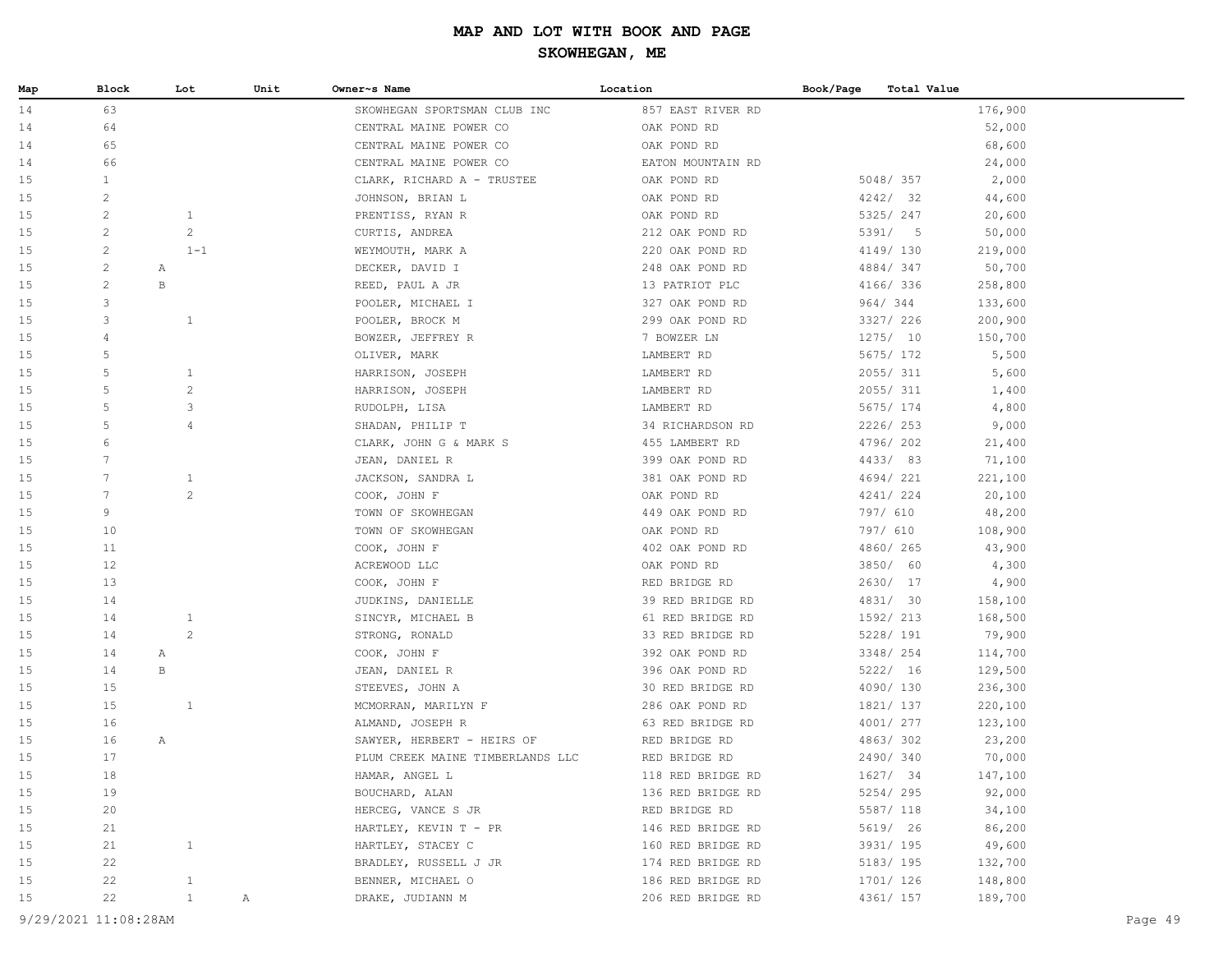| Map | Block          |              | Lot            | Unit | Owner~s Name                          | Location            | Book/Page | Total Value |         |
|-----|----------------|--------------|----------------|------|---------------------------------------|---------------------|-----------|-------------|---------|
| 15  | 23             |              |                |      | VANADESTINE, DONLINNA SUE ET A        | RED BRIDGE RD       |           |             | 2,500   |
| 15  | 24             |              |                |      | DRAKE, FRANK                          | RED BRIDGE RD       |           | 4951/ 306   | 12,800  |
| 15  | 25             |              |                |      | TERSTEGEN, JOHN L                     | 153 RED BRIDGE RD   |           | 2091/ 70    | 235,800 |
| 15  | 26             |              |                |      | TERSTEGEN, JOHN L                     | RED BRIDGE RD       |           | 4272/290    | 7,800   |
| 15  | 26             |              | $\mathbf{1}$   |      | TERSTEGEN, PAUL W                     | RED BRIDGE RD       |           | 4272/288    | 5,800   |
| 15  | 28             |              |                |      | PLUM CREEK MAINE TIMBERLANDS LLC      | CARRABASSETT STREAM |           | 2490/340    | 6,400   |
| 16  | $\mathbf{1}$   |              |                |      | BLODGETT, CLARENCE A JR & LENA G - LE | 977 BIGELOW HILL RD |           | 5003/83     | 79,500  |
| 16  | $\overline{c}$ |              |                |      | BLODGETT, TROY A                      | BIGELOW HILL RD     |           | 2265/329    | 3,800   |
| 16  | 3              |              |                |      | WALKER, CYNTHIA J                     | 885 BIGELOW HILL RD |           | 4813/ 27    | 140,600 |
| 16  | 4              |              |                |      | LEVINE, SAM                           | 919 BIGELOW HILL RD |           | 5479/ 192   | 84,800  |
| 16  | 5              |              |                |      | STEEVES, JEREMY C                     | 888 BIGELOW HILL RD |           | 2760/ 205   | 250,300 |
| 16  | 5              |              | $\mathbf{1}$   |      | LARKIN, DAVID S                       | 41 LARONE RD        |           | 1084/ 95    | 273,900 |
| 16  | 6              |              |                |      | HOPKINS, LEONARD F                    | 873 BIGELOW HILL RD |           | 5146/ 98    | 113,600 |
| 16  | 6              | Α            |                |      | GAGNON JOHN                           | BIGELOW HILL RD     |           | 5135/ 128   | 17,900  |
| 16  | 8              |              |                |      | LARKIN, DAVID S                       | LARONE RD           |           | 2032/200    | 9,400   |
| 16  | 8              |              | 1              |      | LARKIN, DAVID S                       | LARONE RD           |           | 2272/ 48    | 8,700   |
| 16  | 8              |              | $\mathbf{2}$   |      | LARKIN, DAVID S                       | LARONE RD           |           | 2124/ 119   | 8,700   |
| 16  | 8              |              | 3              |      | LARKIN, DAVID S                       | LARONE RD           |           | 2032/198    | 8,600   |
| 16  | 10             |              |                |      | MCCHORD, CHARLES                      | 824 BIGELOW HILL RD |           | 4717/ 48    | 250,000 |
| 16  | 11             |              |                |      | HOLMES, EVELYN                        | BIGELOW HILL RD     |           | 5561/ 325   | 37,500  |
| 16  | 11             |              | $\mathbf{1}$   |      | MERES, RICHARD P                      | 829 BIGELOW HILL RD |           | 2701/334    | 37,200  |
| 16  | 12             |              | $\mathbf{1}$   |      | SPOONER, MICHAEL F                    | 787 BIGELOW HILL RD |           | 3332/ 163   | 214,700 |
| 16  | 12             |              | $\overline{c}$ |      | DUBOIS, GARY S                        | 783 BIGELOW HILL RD |           | 4799/ 216   | 266,700 |
| 16  | 12             |              | $\overline{4}$ |      | CLARK, ALLEN D                        | 765 BIGELOW HILL RD |           | 5414/ 160   | 157,500 |
| 16  | 12             |              | 5              |      | MERRILL, DAWN C                       | BIGELOW HILL RD     |           | 3257/27     | 30,800  |
| 16  | 13             |              |                |      | PERRY, LESLIE P                       | 760 BIGELOW HILL RD |           | 4296/267    | 121,800 |
| 16  | 13             |              | $\mathbf{1}$   |      | WILSON, HARRY M III                   | 780 BIGELOW HILL RD |           | 2489/ 54    | 291,900 |
| 16  | 13             |              | $\mathbf{2}$   |      | MATHIEU, MARY P                       | 770 BIGELOW HILL RD |           | 2513/ 106   | 168,300 |
| 16  | 14             |              |                |      | NODDIN, VERONICA M                    | BIGELOW HILL RD     |           | 962/39      | 67,200  |
| 16  | 15             |              |                |      | NODDIN, VERONICA M                    | 725 BIGELOW HILL RD |           | 962/39      | 216,500 |
| 16  | 16             |              |                |      | LUCE, DONALD                          | BIGELOW HILL RD     |           | 3090/ 200   | 3,900   |
| 16  | 16             |              | 1              |      | LUCE, DONALD P JR                     | 673 BIGELOW HILL RD |           | 1023/ 280   | 167,700 |
| 16  | 16             |              | $\overline{c}$ |      | DORE, RANDY J                         | 701 BIGELOW HILL RD |           | 4454/ 85    | 43,000  |
| 16  | 16             |              | 3              |      | DORE, RANDY                           | BIGELOW HILL RD     |           | 5638/ 60    | 29,300  |
| 16  | 16             |              | $\overline{4}$ |      | LOISEL, NORMA                         | 683 BIGELOW HILL RD |           | 2955/272    | 83,500  |
| 16  | 16             | $\mathbb{A}$ |                |      | EARLE, IDA M (BURKHART)               | 693 BIGELOW HILL RD |           | 1855/ 217   | 189,300 |
| 16  | 17             |              | $\mathbf{1}$   |      | WHITE, CAROL                          | BIGELOW HILL RD     |           | 3086/ 27    | 5,700   |
| 16  | 17             |              | 2              |      | DORE, TODD                            | 18 PICO RD          |           | 2153/ 277   | 118,700 |
| 16  | 17             | Α            |                |      | DORE, ARNOLD J                        | 708 BIGELOW HILL RD |           | 849/ 177    | 184,700 |
| 16  | 18             |              |                |      | BLACK DOG LLC                         | 139 PICO RD         |           | 5240/ 192   | 208,900 |
| 16  | 19             |              |                |      | JOHNSON, LEE ROBERT                   | BIGELOW HILL RD     |           | 2914/320    | 6,200   |
| 16  | 19             |              | $\mathbf{1}$   |      | JOHNSON, LEE R                        | 664 BIGELOW HILL RD |           | 1965/192    | 216,500 |
| 16  | 19             |              | $\mathbf{2}$   |      | FIORE, APRIL                          | 646 BIGELOW HILL RD |           | 5439/ 89    | 143,700 |
| 16  | 19             |              | 3              |      | CLARK, JAMES P                        | 654 BIGELOW HILL RD |           | 5094/145    | 355,800 |
| 16  | 19             |              | $2 - 1$        |      | PELLETIER, AMANDA N                   | 640 BIGELOW HILLRD  |           | 5439/ 72    | 168,200 |
| 16  | 20             |              |                |      | LAMBERT, MICHAEL L                    | 630 BIGELOW HILL RD |           | 4962/ 175   | 111,900 |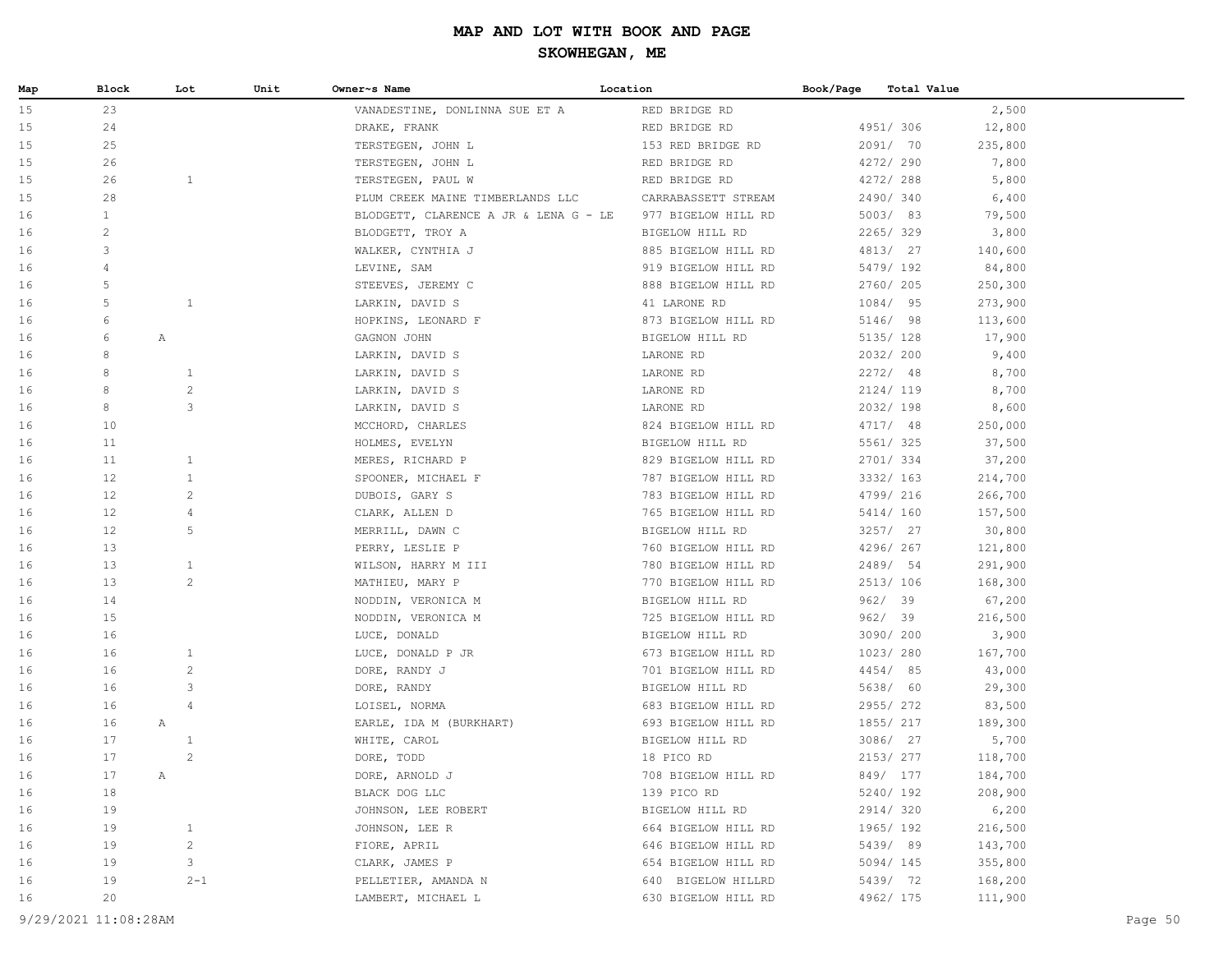| Map                  | Block           | Lot            | Unit | Owner~s Name                                         | Location      | Book/Page |           | Total Value |         |         |
|----------------------|-----------------|----------------|------|------------------------------------------------------|---------------|-----------|-----------|-------------|---------|---------|
| 16                   | 24              |                |      | SNM LLC                                              | LARONE RD     |           | 5240/190  |             | 5,700   |         |
| 16                   | 25              |                |      | SMITH, THOMAS F JR                                   | LARONE RD     |           | 1284/ 301 |             | 8,800   |         |
| 16                   | 26              |                |      | SNM LLC                                              | 270 LARONE RD |           | 5240/190  |             | 17,300  |         |
| 16                   | 26              | Α              |      | BERNARD, JEFFREY R                                   | LARONE RD     |           | 5620/ 120 |             | 10,500  |         |
| 16                   | 27              |                |      | FOSS, DAVID A                                        | LARONE RD     |           | 1150/ 202 |             | 16,100  |         |
| 16                   | 28              |                |      | MATTHEW INC                                          | LARONE RD     |           | 1771/ 142 |             | 21,100  |         |
| 16                   | 31              |                |      | MEYERHANS, STEVEN E                                  | BACK RD       |           | 2914/199  |             | 500     |         |
| 16                   | 32              |                |      | COFFIN, NEIL                                         | BACK RD       |           | 4652/ 82  |             | 27,600  |         |
| 17                   | $\mathbf{1}$    |                |      | FISH, MATTHEW R                                      | 879 BACK RD   |           | 5658/ 134 |             | 36,300  |         |
| 17                   | $\mathbf{1}$    | $\mathbf{1}$   |      | PORTER, CHRISTOPHER                                  | 883 BACK RD   |           | 3117/ 231 |             | 131,600 |         |
| 17                   | $\mathbf{1}$    | $2 - 1$        |      | RICHARDS, CELINE A                                   | 875 BACK RD   |           | 5295/183  |             | 118,900 |         |
| 17                   | $\overline{c}$  |                |      | RAYMOND, BRUCE F                                     | 851 BACK RD   |           | 2705/208  |             | 106,800 |         |
| 17                   | 3               |                |      | VANHOY, MELISSA M (PIERCE)                           | 868 BACK RD   |           | 5262/350  |             | 119,600 |         |
| 17                   | 4               |                |      | CAFFYN, THOMAS E                                     | 799 BACK RD   |           | 849/700   |             | 88,800  |         |
| 17                   | 4               | $\mathbf{1}$   |      | KINGSBURY, DAVID L                                   | 779 BACK RD   |           | 1356/ 245 |             | 170,100 |         |
| 17                   | $\overline{4}$  | $\overline{c}$ |      | SCHNEIDER, ROBERT S - TRUSTEE                        | 833 BACK RD   |           | 5660/ 252 |             | 158,500 |         |
| 17                   | $\overline{4}$  | Α              |      | HARTSGROVE, RALPH R                                  | 783 BACK RD   |           | 3622/ 250 |             | 110,400 |         |
| 17                   | $\overline{4}$  | $\, {\bf B}$   |      | DENIS, PENELOPE A                                    | BACK RD       |           | 3292/ 252 |             | 52,500  |         |
| 17                   | 5               |                |      | WESCOTT, LARRY G                                     | 739 BACK RD   |           | 880/ 261  |             | 141,200 |         |
| 17                   | 5               | $\mathbf{1}$   |      | VANADESTINE, ROBERT                                  | 717 BACK RD   |           | 5039/ 273 |             | 276,800 |         |
| 17                   | $\mathsf S$     | $\mathbb{A}$   |      | CALVER, DEBORAH & JOHNSON, LYNDA - TRSTE 707 BACK RD |               |           | 4843/300  |             | 136,600 |         |
| 17                   | 6               |                |      | KRIEGER, DIONE                                       | BACK RD       |           | 5562/ 18  |             | 35,900  |         |
| 17                   | $7\phantom{.0}$ |                |      | HOYT, JAY A                                          | BACK RD       |           | 1484/226  |             | 14,400  |         |
| 17                   | $7\phantom{.0}$ | $\mathbf{1}$   |      | HOYT, MICHAEL                                        | 663 BACK RD   |           | 2038/269  |             | 141,100 |         |
| 17                   | 8               |                |      | MCKENNEY, DAVID S                                    | 613 BACK RD   |           | 4586/ 74  |             | 98,300  |         |
| 17                   | 9               |                |      | STRINGOS, GUST S                                     | 618 BACK RD   |           | 4118/ 80  |             | 217,600 |         |
| 17                   | 10              |                |      | SPRAGUE, WILLIAM H & RUTH                            | 600 BACK RD   |           | 3849/319  |             | 28,600  |         |
| 17                   | 10              | $\mathbf{1}$   |      | EARLE, MICHAEL                                       | BACK RD       |           | 4097/299  |             | 21,300  |         |
| 17                   | 10              | ON             |      | SPRAGUE, WILLIAM H                                   | 608 BACK RD   |           | 3807/149  |             | 10,600  |         |
| 17                   | 11              |                |      | BEAUREGARD, PAUL M                                   | 690 BACK RD   |           | 1404/ 85  |             | 144,400 |         |
| 17                   | 11              | ON             |      | BEAUREGARD, PAUL                                     | 684 BACK RD   |           |           |             | 5,700   |         |
| 17                   | 11              | ON1            |      | BEAUREGARD, PAUL                                     | 682 BACK RD   |           |           |             | 6,300   |         |
| 17                   | 11              | ON2            |      | BEAUREGARD, PAUL                                     | 686 BACK RD   |           |           |             | 7,300   |         |
| 17                   | 12              |                |      | HOYT, MICHAEL I                                      | BACK RD       |           | 2038/269  |             | 28,100  |         |
| 17                   | 13              |                |      | LANEY, ROBERT J                                      | BACK RD       |           | 892/ 131  |             | 46,100  |         |
| 17                   | 14              |                |      | ADAMS, BRADLEY                                       | 776 BACK RD   |           | 848/ 580  |             | 106,600 |         |
| 17                   | 15              |                |      | FINLEY, MARY D - TRUSTEE                             | 828 BACK RD   |           | 3002/24   |             | 156,700 |         |
| 17                   | 16              |                |      | VOISINE, RONALD A                                    | MIDDLE RD     |           | 4984/228  |             | 600     |         |
| 17                   | 17              |                |      | PICARDI, PETER J                                     | MIDDLE RD     |           | 5220/ 192 |             | 41,200  |         |
| 17                   | 17              | $\mathbf{1}$   |      | PICARDI, PETER J                                     | 986 MIDDLE RD |           | 5220/ 192 |             | 132,500 |         |
| 17                   | 18              |                |      | LYBROOK, KEMP                                        | 963 MIDDLE RD |           | 4243/341  |             | 159,500 |         |
| 17                   | 18              | $\mathbf{1}$   |      | HERRICK, MICHAEL S                                   | 947 MIDDLE RD |           | 4733/100  |             | 211,600 |         |
| 17                   | 18              | Α              |      | WHALEN, GRAYSON F                                    | 931 MIDDLE RD |           | 1829/ 143 |             | 135,600 |         |
| 17                   | 19              |                |      | WHITE, DILLON DEAN                                   | 40 MONYAS WY  |           | 5223/ 77  |             | 142,400 |         |
| 17                   | 19              | $\overline{4}$ |      | MILLETT, MONYA R - HEIRS OF                          | 907 MIDDLE RD |           | 1977/ 71  |             | 133,000 |         |
| 17                   | 19              | $\mathbb{A}$   |      | GREGOIRE, AMY                                        | 913 MIDDLE RD |           | 4571/ 131 |             | 94,200  |         |
| 9/29/2021 11:08:28AM |                 |                |      |                                                      |               |           |           |             |         | Page 51 |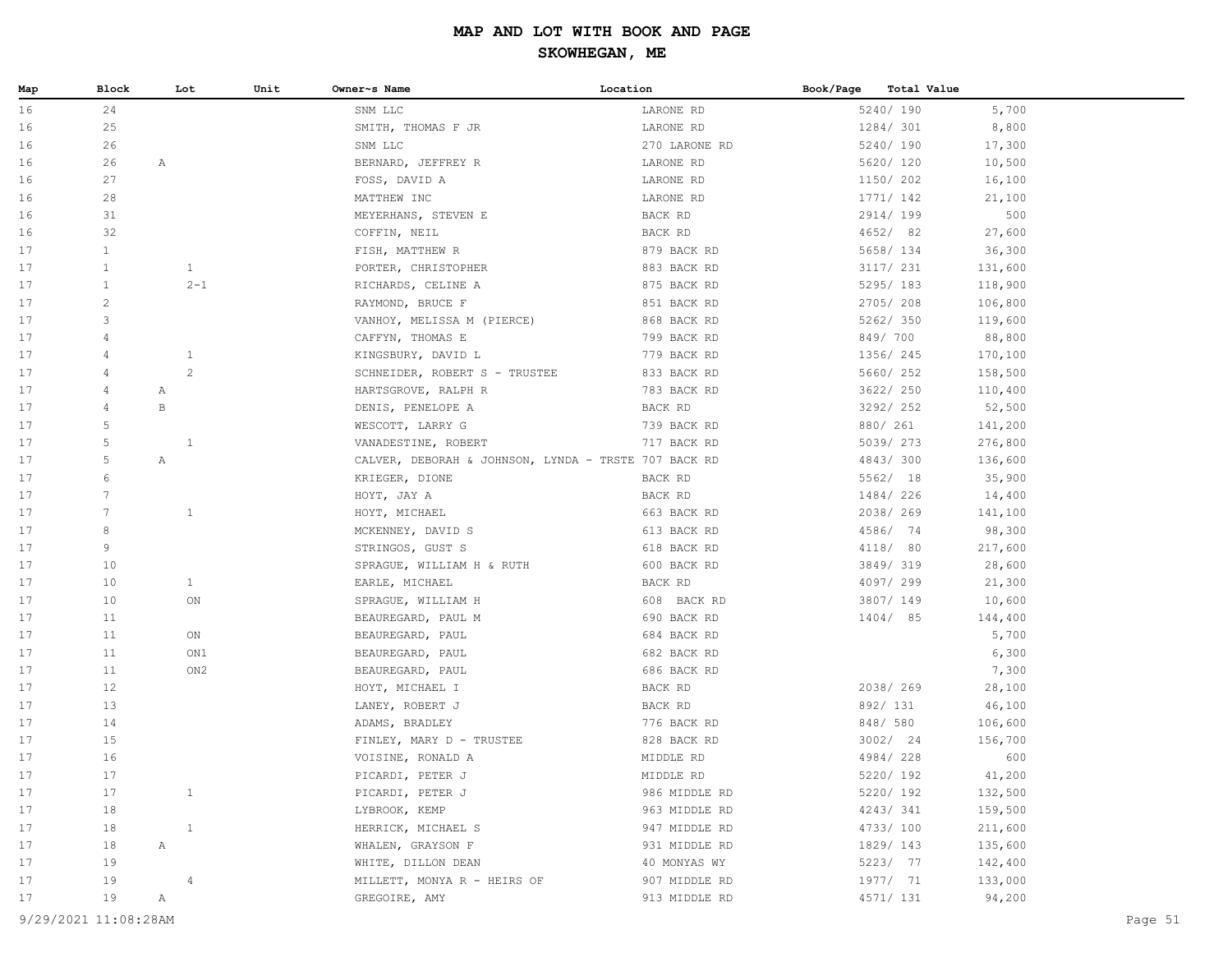| Map | Block          |                 | Unit<br>Lot    | Owner~s Name                                      | Location           | Book/Page | Total Value |           |
|-----|----------------|-----------------|----------------|---------------------------------------------------|--------------------|-----------|-------------|-----------|
| 17  | 19             | $\, {\bf B} \,$ |                | WHITE, CHRISTOPHER D                              | 917 MIDDLE RD      |           | 5220/ 254   | 42,300    |
| 17  | 19             | $\mathtt{C}$    |                | KEITHAN, JAMES A - LIFE ESTATE                    | 927 MIDDLE RD      |           | 3807/ 145   | 44,100    |
| 17  | 20             |                 |                | HOGATE, JONATHAN P                                | 914 MIDDLE RD      |           | 1232/ 27    | 83,900    |
| 17  | 21             |                 |                | CHRETIEN, LEO P                                   | 906 MIDDLE RD      |           | 1982/ 350   | 107,600   |
| 17  | 21             | Α               |                | SAVOY, DAVID W - EST OF                           | 896 MIDDLE RD      |           | 956/339     | 70,100    |
| 17  | 23             |                 |                | GRAF, NEWELL SR                                   | 889 MIDDLE RD      |           | 1030/ 317   | 99,600    |
| 17  | 23             |                 | $\mathbf{1}$   | GRAF, NEWELL B JR                                 | 897 MIDDLE RD      |           | 5098/ 126   | 208,500   |
| 17  | 23             |                 | $\mathbf{2}$   | GRAF, DAVID ROBERT SR                             | 887 MIDDLE RD      |           | 3480/ 285   | 156,700   |
| 17  | 24             |                 |                | NORTHERN NEW ENGLAND TELEPHONE OPER LLC MIDDLE RD |                    |           | 4863/304    | 4,800     |
| 17  | 25             |                 |                | ROSSIGNOL, ARTHUR R                               | 40 HERITAGE DR     |           | 1610/234    | 292,000   |
| 17  | 25             |                 | $\mathbf{1}$   | MYHAVER, MICHAEL J                                | 863 MIDDLE RD      |           | 4969/ 19    | 205,500   |
| 17  | 26             |                 |                | GRAF, ROBERT M                                    | 866 MIDDLE RD      |           | 4221/333    | 181,900   |
| 17  | 27             |                 |                | JOHNSON, FRANCIS S JR                             | 842 MIDDLE RD      |           | 2507/289    | 110,000   |
| 17  | 28             |                 |                | FOLEY, THOMAS F                                   | 6 CRAGIN BROOK LN  |           | 968/ 119    | 184,400   |
| 17  | 28             | Α               |                | BRADFORD, DAVID R                                 | 32 CRAGIN BROOK LN |           | 2448/246    | 206,700   |
| 17  | 28             | $\,$ B          |                | VACHON, STEPHEN P                                 | 845 MIDDLE RD      |           | 936/ 313    | 153,600   |
| 17  | 29             |                 |                | WARD, SCOTT ADAM & TAMMIE JEAN - LE               | 815 MIDDLE RD      |           | 5668/ 281   | 96,400    |
| 17  | 29             |                 | $\mathbf{1}$   | MAKOWSKI, ANGELIA M - PR                          | 807 MIDDLE RD      |           | 5524/295    | 105,600   |
| 17  | 30             |                 |                | BREWER, DAVID R                                   | MIDDLE RD          |           | 5438/ 276   | 5,600     |
| 17  | 31             |                 |                | FRENCH, LONA                                      | 787 MIDDLE RD      |           | 4412/279    | 195,600   |
| 17  | 32             |                 |                | JOHNSON, NICHOLE M                                | 790 MIDDLE RD      |           | 4999/ 341   | 95,000    |
| 17  | 32             |                 | $\overline{c}$ | BREWER, RONALD M & FAYE A - LIFE EST              | 810 MIDDLE RD      |           | 5438/ 278   | 111,500   |
| 17  | 32             | Α               |                | BREWER, DAVID R                                   | 822 MIDDLE RD      |           | 4192/ 273   | 114,400   |
| 17  | 33             |                 |                | LARSEN, DALE A                                    | 691 MIDDLE RD      |           | 4030/220    | 147,300   |
| 17  | 33             | Α               |                | VIGUE, NORMAN J JR                                | 767 MIDDLE RD      |           | 1003/148    | 132,400   |
| 17  | 33             | В               |                | GREGORY, MARY-ANN LYNN                            | 719 MIDDLE RD      |           | 3356/ 171   | 118,300   |
| 17  | 33             | $\mathtt{C}$    |                | FITZMAURICE, KATHY A                              | 709 MIDDLE RD      |           | 2494/173    | 106,900   |
| 17  | 33             | $\mathsf{C}$    | $\mathbf{1}$   | LARSEN, DALE A                                    | 701 MIDDLE RD      |           | 4373/ 188   | 58,100    |
| 17  | 33             | D               |                | BROADLEY, GLENN                                   | 743 MIDDLE RD      |           | 3934/ 206   | 191,500   |
| 17  | 33             | E               |                | STROHMAN, LAURA A                                 | 733 MIDDLE RD      |           | 5483/ 37    | 145,300   |
| 17  | 33             | $\mathbf{F}$    |                | PICARDI, MIRA                                     | 15 OLSON BROOK DR  |           | 5195/ 351   | 98,600    |
| 17  | 33             | G               |                | LARSEN, DALE A                                    | 725 MIDDLE RD      |           | 2511/ 34    | 64,700    |
| 17  | 35             |                 |                | SAPPI NORTH AMERICA INC                           | VARNEY RD          |           | 881/ 425    | 94,300    |
| 17  | 36             |                 |                | SAPPI NORTH AMERICA INC                           | VARNEY RD          |           | 3297/ 100   | 21,200    |
| 17  | 37             |                 |                | SAPPI NORTH AMERICA INC                           | 251 VARNEY RD      |           | 4370/ 282   | 28,900    |
| 17  | 37             |                 | $\mathbf{1}$   | SBA LAND LLC                                      | 239 VARNEY RD      |           | 4520/208    | 35,800    |
| 17  | 37             |                 | $\overline{c}$ | SUMMIT NATURAL GAS OF MAINE INC                   | VARNEY RD          |           | 4751/ 210   | 5,355,100 |
| 17  | 37             |                 | 1ON            | SBA TOWERS III LLC                                | VARNEY RD          |           | 00/00       | 135,000   |
| 18  | $\mathbf{1}$   |                 |                | BOURQUE, RACHEL A & CATHY                         | 1145 WATERVILLE RD |           | 4088/ 61    | 164,800   |
| 18  |                | Α               |                | FORSMAN, CASEY                                    | 1121 WATERVILLE RD |           | 4771/ 232   | 110,400   |
| 18  | $\overline{c}$ |                 |                | FERRIS, JOSEPH                                    | 1102 WATERVILLE RD |           | 5217/ 27    | 19,400    |
| 18  | 3              |                 |                | FERRIS, JOSEPH                                    | 1112 WATERVILLE RD |           | 5217/ 24    | 315,700   |
| 18  | $\overline{4}$ |                 |                | GILBERT, BRIAN A                                  | 1128 WATERVILLE RD |           | 5098/144    | 176,700   |
| 18  | 4              | Α               |                | THORP, CHARLES R                                  | WATERVILLE RD      |           | 1680/ 124   | 18,200    |
| 18  | 5              |                 |                | KNOWLTON, JEFFREY A                               | 41 GALKO FARM RD   |           | 5346/ 198   | 166,300   |
| 18  | 6              |                 |                | SAPPI NORTH AMERICA INC                           | WATERVILLE RD      |           | 825/1086    | 37,000    |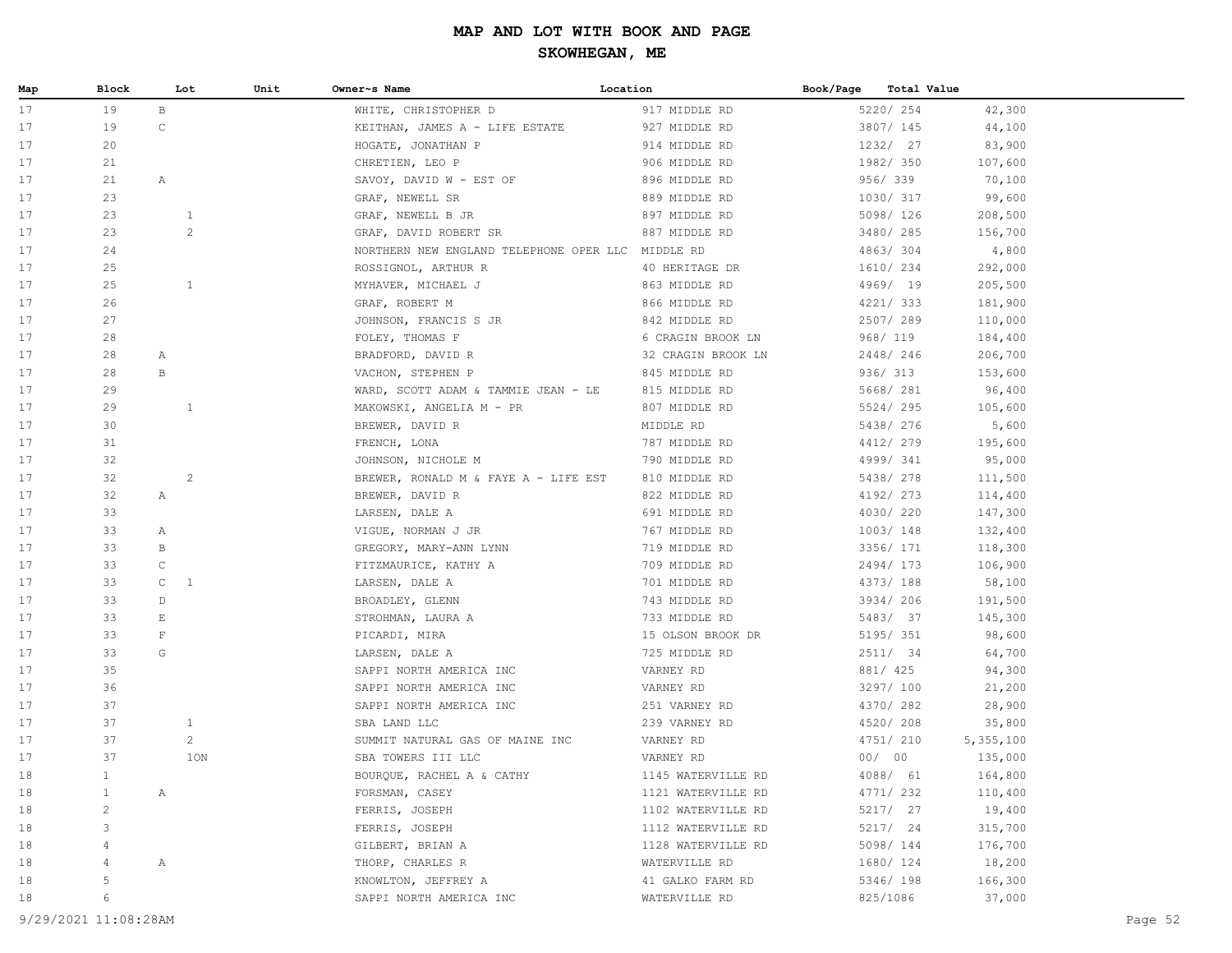| Map | Block | Lot              | Unit | Owner~s Name                           | Location           | Book/Page | Total Value |         |
|-----|-------|------------------|------|----------------------------------------|--------------------|-----------|-------------|---------|
| 18  | 6     | ON               |      | SOMERSET LOG YARD                      | 318 VARNEY RD      |           |             | 10,200  |
| 18  | 7     |                  |      | SAPPI NORTH AMERICA INC                | 1330 WATERVILLE RD |           | 860/ 424    | 64,600  |
| 18  | 7     | $\mathbb{A}$     |      | SAPPI NORTH AMERICA INC                | WATERVILLE RD      |           | 936/ 97     | 22,200  |
| 18  | 8     |                  |      | CENTRAL MAINE POWER CO                 | WATERVILLE RD      |           | 847/ 361    | 21,000  |
| 18  | 9     |                  |      | SAPPI NORTH AMERICA INC                | VARNEY RD          |           | 881/ 425    | 2,300   |
| 18  | 10    |                  |      | KNOWLTON, JEFFREY A                    | WATERVILLE RD      |           | 5346/ 198   | 7,200   |
| 18  | 11    |                  |      | SAPPI NORTH AMERICA INC                | WATERVILLE RD      |           | 825/1087    | 7,600   |
| 18  | 13    |                  |      | SAPPI NORTH AMERICA INC                | WATERVILLE RD      |           |             | 8,700   |
| 18  | 13    | ON               |      | MAINE CENTRAL RAILROAD CO              | WATERVILLE RD      |           |             | 237,300 |
| 18  | 14    |                  |      | SAPPI NORTH AMERICA INC                | WATERVILLE RD      |           | 1073/144    | 24,500  |
| 18  | 15    |                  |      | SAPPI NORTH AMERICA INC                | 1414 WATERVILLE RD |           | 1121/ 117   | 23,300  |
| 18  | 16    |                  |      | SAPPI NORTH AMERICA INC                | WATERVILLE RD      |           | 896/ 68     | 31,700  |
| 18  | 17    | $\mathbf{1}$     |      | SAPPI NORTH AMERICA INC                | VARNEY RD          |           | 4835/ 186   | 23,600  |
| 18  | 17    | 2                |      | SAPPI NORTH AMERICA INC                | 228 VARNEY RD      |           | 4835/186    | 20,100  |
| 18  | 18    |                  |      | SAPPI NORTH AMERICA INC                | VARNEY RD          |           | 4370/282    | 43,100  |
| 18  | 20    |                  |      | STATE OF MAINE                         | WATERVILLE RD      |           |             | 18,700  |
| 18  | 22    |                  |      | MOORE, JAMES D - TRUSTEE               | EAST RIVER RD      |           | 1747/249    | 7,000   |
| 18  | 23    |                  |      | MOORE, JAMES D - TRUSTEE               | EAST RIVER RD      |           | 1747/249    | 11,700  |
| 18  | 24    |                  |      | BOYNTON, WILLIAM H & BONNIE J          | 922 EAST RIVER RD  |           | 5239/ 135   | 205,000 |
| 18  | 25    |                  |      | BOYNTON, WILLIAM H & BONNIE J          | EAST RIVER RD      |           | 5239/ 135   | 18,000  |
| 18  | 27    |                  |      | BOYNTON, WILLIAM H & BONNIE J          | 949 EAST RIVER RD  |           | 5675/247    | 129,000 |
| 18  | 27    | Α                |      | BEAUFORD, RAYMOND L                    | 20 DEAS WY         |           | 1140/343    | 140,000 |
| 18  | 27    | $\mathbb A$<br>1 |      | KEDDRELL, CAMILLA N                    | 7 DEAS WY          |           | 4313/292    | 106,200 |
| 18  | 27    | B                |      | ARSENAULT, ROBERT D                    | 4 DEAS WY          |           | 1189/ 207   | 71,400  |
| 18  | 27    | $\mathsf C$      |      | BOYNTON, DONNA M                       | 955 EAST RIVER RD  |           | 4346/ 80    | 338,300 |
| 18  | 28    |                  |      | BOYNTON, WILLIAM H & BONNIE J          | EAST RIVER RD      |           | 5675/247    | 29,500  |
| 18  | 28    | $\mathbf{1}$     |      | ROBINSON, TIMOTHY                      | 962 EAST RIVER RD  |           | 3843/247    | 174,000 |
| 18  | 28    | 3                |      | ROBINSON, TIMOTHY                      | EAST RIVER RD      |           | 3843/247    | 25,400  |
| 18  | 29    |                  |      | BOYNTON, WILLIAM H & BONNIE J          | EAST RIVER RD      |           | 5675/247    | 15,800  |
| 18  | 30    |                  |      | WENTWORTH, VAUGHN A                    | 973 EAST RIVER RD  |           | 790/ 109    | 125,600 |
| 18  | 31    |                  |      | WENTWORTH, VAUGHN A                    | EAST RIVER RD      |           | 790/ 109    | 45,400  |
| 18  | 31    | 1                |      | MCDERMOTT, TIMOTHY P                   | 976 EAST RIVER RD  |           | 4623/206    | 98,200  |
| 18  | 31    | 2                |      | WENTWORTH, KURT L                      | 980 EAST RIVER RD  |           | 2006/ 41    | 339,100 |
| 18  | 32    |                  |      | WENTWORTH, VAUGHN A                    | EAST RIVER RD      |           | 790/ 109    | 15,200  |
| 18  | 33    |                  |      | SINCLAIR, LEONA & CHAMBERLAIN, PHYLLIS | EAST RIVER RD      |           | 5660/1      | 24,500  |
| 18  | 33    | $\mathbf{1}$     |      | WACOME, GEORGE D                       | 993 EAST RIVER RD  |           | 1303/ 83    | 115,000 |
| 18  | 33    | $\overline{c}$   |      | CLARK, JUSTYN ROBERT                   | 1003 EAST RIVER RD |           | 5032/309    | 184,000 |
| 18  | 34    |                  |      | SINCLAIR, LEONA & CHAMBERLAIN, PHYLLIS | 1020 EAST RIVER RD |           | 5660/ 1     | 145,700 |
| 18  | 34    | $\mathbf{1}$     |      | SINCLAIR, LEONA D                      | 998 EAST RIVER RD  |           | 1334/242    | 146,600 |
| 18  | 35    |                  |      | SINCLAIR, LEONA & CHAMBERLAIN, PHYLLIS | EAST RIVER RD      |           | 5660/ 1     | 13,400  |
| 18  | 36    | A                |      | TOWERS, SCOTT E                        | 1029 EAST RIVER RD |           | 5596/ 320   | 125,300 |
| 18  | 37    |                  |      | PARSONS, RANDAL B                      | 1034 EAST RIVER RD |           | 4535/326    | 223,700 |
| 18  | 37    | $\mathsf{ON}$    |      | GLOBAL TOWER ASSETS LLC                | EAST RIVER RD      |           | 4613/ 311   | 119,200 |
| 18  | 37    | Α                |      | PARSONS, RANDAL B                      | 1060 EAST RIVER RD |           | 4509/ 30    | 37,700  |
| 18  | 40    |                  |      | ACREWOOD LLC                           | RED BRIDGE RD      |           | 3850/ 60    | 92,000  |
| 18  | 42    |                  |      | BRAGG, DAVID N JR                      | EAST RIVER RD      |           | 1554/ 80    | 10,100  |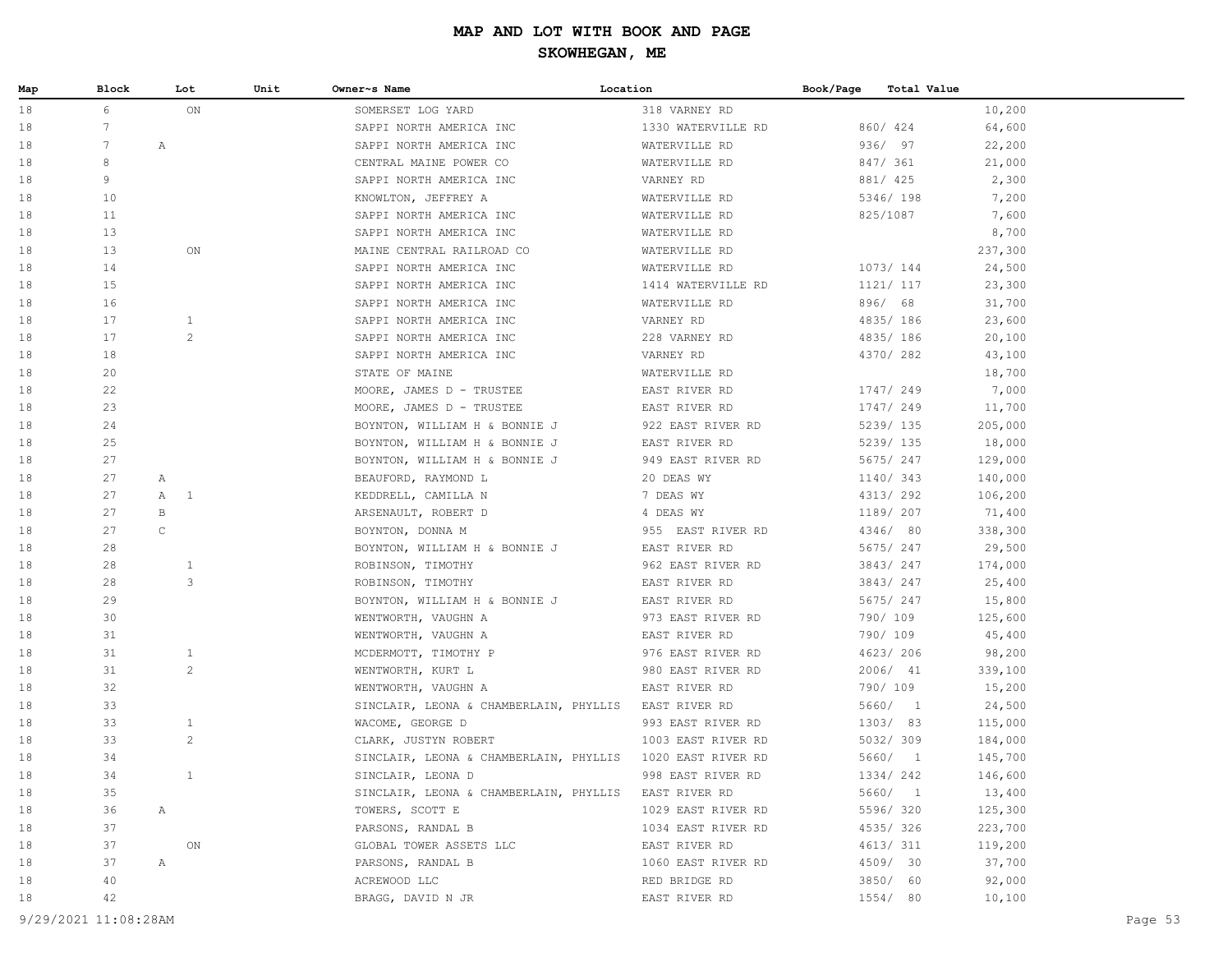| Map | Block           | Lot            | Unit | Owner~s Name                        | Location            | Book/Page | Total Value |         |
|-----|-----------------|----------------|------|-------------------------------------|---------------------|-----------|-------------|---------|
| 18  | 44              |                |      | BARTLEY, FLOYD                      | 1097 EAST RIVER RD  | 4553/ 69  |             | 55,900  |
| 18  | 45              |                |      | PATURZO, RONALD C                   | 1115 EAST RIVER RD  | 5313/338  |             | 103,200 |
| 18  | 46              |                |      | BREED ENTERPRISES                   | EAST RIVER RD       | 4675/ 241 |             | 3,000   |
| 18  | 47              |                |      | JONES, NATALIE S                    | EAST RIVER RD       | 3335/ 212 |             | 100     |
| 18  | 48              |                |      | JONES, NATALIE S                    | 1184 EAST RIVER RD  | 3335/ 212 |             | 153,400 |
| 18  | 49              |                |      | CENTRAL MAINE POWER CO              | EAST RIVER RD       |           |             | 72,000  |
| 19  | 1               |                |      | FEBVIR INC                          | CARRABASSETT STREAM | 2957/262  |             | 5,300   |
| 19  | $\overline{4}$  |                |      | PERKINS, MICHAEL                    | CARRABASSETT STREAM | 2653/329  |             | 4,000   |
| 19  | 5               |                |      | DOYON, CHERYL L                     | CARRABASSETT STREAM | 5077/ 205 |             | 2,800   |
| 20  | $\mathbf{1}$    |                |      | BELLEROSE, JASON R                  | 141 MAIN ST         | 2713/ 173 |             | 137,700 |
| 20  | $\mathbf{2}$    |                |      | HUARD, JOSHUA J                     | 137 MAIN ST         | 4858/ 95  |             | 94,500  |
| 20  | 3               |                |      | PUGSLEY, LEE                        | 131 MAIN ST         | 5148/ 309 |             | 93,900  |
| 20  | 3               | A              |      | HUARD, JOSHUA J                     | 135 MAIN ST         |           | 5293/ 150   | 39,800  |
| 20  | $\overline{4}$  |                |      | NOLAN, HAZEL L & LEWIS C            | 125 MAIN ST         | 3275/ 141 |             | 82,800  |
| 20  | 5               |                |      | GREEN, THOMAS                       | 123 MAIN ST         | 2057/ 164 |             | 72,400  |
| 20  | 6               |                |      | HIGGINS, MICHAEL A                  | 121 MAIN ST         | 4385/ 48  |             | 61,900  |
| 20  | $7\phantom{.0}$ |                |      | DIONNE, JEANNETTE M - LIFE EST      | 94 MAIN ST          | 4821/ 282 |             | 76,200  |
| 20  | 8               |                |      | EAMES, JONATHAN D                   | 98 MAIN ST          | 4418/ 285 |             | 110,800 |
| 20  | 9               |                |      | DAVIS, CELESTE A                    | 102 MAIN ST         | 4859/ 36  |             | 71,100  |
| 20  | 10              |                |      | GILBLAIR, DONALD E - ESTATE OF      | MAIN ST             | 583/ 458  |             | 31,700  |
| 20  | 10              | ON             |      | AMES, TIMOTHY                       | 106 MAIN ST         | 00/00     |             | 24,800  |
| 20  | 11              |                |      | BELYEA, KAREN                       | 112 MAIN ST         | 3532/ 267 |             | 102,200 |
| 20  | 12              |                |      | DIXON, DOUGLAS P                    | 120 MAIN ST         | 4398/ 165 |             | 76,800  |
| 20  | 12              | A              |      | MASTERMAN PROPERTIES LLC            | 116 MAIN ST         |           | 5685/ 237   | 101,800 |
| 20  | 13              |                |      | QUIRION, JOSEPH S                   | 124 MAIN ST         | 4798/ 24  |             | 87,900  |
| 20  | 14              |                |      | DUMAS, BOBBI-JO A                   | 128 MAIN ST         | 4810/ 304 |             | 69,800  |
| 20  | 15              |                |      | WASHBURN, REGINALD L JR             | WASHBURN LN         | 5014/ 302 |             | 9,700   |
| 20  | 15              | $\mathbf{1}$   |      | WASHBURN, REGINALD L JR             | 11 WASHBURN LN      |           | 1953/ 218   | 182,900 |
| 20  | 15              | $\overline{c}$ |      | ARSENAULT, FRANCIS R                | 12 WASHBURN LN      |           | 5370/ 257   | 168,400 |
| 20  | 15              | 3              |      | DOHERTY, ROBERT M                   | 103 FAIRVIEW AVE    |           | 5616/ 252   | 153,000 |
| 20  | 15              | $\overline{4}$ |      | WASHBURN, RANDY L                   | 15 WASHBURN LN      |           | 2641/ 123   | 165,600 |
| 20  | 15              | A              |      | WITHEE, ROBERT W                    | 93 FAIRVIEW AVE     | 4783/320  |             | 33,800  |
| 20  | 15              | B              |      | FAITH BAPTIST CHURCH                | 19 WASHBURN LN      | 1212/ 343 |             | 406,800 |
| 20  | 16              |                |      | WITHEE, ROBERT W                    | 87 FAIRVIEW AVE     | 4783/321  |             | 134,700 |
| 20  | 17              |                |      | GLEASON, MARION L                   | 83 FAIRVIEW AVE     | 800/1131  |             | 94,600  |
| 20  | 17              | ON             |      | MICHAUD, JODI                       | 79 FAIRVIEW AVE     |           |             | 19,500  |
| 20  | 18              |                |      | DODGE, JAMES M                      | 69 FAIRVIEW AVE     |           | 3339/ 117   | 121,600 |
| 20  | 19              |                |      | REDINGTON MEMORIAL HOSPITAL AS      | 61 FAIRVIEW AVE     | 2340/274  |             | 142,400 |
| 20  | 19              | A              |      | MCKENNA, MYRTLE                     | 75 FAIRVIEW AVE     |           | 5581/ 319   | 74,200  |
| 20  | 20              |                |      | REDINGTON-FAIRVIEW GENERAL HOSPITAL | 89 SOUTH FACTORY ST |           | 4126/ 313   | 18,800  |
| 20  | 21              |                |      | REDINGTON-FAIRVIEW GENERAL HOSPITAL | 75 SOUTH FACTORY ST |           | 4104/ 64    | 16,500  |
| 20  | 21              | A              |      | REDINGTON-FAIRVIEW GENERAL HOSPITAL | 79 SOUTH FACTORY ST |           | 4083/202    | 15,900  |
| 20  | 22              |                |      | CAREY, EUGENE JR                    | 71 SOUTH FACTORY ST |           | 4094/170    | 112,900 |
| 20  | 23              |                |      | REDINGTON FAIRVIEW GENERAL HOSPITAL | SOUTH FACTORY ST    | 5190/ 221 |             | 11,700  |
| 20  | 23              | $\mathbf{1}$   |      | MERCADO, BONNIE L (GOODWIN)         | 59 SOUTH FACTORY ST | 3912/ 258 |             | 97,800  |
| 20  | 26              |                |      | JEWELL, WAYNE - EST OF              | 27 JONES ST         |           | 1195/ 294   | 18,400  |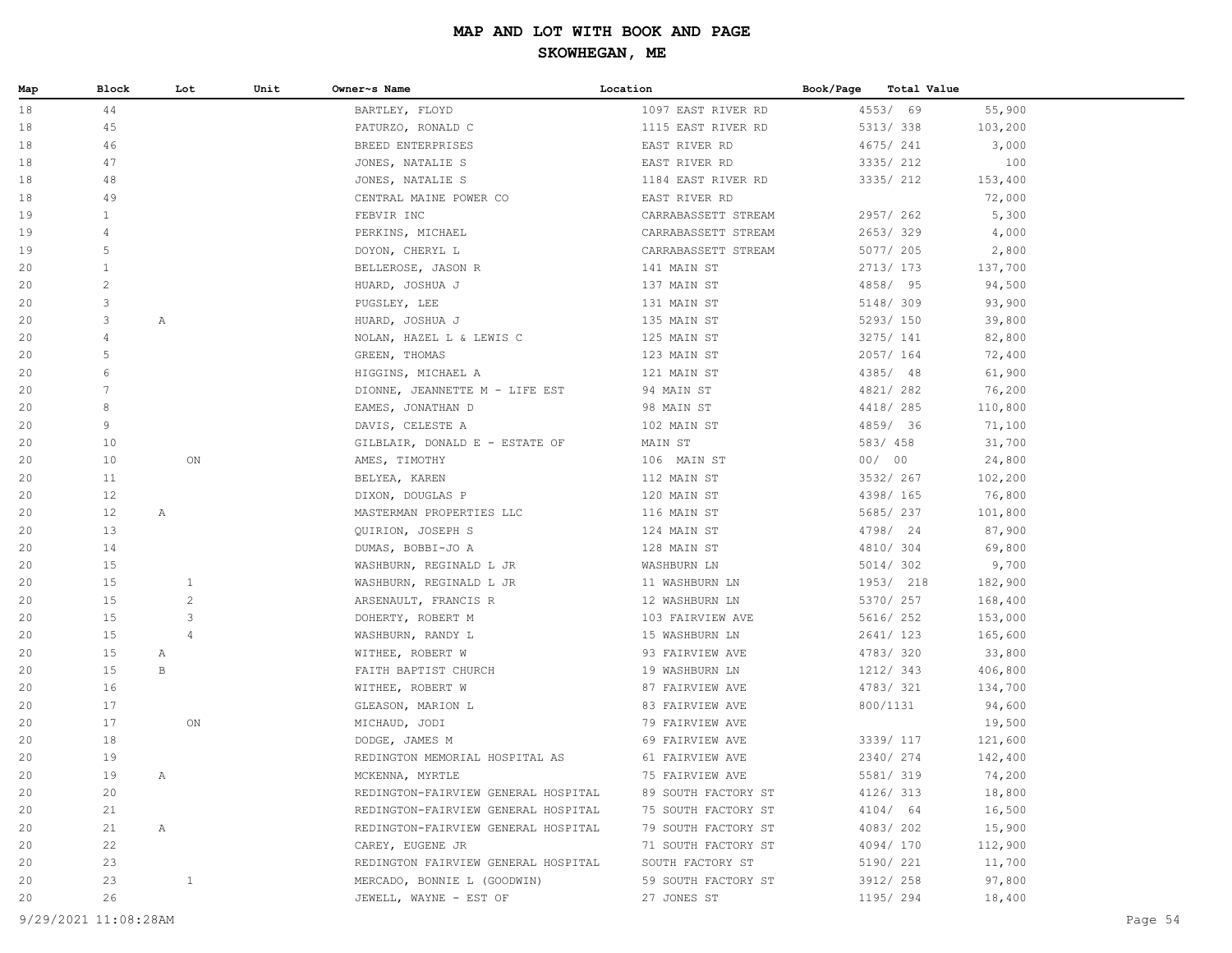| Map | Block                | Lot            | Unit | Owner~s Name                        | Location            | Book/Page | <b>Total Value</b> |         |         |
|-----|----------------------|----------------|------|-------------------------------------|---------------------|-----------|--------------------|---------|---------|
| 20  | 26                   | $\mathbf{1}$   |      | RANCOURT, ONALEE - EST OF           | 29 JONES ST         |           | 3824/233           | 47,900  |         |
| 20  | 27                   |                |      | REDINGTON-FAIRVIEW GENERAL HOSPITAL | 19 JONES ST         |           | 4582/ 33           | 16,000  |         |
| 20  | 28                   |                |      | REDINGTON MEMORIAL HOSPITAL ASC     | 15 JONES ST         |           | 2776/ 188          | 19,100  |         |
| 20  | 29                   |                |      | REDINGTON MEMORIAL HOSPITAL AS      | 64 FAIRVIEW AVE     |           | 1020/ 51           | 258,700 |         |
| 20  | 30                   |                |      | REDINGTON-FAIRVIEW GENERAL HOSPITAL | 76 FAIRVIEW AVE     |           | 4054/10            | 90,100  |         |
| 20  | 31                   |                |      | BRALEY, CAROLYN MAY                 | SOUTH FACTORY ST    |           | 842/328            | 23,300  |         |
| 20  | 31                   | $_{\rm ON}$    |      | BRALEY, CAROLYN                     | 74 SOUTH FACTORY ST |           | 00/00              | 1,400   |         |
| 20  | 32                   |                |      | BRALEY, CAROLYN MAY                 | 76 SOUTH FACTORY ST |           | 842/328            | 44,900  |         |
| 20  | 33                   |                |      | KNOWLES, TIMOTHY                    | 78 SOUTH FACTORY ST |           | 5098/ 304          | 49,200  |         |
| 20  | 34                   |                |      | PECK, CHRISTOPHER A                 | 82 SOUTH FACTORY ST |           | 5468/327           | 58,800  |         |
| 20  | 34                   | $\mathbf{1}$   |      | MCGRAW, DENNIS J                    | 84 SOUTH FACTORY ST |           | 5459/ 178          | 43,300  |         |
| 20  | 35                   |                |      | CLUKEY, MARJORY - LIFE EST          | 88 SOUTH FACTORY ST |           | 5262/ 22           | 57,500  |         |
| 20  | 35                   | $\mathbf{1}$   |      | PERRI, EDWARD                       | 33 BUTLER ST        |           | 4709/ 97           | 24,300  |         |
| 20  | 36                   |                |      | CLAPP, NORA LEE - LIFE ESTATE       | 94 SOUTH FACTORY ST |           | $4276/$ 43         | 77,300  |         |
| 20  | 39                   |                |      | MARNEY, KATHERINE L                 | 98 FAIRVIEW AVE     |           | 5410/ 79           | 90,000  |         |
| 20  | 40                   |                |      | COOMBS, MICHAEL A                   | 100 FAIRVIEW AVE    |           | 4388/ 149          | 70,000  |         |
| 20  | 40                   | $\mathbf{1}$   |      | COMIS, JOHN F                       | 15 UNION ST         |           | 5686/ 231          | 143,200 |         |
| 20  | 41                   |                |      | CATRUCH, VICKI ANN                  | 104 FAIRVIEW AVE    |           | 3098/321           | 71,700  |         |
| 20  | 42                   |                |      | GOURLEY, BRANDON                    | 112 FAIRVIEW AVE    |           | 5214/ 316          | 94,300  |         |
| 20  | 43                   |                |      | SIROIS, TIMOTHY L                   | 3 GUYVIEW DR        |           | 5063/298           | 44,200  |         |
| 20  | 43                   | ON1            |      | ROTHWELL, DAVID                     | 6 GUYVIEW DR        |           | 00/00              | 4,100   |         |
| 20  | 44                   |                |      | HERRIN, JARED R                     | 29 UNION ST         |           | 4934/318           | 110,700 |         |
| 20  | 45                   |                |      | PARTRIDGE, CHAD                     | 23 UNION ST         |           | 5675/263           | 69,000  |         |
| 20  | 46                   |                |      | BAKER, BONNIE A                     | 19 UNION ST         |           | 5075/ 64           | 190,200 |         |
| 20  | 47                   |                |      | TURNER, JESSICA E                   | 16 UNION ST         |           | 4806/288           | 103,100 |         |
| 20  | 48                   |                |      | POMERLEAU, CYNTHIA A                | 22 UNION ST         |           | 875/1045           | 96,000  |         |
| 20  | 49                   |                |      | ADAMS, JAMES E                      | 30 UNION ST         |           | 1078/ 223          | 103,400 |         |
| 20  | 50                   |                |      | LANEY, RACHEL T                     | 39 UNION ST         |           | 5187/ 316          | 161,200 |         |
| 21  | $\mathbf{1}$         |                |      | PING, CHEN ZHONG                    | 150 WATERVILLE RD   |           | 5581/ 280          | 83,500  |         |
| 21  | $\mathbf{1}$<br>Α    |                |      | GILBERT REJEAN J                    | 152 WATERVILLE RD   |           | 4720/ 125          | 21,900  |         |
| 21  | $\overline{c}$       |                |      | BRANN, PATTI-LYNN                   | 8 DARTMOUTH ST      |           | 2611/ 186          | 87,800  |         |
| 21  | 2                    | 1              |      | HEART OF MAINE PROPERTIES INC       | 171 WATERVILLE RD   |           | 5505/223           | 150,900 |         |
| 21  | 4                    |                |      | SMITH, TODD L                       | DARTMOUTH ST        |           | 5113/ 312          | 16,300  |         |
| 21  | 4                    | $\mathbf{1}$   |      | CATES, NANCY                        | 20 DARTMOUTH ST     |           | 3323/ 174          | 68,100  |         |
| 21  | 5                    |                |      | CORSON, BRADLEY SR                  | 4 ABEL WY           |           | 4230/ 83           | 158,500 |         |
| 21  | 6                    |                |      | LECLERC, JEFFREY C                  | 28 DARTMOUTH ST     |           | 5295/287           | 62,700  |         |
| 21  |                      |                |      | CORSON, RENEE A                     | 25 DARTMOUTH ST     |           | 2564/ 201          | 61,900  |         |
| 21  | 8                    |                |      | MECEDO, LLC                         | 19 DARTMOUTH ST     |           | 3826/357           | 44,300  |         |
| 21  | 8                    | $\mathbf{1}$   |      | TROTTIER, STEVEN & KAREN - LE       | 13 DARTMOUTH ST     |           | 4583/325           | 22,700  |         |
| 21  | 8                    | $\overline{c}$ |      | CEMEDO INC                          | 17 DARTMOUTH ST     |           | 4256/237           | 39,900  |         |
| 21  | 10                   |                |      | GIROUX, VICTORIA L                  | 7 DARTMOUTH ST      |           | 4165/ 89           | 46,700  |         |
| 21  | 12                   |                |      | SINCYR, CHESTER W                   | 3 DARTMOUTH ST      |           | 4777/ 163          | 27,600  |         |
| 21  | 13                   |                |      | JORIC ENTERPRISES                   | 157 WATERVILLE RD   |           | 3568/ 176          | 280,800 |         |
| 21  | 13                   | $\mathbf{1}$   |      | WILLIAMS, VERA                      | 20 CHAMBERLAIN ST   |           | 2942/345           | 100,500 |         |
| 21  | 13                   | $\overline{c}$ |      | MILLER, NORMAN J                    | 24 CHAMBERLAIN ST   |           | 5257/ 184          | 41,600  |         |
| 21  | 13                   | 3              |      | MJM LLC                             | 28 CHAMBERLAIN ST   |           | 5367/ 245          | 123,800 |         |
|     | 9/29/2021 11:08:28AM |                |      |                                     |                     |           |                    |         | Page 55 |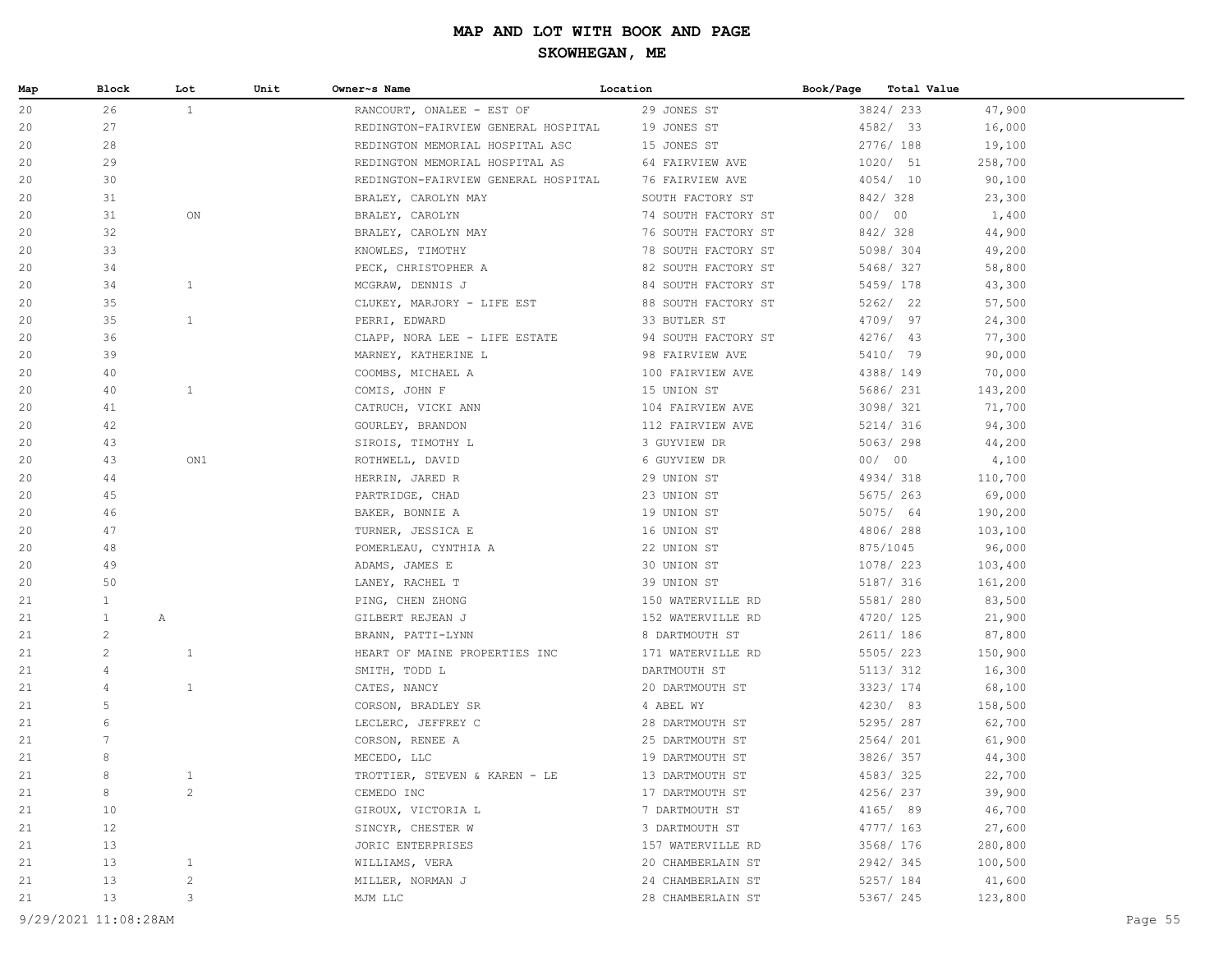| Map | Block              | Lot            | Unit | Owner~s Name                                     | Location                  | Book/Page | Total Value |         |
|-----|--------------------|----------------|------|--------------------------------------------------|---------------------------|-----------|-------------|---------|
| 21  | 13                 | $\overline{4}$ |      | DUBAY, SHERRY L                                  | 36 CHAMBERLAIN ST         |           | 5403/5      | 60,000  |
| 21  | 13                 | 5              |      | SPENCER, ROSALIE D - LIFE EST                    | 46 CHAMBERLAIN ST         |           | 5143/191    | 98,100  |
| 21  | 13                 | 6              |      | WHITE, MARK ERNEST JR                            | 16 LOIS LN                |           | 5493/ 161   | 179,100 |
| 21  | 13                 | 7              |      | COUNTRY VIEW HOUSING                             | 39 DARTMOUTH ST           |           | 2200/ 66    | 301,500 |
| 21  | 13                 | 8              |      | COUNTRY VIEW HOUSING                             | 32 DARTMOUTH ST           |           | 2200/ 66    | 270,000 |
| 21  | 13                 | 9              |      | FIVE AND-KEN VALLEY HOUSING GR                   | 3 MOUNTAIN VIEW TERR      |           | 1489/289    | 399,000 |
| 21  | 13                 | $5 - 1$        |      | SPENCER, TIMOTHY E                               | 50 CHAMBERLAIN ST         |           | 3477/ 147   | 87,400  |
| 21  | 13                 | $5 - 2$        |      | SPENCER, TIMOTHY E                               | CHAMBERLAIN ST            |           | 3477/ 147   | 13,000  |
| 21  | 13                 | $5 - 3$        |      | SPENCER, TOBY M                                  | 42 CHAMBERLAIN ST         |           | 3185/ 192   | 99,500  |
| 21  | 13                 | $6 - 1$        |      | LEVASSEUR, PAUL S                                | 15 LOIS LN                |           | 5078/ 24    | 114,900 |
| 21  | 13                 | $6 - 2$        |      | GARCIA, STEVEN D                                 | 8 LOIS LN                 |           | 1879/ 135   | 104,600 |
| 21  | 13<br>$\mathbb{A}$ |                |      | OBERT, RONALD P                                  | CHAMBERLAIN ST            |           | 5128/ 76    | 12,100  |
| 21  | 14                 |                |      | THERRIEN, RICHARD                                | 59 CHAMBERLAIN ST         |           | 5322/ 178   | 15,700  |
| 21  | 14                 | $\mathbf{1}$   |      | PERKINS, JEFFREY                                 | 60 SOUTH FACTORY ST       |           | 4142/ 221   | 167,700 |
| 21  | 14                 | $\overline{c}$ |      | AMES, TIMOTHY A                                  | 62 SOUTH FACTORY ST       |           | 4278/ 283   | 38,400  |
| 21  | 14                 | 3              |      | AMES, TIMOTHY A                                  | 64 SOUTH FACTORY ST       |           | 4278/ 285   | 43,900  |
| 21  | 14                 | 4              |      | CHARRIER, REGINA ROSE ET AL                      | 7 POOLER AVE              |           | 886/ 1      | 44,200  |
| 21  | 14                 | 5              |      | FLAGG, WILLIAM J                                 | 9 POOLER AVE              |           | 4935/ 154   | 16,200  |
| 21  | 14                 | 6              |      | DEMIJEST INC                                     | POOLER AVE                |           | 2770/208    | 182,600 |
| 21  | 14                 | 7              |      | BYLER, MELODY                                    | 51 POOLER AVE             |           | 5511/ 61    | 42,500  |
| 21  | 14                 | 8              |      | DIPALMA, RACHEL N - TRUSTEE                      | 43 POOLER AVE             |           | 4659/103    | 68,400  |
| 21  | 14                 | 9              |      | WARGER, JASON J                                  | 41 POOLER AVE             |           | 2357/ 215   | 148,000 |
| 21  | 14                 | 11             |      | CHAMBERLAIN, BONNIE K                            | CHAMBERLAIN ST            |           | 3160/ 234   | 13,300  |
| 21  | 14                 | 6A             |      | WORSTER, SHELDON                                 | 68 SOUTH FACTORY ST       |           | 2057/ 66    | 39,800  |
| 21  | 14                 | 30N            |      | ROSE, GLEN                                       | 66 SOUTH FACTORY ST       |           | 5684/ 35    | 14,000  |
| 21  | 14                 | $5 - 1$        |      | FLAGG, WILLIAM J                                 | 11 POOLER AVE             |           | 4928/4      | 74,800  |
| 21  | 14                 | $8 - 1$        |      | COOLEY, CLAYTON E                                | 45 POOLER AVE             |           | 4109/133    | 100,500 |
| 21  | 14                 | $6A-1$         |      | WORSTER, RODNEY                                  | 70 SOUTH FACTORY ST       |           | 2057/63     | 18,600  |
| 21  | 15                 |                |      | HUGGINS, CHAD D                                  | 35 POOLER AVE             |           | 4774/207    | 94,000  |
| 21  | 15                 | $\mathbf{1}$   |      | MOORE, DELOREAN N                                | 29 POOLER AVE             |           | 5272/204    | 86,900  |
| 21  | 15                 | $\overline{c}$ |      | JANVRIN, TRAVIS                                  | 8 LAND ST                 |           | 5528/ 240   | 144,100 |
| 21  | 15                 | 3              |      | GEORGE, ERNEST J                                 | 25 POOLER AVE             |           | 3484/ 210   | 30,900  |
| 21  | 16                 |                |      | ALMEIDA, ANTHONY JR                              | 21 POOLER AVE             |           | 5646/ 38    | 80,400  |
| 21  | 16                 | $\mathbf{1}$   |      | ROLLINS, SALLY JEAN                              | 7 LAND ST                 |           | 5434/276    | 182,700 |
| 21  | 16                 | $\mathbf{2}$   |      | WORSTER, RODNEY BLAKE                            | 21 LAND ST                |           | 1282/ 100   | 87,000  |
| 21  | 16                 | 3              |      | CHAMBERLAIN, BONNIE K                            | LAND ST                   |           | 938/ 36     | 15,200  |
| 21  | 16                 | 4              |      | MITCHELL, BRIAN A                                | 32 LAND ST                |           | 932/ 233    | 118,400 |
| 21  | 16                 | 5              |      | MOSIER, DEBRA R                                  | 34 UNION ST               |           | 5167/ 117   | 116,100 |
| 21  | 16                 | 6              |      | DORE, PATRICK A                                  | 40 UNION ST               |           | 4686/ 46    | 143,800 |
| 21  | 16                 | 7              |      | PELLETIER, CHRISTOPHER M                         | 43 UNION ST               |           | 4670/358    | 192,800 |
| 21  | 16                 | 9              |      | THERRIEN, CAROL ANN                              | CHAMBERLAIN ST (PROPOSED) |           | 3094/8      | 6,800   |
| 21  | 16                 | 10             |      | CHAMBERLAIN, RICHARD HUNT JR - ESTATE OF LAND ST |                           |           | 3277/51     | 7,300   |
| 21  | 16                 | 11             |      | CHAMBERLAIN, BONNIE K                            | 63 CHAMBERLAIN ST         |           | 904/102     | 197,200 |
| 21  | 16                 | 12             |      | SPEARRIN, TERRY B                                | 44 UNION ST               |           | 1633/9      | 142,000 |
| 21  | 16                 | 14             |      | HILTON, KENNETH A SR                             | 50 UNION ST               |           | 1555/ 190   | 173,300 |
| 21  | 16                 | 15             |      | JARVAIS, KEVIN                                   | 49 UNION ST               |           | 4928/ 167   | 147,600 |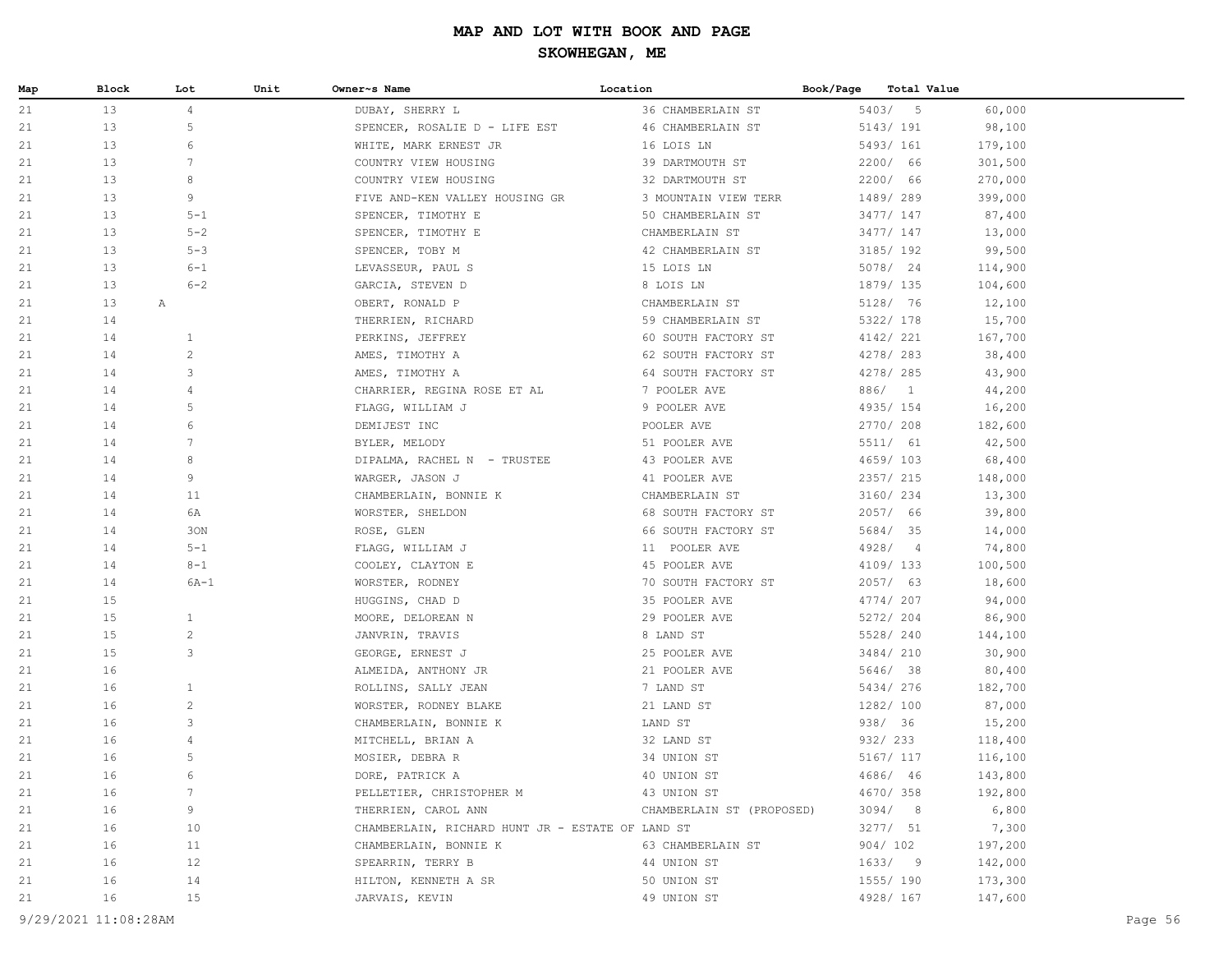| Map | Block                | Lot            | Unit | Owner~s Name                      | Location            | Book/Page<br>Total Value |         |         |
|-----|----------------------|----------------|------|-----------------------------------|---------------------|--------------------------|---------|---------|
| 21  | 16                   | 16             |      | DOSSEV, MIROSLAV D                | 15 POOLER AVE       | 3601/ 39                 | 153,200 |         |
| 21  | 16                   | 2A             |      | WORSTER, SHELDON W                | 13 LAND ST          | 1230/ 264                | 35,400  |         |
| 21  | 16                   | 2B             |      | MCCALLUM, DAVID                   | 15 LAND ST          | 3177/ 268                | 89,400  |         |
| 21  | 18                   |                |      | AUSTIN, HARVEY L JR II            | JACKSON ST          | 2472/ 13                 | 18,700  |         |
| 21  | 18                   | ON             |      | BUSHEY, SCOTT                     | 7 JACKSON ST        | 00/00                    | 9,000   |         |
| 21  | 19                   |                |      | CHARRIER, DARRIN A                | 3 JACKSON ST        | 3493/ 181                | 93,200  |         |
| 21  | 20                   |                |      | CORNVILLE REGIONAL CHARTER SCHOOL | 48 SOUTH FACTORY ST | 5164/327                 | 214,700 |         |
| 21  | 21                   |                |      | AMES, KENDALL R                   | 4 POOLER AVE        | 5646/ 162                | 106,100 |         |
| 21  | 22                   |                |      | TRACY, JACOB A                    | 37 JACKSON ST       | 4847/ 59                 | 82,500  |         |
| 21  | 22                   | $\mathbf{1}$   |      | VILES, SUSAN S                    | 18 POOLER AVE       | 4150/ 251                | 38,100  |         |
| 21  | 23                   |                |      | GARLAND, MICHAEL                  | 31 JACKSON ST       | 2867/82                  | 139,600 |         |
| 21  | 24                   |                |      | POOLER, JENNIFER L                | 13 JACKSON ST       | 3957/ 61                 | 53,900  |         |
| 21  | 24                   | $\mathbf{1}$   |      | AUSTIN, HARVEY JR II              | JACKSON ST          | 2572/330                 | 11,200  |         |
| 21  | 24                   | $\overline{c}$ |      | GEORGE, EUGENE R                  | 29 JACKSON ST       | 2159/ 30                 | 64,300  |         |
| 21  | 24                   | 1ON            |      | HOVEY, SYLVIA                     | 9 JACKSON ST        | PER LNDOWN               | 6,400   |         |
| 21  | 25                   |                |      | VILES, SUSAN S                    | 19 JACKSON ST       | 4326/ 19                 | 56,700  |         |
| 21  | 25                   | $\mathbf{1}$   |      | VILES, SUSAN S                    | 15 JACKSON ST       | 5166/ 358                | 90,900  |         |
| 21  | 26                   |                |      | FREDERICK, KEITH M                | 20 JACKSON ST       | 1704/ 75                 | 87,800  |         |
| 21  | 26                   | ON             |      | FREDERICK, DEAN                   | 18 JACKSON ST       | 00/00                    | 21,700  |         |
| 21  | 26                   | $\, {\bf B}$   |      | KIMBALL, TIMOTHY                  | 24 JACKSON ST       | 5372/ 166                | 105,200 |         |
| 21  | 27                   |                |      | WRIGHT BROS, LLC                  | 30 JACKSON ST       | 3451/ 217                | 86,300  |         |
| 21  | 27                   | $\mathbb{A}$   |      | FOSTER, WILLIAM J                 | 26 JACKSON ST       | 5509/87                  | 43,700  |         |
| 21  | 28                   | Α              |      | TESSIER, RICHARD W                | 28 POOLER AVE       | 876/104                  | 49,800  |         |
| 21  | 29                   |                |      | GEHRKE, GARI LYNN                 | 39 CHAMBERLAIN ST   | 4347/ 125                | 78,700  |         |
| 21  | 29                   | $\mathbf{1}$   |      | BACON, SANDRA J                   | 36 POOLER AVE       | 5633/ 144                | 171,100 |         |
| 21  | 29                   | $\mathbf{2}$   |      | WACOME, ISAAC J                   | 50 POOLER AVE       | 5197/ 44                 | 147,100 |         |
| 21  | 29                   | Α              |      | KNOWLES, REBECCAH                 | 44 POOLER AVE       | 5512/329                 | 107,600 |         |
| 21  | 30                   |                |      | SMART, TODD M                     | 31 CHAMBERLAIN ST   | 4955/ 48                 | 84,400  |         |
| 21  | 30                   | $\mathbf{1}$   |      | TROTT, SUSAN MOODY                | 25 CHAMBERLAIN ST   | 2506/ 35                 | 108,100 |         |
| 21  | 30                   | $\mathbb{A}$   |      | GERRY, NICHOLAS A                 | 13 CHAMBERLAIN ST   | 5677/ 272                | 87,500  |         |
| 21  | 30                   | $_{\rm B}$     |      | LOCKE, PAMELA A                   | 17 CHAMBERLAIN ST   | 5031/ 101                | 51,400  |         |
| 21  | 31                   |                |      | THE MAINE WATER COMPANY           | CHAMBERLAIN ST      | 1853/266                 | 22,400  |         |
| 21  | 32                   |                |      | JONES, LARRY A                    | 147 WATERVILLE RD   | 4204/199                 | 63,000  |         |
| 21  | 32                   | $\mathbb{A}$   |      | GOURLEY, THOMAS G                 | 3 CHAMBERLAIN ST    | 4843/223                 | 116,400 |         |
| 21  | 33                   |                |      | HOVEY, DAVID W                    | 145 WATERVILLE RD   | 5090/ 211                | 101,900 |         |
| 21  | 34                   |                |      | ARSENAULT, KENNETH J              | 141 WATERVILLE RD   | 1273/ 250                | 110,500 |         |
| 21  | 35                   |                |      | NUNN, BRENT T                     | 135 WATERVILLE RD   | 3800/ 34                 | 131,200 |         |
| 21  | 35                   | $\mathbf{1}$   |      | LANCTOT, ALEXIS N                 | 131 WATERVILLE RD   | 5573/269                 | 88,300  |         |
| 21  | $14 - 6$             | ON1            |      | SALLEY, PAULINE                   | 7 BUTLER ST         | 00/<br>00                | 3,600   |         |
| 21  | $14 - 6$             | ON2            |      | CAREY, CHRISTOPHER                | 8 BUTLER ST         | 00/00                    | 4,300   |         |
| 21  | $14 - 6$             | ON3            |      | BUSSELL, APRIL                    | 9 BUTLER ST         | 00/00                    | 4,900   |         |
| 21  | $14 - 6$             | ON4            |      | HAND, BECKE                       | 10 BUTLER ST        | 5689/ 160                | 6,000   |         |
| 21  | $14 - 6$             | ON 5           |      | SMITH, KIMBERLY                   | 11 BUTLER ST        | 00/00                    | 3,100   |         |
| 21  | $14 - 6$             | ON6            |      | KETCHUM, JIM                      | 12 BUTLER ST        | PK OWNER                 | 3,900   |         |
| 21  | $14 - 6$             | ON 7           |      | BISHOP, JAMES                     | 13 BUTLER ST        | BOS                      | 7,000   |         |
| 21  | $14 - 6$             | ON8            |      | QUIMBY, JULIE                     | 14 BUTLER ST        | 00/00                    | 1,600   |         |
|     | 9/29/2021 11:08:28AM |                |      |                                   |                     |                          |         | Page 57 |
|     |                      |                |      |                                   |                     |                          |         |         |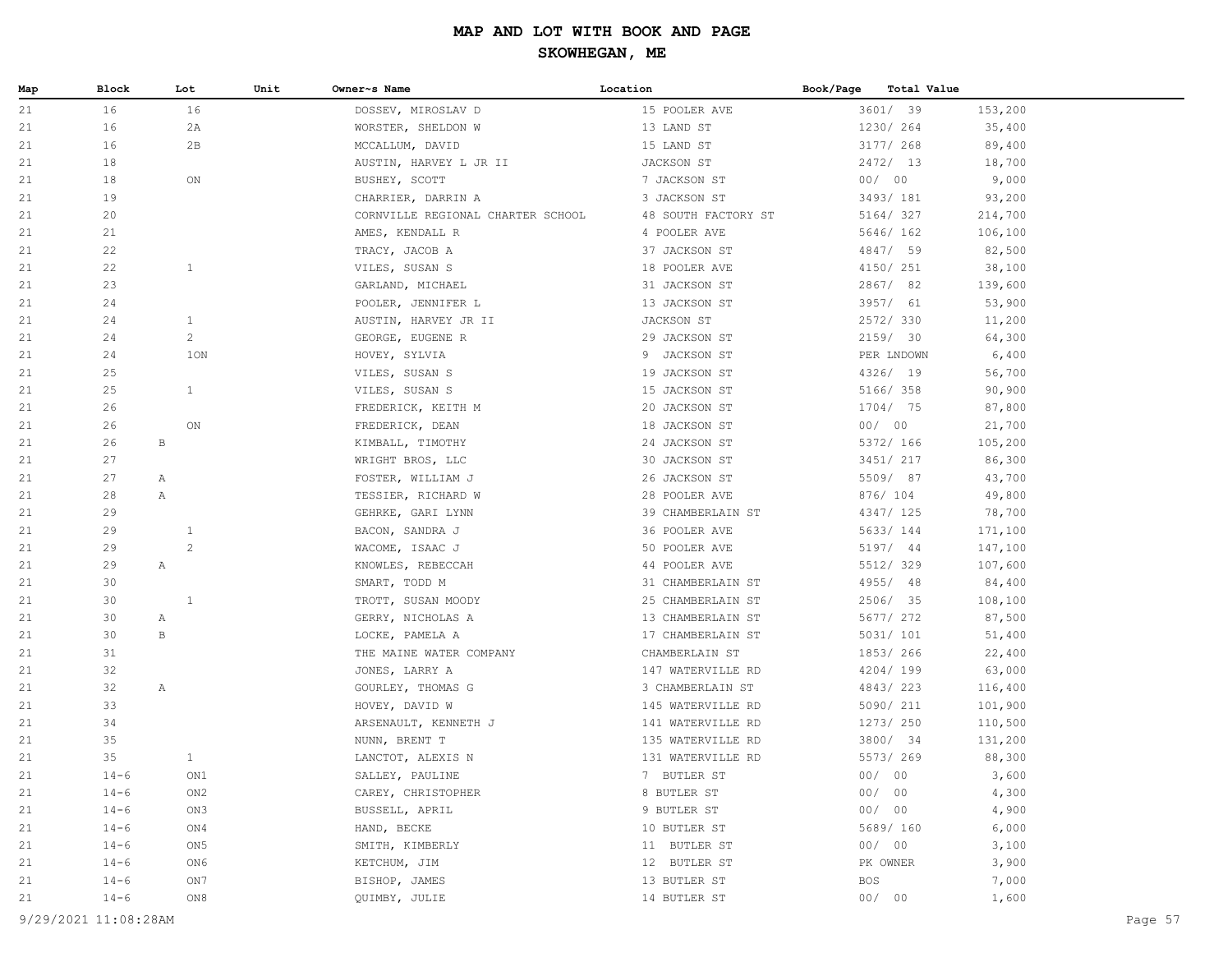| Map | <b>Block</b> | Lot          | Unit | Owner~s Name                | Location                         | Book/Page  | Total Value |         |
|-----|--------------|--------------|------|-----------------------------|----------------------------------|------------|-------------|---------|
| 21  | $14 - 6$     | ON10         |      | WITHAM, ROXAUNA             | 16 BUTLER ST                     | 00/00      |             | 6,300   |
| 21  | $14 - 6$     | ON12         |      | BOWRING, BLANCHE            | 18 BUTLER ST                     | 00/00      |             | 5,900   |
| 21  | $14 - 6$     | ON14         |      | CUNNINGHAM, JOSH            | 22 BUTLER ST                     | 00/00      |             | 5,400   |
| 21  | $14 - 6$     | ON16         |      | BOWRING, WILLIAM            | 24 BUTLER ST                     | <b>BOS</b> |             | 2,500   |
| 21  | $14 - 6$     | ON18         |      | WOOSTER, FRED               | 26 BUTLER ST                     |            |             | 9,600   |
| 21  | $14 - 6$     | ON20         |      | LINTON, RILEY               | 30 BUTLER ST                     | 00/00      |             | 3,700   |
| 21  | $14 - 6$     | ON22         |      | BEAL, DIANNA                | 32 BUTLER ST                     | 00/00      |             | 6,200   |
| 21  | $14 - 6$     | ON24         |      | COLE, PERRY                 | 34 BUTLER ST                     | 00/00      |             | 4,100   |
| 21  | $16 - 3$     | $\mathbf{1}$ |      | WORSTER, RODNEY B           | 20 LAND ST                       |            | 1262/22     | 42,000  |
| 22  | $\mathbf{1}$ |              |      | QUINN VANESSA L             | 125 WATERVILLE RD                |            | 5022/ 341   | 462,700 |
| 22  | $\mathbf{1}$ | $\mathbf{1}$ |      | YORK, GARY L                | 127 WATERVILLE RD                |            | 5022/ 341   | 153,000 |
| 22  | 3            |              |      | AUSTIN, HARVEY JR II        | 115 WATERVILLE RD                |            | 4497/283    | 75,300  |
| 22  | 3            | $\mathbf{1}$ |      | AUSTIN, HARVEY JR II        | GARALDS WY                       |            | 5528/ 34    | 17,900  |
| 22  | 3            | 1ON          |      | DAWES, TAMMY (COWETTE)      | 15 GARALDS WY                    |            |             | 13,300  |
| 22  | 3            | ON1          |      | VAILLANCOURT, LINDA         | 5 GARALDS WY                     | <b>BOS</b> |             | 6,700   |
| 22  | 3            | ON2          |      | NADEAU, RANDOLPH            | 7 GARALDS WY                     | 00/00      |             | 4,800   |
| 22  | 4            |              |      | AUSTIN, HARVEY JR II        | 109 WATERVILLE RD                |            | 2548/ 101   | 208,200 |
| 22  | 5            |              |      | RODDEN, PATRICK A           | 97 WATERVILLE RD                 |            | 2380/ 315   | 153,500 |
| 22  | 6            |              |      | RODDEN, PATRICK A           | SOUTH FACTORY ST                 |            | 2522/ 76    | 11,400  |
| 22  | 7            |              |      | RODDEN, PATRICK A           | SOUTH FACTORY ST                 |            | 2522/ 76    | 18,000  |
| 22  | 7            | ON           |      | MOELLER, ALLEN M            | 14 SOUTH FACTORY ST              | 00/00      |             | 17,300  |
| 22  | 8            |              |      | AUSTIN, HARVEY JR           | 18 SOUTH FACTORY ST              |            | 4642/ 210   | 19,500  |
| 22  | 8            | ON           |      | PERRY, BRIAN                | 4 CHERRY ST                      | 00/00      |             | 3,700   |
| 22  | 9            |              |      | HUFF, MAXINE                | 8 CHERRY ST                      |            | 4061/328    | 46,800  |
| 22  | 10           |              |      | HARVILLE, THOMAS W          | 24 SOUTH FACTORY ST              |            | 1413/ 43    | 101,900 |
| 22  | 10           | Α            |      | AUSTIN, KALEB L             | CHERRY ST                        |            | 5265/352    | 11,600  |
| 22  | 11           |              |      | MORIN, BRIAN J              | 28 SOUTH FACTORY ST              |            | 2270/329    | 169,700 |
| 22  | 13           |              |      | SMITH, TODD                 | 30 SOUTH FACTORY ST              |            | 3357/ 321   | 86,600  |
| 22  | 14           |              |      | PINKHAM, RONALD SCOTT       | 32 SOUTH FACTORY ST              |            | 5586/ 277   | 68,900  |
| 22  | 15           |              |      | CLEMENT, DEBORAH            | 38 SOUTH FACTORY ST              |            | 2352/ 80    | 64,800  |
| 22  | 16           |              |      | DELLARMA, NICOLE A          | 67 HATHAWAY ST                   |            | 4779/334    | 79,100  |
| 22  | 17           |              |      | SHEAFF, RICHARD F           | 65 HATHAWAY ST                   |            | 2917/ 29    | 52,900  |
| 22  | 18           |              |      | KING, JUDIANN               | 4 PRATT CT                       |            | 2406/ 13    | 51,900  |
| 22  | 19           |              |      | ROBITAILLE, STEVEN C        | 6 PRATT CT                       |            | 5282/ 117   | 47,100  |
| 22  | 20           |              |      | MALBON, RYAN A              | 8 PRATT CT                       |            | 4185/ 83    | 53,000  |
| 22  | 21           |              |      | VERKADE, EDWARD G           | 10 PRATT CT                      |            | $1455/$ 43  | 47,800  |
| 22  | 22           |              |      | WASHBURN, DUSTIN M          | 11 PRATT CT                      |            | 4892/245    | 51,600  |
| 22  | 23           |              |      | SITES, ANGELA B             | 9 PRATT CT                       |            | 3844/ 218   | 67,300  |
| 22  | 24           |              |      | LARGER, RYAN LEE            | 7 PRATT CT                       |            | 5406/ 25    | 50,000  |
| 22  | 25           |              |      | YORK, ROBERT J              | 5 PRATT CT                       |            | 5591/ 10    | 64,900  |
| 22  | 26           |              |      | BUZZELL, ANTHONY            | 59 HATHAWAY ST                   |            | 1847/ 190   | 62,800  |
| 22  | 27           |              |      | GERVAIS, VERDELLE J         | 55 HATHAWAY ST                   |            | 1586/334    | 39,900  |
| 22  | 28           |              |      | PATTERSON, BRANDY           | 53 HATHAWAY ST                   |            | 5025/132    | 71,900  |
| 22  | 29           |              |      | WRIGHT, HEIDI               | 51 HATHAWAY ST<br>49 HATHAWAY ST |            | 3727/7      | 80,800  |
| 22  | 30           |              |      | GLEASON, JESSICA R          |                                  |            | 2655/304    | 56,800  |
| 22  | 31           |              |      | HARVILLE, DAVID A - TRUSTEE | 37 MITCHELL ST                   |            | 4664/ 351   | 68,000  |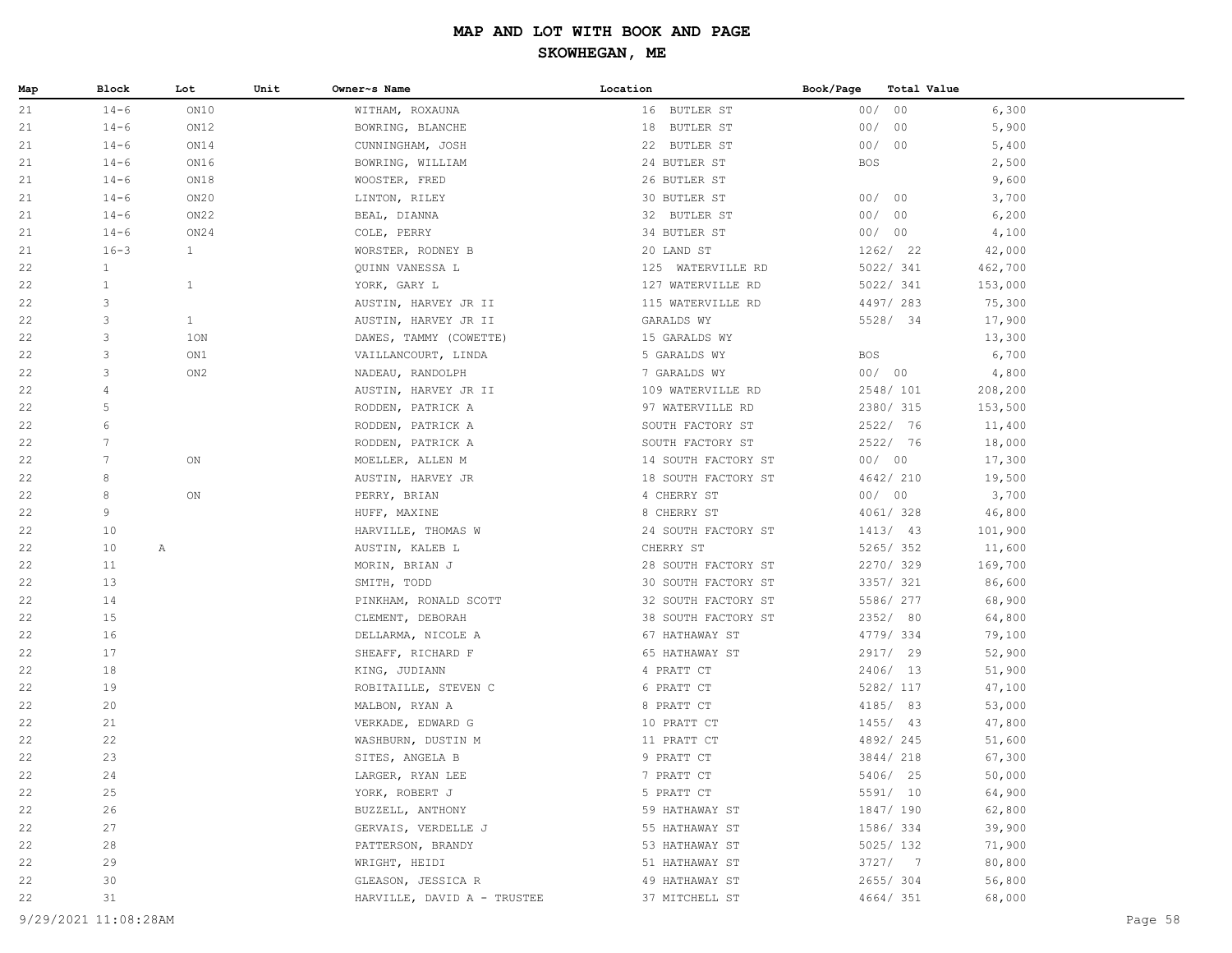| Map      | Block    | Lot          | Unit | Owner~s Name                                | Location                   | Book/Page<br>Total Value |                  |
|----------|----------|--------------|------|---------------------------------------------|----------------------------|--------------------------|------------------|
| 22       | 32       |              |      | DEROUCHE, COURTNEY S                        | 29 MITCHELL ST             | 5601/ 152                | 107,400          |
| 22       | 34       |              |      | DUBOIS, MICHAEL J                           | 41 SOUTH FACTORY ST        | 5376/ 334                | 105,100          |
| 22       | 34       | $\mathbb{A}$ |      | CLEMENT, HELENE M                           | 45 SOUTH FACTORY ST        | 1192/ 129                | 112,600          |
| 22       | 34       | $\mathsf C$  |      | LYONS, ARLENE (ROWELL)                      | 39 SOUTH FACTORY ST        | 1549/105                 | 61,800           |
| 22       | 35       |              |      | SHERMAN RENTALS LLC                         | 33 SOUTH FACTORY ST        | 4873/ 118                | 107,100          |
| 22       | 36       |              |      | SAVAGE, GABRIELLE L                         | 31 SOUTH FACTORY ST        | 4722/ 155                | 47,000           |
| 22       | 37       |              |      | SMITH, TODD                                 | 29 SOUTH FACTORY ST        | 5358/ 22                 | 11,100           |
| 22       | 38       |              |      | ROBITAILLE, STEVEN C                        | 27 SOUTH FACTORY ST        | 4781/ 125                | 59,600           |
| 22       | 39       |              |      | SMITH, TODD L                               | 25 SOUTH FACTORY ST        | 4069/1                   | 82,400           |
| 22       | 40       |              |      | SOMERSET WOODS TRUSTEES                     | SOUTH FACTORY ST           |                          | 74,000           |
| 22       | 41       |              |      | DEAD RIVER COMPANY EAT LLC                  | 85 WATERVILLE RD           | 4494/244                 | 142,400          |
| 22       | 41       | $\mathbf{1}$ |      | WOLF MOON PROPERTIES LLC                    | 91 WATERVILLE RD           | 5418/ 50                 | 185,300          |
| 22       | 42       |              |      | HUNT, LOUISE (MAGOON)                       | 81 WATERVILLE RD           | 3546/ 84                 | 66,700           |
| 22       | 43       |              |      | MASE, JOY A                                 | 79 WATERVILLE RD           | 2803/207                 | 79,300           |
| 22       | 44       |              |      | SPEARS, ROBIN R                             | 75 WATERVILLE RD           | 3396/ 236                | 100,700          |
| 22       | 45       |              |      | SMITH, DANIEL M                             | 7 SOMERSET LN              | 2202/ 50                 | 43,100           |
| 22       | 46       |              |      | YORK'S RENTAL PROPERTIES LLC                | 71 WATERVILLE RD           | 5648/ 215                | 90,400           |
| 22       | 47       | $\mathbb{A}$ |      | SMITH, MATTHEW M                            | 67 WATERVILLE RD           | 4127/ 322                | 62,200           |
| 22       | 48       |              |      | SMITH, MATTHEW                              | 8 POPLAR ST                | 4262/307                 | 200,400          |
| 22       | 49       |              |      | BICKFORD, WILLIAM                           | 20 POPLAR ST               | 5163/ 282                | 283,500          |
| 22       | 50       |              |      | GERVAIS, VERDELLE                           | 26 POPLAR ST               | 4666313                  | 78,500           |
| 22       | 51       |              |      | FORTIER, TERRENCE                           | 63 WATERVILLE RD           | 2762/ 183                | 130,300          |
| 22       | 51       | Α            |      | CORSON, LARRY D                             | 11 POPLAR ST               | 2873/194                 | 53,600           |
| 22       | 52       |              |      | DICKEY, DALE W                              | 55 WATERVILLE RD           | 5113/ 133                | 52,800           |
| 22       | 52       | Α            |      | QUINN, COLIN R                              | 59 WATERVILLE RD           | 5444/262                 | 77,900           |
| 22       | 53       |              |      | JONES, VURLE C                              | 53 WATERVILLE RD           | 5374/334                 | 89,200           |
| 22       | 54<br>55 |              |      | PREVOST, JESSICA M                          | 10 SOUTH ST                | 4473/ 31<br>4348/ 266    | 57,100           |
| 22<br>22 | 56       |              |      | STETKIS, WAYNE M<br>GLEASON, BRENDA JOHNSON | 12 SOUTH ST<br>16 SOUTH ST | 5537/ 173                | 63,100<br>67,300 |
| 22       | 57       |              |      | AMINI, SAIF R                               | 18 SOUTH ST                | 4472/ 57                 | 61,900           |
| 22       | 58       |              |      | EADS, CODY S                                | 52 HATHAWAY ST             | 5355/ 214                | 69,700           |
| 22       | 58       | A            |      | PRASCH, JOHN                                | 24 SOUTH ST                | 5346/ 146                | 77,000           |
| 22       | 59       |              |      | LECLAIR, JAMES                              | 54 HATHAWAY ST             | 5360/ 253                | 34,700           |
| 22       | 60       |              |      | THEBARGE, ROSE - EST OF                     | 17 POPLAR ST               | 830/1048                 | 48,500           |
| 22       | 61       |              |      | WHEELER, JAMIE O                            | 15 POPLAR ST               | 5061/ 340                | 50,800           |
| 22       | 62       |              |      | CLEMENT, RUSSELL A JR                       | 13 POPLAR ST               | 3536/ 97                 | 67,600           |
| 22       | 63       |              |      | JEWELL, NATHAN D                            | 44 WATERVILLE RD           | 3669/320                 | 61,400           |
| 22       | 64       |              |      | WYMAN, JOSEPH                               | 46 WATERVILLE RD           | 5025/ 109                | 133,000          |
| 22       | 65       |              |      | LACASSE, RICHARD A                          | 48 WATERVILLE RD           | 5013/ 74                 | 27,500           |
| 22       | 66       |              |      | LACASSE, RICHARD A                          | 52 WATERVILLE RD           | 3070/ 197                | 102,900          |
| 22       | 67       |              |      | JACKSON, KYLE D                             | 56 WATERVILLE RD           | 4522/ 20                 | 132,400          |
| 22       | 68       |              |      | GUDIS, ANNA & POLYXENI                      | 60 WATERVILLE RD           | 4152/ 39                 | 200,200          |
| 22       | 69       |              |      | COURTEMANCHE, ROBERT J                      | 35 FRENCH ST               | 1198/ 93                 | 41,800           |
| 22       | 70       |              |      | COURTEMANCHE, DIANE A                       | 39 FRENCH ST               | 2721/ 223                | 17,300           |
| 22       | 71       |              |      | MULLEN, BEVERLY E                           | 33 FRENCH ST               | 3242/24                  | 51,500           |
| 22       | 72       |              |      | WILKINSON, WILLARD D                        | 29 FRENCH ST               | 4686/307                 | 7,300            |
|          |          |              |      |                                             |                            |                          |                  |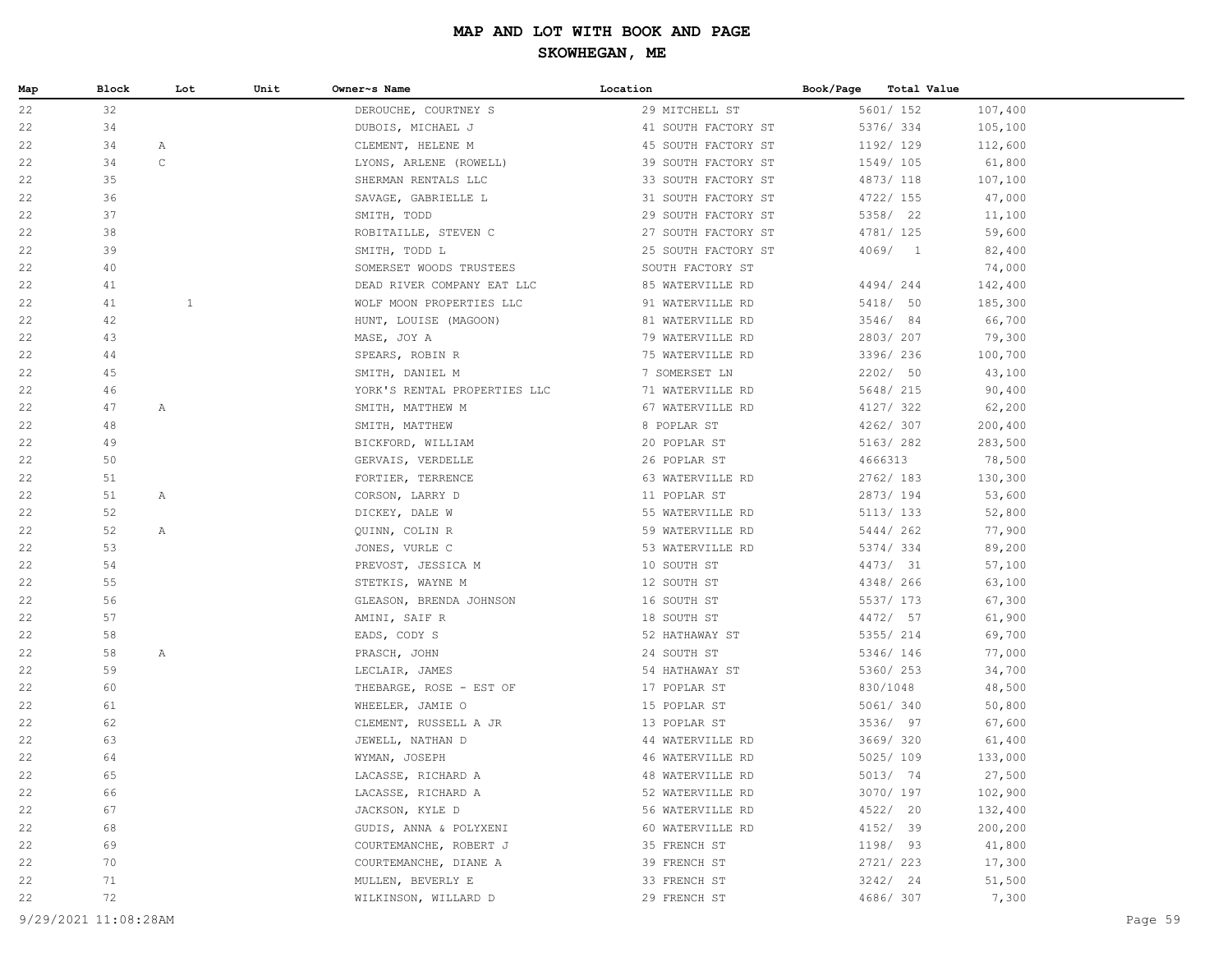| Map | Block | Lot          | Unit | Owner~s Name                                         | Location          | Book/Page | Total Value |                    |
|-----|-------|--------------|------|------------------------------------------------------|-------------------|-----------|-------------|--------------------|
| 22  | 73    |              |      | VIOLETTE, ROLANDA L                                  | 34 FRENCH ST      |           | 4096/ 30    | 52,700             |
| 22  | 74    |              |      | CLUKEY, RALPH E                                      | 38 FRENCH ST      |           | 4391/ 238   | 58,600             |
| 22  | 75    |              |      | WYMAN, JOSEPH J                                      | 42 FRENCH ST      |           | 5393/329    | 37,200             |
| 22  | 76    |              |      | CORSON, BRADLEY S SR                                 | 40 FRENCH ST      |           | 4643/238    | 47,300             |
| 22  | 77    |              |      | WYMAN, JOSEPH J                                      | 44 FRENCH ST      |           | 5058/279    | 48,100             |
| 22  | 78    |              |      | ARCHER, LINDA                                        | 29 RAILROAD ST    |           | 4142/ 318   | 67,000             |
| 22  | 79    |              |      | LANEY, JOAN L                                        | 14 AVORE ST       |           | 820/ 170    | 72,800             |
| 22  | 80    |              |      | BLODGETT, JOHN W                                     | 26 RAILROAD ST    |           | 2579/348    | 69,100             |
| 22  | 81    |              |      | ARCHER, LINDA J                                      | 32 RAILROAD ST    |           | 5264/ 75    | 52,400             |
| 22  | 82    |              |      | BRALEY, CHERYL LEE                                   | 34 RAILROAD ST    |           | 5245/ 60    | 35,000             |
| 22  | 83    |              |      | FOSTER, AMANDA                                       | 46 FRENCH ST      |           | 5320/ 60    | 58,400             |
| 22  | 84    |              |      | COOLEY, CLAYTON E                                    | 48 FRENCH ST      |           | 5156/ 194   | 40,200             |
| 22  | 85    |              |      | MCDONALD, SCOTT A                                    | 50 FRENCH ST      |           | 2357/242    | 60,900             |
| 22  | 86    |              |      | ANNETT, DOUGLAS C                                    | 54 FRENCH ST      |           | 2969/ 64    | 59,200             |
| 22  | 87    |              |      | NEW BALANCE ATHLETIC SHOE INC                        | 12 WALNUT ST      |           | 1212/ 219   | 228,400            |
| 22  | 87    | $\mathbf{1}$ |      | STETKIS, WAYNE M                                     | 18 WALNUT ST      |           | 4935/136    | 87,700             |
| 22  | 88    |              |      | SHAW, VELMA                                          | 26 WALNUT ST      |           | 4622/ 176   | 67,100             |
| 22  | 89    |              |      | THOMPSON, DONNA L                                    | 4 RAILROAD ST     |           | 2090/343    | 45,900             |
| 22  | 90    |              |      | HADLEY ESTATES LLC                                   | 8 RAILROAD ST     |           | 5129/ 134   | 58,300             |
| 22  | 91    |              |      | WRIGHT, GREGORY A                                    | 10 RAILROAD ST    |           | 5647/ 277   | 57,200             |
| 22  | 92    |              |      | JEANS, DAVID                                         | 15 AVORE ST       |           | 5070/ 85    | 37,500             |
| 22  | 93    |              |      | REID, AVIS J                                         | 11 AVORE ST       |           | 1186/ 99    | 91,500             |
| 22  | 94    | $\mathbf{1}$ |      | NEW BALANCE ATHLETIC SHOE INC                        | 70 WATERVILLE RD  |           | 4494/185    | 177,900            |
| 22  | 96    |              |      | NEW BALANCE ATHLETIC SHOE INC                        | 17 WALNUT ST      |           | 1040/192    | 1,084,600          |
| 22  | 96    | $\mathbf{1}$ |      | NEW BALANCE ATHLETICS INC                            | 78 WATERVILLE RD  |           | 5389/239    | 348,600            |
| 22  | 96    | $\mathbf{1}$ | Α    | LANEY, GLEN B SR                                     | WATERVILLE RD     |           | 5422/ 217   | 85,300             |
| 22  | 97    |              |      | LANEY, GLEN B                                        | 90 WATERVILLE RD  |           | 1189/ 53    | 321,900            |
| 22  | 98    |              |      | RODDEN, PATRICK A                                    | 100 WATERVILLE RD |           | 1521/ 215   | 116,200            |
| 22  | 99    |              |      | BOUFORD, KEVIN/JONATHAN & JAYNE                      | 120 WATERVILLE RD |           | 5558/355    | 101,700            |
| 22  | 99    | ON2          |      | BOUFORD, KEVIN/JONATHAN & JAYNE                      | 114 WATERVILLE RD |           | 5558/355    | 101,900            |
| 22  | 100   |              |      | YORK, LUKE W                                         | 128 WATERVILLE RD |           | 4684/ 101   | 83,000             |
| 22  | 100   | A            |      | WORTH, LYNN H                                        | 132 WATERVILLE RD |           | 3026/249    | 93,400             |
| 22  | 101   |              |      | MAGUIRE, DEBBIE J - TRSTEE IRRVOC TRUST 22 DENNIS ST |                   |           | 4868/ 208   | 179,500            |
| 22  | 102   |              |      | NELSON, THOMAS F                                     | 20 PATRICK ST     |           | 5070/ 56    | 171,100            |
| 22  | 103   |              |      | SCHOENTHALER, MARK W                                 | 15 PATRICK ST     |           | 2169/ 297   | 132,900            |
| 22  | 104   |              |      | WILLETTE-JOHNSON, LAURIE A                           | 9 PATRICK ST      |           | 4459/286    | 116,600            |
| 22  | 105   |              |      | ASHE, ROBERT V                                       | 21 DENNIS ST      |           | 1543/24     | 97,500             |
| 22  | 107   |              |      | LYMAN, VICKI LEE                                     | 13 DENNIS ST      |           | 4158/ 284   | 163,800            |
| 22  | 108   |              |      | FERLAND, VIOLET L                                    | 9 DENNIS ST       |           | 839/ 67     | 163,100            |
| 22  | 109   |              |      | LEE, PAK MAN                                         | 136 WATERVILLE RD |           | 5019/ 17    | 103,100            |
| 22  | 110   |              |      | MECKLEY, ROBERT R                                    | 10 MICHAEL ST     |           | 5056/ 49    | 108,600            |
| 22  | 111   |              |      | PERKINS, CRYSTAL R                                   | 14 MICHAEL ST     |           | 3617/ 191   | 109,000            |
| 22  | 112   |              |      | COLELLA, ASHLEY B<br>GILCOTT, CAMERON S              | 18 MICHAEL ST     |           | 5087/ 259   | 112,300<br>197,300 |
| 22  | 114   |              |      |                                                      | 28 MICHAEL ST     |           | 5455/ 201   |                    |
| 22  | 114   | $\mathbf{1}$ |      | MJM LLC                                              | 22 MICHAEL ST     |           | 5455/ 54    | 119,000<br>121,300 |
| 22  | 115   |              |      | WANING, ANNMARIE                                     | 3 PATRICK ST      |           | 5408/ 45    |                    |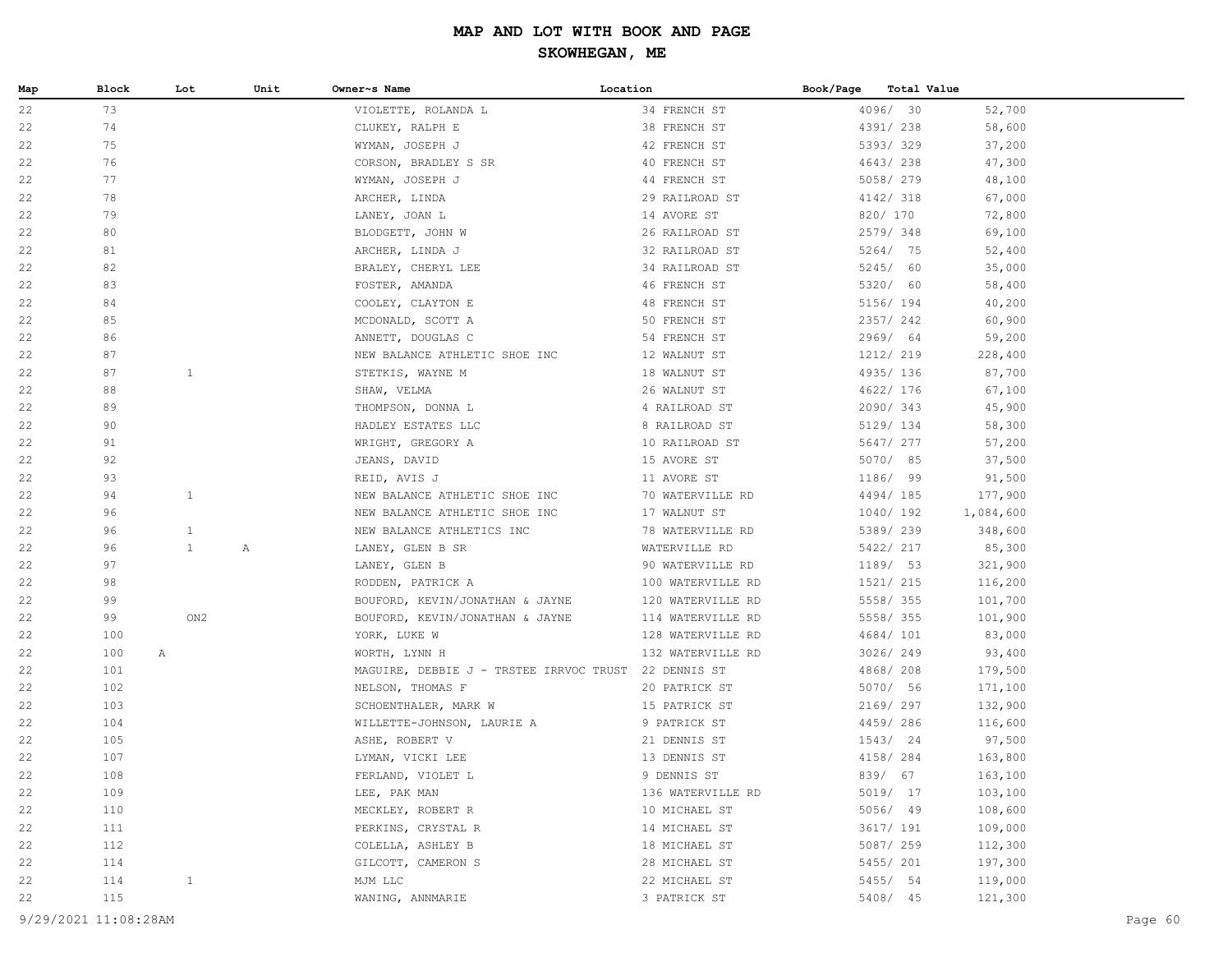| 5293/324<br>22<br>117<br>RUMNEY, ANGELA K<br>31 MICHAEL ST<br>106,800<br>118<br>27 MICHAEL ST<br>5665/ 186<br>22<br>BITGOOD, COLE A<br>106,300<br>119<br>23 MICHAEL ST<br>789/1038<br>96,700<br>22<br>IRWIN, LARRY B<br>120<br>2368/ 276<br>88,000<br>22<br>RODRIGUE, EUGENE<br>19 MICHAEL ST<br>121<br>15 MICHAEL ST<br>2496/108<br>22<br>PINKHAM, STEPHEN E<br>194,400<br>122<br>13 MICHAEL ST<br>5086/106<br>156,400<br>22<br>GIFFORD, SAMANTHA<br>123<br>9 MICHAEL ST<br>870/ 396<br>22<br>LABONTE, ROGER A<br>108,000<br>4078/264<br>22<br>124<br>QUIMBY, JANELLE R<br>3 MICHAEL ST<br>106,400<br>22<br>125<br>JARVAIS, ROGER E<br>25 PATRICK ST<br>5522/ 172<br>214,400<br>125<br>4503/332<br>22<br>$\mathbf{1}$<br>VAUTIER, MATTHEW<br>21 PATRICK ST<br>140,000<br>127<br>2300/200<br>22<br>KEENE, SHERYL A<br>24 PATRICK ST<br>143,300<br>130<br>3393/ 96<br>22<br>ESSEX, ROY<br>24 DOMINIC ST<br>111,700<br>20 DOMINIC ST<br>3472/285<br>22<br>131<br>95,700<br>HAYDEN, DAVID C<br>132<br>16 DOMINIC ST<br>4987/ 107<br>22<br>LIGHTBODY, EMILY (GINN)<br>149,400<br>133<br>32 DENNIS ST<br>5022/ 233<br>22<br>PELLETIER, JONATHAN A<br>118,700<br>888/1053<br>22<br>135<br>POULIN, ISABELLE INA (OBY)<br>10 DOMINIC ST<br>122,200<br>22<br>136<br>SHAW, ROBERT W<br>23 DOMINIC ST<br>2934/325<br>118,800<br>137<br>855/865<br>22<br>GERVAIS, LUDGER<br>19 DOMINIC ST<br>120,500<br>138<br>5626/ 113<br>22<br>MORIN, COLTON JAMES<br>15 DOMINIC ST<br>141,700<br>139<br>881/ 82<br>22<br>WHITTEMORE, JUDITH A<br>41 MICHAEL ST<br>136,800<br>33 MICHAEL ST<br>1276/ 265<br>22<br>141<br>LONG, DARRELL K<br>116,600<br>143<br>4 DOMINIC ST<br>3649/ 14<br>158,600<br>22<br>BISHOP, BILLY D<br>7 DOMINIC ST<br>4868/260<br>178,200<br>22<br>144<br>MCCOLLOR, BRUCE<br>145<br>5280/ 148<br>22<br>BOURASSA, JAMES W<br>3 DOMINIC ST<br>128,100<br>$\overline{1}$<br>2006/ 78<br>22<br>$\mathbb A$<br>4 PRESCELLY DR<br>135,300<br>PROVENCAL, STEPHEN J<br>A 1<br>$\mathbf{1}$<br>2031/108<br>22<br>LUFKIN, THOMAS J<br>6 PRESCELLY DR<br>150,700<br>$\overline{c}$<br>972/ 266<br>22<br>A<br>CORSON, ALVIN C SR<br>12 PRESCELLY DR<br>122,800<br>$\mathbf{3}$<br>5566/ 104<br>22<br>A<br>HOWARD, HUNTER T<br>16 PRESCELLY DR<br>168,300<br>4274/ 166<br>$\overline{5}$<br>AYOTTE, MICHELLE<br>22 PRESCELLY DR<br>136,400<br>22<br>A<br>851/ 223<br>137,300<br>22<br>6<br>WILBER, RONALD G<br>24 PRESCELLY DR<br>A<br>7<br>5432/ 99<br>22<br>GRANT, JENNA M<br>26 PRESCELLY DR<br>119,400<br>A<br>8<br>5400/ 12<br>22<br>A<br>WOODARD, JAMES D<br>25 PRESCELLY DR<br>104,900<br>9<br>5103/ 133<br>22<br>$\mathbb{A}$<br>PARKER, RAMONA F<br>49 MICHAEL ST<br>110,800<br>10<br>4720/ 125<br>22<br>Α<br>GILBERT, REJEAN J<br>MICHAEL ST<br>20,200<br>11<br>3658/ 207<br>A<br>CYR, CATINAMARIE M<br>21 PRESCELLY DR<br>120,700<br>22<br>A 12<br>858/ 811<br>22<br>BLAISDELL, RONALD F<br>50 MICHAEL ST<br>129,100<br>13<br>A<br>EMERY, GARRETT<br>49 DENNIS ST<br>5674/ 135<br>158,600<br>22<br>A 15<br>868/83<br>126,800<br>22<br>CARR, DONALD H<br>13 PRESCELLY DR<br>23 DICKIE ST<br>895/ 276<br>A 17<br>MICHAUD, MEREDETH M<br>106,600<br>22<br>847/ 701<br>VICNEIRE, RICHARD H<br>21 DICKIE ST<br>157,400<br>22<br>A 18<br>23<br>1<br>REDINGTON MEMORIAL HOSPITAL AS<br>57 FAIRVIEW AVE<br>1557/ 169<br>237,900<br>23<br>ON<br>REDINGTON MEMORIAL HOSPITAL ASSOC.<br>57 FAIRVIEW AVE - STE 2<br>1557/ 169<br>499,900<br>$\mathbf{1}$<br>23<br>REDINGTON MEMORIAL HOSPITAL ASC<br>51 FAIRVIEW AVE<br>2697/ 36<br>138,200<br>1<br>A<br>2<br>3005/94<br>27,300<br>23<br>REDINGTON FAIRVIEW GENERAL HOSP<br>43 FAIRVIEW AVE<br>3<br>115,700<br>23<br>1152/ 256<br>MCLAUGHLIN, ROBERT H<br>13 FAIRVIEW AVE<br>2,400<br>23<br>$\overline{4}$<br>TOWN OF SKOWHEGAN<br>MAIN ST<br>9/29/2021 11:08:28AM | Map | Block | Lot | Unit | Owner~s Name | Location | Book/Page<br>Total Value |         |
|-----------------------------------------------------------------------------------------------------------------------------------------------------------------------------------------------------------------------------------------------------------------------------------------------------------------------------------------------------------------------------------------------------------------------------------------------------------------------------------------------------------------------------------------------------------------------------------------------------------------------------------------------------------------------------------------------------------------------------------------------------------------------------------------------------------------------------------------------------------------------------------------------------------------------------------------------------------------------------------------------------------------------------------------------------------------------------------------------------------------------------------------------------------------------------------------------------------------------------------------------------------------------------------------------------------------------------------------------------------------------------------------------------------------------------------------------------------------------------------------------------------------------------------------------------------------------------------------------------------------------------------------------------------------------------------------------------------------------------------------------------------------------------------------------------------------------------------------------------------------------------------------------------------------------------------------------------------------------------------------------------------------------------------------------------------------------------------------------------------------------------------------------------------------------------------------------------------------------------------------------------------------------------------------------------------------------------------------------------------------------------------------------------------------------------------------------------------------------------------------------------------------------------------------------------------------------------------------------------------------------------------------------------------------------------------------------------------------------------------------------------------------------------------------------------------------------------------------------------------------------------------------------------------------------------------------------------------------------------------------------------------------------------------------------------------------------------------------------------------------------------------------------------------------------------------------------------------------------------------------------------------------------------------------------------------------------------------------------------------------------------------------------------------------------------------------------------------------------------------------------------------------------------------------------------------------------------------------------------------------------------------------------------------------------------------------------------------------------------------------------------------------------------------------------------|-----|-------|-----|------|--------------|----------|--------------------------|---------|
|                                                                                                                                                                                                                                                                                                                                                                                                                                                                                                                                                                                                                                                                                                                                                                                                                                                                                                                                                                                                                                                                                                                                                                                                                                                                                                                                                                                                                                                                                                                                                                                                                                                                                                                                                                                                                                                                                                                                                                                                                                                                                                                                                                                                                                                                                                                                                                                                                                                                                                                                                                                                                                                                                                                                                                                                                                                                                                                                                                                                                                                                                                                                                                                                                                                                                                                                                                                                                                                                                                                                                                                                                                                                                                                                                                                                     |     |       |     |      |              |          |                          |         |
|                                                                                                                                                                                                                                                                                                                                                                                                                                                                                                                                                                                                                                                                                                                                                                                                                                                                                                                                                                                                                                                                                                                                                                                                                                                                                                                                                                                                                                                                                                                                                                                                                                                                                                                                                                                                                                                                                                                                                                                                                                                                                                                                                                                                                                                                                                                                                                                                                                                                                                                                                                                                                                                                                                                                                                                                                                                                                                                                                                                                                                                                                                                                                                                                                                                                                                                                                                                                                                                                                                                                                                                                                                                                                                                                                                                                     |     |       |     |      |              |          |                          |         |
|                                                                                                                                                                                                                                                                                                                                                                                                                                                                                                                                                                                                                                                                                                                                                                                                                                                                                                                                                                                                                                                                                                                                                                                                                                                                                                                                                                                                                                                                                                                                                                                                                                                                                                                                                                                                                                                                                                                                                                                                                                                                                                                                                                                                                                                                                                                                                                                                                                                                                                                                                                                                                                                                                                                                                                                                                                                                                                                                                                                                                                                                                                                                                                                                                                                                                                                                                                                                                                                                                                                                                                                                                                                                                                                                                                                                     |     |       |     |      |              |          |                          |         |
|                                                                                                                                                                                                                                                                                                                                                                                                                                                                                                                                                                                                                                                                                                                                                                                                                                                                                                                                                                                                                                                                                                                                                                                                                                                                                                                                                                                                                                                                                                                                                                                                                                                                                                                                                                                                                                                                                                                                                                                                                                                                                                                                                                                                                                                                                                                                                                                                                                                                                                                                                                                                                                                                                                                                                                                                                                                                                                                                                                                                                                                                                                                                                                                                                                                                                                                                                                                                                                                                                                                                                                                                                                                                                                                                                                                                     |     |       |     |      |              |          |                          |         |
|                                                                                                                                                                                                                                                                                                                                                                                                                                                                                                                                                                                                                                                                                                                                                                                                                                                                                                                                                                                                                                                                                                                                                                                                                                                                                                                                                                                                                                                                                                                                                                                                                                                                                                                                                                                                                                                                                                                                                                                                                                                                                                                                                                                                                                                                                                                                                                                                                                                                                                                                                                                                                                                                                                                                                                                                                                                                                                                                                                                                                                                                                                                                                                                                                                                                                                                                                                                                                                                                                                                                                                                                                                                                                                                                                                                                     |     |       |     |      |              |          |                          |         |
|                                                                                                                                                                                                                                                                                                                                                                                                                                                                                                                                                                                                                                                                                                                                                                                                                                                                                                                                                                                                                                                                                                                                                                                                                                                                                                                                                                                                                                                                                                                                                                                                                                                                                                                                                                                                                                                                                                                                                                                                                                                                                                                                                                                                                                                                                                                                                                                                                                                                                                                                                                                                                                                                                                                                                                                                                                                                                                                                                                                                                                                                                                                                                                                                                                                                                                                                                                                                                                                                                                                                                                                                                                                                                                                                                                                                     |     |       |     |      |              |          |                          |         |
|                                                                                                                                                                                                                                                                                                                                                                                                                                                                                                                                                                                                                                                                                                                                                                                                                                                                                                                                                                                                                                                                                                                                                                                                                                                                                                                                                                                                                                                                                                                                                                                                                                                                                                                                                                                                                                                                                                                                                                                                                                                                                                                                                                                                                                                                                                                                                                                                                                                                                                                                                                                                                                                                                                                                                                                                                                                                                                                                                                                                                                                                                                                                                                                                                                                                                                                                                                                                                                                                                                                                                                                                                                                                                                                                                                                                     |     |       |     |      |              |          |                          |         |
|                                                                                                                                                                                                                                                                                                                                                                                                                                                                                                                                                                                                                                                                                                                                                                                                                                                                                                                                                                                                                                                                                                                                                                                                                                                                                                                                                                                                                                                                                                                                                                                                                                                                                                                                                                                                                                                                                                                                                                                                                                                                                                                                                                                                                                                                                                                                                                                                                                                                                                                                                                                                                                                                                                                                                                                                                                                                                                                                                                                                                                                                                                                                                                                                                                                                                                                                                                                                                                                                                                                                                                                                                                                                                                                                                                                                     |     |       |     |      |              |          |                          |         |
|                                                                                                                                                                                                                                                                                                                                                                                                                                                                                                                                                                                                                                                                                                                                                                                                                                                                                                                                                                                                                                                                                                                                                                                                                                                                                                                                                                                                                                                                                                                                                                                                                                                                                                                                                                                                                                                                                                                                                                                                                                                                                                                                                                                                                                                                                                                                                                                                                                                                                                                                                                                                                                                                                                                                                                                                                                                                                                                                                                                                                                                                                                                                                                                                                                                                                                                                                                                                                                                                                                                                                                                                                                                                                                                                                                                                     |     |       |     |      |              |          |                          |         |
|                                                                                                                                                                                                                                                                                                                                                                                                                                                                                                                                                                                                                                                                                                                                                                                                                                                                                                                                                                                                                                                                                                                                                                                                                                                                                                                                                                                                                                                                                                                                                                                                                                                                                                                                                                                                                                                                                                                                                                                                                                                                                                                                                                                                                                                                                                                                                                                                                                                                                                                                                                                                                                                                                                                                                                                                                                                                                                                                                                                                                                                                                                                                                                                                                                                                                                                                                                                                                                                                                                                                                                                                                                                                                                                                                                                                     |     |       |     |      |              |          |                          |         |
|                                                                                                                                                                                                                                                                                                                                                                                                                                                                                                                                                                                                                                                                                                                                                                                                                                                                                                                                                                                                                                                                                                                                                                                                                                                                                                                                                                                                                                                                                                                                                                                                                                                                                                                                                                                                                                                                                                                                                                                                                                                                                                                                                                                                                                                                                                                                                                                                                                                                                                                                                                                                                                                                                                                                                                                                                                                                                                                                                                                                                                                                                                                                                                                                                                                                                                                                                                                                                                                                                                                                                                                                                                                                                                                                                                                                     |     |       |     |      |              |          |                          |         |
|                                                                                                                                                                                                                                                                                                                                                                                                                                                                                                                                                                                                                                                                                                                                                                                                                                                                                                                                                                                                                                                                                                                                                                                                                                                                                                                                                                                                                                                                                                                                                                                                                                                                                                                                                                                                                                                                                                                                                                                                                                                                                                                                                                                                                                                                                                                                                                                                                                                                                                                                                                                                                                                                                                                                                                                                                                                                                                                                                                                                                                                                                                                                                                                                                                                                                                                                                                                                                                                                                                                                                                                                                                                                                                                                                                                                     |     |       |     |      |              |          |                          |         |
|                                                                                                                                                                                                                                                                                                                                                                                                                                                                                                                                                                                                                                                                                                                                                                                                                                                                                                                                                                                                                                                                                                                                                                                                                                                                                                                                                                                                                                                                                                                                                                                                                                                                                                                                                                                                                                                                                                                                                                                                                                                                                                                                                                                                                                                                                                                                                                                                                                                                                                                                                                                                                                                                                                                                                                                                                                                                                                                                                                                                                                                                                                                                                                                                                                                                                                                                                                                                                                                                                                                                                                                                                                                                                                                                                                                                     |     |       |     |      |              |          |                          |         |
|                                                                                                                                                                                                                                                                                                                                                                                                                                                                                                                                                                                                                                                                                                                                                                                                                                                                                                                                                                                                                                                                                                                                                                                                                                                                                                                                                                                                                                                                                                                                                                                                                                                                                                                                                                                                                                                                                                                                                                                                                                                                                                                                                                                                                                                                                                                                                                                                                                                                                                                                                                                                                                                                                                                                                                                                                                                                                                                                                                                                                                                                                                                                                                                                                                                                                                                                                                                                                                                                                                                                                                                                                                                                                                                                                                                                     |     |       |     |      |              |          |                          |         |
|                                                                                                                                                                                                                                                                                                                                                                                                                                                                                                                                                                                                                                                                                                                                                                                                                                                                                                                                                                                                                                                                                                                                                                                                                                                                                                                                                                                                                                                                                                                                                                                                                                                                                                                                                                                                                                                                                                                                                                                                                                                                                                                                                                                                                                                                                                                                                                                                                                                                                                                                                                                                                                                                                                                                                                                                                                                                                                                                                                                                                                                                                                                                                                                                                                                                                                                                                                                                                                                                                                                                                                                                                                                                                                                                                                                                     |     |       |     |      |              |          |                          |         |
|                                                                                                                                                                                                                                                                                                                                                                                                                                                                                                                                                                                                                                                                                                                                                                                                                                                                                                                                                                                                                                                                                                                                                                                                                                                                                                                                                                                                                                                                                                                                                                                                                                                                                                                                                                                                                                                                                                                                                                                                                                                                                                                                                                                                                                                                                                                                                                                                                                                                                                                                                                                                                                                                                                                                                                                                                                                                                                                                                                                                                                                                                                                                                                                                                                                                                                                                                                                                                                                                                                                                                                                                                                                                                                                                                                                                     |     |       |     |      |              |          |                          |         |
|                                                                                                                                                                                                                                                                                                                                                                                                                                                                                                                                                                                                                                                                                                                                                                                                                                                                                                                                                                                                                                                                                                                                                                                                                                                                                                                                                                                                                                                                                                                                                                                                                                                                                                                                                                                                                                                                                                                                                                                                                                                                                                                                                                                                                                                                                                                                                                                                                                                                                                                                                                                                                                                                                                                                                                                                                                                                                                                                                                                                                                                                                                                                                                                                                                                                                                                                                                                                                                                                                                                                                                                                                                                                                                                                                                                                     |     |       |     |      |              |          |                          |         |
|                                                                                                                                                                                                                                                                                                                                                                                                                                                                                                                                                                                                                                                                                                                                                                                                                                                                                                                                                                                                                                                                                                                                                                                                                                                                                                                                                                                                                                                                                                                                                                                                                                                                                                                                                                                                                                                                                                                                                                                                                                                                                                                                                                                                                                                                                                                                                                                                                                                                                                                                                                                                                                                                                                                                                                                                                                                                                                                                                                                                                                                                                                                                                                                                                                                                                                                                                                                                                                                                                                                                                                                                                                                                                                                                                                                                     |     |       |     |      |              |          |                          |         |
|                                                                                                                                                                                                                                                                                                                                                                                                                                                                                                                                                                                                                                                                                                                                                                                                                                                                                                                                                                                                                                                                                                                                                                                                                                                                                                                                                                                                                                                                                                                                                                                                                                                                                                                                                                                                                                                                                                                                                                                                                                                                                                                                                                                                                                                                                                                                                                                                                                                                                                                                                                                                                                                                                                                                                                                                                                                                                                                                                                                                                                                                                                                                                                                                                                                                                                                                                                                                                                                                                                                                                                                                                                                                                                                                                                                                     |     |       |     |      |              |          |                          |         |
|                                                                                                                                                                                                                                                                                                                                                                                                                                                                                                                                                                                                                                                                                                                                                                                                                                                                                                                                                                                                                                                                                                                                                                                                                                                                                                                                                                                                                                                                                                                                                                                                                                                                                                                                                                                                                                                                                                                                                                                                                                                                                                                                                                                                                                                                                                                                                                                                                                                                                                                                                                                                                                                                                                                                                                                                                                                                                                                                                                                                                                                                                                                                                                                                                                                                                                                                                                                                                                                                                                                                                                                                                                                                                                                                                                                                     |     |       |     |      |              |          |                          |         |
|                                                                                                                                                                                                                                                                                                                                                                                                                                                                                                                                                                                                                                                                                                                                                                                                                                                                                                                                                                                                                                                                                                                                                                                                                                                                                                                                                                                                                                                                                                                                                                                                                                                                                                                                                                                                                                                                                                                                                                                                                                                                                                                                                                                                                                                                                                                                                                                                                                                                                                                                                                                                                                                                                                                                                                                                                                                                                                                                                                                                                                                                                                                                                                                                                                                                                                                                                                                                                                                                                                                                                                                                                                                                                                                                                                                                     |     |       |     |      |              |          |                          |         |
|                                                                                                                                                                                                                                                                                                                                                                                                                                                                                                                                                                                                                                                                                                                                                                                                                                                                                                                                                                                                                                                                                                                                                                                                                                                                                                                                                                                                                                                                                                                                                                                                                                                                                                                                                                                                                                                                                                                                                                                                                                                                                                                                                                                                                                                                                                                                                                                                                                                                                                                                                                                                                                                                                                                                                                                                                                                                                                                                                                                                                                                                                                                                                                                                                                                                                                                                                                                                                                                                                                                                                                                                                                                                                                                                                                                                     |     |       |     |      |              |          |                          |         |
|                                                                                                                                                                                                                                                                                                                                                                                                                                                                                                                                                                                                                                                                                                                                                                                                                                                                                                                                                                                                                                                                                                                                                                                                                                                                                                                                                                                                                                                                                                                                                                                                                                                                                                                                                                                                                                                                                                                                                                                                                                                                                                                                                                                                                                                                                                                                                                                                                                                                                                                                                                                                                                                                                                                                                                                                                                                                                                                                                                                                                                                                                                                                                                                                                                                                                                                                                                                                                                                                                                                                                                                                                                                                                                                                                                                                     |     |       |     |      |              |          |                          |         |
|                                                                                                                                                                                                                                                                                                                                                                                                                                                                                                                                                                                                                                                                                                                                                                                                                                                                                                                                                                                                                                                                                                                                                                                                                                                                                                                                                                                                                                                                                                                                                                                                                                                                                                                                                                                                                                                                                                                                                                                                                                                                                                                                                                                                                                                                                                                                                                                                                                                                                                                                                                                                                                                                                                                                                                                                                                                                                                                                                                                                                                                                                                                                                                                                                                                                                                                                                                                                                                                                                                                                                                                                                                                                                                                                                                                                     |     |       |     |      |              |          |                          |         |
|                                                                                                                                                                                                                                                                                                                                                                                                                                                                                                                                                                                                                                                                                                                                                                                                                                                                                                                                                                                                                                                                                                                                                                                                                                                                                                                                                                                                                                                                                                                                                                                                                                                                                                                                                                                                                                                                                                                                                                                                                                                                                                                                                                                                                                                                                                                                                                                                                                                                                                                                                                                                                                                                                                                                                                                                                                                                                                                                                                                                                                                                                                                                                                                                                                                                                                                                                                                                                                                                                                                                                                                                                                                                                                                                                                                                     |     |       |     |      |              |          |                          |         |
|                                                                                                                                                                                                                                                                                                                                                                                                                                                                                                                                                                                                                                                                                                                                                                                                                                                                                                                                                                                                                                                                                                                                                                                                                                                                                                                                                                                                                                                                                                                                                                                                                                                                                                                                                                                                                                                                                                                                                                                                                                                                                                                                                                                                                                                                                                                                                                                                                                                                                                                                                                                                                                                                                                                                                                                                                                                                                                                                                                                                                                                                                                                                                                                                                                                                                                                                                                                                                                                                                                                                                                                                                                                                                                                                                                                                     |     |       |     |      |              |          |                          |         |
|                                                                                                                                                                                                                                                                                                                                                                                                                                                                                                                                                                                                                                                                                                                                                                                                                                                                                                                                                                                                                                                                                                                                                                                                                                                                                                                                                                                                                                                                                                                                                                                                                                                                                                                                                                                                                                                                                                                                                                                                                                                                                                                                                                                                                                                                                                                                                                                                                                                                                                                                                                                                                                                                                                                                                                                                                                                                                                                                                                                                                                                                                                                                                                                                                                                                                                                                                                                                                                                                                                                                                                                                                                                                                                                                                                                                     |     |       |     |      |              |          |                          |         |
|                                                                                                                                                                                                                                                                                                                                                                                                                                                                                                                                                                                                                                                                                                                                                                                                                                                                                                                                                                                                                                                                                                                                                                                                                                                                                                                                                                                                                                                                                                                                                                                                                                                                                                                                                                                                                                                                                                                                                                                                                                                                                                                                                                                                                                                                                                                                                                                                                                                                                                                                                                                                                                                                                                                                                                                                                                                                                                                                                                                                                                                                                                                                                                                                                                                                                                                                                                                                                                                                                                                                                                                                                                                                                                                                                                                                     |     |       |     |      |              |          |                          |         |
|                                                                                                                                                                                                                                                                                                                                                                                                                                                                                                                                                                                                                                                                                                                                                                                                                                                                                                                                                                                                                                                                                                                                                                                                                                                                                                                                                                                                                                                                                                                                                                                                                                                                                                                                                                                                                                                                                                                                                                                                                                                                                                                                                                                                                                                                                                                                                                                                                                                                                                                                                                                                                                                                                                                                                                                                                                                                                                                                                                                                                                                                                                                                                                                                                                                                                                                                                                                                                                                                                                                                                                                                                                                                                                                                                                                                     |     |       |     |      |              |          |                          |         |
|                                                                                                                                                                                                                                                                                                                                                                                                                                                                                                                                                                                                                                                                                                                                                                                                                                                                                                                                                                                                                                                                                                                                                                                                                                                                                                                                                                                                                                                                                                                                                                                                                                                                                                                                                                                                                                                                                                                                                                                                                                                                                                                                                                                                                                                                                                                                                                                                                                                                                                                                                                                                                                                                                                                                                                                                                                                                                                                                                                                                                                                                                                                                                                                                                                                                                                                                                                                                                                                                                                                                                                                                                                                                                                                                                                                                     |     |       |     |      |              |          |                          |         |
|                                                                                                                                                                                                                                                                                                                                                                                                                                                                                                                                                                                                                                                                                                                                                                                                                                                                                                                                                                                                                                                                                                                                                                                                                                                                                                                                                                                                                                                                                                                                                                                                                                                                                                                                                                                                                                                                                                                                                                                                                                                                                                                                                                                                                                                                                                                                                                                                                                                                                                                                                                                                                                                                                                                                                                                                                                                                                                                                                                                                                                                                                                                                                                                                                                                                                                                                                                                                                                                                                                                                                                                                                                                                                                                                                                                                     |     |       |     |      |              |          |                          |         |
|                                                                                                                                                                                                                                                                                                                                                                                                                                                                                                                                                                                                                                                                                                                                                                                                                                                                                                                                                                                                                                                                                                                                                                                                                                                                                                                                                                                                                                                                                                                                                                                                                                                                                                                                                                                                                                                                                                                                                                                                                                                                                                                                                                                                                                                                                                                                                                                                                                                                                                                                                                                                                                                                                                                                                                                                                                                                                                                                                                                                                                                                                                                                                                                                                                                                                                                                                                                                                                                                                                                                                                                                                                                                                                                                                                                                     |     |       |     |      |              |          |                          |         |
|                                                                                                                                                                                                                                                                                                                                                                                                                                                                                                                                                                                                                                                                                                                                                                                                                                                                                                                                                                                                                                                                                                                                                                                                                                                                                                                                                                                                                                                                                                                                                                                                                                                                                                                                                                                                                                                                                                                                                                                                                                                                                                                                                                                                                                                                                                                                                                                                                                                                                                                                                                                                                                                                                                                                                                                                                                                                                                                                                                                                                                                                                                                                                                                                                                                                                                                                                                                                                                                                                                                                                                                                                                                                                                                                                                                                     |     |       |     |      |              |          |                          |         |
|                                                                                                                                                                                                                                                                                                                                                                                                                                                                                                                                                                                                                                                                                                                                                                                                                                                                                                                                                                                                                                                                                                                                                                                                                                                                                                                                                                                                                                                                                                                                                                                                                                                                                                                                                                                                                                                                                                                                                                                                                                                                                                                                                                                                                                                                                                                                                                                                                                                                                                                                                                                                                                                                                                                                                                                                                                                                                                                                                                                                                                                                                                                                                                                                                                                                                                                                                                                                                                                                                                                                                                                                                                                                                                                                                                                                     |     |       |     |      |              |          |                          |         |
|                                                                                                                                                                                                                                                                                                                                                                                                                                                                                                                                                                                                                                                                                                                                                                                                                                                                                                                                                                                                                                                                                                                                                                                                                                                                                                                                                                                                                                                                                                                                                                                                                                                                                                                                                                                                                                                                                                                                                                                                                                                                                                                                                                                                                                                                                                                                                                                                                                                                                                                                                                                                                                                                                                                                                                                                                                                                                                                                                                                                                                                                                                                                                                                                                                                                                                                                                                                                                                                                                                                                                                                                                                                                                                                                                                                                     |     |       |     |      |              |          |                          |         |
|                                                                                                                                                                                                                                                                                                                                                                                                                                                                                                                                                                                                                                                                                                                                                                                                                                                                                                                                                                                                                                                                                                                                                                                                                                                                                                                                                                                                                                                                                                                                                                                                                                                                                                                                                                                                                                                                                                                                                                                                                                                                                                                                                                                                                                                                                                                                                                                                                                                                                                                                                                                                                                                                                                                                                                                                                                                                                                                                                                                                                                                                                                                                                                                                                                                                                                                                                                                                                                                                                                                                                                                                                                                                                                                                                                                                     |     |       |     |      |              |          |                          |         |
|                                                                                                                                                                                                                                                                                                                                                                                                                                                                                                                                                                                                                                                                                                                                                                                                                                                                                                                                                                                                                                                                                                                                                                                                                                                                                                                                                                                                                                                                                                                                                                                                                                                                                                                                                                                                                                                                                                                                                                                                                                                                                                                                                                                                                                                                                                                                                                                                                                                                                                                                                                                                                                                                                                                                                                                                                                                                                                                                                                                                                                                                                                                                                                                                                                                                                                                                                                                                                                                                                                                                                                                                                                                                                                                                                                                                     |     |       |     |      |              |          |                          |         |
|                                                                                                                                                                                                                                                                                                                                                                                                                                                                                                                                                                                                                                                                                                                                                                                                                                                                                                                                                                                                                                                                                                                                                                                                                                                                                                                                                                                                                                                                                                                                                                                                                                                                                                                                                                                                                                                                                                                                                                                                                                                                                                                                                                                                                                                                                                                                                                                                                                                                                                                                                                                                                                                                                                                                                                                                                                                                                                                                                                                                                                                                                                                                                                                                                                                                                                                                                                                                                                                                                                                                                                                                                                                                                                                                                                                                     |     |       |     |      |              |          |                          |         |
|                                                                                                                                                                                                                                                                                                                                                                                                                                                                                                                                                                                                                                                                                                                                                                                                                                                                                                                                                                                                                                                                                                                                                                                                                                                                                                                                                                                                                                                                                                                                                                                                                                                                                                                                                                                                                                                                                                                                                                                                                                                                                                                                                                                                                                                                                                                                                                                                                                                                                                                                                                                                                                                                                                                                                                                                                                                                                                                                                                                                                                                                                                                                                                                                                                                                                                                                                                                                                                                                                                                                                                                                                                                                                                                                                                                                     |     |       |     |      |              |          |                          |         |
|                                                                                                                                                                                                                                                                                                                                                                                                                                                                                                                                                                                                                                                                                                                                                                                                                                                                                                                                                                                                                                                                                                                                                                                                                                                                                                                                                                                                                                                                                                                                                                                                                                                                                                                                                                                                                                                                                                                                                                                                                                                                                                                                                                                                                                                                                                                                                                                                                                                                                                                                                                                                                                                                                                                                                                                                                                                                                                                                                                                                                                                                                                                                                                                                                                                                                                                                                                                                                                                                                                                                                                                                                                                                                                                                                                                                     |     |       |     |      |              |          |                          |         |
|                                                                                                                                                                                                                                                                                                                                                                                                                                                                                                                                                                                                                                                                                                                                                                                                                                                                                                                                                                                                                                                                                                                                                                                                                                                                                                                                                                                                                                                                                                                                                                                                                                                                                                                                                                                                                                                                                                                                                                                                                                                                                                                                                                                                                                                                                                                                                                                                                                                                                                                                                                                                                                                                                                                                                                                                                                                                                                                                                                                                                                                                                                                                                                                                                                                                                                                                                                                                                                                                                                                                                                                                                                                                                                                                                                                                     |     |       |     |      |              |          |                          |         |
|                                                                                                                                                                                                                                                                                                                                                                                                                                                                                                                                                                                                                                                                                                                                                                                                                                                                                                                                                                                                                                                                                                                                                                                                                                                                                                                                                                                                                                                                                                                                                                                                                                                                                                                                                                                                                                                                                                                                                                                                                                                                                                                                                                                                                                                                                                                                                                                                                                                                                                                                                                                                                                                                                                                                                                                                                                                                                                                                                                                                                                                                                                                                                                                                                                                                                                                                                                                                                                                                                                                                                                                                                                                                                                                                                                                                     |     |       |     |      |              |          |                          |         |
|                                                                                                                                                                                                                                                                                                                                                                                                                                                                                                                                                                                                                                                                                                                                                                                                                                                                                                                                                                                                                                                                                                                                                                                                                                                                                                                                                                                                                                                                                                                                                                                                                                                                                                                                                                                                                                                                                                                                                                                                                                                                                                                                                                                                                                                                                                                                                                                                                                                                                                                                                                                                                                                                                                                                                                                                                                                                                                                                                                                                                                                                                                                                                                                                                                                                                                                                                                                                                                                                                                                                                                                                                                                                                                                                                                                                     |     |       |     |      |              |          |                          |         |
|                                                                                                                                                                                                                                                                                                                                                                                                                                                                                                                                                                                                                                                                                                                                                                                                                                                                                                                                                                                                                                                                                                                                                                                                                                                                                                                                                                                                                                                                                                                                                                                                                                                                                                                                                                                                                                                                                                                                                                                                                                                                                                                                                                                                                                                                                                                                                                                                                                                                                                                                                                                                                                                                                                                                                                                                                                                                                                                                                                                                                                                                                                                                                                                                                                                                                                                                                                                                                                                                                                                                                                                                                                                                                                                                                                                                     |     |       |     |      |              |          |                          |         |
|                                                                                                                                                                                                                                                                                                                                                                                                                                                                                                                                                                                                                                                                                                                                                                                                                                                                                                                                                                                                                                                                                                                                                                                                                                                                                                                                                                                                                                                                                                                                                                                                                                                                                                                                                                                                                                                                                                                                                                                                                                                                                                                                                                                                                                                                                                                                                                                                                                                                                                                                                                                                                                                                                                                                                                                                                                                                                                                                                                                                                                                                                                                                                                                                                                                                                                                                                                                                                                                                                                                                                                                                                                                                                                                                                                                                     |     |       |     |      |              |          |                          |         |
|                                                                                                                                                                                                                                                                                                                                                                                                                                                                                                                                                                                                                                                                                                                                                                                                                                                                                                                                                                                                                                                                                                                                                                                                                                                                                                                                                                                                                                                                                                                                                                                                                                                                                                                                                                                                                                                                                                                                                                                                                                                                                                                                                                                                                                                                                                                                                                                                                                                                                                                                                                                                                                                                                                                                                                                                                                                                                                                                                                                                                                                                                                                                                                                                                                                                                                                                                                                                                                                                                                                                                                                                                                                                                                                                                                                                     |     |       |     |      |              |          |                          |         |
|                                                                                                                                                                                                                                                                                                                                                                                                                                                                                                                                                                                                                                                                                                                                                                                                                                                                                                                                                                                                                                                                                                                                                                                                                                                                                                                                                                                                                                                                                                                                                                                                                                                                                                                                                                                                                                                                                                                                                                                                                                                                                                                                                                                                                                                                                                                                                                                                                                                                                                                                                                                                                                                                                                                                                                                                                                                                                                                                                                                                                                                                                                                                                                                                                                                                                                                                                                                                                                                                                                                                                                                                                                                                                                                                                                                                     |     |       |     |      |              |          |                          | Page 61 |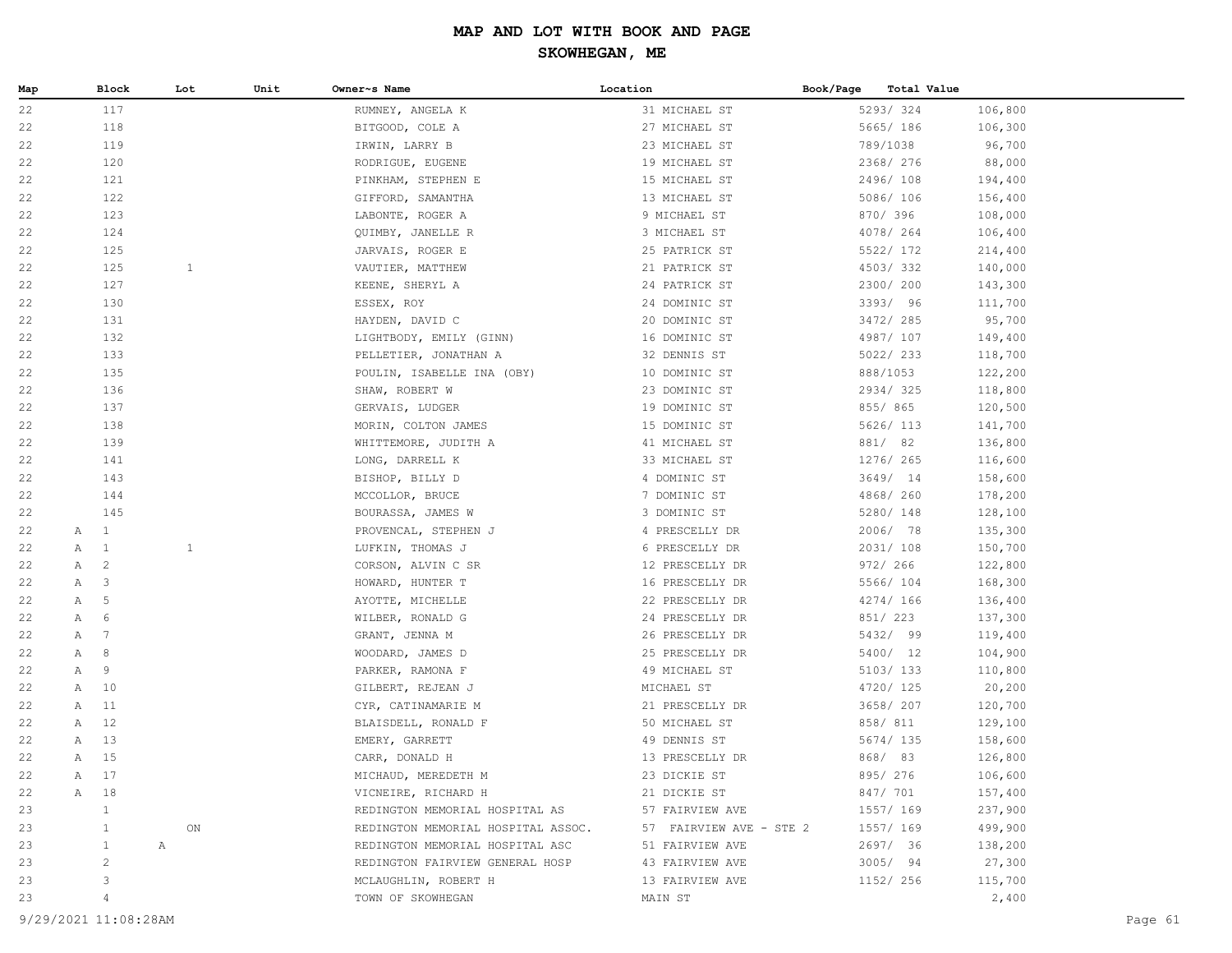| Map | Block                | Lot          | Unit | Owner~s Name                        | Location     | Book/Page | Total Value |         |  |
|-----|----------------------|--------------|------|-------------------------------------|--------------|-----------|-------------|---------|--|
| 23  | 5                    |              |      | WASHBURN, SETH M                    | 44 MAIN ST   |           | 5064/ 331   | 83,700  |  |
| 23  | 6                    |              |      | SAVAGE, LAWRENCE N II               | 46 MAIN ST   |           | 4425/ 31    | 131,000 |  |
| 23  | $7\phantom{.0}$      |              |      | TRACY, MARK J                       | 50 MAIN ST   |           | 4016/ 127   | 130,200 |  |
| 23  | 8                    |              |      | KELSO, JASON L                      | 52 MAIN ST   |           | 3284/ 27    | 100,700 |  |
| 23  | 9                    |              |      | HORSIN' AROUND HOLDING COMPANY LLC  | 56 MAIN ST   |           | 4751/ 85    | 107,600 |  |
| 23  | 9                    | $\mathbb{A}$ |      | REDINGTON FAIRVIEW GENERAL HOSPITAL | 62 MAIN ST   |           | 4806/192    | 238,400 |  |
| 23  | 10                   |              |      | NASON, LEON A - PR                  | 64 MAIN ST   |           | 5651/342    | 103,200 |  |
| 23  | 11                   |              |      | NASON, LEON A - PR                  | 68 MAIN ST   |           | 5651/342    | 124,800 |  |
| 23  | 12                   |              |      | SIROIS, CARLENE H                   | 72 MAIN ST   |           | 1201/ 48    | 134,100 |  |
| 23  | 13                   |              |      | LIBERTY, REGINA                     | 74 MAIN ST   |           | 5235/ 139   | 99,700  |  |
| 23  | 14                   |              |      | QUIRION, MARIE                      | 76 MAIN ST   |           | 3639/236    | 121,900 |  |
| 23  | 15                   |              |      | NIELSON, ERIK S                     | 84 MAIN ST   |           | 4801/ 165   | 144,200 |  |
| 23  | 16                   |              |      | WATSON, RICKY DALE - PR             | 92 MAIN ST   |           | 5673/ 267   | 63,900  |  |
| 23  | 17                   |              |      | ARTHUR, JANE ANGELA                 | 83 MAIN ST   |           | 1533/ 60    | 44,300  |  |
| 23  | 18                   |              |      | GEHRKE, ERIC E                      | 79 MAIN ST   |           | 4769/ 272   | 122,700 |  |
| 23  | 19                   |              |      | VIOLETTE, JOEL L                    | 75 MAIN ST   |           | 1173/16     | 145,600 |  |
| 23  | 19                   | $\mathbb{A}$ |      | MILLER, MICHAEL C                   | 20 BAILEY ST |           | 5222/ 93    | 98,600  |  |
| 23  | 20                   |              |      | OGILVIE, JANICE H                   | 73 MAIN ST   |           | 5574/ 187   | 123,600 |  |
| 23  | 21                   |              |      | LEPAGE, ALAN R                      | 3 WYMAN ST   |           | 2101/ 107   | 127,800 |  |
| 23  | 22                   |              |      | BOOTHBY, DWAYNE                     | 65 MAIN ST   |           | 5335/ 166   | 82,600  |  |
| 23  | 23                   |              |      | MARTIN, SCOTT K                     | 63 MAIN ST   |           | 5412/ 294   | 113,100 |  |
| 23  | 24                   |              |      | VERVILLE, AMY                       | 61 MAIN ST   |           | 5079/ 261   | 65,100  |  |
| 23  | 25                   |              |      | JOYCE, RAYMOND A - ESTATE OF        | 57 MAIN ST   |           | 1721/ 188   | 121,700 |  |
| 23  | 26                   |              |      | MCKENNA, RICHARD W                  | 55 MAIN ST   |           | 3852/ 95    | 107,100 |  |
| 23  | 27                   |              |      | JOHNSON, RICHARD T                  | WILLOW ST    |           | 4163/ 79    | 8,900   |  |
| 23  | 27                   | $\mathbf{1}$ |      | HITCHINGS, RICK                     | 8 WILLOW ST  |           | 5616/ 312   | 60,300  |  |
| 23  | 28                   |              |      | JOHNSON, RICHARD T                  | 2 BAILEY ST  |           | 1320/ 337   | 124,900 |  |
| 23  | 29                   |              |      | SIROIS, GREGORY H                   | 10 BAILEY ST |           | 5689/229    | 53,100  |  |
| 23  | 30                   |              |      | WHITENECK, RHONDA F                 | 9 WYMAN ST   |           | 2287/285    | 118,100 |  |
| 23  | 31                   |              |      | LIEBERMAN, JOHN D III               | 22 BAILEY ST |           | 3292/ 110   | 114,100 |  |
| 23  | 32                   |              |      | ALLEY, ROBERTA L                    | 19 BAILEY ST |           | 2520/ 319   | 103,500 |  |
| 23  | 33                   |              |      | SIMPSON, ALISHA M                   | 17 BAILEY ST |           | 4261/330    | 64,300  |  |
| 23  | 34                   |              |      | PROVOST, WAYNE K                    | 15 BAILEY ST |           | 1804/ 44    | 38,500  |  |
| 23  | 35                   |              |      | QUINN, COLIN R                      | 13 BAILEY ST |           | 1388/ 118   | 56,000  |  |
| 23  | 36                   |              |      | COULOMBE, RONALD R                  | 9 BAILEY ST  |           | 1436/ 253   | 68,800  |  |
| 23  | 37                   |              |      | JONES, COLLEEN L                    | 5 BAILEY ST  |           | 957/ 147    | 150,100 |  |
| 23  | 37                   | Α            |      | CHANDLER, LINDA S                   | 22 WILLOW ST |           | 2769/325    | 112,200 |  |
| 23  | 38                   |              |      | MCLAIN, JOEL A JR                   | 24 WILLOW ST |           | 5453/ 211   | 84,700  |  |
| 23  | 38                   | Α            |      | FAIRFIELD, HOWARD P INC             | GREEN ST     |           | 1199/ 101   | 49,700  |  |
| 23  | 39                   |              |      | SEARLES, LARRY                      | 26 WILLOW ST |           | 1725/248    | 71,100  |  |
| 23  | 40                   |              |      | HOWARD P FAIRFIELD LLC              | 30 WILLOW ST |           | 4494/ 21    | 10,600  |  |
| 23  | 41                   |              |      | HOWARD P FAIRFIELD INC              | 12 GREEN ST  |           | 3752/ 301   | 143,300 |  |
| 23  | 42                   |              |      | FAIRFIELD, HOWARD P INC             | 18 GREEN ST  |           | 1308/193    | 30,100  |  |
| 23  | 42                   | $\mathbf{1}$ |      | FAIRFIELD, HOWARD P INC             | 16 GREEN ST  |           | 1199/ 101   | 160,700 |  |
| 23  | 44                   |              |      | SIROIS, JULIAN A                    | 51 MAIN ST   |           | 4608/245    | 115,400 |  |
| 23  | 45                   |              |      | WYMAN, JOSEPH                       | 45 MAIN ST   |           | 5378/ 268   | 125,700 |  |
|     | 9/29/2021 11:08:28AM |              |      |                                     |              |           |             | Page 62 |  |
|     |                      |              |      |                                     |              |           |             |         |  |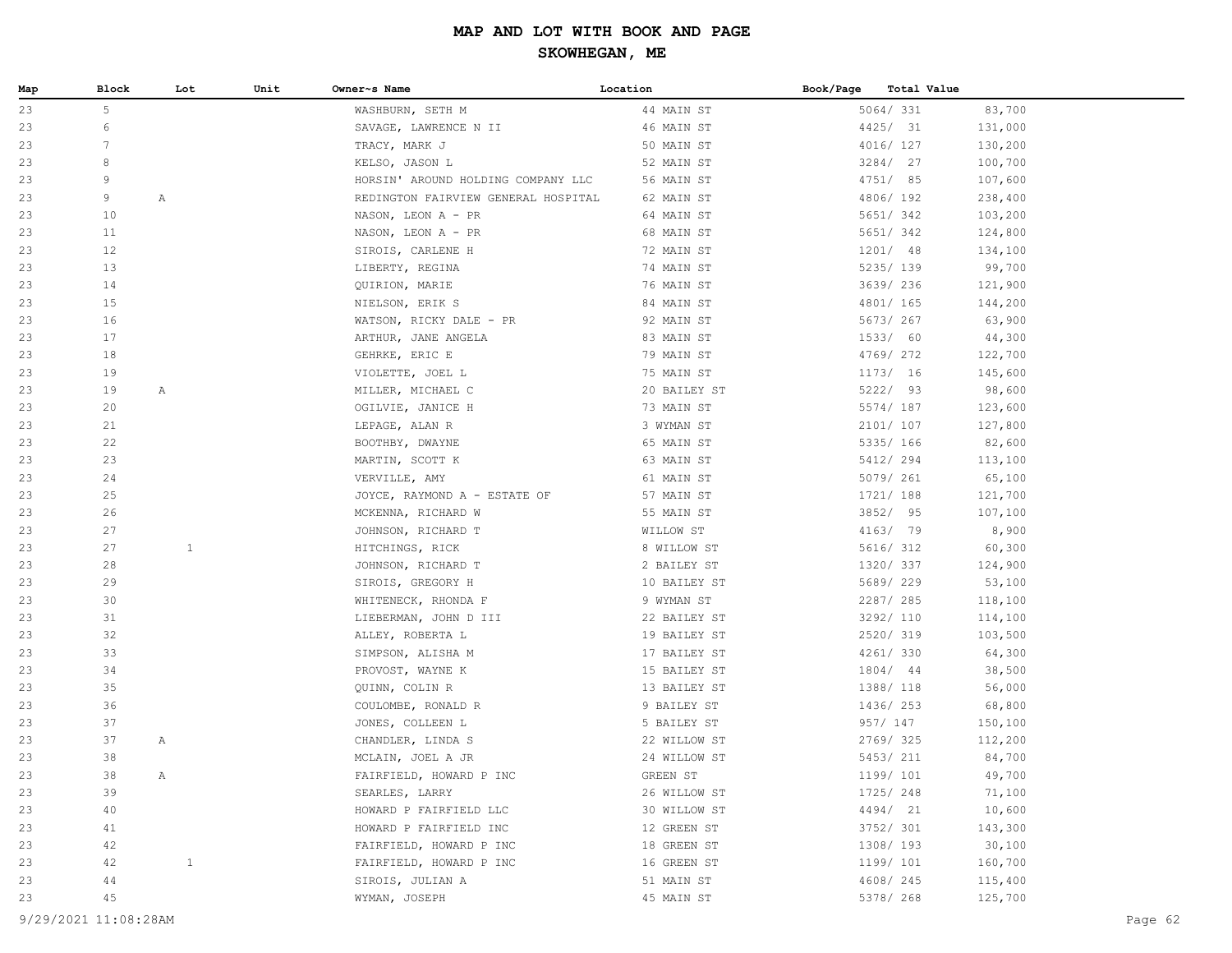| Map | Block | Lot            | Unit | Owner~s Name                   | Location          | Book/Page | <b>Total Value</b> |           |
|-----|-------|----------------|------|--------------------------------|-------------------|-----------|--------------------|-----------|
| 23  | 46    |                |      | BENSON, JOHN J - TRUSTEE OF    | 41 MAIN ST        |           | 5379/ 154          | 108,700   |
| 23  | 47    |                |      | C T SHAW PROPERTIES, LLC       | 39 MAIN ST        |           | 3696/100           | 78,000    |
| 23  | 47    | $\mathbb{A}$   |      | SMITH, TODD L                  | 37 MAIN ST        |           | 4492/286           | 65,500    |
| 23  | 48    |                |      | CORSON, DOUGLASS M             | 29 MAIN ST        |           | 1901/ 111          | 36,100    |
| 23  | 48    | $\mathbb{A}$   |      | HITCHINGS, CHRISTOPHER R       | 31 MAIN ST        |           | 5034/8             | 116,200   |
| 23  | 49    |                |      | DORE, GREGORY                  | 21 MAIN ST        |           | 1382/ 300          | 93,900    |
| 23  | 51    |                |      | CURRIER, SCOTT J               | 15 MAIN ST        |           | 3694/341           | 76,300    |
| 23  | 52    |                |      | TOWN OF SKOWHEGAN              | 11 MAIN ST        |           | 5427/ 128          | 15,500    |
| 23  | 53    |                |      | LYONS, THOMAS R - TRUSTEE      | 10 WEST FRONT ST  |           | 2536/184           | 158,600   |
| 23  | 54    |                |      | HELIE, MICHAEL E               | 14 WEST FRONT ST  |           | 5031/ 261          | 50,000    |
| 23  | 55    | $\mathbf{1}$   |      | NEXGEN HOLDINGS LLC            | 30 OLDE SCHOOL LN |           | 5276/ 107          | 122,700   |
| 23  | 55    | $\overline{c}$ |      | NEXGEN HOLDINGS LLC            | OLDE SCHOOL LN    |           | 2376/ 107          | 1,065,900 |
| 23  | 55    | 3              |      | HOWARD P FAIRFIELD INC         | WILLOW ST         |           | 3202/189           | 14,200    |
| 23  | 55    | $\overline{4}$ |      | TOWN OF SKOWHEGAN              | PINE ST           |           | 3098/130           | 25,900    |
| 23  | 55    | $\mathbb{A}$   |      | TRUSTEES OF BLOOMFIELD ACADEMY | 33 MAIN ST        |           | 1027/ 156          | 104,800   |
| 23  | 56    |                |      | NEXGEN HOLDINGS LLC            | 26 WEST FRONT ST  |           | 5276/ 107          | 150,700   |
| 23  | 57    |                |      | GREENLEAF, WARREN R            | 32 WEST FRONT ST  |           | 1333/320           | 86,800    |
| 23  | 58    |                |      | WYMAN, JOSEPH                  | 36 WEST FRONT ST  |           | 5378/ 61           | 157,300   |
| 23  | 59    |                |      | SMITH, MATTHEW                 | 40 WEST FRONT ST  |           | 5277/ 254          | 101,400   |
| 23  | 60    |                |      | WASHBURN, SETH M               | 46 WEST FRONT ST  |           | 4638/ 264          | 73,000    |
| 23  | 61    |                |      | TURNER, RICKY L                | FREE ST           |           | 5416/ 322          | 14,000    |
| 23  | 62    |                |      | TURNER, RICKY L                | FREE ST           |           | 5416/ 322          | 12,600    |
| 23  | 63    |                |      | HEINZE, RICHARD                | 14 FREE ST        |           | 4743/328           | 78,800    |
| 23  | 64    |                |      | CARY, PAGE                     | 18 FREE ST        |           | 3791/ 164          | 56,100    |
| 23  | 65    |                |      | FOXWELL, LOUISE H              | 22 FREE ST        |           | 3646/ 133          | 146,300   |
| 23  | 65    | $\mathbf{1}$   |      | POULIN, MARC                   | 24 FREE ST        |           | 1703/ 260          | 37,200    |
| 23  | 66    |                |      | WITHAM, ERIC S                 | 42 HATHAWAY ST    |           | 5136/ 112          | 73,000    |
| 23  | 67    |                |      | GOURLEY, ANNETTE               | 46 HATHAWAY ST    |           | 5676/ 237          | 92,200    |
| 23  | 68    |                |      | COOLEY, DEVIN S                | 27 SOUTH ST       |           | 4749/4             | 51,300    |
| 23  | 69    |                |      | FORTIER, TERRANCE              | 21 SOUTH ST       |           | 5238/ 56           | 89,500    |
| 23  | 70    |                |      | FERRETTI, ROBERT F & DIANE M   | 19 SOUTH ST       |           | 5557/ 164          | 84,900    |
| 23  | 71    |                |      | WAINWRIGHT, RACHEL             | 15 SOUTH ST       |           | 5243/140           | 78,800    |
| 23  | 71    | $\mathbb{A}$   |      | CENTRAL MAINE SEPTIC &         | 11 SOUTH ST       |           | 5358/324           | 34,700    |
| 23  | 72    |                |      | CENTRAL MAINE SEPTIC &         | SOUTH ST          |           | 5358/324           | 19,000    |
| 23  | 73    |                |      | BROWN, C N                     | 47 WATERVILLE RD  |           | 2168/ 72           | 293,300   |
| 23  | 74    |                |      | TURNER, RICKY L                | 6 FREE ST         |           | 5416/ 322          | 67,000    |
| 23  | 75    |                |      | KEANEY, GRETCHEN C             | 18 MECHANIC ST    |           | 3497/ 197          | 12,400    |
| 23  | 76    |                |      | KEANEY, GRETCHEN               | 22 MECHANIC ST    |           | 5652/ 27           | 166,800   |
| 23  | 77    |                |      | FOLSOM, DAVID W II             | 26 MECHANIC ST    |           | 4372/ 227          | 87,000    |
| 23  | 78    |                |      | LAKE, JANICE L                 | 28 MECHANIC ST    |           | 4626/302           | 102,500   |
| 23  | 79    |                |      | ROGERS, TRAVIS E               | 30 MECHANIC ST    |           | 3387/302           | 85,500    |
| 23  | 80    |                |      | MARCUE, LESLIE A               | 34 MECHANIC ST    |           | 4236/ 91           | 59,500    |
| 23  | 81    |                |      | TULLY, MAKENZEE                | 38 MECHANIC ST    |           | 5490/ 58           | 73,900    |
| 23  | 83    |                |      | BURDICK, JANICE C              | 27 FREE ST        |           | 4313/ 15           | 85,300    |
| 23  | 84    |                |      | PLOURDE, DANIELLE              | 23 FREE ST        |           | 2802/ 111          | 82,500    |
| 23  | 85    |                |      | TRIPP, HOWARD K                | 21 FREE ST        |           | 3714/ 236          | 66,100    |
|     |       |                |      |                                |                   |           |                    |           |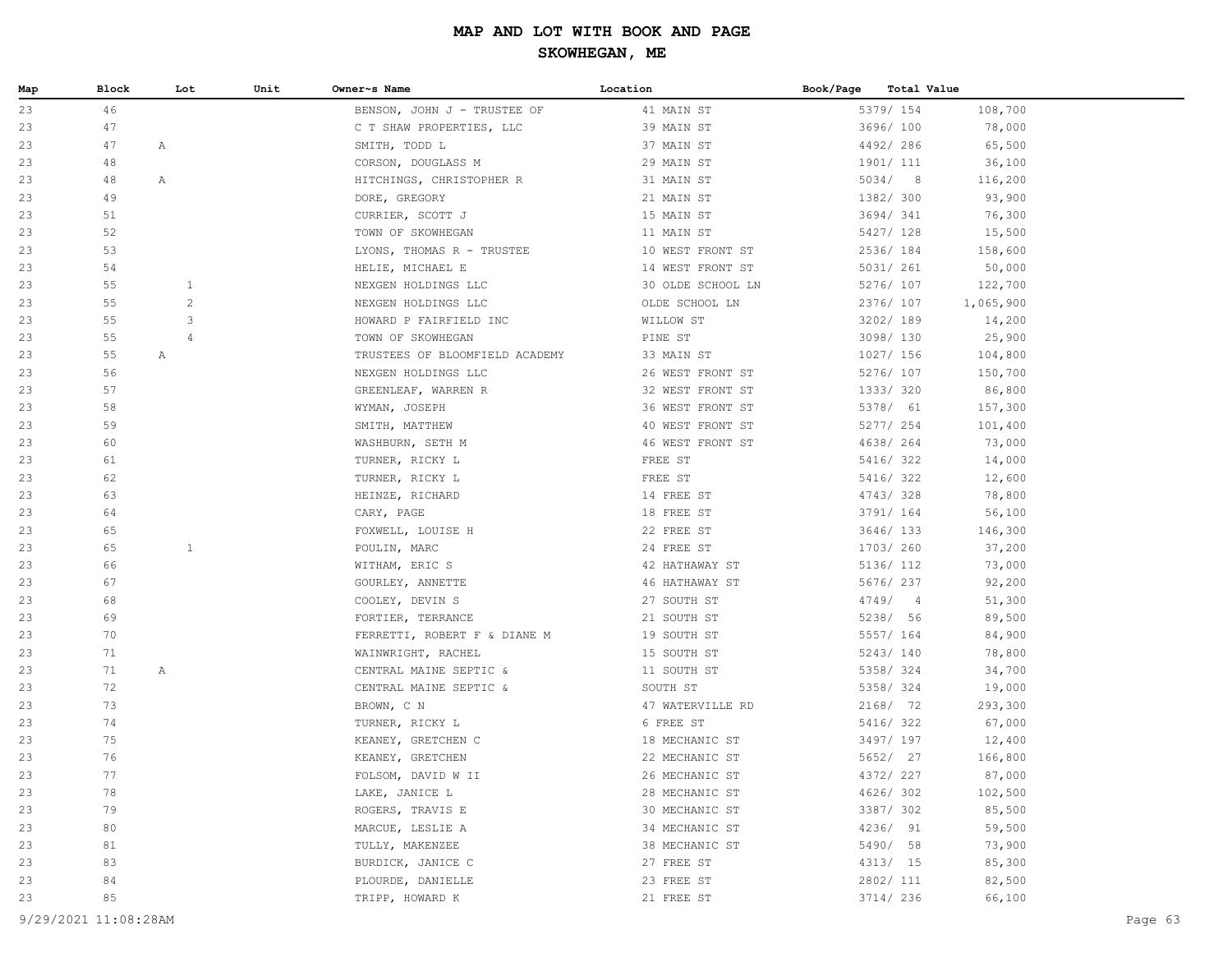| Map | Block                | Lot          | Unit | Owner~s Name                                              | Location         | Book/Page | <b>Total Value</b> |            |         |
|-----|----------------------|--------------|------|-----------------------------------------------------------|------------------|-----------|--------------------|------------|---------|
| 23  | 86                   |              |      | BERRY, FRANK E                                            | 19 FREE ST       |           | 1279/ 255          | 79,200     |         |
| 23  | 86                   | $\mathbb{A}$ |      | JOHNSON, RUSSELL J                                        | 17 FREE ST       |           | 833/ 69            | 54,900     |         |
| 23  | 87                   |              |      | FOSTER, WILLIAM J                                         | 15 FREE ST       |           | 2732/ 172          | 67,700     |         |
| 23  | 88                   |              |      | DAIGLE, VERNE M                                           | 9 FREE ST        |           | 1364/ 13           | 90,000     |         |
| 23  | 89                   |              |      | TURNER, RICKY L                                           | 39 WATERVILLE RD |           | 5416/322           | 10,900     |         |
| 23  | 90                   |              |      | WYMAN, JOSEPH                                             | 37 WATERVILLE RD |           | 5378/ 200          | 51,400     |         |
| 23  | 91                   |              |      | WYMAN, JOSEPH                                             | 33 WATERVILLE RD |           | 5378/ 234          | 106,400    |         |
| 23  | 92                   |              |      | RODRIGUE, FRANCOIS J                                      | 29 WATERVILLE RD |           | 5400/336           | 61,400     |         |
| 23  | 93                   |              |      | R GIFFORD LIMITED FAMILY PRTNRSHP                         | 27 WATERVILLE RD |           | 2713/ 51           | 114,300    |         |
| 23  | 94                   |              |      | WYMAN, JOSEPH                                             | 23 WATERVILLE RD |           | 5025/109           | 127,800    |         |
| 23  | 96                   |              |      | FOLSOM, DAVID W II                                        | 19 WATERVILLE RD |           | 4621/ 270          | 164,500    |         |
| 23  | 97                   |              |      | THE R GIFFORD FAMILY LIMITED PARTNERSHIP 15 WATERVILLE RD |                  |           | 5605/ 164          | 196,300    |         |
| 23  | 98                   |              |      | GIFFORD'S DAIRY INC                                       | 26 HATHAWAY ST   |           | 1183/182           | 767,800    |         |
| 23  | 98                   | ON           |      | SKOWHEGAN COMMUNITY FOOD CPBD                             | 16 CARIANI ST    |           |                    | 50,600     |         |
| 23  | 99                   |              |      | HUGHES, RICHARD                                           | 1 WATERVILLE RD  |           | 2568/ 161          | 125,100    |         |
| 23  | 100                  |              |      | QUIRION, MARK J                                           | 14 MAIN ST       |           | 2900/293           | 26,900     |         |
| 23  | 100                  | $\mathbf{1}$ |      | QUIRION, MARK J                                           | 16 MAIN ST       |           | 2673/ 16           | 64,000     |         |
| 23  | 101                  |              |      | CORSON, DOUGLASS M                                        | 24 MAIN ST       |           | 781/1161           | 130,400    |         |
| 23  | 102                  |              |      | B.D.C. MANAGEMENT CORPORATION                             | 28 MAIN ST       |           | 1901/ 113          | 64,200     |         |
| 23  | 103                  |              |      | STEVENS, KENT A                                           | 4 FAIRVIEW AVE   |           | 3691/ 147          | 202,800    |         |
| 23  | 105                  |              |      | GIFFORD'S DAIRY INC                                       | 16 HATHAWAY ST   |           | 4082/303           | 125,100    |         |
| 23  | 107                  |              |      | TRACY, MARK                                               | 33 MECHANIC ST   |           | 5012/4             | 137,600    |         |
| 23  | 108                  |              |      | TOWN OF SKOWHEGAN                                         | 31 MECHANIC ST   |           | 820/ 979           | 50,100     |         |
| 23  | 109                  |              |      | WYMAN, CYNTHIA ANN                                        | 27 MECHANIC ST   |           | 3537/ 341          | 67,400     |         |
| 23  | 110                  |              |      | GREENE, WILLIAM A                                         | 21 MECHANIC ST   |           | 640/ 46            | 84,800     |         |
| 23  | 111                  |              |      | TRACEY, RHONDA K                                          | 17 MECHANIC ST   |           | 4848/ 40           | 83,000     |         |
| 23  | 112                  |              |      | BLACKWELL, MELISSA                                        | 15 MECHANIC ST   |           | 4362/ 80           | 74,800     |         |
| 23  | 113                  |              |      | LIGHTBODY, DANIEL M                                       | 8 MITCHELL ST    |           | 5598/ 124          | 150,300    |         |
| 23  | 113                  | $\mathbf{1}$ |      | QUINN, COLIN                                              | 2 MITCHELL ST    |           | 5605/318           | 70,000     |         |
| 23  | 114                  |              |      | QUIMBY, GEORGE E                                          | 14 MITCHELL ST   |           | 4276/ 46           | 89,700     |         |
| 23  | 115                  |              |      | LIBBY, DESIREE                                            | 24 MITCHELL ST   |           | 5675/ 170          | 73,000     |         |
| 23  | 116                  |              |      | HARVILLE, DAVID A - TRUSTEE                               | MITCHELL ST      |           | 4664/347           | 12,000     |         |
| 23  | 118                  |              |      | BESS, CHARLES F III                                       | 46 MITCHELL ST   |           | 4313/ 201          | 36,000     |         |
| 23  | 119                  |              |      | KERR, JOSHUA                                              | 41 HATHAWAY ST   |           | 5561/ 318          | 95,000     |         |
| 23  | 120                  |              |      | PINKHAM, TOBY                                             | 3 MITCHELL ST    |           | 5482/ 179          | 132,000    |         |
| 23  | 121                  |              |      | GIFFORD, AUDREY M                                         | HATHAWAY ST      |           | 899/ 143           | 15,500     |         |
| 23  | 122                  |              |      | RANKIN, LEE                                               | 18 FAIRVIEW AVE  |           | 3717/ 234          | 125,000    |         |
| 23  | 123                  |              |      | BOONE, RICHARD E                                          | 13 MITCHELL ST   |           | 649/202            | 79,900     |         |
| 23  | 124                  | Α            |      | FLEWELLING, ROBERT G                                      | 23 MITCHELL ST   |           | 1415/ 196          | 133,300    |         |
| 23  | 125                  |              |      | TOWN OF SKOWHEGAN                                         | SOUTH FACTORY ST |           | 898/730            | 2,300      |         |
| 23  | 126                  |              |      | FAIRVIEW HOSPITAL INC                                     | 46 FAIRVIEW AVE  |           |                    | 18,079,000 |         |
| 23  | 130                  |              |      | MERROW, TIMOTHY J                                         | 28 JONES ST      |           | 2504/ 91           | 90,900     |         |
| 23  | 130                  | ON           |      | HORTON, SHEILA A                                          | 24 JONES ST      |           |                    | 18,000     |         |
| 24  | $\mathbf{1}$         |              |      | ELLIS, JAMIE C                                            | 119 MAIN ST      |           | 5079/ 61           | 88,300     |         |
| 24  | $\overline{c}$       |              |      | WYMAN, JOSEPH                                             | 113 MAIN ST      |           | 5378/ 98           | 104,300    |         |
| 24  | $\overline{c}$       | $\mathbf{1}$ |      | AUSTIN, TRISHA L                                          | MAIN ST          |           | 4895/245           | 17,800     |         |
|     | 9/29/2021 11:08:28AM |              |      |                                                           |                  |           |                    |            | Page 64 |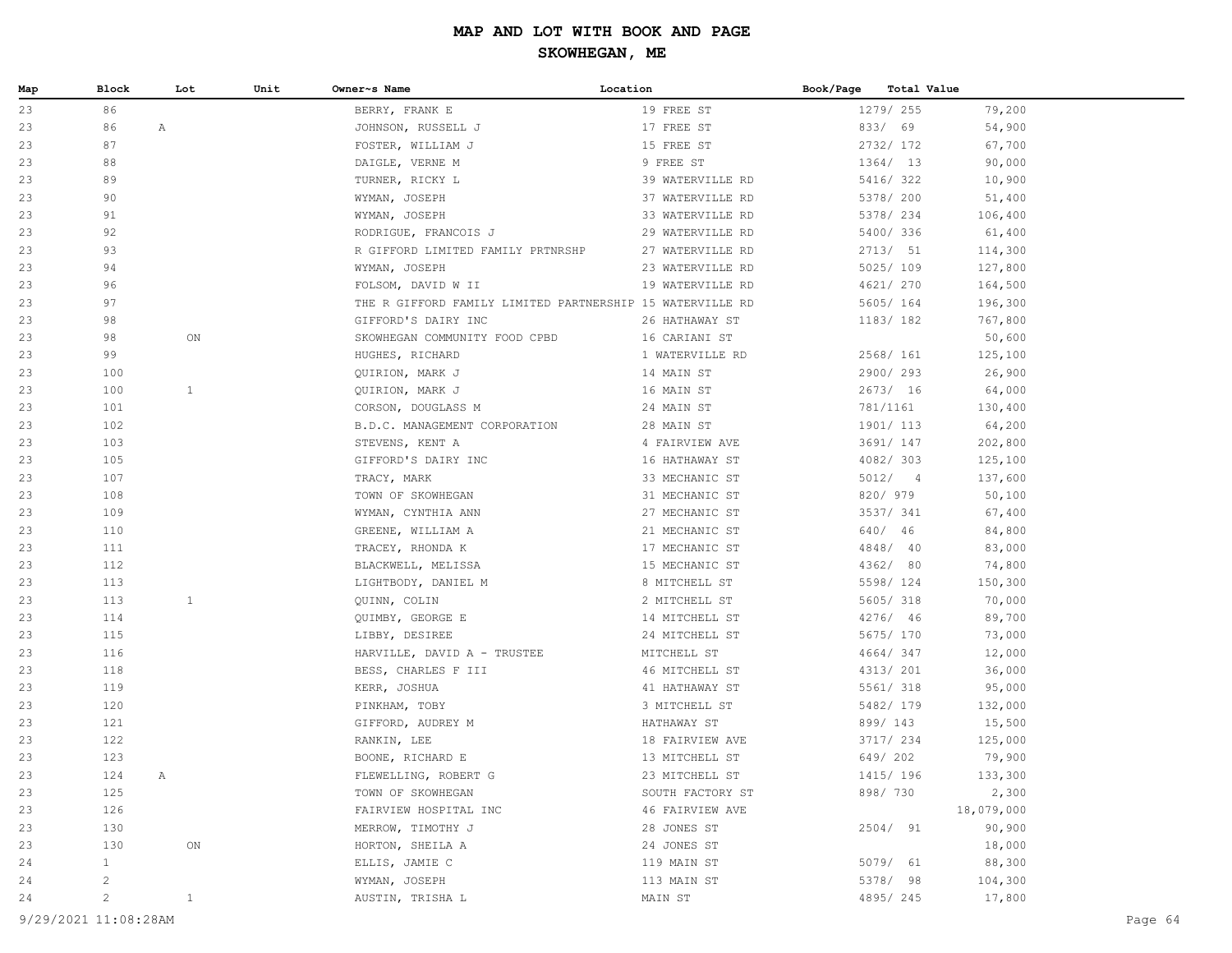| Map      | Block               | Lot             | Unit | Owner~s Name                      | Location                         | Book/Page  | Total Value       |                  |
|----------|---------------------|-----------------|------|-----------------------------------|----------------------------------|------------|-------------------|------------------|
| 24       | $\overline{c}$      | 1ON             |      | ROLLINS-ALLEN, SHANNON            | 115 MAIN ST                      |            | 00/00             | 10,900           |
| 24       | $\overline{c}$<br>Α |                 |      | BIGELOW, JIMMY S                  | 8 BLOOMFIELD ST                  |            | 2510/ 25          | 33,800           |
| 24       | 3                   |                 |      | PRASCH, JOHN G                    | 12 BLOOMFIELD ST                 |            | 5578/ 166         | 73,900           |
| 24       | 4                   |                 |      | TAYLOR, MARK A - PR               | 16 BLOOMFIELD ST                 |            | 5689/84           | 62,100           |
| 24       | 5                   |                 |      | BIGELOW, JIMMY S                  | 18 BLOOMFIELD ST                 |            | 1480/ 41          | 93,200           |
| 24       | 6                   |                 |      | ST LEDGER, JOY L                  | 20 BLOOMFIELD ST                 |            | 1308/170          | 80,800           |
| 24       | 7                   |                 |      | ST LEDGER, JOY                    | 22 BLOOMFIELD ST                 |            | 4236/ 113         | 136,000          |
| 24       | 8                   |                 |      | ST LEDGER, JOY L                  | BLOOMFIELD ST                    |            | 2221/ 161         | 29,100           |
| 24       | 8                   | $\mathbf{1}$    |      | ST LEDGER, JOY L                  | BLOOMFIELD ST                    |            | 1852/ 224         | 19,800           |
| 24       | 8                   | ON              |      | MCKINLEY, WAYNE R                 | 34 BLOOMFIELD ST                 |            |                   | 16,600           |
| 24       | 8                   | 10N             |      | MERRILL, BRITTANIE                | 38 BLOOMFIELD ST                 |            | 00/00             | 5,300            |
| 24       | 9                   |                 |      | PETERS, DANIEL A                  | SESAME ST                        |            | 3519/ 268         | 711,300          |
| 24       | 9                   | ON1             |      | LOWELL, TRAVIS R                  | 22 SESAME ST                     | <b>BOS</b> |                   | 13,300           |
| 24       | 9                   | ON <sub>2</sub> |      | GILBERT, JUSTIN                   | 23 SESAME ST                     |            | 00/00             | 14,000           |
| 24       | 9                   | ON3             |      | JOHNSON, HAROLD                   | 26 SESAME ST                     |            | 00/00             | 11,400           |
| 24       | 9                   | ON4             |      | PETERS, DANIEL                    | 25 SESAME ST                     |            | 00/00             | 12,500           |
| 24       | 9                   | ON <sub>5</sub> |      | FOSS, APRIL                       | 28 SESAME ST                     |            | 00/00             | 15,200           |
| 24       | 9                   | ON6             |      | LETELLIER, ROGER                  | 29 SESAME ST                     |            | PK OWNER          | 18,600           |
| 24       | 9                   | ON7             |      | WHITE, JANICE                     | 32 SESAME ST                     |            | PK OWNR           | 18,200           |
| 24       | 9                   | ON8             |      | PETERS, DAN                       | 31 SESAME ST                     |            | 00/00             | 14,600           |
| 24       | 9                   | ON9             |      | KNIGHT, HEATHER L                 | 36 SESAME ST                     |            | 00/00             | 42,300           |
| 24       | 9                   | ON10            |      | REDLEVSKE, BRUCE H                | 33 SESAME ST                     |            | 3942/ 87          | 27,300           |
| 24       | 9                   | ON11            |      | WYMAN, JOE                        | 38 SESAME ST                     |            | 00/00             | 15,200           |
| 24       | 9                   | ON12            |      | NICKERSON, HARTLEY                | 37 SESAME ST                     |            | PK OWNER          | 14,600           |
| 24       | 9                   | ON13            |      | PETERS, DANIEL                    | 42<br>SESAME ST                  |            | 00/00             | 16,600           |
| 24       | 9                   | ON14            |      | PETERS, DANIEL                    | SESAME ST<br>39                  | 00/        | 00                | 15,500           |
| 24       | 9                   | ON15            |      | NORTON, TAVI                      | 44<br>SESAME ST                  | 00/        | 00                | 8,400            |
| 24       | 9                   | ON16            |      | EDWARDS, ROMA                     | 41 SESAME ST                     | 00/        | 00                | 15,200           |
| 24       | 9                   | ON17            |      | FOSS, BRUCE SR                    | 48 SESAME ST                     | 00/        | 00                | 34,300           |
| 24       | 9                   | ON18            |      | SAVIO, CLARISSA                   | 45 SESAME ST                     | 00/        | 00                | 13,600           |
| 24       | 9                   | ON19            |      | SPENCER, ALBERT                   | 47 SESAME ST                     | 00/        | 00                | 11,400           |
| 24       | 9                   | ON20            |      | GILLESPIE, KATIE (SAVIO)          | 43 BIG BIRD ST                   |            | 00/00             | 11,400           |
| 24       | 9                   | ON21            |      | CHANDLER, CLIFFORD                | 41 BIG BIRD ST                   |            |                   | 20,800           |
| 24       | 9                   | ON22            |      | PONTBRIAND, AMANDA                | 39 BIG BIRD ST                   |            | 00/00             | 7,700            |
| 24       | 9                   | ON23            |      | ANNIS, ROXANNE                    | 37 BIG BIRD ST                   |            | 00/00             | 15,500           |
| 24       | 9                   | ON24            |      | LITTLEJOHN, DARLENE               | 31 BIG BIRD ST                   |            |                   | 11,700           |
| 24       | 9                   | ON25            |      | WYMAN, JOSEPH J                   | 27 BIG BIRD ST                   |            | 5393/328          | 10,900           |
| 24       | 9<br>Q              | ON26            |      | ARCHER, AMBER                     | 25 BIG BIRD ST                   |            | 00/00             | 15,100           |
| 24       | 9                   | ON27            |      | FRAPPIER, MICHAEL                 | 23 BIG BIRD ST                   | 00/        | 00                | 8,800            |
| 24       | 9                   | ON28            |      | CUMMINGS, DUSTIN                  | 14 GROVER ST                     |            | 00/00             | 7,300            |
| 24<br>24 | 9                   | ON29<br>ON30    |      | PETERS, DANIEL<br>MARTIN, JANET I | 46 BIG BIRD ST<br>44 BIG BIRD ST |            | 00/00<br>PK OWNER | 20,300<br>18,200 |
| 24       | 9                   | ON31            |      | PETERS, DANIEL                    | 40 BIG BIRD ST                   |            | 00/00             | 13,600           |
| 24       | 9                   | ON32            |      | PETERS, DANIEL                    | 38 BIG BIRD ST                   |            | 00/00             | 11,900           |
| 24       | 9                   | ON33            |      | KITCHIN, JAMES SR                 | 32 BIG BIRD ST                   |            |                   | 12,500           |
| 24       | 9                   | ON34            |      | PETERS, DANIEL                    | 30 BIG BIRD ST                   |            | 00/00             | 13,600           |
|          |                     |                 |      |                                   |                                  |            |                   |                  |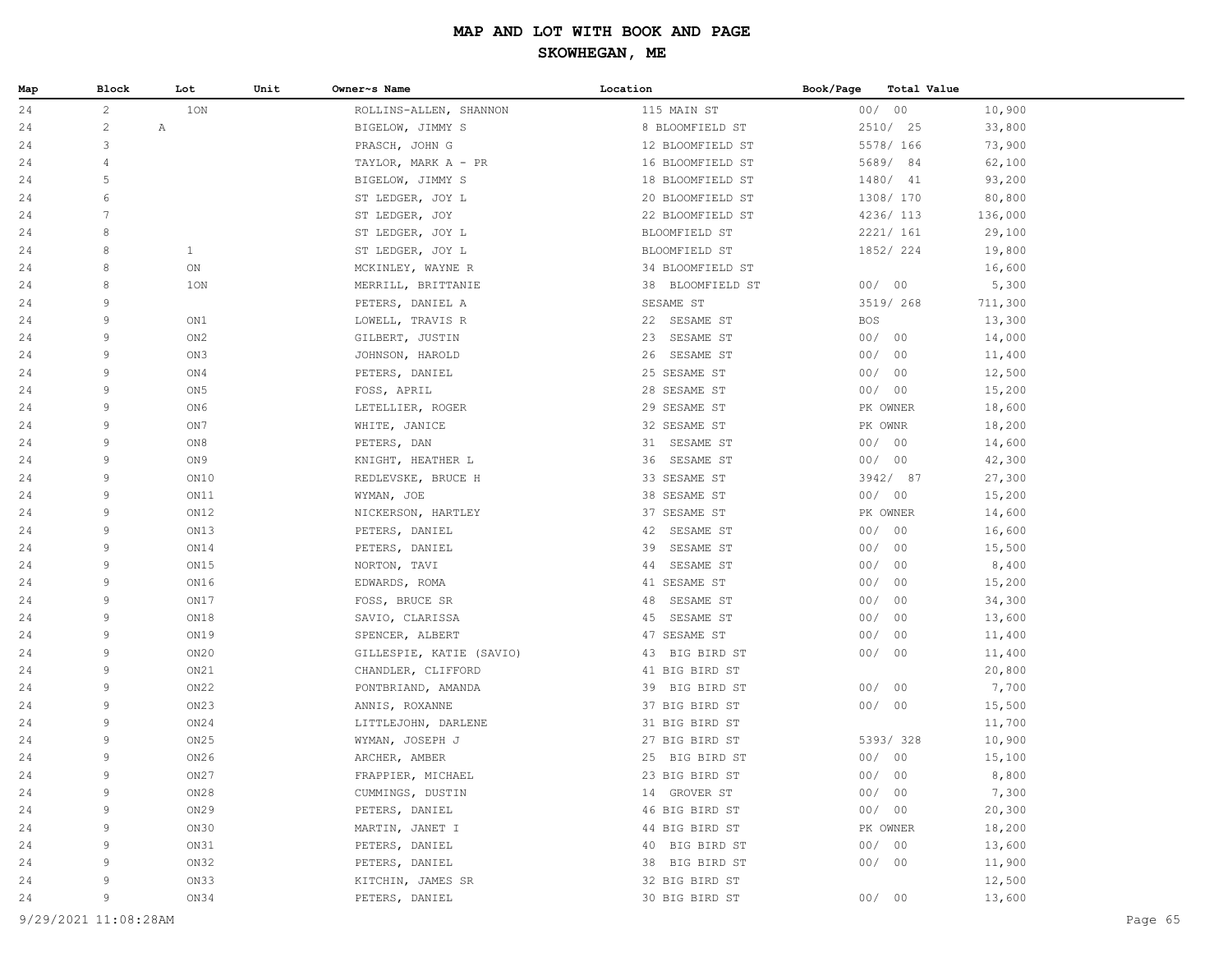| 24<br>9<br>ON35<br>00/00<br>PETERS, DANIEL<br>26 BIG BIRD ST<br>17,000<br>00/00<br>24<br>9<br>ON36<br>8,600<br>PETERS, DANIEL<br>24 BIG BIRD ST<br>ON37<br>24<br>9<br>GAUDETTE, LISARON<br>22 BIG BIRD ST<br><b>BOS</b><br>13,200<br>9<br>ON38<br>24<br>BOUDREAU, PRISCILLA R<br>18 BIG BIRD ST<br>PK OWNER<br>10,500<br>24<br>9<br>ON39<br>LONGHURST, DOLORES<br>16 BIG BIRD ST<br>PK OWNER<br>11,700<br>9<br>ON40<br>17,300<br>24<br>ROY, CLAUDETTE<br>12 BIG BIRD ST<br>4052/187<br>18,600<br>24<br>9<br>ON41<br>KUHS, DAVID H<br>10 BIG BIRD ST<br>ON42<br>00/00<br>13,100<br>24<br>9<br>LITTLEHALE, REBECCA<br>8 BIG BIRD ST<br>ON43<br>00/00<br>24<br>9<br>TIBBETTS, NANCY<br>4 BIG BIRD ST<br>41,500<br>24<br>9<br>MCKENNEY, DEVOLIN R<br>69 MCCLELLAN ST<br>5567/ 177<br>108,000<br>Α<br>24<br>9<br>В<br>12 SESAME ST<br>3215/ 168<br>79,900<br>SHAW, NORMAN<br>9<br>$\mathsf C$<br>5335/ 175<br>24<br>MORGAN, RUTH<br>14 SESAME ST<br>70,800<br>00/00<br>24<br>9<br>C<br>ON<br>MESSER, CAROLYN - LIFE TENANT<br>18 SESAME ST<br>27,300<br>9<br>1322/ 222<br>24<br>$\mathbb D$<br>61 MCCLELLAN ST<br>143,000<br>GILBLAIR, DEANNA<br>9 SESAME ST<br>5506/236<br>24<br>9<br>D<br>$\mathbf{1}$<br>71,100<br>POLAND, DONN<br>$\mathop{}\mathbb{E}$<br>13 SESAME ST<br>3832/ 103<br>97,400<br>24<br>9<br>POLAND, DONN<br>$\mathbf F$<br>5625/ 65<br>24<br>9<br>PERKINS, WYATT R<br>75 MCCLELLAN ST<br>115,700<br>11<br>1319/ 154<br>24<br>SCRIBNER, DAVID A<br>21 MCCLELLAN ST<br>102,800<br>15<br>5272/ 100<br>68,500<br>24<br>ROY, LAWRENCE W SR<br>21 PINE ST<br>16<br>23 PINE ST<br>1283/303<br>24<br>MEADER, SANDRA J<br>105,500<br>17<br>4601/ 208<br>24<br>FITZMAURICE, ROY D<br>66 MCCLELLAN ST<br>21,700<br>18<br>1922/ 168<br>24<br>FITZMAURICE, ROY D<br>35 BLOOMFIELD ST<br>92,800<br>24<br>19<br>ADAMS, JORDAN J<br>31 BLOOMFIELD ST<br>5658/ 142<br>80,500<br>20<br>767/ 233<br>24<br>MCMANUS, HENRY J<br>29 BLOOMFIELD ST<br>110,700<br>21<br>2552/ 174<br>24<br>DUGAS, JEFFREY E<br>21 BLOOMFIELD ST<br>83,000<br>22<br>3025/342<br>24<br>19 BLOOMFIELD ST<br>89,700<br>TOLES, WILLIAM R<br>23<br>2724/320<br>24<br>BELL, DAVID F<br>17 BLOOMFIELD ST<br>89,900<br>24<br>4657/ 187<br>24<br>NEUBAUER, BARBARA M - LIFE ESTATE<br>11 BLOOMFIELD ST<br>70,200<br>24<br>25<br>9 BLOOMFIELD ST<br>4666/ 264<br>73,900<br>BURNS, PAMELA<br>26<br>3025/239<br>100,300<br>24<br>DEAN, NORMA G - LE<br>107 MAIN ST<br>24<br>26<br>ON<br>7 BLOOMFIELD ST<br><b>BOS</b><br>24,800<br>VONTOBEL, MARILYN<br>28<br>5006/168<br>98,700<br>24<br>MOLLEY, SUSAN L<br>89 MAIN ST<br>24<br>29<br>DARGE, SANDRA E - TRUSTEE<br>33 GREEN ST<br>5185/ 266<br>132,900<br>29<br>24<br>1<br>MJM LLC<br>29 GREEN ST<br>5367/ 245<br>89,400<br>30<br>24<br>FAIRFIELD, HOWARD P INC<br>9 GREEN ST<br>1308/193<br>388,300<br>31<br>1561/ 300<br>24<br>LONGMEADOW HOUSING ASSOCIATES<br>47 MCCLELLAN ST<br>1,141,100<br>$\mathbf{1}$<br>4772/ 135<br>25<br>50 WEST FRONT ST<br>230,200<br>KELLEY, JEFFREY A<br>25<br>$\overline{c}$<br>5577/239<br>DAVIS, ZEBULON M<br>56 WEST FRONT ST<br>95,200<br>3<br>3644/ 112<br>25<br>LEHAN, SUSAN C<br>58 WEST FRONT ST<br>57,800<br>69,600<br>25<br>FORBES, JAMES A<br>4 PINE ST<br>3717/ 242<br>4<br>84,000<br>25<br>5<br>LACASSE, RICHARD A<br>8 PINE ST<br>5380/ 311<br>5533/ 128<br>95,800<br>25<br>6<br>YU, HUA KAI<br>12 PINE ST<br>5125/323<br>44,600<br>25<br>CORSON, BRADLEY S SR<br>14 PINE ST<br>5002/ 26<br>25<br>8<br>MCLAIN, RONNIE G<br>18 PINE ST<br>91,000<br>25,900<br>25<br>TOWN OF SKOWHEGAN<br>PINE ST<br>3098/130<br>8<br>Α<br>9<br>62,700<br>25<br>BOOTHBY, DARIN - TC<br>19 PINE ST<br>4308/ 226 | Map | Block | Lot | Unit | Owner~s Name | Location | Book/Page<br>Total Value |         |
|---------------------------------------------------------------------------------------------------------------------------------------------------------------------------------------------------------------------------------------------------------------------------------------------------------------------------------------------------------------------------------------------------------------------------------------------------------------------------------------------------------------------------------------------------------------------------------------------------------------------------------------------------------------------------------------------------------------------------------------------------------------------------------------------------------------------------------------------------------------------------------------------------------------------------------------------------------------------------------------------------------------------------------------------------------------------------------------------------------------------------------------------------------------------------------------------------------------------------------------------------------------------------------------------------------------------------------------------------------------------------------------------------------------------------------------------------------------------------------------------------------------------------------------------------------------------------------------------------------------------------------------------------------------------------------------------------------------------------------------------------------------------------------------------------------------------------------------------------------------------------------------------------------------------------------------------------------------------------------------------------------------------------------------------------------------------------------------------------------------------------------------------------------------------------------------------------------------------------------------------------------------------------------------------------------------------------------------------------------------------------------------------------------------------------------------------------------------------------------------------------------------------------------------------------------------------------------------------------------------------------------------------------------------------------------------------------------------------------------------------------------------------------------------------------------------------------------------------------------------------------------------------------------------------------------------------------------------------------------------------------------------------------------------------------------------------------------------------------------------------------------------------------------------------------------------------------------------------------------------------------------------------------------------------------------------------------------------------------------------------------------------------------------------------------------------------------------------------------------------------------------------------------------------------------------------------------------------------------------------------------------------------------------|-----|-------|-----|------|--------------|----------|--------------------------|---------|
|                                                                                                                                                                                                                                                                                                                                                                                                                                                                                                                                                                                                                                                                                                                                                                                                                                                                                                                                                                                                                                                                                                                                                                                                                                                                                                                                                                                                                                                                                                                                                                                                                                                                                                                                                                                                                                                                                                                                                                                                                                                                                                                                                                                                                                                                                                                                                                                                                                                                                                                                                                                                                                                                                                                                                                                                                                                                                                                                                                                                                                                                                                                                                                                                                                                                                                                                                                                                                                                                                                                                                                                                                                                         |     |       |     |      |              |          |                          |         |
|                                                                                                                                                                                                                                                                                                                                                                                                                                                                                                                                                                                                                                                                                                                                                                                                                                                                                                                                                                                                                                                                                                                                                                                                                                                                                                                                                                                                                                                                                                                                                                                                                                                                                                                                                                                                                                                                                                                                                                                                                                                                                                                                                                                                                                                                                                                                                                                                                                                                                                                                                                                                                                                                                                                                                                                                                                                                                                                                                                                                                                                                                                                                                                                                                                                                                                                                                                                                                                                                                                                                                                                                                                                         |     |       |     |      |              |          |                          |         |
|                                                                                                                                                                                                                                                                                                                                                                                                                                                                                                                                                                                                                                                                                                                                                                                                                                                                                                                                                                                                                                                                                                                                                                                                                                                                                                                                                                                                                                                                                                                                                                                                                                                                                                                                                                                                                                                                                                                                                                                                                                                                                                                                                                                                                                                                                                                                                                                                                                                                                                                                                                                                                                                                                                                                                                                                                                                                                                                                                                                                                                                                                                                                                                                                                                                                                                                                                                                                                                                                                                                                                                                                                                                         |     |       |     |      |              |          |                          |         |
|                                                                                                                                                                                                                                                                                                                                                                                                                                                                                                                                                                                                                                                                                                                                                                                                                                                                                                                                                                                                                                                                                                                                                                                                                                                                                                                                                                                                                                                                                                                                                                                                                                                                                                                                                                                                                                                                                                                                                                                                                                                                                                                                                                                                                                                                                                                                                                                                                                                                                                                                                                                                                                                                                                                                                                                                                                                                                                                                                                                                                                                                                                                                                                                                                                                                                                                                                                                                                                                                                                                                                                                                                                                         |     |       |     |      |              |          |                          |         |
|                                                                                                                                                                                                                                                                                                                                                                                                                                                                                                                                                                                                                                                                                                                                                                                                                                                                                                                                                                                                                                                                                                                                                                                                                                                                                                                                                                                                                                                                                                                                                                                                                                                                                                                                                                                                                                                                                                                                                                                                                                                                                                                                                                                                                                                                                                                                                                                                                                                                                                                                                                                                                                                                                                                                                                                                                                                                                                                                                                                                                                                                                                                                                                                                                                                                                                                                                                                                                                                                                                                                                                                                                                                         |     |       |     |      |              |          |                          |         |
|                                                                                                                                                                                                                                                                                                                                                                                                                                                                                                                                                                                                                                                                                                                                                                                                                                                                                                                                                                                                                                                                                                                                                                                                                                                                                                                                                                                                                                                                                                                                                                                                                                                                                                                                                                                                                                                                                                                                                                                                                                                                                                                                                                                                                                                                                                                                                                                                                                                                                                                                                                                                                                                                                                                                                                                                                                                                                                                                                                                                                                                                                                                                                                                                                                                                                                                                                                                                                                                                                                                                                                                                                                                         |     |       |     |      |              |          |                          |         |
|                                                                                                                                                                                                                                                                                                                                                                                                                                                                                                                                                                                                                                                                                                                                                                                                                                                                                                                                                                                                                                                                                                                                                                                                                                                                                                                                                                                                                                                                                                                                                                                                                                                                                                                                                                                                                                                                                                                                                                                                                                                                                                                                                                                                                                                                                                                                                                                                                                                                                                                                                                                                                                                                                                                                                                                                                                                                                                                                                                                                                                                                                                                                                                                                                                                                                                                                                                                                                                                                                                                                                                                                                                                         |     |       |     |      |              |          |                          |         |
|                                                                                                                                                                                                                                                                                                                                                                                                                                                                                                                                                                                                                                                                                                                                                                                                                                                                                                                                                                                                                                                                                                                                                                                                                                                                                                                                                                                                                                                                                                                                                                                                                                                                                                                                                                                                                                                                                                                                                                                                                                                                                                                                                                                                                                                                                                                                                                                                                                                                                                                                                                                                                                                                                                                                                                                                                                                                                                                                                                                                                                                                                                                                                                                                                                                                                                                                                                                                                                                                                                                                                                                                                                                         |     |       |     |      |              |          |                          |         |
|                                                                                                                                                                                                                                                                                                                                                                                                                                                                                                                                                                                                                                                                                                                                                                                                                                                                                                                                                                                                                                                                                                                                                                                                                                                                                                                                                                                                                                                                                                                                                                                                                                                                                                                                                                                                                                                                                                                                                                                                                                                                                                                                                                                                                                                                                                                                                                                                                                                                                                                                                                                                                                                                                                                                                                                                                                                                                                                                                                                                                                                                                                                                                                                                                                                                                                                                                                                                                                                                                                                                                                                                                                                         |     |       |     |      |              |          |                          |         |
|                                                                                                                                                                                                                                                                                                                                                                                                                                                                                                                                                                                                                                                                                                                                                                                                                                                                                                                                                                                                                                                                                                                                                                                                                                                                                                                                                                                                                                                                                                                                                                                                                                                                                                                                                                                                                                                                                                                                                                                                                                                                                                                                                                                                                                                                                                                                                                                                                                                                                                                                                                                                                                                                                                                                                                                                                                                                                                                                                                                                                                                                                                                                                                                                                                                                                                                                                                                                                                                                                                                                                                                                                                                         |     |       |     |      |              |          |                          |         |
|                                                                                                                                                                                                                                                                                                                                                                                                                                                                                                                                                                                                                                                                                                                                                                                                                                                                                                                                                                                                                                                                                                                                                                                                                                                                                                                                                                                                                                                                                                                                                                                                                                                                                                                                                                                                                                                                                                                                                                                                                                                                                                                                                                                                                                                                                                                                                                                                                                                                                                                                                                                                                                                                                                                                                                                                                                                                                                                                                                                                                                                                                                                                                                                                                                                                                                                                                                                                                                                                                                                                                                                                                                                         |     |       |     |      |              |          |                          |         |
|                                                                                                                                                                                                                                                                                                                                                                                                                                                                                                                                                                                                                                                                                                                                                                                                                                                                                                                                                                                                                                                                                                                                                                                                                                                                                                                                                                                                                                                                                                                                                                                                                                                                                                                                                                                                                                                                                                                                                                                                                                                                                                                                                                                                                                                                                                                                                                                                                                                                                                                                                                                                                                                                                                                                                                                                                                                                                                                                                                                                                                                                                                                                                                                                                                                                                                                                                                                                                                                                                                                                                                                                                                                         |     |       |     |      |              |          |                          |         |
|                                                                                                                                                                                                                                                                                                                                                                                                                                                                                                                                                                                                                                                                                                                                                                                                                                                                                                                                                                                                                                                                                                                                                                                                                                                                                                                                                                                                                                                                                                                                                                                                                                                                                                                                                                                                                                                                                                                                                                                                                                                                                                                                                                                                                                                                                                                                                                                                                                                                                                                                                                                                                                                                                                                                                                                                                                                                                                                                                                                                                                                                                                                                                                                                                                                                                                                                                                                                                                                                                                                                                                                                                                                         |     |       |     |      |              |          |                          |         |
|                                                                                                                                                                                                                                                                                                                                                                                                                                                                                                                                                                                                                                                                                                                                                                                                                                                                                                                                                                                                                                                                                                                                                                                                                                                                                                                                                                                                                                                                                                                                                                                                                                                                                                                                                                                                                                                                                                                                                                                                                                                                                                                                                                                                                                                                                                                                                                                                                                                                                                                                                                                                                                                                                                                                                                                                                                                                                                                                                                                                                                                                                                                                                                                                                                                                                                                                                                                                                                                                                                                                                                                                                                                         |     |       |     |      |              |          |                          |         |
|                                                                                                                                                                                                                                                                                                                                                                                                                                                                                                                                                                                                                                                                                                                                                                                                                                                                                                                                                                                                                                                                                                                                                                                                                                                                                                                                                                                                                                                                                                                                                                                                                                                                                                                                                                                                                                                                                                                                                                                                                                                                                                                                                                                                                                                                                                                                                                                                                                                                                                                                                                                                                                                                                                                                                                                                                                                                                                                                                                                                                                                                                                                                                                                                                                                                                                                                                                                                                                                                                                                                                                                                                                                         |     |       |     |      |              |          |                          |         |
|                                                                                                                                                                                                                                                                                                                                                                                                                                                                                                                                                                                                                                                                                                                                                                                                                                                                                                                                                                                                                                                                                                                                                                                                                                                                                                                                                                                                                                                                                                                                                                                                                                                                                                                                                                                                                                                                                                                                                                                                                                                                                                                                                                                                                                                                                                                                                                                                                                                                                                                                                                                                                                                                                                                                                                                                                                                                                                                                                                                                                                                                                                                                                                                                                                                                                                                                                                                                                                                                                                                                                                                                                                                         |     |       |     |      |              |          |                          |         |
|                                                                                                                                                                                                                                                                                                                                                                                                                                                                                                                                                                                                                                                                                                                                                                                                                                                                                                                                                                                                                                                                                                                                                                                                                                                                                                                                                                                                                                                                                                                                                                                                                                                                                                                                                                                                                                                                                                                                                                                                                                                                                                                                                                                                                                                                                                                                                                                                                                                                                                                                                                                                                                                                                                                                                                                                                                                                                                                                                                                                                                                                                                                                                                                                                                                                                                                                                                                                                                                                                                                                                                                                                                                         |     |       |     |      |              |          |                          |         |
|                                                                                                                                                                                                                                                                                                                                                                                                                                                                                                                                                                                                                                                                                                                                                                                                                                                                                                                                                                                                                                                                                                                                                                                                                                                                                                                                                                                                                                                                                                                                                                                                                                                                                                                                                                                                                                                                                                                                                                                                                                                                                                                                                                                                                                                                                                                                                                                                                                                                                                                                                                                                                                                                                                                                                                                                                                                                                                                                                                                                                                                                                                                                                                                                                                                                                                                                                                                                                                                                                                                                                                                                                                                         |     |       |     |      |              |          |                          |         |
|                                                                                                                                                                                                                                                                                                                                                                                                                                                                                                                                                                                                                                                                                                                                                                                                                                                                                                                                                                                                                                                                                                                                                                                                                                                                                                                                                                                                                                                                                                                                                                                                                                                                                                                                                                                                                                                                                                                                                                                                                                                                                                                                                                                                                                                                                                                                                                                                                                                                                                                                                                                                                                                                                                                                                                                                                                                                                                                                                                                                                                                                                                                                                                                                                                                                                                                                                                                                                                                                                                                                                                                                                                                         |     |       |     |      |              |          |                          |         |
|                                                                                                                                                                                                                                                                                                                                                                                                                                                                                                                                                                                                                                                                                                                                                                                                                                                                                                                                                                                                                                                                                                                                                                                                                                                                                                                                                                                                                                                                                                                                                                                                                                                                                                                                                                                                                                                                                                                                                                                                                                                                                                                                                                                                                                                                                                                                                                                                                                                                                                                                                                                                                                                                                                                                                                                                                                                                                                                                                                                                                                                                                                                                                                                                                                                                                                                                                                                                                                                                                                                                                                                                                                                         |     |       |     |      |              |          |                          |         |
|                                                                                                                                                                                                                                                                                                                                                                                                                                                                                                                                                                                                                                                                                                                                                                                                                                                                                                                                                                                                                                                                                                                                                                                                                                                                                                                                                                                                                                                                                                                                                                                                                                                                                                                                                                                                                                                                                                                                                                                                                                                                                                                                                                                                                                                                                                                                                                                                                                                                                                                                                                                                                                                                                                                                                                                                                                                                                                                                                                                                                                                                                                                                                                                                                                                                                                                                                                                                                                                                                                                                                                                                                                                         |     |       |     |      |              |          |                          |         |
|                                                                                                                                                                                                                                                                                                                                                                                                                                                                                                                                                                                                                                                                                                                                                                                                                                                                                                                                                                                                                                                                                                                                                                                                                                                                                                                                                                                                                                                                                                                                                                                                                                                                                                                                                                                                                                                                                                                                                                                                                                                                                                                                                                                                                                                                                                                                                                                                                                                                                                                                                                                                                                                                                                                                                                                                                                                                                                                                                                                                                                                                                                                                                                                                                                                                                                                                                                                                                                                                                                                                                                                                                                                         |     |       |     |      |              |          |                          |         |
|                                                                                                                                                                                                                                                                                                                                                                                                                                                                                                                                                                                                                                                                                                                                                                                                                                                                                                                                                                                                                                                                                                                                                                                                                                                                                                                                                                                                                                                                                                                                                                                                                                                                                                                                                                                                                                                                                                                                                                                                                                                                                                                                                                                                                                                                                                                                                                                                                                                                                                                                                                                                                                                                                                                                                                                                                                                                                                                                                                                                                                                                                                                                                                                                                                                                                                                                                                                                                                                                                                                                                                                                                                                         |     |       |     |      |              |          |                          |         |
|                                                                                                                                                                                                                                                                                                                                                                                                                                                                                                                                                                                                                                                                                                                                                                                                                                                                                                                                                                                                                                                                                                                                                                                                                                                                                                                                                                                                                                                                                                                                                                                                                                                                                                                                                                                                                                                                                                                                                                                                                                                                                                                                                                                                                                                                                                                                                                                                                                                                                                                                                                                                                                                                                                                                                                                                                                                                                                                                                                                                                                                                                                                                                                                                                                                                                                                                                                                                                                                                                                                                                                                                                                                         |     |       |     |      |              |          |                          |         |
|                                                                                                                                                                                                                                                                                                                                                                                                                                                                                                                                                                                                                                                                                                                                                                                                                                                                                                                                                                                                                                                                                                                                                                                                                                                                                                                                                                                                                                                                                                                                                                                                                                                                                                                                                                                                                                                                                                                                                                                                                                                                                                                                                                                                                                                                                                                                                                                                                                                                                                                                                                                                                                                                                                                                                                                                                                                                                                                                                                                                                                                                                                                                                                                                                                                                                                                                                                                                                                                                                                                                                                                                                                                         |     |       |     |      |              |          |                          |         |
|                                                                                                                                                                                                                                                                                                                                                                                                                                                                                                                                                                                                                                                                                                                                                                                                                                                                                                                                                                                                                                                                                                                                                                                                                                                                                                                                                                                                                                                                                                                                                                                                                                                                                                                                                                                                                                                                                                                                                                                                                                                                                                                                                                                                                                                                                                                                                                                                                                                                                                                                                                                                                                                                                                                                                                                                                                                                                                                                                                                                                                                                                                                                                                                                                                                                                                                                                                                                                                                                                                                                                                                                                                                         |     |       |     |      |              |          |                          |         |
|                                                                                                                                                                                                                                                                                                                                                                                                                                                                                                                                                                                                                                                                                                                                                                                                                                                                                                                                                                                                                                                                                                                                                                                                                                                                                                                                                                                                                                                                                                                                                                                                                                                                                                                                                                                                                                                                                                                                                                                                                                                                                                                                                                                                                                                                                                                                                                                                                                                                                                                                                                                                                                                                                                                                                                                                                                                                                                                                                                                                                                                                                                                                                                                                                                                                                                                                                                                                                                                                                                                                                                                                                                                         |     |       |     |      |              |          |                          |         |
|                                                                                                                                                                                                                                                                                                                                                                                                                                                                                                                                                                                                                                                                                                                                                                                                                                                                                                                                                                                                                                                                                                                                                                                                                                                                                                                                                                                                                                                                                                                                                                                                                                                                                                                                                                                                                                                                                                                                                                                                                                                                                                                                                                                                                                                                                                                                                                                                                                                                                                                                                                                                                                                                                                                                                                                                                                                                                                                                                                                                                                                                                                                                                                                                                                                                                                                                                                                                                                                                                                                                                                                                                                                         |     |       |     |      |              |          |                          |         |
|                                                                                                                                                                                                                                                                                                                                                                                                                                                                                                                                                                                                                                                                                                                                                                                                                                                                                                                                                                                                                                                                                                                                                                                                                                                                                                                                                                                                                                                                                                                                                                                                                                                                                                                                                                                                                                                                                                                                                                                                                                                                                                                                                                                                                                                                                                                                                                                                                                                                                                                                                                                                                                                                                                                                                                                                                                                                                                                                                                                                                                                                                                                                                                                                                                                                                                                                                                                                                                                                                                                                                                                                                                                         |     |       |     |      |              |          |                          |         |
|                                                                                                                                                                                                                                                                                                                                                                                                                                                                                                                                                                                                                                                                                                                                                                                                                                                                                                                                                                                                                                                                                                                                                                                                                                                                                                                                                                                                                                                                                                                                                                                                                                                                                                                                                                                                                                                                                                                                                                                                                                                                                                                                                                                                                                                                                                                                                                                                                                                                                                                                                                                                                                                                                                                                                                                                                                                                                                                                                                                                                                                                                                                                                                                                                                                                                                                                                                                                                                                                                                                                                                                                                                                         |     |       |     |      |              |          |                          |         |
|                                                                                                                                                                                                                                                                                                                                                                                                                                                                                                                                                                                                                                                                                                                                                                                                                                                                                                                                                                                                                                                                                                                                                                                                                                                                                                                                                                                                                                                                                                                                                                                                                                                                                                                                                                                                                                                                                                                                                                                                                                                                                                                                                                                                                                                                                                                                                                                                                                                                                                                                                                                                                                                                                                                                                                                                                                                                                                                                                                                                                                                                                                                                                                                                                                                                                                                                                                                                                                                                                                                                                                                                                                                         |     |       |     |      |              |          |                          |         |
|                                                                                                                                                                                                                                                                                                                                                                                                                                                                                                                                                                                                                                                                                                                                                                                                                                                                                                                                                                                                                                                                                                                                                                                                                                                                                                                                                                                                                                                                                                                                                                                                                                                                                                                                                                                                                                                                                                                                                                                                                                                                                                                                                                                                                                                                                                                                                                                                                                                                                                                                                                                                                                                                                                                                                                                                                                                                                                                                                                                                                                                                                                                                                                                                                                                                                                                                                                                                                                                                                                                                                                                                                                                         |     |       |     |      |              |          |                          |         |
|                                                                                                                                                                                                                                                                                                                                                                                                                                                                                                                                                                                                                                                                                                                                                                                                                                                                                                                                                                                                                                                                                                                                                                                                                                                                                                                                                                                                                                                                                                                                                                                                                                                                                                                                                                                                                                                                                                                                                                                                                                                                                                                                                                                                                                                                                                                                                                                                                                                                                                                                                                                                                                                                                                                                                                                                                                                                                                                                                                                                                                                                                                                                                                                                                                                                                                                                                                                                                                                                                                                                                                                                                                                         |     |       |     |      |              |          |                          |         |
|                                                                                                                                                                                                                                                                                                                                                                                                                                                                                                                                                                                                                                                                                                                                                                                                                                                                                                                                                                                                                                                                                                                                                                                                                                                                                                                                                                                                                                                                                                                                                                                                                                                                                                                                                                                                                                                                                                                                                                                                                                                                                                                                                                                                                                                                                                                                                                                                                                                                                                                                                                                                                                                                                                                                                                                                                                                                                                                                                                                                                                                                                                                                                                                                                                                                                                                                                                                                                                                                                                                                                                                                                                                         |     |       |     |      |              |          |                          |         |
|                                                                                                                                                                                                                                                                                                                                                                                                                                                                                                                                                                                                                                                                                                                                                                                                                                                                                                                                                                                                                                                                                                                                                                                                                                                                                                                                                                                                                                                                                                                                                                                                                                                                                                                                                                                                                                                                                                                                                                                                                                                                                                                                                                                                                                                                                                                                                                                                                                                                                                                                                                                                                                                                                                                                                                                                                                                                                                                                                                                                                                                                                                                                                                                                                                                                                                                                                                                                                                                                                                                                                                                                                                                         |     |       |     |      |              |          |                          |         |
|                                                                                                                                                                                                                                                                                                                                                                                                                                                                                                                                                                                                                                                                                                                                                                                                                                                                                                                                                                                                                                                                                                                                                                                                                                                                                                                                                                                                                                                                                                                                                                                                                                                                                                                                                                                                                                                                                                                                                                                                                                                                                                                                                                                                                                                                                                                                                                                                                                                                                                                                                                                                                                                                                                                                                                                                                                                                                                                                                                                                                                                                                                                                                                                                                                                                                                                                                                                                                                                                                                                                                                                                                                                         |     |       |     |      |              |          |                          |         |
|                                                                                                                                                                                                                                                                                                                                                                                                                                                                                                                                                                                                                                                                                                                                                                                                                                                                                                                                                                                                                                                                                                                                                                                                                                                                                                                                                                                                                                                                                                                                                                                                                                                                                                                                                                                                                                                                                                                                                                                                                                                                                                                                                                                                                                                                                                                                                                                                                                                                                                                                                                                                                                                                                                                                                                                                                                                                                                                                                                                                                                                                                                                                                                                                                                                                                                                                                                                                                                                                                                                                                                                                                                                         |     |       |     |      |              |          |                          |         |
|                                                                                                                                                                                                                                                                                                                                                                                                                                                                                                                                                                                                                                                                                                                                                                                                                                                                                                                                                                                                                                                                                                                                                                                                                                                                                                                                                                                                                                                                                                                                                                                                                                                                                                                                                                                                                                                                                                                                                                                                                                                                                                                                                                                                                                                                                                                                                                                                                                                                                                                                                                                                                                                                                                                                                                                                                                                                                                                                                                                                                                                                                                                                                                                                                                                                                                                                                                                                                                                                                                                                                                                                                                                         |     |       |     |      |              |          |                          |         |
|                                                                                                                                                                                                                                                                                                                                                                                                                                                                                                                                                                                                                                                                                                                                                                                                                                                                                                                                                                                                                                                                                                                                                                                                                                                                                                                                                                                                                                                                                                                                                                                                                                                                                                                                                                                                                                                                                                                                                                                                                                                                                                                                                                                                                                                                                                                                                                                                                                                                                                                                                                                                                                                                                                                                                                                                                                                                                                                                                                                                                                                                                                                                                                                                                                                                                                                                                                                                                                                                                                                                                                                                                                                         |     |       |     |      |              |          |                          |         |
|                                                                                                                                                                                                                                                                                                                                                                                                                                                                                                                                                                                                                                                                                                                                                                                                                                                                                                                                                                                                                                                                                                                                                                                                                                                                                                                                                                                                                                                                                                                                                                                                                                                                                                                                                                                                                                                                                                                                                                                                                                                                                                                                                                                                                                                                                                                                                                                                                                                                                                                                                                                                                                                                                                                                                                                                                                                                                                                                                                                                                                                                                                                                                                                                                                                                                                                                                                                                                                                                                                                                                                                                                                                         |     |       |     |      |              |          |                          |         |
|                                                                                                                                                                                                                                                                                                                                                                                                                                                                                                                                                                                                                                                                                                                                                                                                                                                                                                                                                                                                                                                                                                                                                                                                                                                                                                                                                                                                                                                                                                                                                                                                                                                                                                                                                                                                                                                                                                                                                                                                                                                                                                                                                                                                                                                                                                                                                                                                                                                                                                                                                                                                                                                                                                                                                                                                                                                                                                                                                                                                                                                                                                                                                                                                                                                                                                                                                                                                                                                                                                                                                                                                                                                         |     |       |     |      |              |          |                          |         |
|                                                                                                                                                                                                                                                                                                                                                                                                                                                                                                                                                                                                                                                                                                                                                                                                                                                                                                                                                                                                                                                                                                                                                                                                                                                                                                                                                                                                                                                                                                                                                                                                                                                                                                                                                                                                                                                                                                                                                                                                                                                                                                                                                                                                                                                                                                                                                                                                                                                                                                                                                                                                                                                                                                                                                                                                                                                                                                                                                                                                                                                                                                                                                                                                                                                                                                                                                                                                                                                                                                                                                                                                                                                         |     |       |     |      |              |          |                          |         |
|                                                                                                                                                                                                                                                                                                                                                                                                                                                                                                                                                                                                                                                                                                                                                                                                                                                                                                                                                                                                                                                                                                                                                                                                                                                                                                                                                                                                                                                                                                                                                                                                                                                                                                                                                                                                                                                                                                                                                                                                                                                                                                                                                                                                                                                                                                                                                                                                                                                                                                                                                                                                                                                                                                                                                                                                                                                                                                                                                                                                                                                                                                                                                                                                                                                                                                                                                                                                                                                                                                                                                                                                                                                         |     |       |     |      |              |          |                          |         |
|                                                                                                                                                                                                                                                                                                                                                                                                                                                                                                                                                                                                                                                                                                                                                                                                                                                                                                                                                                                                                                                                                                                                                                                                                                                                                                                                                                                                                                                                                                                                                                                                                                                                                                                                                                                                                                                                                                                                                                                                                                                                                                                                                                                                                                                                                                                                                                                                                                                                                                                                                                                                                                                                                                                                                                                                                                                                                                                                                                                                                                                                                                                                                                                                                                                                                                                                                                                                                                                                                                                                                                                                                                                         |     |       |     |      |              |          |                          |         |
|                                                                                                                                                                                                                                                                                                                                                                                                                                                                                                                                                                                                                                                                                                                                                                                                                                                                                                                                                                                                                                                                                                                                                                                                                                                                                                                                                                                                                                                                                                                                                                                                                                                                                                                                                                                                                                                                                                                                                                                                                                                                                                                                                                                                                                                                                                                                                                                                                                                                                                                                                                                                                                                                                                                                                                                                                                                                                                                                                                                                                                                                                                                                                                                                                                                                                                                                                                                                                                                                                                                                                                                                                                                         |     |       |     |      |              |          |                          |         |
|                                                                                                                                                                                                                                                                                                                                                                                                                                                                                                                                                                                                                                                                                                                                                                                                                                                                                                                                                                                                                                                                                                                                                                                                                                                                                                                                                                                                                                                                                                                                                                                                                                                                                                                                                                                                                                                                                                                                                                                                                                                                                                                                                                                                                                                                                                                                                                                                                                                                                                                                                                                                                                                                                                                                                                                                                                                                                                                                                                                                                                                                                                                                                                                                                                                                                                                                                                                                                                                                                                                                                                                                                                                         |     |       |     |      |              |          |                          |         |
| 9/29/2021 11:08:28AM                                                                                                                                                                                                                                                                                                                                                                                                                                                                                                                                                                                                                                                                                                                                                                                                                                                                                                                                                                                                                                                                                                                                                                                                                                                                                                                                                                                                                                                                                                                                                                                                                                                                                                                                                                                                                                                                                                                                                                                                                                                                                                                                                                                                                                                                                                                                                                                                                                                                                                                                                                                                                                                                                                                                                                                                                                                                                                                                                                                                                                                                                                                                                                                                                                                                                                                                                                                                                                                                                                                                                                                                                                    |     |       |     |      |              |          |                          | Page 66 |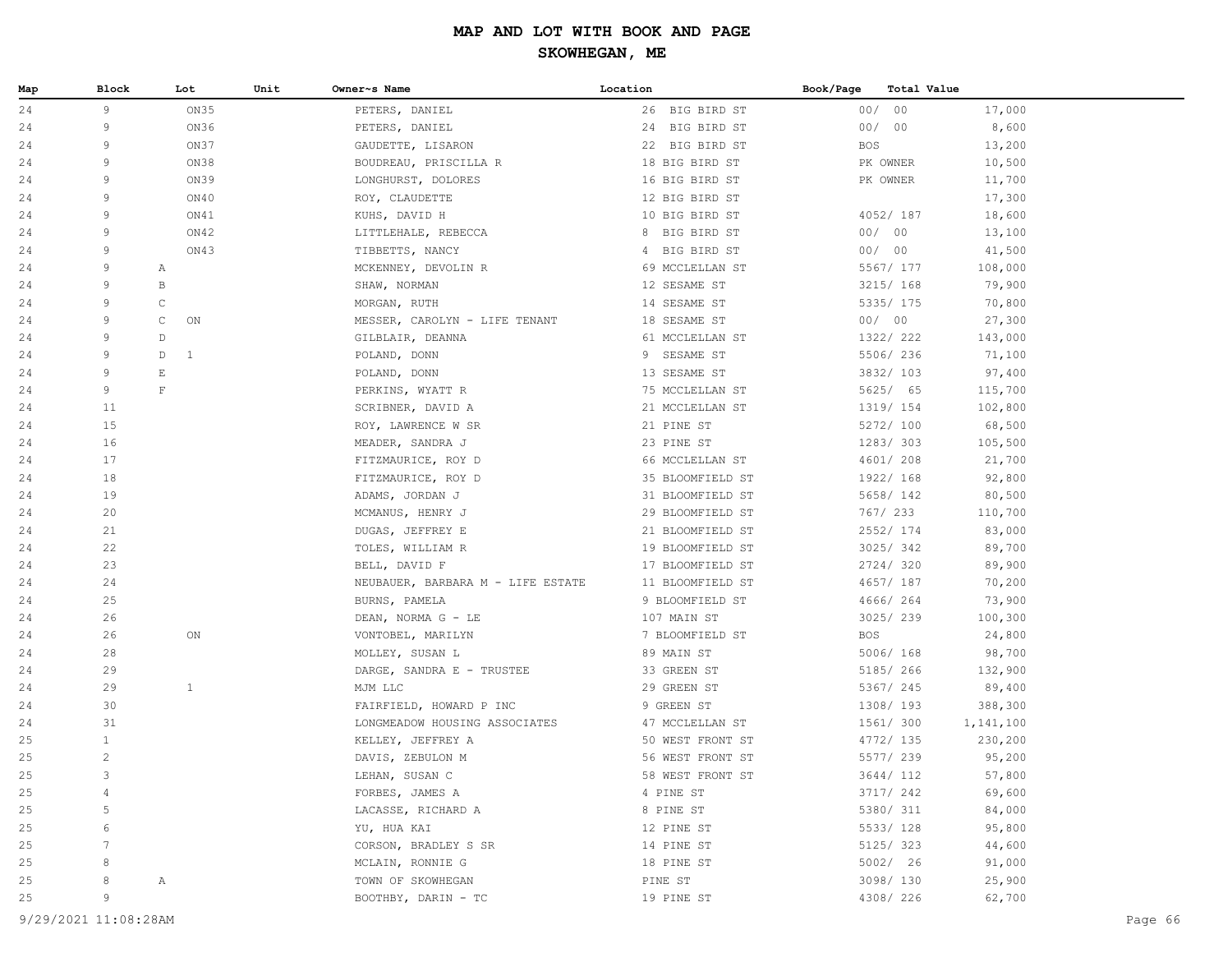| Map      | Block    | Lot            | Unit | Owner~s Name                      | Location                             | Book/Page<br>Total Value |                   |  |
|----------|----------|----------------|------|-----------------------------------|--------------------------------------|--------------------------|-------------------|--|
| 25       | 10       |                |      | BRACKETT, NANCY E                 | 17 PINE ST                           | 5407/ 143                | 64,300            |  |
| 25       | 11       |                |      | PUGSLEY, LEE                      | 11 PINE ST                           | 4808/ 213                | 81,300            |  |
| 25       | 11       | $\mathbf{1}$   |      | BLODGETT, DAVID E                 | 13 PINE ST                           | 2970/326                 | 88,700            |  |
| 25       | 11       | $\overline{c}$ |      | BONNEAU, LARRY                    | 20 MCCLELLAN ST                      | 5172/ 328                | 113,100           |  |
| 25       | 11       | 3              |      | CHADBOURNE, ROBERT K              | 14 MCCLELLAN ST                      | 3531/222                 | 97,700            |  |
| 25       | 11       | 4              |      | HARVILLE, DAVID A - TRUSTEE       | 51 WILLOW ST                         | 4664/349                 | 17,800            |  |
| 25       | 11       | 6              |      | TRINITY EVANGELICAL FREE CHURC    | 12 MCCLELLAN ST                      | 847/1109                 | 808,500           |  |
| 25       | 11       | $6 - 1$        |      | TRINITY EVANGELICAL FREE CHURC    | 10 MCCLELLAN ST                      |                          | 101,800           |  |
| 25       | 12       |                |      | GETTIG, CHRISTINE E               | 7 PINE ST                            | 2843/ 75                 | 74,900            |  |
| 25       | 13       |                |      | CORSON, BRADLEY S SR              | 3 PINE ST                            | 5217/ 179                | 100,300           |  |
| 25       | 14       |                |      | BLODGETT, KRISTEN ANNE            | 66 WEST FRONT ST                     | 5388/ 66                 | 78,700            |  |
| 25       | 15       |                |      | BARNES, LOUISE                    | 68 WEST FRONT ST                     | 4740/103                 | 217,600           |  |
| 25       | 16       |                |      | B.D.C. MANAGEMENT CORPORATION     | 76 WEST FRONT ST                     | 1901/ 113                | 71,600            |  |
| 25       | 17       |                |      | KELSO, FRANCES E                  | 82 WEST FRONT ST                     | 759/ 236                 | 69,300            |  |
| 25       | 18       |                |      | TRINITY EVANGELICAL FREE CHURCH   | 84 WEST FRONT ST                     | 4759/347                 | 22,700            |  |
| 25       | 19       |                |      | LIBBY, MICHAEL                    | 15 MCCLELLAN ST                      | 2432/ 13                 | 140,600           |  |
| 25       | 20       |                |      | STAPLES, BRUCE                    | 100 WEST FRONT ST                    | 2213/219                 | 157,400           |  |
| 25       | 20       | $\mathbf{1}$   |      | WEST FRONT STREET ASSOCIATES      | 33 INDIAN RDG                        | 1094/ 206                | 1,333,100         |  |
| 25       | 20       | $\overline{c}$ |      | STAPLES, BRUCE                    | 11 MCCLELLAN ST                      | 3998/ 306                | 64,000            |  |
| 25       | 20       | ON             |      | STAPLES, BRUCE                    | 104 WEST FRONT ST                    |                          | 19,000            |  |
| 25       | 21       |                |      | LANEY, KRIS E                     | 108 WEST FRONT ST                    | 4720/ 357                | 321,300           |  |
| 25       | 22       |                |      | LANEY, KRIS E                     | 114 WEST FRONT ST                    | 5325/307                 | 153,000           |  |
| 25       | 23       |                |      | GARCIA, ADAM                      | 118 WEST FRONT ST                    | 4814/283                 | 140,000           |  |
| 25       | 24       |                |      | LARLEE, STEPHEN                   | 130 WEST FRONT ST                    | 2672/1                   | 122,500           |  |
| 25       | 25       | $\mathbf{1}$   |      | SMITH, LARRY J                    | 11 FOURTH ST                         | 5483/ 79                 | 52,700            |  |
| 25       | 25       | 10N1           |      | SMITH, LARRY J                    | 13 FOURTH ST                         | <b>BOS</b>               | 17,300            |  |
| 25       | 25       | 10N2           |      | LANDRY, ALISON L                  | 10 FOURTH ST                         | 00/ 00                   | 28,100            |  |
| 25       | 26       |                |      | MANSON, GARY C                    | 140 WEST FRONT ST                    | 2620/ 216                | 72,100            |  |
| 25       | 27       |                |      | PERKINS, JARED M                  | 144 WEST FRONT ST                    | 5089/194                 | 79,000            |  |
| 25       | 28       |                |      | HOWARD, HEATH D                   | 148 WEST FRONT ST                    | 1901/189                 | 78,200            |  |
| 25       | 29       |                |      | KYES MOTEL INC                    | 137 WEST FRONT ST                    | 819/ 735                 | 469,400           |  |
| 25       | 30       |                |      | JOHNSTON, DENNIS                  | 125 WEST FRONT ST                    | 5393/338                 | 91,100            |  |
| 25       | 31       |                |      | WASHBURN, ROBERT M                | 115 WEST FRONT ST                    | 5420/ 117                | 78,400            |  |
| 25       | 32       |                |      | MCCARTHY, JONATHAN E              | 109 WEST FRONT ST                    | 5607/ 293                | 166,800           |  |
| 25       | 33       |                |      | QUINN, MICHELLE MARIE             | 101 WEST FRONT ST                    | 5308/ 20                 | 87,700            |  |
| 25       | 34       |                |      | MARTIN, KENNETH G                 | 87 WEST FRONT ST                     | 2373/84<br>3755/ 118     | 109,300           |  |
| 25<br>25 | 34<br>35 | A              |      | LANG, RONALD                      | 95 WEST FRONT ST                     | 2070/ 174                | 217,800           |  |
| 25       | 36       |                |      | CATES, MICHAEL A<br>DORE, KELLY C | 79 WEST FRONT ST<br>75 WEST FRONT ST | 5167/ 231                | 80,800<br>132,000 |  |
| 25       | 37       | $\mathbf{1}$   |      | THOMPSON, TODD                    | 69 WEST FRONT ST                     | 5181/ 306                | 93,900            |  |
| 25       | 38       |                |      | MCGOWAN, BRIAN L                  | 10 PENNELL ST                        | 781/ 13                  | 78,200            |  |
| 25       | 39       |                |      | SIROIS, DARRICK                   | 12 PENNELL ST                        | 3087/ 51                 | 60,700            |  |
| 25       | 40       |                |      | STAGGS, GEORGE A                  | 16 PENNELL ST                        | 5409/279                 | 84,600            |  |
| 25       | 41       |                |      | DAY, BRENDA                       | 22 PENNELL ST                        | 2260/ 315                | 106,100           |  |
| 25       | 42       |                |      | WEEKS, DENNS H JR                 | 24 PENNELL ST                        | 4110/ 164                | 71,000            |  |
| 25       | 43       |                |      | HAMMOND LUMBER COMPANY            | 26 PENNELL ST                        | 5409/ 176                | 22,900            |  |
|          |          |                |      |                                   |                                      |                          |                   |  |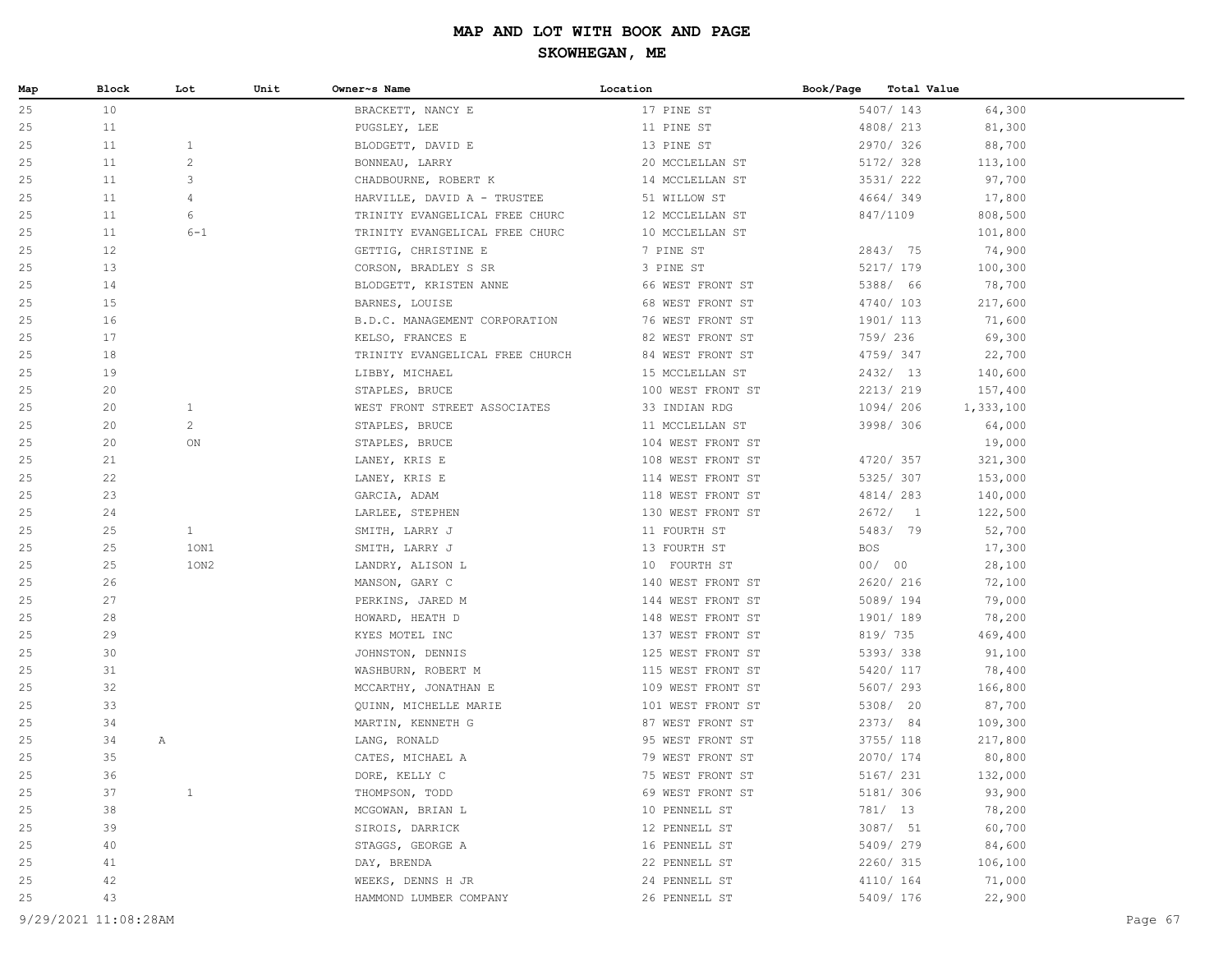| Map | Block          | Lot            | Unit | Owner~s Name                                         | Location           | Book/Page | <b>Total Value</b> |           |
|-----|----------------|----------------|------|------------------------------------------------------|--------------------|-----------|--------------------|-----------|
| 25  | 44             |                |      | HAMMOND LUMBER COMPANY                               | 34 PENNELL ST      |           | 849/ 151           | 661,100   |
| 25  | 45             |                |      | HAMMOND LUMBER COMPANY                               | PENNELL ST         |           | 849/ 151           | 800       |
| 25  | 46             |                |      | CENTRAL MAINE POWER CO                               | PENNELL ST         |           |                    | 5,000     |
| 25  | 47             |                |      | CENTRAL MAINE POWER CO                               | ALDER ST           |           |                    | 1,200     |
| 25  | 48             |                |      | M W WALKER LLC                                       | 41 PENNELL ST      |           | 5382/ 129          | 71,400    |
| 25  | 48             | Α              |      | RAMSDELL, JOSEPH III                                 | 35 PENNELL ST      |           | 4024/289           | 76,200    |
| 25  | 49             |                |      | M W WALKER LLC                                       | 29 PENNELL ST      |           | 5382/ 129          | 138,800   |
| 25  | 50             |                |      | M W WALKER LLC                                       | 25 PENNELL ST      |           | 5382/ 129          | 12,900    |
| 25  | 50             | $\mathbf{1}$   |      | BRANN, OAKLEY                                        | 23 PENNELL ST      |           | 3029/21            | 42,800    |
| 25  | 51             |                |      | FULLER, PAMELA A & NELSON, CATHERINE R 21 PENNELL ST |                    |           | 5250/324           | 74,400    |
| 25  | 52             |                |      | WALTER, ALICE LORRAINE                               | 19 PENNELL ST      |           | 5544/229           | 72,800    |
| 25  | 53             |                |      | SKOWHEGAN REALTY TRUST                               | PENNELL ST         |           | 1534/ 78           | 37,300    |
| 25  | 55             |                |      | SKOWHEGAN REALTY TRUST                               | 59 WEST FRONT ST   |           | 1254/ 181          | 1,752,900 |
| 25  | 56             |                |      | SKOWHEGAN REALTY TRUST                               | WEST FRONT ST      |           | 1534/ 78           | 11,400    |
| 25  | 57             |                |      | JOHNSON, COREY                                       | 8 TURNER AVE       |           | 2706/ 17           | 105,600   |
| 25  | 58             |                |      | FINDLEY, GLORIA H                                    | 12 TURNER AVE      |           | 5009/349           | 108,800   |
| 25  | 59             |                |      | KINNEY, DALE M                                       | 16 TURNER AVE      |           | 2212/ 252          | 71,500    |
| 25  | 59             | ON             |      | KINNEY, DALE M                                       | 18 TURNER AVE      |           | 3220/ 263          | 15,300    |
| 25  | 60             |                |      | JEWELL, CRAIG                                        | 20 TURNER AVE      |           | 5371/ 281          | 93,500    |
| 25  | 61             |                |      | GRODER, ALFRED J & MARY R - LIF EST                  | 24 TURNER AVE      |           | 3102/1             | 123,200   |
| 25  | 62             |                |      | JEWELL, FAYLENE E                                    | 28 TURNER AVE      |           | 820/ 538           | 126,000   |
| 25  | 63             |                |      | DUARTE, KENNETH J                                    | 30 TURNER AVE      |           | 5079/ 231          | 101,400   |
| 25  | 64             |                |      | MICHAUD, MICHELLE A                                  | 32 TURNER AVE      |           | 5611/ 276          | 63,300    |
| 25  | 65             |                |      | GUNZINGER, TERRY L/POWERS, JONATHAN K                | 34 TURNER AVE      |           | 1661/ 208          | 91,400    |
| 25  | 66             |                |      | SAVAGE, LAWRENCE N II                                | 36 TURNER AVE      |           | 5038/100           | 65,900    |
| 25  | 67             |                |      | NESBIT, WARREN S                                     | 9 TURNER AVE       |           | 1339/184           | 82,600    |
| 25  | 68             |                |      | QUIRION, PIERRE A - PR                               | 11 TURNER AVE      |           | 5629/224           | 79,100    |
| 25  | 69             |                |      | SYLVESTER, JAMES H                                   | 5 TURNER AVE       |           | 846/955            | 68,100    |
| 25  | 70             |                |      | THERIAULT, SHELLY A                                  | 3 TURNER AVE       |           | 4413/143           | 77,100    |
| 25  | 71             |                |      | AUSTIN, HARVEY L JR II                               | 43 WEST FRONT ST   |           | 2473/309           | 24,200    |
| 25  | 2658           | 1              |      | SCOTT-BENNETT, CHARLES                               | 52 PENNELL ST      |           | 5387/ 30           | 155,200   |
| 25  | 2658           | 2              |      | SAVAGE, LISA                                         | 42 PENNELL ST      |           | 3960/292           | 20,400    |
| 25  | 2658           | 2              | Α    | WENTWORTH PARTNERS & ASSOCIATES INC                  | PENNELL ST         |           | 4885/237           | 19,600    |
| 25  | 2658           | $\overline{2}$ | B    | SAVAGE, JACOB                                        | 11 SAVAGE DR       |           | 3960/ 274          | 38,600    |
| 25  | 2658           | $2 - 1$        |      | TURCOTTE, DANA L                                     | 7 SAVAGE DR        |           | 5321/ 76           | 22,600    |
| 26  | $\mathbf{1}$   |                |      | BROOKFIELD WHITE PINE HYDRO LLC                      | MILL ST            |           | 00/00              | 4,800     |
| 26  | $\overline{2}$ |                |      | TOWN OF SKOWHEGAN                                    | MT PLEASANT AVE    |           |                    | 10,700    |
| 26  | 3              |                |      | TOWN OF SKOWHEGAN                                    | MT PLEASANT AVE    |           | 1210/7             | 4,200     |
| 26  | 4              |                |      | TOWN OF SKOWHEGAN                                    | MT PLEASANT AVE    |           | 1210/ 7            | 1,400     |
| 26  | 5              |                |      | ARROWSMITH, EMMA L                                   | 8 MT PLEASANT AVE  |           | 5550/ 130          | 63,900    |
| 26  | 6              |                |      | TOWN OF SKOWHEGAN                                    | MT PLEASANT AVE    |           | 1331/ 253          | 3,000     |
| 26  | 7              |                |      | BREINGAN, THOMAS L                                   | 26 MT PLEASANT AVE |           | 4861/ 211          | 60,100    |
| 26  | 8              |                |      | NEW BALANCE ATHLETIC SHOE INC                        | MT PLEASANT AVE    |           | 2900/296           | 39,100    |
| 26  | 9              |                |      | MCMAHON, RICHARD                                     | 3 MT PLEASANT AVE  |           | 4453/307           | 14,200    |
| 26  | 10             |                |      | WINCHESTER, RICHARD H JR                             | 4 FRENCH ST        |           | 5043/ 221          | 33,800    |
| 26  | 11             |                |      | CAOUETTE, TREVER A                                   | 7 MT PLEASANT AVE  |           | 5625/ 38           | 74,900    |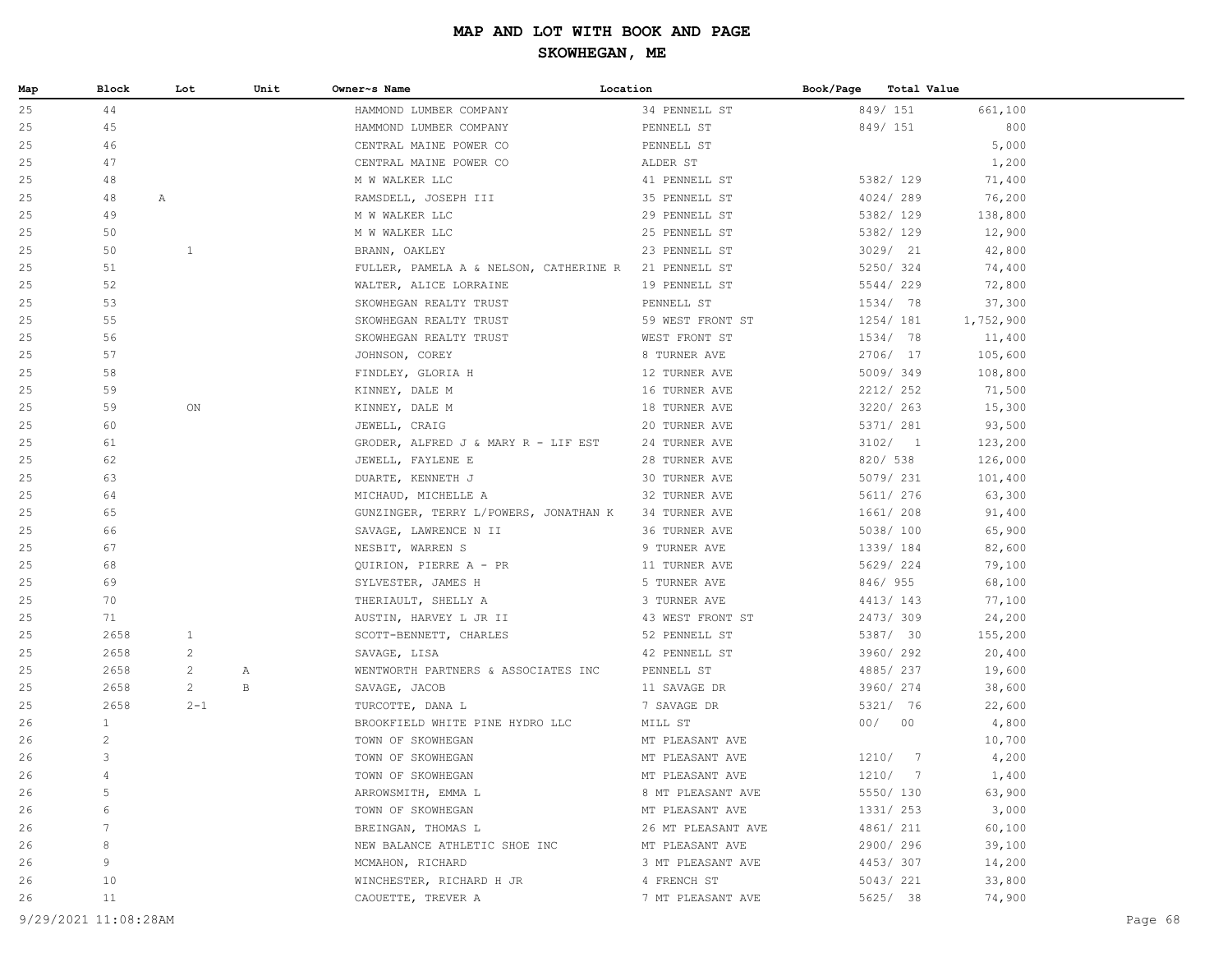| Map | Block | Lot          | Unit | Owner~s Name                  | Location         | Book/Page | Total Value |         |
|-----|-------|--------------|------|-------------------------------|------------------|-----------|-------------|---------|
| 26  | 12    |              |      | MAINE CENTRAL RAILROAD CO     | FRENCH ST        |           |             | 14,800  |
| 26  | 12    | A            |      | TURCOTTE, SHANE L             | FRENCH ST        |           | 5486/ 53    | 24,700  |
| 26  | 12    | A<br>ON      |      | DAMBOISE, CONNIE              | 12 FRENCH ST     |           |             | 18,000  |
| 26  | 13    |              |      | SINCLAIR, JAN M               | 27 FRENCH ST     |           | 4161/ 236   | 64,000  |
| 26  | 14    |              |      | SMITH, MATTHEW M              | 25 FRENCH ST     |           | 5504/323    | 87,000  |
| 26  | 15    |              |      | NILES, ALISHA E               | 23 FRENCH ST     |           | 5274/ 117   | 72,000  |
| 26  | 16    |              |      | STROUT, HALEY A               | 19 FRENCH ST     |           | 5060/ 95    | 62,000  |
| 26  | 17    |              |      | WEST ALNA ROAD LLC            | 36 WATERVILLE RD |           | 5497/ 147   | 92,300  |
| 26  | 18    |              |      | SALISBURY, GREGORY J          | 40 WATERVILLE RD |           | 824/368     | 181,400 |
| 26  | 19    |              |      | MARSON, LINDA D               | 30 WATERVILLE RD |           | 833/824     | 66,300  |
| 26  | 20    |              |      | BAIKO, PAUL A                 | 15 FRENCH ST     |           | 5175/ 329   | 63,200  |
| 26  | 21    |              |      | WYMAN, JOSEPH                 | 15 CEDAR ST      |           | 5547/ 57    | 58,300  |
| 26  | 21    | $\mathbb{A}$ |      | HOOD, TRISTAN J               | 17 CEDAR ST      |           | 5639/ 266   | 49,900  |
| 26  | 22    |              |      | DESISLES, KENNETH M           | 13 CEDAR ST      |           | 4982/240    | 61,300  |
| 26  | 23    |              |      | KNOWLTON, DALE P              | 9 CEDAR ST       |           | 3470/ 87    | 79,100  |
| 26  | 24    |              |      | KNOWLTON, DALE P              | 5 CEDAR ST       |           | 3745/259    | 60,100  |
| 26  | 25    |              |      | HARVILLE, DAVID A - TRUSTEE   | 26 WATERVILLE RD |           | 4664/355    | 83,300  |
| 26  | 26    | $\mathsf C$  |      | REAL PIZZA LLC                | 20 WATERVILLE RD |           | 5639/343    | 251,300 |
| 26  | 27    |              |      | 14 CEDAR STREET LLC           | 14 CEDAR ST      |           | 5367/ 300   | 144,600 |
| 26  | 28    |              |      | FITZGERALD, HANNAH LEE        | 16 CEDAR ST      |           | 5647/ 163   | 54,400  |
| 26  | 29    |              |      | BOLDUC, GERALD P              | 18 CEDAR ST      |           | 4091/313    | 97,700  |
| 26  | 30    |              |      | BOLDUC, GERALD P              | 19 MILL ST       |           | 5631/ 131   | 71,700  |
| 26  | 31    |              |      | BOLDUC, GERALD P              | 21 MILL ST       |           | 5631/ 131   | 44,000  |
| 26  | 32    |              |      | NEW BALANCE ATHLETIC SHOE INC | 2 MAIN ST        |           | 2900/ 296   | 405,900 |
| 26  | 33    |              |      | HORN ME LLC                   | 6 MAIN ST        |           | 4667/ 212   | 772,100 |
| 26  | 34    |              |      | AUSTIN, TRISHA L              | WEST FRONT ST    |           | 4519/225    | 18,800  |
| 26  | 34    | ON           |      | AMES, MARY                    | 37 WEST FRONT ST |           | 00/00       | 2,300   |
| 26  | 34    | ON1          |      | TAYLOR, AMBER                 | 39 WEST FRONT ST |           | 00/00       | 9,500   |
| 26  | 35    |              |      | KMHA REAL ESTATE INC          | 33 WEST FRONT ST |           | $3762/$ 42  | 141,800 |
| 26  | 36    |              |      | POLAND, DONN                  | 6 ALDER ST       |           | 5542/260    | 104,100 |
| 26  | 37    |              |      | GREEN, ZEBULON                | 12 ALDER ST      |           | 5627/ 180   | 109,100 |
| 26  | 38    |              |      | PLOURDE, GARRETT J            | 14 ALDER ST      |           | 5000/ 95    | 69,600  |
| 26  | 39    |              |      | PLOURDE, GARRETT J            | 2 BRIDGE ST      |           | 5000/ 95    | 103,900 |
| 26  | 40    |              |      | WHITENECK, JOSEPH PERLEY      | 8 BRIDGE ST      |           | 3170/ 215   | 63,000  |
| 26  | 41    |              |      | RGUIBI, DIANA ROSETTE         | 10 BRIDGE ST     |           | 5590/295    | 72,200  |
| 26  | 42    |              |      | POPADAK, BRADFORD             | 14 BRIDGE ST     |           | 1799/339    | 73,400  |
| 26  | 43    |              |      | SHAW, JESSICA L               | 13 TURNER AVE    |           | 4232/ 170   | 76,700  |
| 26  | 44    |              |      | BUZZARD, JEREMY               | 19 TURNER AVE    |           | 5129/ 160   | 154,700 |
| 26  | 45    |              |      | HAWKINS, STACIE A             | 11 BRIDGE ST     |           | 2845/153    | 80,200  |
| 26  | 46    |              |      | CHESLEY, GEORGE PAUL          | 7 BRIDGE ST      |           | 5328/359    | 101,900 |
| 26  | 47    |              |      | SALISBURY, CANDICE LYNN       | 5 BRIDGE ST      |           | 4395/207    | 40,600  |
| 26  | 48    |              |      | STETSON, MANDY L              | 26 ALDER ST      |           | 4538/ 73    | 45,200  |
| 26  | 49    |              |      | ROY, JESSICA                  | 30 ALDER ST      |           | 5487/ 173   | 103,700 |
| 26  | 50    |              |      | HILTON, KENNETH ARTHUR JR     | 34 ALDER ST      |           | 2974/153    | 56,300  |
| 26  | 52    |              |      | CENTRAL MAINE POWER CO        | ALDER ST         |           |             | 900     |
| 26  | 53    |              |      | JAMES, DAVID M                | 33 TURNER AVE    |           | 4979/ 80    | 182,200 |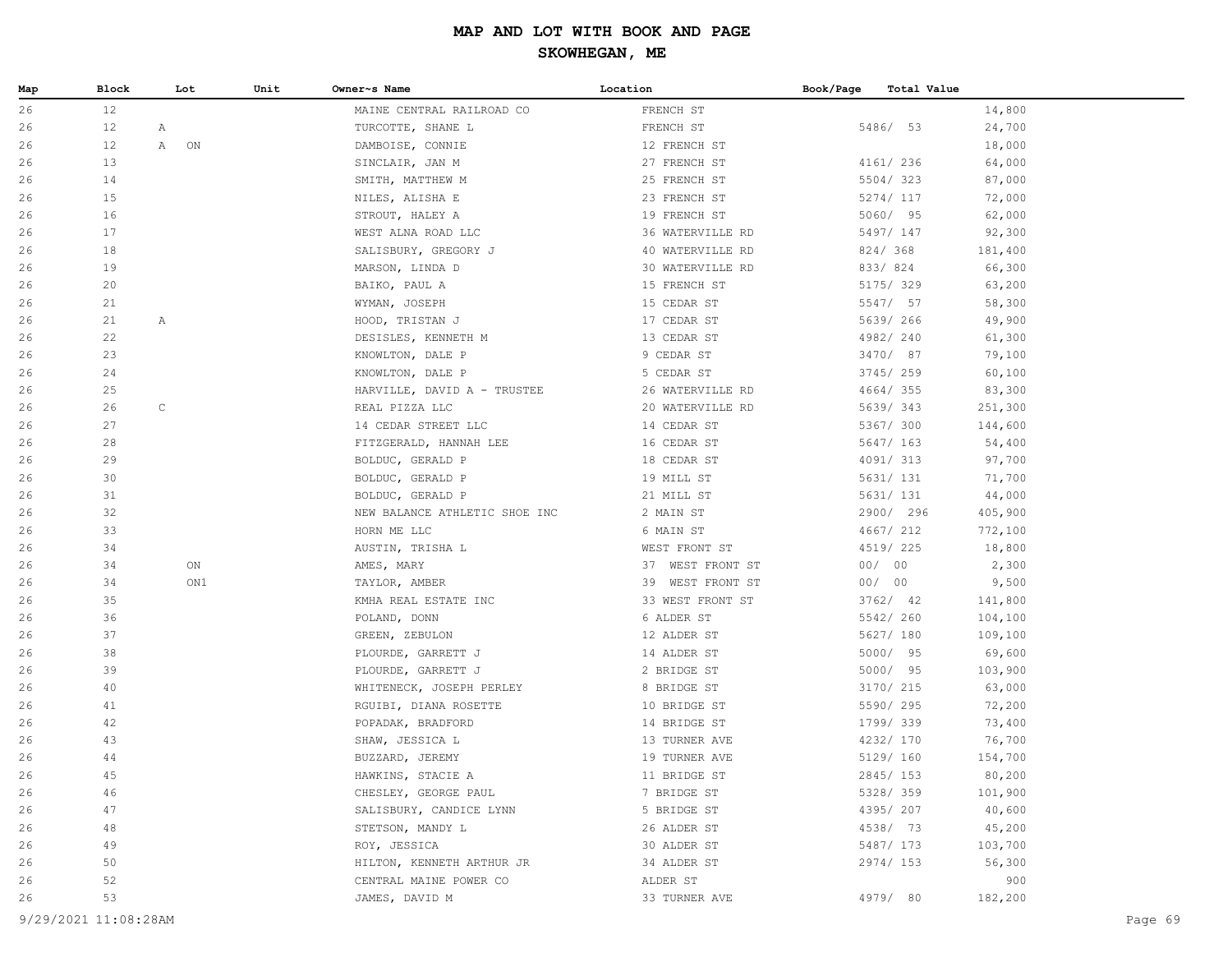| 4979/82<br>26<br>54<br>JAMES, DOROTHY M - LE<br>31 TURNER AVE<br>105,300<br>5629/ 292<br>26<br>55<br>MATHIAS, JOHN R<br>29 TURNER AVE<br>70,600<br>56<br>5400/ 8<br>26<br>HOVASSE, REAGAN<br>25 TURNER AVE<br>81,600<br>57<br>26<br>DYKE, JODI - PR<br>23 TURNER AVE<br>5105/ 113<br>98,600<br>58<br>26<br>ZIRA, BRUCE JR & BRUCE SR<br>37 ALDER ST<br>2498/146<br>140,200<br>58<br>$\mathbf{1}$<br>5682/ 262<br>26<br>ALDER ST<br>37,100<br>JAMES, DAVID M<br>200<br>26<br>60<br>CENTRAL MAINE POWER CO<br>ALDER ST<br>44,100<br>26<br>61<br>29 ALDER ST<br>5013/ 310<br>BELANGER, JUSTIN<br>5559/ 47<br>26<br>62<br>27 ALDER ST<br>57,800<br>TRANQUILITY PROPERTIES LLC<br>63<br>4927/ 167<br>26<br>25 ALDER ST<br>60,500<br>REDMOND, ROBERT F<br>26<br>63<br>19 ALDER ST<br>5266/ 137<br>37,700<br>A<br>MARCUE, LESLIE<br>63<br>$_{\rm B}$<br>26<br>21 ALDER ST<br>4578/ 185<br>65,300<br>SAVAGE, HOPE CLARK<br>26<br>64<br>ALDER ST<br>4,500<br>TOWN OF SKOWHEGAN<br>4423/ 241<br>2,200<br>26<br>65<br>BISOL, ANDREW<br>ALDER ST<br>5222/ 198<br>26<br>66<br>HANSON, JEREMY<br>29 WEST FRONT ST<br>66,900<br>67<br>26<br>HARVILLE, DAVID A - TRUSTEE<br>9 WEST FRONT ST<br>5149/ 157<br>40,000<br>26<br>68<br>7 WEST FRONT ST<br>3295/ 175<br>48,300<br>GILBERT, GREGORY G<br>69<br>1301/ 31<br>26<br>TOWN OF SKOWHEGAN<br>MAIN ST<br>14,000<br>73<br>26<br>MILLER, THOMAS H<br>23 ISLAND AVE<br>5249/ 155<br>195,300<br>74<br>26<br>TOWN OF SKOWHEGAN<br>WESTON ST<br>25,000<br>75<br>26<br>WESTON ST<br>24,500<br>FEDERATED CHURCH<br>76<br>00/00<br>129,300<br>26<br>BROOKFIELD WHITE PINE HYDRO LLC<br>28 WESTON ST<br>$\mathbf{1}$<br>26<br>76<br>CENTRAL MAINE POWER<br>24 WESTON ST<br>28,900<br>76<br>26<br>$\mathbb{A}$<br>THE FEDERATED CHURCH & PARISH<br>18 WESTON ST<br>2248/ 125<br>74,800<br>77<br>2622/1<br>26<br>29 WESTON ST<br>64,000<br>LIBBY, MICHAEL S<br>78<br>00/00<br>26<br>BROOKFIELD WHITE PINE HYDRO LLC<br>WESTON ST<br>2,500<br>78<br>3259/ 114<br>26<br>21 WESTON ST<br>61,900<br>A<br>RICHARDSON, JOHN A<br>79<br>26<br>TOWN OF SKOWHEGAN<br>ISLAND AVE<br>751/ 25<br>55,800<br>80<br>13 ISLAND AVE<br>676,000<br>26<br>FEDERATED CHURCH<br>00/00<br>26<br>80<br>ON<br>VERIZON WIRELESS<br>ISLAND AVE<br>31,000<br>3257/ 262<br>26<br>81<br>9 ISLAND AVE<br>127,200<br>TANNER, MARK K<br>82<br>5487/ 130<br>26<br>7 ISLAND AVE<br>251,800<br>ISLAND AVENUE LLC<br>83<br>00/00<br>26<br>ISLAND AVE<br>200<br>BROOKFIELD WHITE PINE HYDRO LLC<br>5237/329<br>26<br>84<br>10 ISLAND AVE<br>109,300<br>FOLSOM, DAVID W<br>$\mathbf{1}$<br>26<br>84<br>14 ISLAND AVE<br>1075/ 151<br>88,500<br>KEMEZYS, HARRIET H<br>86<br>278/ 471<br>26<br>16 ISLAND AVE<br>328,600<br>TOWN OF SKOWHEGAN<br>00/00<br>88<br>BROOKFIELD WHITE PINE HYDRO LLC<br>9 DODGE CT<br>41,900<br>26<br>89<br>4 MADISON AVE<br>4922/199<br>26<br>LACASSE, MARK J & KELLY M - 2/3 INT<br>146,700<br>5105/278<br>90<br>LASOTA, JOSEPH E<br>8 MADISON AVE<br>86,000<br>26<br>26<br>92<br>GRIFFIN, PAUL J<br>10 MADISON AVE<br>1068/ 281<br>150,100<br>5531/333<br>93<br>BDM PROPERTIES SKOWHEGAN LLC<br>12 MADISON AVE<br>103,300<br>26<br>84,600<br>94<br>SANBORN, MERLENE J<br>14 MADISON AVE<br>5369/ 154<br>26<br>80,500<br>95<br>HIGHT PROPERTIES LLC<br>MADISON AVE<br>5203/3<br>26<br>96<br>5203/3<br>26<br>HIGHT PROPERTIES LLC<br>20 MADISON AVE<br>171,800<br>97<br>5203/3<br>17,300<br>HIGHT PROPERTIES LLC<br>6 ELM ST<br>26<br>98<br>00/00<br>800<br>26<br>TOWN OF SKOWHEGAN<br>ELM ST<br>9/29/2021 11:08:28AM<br>Page 70 | Map | Block | Lot | Unit | Owner~s Name | Location | Book/Page | Total Value |  |
|------------------------------------------------------------------------------------------------------------------------------------------------------------------------------------------------------------------------------------------------------------------------------------------------------------------------------------------------------------------------------------------------------------------------------------------------------------------------------------------------------------------------------------------------------------------------------------------------------------------------------------------------------------------------------------------------------------------------------------------------------------------------------------------------------------------------------------------------------------------------------------------------------------------------------------------------------------------------------------------------------------------------------------------------------------------------------------------------------------------------------------------------------------------------------------------------------------------------------------------------------------------------------------------------------------------------------------------------------------------------------------------------------------------------------------------------------------------------------------------------------------------------------------------------------------------------------------------------------------------------------------------------------------------------------------------------------------------------------------------------------------------------------------------------------------------------------------------------------------------------------------------------------------------------------------------------------------------------------------------------------------------------------------------------------------------------------------------------------------------------------------------------------------------------------------------------------------------------------------------------------------------------------------------------------------------------------------------------------------------------------------------------------------------------------------------------------------------------------------------------------------------------------------------------------------------------------------------------------------------------------------------------------------------------------------------------------------------------------------------------------------------------------------------------------------------------------------------------------------------------------------------------------------------------------------------------------------------------------------------------------------------------------------------------------------------------------------------------------------------------------------------------------------------------------------------------------------------------------------------------------------------------------------------------------------------------------------------------------------------------------------------------------------------------------------------------------------------------------------------------------------------------------------------|-----|-------|-----|------|--------------|----------|-----------|-------------|--|
|                                                                                                                                                                                                                                                                                                                                                                                                                                                                                                                                                                                                                                                                                                                                                                                                                                                                                                                                                                                                                                                                                                                                                                                                                                                                                                                                                                                                                                                                                                                                                                                                                                                                                                                                                                                                                                                                                                                                                                                                                                                                                                                                                                                                                                                                                                                                                                                                                                                                                                                                                                                                                                                                                                                                                                                                                                                                                                                                                                                                                                                                                                                                                                                                                                                                                                                                                                                                                                                                                                                                          |     |       |     |      |              |          |           |             |  |
|                                                                                                                                                                                                                                                                                                                                                                                                                                                                                                                                                                                                                                                                                                                                                                                                                                                                                                                                                                                                                                                                                                                                                                                                                                                                                                                                                                                                                                                                                                                                                                                                                                                                                                                                                                                                                                                                                                                                                                                                                                                                                                                                                                                                                                                                                                                                                                                                                                                                                                                                                                                                                                                                                                                                                                                                                                                                                                                                                                                                                                                                                                                                                                                                                                                                                                                                                                                                                                                                                                                                          |     |       |     |      |              |          |           |             |  |
|                                                                                                                                                                                                                                                                                                                                                                                                                                                                                                                                                                                                                                                                                                                                                                                                                                                                                                                                                                                                                                                                                                                                                                                                                                                                                                                                                                                                                                                                                                                                                                                                                                                                                                                                                                                                                                                                                                                                                                                                                                                                                                                                                                                                                                                                                                                                                                                                                                                                                                                                                                                                                                                                                                                                                                                                                                                                                                                                                                                                                                                                                                                                                                                                                                                                                                                                                                                                                                                                                                                                          |     |       |     |      |              |          |           |             |  |
|                                                                                                                                                                                                                                                                                                                                                                                                                                                                                                                                                                                                                                                                                                                                                                                                                                                                                                                                                                                                                                                                                                                                                                                                                                                                                                                                                                                                                                                                                                                                                                                                                                                                                                                                                                                                                                                                                                                                                                                                                                                                                                                                                                                                                                                                                                                                                                                                                                                                                                                                                                                                                                                                                                                                                                                                                                                                                                                                                                                                                                                                                                                                                                                                                                                                                                                                                                                                                                                                                                                                          |     |       |     |      |              |          |           |             |  |
|                                                                                                                                                                                                                                                                                                                                                                                                                                                                                                                                                                                                                                                                                                                                                                                                                                                                                                                                                                                                                                                                                                                                                                                                                                                                                                                                                                                                                                                                                                                                                                                                                                                                                                                                                                                                                                                                                                                                                                                                                                                                                                                                                                                                                                                                                                                                                                                                                                                                                                                                                                                                                                                                                                                                                                                                                                                                                                                                                                                                                                                                                                                                                                                                                                                                                                                                                                                                                                                                                                                                          |     |       |     |      |              |          |           |             |  |
|                                                                                                                                                                                                                                                                                                                                                                                                                                                                                                                                                                                                                                                                                                                                                                                                                                                                                                                                                                                                                                                                                                                                                                                                                                                                                                                                                                                                                                                                                                                                                                                                                                                                                                                                                                                                                                                                                                                                                                                                                                                                                                                                                                                                                                                                                                                                                                                                                                                                                                                                                                                                                                                                                                                                                                                                                                                                                                                                                                                                                                                                                                                                                                                                                                                                                                                                                                                                                                                                                                                                          |     |       |     |      |              |          |           |             |  |
|                                                                                                                                                                                                                                                                                                                                                                                                                                                                                                                                                                                                                                                                                                                                                                                                                                                                                                                                                                                                                                                                                                                                                                                                                                                                                                                                                                                                                                                                                                                                                                                                                                                                                                                                                                                                                                                                                                                                                                                                                                                                                                                                                                                                                                                                                                                                                                                                                                                                                                                                                                                                                                                                                                                                                                                                                                                                                                                                                                                                                                                                                                                                                                                                                                                                                                                                                                                                                                                                                                                                          |     |       |     |      |              |          |           |             |  |
|                                                                                                                                                                                                                                                                                                                                                                                                                                                                                                                                                                                                                                                                                                                                                                                                                                                                                                                                                                                                                                                                                                                                                                                                                                                                                                                                                                                                                                                                                                                                                                                                                                                                                                                                                                                                                                                                                                                                                                                                                                                                                                                                                                                                                                                                                                                                                                                                                                                                                                                                                                                                                                                                                                                                                                                                                                                                                                                                                                                                                                                                                                                                                                                                                                                                                                                                                                                                                                                                                                                                          |     |       |     |      |              |          |           |             |  |
|                                                                                                                                                                                                                                                                                                                                                                                                                                                                                                                                                                                                                                                                                                                                                                                                                                                                                                                                                                                                                                                                                                                                                                                                                                                                                                                                                                                                                                                                                                                                                                                                                                                                                                                                                                                                                                                                                                                                                                                                                                                                                                                                                                                                                                                                                                                                                                                                                                                                                                                                                                                                                                                                                                                                                                                                                                                                                                                                                                                                                                                                                                                                                                                                                                                                                                                                                                                                                                                                                                                                          |     |       |     |      |              |          |           |             |  |
|                                                                                                                                                                                                                                                                                                                                                                                                                                                                                                                                                                                                                                                                                                                                                                                                                                                                                                                                                                                                                                                                                                                                                                                                                                                                                                                                                                                                                                                                                                                                                                                                                                                                                                                                                                                                                                                                                                                                                                                                                                                                                                                                                                                                                                                                                                                                                                                                                                                                                                                                                                                                                                                                                                                                                                                                                                                                                                                                                                                                                                                                                                                                                                                                                                                                                                                                                                                                                                                                                                                                          |     |       |     |      |              |          |           |             |  |
|                                                                                                                                                                                                                                                                                                                                                                                                                                                                                                                                                                                                                                                                                                                                                                                                                                                                                                                                                                                                                                                                                                                                                                                                                                                                                                                                                                                                                                                                                                                                                                                                                                                                                                                                                                                                                                                                                                                                                                                                                                                                                                                                                                                                                                                                                                                                                                                                                                                                                                                                                                                                                                                                                                                                                                                                                                                                                                                                                                                                                                                                                                                                                                                                                                                                                                                                                                                                                                                                                                                                          |     |       |     |      |              |          |           |             |  |
|                                                                                                                                                                                                                                                                                                                                                                                                                                                                                                                                                                                                                                                                                                                                                                                                                                                                                                                                                                                                                                                                                                                                                                                                                                                                                                                                                                                                                                                                                                                                                                                                                                                                                                                                                                                                                                                                                                                                                                                                                                                                                                                                                                                                                                                                                                                                                                                                                                                                                                                                                                                                                                                                                                                                                                                                                                                                                                                                                                                                                                                                                                                                                                                                                                                                                                                                                                                                                                                                                                                                          |     |       |     |      |              |          |           |             |  |
|                                                                                                                                                                                                                                                                                                                                                                                                                                                                                                                                                                                                                                                                                                                                                                                                                                                                                                                                                                                                                                                                                                                                                                                                                                                                                                                                                                                                                                                                                                                                                                                                                                                                                                                                                                                                                                                                                                                                                                                                                                                                                                                                                                                                                                                                                                                                                                                                                                                                                                                                                                                                                                                                                                                                                                                                                                                                                                                                                                                                                                                                                                                                                                                                                                                                                                                                                                                                                                                                                                                                          |     |       |     |      |              |          |           |             |  |
|                                                                                                                                                                                                                                                                                                                                                                                                                                                                                                                                                                                                                                                                                                                                                                                                                                                                                                                                                                                                                                                                                                                                                                                                                                                                                                                                                                                                                                                                                                                                                                                                                                                                                                                                                                                                                                                                                                                                                                                                                                                                                                                                                                                                                                                                                                                                                                                                                                                                                                                                                                                                                                                                                                                                                                                                                                                                                                                                                                                                                                                                                                                                                                                                                                                                                                                                                                                                                                                                                                                                          |     |       |     |      |              |          |           |             |  |
|                                                                                                                                                                                                                                                                                                                                                                                                                                                                                                                                                                                                                                                                                                                                                                                                                                                                                                                                                                                                                                                                                                                                                                                                                                                                                                                                                                                                                                                                                                                                                                                                                                                                                                                                                                                                                                                                                                                                                                                                                                                                                                                                                                                                                                                                                                                                                                                                                                                                                                                                                                                                                                                                                                                                                                                                                                                                                                                                                                                                                                                                                                                                                                                                                                                                                                                                                                                                                                                                                                                                          |     |       |     |      |              |          |           |             |  |
|                                                                                                                                                                                                                                                                                                                                                                                                                                                                                                                                                                                                                                                                                                                                                                                                                                                                                                                                                                                                                                                                                                                                                                                                                                                                                                                                                                                                                                                                                                                                                                                                                                                                                                                                                                                                                                                                                                                                                                                                                                                                                                                                                                                                                                                                                                                                                                                                                                                                                                                                                                                                                                                                                                                                                                                                                                                                                                                                                                                                                                                                                                                                                                                                                                                                                                                                                                                                                                                                                                                                          |     |       |     |      |              |          |           |             |  |
|                                                                                                                                                                                                                                                                                                                                                                                                                                                                                                                                                                                                                                                                                                                                                                                                                                                                                                                                                                                                                                                                                                                                                                                                                                                                                                                                                                                                                                                                                                                                                                                                                                                                                                                                                                                                                                                                                                                                                                                                                                                                                                                                                                                                                                                                                                                                                                                                                                                                                                                                                                                                                                                                                                                                                                                                                                                                                                                                                                                                                                                                                                                                                                                                                                                                                                                                                                                                                                                                                                                                          |     |       |     |      |              |          |           |             |  |
|                                                                                                                                                                                                                                                                                                                                                                                                                                                                                                                                                                                                                                                                                                                                                                                                                                                                                                                                                                                                                                                                                                                                                                                                                                                                                                                                                                                                                                                                                                                                                                                                                                                                                                                                                                                                                                                                                                                                                                                                                                                                                                                                                                                                                                                                                                                                                                                                                                                                                                                                                                                                                                                                                                                                                                                                                                                                                                                                                                                                                                                                                                                                                                                                                                                                                                                                                                                                                                                                                                                                          |     |       |     |      |              |          |           |             |  |
|                                                                                                                                                                                                                                                                                                                                                                                                                                                                                                                                                                                                                                                                                                                                                                                                                                                                                                                                                                                                                                                                                                                                                                                                                                                                                                                                                                                                                                                                                                                                                                                                                                                                                                                                                                                                                                                                                                                                                                                                                                                                                                                                                                                                                                                                                                                                                                                                                                                                                                                                                                                                                                                                                                                                                                                                                                                                                                                                                                                                                                                                                                                                                                                                                                                                                                                                                                                                                                                                                                                                          |     |       |     |      |              |          |           |             |  |
|                                                                                                                                                                                                                                                                                                                                                                                                                                                                                                                                                                                                                                                                                                                                                                                                                                                                                                                                                                                                                                                                                                                                                                                                                                                                                                                                                                                                                                                                                                                                                                                                                                                                                                                                                                                                                                                                                                                                                                                                                                                                                                                                                                                                                                                                                                                                                                                                                                                                                                                                                                                                                                                                                                                                                                                                                                                                                                                                                                                                                                                                                                                                                                                                                                                                                                                                                                                                                                                                                                                                          |     |       |     |      |              |          |           |             |  |
|                                                                                                                                                                                                                                                                                                                                                                                                                                                                                                                                                                                                                                                                                                                                                                                                                                                                                                                                                                                                                                                                                                                                                                                                                                                                                                                                                                                                                                                                                                                                                                                                                                                                                                                                                                                                                                                                                                                                                                                                                                                                                                                                                                                                                                                                                                                                                                                                                                                                                                                                                                                                                                                                                                                                                                                                                                                                                                                                                                                                                                                                                                                                                                                                                                                                                                                                                                                                                                                                                                                                          |     |       |     |      |              |          |           |             |  |
|                                                                                                                                                                                                                                                                                                                                                                                                                                                                                                                                                                                                                                                                                                                                                                                                                                                                                                                                                                                                                                                                                                                                                                                                                                                                                                                                                                                                                                                                                                                                                                                                                                                                                                                                                                                                                                                                                                                                                                                                                                                                                                                                                                                                                                                                                                                                                                                                                                                                                                                                                                                                                                                                                                                                                                                                                                                                                                                                                                                                                                                                                                                                                                                                                                                                                                                                                                                                                                                                                                                                          |     |       |     |      |              |          |           |             |  |
|                                                                                                                                                                                                                                                                                                                                                                                                                                                                                                                                                                                                                                                                                                                                                                                                                                                                                                                                                                                                                                                                                                                                                                                                                                                                                                                                                                                                                                                                                                                                                                                                                                                                                                                                                                                                                                                                                                                                                                                                                                                                                                                                                                                                                                                                                                                                                                                                                                                                                                                                                                                                                                                                                                                                                                                                                                                                                                                                                                                                                                                                                                                                                                                                                                                                                                                                                                                                                                                                                                                                          |     |       |     |      |              |          |           |             |  |
|                                                                                                                                                                                                                                                                                                                                                                                                                                                                                                                                                                                                                                                                                                                                                                                                                                                                                                                                                                                                                                                                                                                                                                                                                                                                                                                                                                                                                                                                                                                                                                                                                                                                                                                                                                                                                                                                                                                                                                                                                                                                                                                                                                                                                                                                                                                                                                                                                                                                                                                                                                                                                                                                                                                                                                                                                                                                                                                                                                                                                                                                                                                                                                                                                                                                                                                                                                                                                                                                                                                                          |     |       |     |      |              |          |           |             |  |
|                                                                                                                                                                                                                                                                                                                                                                                                                                                                                                                                                                                                                                                                                                                                                                                                                                                                                                                                                                                                                                                                                                                                                                                                                                                                                                                                                                                                                                                                                                                                                                                                                                                                                                                                                                                                                                                                                                                                                                                                                                                                                                                                                                                                                                                                                                                                                                                                                                                                                                                                                                                                                                                                                                                                                                                                                                                                                                                                                                                                                                                                                                                                                                                                                                                                                                                                                                                                                                                                                                                                          |     |       |     |      |              |          |           |             |  |
|                                                                                                                                                                                                                                                                                                                                                                                                                                                                                                                                                                                                                                                                                                                                                                                                                                                                                                                                                                                                                                                                                                                                                                                                                                                                                                                                                                                                                                                                                                                                                                                                                                                                                                                                                                                                                                                                                                                                                                                                                                                                                                                                                                                                                                                                                                                                                                                                                                                                                                                                                                                                                                                                                                                                                                                                                                                                                                                                                                                                                                                                                                                                                                                                                                                                                                                                                                                                                                                                                                                                          |     |       |     |      |              |          |           |             |  |
|                                                                                                                                                                                                                                                                                                                                                                                                                                                                                                                                                                                                                                                                                                                                                                                                                                                                                                                                                                                                                                                                                                                                                                                                                                                                                                                                                                                                                                                                                                                                                                                                                                                                                                                                                                                                                                                                                                                                                                                                                                                                                                                                                                                                                                                                                                                                                                                                                                                                                                                                                                                                                                                                                                                                                                                                                                                                                                                                                                                                                                                                                                                                                                                                                                                                                                                                                                                                                                                                                                                                          |     |       |     |      |              |          |           |             |  |
|                                                                                                                                                                                                                                                                                                                                                                                                                                                                                                                                                                                                                                                                                                                                                                                                                                                                                                                                                                                                                                                                                                                                                                                                                                                                                                                                                                                                                                                                                                                                                                                                                                                                                                                                                                                                                                                                                                                                                                                                                                                                                                                                                                                                                                                                                                                                                                                                                                                                                                                                                                                                                                                                                                                                                                                                                                                                                                                                                                                                                                                                                                                                                                                                                                                                                                                                                                                                                                                                                                                                          |     |       |     |      |              |          |           |             |  |
|                                                                                                                                                                                                                                                                                                                                                                                                                                                                                                                                                                                                                                                                                                                                                                                                                                                                                                                                                                                                                                                                                                                                                                                                                                                                                                                                                                                                                                                                                                                                                                                                                                                                                                                                                                                                                                                                                                                                                                                                                                                                                                                                                                                                                                                                                                                                                                                                                                                                                                                                                                                                                                                                                                                                                                                                                                                                                                                                                                                                                                                                                                                                                                                                                                                                                                                                                                                                                                                                                                                                          |     |       |     |      |              |          |           |             |  |
|                                                                                                                                                                                                                                                                                                                                                                                                                                                                                                                                                                                                                                                                                                                                                                                                                                                                                                                                                                                                                                                                                                                                                                                                                                                                                                                                                                                                                                                                                                                                                                                                                                                                                                                                                                                                                                                                                                                                                                                                                                                                                                                                                                                                                                                                                                                                                                                                                                                                                                                                                                                                                                                                                                                                                                                                                                                                                                                                                                                                                                                                                                                                                                                                                                                                                                                                                                                                                                                                                                                                          |     |       |     |      |              |          |           |             |  |
|                                                                                                                                                                                                                                                                                                                                                                                                                                                                                                                                                                                                                                                                                                                                                                                                                                                                                                                                                                                                                                                                                                                                                                                                                                                                                                                                                                                                                                                                                                                                                                                                                                                                                                                                                                                                                                                                                                                                                                                                                                                                                                                                                                                                                                                                                                                                                                                                                                                                                                                                                                                                                                                                                                                                                                                                                                                                                                                                                                                                                                                                                                                                                                                                                                                                                                                                                                                                                                                                                                                                          |     |       |     |      |              |          |           |             |  |
|                                                                                                                                                                                                                                                                                                                                                                                                                                                                                                                                                                                                                                                                                                                                                                                                                                                                                                                                                                                                                                                                                                                                                                                                                                                                                                                                                                                                                                                                                                                                                                                                                                                                                                                                                                                                                                                                                                                                                                                                                                                                                                                                                                                                                                                                                                                                                                                                                                                                                                                                                                                                                                                                                                                                                                                                                                                                                                                                                                                                                                                                                                                                                                                                                                                                                                                                                                                                                                                                                                                                          |     |       |     |      |              |          |           |             |  |
|                                                                                                                                                                                                                                                                                                                                                                                                                                                                                                                                                                                                                                                                                                                                                                                                                                                                                                                                                                                                                                                                                                                                                                                                                                                                                                                                                                                                                                                                                                                                                                                                                                                                                                                                                                                                                                                                                                                                                                                                                                                                                                                                                                                                                                                                                                                                                                                                                                                                                                                                                                                                                                                                                                                                                                                                                                                                                                                                                                                                                                                                                                                                                                                                                                                                                                                                                                                                                                                                                                                                          |     |       |     |      |              |          |           |             |  |
|                                                                                                                                                                                                                                                                                                                                                                                                                                                                                                                                                                                                                                                                                                                                                                                                                                                                                                                                                                                                                                                                                                                                                                                                                                                                                                                                                                                                                                                                                                                                                                                                                                                                                                                                                                                                                                                                                                                                                                                                                                                                                                                                                                                                                                                                                                                                                                                                                                                                                                                                                                                                                                                                                                                                                                                                                                                                                                                                                                                                                                                                                                                                                                                                                                                                                                                                                                                                                                                                                                                                          |     |       |     |      |              |          |           |             |  |
|                                                                                                                                                                                                                                                                                                                                                                                                                                                                                                                                                                                                                                                                                                                                                                                                                                                                                                                                                                                                                                                                                                                                                                                                                                                                                                                                                                                                                                                                                                                                                                                                                                                                                                                                                                                                                                                                                                                                                                                                                                                                                                                                                                                                                                                                                                                                                                                                                                                                                                                                                                                                                                                                                                                                                                                                                                                                                                                                                                                                                                                                                                                                                                                                                                                                                                                                                                                                                                                                                                                                          |     |       |     |      |              |          |           |             |  |
|                                                                                                                                                                                                                                                                                                                                                                                                                                                                                                                                                                                                                                                                                                                                                                                                                                                                                                                                                                                                                                                                                                                                                                                                                                                                                                                                                                                                                                                                                                                                                                                                                                                                                                                                                                                                                                                                                                                                                                                                                                                                                                                                                                                                                                                                                                                                                                                                                                                                                                                                                                                                                                                                                                                                                                                                                                                                                                                                                                                                                                                                                                                                                                                                                                                                                                                                                                                                                                                                                                                                          |     |       |     |      |              |          |           |             |  |
|                                                                                                                                                                                                                                                                                                                                                                                                                                                                                                                                                                                                                                                                                                                                                                                                                                                                                                                                                                                                                                                                                                                                                                                                                                                                                                                                                                                                                                                                                                                                                                                                                                                                                                                                                                                                                                                                                                                                                                                                                                                                                                                                                                                                                                                                                                                                                                                                                                                                                                                                                                                                                                                                                                                                                                                                                                                                                                                                                                                                                                                                                                                                                                                                                                                                                                                                                                                                                                                                                                                                          |     |       |     |      |              |          |           |             |  |
|                                                                                                                                                                                                                                                                                                                                                                                                                                                                                                                                                                                                                                                                                                                                                                                                                                                                                                                                                                                                                                                                                                                                                                                                                                                                                                                                                                                                                                                                                                                                                                                                                                                                                                                                                                                                                                                                                                                                                                                                                                                                                                                                                                                                                                                                                                                                                                                                                                                                                                                                                                                                                                                                                                                                                                                                                                                                                                                                                                                                                                                                                                                                                                                                                                                                                                                                                                                                                                                                                                                                          |     |       |     |      |              |          |           |             |  |
|                                                                                                                                                                                                                                                                                                                                                                                                                                                                                                                                                                                                                                                                                                                                                                                                                                                                                                                                                                                                                                                                                                                                                                                                                                                                                                                                                                                                                                                                                                                                                                                                                                                                                                                                                                                                                                                                                                                                                                                                                                                                                                                                                                                                                                                                                                                                                                                                                                                                                                                                                                                                                                                                                                                                                                                                                                                                                                                                                                                                                                                                                                                                                                                                                                                                                                                                                                                                                                                                                                                                          |     |       |     |      |              |          |           |             |  |
|                                                                                                                                                                                                                                                                                                                                                                                                                                                                                                                                                                                                                                                                                                                                                                                                                                                                                                                                                                                                                                                                                                                                                                                                                                                                                                                                                                                                                                                                                                                                                                                                                                                                                                                                                                                                                                                                                                                                                                                                                                                                                                                                                                                                                                                                                                                                                                                                                                                                                                                                                                                                                                                                                                                                                                                                                                                                                                                                                                                                                                                                                                                                                                                                                                                                                                                                                                                                                                                                                                                                          |     |       |     |      |              |          |           |             |  |
|                                                                                                                                                                                                                                                                                                                                                                                                                                                                                                                                                                                                                                                                                                                                                                                                                                                                                                                                                                                                                                                                                                                                                                                                                                                                                                                                                                                                                                                                                                                                                                                                                                                                                                                                                                                                                                                                                                                                                                                                                                                                                                                                                                                                                                                                                                                                                                                                                                                                                                                                                                                                                                                                                                                                                                                                                                                                                                                                                                                                                                                                                                                                                                                                                                                                                                                                                                                                                                                                                                                                          |     |       |     |      |              |          |           |             |  |
|                                                                                                                                                                                                                                                                                                                                                                                                                                                                                                                                                                                                                                                                                                                                                                                                                                                                                                                                                                                                                                                                                                                                                                                                                                                                                                                                                                                                                                                                                                                                                                                                                                                                                                                                                                                                                                                                                                                                                                                                                                                                                                                                                                                                                                                                                                                                                                                                                                                                                                                                                                                                                                                                                                                                                                                                                                                                                                                                                                                                                                                                                                                                                                                                                                                                                                                                                                                                                                                                                                                                          |     |       |     |      |              |          |           |             |  |
|                                                                                                                                                                                                                                                                                                                                                                                                                                                                                                                                                                                                                                                                                                                                                                                                                                                                                                                                                                                                                                                                                                                                                                                                                                                                                                                                                                                                                                                                                                                                                                                                                                                                                                                                                                                                                                                                                                                                                                                                                                                                                                                                                                                                                                                                                                                                                                                                                                                                                                                                                                                                                                                                                                                                                                                                                                                                                                                                                                                                                                                                                                                                                                                                                                                                                                                                                                                                                                                                                                                                          |     |       |     |      |              |          |           |             |  |
|                                                                                                                                                                                                                                                                                                                                                                                                                                                                                                                                                                                                                                                                                                                                                                                                                                                                                                                                                                                                                                                                                                                                                                                                                                                                                                                                                                                                                                                                                                                                                                                                                                                                                                                                                                                                                                                                                                                                                                                                                                                                                                                                                                                                                                                                                                                                                                                                                                                                                                                                                                                                                                                                                                                                                                                                                                                                                                                                                                                                                                                                                                                                                                                                                                                                                                                                                                                                                                                                                                                                          |     |       |     |      |              |          |           |             |  |
|                                                                                                                                                                                                                                                                                                                                                                                                                                                                                                                                                                                                                                                                                                                                                                                                                                                                                                                                                                                                                                                                                                                                                                                                                                                                                                                                                                                                                                                                                                                                                                                                                                                                                                                                                                                                                                                                                                                                                                                                                                                                                                                                                                                                                                                                                                                                                                                                                                                                                                                                                                                                                                                                                                                                                                                                                                                                                                                                                                                                                                                                                                                                                                                                                                                                                                                                                                                                                                                                                                                                          |     |       |     |      |              |          |           |             |  |
|                                                                                                                                                                                                                                                                                                                                                                                                                                                                                                                                                                                                                                                                                                                                                                                                                                                                                                                                                                                                                                                                                                                                                                                                                                                                                                                                                                                                                                                                                                                                                                                                                                                                                                                                                                                                                                                                                                                                                                                                                                                                                                                                                                                                                                                                                                                                                                                                                                                                                                                                                                                                                                                                                                                                                                                                                                                                                                                                                                                                                                                                                                                                                                                                                                                                                                                                                                                                                                                                                                                                          |     |       |     |      |              |          |           |             |  |
|                                                                                                                                                                                                                                                                                                                                                                                                                                                                                                                                                                                                                                                                                                                                                                                                                                                                                                                                                                                                                                                                                                                                                                                                                                                                                                                                                                                                                                                                                                                                                                                                                                                                                                                                                                                                                                                                                                                                                                                                                                                                                                                                                                                                                                                                                                                                                                                                                                                                                                                                                                                                                                                                                                                                                                                                                                                                                                                                                                                                                                                                                                                                                                                                                                                                                                                                                                                                                                                                                                                                          |     |       |     |      |              |          |           |             |  |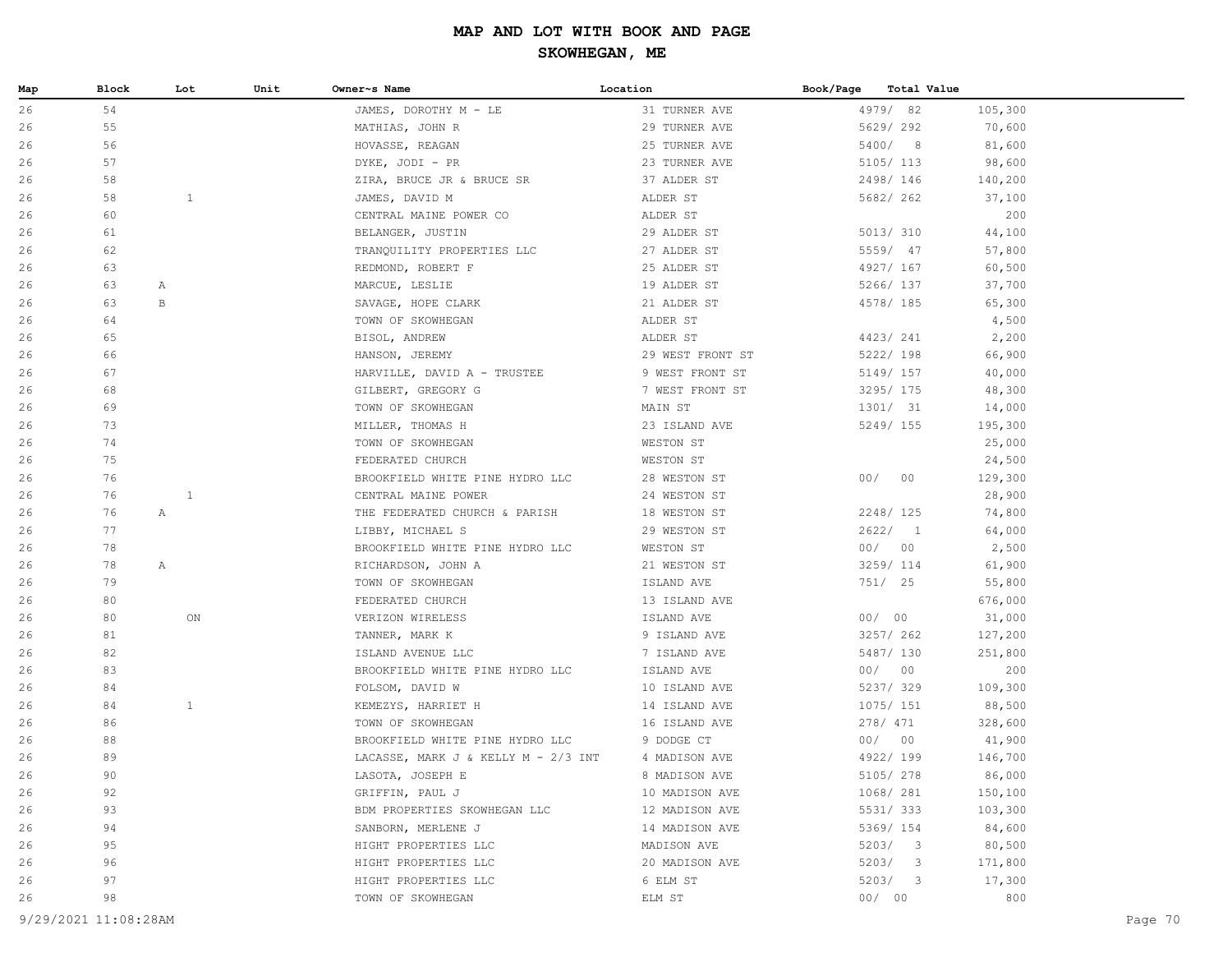| 99<br>26<br>619/ 190<br>800<br>ELM ST<br>SKOWHEGAN SAVINGS BANK<br>100<br>00/<br>00<br>600<br>26<br>BROOKFIELD WHITE PINE HYDRO LLC<br>ELM ST<br>101<br>619/ 190<br>600<br>26<br>SKOWHEGAN SAVINGS BANK<br>ELM ST<br>00/<br>800<br>26<br>102<br>BROOKFIELD WHITE PINE HYDRO LLC<br>ELM ST<br>00<br>103<br>ELM ST<br>1954/ 70<br>26<br>HAYNES, ROBERT<br>1,400<br>4845/254<br>26<br>104<br>LAMBKE, MICHAEL H<br>ELM ST<br>400<br>105<br>4596/ 76<br>26<br>FOLSOM, DAVID W<br>47 ELM ST<br>158,600<br>106<br>4898/268<br>26<br>VAN DYCK, MARIE<br>37 ELM ST<br>155,100<br>107<br>4845/254<br>26<br>33 ELM ST<br>241,700<br>LAMBKE, MICHAEL H<br>1954/ 70<br>26<br>108<br>HAYNES, ROBERT<br>27 ELM ST<br>198,900<br>3381/ 201<br>26<br>109<br>BUSHEY, SUE A<br>25 ELM ST<br>147,800<br>23 ELM ST<br>26<br>110<br>3091/ 178<br>154,400<br>GAGNON, RICHARD E<br>13 ELM ST<br>619/ 190<br>26<br>112<br>SKOWHEGAN SAVINGS BANK<br>1,789,900<br>$\mathbf{1}$<br>26<br>112<br>ELM STREET CORPORATION<br>14 PLEASANT ST<br>1114/ 346<br>174,800<br>113<br>9 ELM ST<br>26<br>SKOWHEGAN FREE PUBLIC LIBRARY<br>475,600<br>26<br>114<br>SKOWHEGAN SAVINGS BANK<br>3 ELM ST<br>1953/336<br>646,300<br>116<br>2094/ 39<br>26<br>SKOWHEGAN SAVINGS BANK<br>PLEASANT ST<br>100,700<br>5539/ 126<br>26<br>117<br>SKOWHEGAN SAVINGS BANK<br>8 PLEASANT ST<br>131,100<br>119<br>SKOWHEGAN SAVINGS BANK<br>1019/ 297<br>26<br>20 PLEASANT ST<br>24,100<br>1528/ 346<br>26<br>120<br>SKOWHEGAN SAVINGS BANK<br>24 PLEASANT ST<br>31,500<br>121<br>1953/339<br>26<br>SKOWHEGAN SAVINGS BANK<br>28 PLEASANT ST<br>24,100<br>122<br>3091/ 178<br>89,600<br>26<br>GAGNON, RICHARD E<br>24 PLEASANT ST<br>123<br>2108/268<br>26<br>GAGNON, RICHARD E<br>26 PLEASANT ST<br>63,000<br>26<br>124<br>HORTON, GARY - TRUSTEE<br>40 WATER ST<br>3591/ 318<br>117,800<br>125<br>2619/248<br>26<br>SALISBURY, GREGORY J<br>48 WATER ST<br>167,400<br>26<br>126<br>STROMME, MICHAEL JOSEPH<br>66 WATER ST<br>5394/105<br>148,500<br>$\mathbf{1}$<br>3631/ 272<br>26<br>126<br>SKOWHEGAN ECONOMIC DEV. CORP.<br>60 WATER ST<br>133,600<br>26<br>127<br>CORNVILLE REGIONAL CHARTER SCHOOL<br>78 WATER ST<br>5134/ 138<br>334,800<br>128<br>1677/21<br>26<br>BJORN REALTY CORP<br>98 WATER ST<br>352,300<br>129<br>887/ 309<br>89,100<br>26<br>RUSSAKOFF INC<br>100 WATER ST<br>130<br>3941/ 215<br>26<br>GELLER, SIDNEY H - TRUSTEE<br>102 WATER ST<br>46,300<br>5465/ 196<br>26<br>131<br>AMES, VAN W<br>108 WATER ST<br>135,000<br>133<br>5386/ 61<br>26<br>15 MADISON AVE<br>17,500<br>TOWN OF SKOWHEGAN<br>135<br>5314/ 263<br>26<br>NGUYEN, SUE<br>9 MADISON AVE<br>76,300<br>136<br>4979/232<br>26<br>L & W REALTY LLC<br>MADISON AVE<br>89,200<br>26<br>137<br>L & W REALTY LLC<br>31 COMMERCIAL ST<br>4979/232<br>212,000<br>26<br>138<br>TOWN OF SKOWHEGAN<br>COMMERCIAL ST<br>196,200<br>26<br>138<br>ON<br>SKOWHEGAN AREA CHAMBR OF COMM<br>23 COMMERCIAL ST<br>53,500<br>9 COMMERCIAL ST<br>5117/ 230<br>436,600<br>26<br>139<br>HERITAGE INVESTMENTS LLC<br>34,900<br>140<br>LAND AND FURROW LLC<br>24 COURT ST<br>5585/ 179<br>26<br>4132/ 123<br>279,900<br>143<br>42 COURT ST<br>26<br>SOMERSET GRIST MILL LLC<br>146<br>MADISON AVE<br>1314/ 304<br>195,500<br>26<br>HIGHT CHEVROLET BUICK INC<br>2308/ 52<br>148<br>HIGHT CHEVROLET-BUICK INC<br>29 MADISON AVE<br>482,800<br>26<br>149<br>134 WATER ST<br>4720/294<br>91,500<br>26<br>CHAPMAN, BRADY T<br>725/ 211<br>179,700<br>150<br>FRATERNAL ORDER OF EAGLES<br>164 WATER ST<br>26<br>152<br>PREBLE, JAMES N<br>168 WATER ST<br>3146/ 196<br>132,900<br>26 | Map | Block | Lot | Unit | Owner~s Name | Location | Book/Page<br>Total Value |  |
|----------------------------------------------------------------------------------------------------------------------------------------------------------------------------------------------------------------------------------------------------------------------------------------------------------------------------------------------------------------------------------------------------------------------------------------------------------------------------------------------------------------------------------------------------------------------------------------------------------------------------------------------------------------------------------------------------------------------------------------------------------------------------------------------------------------------------------------------------------------------------------------------------------------------------------------------------------------------------------------------------------------------------------------------------------------------------------------------------------------------------------------------------------------------------------------------------------------------------------------------------------------------------------------------------------------------------------------------------------------------------------------------------------------------------------------------------------------------------------------------------------------------------------------------------------------------------------------------------------------------------------------------------------------------------------------------------------------------------------------------------------------------------------------------------------------------------------------------------------------------------------------------------------------------------------------------------------------------------------------------------------------------------------------------------------------------------------------------------------------------------------------------------------------------------------------------------------------------------------------------------------------------------------------------------------------------------------------------------------------------------------------------------------------------------------------------------------------------------------------------------------------------------------------------------------------------------------------------------------------------------------------------------------------------------------------------------------------------------------------------------------------------------------------------------------------------------------------------------------------------------------------------------------------------------------------------------------------------------------------------------------------------------------------------------------------------------------------------------------------------------------------------------------------------------------------------------------------------------------------------------------------------------------------------------------------------------------------------------------------------------------------------------------------------------------------------------------------------------------------------------------------------------------------------------------------------------------------------|-----|-------|-----|------|--------------|----------|--------------------------|--|
|                                                                                                                                                                                                                                                                                                                                                                                                                                                                                                                                                                                                                                                                                                                                                                                                                                                                                                                                                                                                                                                                                                                                                                                                                                                                                                                                                                                                                                                                                                                                                                                                                                                                                                                                                                                                                                                                                                                                                                                                                                                                                                                                                                                                                                                                                                                                                                                                                                                                                                                                                                                                                                                                                                                                                                                                                                                                                                                                                                                                                                                                                                                                                                                                                                                                                                                                                                                                                                                                                                                                                                                              |     |       |     |      |              |          |                          |  |
|                                                                                                                                                                                                                                                                                                                                                                                                                                                                                                                                                                                                                                                                                                                                                                                                                                                                                                                                                                                                                                                                                                                                                                                                                                                                                                                                                                                                                                                                                                                                                                                                                                                                                                                                                                                                                                                                                                                                                                                                                                                                                                                                                                                                                                                                                                                                                                                                                                                                                                                                                                                                                                                                                                                                                                                                                                                                                                                                                                                                                                                                                                                                                                                                                                                                                                                                                                                                                                                                                                                                                                                              |     |       |     |      |              |          |                          |  |
|                                                                                                                                                                                                                                                                                                                                                                                                                                                                                                                                                                                                                                                                                                                                                                                                                                                                                                                                                                                                                                                                                                                                                                                                                                                                                                                                                                                                                                                                                                                                                                                                                                                                                                                                                                                                                                                                                                                                                                                                                                                                                                                                                                                                                                                                                                                                                                                                                                                                                                                                                                                                                                                                                                                                                                                                                                                                                                                                                                                                                                                                                                                                                                                                                                                                                                                                                                                                                                                                                                                                                                                              |     |       |     |      |              |          |                          |  |
|                                                                                                                                                                                                                                                                                                                                                                                                                                                                                                                                                                                                                                                                                                                                                                                                                                                                                                                                                                                                                                                                                                                                                                                                                                                                                                                                                                                                                                                                                                                                                                                                                                                                                                                                                                                                                                                                                                                                                                                                                                                                                                                                                                                                                                                                                                                                                                                                                                                                                                                                                                                                                                                                                                                                                                                                                                                                                                                                                                                                                                                                                                                                                                                                                                                                                                                                                                                                                                                                                                                                                                                              |     |       |     |      |              |          |                          |  |
|                                                                                                                                                                                                                                                                                                                                                                                                                                                                                                                                                                                                                                                                                                                                                                                                                                                                                                                                                                                                                                                                                                                                                                                                                                                                                                                                                                                                                                                                                                                                                                                                                                                                                                                                                                                                                                                                                                                                                                                                                                                                                                                                                                                                                                                                                                                                                                                                                                                                                                                                                                                                                                                                                                                                                                                                                                                                                                                                                                                                                                                                                                                                                                                                                                                                                                                                                                                                                                                                                                                                                                                              |     |       |     |      |              |          |                          |  |
|                                                                                                                                                                                                                                                                                                                                                                                                                                                                                                                                                                                                                                                                                                                                                                                                                                                                                                                                                                                                                                                                                                                                                                                                                                                                                                                                                                                                                                                                                                                                                                                                                                                                                                                                                                                                                                                                                                                                                                                                                                                                                                                                                                                                                                                                                                                                                                                                                                                                                                                                                                                                                                                                                                                                                                                                                                                                                                                                                                                                                                                                                                                                                                                                                                                                                                                                                                                                                                                                                                                                                                                              |     |       |     |      |              |          |                          |  |
|                                                                                                                                                                                                                                                                                                                                                                                                                                                                                                                                                                                                                                                                                                                                                                                                                                                                                                                                                                                                                                                                                                                                                                                                                                                                                                                                                                                                                                                                                                                                                                                                                                                                                                                                                                                                                                                                                                                                                                                                                                                                                                                                                                                                                                                                                                                                                                                                                                                                                                                                                                                                                                                                                                                                                                                                                                                                                                                                                                                                                                                                                                                                                                                                                                                                                                                                                                                                                                                                                                                                                                                              |     |       |     |      |              |          |                          |  |
|                                                                                                                                                                                                                                                                                                                                                                                                                                                                                                                                                                                                                                                                                                                                                                                                                                                                                                                                                                                                                                                                                                                                                                                                                                                                                                                                                                                                                                                                                                                                                                                                                                                                                                                                                                                                                                                                                                                                                                                                                                                                                                                                                                                                                                                                                                                                                                                                                                                                                                                                                                                                                                                                                                                                                                                                                                                                                                                                                                                                                                                                                                                                                                                                                                                                                                                                                                                                                                                                                                                                                                                              |     |       |     |      |              |          |                          |  |
|                                                                                                                                                                                                                                                                                                                                                                                                                                                                                                                                                                                                                                                                                                                                                                                                                                                                                                                                                                                                                                                                                                                                                                                                                                                                                                                                                                                                                                                                                                                                                                                                                                                                                                                                                                                                                                                                                                                                                                                                                                                                                                                                                                                                                                                                                                                                                                                                                                                                                                                                                                                                                                                                                                                                                                                                                                                                                                                                                                                                                                                                                                                                                                                                                                                                                                                                                                                                                                                                                                                                                                                              |     |       |     |      |              |          |                          |  |
|                                                                                                                                                                                                                                                                                                                                                                                                                                                                                                                                                                                                                                                                                                                                                                                                                                                                                                                                                                                                                                                                                                                                                                                                                                                                                                                                                                                                                                                                                                                                                                                                                                                                                                                                                                                                                                                                                                                                                                                                                                                                                                                                                                                                                                                                                                                                                                                                                                                                                                                                                                                                                                                                                                                                                                                                                                                                                                                                                                                                                                                                                                                                                                                                                                                                                                                                                                                                                                                                                                                                                                                              |     |       |     |      |              |          |                          |  |
|                                                                                                                                                                                                                                                                                                                                                                                                                                                                                                                                                                                                                                                                                                                                                                                                                                                                                                                                                                                                                                                                                                                                                                                                                                                                                                                                                                                                                                                                                                                                                                                                                                                                                                                                                                                                                                                                                                                                                                                                                                                                                                                                                                                                                                                                                                                                                                                                                                                                                                                                                                                                                                                                                                                                                                                                                                                                                                                                                                                                                                                                                                                                                                                                                                                                                                                                                                                                                                                                                                                                                                                              |     |       |     |      |              |          |                          |  |
|                                                                                                                                                                                                                                                                                                                                                                                                                                                                                                                                                                                                                                                                                                                                                                                                                                                                                                                                                                                                                                                                                                                                                                                                                                                                                                                                                                                                                                                                                                                                                                                                                                                                                                                                                                                                                                                                                                                                                                                                                                                                                                                                                                                                                                                                                                                                                                                                                                                                                                                                                                                                                                                                                                                                                                                                                                                                                                                                                                                                                                                                                                                                                                                                                                                                                                                                                                                                                                                                                                                                                                                              |     |       |     |      |              |          |                          |  |
|                                                                                                                                                                                                                                                                                                                                                                                                                                                                                                                                                                                                                                                                                                                                                                                                                                                                                                                                                                                                                                                                                                                                                                                                                                                                                                                                                                                                                                                                                                                                                                                                                                                                                                                                                                                                                                                                                                                                                                                                                                                                                                                                                                                                                                                                                                                                                                                                                                                                                                                                                                                                                                                                                                                                                                                                                                                                                                                                                                                                                                                                                                                                                                                                                                                                                                                                                                                                                                                                                                                                                                                              |     |       |     |      |              |          |                          |  |
|                                                                                                                                                                                                                                                                                                                                                                                                                                                                                                                                                                                                                                                                                                                                                                                                                                                                                                                                                                                                                                                                                                                                                                                                                                                                                                                                                                                                                                                                                                                                                                                                                                                                                                                                                                                                                                                                                                                                                                                                                                                                                                                                                                                                                                                                                                                                                                                                                                                                                                                                                                                                                                                                                                                                                                                                                                                                                                                                                                                                                                                                                                                                                                                                                                                                                                                                                                                                                                                                                                                                                                                              |     |       |     |      |              |          |                          |  |
|                                                                                                                                                                                                                                                                                                                                                                                                                                                                                                                                                                                                                                                                                                                                                                                                                                                                                                                                                                                                                                                                                                                                                                                                                                                                                                                                                                                                                                                                                                                                                                                                                                                                                                                                                                                                                                                                                                                                                                                                                                                                                                                                                                                                                                                                                                                                                                                                                                                                                                                                                                                                                                                                                                                                                                                                                                                                                                                                                                                                                                                                                                                                                                                                                                                                                                                                                                                                                                                                                                                                                                                              |     |       |     |      |              |          |                          |  |
|                                                                                                                                                                                                                                                                                                                                                                                                                                                                                                                                                                                                                                                                                                                                                                                                                                                                                                                                                                                                                                                                                                                                                                                                                                                                                                                                                                                                                                                                                                                                                                                                                                                                                                                                                                                                                                                                                                                                                                                                                                                                                                                                                                                                                                                                                                                                                                                                                                                                                                                                                                                                                                                                                                                                                                                                                                                                                                                                                                                                                                                                                                                                                                                                                                                                                                                                                                                                                                                                                                                                                                                              |     |       |     |      |              |          |                          |  |
|                                                                                                                                                                                                                                                                                                                                                                                                                                                                                                                                                                                                                                                                                                                                                                                                                                                                                                                                                                                                                                                                                                                                                                                                                                                                                                                                                                                                                                                                                                                                                                                                                                                                                                                                                                                                                                                                                                                                                                                                                                                                                                                                                                                                                                                                                                                                                                                                                                                                                                                                                                                                                                                                                                                                                                                                                                                                                                                                                                                                                                                                                                                                                                                                                                                                                                                                                                                                                                                                                                                                                                                              |     |       |     |      |              |          |                          |  |
|                                                                                                                                                                                                                                                                                                                                                                                                                                                                                                                                                                                                                                                                                                                                                                                                                                                                                                                                                                                                                                                                                                                                                                                                                                                                                                                                                                                                                                                                                                                                                                                                                                                                                                                                                                                                                                                                                                                                                                                                                                                                                                                                                                                                                                                                                                                                                                                                                                                                                                                                                                                                                                                                                                                                                                                                                                                                                                                                                                                                                                                                                                                                                                                                                                                                                                                                                                                                                                                                                                                                                                                              |     |       |     |      |              |          |                          |  |
|                                                                                                                                                                                                                                                                                                                                                                                                                                                                                                                                                                                                                                                                                                                                                                                                                                                                                                                                                                                                                                                                                                                                                                                                                                                                                                                                                                                                                                                                                                                                                                                                                                                                                                                                                                                                                                                                                                                                                                                                                                                                                                                                                                                                                                                                                                                                                                                                                                                                                                                                                                                                                                                                                                                                                                                                                                                                                                                                                                                                                                                                                                                                                                                                                                                                                                                                                                                                                                                                                                                                                                                              |     |       |     |      |              |          |                          |  |
|                                                                                                                                                                                                                                                                                                                                                                                                                                                                                                                                                                                                                                                                                                                                                                                                                                                                                                                                                                                                                                                                                                                                                                                                                                                                                                                                                                                                                                                                                                                                                                                                                                                                                                                                                                                                                                                                                                                                                                                                                                                                                                                                                                                                                                                                                                                                                                                                                                                                                                                                                                                                                                                                                                                                                                                                                                                                                                                                                                                                                                                                                                                                                                                                                                                                                                                                                                                                                                                                                                                                                                                              |     |       |     |      |              |          |                          |  |
|                                                                                                                                                                                                                                                                                                                                                                                                                                                                                                                                                                                                                                                                                                                                                                                                                                                                                                                                                                                                                                                                                                                                                                                                                                                                                                                                                                                                                                                                                                                                                                                                                                                                                                                                                                                                                                                                                                                                                                                                                                                                                                                                                                                                                                                                                                                                                                                                                                                                                                                                                                                                                                                                                                                                                                                                                                                                                                                                                                                                                                                                                                                                                                                                                                                                                                                                                                                                                                                                                                                                                                                              |     |       |     |      |              |          |                          |  |
|                                                                                                                                                                                                                                                                                                                                                                                                                                                                                                                                                                                                                                                                                                                                                                                                                                                                                                                                                                                                                                                                                                                                                                                                                                                                                                                                                                                                                                                                                                                                                                                                                                                                                                                                                                                                                                                                                                                                                                                                                                                                                                                                                                                                                                                                                                                                                                                                                                                                                                                                                                                                                                                                                                                                                                                                                                                                                                                                                                                                                                                                                                                                                                                                                                                                                                                                                                                                                                                                                                                                                                                              |     |       |     |      |              |          |                          |  |
|                                                                                                                                                                                                                                                                                                                                                                                                                                                                                                                                                                                                                                                                                                                                                                                                                                                                                                                                                                                                                                                                                                                                                                                                                                                                                                                                                                                                                                                                                                                                                                                                                                                                                                                                                                                                                                                                                                                                                                                                                                                                                                                                                                                                                                                                                                                                                                                                                                                                                                                                                                                                                                                                                                                                                                                                                                                                                                                                                                                                                                                                                                                                                                                                                                                                                                                                                                                                                                                                                                                                                                                              |     |       |     |      |              |          |                          |  |
|                                                                                                                                                                                                                                                                                                                                                                                                                                                                                                                                                                                                                                                                                                                                                                                                                                                                                                                                                                                                                                                                                                                                                                                                                                                                                                                                                                                                                                                                                                                                                                                                                                                                                                                                                                                                                                                                                                                                                                                                                                                                                                                                                                                                                                                                                                                                                                                                                                                                                                                                                                                                                                                                                                                                                                                                                                                                                                                                                                                                                                                                                                                                                                                                                                                                                                                                                                                                                                                                                                                                                                                              |     |       |     |      |              |          |                          |  |
|                                                                                                                                                                                                                                                                                                                                                                                                                                                                                                                                                                                                                                                                                                                                                                                                                                                                                                                                                                                                                                                                                                                                                                                                                                                                                                                                                                                                                                                                                                                                                                                                                                                                                                                                                                                                                                                                                                                                                                                                                                                                                                                                                                                                                                                                                                                                                                                                                                                                                                                                                                                                                                                                                                                                                                                                                                                                                                                                                                                                                                                                                                                                                                                                                                                                                                                                                                                                                                                                                                                                                                                              |     |       |     |      |              |          |                          |  |
|                                                                                                                                                                                                                                                                                                                                                                                                                                                                                                                                                                                                                                                                                                                                                                                                                                                                                                                                                                                                                                                                                                                                                                                                                                                                                                                                                                                                                                                                                                                                                                                                                                                                                                                                                                                                                                                                                                                                                                                                                                                                                                                                                                                                                                                                                                                                                                                                                                                                                                                                                                                                                                                                                                                                                                                                                                                                                                                                                                                                                                                                                                                                                                                                                                                                                                                                                                                                                                                                                                                                                                                              |     |       |     |      |              |          |                          |  |
|                                                                                                                                                                                                                                                                                                                                                                                                                                                                                                                                                                                                                                                                                                                                                                                                                                                                                                                                                                                                                                                                                                                                                                                                                                                                                                                                                                                                                                                                                                                                                                                                                                                                                                                                                                                                                                                                                                                                                                                                                                                                                                                                                                                                                                                                                                                                                                                                                                                                                                                                                                                                                                                                                                                                                                                                                                                                                                                                                                                                                                                                                                                                                                                                                                                                                                                                                                                                                                                                                                                                                                                              |     |       |     |      |              |          |                          |  |
|                                                                                                                                                                                                                                                                                                                                                                                                                                                                                                                                                                                                                                                                                                                                                                                                                                                                                                                                                                                                                                                                                                                                                                                                                                                                                                                                                                                                                                                                                                                                                                                                                                                                                                                                                                                                                                                                                                                                                                                                                                                                                                                                                                                                                                                                                                                                                                                                                                                                                                                                                                                                                                                                                                                                                                                                                                                                                                                                                                                                                                                                                                                                                                                                                                                                                                                                                                                                                                                                                                                                                                                              |     |       |     |      |              |          |                          |  |
|                                                                                                                                                                                                                                                                                                                                                                                                                                                                                                                                                                                                                                                                                                                                                                                                                                                                                                                                                                                                                                                                                                                                                                                                                                                                                                                                                                                                                                                                                                                                                                                                                                                                                                                                                                                                                                                                                                                                                                                                                                                                                                                                                                                                                                                                                                                                                                                                                                                                                                                                                                                                                                                                                                                                                                                                                                                                                                                                                                                                                                                                                                                                                                                                                                                                                                                                                                                                                                                                                                                                                                                              |     |       |     |      |              |          |                          |  |
|                                                                                                                                                                                                                                                                                                                                                                                                                                                                                                                                                                                                                                                                                                                                                                                                                                                                                                                                                                                                                                                                                                                                                                                                                                                                                                                                                                                                                                                                                                                                                                                                                                                                                                                                                                                                                                                                                                                                                                                                                                                                                                                                                                                                                                                                                                                                                                                                                                                                                                                                                                                                                                                                                                                                                                                                                                                                                                                                                                                                                                                                                                                                                                                                                                                                                                                                                                                                                                                                                                                                                                                              |     |       |     |      |              |          |                          |  |
|                                                                                                                                                                                                                                                                                                                                                                                                                                                                                                                                                                                                                                                                                                                                                                                                                                                                                                                                                                                                                                                                                                                                                                                                                                                                                                                                                                                                                                                                                                                                                                                                                                                                                                                                                                                                                                                                                                                                                                                                                                                                                                                                                                                                                                                                                                                                                                                                                                                                                                                                                                                                                                                                                                                                                                                                                                                                                                                                                                                                                                                                                                                                                                                                                                                                                                                                                                                                                                                                                                                                                                                              |     |       |     |      |              |          |                          |  |
|                                                                                                                                                                                                                                                                                                                                                                                                                                                                                                                                                                                                                                                                                                                                                                                                                                                                                                                                                                                                                                                                                                                                                                                                                                                                                                                                                                                                                                                                                                                                                                                                                                                                                                                                                                                                                                                                                                                                                                                                                                                                                                                                                                                                                                                                                                                                                                                                                                                                                                                                                                                                                                                                                                                                                                                                                                                                                                                                                                                                                                                                                                                                                                                                                                                                                                                                                                                                                                                                                                                                                                                              |     |       |     |      |              |          |                          |  |
|                                                                                                                                                                                                                                                                                                                                                                                                                                                                                                                                                                                                                                                                                                                                                                                                                                                                                                                                                                                                                                                                                                                                                                                                                                                                                                                                                                                                                                                                                                                                                                                                                                                                                                                                                                                                                                                                                                                                                                                                                                                                                                                                                                                                                                                                                                                                                                                                                                                                                                                                                                                                                                                                                                                                                                                                                                                                                                                                                                                                                                                                                                                                                                                                                                                                                                                                                                                                                                                                                                                                                                                              |     |       |     |      |              |          |                          |  |
|                                                                                                                                                                                                                                                                                                                                                                                                                                                                                                                                                                                                                                                                                                                                                                                                                                                                                                                                                                                                                                                                                                                                                                                                                                                                                                                                                                                                                                                                                                                                                                                                                                                                                                                                                                                                                                                                                                                                                                                                                                                                                                                                                                                                                                                                                                                                                                                                                                                                                                                                                                                                                                                                                                                                                                                                                                                                                                                                                                                                                                                                                                                                                                                                                                                                                                                                                                                                                                                                                                                                                                                              |     |       |     |      |              |          |                          |  |
|                                                                                                                                                                                                                                                                                                                                                                                                                                                                                                                                                                                                                                                                                                                                                                                                                                                                                                                                                                                                                                                                                                                                                                                                                                                                                                                                                                                                                                                                                                                                                                                                                                                                                                                                                                                                                                                                                                                                                                                                                                                                                                                                                                                                                                                                                                                                                                                                                                                                                                                                                                                                                                                                                                                                                                                                                                                                                                                                                                                                                                                                                                                                                                                                                                                                                                                                                                                                                                                                                                                                                                                              |     |       |     |      |              |          |                          |  |
|                                                                                                                                                                                                                                                                                                                                                                                                                                                                                                                                                                                                                                                                                                                                                                                                                                                                                                                                                                                                                                                                                                                                                                                                                                                                                                                                                                                                                                                                                                                                                                                                                                                                                                                                                                                                                                                                                                                                                                                                                                                                                                                                                                                                                                                                                                                                                                                                                                                                                                                                                                                                                                                                                                                                                                                                                                                                                                                                                                                                                                                                                                                                                                                                                                                                                                                                                                                                                                                                                                                                                                                              |     |       |     |      |              |          |                          |  |
|                                                                                                                                                                                                                                                                                                                                                                                                                                                                                                                                                                                                                                                                                                                                                                                                                                                                                                                                                                                                                                                                                                                                                                                                                                                                                                                                                                                                                                                                                                                                                                                                                                                                                                                                                                                                                                                                                                                                                                                                                                                                                                                                                                                                                                                                                                                                                                                                                                                                                                                                                                                                                                                                                                                                                                                                                                                                                                                                                                                                                                                                                                                                                                                                                                                                                                                                                                                                                                                                                                                                                                                              |     |       |     |      |              |          |                          |  |
|                                                                                                                                                                                                                                                                                                                                                                                                                                                                                                                                                                                                                                                                                                                                                                                                                                                                                                                                                                                                                                                                                                                                                                                                                                                                                                                                                                                                                                                                                                                                                                                                                                                                                                                                                                                                                                                                                                                                                                                                                                                                                                                                                                                                                                                                                                                                                                                                                                                                                                                                                                                                                                                                                                                                                                                                                                                                                                                                                                                                                                                                                                                                                                                                                                                                                                                                                                                                                                                                                                                                                                                              |     |       |     |      |              |          |                          |  |
|                                                                                                                                                                                                                                                                                                                                                                                                                                                                                                                                                                                                                                                                                                                                                                                                                                                                                                                                                                                                                                                                                                                                                                                                                                                                                                                                                                                                                                                                                                                                                                                                                                                                                                                                                                                                                                                                                                                                                                                                                                                                                                                                                                                                                                                                                                                                                                                                                                                                                                                                                                                                                                                                                                                                                                                                                                                                                                                                                                                                                                                                                                                                                                                                                                                                                                                                                                                                                                                                                                                                                                                              |     |       |     |      |              |          |                          |  |
|                                                                                                                                                                                                                                                                                                                                                                                                                                                                                                                                                                                                                                                                                                                                                                                                                                                                                                                                                                                                                                                                                                                                                                                                                                                                                                                                                                                                                                                                                                                                                                                                                                                                                                                                                                                                                                                                                                                                                                                                                                                                                                                                                                                                                                                                                                                                                                                                                                                                                                                                                                                                                                                                                                                                                                                                                                                                                                                                                                                                                                                                                                                                                                                                                                                                                                                                                                                                                                                                                                                                                                                              |     |       |     |      |              |          |                          |  |
|                                                                                                                                                                                                                                                                                                                                                                                                                                                                                                                                                                                                                                                                                                                                                                                                                                                                                                                                                                                                                                                                                                                                                                                                                                                                                                                                                                                                                                                                                                                                                                                                                                                                                                                                                                                                                                                                                                                                                                                                                                                                                                                                                                                                                                                                                                                                                                                                                                                                                                                                                                                                                                                                                                                                                                                                                                                                                                                                                                                                                                                                                                                                                                                                                                                                                                                                                                                                                                                                                                                                                                                              |     |       |     |      |              |          |                          |  |
|                                                                                                                                                                                                                                                                                                                                                                                                                                                                                                                                                                                                                                                                                                                                                                                                                                                                                                                                                                                                                                                                                                                                                                                                                                                                                                                                                                                                                                                                                                                                                                                                                                                                                                                                                                                                                                                                                                                                                                                                                                                                                                                                                                                                                                                                                                                                                                                                                                                                                                                                                                                                                                                                                                                                                                                                                                                                                                                                                                                                                                                                                                                                                                                                                                                                                                                                                                                                                                                                                                                                                                                              |     |       |     |      |              |          |                          |  |
|                                                                                                                                                                                                                                                                                                                                                                                                                                                                                                                                                                                                                                                                                                                                                                                                                                                                                                                                                                                                                                                                                                                                                                                                                                                                                                                                                                                                                                                                                                                                                                                                                                                                                                                                                                                                                                                                                                                                                                                                                                                                                                                                                                                                                                                                                                                                                                                                                                                                                                                                                                                                                                                                                                                                                                                                                                                                                                                                                                                                                                                                                                                                                                                                                                                                                                                                                                                                                                                                                                                                                                                              |     |       |     |      |              |          |                          |  |
|                                                                                                                                                                                                                                                                                                                                                                                                                                                                                                                                                                                                                                                                                                                                                                                                                                                                                                                                                                                                                                                                                                                                                                                                                                                                                                                                                                                                                                                                                                                                                                                                                                                                                                                                                                                                                                                                                                                                                                                                                                                                                                                                                                                                                                                                                                                                                                                                                                                                                                                                                                                                                                                                                                                                                                                                                                                                                                                                                                                                                                                                                                                                                                                                                                                                                                                                                                                                                                                                                                                                                                                              |     |       |     |      |              |          |                          |  |
|                                                                                                                                                                                                                                                                                                                                                                                                                                                                                                                                                                                                                                                                                                                                                                                                                                                                                                                                                                                                                                                                                                                                                                                                                                                                                                                                                                                                                                                                                                                                                                                                                                                                                                                                                                                                                                                                                                                                                                                                                                                                                                                                                                                                                                                                                                                                                                                                                                                                                                                                                                                                                                                                                                                                                                                                                                                                                                                                                                                                                                                                                                                                                                                                                                                                                                                                                                                                                                                                                                                                                                                              |     |       |     |      |              |          |                          |  |
|                                                                                                                                                                                                                                                                                                                                                                                                                                                                                                                                                                                                                                                                                                                                                                                                                                                                                                                                                                                                                                                                                                                                                                                                                                                                                                                                                                                                                                                                                                                                                                                                                                                                                                                                                                                                                                                                                                                                                                                                                                                                                                                                                                                                                                                                                                                                                                                                                                                                                                                                                                                                                                                                                                                                                                                                                                                                                                                                                                                                                                                                                                                                                                                                                                                                                                                                                                                                                                                                                                                                                                                              |     |       |     |      |              |          |                          |  |
| 9/29/2021 11:08:28AM<br>Page 71                                                                                                                                                                                                                                                                                                                                                                                                                                                                                                                                                                                                                                                                                                                                                                                                                                                                                                                                                                                                                                                                                                                                                                                                                                                                                                                                                                                                                                                                                                                                                                                                                                                                                                                                                                                                                                                                                                                                                                                                                                                                                                                                                                                                                                                                                                                                                                                                                                                                                                                                                                                                                                                                                                                                                                                                                                                                                                                                                                                                                                                                                                                                                                                                                                                                                                                                                                                                                                                                                                                                                              |     |       |     |      |              |          |                          |  |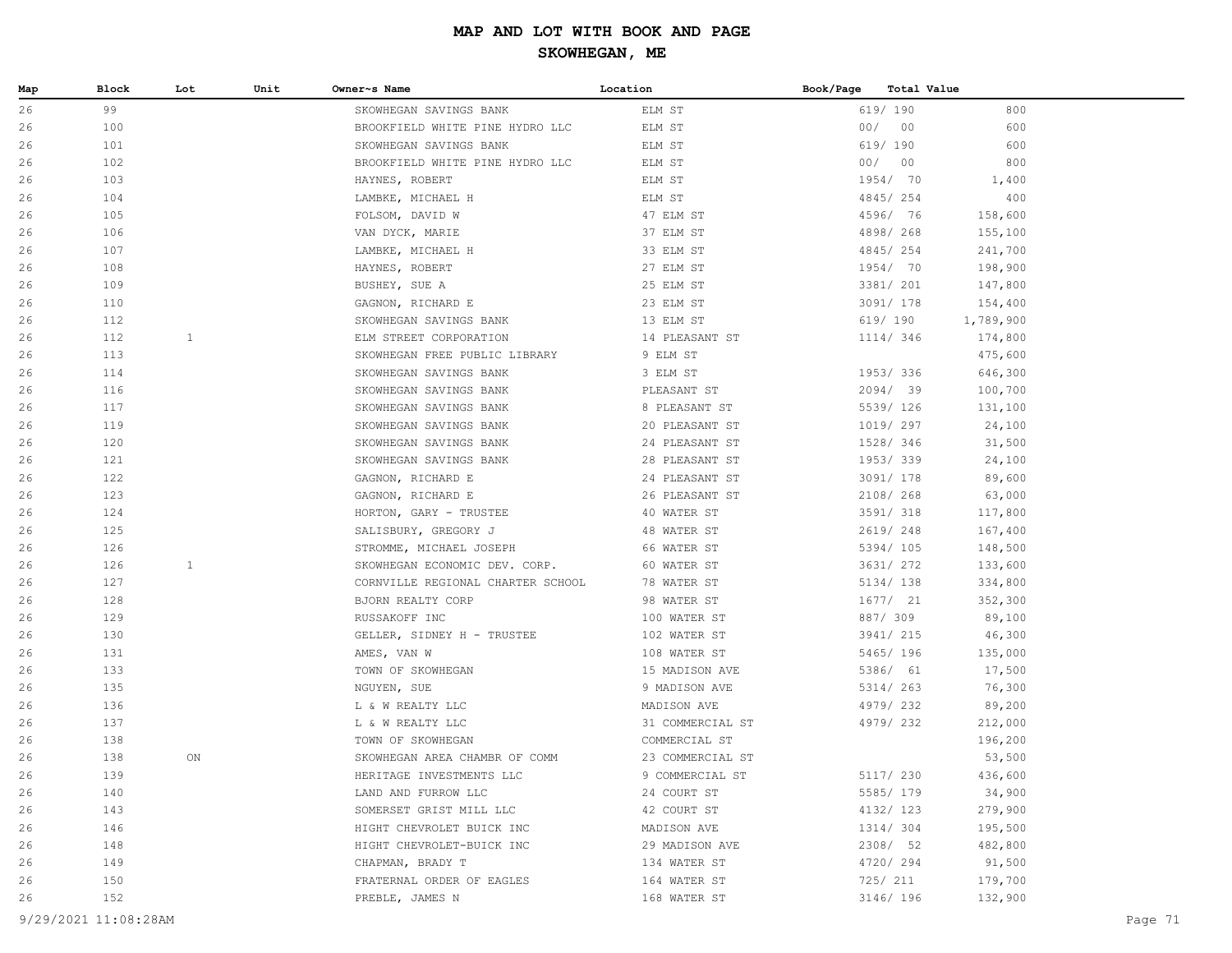| Map | Block | Lot          | Unit | Owner~s Name                                         | Location      | Book/Page | Total Value |           |  |
|-----|-------|--------------|------|------------------------------------------------------|---------------|-----------|-------------|-----------|--|
| 26  | 154   |              |      | FRATERNAL ORDER OF EAGLES 1457                       | WATER ST      |           | 2073/209    | 28,800    |  |
| 26  | 155   |              |      | MASONIC ASSOCIATION                                  | 196 WATER ST  |           |             | 162,800   |  |
| 26  | 156   |              |      | CHAPMAN, ZACHARY                                     | 206 WATER ST  |           | 5285/ 19    | 176,800   |  |
| 26  | 158   |              |      | U S GOVERNMENT - POST OFFICE                         | 242 WATER ST  |           |             | 607,700   |  |
| 26  | 160   |              |      | EVERETT, SANDRA L                                    | 21 CROSS ST   |           | 4756/ 314   | 67,200    |  |
| 26  | 161   |              |      | II RENT PROPERTY MANAGEMENT LLC 17 CROSS ST          |               |           | 4645/314    | 107,900   |  |
| 26  | 162   |              |      | CAMREP INC                                           | 19 COURT ST   |           | 5359/336    | 773,200   |  |
| 26  | 162   | A            |      | FOXWELL, ELIZABETH S 13 COURT ST                     |               |           | 5429/ 120   | 50,200    |  |
| 26  | 163   |              |      | SOLL, ELIJAH                                         | 9 COURT ST    |           | 5419/ 61    | 78,000    |  |
| 26  | 164   |              |      | HALL, MARY CHASE LIFE ESTATE                         | 31 COURT ST   |           | 5134/ 100   | 145,100   |  |
| 26  | 164   | А            |      | LEO, KIMBERLY A                                      | 12 CROSS ST   |           | 5255/ 316   | 66,100    |  |
| 26  | 165   |              |      | VEILLEUX, CHARLES H JR                               | 20 CROSS ST   |           | 3560/348    | 75,800    |  |
| 26  | 166   |              |      | AMES, VAN W                                          | 4 JUDKINS CT  |           | 1680/ 250   | 67,600    |  |
| 26  | 167   |              |      | SOMERSET COUNTY COURT HOUSE                          | 41 COURT ST   |           |             | 1,278,300 |  |
| 26  | 168   |              |      | QUINN, COLIN R                                       | 30 CROSS ST   |           | 1442/149    | 40,600    |  |
| 26  | 169   |              |      | UNITED STATES POSTAL SERVICE                         | 8 NORTH AVE   |           | 2735/330    | 23,100    |  |
| 26  | 170   |              |      | NORTHERN NEW ENGLAND TELEPHONE OPER LLC 10 NORTH AVE |               |           | 4863/303    | 244,200   |  |
| 26  | 171   |              |      | CURTIS, NORMA M                                      | 14 NORTH AVE  |           | 4209/302    | 86,400    |  |
| 26  | 171   | $\mathbf{1}$ |      | CURTIS, NORMA M                                      | 11 JUDKINS CT |           | 4209/302    | 61,400    |  |
| 26  | 171   | 2            |      | CURTIS, ROSCOE                                       | 12 NORTH AVE  |           | 5449/ 90    | 60,700    |  |
| 26  | 172   |              |      | M & H SPRINGWATER LLC                                | 260 WATER ST  |           | 4896/170    | 245,400   |  |
| 26  | 173   |              |      | REDINGTON MEMORIAL HOME                              | 11 NORTH AVE  |           |             | 1,706,300 |  |
| 26  | 175   |              |      | REDINGTON MEMORIAL HOME, INC                         | 290 WATER ST  |           | 4774/ 189   | 11,600    |  |
| 26  | 177   |              |      | ANDREWS, LUCILLE                                     | 13 NORTH AVE  |           | 559/389     | 93,400    |  |
| 26  | 179   |              |      | MILLS, S PETER                                       | 269 WATER ST  |           | 2342/ 130   | 145,800   |  |
| 26  | 180   |              |      | WRIGHT/MILLS P A                                     | 263 WATER ST  |           | 1091/ 171   | 178,300   |  |
| 26  | 181   |              |      | TOWN OF SKOWHEGAN                                    | WATER ST      |           | 2533/ 17    | 28,000    |  |
| 26  | 182   |              |      | TOWN OF SKOWHEGAN                                    | WATER ST      |           | 1494/347    | 21,000    |  |
| 26  | 183   |              |      | TOWN OF SKOWHEGAN                                    | 225 WATER ST  |           | 297/ 238    | 1,029,400 |  |
| 26  | 185   |              |      | FIVE COUNTY SURGICAL SUPPLY CO 185 WATER ST          |               |           | 3040/279    | 113,700   |  |
| 26  | 185   | Α            |      | THE SPACE ON THE RIVER LLC                           | 181 WATER ST  |           | 5662/304    | 172,700   |  |
| 26  | 186   |              |      | LACASSE, RICHARD A                                   | 165 WATER ST  |           | 4414/244    | 128,400   |  |
| 26  | 187   |              |      | COOKE, JASON                                         | 151 WATER ST  |           | 5201/343    | 94,800    |  |
| 26  | 188   |              |      | EARLE, MICHAEL L                                     | 141 WATER ST  |           | 5353/85     | 115,000   |  |
| 26  | 189   |              |      | JORDAN, JOHN B                                       | 133 WATER ST  |           | 3435/ 316   | 73,600    |  |
| 26  | 190   |              |      | DICKEY, GALAN I                                      | 127 WATER ST  |           | 4668/ 78    | 113,200   |  |
| 26  | 191   |              |      | TOWN OF SKOWHEGAN                                    | 123 WATER ST  |           |             | 53,100    |  |
| 26  | 192   |              |      | SOIKUM, THAWEESUK                                    | 105 WATER ST  |           | 5686/ 269   | 100,800   |  |
| 26  | 192   | A            |      | LAM PROPERTIES LLC                                   | WATER ST      |           | 5300/ 220   | 15,900    |  |
| 26  | 192   | В            |      | LAM PROPERTIES LLC                                   | 101 WATER ST  |           | 5300/ 220   | 177,700   |  |
| 26  | 193   |              |      | MERRILL, JOHN ET AL - TRUSTEE                        | 95 WATER ST   |           | 1784/ 115   | 120,600   |  |
| 26  | 193   | $\mathbb{A}$ |      | TOWN OF SKOWHEGAN                                    | PATTEN CT     |           | 1087/ 340   | 46,800    |  |
| 26  | 194   |              |      | FLAT IRON REAL ESTATE LLC                            | 93 WATER ST   |           | 4331/ 128   | 93,800    |  |
| 26  | 195   |              |      | FLAT IRON REAL ESTATE LLC                            | 87 WATER ST   |           | 4331/ 124   | 120,000   |  |
| 26  | 197   |              |      | BELANGER, DUSTIN                                     | 75 WATER ST   |           | 4737/ 179   | 130,100   |  |
| 26  | 198   |              |      | LEAKOS, STEPHEN                                      | 69 WATER ST   |           | 1061/ 118   | 55,800    |  |
|     |       |              |      |                                                      |               |           |             |           |  |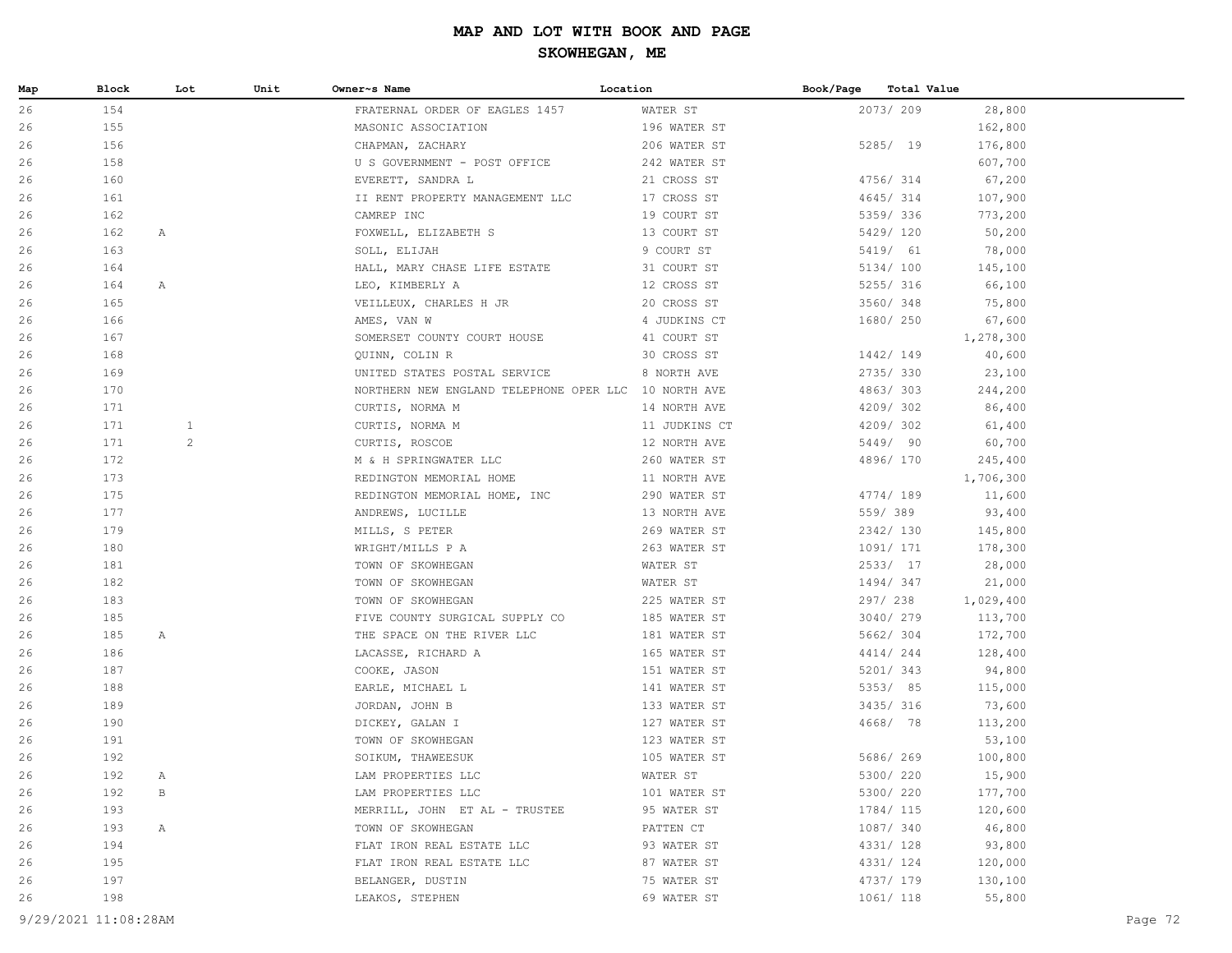| Map | <b>Block</b>    |              | Lot            | Unit | Owner~s Name                      | Location           | Book/Page | Total Value |         |
|-----|-----------------|--------------|----------------|------|-----------------------------------|--------------------|-----------|-------------|---------|
| 26  | 199             |              |                |      | ROBERTS, WARREN G                 | 65 WATER ST        |           | 3209/104    | 139,900 |
| 26  | 200             |              |                |      | JORIC ENTERPRISES                 | 61 WATER ST        |           | 4382/ 52    | 116,700 |
| 26  | 201             |              |                |      | REDMAN, PETER                     | 49 WATER ST        |           | 4421/ 80    | 291,700 |
| 26  | 202             |              |                |      | DORE ENTERPRISES LLC              | 39 WATER ST        |           | 4626/ 20    | 209,900 |
| 26  | 204             |              |                |      | SIMMONS, BRUCE GERARD             | 33 WATER ST        |           | 5191/ 46    | 130,400 |
| 26  | 206             |              |                |      | FREDERICK, RYAN M                 | 29 WATER ST        |           | 4113/ 174   | 74,100  |
| 26  | 207             |              |                |      | STATE OF MAINE                    | WATER ST           |           |             | 28,900  |
| 27  | $\mathbf{1}$    |              |                |      | SAVAGE, LAWRENCE N II             | 115 MILBURN ST     |           | 3997/ 222   | 70,700  |
| 27  | 2               |              |                |      | WOOD, GEORGE P                    | 103 MILBURN ST     |           | 2722/248    | 68,300  |
| 27  | 3               |              |                |      | THERRIEN, CAROL A                 | 99 MILBURN ST      |           | 811/ 111    | 61,800  |
| 27  | $\overline{4}$  |              |                |      | BROOKER, KENNETH R JR             | 95 MILBURN ST      |           | 5399/ 173   | 63,300  |
| 27  | 5               |              |                |      | MUSHROW, PATRICIA M               | 91 MILBURN ST      |           | 4095/211    | 58,800  |
| 27  | 6               |              |                |      | THERIEN, CAROL ANN                | 85 MILBURN ST      |           | 3399/240    | 87,900  |
| 27  | 7               |              |                |      | STROUT, TY S                      | 7 WILLETTE ST      |           | 4477/ 72    | 88,000  |
| 27  | $7\phantom{.0}$ |              | $\mathbf{1}$   |      | WILLETTE, RAENELLE E              | 81 MILBURN ST      |           | 3522/ 136   | 134,900 |
| 27  | 8               |              |                |      | HARVILLE, THOMAS W                | 73 MILBURN ST      |           | 1531/ 212   | 34,900  |
| 27  | 9               |              |                |      | TRAVERS, CYNTHIA M                | 8 WILLETTE ST      |           | 5200/ 263   | 65,600  |
| 27  | 9               | $\mathbb{A}$ |                |      | DERBYSHIRE, JAMES A               | 61 MILBURN ST      |           | 2296/234    | 53,100  |
| 27  | 10              |              |                |      | SHAW, HAZEN R JR                  | 57 MILBURN ST      |           | 934/332     | 31,100  |
| 27  | 11              |              |                |      | HARVILLE, THOMAS W                | 51 MILBURN ST      |           | 5528/ 196   | 45,900  |
| 27  | 11              |              | $\mathbf{1}$   |      | PARKS, RICHARD SR                 | 20 GILBLAIR ST     |           | 5393/331    | 41,100  |
| 27  | 12              |              |                |      | QUIMBY, GEORGE A                  | 43 MILBURN ST      |           | 2812/ 203   | 47,400  |
| 27  | 13              |              |                |      | RIVARD, TRACY                     | 41 MILBURN ST      |           | 4098/ 16    | 37,800  |
| 27  | 14              |              |                |      | HARLOW, GLORIA J (BROOKS)         | 37 MILBURN ST      |           | 1952/ 67    | 45,700  |
| 27  | 15              |              |                |      | RIVERPARK ESTATES LLC             | 12 GILBLAIR ST     |           | 5068/ 149   | 37,100  |
| 27  | 15              |              | $\mathbf{1}$   |      | BARRETT, DOUGLAS - EST OF         | 29 MILBURN ST      |           | 4159/ 89    | 44,000  |
| 27  | 15              |              | $\overline{c}$ |      | AUSTIN, HARVEY JR                 | 33 MILBURN ST      |           | 5528/ 197   | 8,700   |
| 27  | 15              |              | 3              |      | RIVERPARK ESTATES LLC             | 4 GILBLAIR ST      |           | 5608/ 260   | 39,000  |
| 27  | 15              |              | $\overline{4}$ |      | RIVERPARK ESTATES LLC             | 8 GILBLAIR ST      |           | 5608/ 260   | 39,600  |
| 27  | 16              |              |                |      | MUDIE, KIM CLARICE                | 14 GILBLAIR ST     |           | 4396/102    | 43,400  |
| 27  | 16              | Α            |                |      | TURCOTTE, SHANE L                 | RAILROAD ST        |           | 5486/ 53    | 34,600  |
| 27  | 16              | B            |                |      | STATE OF MAINE                    | RAILROAD ST        |           | 847/88      | 18,100  |
| 27  | 17              |              |                |      | MATHIEU, ROXIE L                  | 16 GILBLAIR ST     |           | 1717/ 24    | 48,500  |
| 27  | 17              | $\mathbb{A}$ |                |      | TURCOTTE, DANA L                  | 3 MILBURN ST       |           | 1723/ 290   | 76,000  |
| 27  | 17              | A 1          |                |      | TURCOTTE, SHANE L                 | 5 MILBURN ST       |           | 5486/ 53    | 48,000  |
| 27  | 18              |              |                |      | MACKINNON, LENORE E               | 18 GILBLAIR ST     |           | 4685/285    | 51,100  |
| 27  | 18              | Α            |                |      | TURCOTTE, DANA L                  | 2 MILBURN ST       |           | 5336/ 47    | 79,100  |
| 27  | 19              |              |                |      | HOWE, BILLIE JO                   | 55 MILBURN ST      |           | 5166/1      | 63,900  |
| 27  | 19              | Α            |                |      | TURCOTTE, DANA L                  | 11 OAK ST          |           | 4670/ 91    | 85,800  |
| 27  | 20              |              |                |      | MCLAUGHLIN, BERNARD F - ESTATE OF | 9 OAK ST           |           | 2513/202    | 56,700  |
| 27  | 21              |              |                |      | DORE, JOANNE D - LIFE ESTATE      | 5 OAK ST - UNIT 2  |           | 2544/242    | 38,100  |
| 27  | 21              |              | $\mathbf{1}$   |      | BARTER, DAVIDA D, TRUSTEE         | 5 OAK ST - UNIT 1  |           | 4228/ 130   | 39,400  |
| 27  | 22              |              |                |      | KMHA REAL ESTATE INC              | 33 MT PLEASANT AVE |           | $3762/$ 42  | 186,700 |
| 27  | 23              |              |                |      | GILBERT, ANN SHIRLEY              | 29 MT PLEASANT AVE |           | 4724/ 109   | 83,600  |
| 27  | 24              |              |                |      | MCLAUGHLIN, BERNARD L - ESTATE OF | 8 OAK ST           |           | 1375/ 316   | 55,900  |
| 27  | 25              |              |                |      | ARSENAULT, DENISE L               | 10 OAK ST          |           | 5037/ 240   | 93,900  |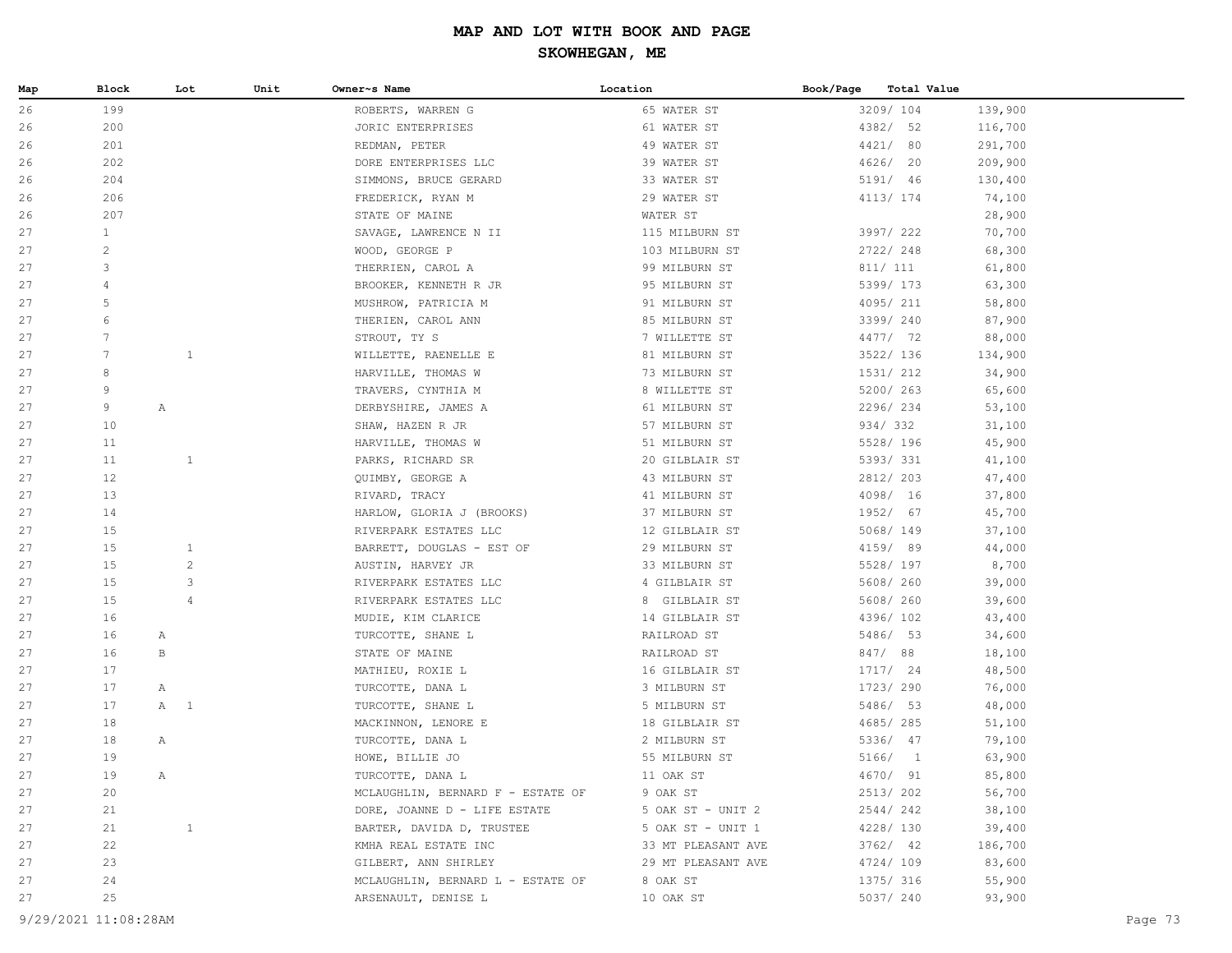### **SKOWHEGAN, ME**

| Map      | Block    | Lot          | Unit | Owner~s Name                           | Location                         | Book/Page<br>Total Value |                  |
|----------|----------|--------------|------|----------------------------------------|----------------------------------|--------------------------|------------------|
| 27       | 26       |              |      | LEMIEUX, NANCY C                       | 12 OAK ST                        | 827/ 977                 | 64,200           |
| 27       | 27       |              |      | MCKECHNIE, JEFFREY B                   | 14 OAK ST                        | 4451/291                 | 45,800           |
| 27       | 28       |              |      | GOODINE, GERALD L                      | 28 MILBURN ST                    | 882/1056                 | 50,500           |
| 27       | 29       |              |      | QUINN, COLIN R                         | 32 MILBURN ST                    | 1422/284                 | 51,300           |
| 27       | 30       |              |      | MIRZAC, CHARMAINE J                    | 38 MILBURN ST                    | 3294/ 205                | 51,500           |
| 27       | 31       |              |      | CARLFURILLO PROPERTY DEVELOPMENT LLC   | 13 CENTER ST                     | 5425/ 270                | 81,200           |
| 27       | 32       |              |      | THE SHED SELF STORAGE LLC              | 9 CENTER ST                      | 5396/ 52                 | 27,500           |
| 27       | 33       |              |      | LEVINE, ERIK                           | 45 MT PLEASANT AVE               | 5429/ 104                | 97,500           |
| 27       | 34       |              |      | BERRY, RICHARD A                       | 41 MT PLEASANT AVE               | 4932/ 275                | 76,300           |
| 27       | 35       |              |      | KING, CYNTHIA                          | 39 MT PLEASANT AVE               | 3807/292                 | 82,200           |
| 27       | 36       |              |      | KMHA REAL ESTATE INC                   | 37 MT PLEASANT AVE               | 3762/ 42                 | 150,600          |
| 27       | 37       |              |      | OSTER, TONI M                          | 8 CENTER ST                      | 3039/341                 | 65,200           |
| 27       | 38       |              |      | THERIAULT, O FRANK                     | 10 CENTER ST                     | 1836/ 111                | 53,800           |
| 27       | 39       |              |      | TURCOTTE, DANA                         | 12 CENTER ST                     | 5608/ 258                | 14,700           |
| 27       | 40       |              |      | COLLINS, RELLA W                       | 42 MILBURN ST                    | 2550/ 221                | 48,500           |
| 27       | 41       |              |      | DOZIER, HEATHER A (CAOUETTE)           | 48 MILBURN ST                    | 4009/186                 | 64,800           |
| 27       | 42       |              |      | LACASSE, RICHARD A                     | 58 MILBURN ST                    | 4414/247                 | 54,000           |
| 27       | 42       | Α            |      | RICHARDSON, MICHAEL                    | 54 MILBURN ST                    | 4190/ 212                | 113,900          |
| 27       | 43       |              |      | TURCOTTE, DANA                         | 13 ASH ST                        | 5486/343                 | 58,100           |
| 27       | 44       |              |      | LIBBY, GREGORY HIRAM                   | 9 ASH ST                         | 4898/ 205                | 28,400           |
| 27       | 45       |              |      | BRADLEY, MATTHEW G                     | 57 MT PLEASANT AVE               | 4819/290                 | 88,300           |
| 27       | 46       |              |      | RICHARDS, MARY JANE                    | 55 MT PLEASANT AVE               | 4469/128                 | 78,200           |
| 27       | 47       |              |      | REDMOND, ASTRID                        | 51 MT PLEASANT AVE               | 2852/ 79                 | 80,300           |
| 27       | 48       |              |      | ENSMINGER, THOMAS H                    | 49 MT PLEASANT AVE               | 3281/ 149                | 84,700           |
| 27       | 49       |              |      | MARCUE, LESLIE A                       | 14 ASH ST                        | 2375/ 130                | 50,400           |
| 27       | 50       |              |      | TURCOTTE, DANA L                       | 68 MILBURN ST                    | 3363/ 46                 | 75,600           |
| 27       | 50       | $\mathbf{1}$ |      | TURCOTTE, DANA                         | 16 ASH ST                        | 4515/325                 | 123,400          |
| 27       | 51       |              |      | HARVILLE, THOMAS W                     | 72 MILBURN ST                    | 1209/218                 | 53,300           |
| 27       | 52       |              |      | MERRILL, MARGARET M                    | 76 MILBURN ST                    | 3364/356                 | 48,300           |
| 27       | 53       |              |      | WORTH, MICHAEL GENE                    | 17 OLIVE ST                      | 3899/ 120                | 65,400           |
| 27       | 54<br>55 |              |      | THERIAULT, VIRGINIA                    | 13 OLIVE ST                      | 5606/ 158                | 78,100           |
| 27<br>27 | 56       |              |      | SUKEFORTH, CONNIE A - TRUSTEE          | 7 OLIVE ST<br>63 MT PLEASANT AVE | 4970/223                 | 107,400          |
| 27       | 57       |              |      | HERRERA, ANNE-MIEKE                    | 59 MT PLEASANT AVE               | 5205/ 18<br>4818/ 123    | 89,300           |
| 27       | 58       |              |      | CHAPMAN, BRADY T<br>HOEGEN, CHARLENE M | 16 OLIVE ST                      | 5285/ 131                | 76,500<br>97,200 |
| 27       | 59       |              |      | FAIRLEY, CHARLES A                     | 86 MILBURN ST                    | 5468/ 61                 | 112,100          |
| 27       | 60       |              |      | ROODE, MARY O                          | 92 MILBURN ST                    | 2877/ 28                 | 57,000           |
| 27       | 61       |              |      | PARKER, LOREN H JR                     | 100 MILBURN ST                   | 4816/322                 | 51,800           |
| 27       | 62       |              |      | RODERICK, ROSALEE                      | 104 MILBURN ST                   | 2254/360                 | 60,000           |
| 27       | 63       |              |      | VEILLEUX, SONJA L                      | 114 MILBURN ST                   | 968/ 191                 | 91,200           |
| 27       | 64       | $\mathbf{1}$ |      | S & P AMES LLC                         | JOYCE ST                         | 5020/230                 | 17,400           |
| 27       | 64       | $\sqrt{2}$   |      | S & P AMES LLC                         | JOYCE ST                         | 5020/230                 | 17,400           |
| 27       | 64       | 3            |      | S & P AMES LLC                         | JOYCE ST                         | 5020/ 230                | 15,900           |
| 27       | 64       | 1ON          |      | AMES, STANLEY                          | 10 JOYCE ST                      | 00/00                    | 17,700           |
| 27       | 64       | 20N          |      | AMES, STANLEY                          | 12 JOYCE ST                      |                          | 13,100           |
| 27       | 64       | 30N          |      | JACQUES, ADRIAN                        | 16 JOYCE ST                      |                          | 15,200           |
|          |          |              |      |                                        |                                  |                          |                  |

9/29/2021 11:08:28AM Page 74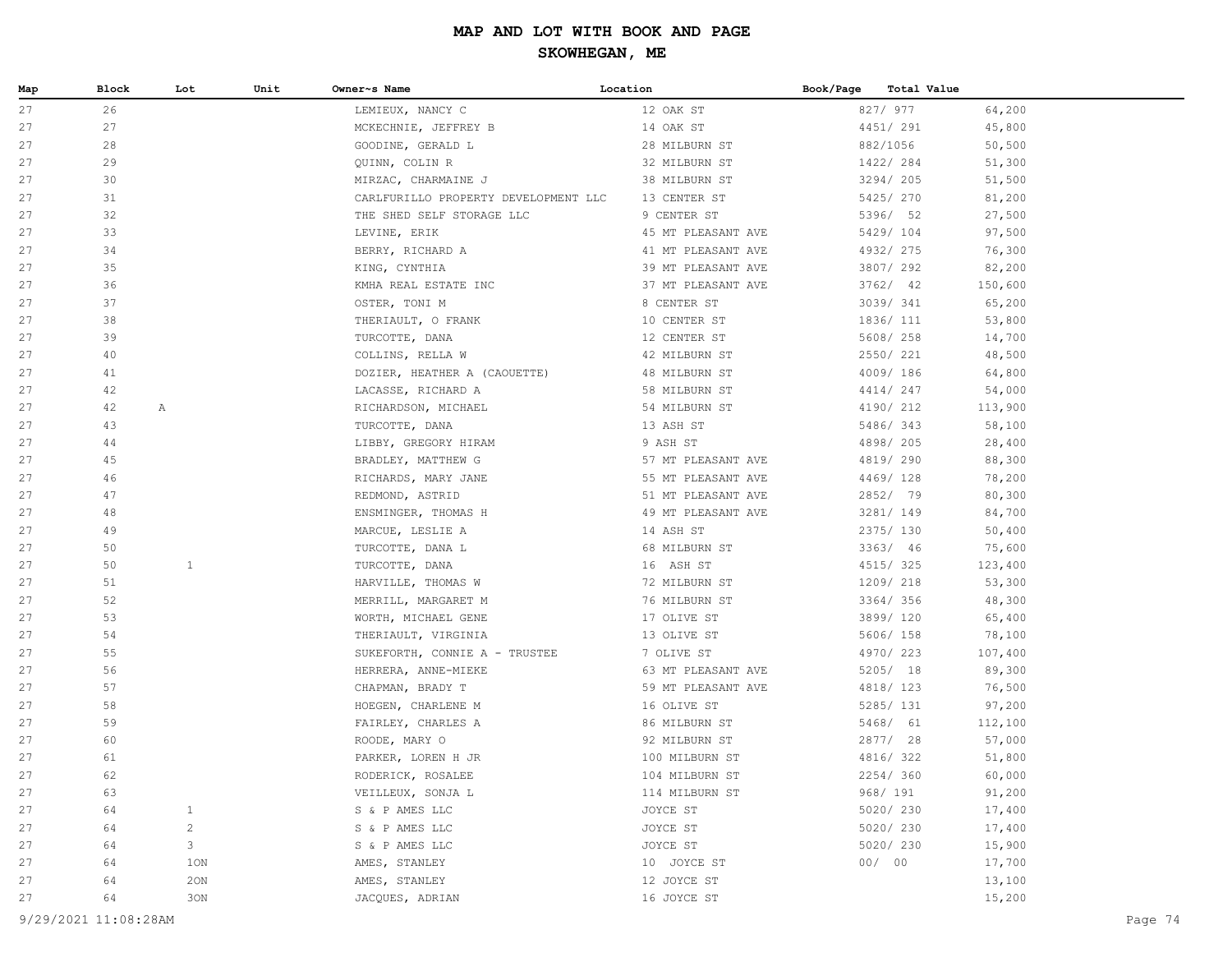| Map | Block                | Lot            | Unit | Owner~s Name               | Location           | Book/Page | Total Value |         |         |
|-----|----------------------|----------------|------|----------------------------|--------------------|-----------|-------------|---------|---------|
| 27  | 65                   |                |      | PARADIS, CLAIRE            | 22 JOYCE ST        |           | 3279/264    | 66,200  |         |
| 27  | 66                   |                |      | KOHLER, RYAN               | 85 MT PLEASANT AVE |           | 5015/ 35    | 123,900 |         |
| 27  | 67                   |                |      | MILANO, STEVEN A           | 81 MT PLEASANT AVE |           | 4325/ 64    | 73,500  |         |
| 27  | 68                   |                |      | HOLMES, GARY B             | 79 MT PLEASANT AVE |           | 4808/204    | 109,300 |         |
| 27  | 69                   |                |      | BUSHEY, SUE A              | 73 MT PLEASANT AVE |           | 4442/333    | 92,500  |         |
| 27  | 69                   | 3              |      | ROY, ALTON J SR            | OLIVE ST           |           | 4299/ 117   | 17,300  |         |
| 27  | 69                   | $\overline{4}$ |      | BILOWITH, JOHN A           | 12 OLIVE ST        |           | 5322/ 125   | 72,500  |         |
| 27  | 69                   | 30N            |      | ROY, ALTON J JR            | 8 OLIVE ST         | 00        |             | 13,100  |         |
| 27  | 69                   | $\mathbb{A}$   |      | ROBITAILLE, SANDRA L       | 69 MT PLEASANT AVE |           | 1868/ 306   | 90,600  |         |
| 27  | 69                   | B              |      | RICHARD, JAMES A           | 67 MT PLEASANT AVE |           | 2802/ 72    | 89,700  |         |
| 27  | 70                   |                |      | ATWATER, SHARYN            | 28 MT PLEASANT AVE |           | 5672/ 269   | 54,500  |         |
| 27  | 71                   |                |      | LOFVING, IVER W            | 32 MT PLEASANT AVE |           | 1993/88     | 58,300  |         |
| 27  | 72                   |                |      | LYONS, RICHARD A           | 34 MT PLEASANT AVE |           | 1199/138    | 115,900 |         |
| 27  | 73                   |                |      | THORNDIKE & SONS INC       | MT PLEASANT AVE    |           | 5683/ 124   | 19,600  |         |
| 27  | 74                   |                |      | PILSBURY, RALPH J          | 46 MT PLEASANT AVE |           | 4211/ 203   | 69,100  |         |
| 27  | 75                   |                |      | SOMERSET WOODS TRUSTEES    | MT PLEASANT AVE    |           | 3830/ 152   | 6,600   |         |
| 27  | 75                   | $\mathbb{A}$   |      | SOMERSET WOODS TRUSTEES    | MT PLEASANT AVE    |           | 4594/186    | 1,500   |         |
| 27  | 76                   |                |      | FINLEY, JAMES A            | MT PLEASANT AVE    |           | 1877/ 346   | 1,500   |         |
| 27  | 77                   |                |      | LIBBY, JUDY                | MT PLEASANT AVE    |           | 2868/ 147   | 1,500   |         |
| 27  | 78                   |                |      | WILLS, DENNIS L            | 50 MT PLEASANT AVE |           | 2283/300    | 86,100  |         |
| 27  | 79                   |                |      | FINLEY, JAMES A            | 56 MT PLEASANT AVE |           | 1877/ 346   | 99,400  |         |
| 27  | 79                   | $\mathbf{1}$   |      | SOMERSET WOODS TRUSTEES    | MT PLEASANT AVE    |           | 3830/ 152   | 15,200  |         |
| 27  | 80                   |                |      | BURGESS, ROBERT L JR       | 58 MT PLEASANT AVE |           | 5262/ 85    | 71,300  |         |
| 27  | 81                   |                |      | GIROUX, DAVID L            | 60 MT PLEASANT AVE |           | 1546/ 153   | 81,600  |         |
| 27  | 82                   |                |      | LIBBY, JUDY                | 62 MT PLEASANT AVE |           | 2868/ 147   | 68,800  |         |
| 27  | 83                   |                |      | SCHLEIER, RICHARD D        | 64 MT PLEASANT AVE |           | 3234/ 267   | 87,100  |         |
| 27  | 84                   |                |      | TOWN OF SKOWHEGAN          | JOYCE ST           |           | 4370/ 178   | 2,100   |         |
| 27  | 85                   |                |      | DICKEY, STEPHEN JR         | 68 MT PLEASANT AVE |           | 4544/104    | 103,600 |         |
| 27  | 86                   |                |      | HARRINGTON, JOSHUA R       | 74 MT PLEASANT AVE |           | 5552/ 112   | 115,600 |         |
| 27  | 87                   |                |      | BEAULIEU, BRIAN N          | 78 MT PLEASANT AVE |           | 4517/ 42    | 91,500  |         |
| 27  | 88                   |                |      | SMITH MATTHEW              | 80 MT PLEASANT AVE |           | 5138/ 128   | 87,200  |         |
| 27  | 89                   |                |      | LLOYD, PAULINE T - TRUSTEE | 84 MT PLEASANT AVE |           | 2893/283    | 92,700  |         |
| 27  | 90                   |                |      | LEBLANC, NORMA J           | 38 JOYCE ST        |           | 00/00       | 42,500  |         |
| 27  | 90                   | $\mathbf{1}$   |      | VAN HORNE, PATRICIA M      | 44 JOYCE ST        |           | 5404/ 23    | 21,000  |         |
| 27  | 91                   |                |      | TOWN OF SKOWHEGAN          | 53 JOYCE ST        |           | 796/ 954    | 391,200 |         |
| 27  | 92                   |                |      | WENTWORTH, ETHEL           | 33 JOYCE ST        |           | 4329/ 137   | 29,100  |         |
| 27  | 92                   | $\mathbf{1}$   |      | GEHRKE, ANGELINA M         | 39 JOYCE ST        |           | 3774/286    | 39,500  |         |
| 27  | 93                   |                |      | KEENAN, DEREK              | 25 JOYCE ST        |           | 4282/ 164   | 113,000 |         |
| 27  | 94                   |                |      | SOMERSET WOODS TRUSTEES    | JOYCE ST           |           |             | 6,600   |         |
| 27  | 96                   |                |      | VAN HORNE, PATRICIA M      | 7 JOYCE ST         |           | 1077/ 300   | 107,000 |         |
| 27  | 98                   |                |      | VAN HORNE, PATRICIA        | 120 MILBURN ST     |           | 4722/ 151   | 60,000  |         |
| 27  | 99                   |                |      | SIMPSON, JOHN E            | 379 WATER ST       |           | 889/1016    | 58,400  |         |
| 27  | 100                  |                |      | CORSON, MICHAEL R          | 373 WATER ST       |           | 5006/333    | 68,200  |         |
| 27  | 101                  |                |      | CORSON, MICHAEL R          | 369 WATER ST       |           | 5130/ 273   | 67,600  |         |
| 27  | 102                  |                |      | CORSON, MICHAEL R          | 363 WATER ST       |           | 5276/ 52    | 60,600  |         |
| 27  | 103                  |                |      | BODNARUK, WERNER J         | 357 WATER ST       |           | 5116/ 167   | 85,900  |         |
|     | 9/29/2021 11:08:28AM |                |      |                            |                    |           |             |         |         |
|     |                      |                |      |                            |                    |           |             |         | Page 75 |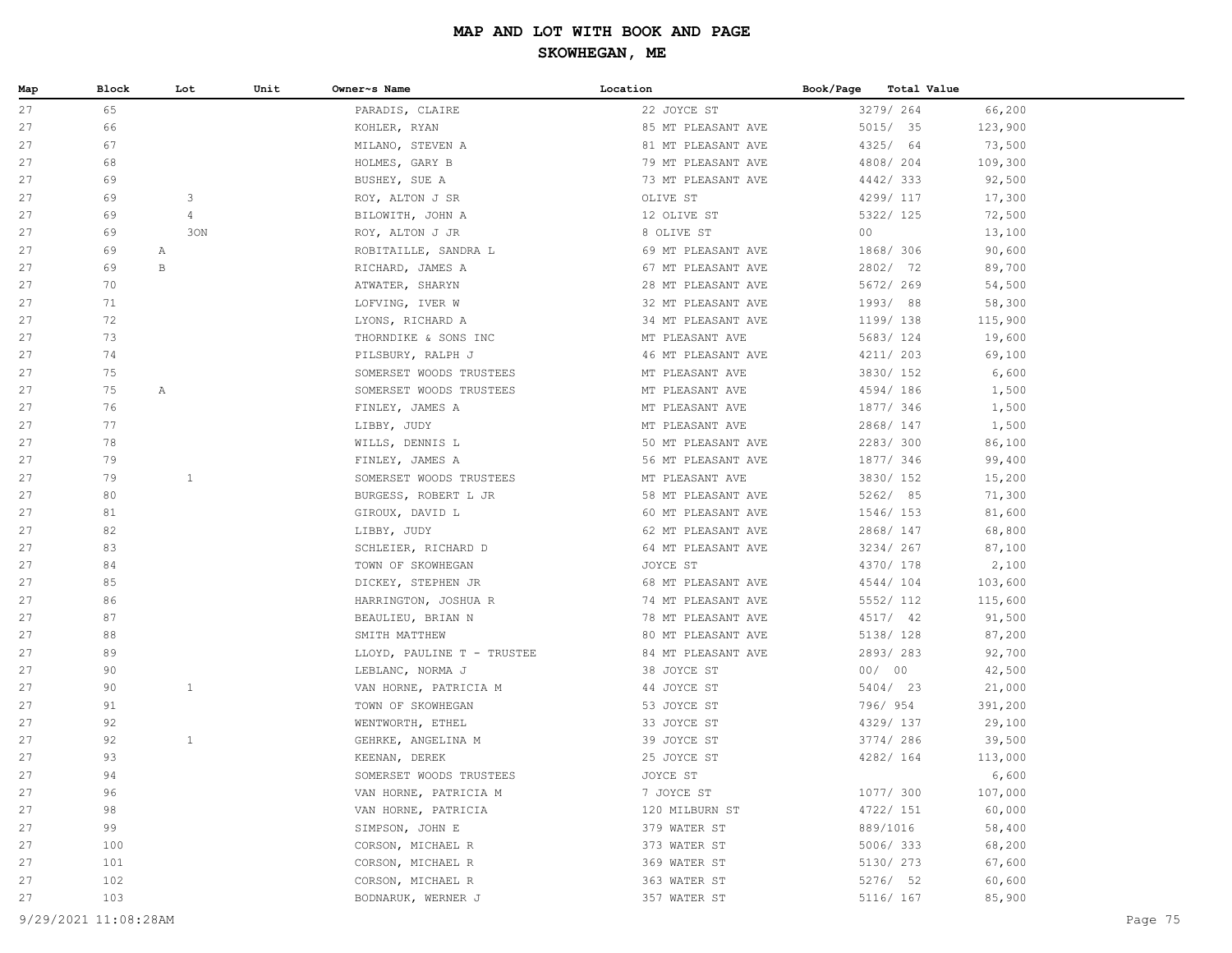| Map                  | <b>Block</b>    | Lot          | Unit    | Owner~s Name                    | Location            | Book/Page | Total Value |           |
|----------------------|-----------------|--------------|---------|---------------------------------|---------------------|-----------|-------------|-----------|
| 27                   | 104             |              |         | BEAULIEU, WILLAM S              | 353 WATER ST        |           | 4990/ 19    | 69,900    |
| 27                   | 105             |              |         | CROSSWAY LLC                    | 8 DINSMORE ST       |           | 4973/ 49    | 60,500    |
| 27                   | 106             |              |         | HODGES, PAUL                    | 14 DINSMORE ST      |           | 3729/ 50    | 94,200    |
| 27                   | 107             |              |         | BOWMAN, DENNIS L JR             | 16 DINSMORE ST      |           | 3581/ 99    | 66,500    |
| 27                   | 108             |              |         | TOWN OF SKOWHEGAN               | COBURN PARK         |           | 3102/ 344   | 15,100    |
| 27                   | 109             |              |         | ATKINSON, JORDAN D              | 19 DINSMORE ST      |           | 5523/84     | 66,200    |
| 27                   | 110             |              |         | CROSSWAY LLC                    | 17 DINSMORE ST      |           | 4783/ 291   | 57,900    |
| 27                   | 111             |              |         | CROSSWAY LLC                    | 13 DINSMORE ST      |           | 4840/ 119   | 12,400    |
| 27                   | 112             |              |         | CUMMINGS, SUSAN I               | 9 DINSMORE ST       |           | 5278/5      | 70,400    |
| 27                   | 113             |              |         | SNELL, DAVID P                  | 7 DINSMORE ST       | 910/ 560  |             | 17,200    |
| 27                   | 114             |              |         | BLODGETT, DARRELL               | 343 WATER ST        |           | 3399/ 280   | 111,600   |
| 27                   | 114             | $\mathbb{A}$ |         | DEMMONS, CARLTON                | WATER ST            |           | 1658/ 122   | 10,200    |
| 27                   | 115             |              |         | DEMMONS, CARLTON                | 8 KENNEBEC ST       |           | 1658/ 122   | 127,700   |
| 27                   | 116             |              |         | LUCE, DANIEL A                  | 9 KENNEBEC ST       |           | 1159/ 236   | 70,700    |
| 27                   | 117             |              |         | ROETZ, JOHANNES N               | 7 KENNEBEC ST       |           | 5531/ 75    | 112,700   |
| 27                   | 118             |              |         | LAMBKE, MICHAEL H               | WATER ST            |           | 2830/ 112   | 13,400    |
| 27                   | 118             |              | $\rm H$ | WALES, JON B                    | WATER ST            |           | 4352/ 81    | 13,400    |
| 27                   | 119             |              |         | LAMBKE, MICHAEL H               | 329 WATER ST        |           | 2830/ 112   | 105,100   |
| 27                   | 120             |              |         | WALES, JON B                    | 325 WATER ST        |           | 4352/ 81    | 120,700   |
| 27                   | 121             |              |         | MCFARLIN, ANJANETTE LYNN        | 319 WATER ST        |           | 5542/ 62    | 145,100   |
| 27                   | 122             |              |         | NOBLE, STEPHEN P                | 313 WATER ST        |           | 5148/ 264   | 187,200   |
| 27                   | 123             |              |         | CAYFORD, REBECCA A              | 305 WATER ST        |           | 3015/345    | 233,300   |
| 27                   | 124             |              |         | ROMAN CATHOLIC BISHOP CHURCH    | 283 WATER ST        |           |             | 953,200   |
| 27                   | 124             | Α            |         | ROMAN CATHOLIC BISHOP           | 273 WATER ST        |           |             | 114,900   |
| 28                   | $\mathbf{1}$    |              |         | TOWN OF SKOWHEGAN               | HESELTON ST         |           |             | 118,900   |
| 28                   | 3               |              |         | ALSOP, JOHN                     | 86 HESELTON ST      |           | 5604/262    | 93,800    |
| 28                   | $\overline{4}$  |              |         | THE MAINE WATER COMPANY         | 27 WATERWORKS DR    |           | 1853/266    | 375,600   |
| 28                   | $\overline{4}$  | $\mathbf{1}$ |         | MITCHELL, JAY S                 | 98 HESELTON ST      |           | 5149/ 162   | 126,800   |
| 28                   | $\overline{4}$  | $\mathbb{A}$ |         | THE MAINE WATER COMPANY         | HESELTON ST         |           | 1853/266    | 4,587,400 |
| 28                   | 5               |              |         | CLUKEY, DAVID E                 | 106 HESELTON ST     |           | 1881/ 277   | 117,800   |
| 28                   | 6               |              |         | CLUKEY, DAVID                   | 10 MALBONS MILLS RD |           | 3912/ 219   | 48,300    |
| 28                   | $7\phantom{.0}$ |              |         | BOUTWELL, CINDY L               | 14 MALBONS MILLS RD |           | 1830/ 236   | 59,900    |
| 28                   | 8               |              |         | LECLAIR, GARY L                 | 16 MALBONS MILLS RD | 793/869   |             | 73,300    |
| 28                   | 9               |              |         | DEMO, BARBARA ANNE              | MALBONS MILLS RD    |           | 2210/234    | 15,400    |
| 28                   | 10              |              |         | DEMO, BARBARA                   | 24 MALBONS MILLS RD |           | 2721/ 175   | 80,400    |
| 28                   | 11              |              |         | BESS, DAVID J                   | 28 MALBONS MILLS RD |           | 3216/ 231   | 87,600    |
| 28                   | 11              | $\mathbb{A}$ |         | PAGE, FRANK T - PERS REP        | 32 MALBONS MILLS RD |           | 5011/ 61    | 59,800    |
| 28                   | 12              |              |         | VITALONE, PAUL K                | 36 MALBONS MILLS RD |           | 3644/18     | 82,300    |
| 28                   | 13              |              |         | HOLT, GREGORY                   | 40 MALBONS MILLS RD |           | 4123/ 196   | 68,200    |
| 28                   | 14              |              |         | TOWN OF SKOWHEGAN               | COBURN PARK         |           | 2533/15     | 1,800     |
| 28                   | 15              |              |         | TOWN OF SKOWHEGAN - COBURN PARK | 419 WATER ST        |           |             | 148,000   |
| 28                   | 16              |              |         | PEASE, RICKY J                  | 400 WATER ST        |           | 5112/ 16    | 213,300   |
| 28                   | 16              | $\mathbf{1}$ |         | PEASE, RICKY J                  | 402 WATER ST        |           | 5607/248    | 80,200    |
| 28                   | 17              |              |         | ATKINS, JOSEPH E                | 414 WATER ST        |           | 2987/ 317   | 119,900   |
| 28                   | 18              |              |         | WOOD, STACY T                   | 420 WATER ST        |           | 5596/ 351   | 154,100   |
| 28                   | 19              |              |         | DUBOIS, RONALD                  | 428 WATER ST        |           | 5190/ 339   | 152,400   |
| 9/29/2021 11:08:28AM |                 |              |         |                                 |                     |           |             |           |
|                      |                 |              |         |                                 |                     |           |             | Page 76   |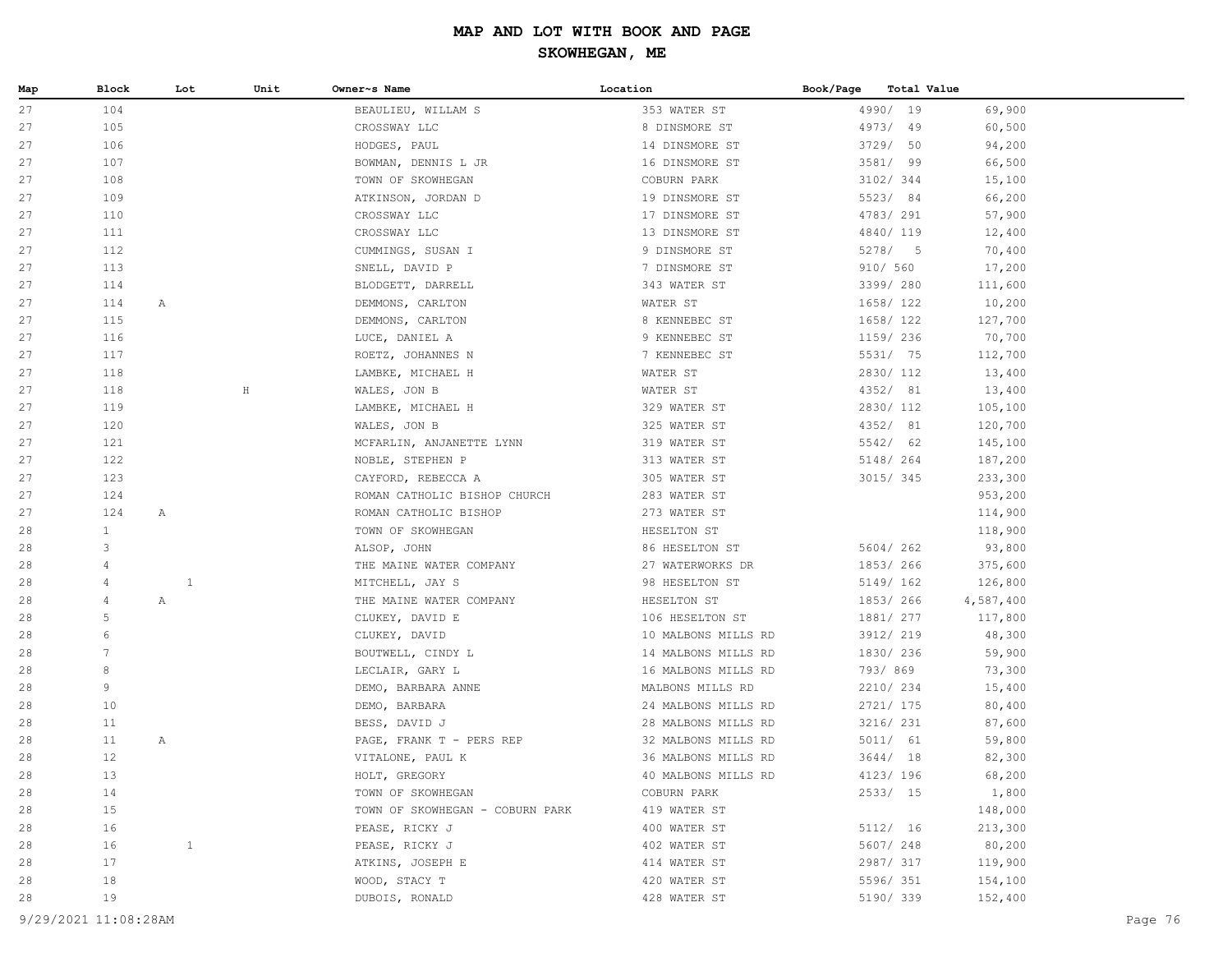| Map | Block          | Lot          | Unit | Owner~s Name                 | Location       | Book/Page | Total Value |           |
|-----|----------------|--------------|------|------------------------------|----------------|-----------|-------------|-----------|
| 28  | 20             |              |      | MESSER, JANICE               | 436 WATER ST   |           | 4222/ 38    | 114,100   |
| 28  | 21             |              |      | TOWN OF SKOWHEGAN            | COBURN PARK    |           |             | 11,500    |
| 29  | $\mathbf{1}$   |              |      | V S H REALTY, INC            | 65 MADISON AVE |           | 1157/ 194   | 322,800   |
| 29  | $\mathbf{1}$   | $\mathbb{A}$ |      | TOWN OF SKOWHEGAN            | HIGH ST        |           |             | 105,800   |
| 29  | $\overline{c}$ |              |      | FOX RED INVESTMENTS LLC      | 12 HIGH ST     |           | 4764/173    | 497,300   |
| 29  | $\overline{c}$ | $\mathbf{1}$ |      | FLUVIAL TERRACE HOLDINGS LLC | 10 HIGH ST     |           | 5648/ 68    | 161,900   |
| 29  | 3              |              |      | MOODY, JOANN P               | 16 HIGH ST     |           | 3514/5      | 77,400    |
| 29  | 3              | $\mathbf{1}$ |      | FLUVIAL TERRACE HOLDINGS LLC | 3 HIGH ST      |           | 5648/ 68    | 5,800     |
| 29  | $\overline{4}$ |              |      | SHAY, WARREN C               | 48 COURT ST    |           | 3824/303    | 215,400   |
| 29  | 5              |              |      | WHITE, DARRYLL               | 58 COURT ST    |           | 5213/332    | 154,400   |
| 29  | 6              |              |      | GRIFFETH, ALLEN L            | 62 COURT ST    |           | 3385/ 118   | 83,600    |
| 29  | 7              |              |      | CONNELL, KATHERINE A         | 19 LEAVITT ST  |           | 5246/315    | 131,200   |
| 29  | 8              |              |      | BENNER, JACOB P              | 13 LEAVITT ST  |           | 4410/ 120   | 113,900   |
| 29  | 8              | $\mathbb{A}$ |      | ALVES CHRISTOPHER P          | 15 LEAVITT ST  |           | 5136/ 238   | 59,000    |
| 29  | 9              |              |      | DAVIS, MATTHEW S             | 9 LEAVITT ST   |           | 4740/ 61    | 89,500    |
| 29  | 10             |              |      | WRIGHT, VERONICA             | 1 LEAVITT ST   |           | 3958/ 116   | 147,900   |
| 29  | 10             | $\mathbf{1}$ |      | MCFADDEN, TIMOTHY C          | 7 LEAVITT ST   |           | 2459/ 42    | 50,900    |
| 29  | 11             |              |      | YORK, LEE A                  | 97 MADISON AVE |           | 4286/ 20    | 105,900   |
| 29  | 12             |              |      | L & W REALTY LLC             | 91 MADISON AVE |           | 4979/232    | 157,700   |
| 29  | 12             | $\mathbb{A}$ |      | L & W REALTY LLC             | 77 MADISON AVE |           | 4979/232    | 176,000   |
| 29  | 13             |              |      | HIGHT PARTNERSHIP LLC        | 30 HIGH ST     |           | 4979/235    | 382,800   |
| 29  | 13             | $\mathbf{1}$ |      | STATE OF MAINE               | 47 COURT ST    |           | 5668/89     | 1,154,800 |
| 29  | 14             |              |      | LACASSE, RICHARD A           | 36 HIGH ST     |           | 4492/328    | 113,000   |
| 29  | 15             |              |      | HARMONY RENTALS LLC          | 20 NORTH AVE   |           | 5226/ 216   | 170,200   |
| 29  | 16             |              |      | STROUT, REGINALD P           | 24 NORTH AVE   |           | 2516/ 301   | 76,000    |
| 29  | 17             |              |      | CHEN, DONG CAI               | 26 NORTH AVE   |           | 5450/ 199   | 76,400    |
| 29  | 18             |              |      | SAVAGE, LAWRENCE N II        | 32 NORTH AVE   |           | 5048/322    | 94,300    |
| 29  | 18             | $\mathbb{A}$ |      | HARVILLE, DAVID A - TRUSTEE  | 28 NORTH AVE   |           | 5149/ 157   | 63,500    |
| 29  | 19             |              |      | WYMAN, JUNE E (KINNEY)       | 34 NORTH AVE   |           | 912/ 299    | 74,500    |
| 29  | 20             |              |      | QUINN, COLIN R               | 38 NORTH AVE   |           | 1393/ 141   | 107,400   |
| 29  | 20             | $\mathbb{A}$ |      | REFLECTIONS LLC              | 36 NORTH AVE   |           | 5425/ 199   | 42,200    |
| 29  | 21             |              |      | WYMAN, JOSEPH J              | 33 LEAVITT ST  |           | 5393/330    | 59,400    |
| 29  | 22             |              |      | FLS INVESTMENTS INC          | 31 LEAVITT ST  |           | 3486/ 146   | 64,800    |
| 29  | 23             |              |      | TURCOTTE, KIRBY A            | 29 LEAVITT ST  |           | 4949/236    | 38,000    |
| 29  | 24             |              |      | LIGHTBODY, JASON A           | 27 LEAVITT ST  |           | 5511/ 288   | 50,500    |
| 29  | 25             |              |      | DORE, CONSTANCE J            | 25 LEAVITT ST  |           | 870/1090    | 46,000    |
| 29  | 26             |              |      | HYDE, CYNTHIA                | 23 LEAVITT ST  |           | 4737/ 180   | 49,900    |
| 29  | 27             |              |      | ALSOP, JOHN D                | 67 COURT ST    |           | 3809/130    | 143,500   |
| 29  | 28             |              |      | CROPLEY, ARLAND R            | 55 COURT ST    |           | 893/1123    | 87,600    |
| 29  | 29             |              |      | FLS INVESTMENTS, INC         | 48 NORTH AVE   |           | 4050/ 13    | 72,000    |
| 29  | 30             |              |      | HARVILLE, THOMAS W           | 52 NORTH AVE   |           | 4664/354    | 74,700    |
| 29  | 31             |              |      | BROWN, GREGORY E             | 8 LAWTON ST    |           | 2843/265    | 94,900    |
| 29  | 32             |              |      | MUIRFIELD CORP               | 10 LAWTON ST   |           | 4997/ 32    | 11,400    |
| 29  | 33             |              |      | MUIRFIELD CORP               | 30 LEAVITT ST  |           | 2036/124    | 413,000   |
| 29  | 33             | $\mathbf{1}$ |      | SKOWHEGAN COMMUNITY FCU      | 26 LEAVITT ST  |           | 2086/327    | 322,400   |
| 29  | 33             | $\mathbf{2}$ |      | SKOWHEGAN COMMUNITY FCU      | LAWTON ST      |           | 2374/ 233   | 26,100    |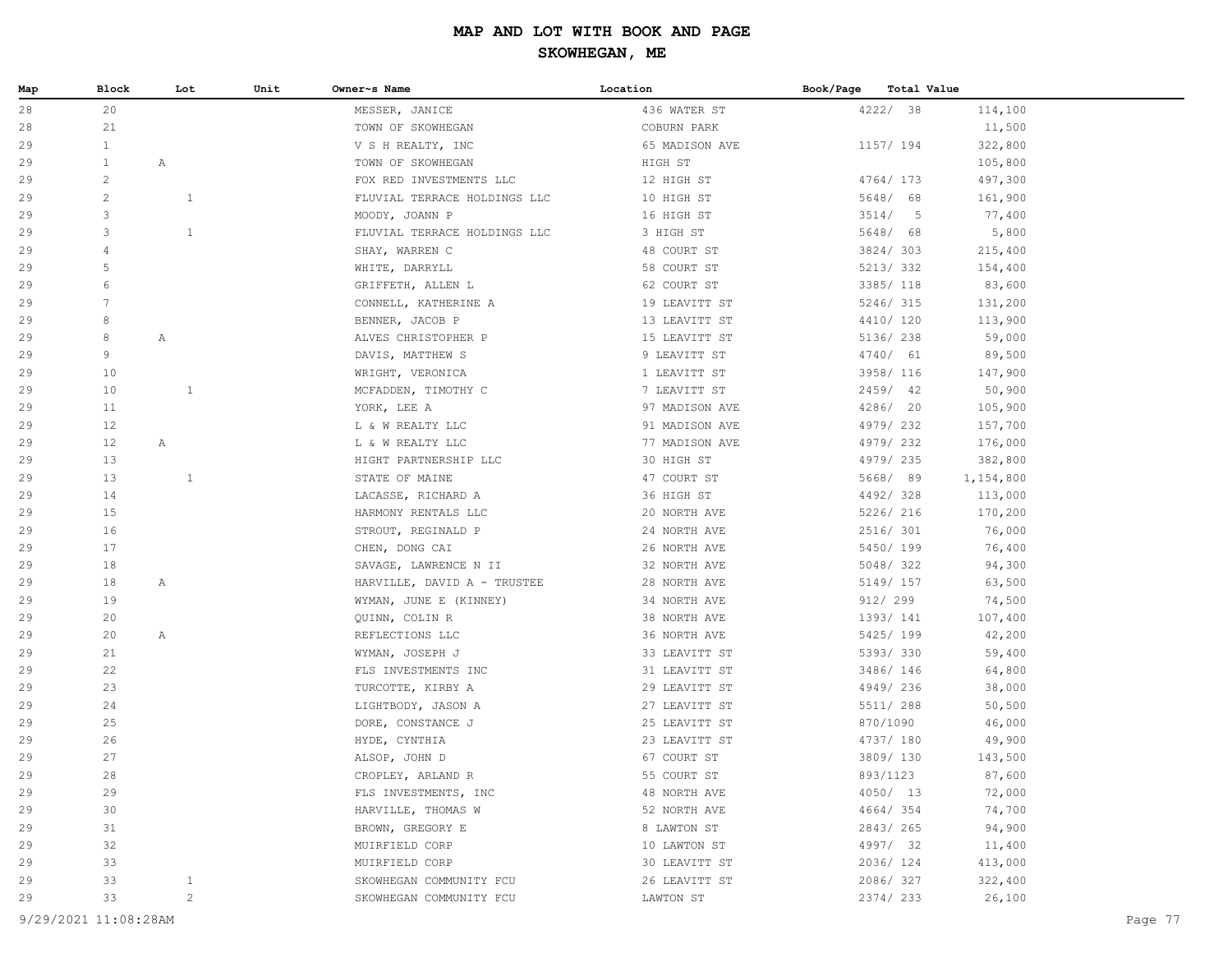| Map | Block | Lot          | Unit | Owner~s Name                         | Location        | Book/Page | Total Value |         |
|-----|-------|--------------|------|--------------------------------------|-----------------|-----------|-------------|---------|
| 29  | 34    |              |      | WITHEE, BEVERLY                      | 36 LEAVITT ST   |           | 5457/322    | 94,300  |
| 29  | 35    |              |      | FREE STREET CHURCH SKOWHEGAN         | 42 NORTH AVE    |           | 5669/ 62    | 171,700 |
| 29  | 36    |              |      | LICHNER, JOSHUA D                    | 54 NORTH AVE    |           | 5319/ 229   | 77,900  |
| 29  | 37    |              |      | CLARK, JENNIFER L                    | 58 NORTH AVE    |           | 4703/48     | 102,000 |
| 29  | 38    |              |      | JEWELL PROPERTY MANAGEMENT LLC       | 60 NORTH AVE    |           | 5505/ 110   | 85,500  |
| 29  | 39    |              |      | JEWELL, CRAIG                        | 37 WINTER ST    |           | 4782/ 145   | 63,800  |
| 29  | 40    |              |      | HAULK, STEPHANIE S                   | 35 WINTER ST    |           | 5323/ 256   | 89,100  |
| 29  | 41    |              |      | CARVER, NICHOLAS G                   | 33 WINTER ST    |           | 5349/ 66    | 88,100  |
| 29  | 42    |              |      | WASHBURN, TIMOTHY M - PR - ESTATE OF | 31 WINTER ST    |           | 3882/ 105   | 56,400  |
| 29  | 43    |              |      | ADAMS, HOPE EDWINA                   | 29 WINTER ST    |           | 5497/ 137   | 81,100  |
| 29  | 44    |              |      | BODNARUK, WERNER J                   | 25 WINTER ST    |           | 5113/ 74    | 96,400  |
| 29  | 45    |              |      | WYMAN RENTALS                        | 23 WINTER ST    |           | 5359/ 90    | 48,400  |
| 29  | 46    |              |      | QUINN, COLIN R                       | 83 COURT ST     |           | 1393/ 141   | 35,300  |
| 29  | 47    |              |      | HAMRICK, MATTHEW                     | 19 LAWTON ST    |           | 3499/335    | 30,300  |
| 29  | 48    |              |      | HAMRICK, MATTHEW                     | 17 LAWTON ST    |           | 2857/267    | 76,500  |
| 29  | 49    |              |      | SMITH, MATTHEW M                     | 15 LAWTON ST    |           | 4373/ 173   | 108,700 |
| 29  | 50    |              |      | MCLAUGHLIN, JEANNE A                 | 11 LAWTON ST    |           | 2020/ 64    | 55,300  |
| 29  | 51    |              |      | SHERBURNE, NATHAN M                  | 9 LAWTON ST     |           | $1167/$ 47  | 84,400  |
| 29  | 52    |              |      | WYMAN RENTALS                        | 7 LAWTON ST     |           | 5359/ 90    | 55,400  |
| 29  | 52    | Α            |      | SHERBURNE, NATHAN M                  | LAWTON ST       |           | 1530/ 226   | 4,700   |
| 29  | 53    |              |      | WYMAN RENTALS                        | 86 COURT ST     |           | 5359/ 90    | 226,700 |
| 29  | 54    |              |      | CUNLIFFE, WHITNEY F                  | 123 MADISON AVE |           | 5186/ 95    | 428,300 |
| 29  | 57    |              |      | BLODGETT, DARRELL                    | 119 MADISON AVE |           | 4801/188    | 204,400 |
| 29  | 58    |              |      | BANGOR SAVINGS BANK                  | 113 MADISON AVE |           | 3259/ 155   | 482,200 |
| 29  | 59    |              |      | STAEHLI, ANNA G                      | 4 LEAVITT ST    |           | 3308/ 172   | 98,100  |
| 29  | 60    |              |      | JOHNSON, ANDREW G                    | 10 LEAVITT ST   |           | 4602/ 275   | 167,100 |
| 29  | 62    |              |      | JEWELL PROPERTY MANAGEMENT LLC       | 18 LEAVITT ST   |           | 5592/ 91    | 93,800  |
| 29  | 62    | $\mathbf{1}$ |      | QUINN, COLIN R & RYAN C              | 24 LAWTON ST    |           | 5535/ 173   | 14,300  |
| 29  | 63    |              |      | POULIN, LEE M                        | 20 LEAVITT ST   |           | 3734/331    | 112,900 |
| 29  | 63    | $\mathbf{1}$ |      | OUELLETTE, MARTHA H                  | 80 COURT ST     |           | 4639/8      | 113,400 |
| 29  | 64    |              |      | SMITH, MATTHEW M                     | 27 LAWTON ST    |           | 4678/ 270   | 53,700  |
| 29  | 65    |              |      | DICKEY, GALAN I                      | 25 LAWTON ST    |           | 3831/ 93    | 38,900  |
| 29  | 66    |              |      | FRAZIER, MARK A                      | 23 LAWTON ST    |           | 2168/ 209   | 49,200  |
| 29  | 67    |              |      | JACQUES, SONIA                       | 4 WINTER ST     |           | 4482/ 153   | 140,000 |
| 29  | 68    |              |      | WRIGHT, THERESA L                    | 12 WINTER ST    |           | 3966/ 195   | 100,700 |
| 29  | 69    |              |      | WYMAN, JOSEPH                        | 18 WINTER ST    |           | 5378/ 132   | 127,300 |
| 29  | 69    | Α            |      | WYMAN, JOSEPH                        | 14 WINTER ST    |           | 4928/191    | 23,400  |
| 29  | 70    |              |      | KIEDROWSKI, CLAIRE - PR              | 20 WINTER ST    |           | 5549/ 316   | 97,900  |
| 29  | 71    |              |      | SAVAGE, LAWRENCE II                  | 24 WINTER ST    |           | 3125/ 227   | 119,400 |
| 29  | 72    |              |      | CLEMENT, JOEL K                      | 26 WINTER ST    |           | 2989/ 161   | 98,900  |
| 29  | 73    |              |      | KNOX, ERIC G                         | 30 WINTER ST    |           | 4811/ 319   | 100,500 |
| 29  | 74    |              |      | BLANCHARD, MARIE E                   | 32 WINTER ST    |           | 5631/ 134   | 67,500  |
| 29  | 75    |              |      | KEEN, MARCI D                        | 34 WINTER ST    |           | 4869/226    | 112,900 |
| 29  | 76    |              |      | LANEY, WILLIAM R                     | 68 NORTH AVE    |           | 982/ 258    | 142,100 |
| 29  | 77    |              |      | BUSSELL, KARYN R (MARTIN)            | 72 NORTH AVE    |           | 2599/ 43    | 85,300  |
| 29  | 78    |              |      | ROSARIO, ADAM                        | 76 NORTH AVE    |           | 4911/ 178   | 65,800  |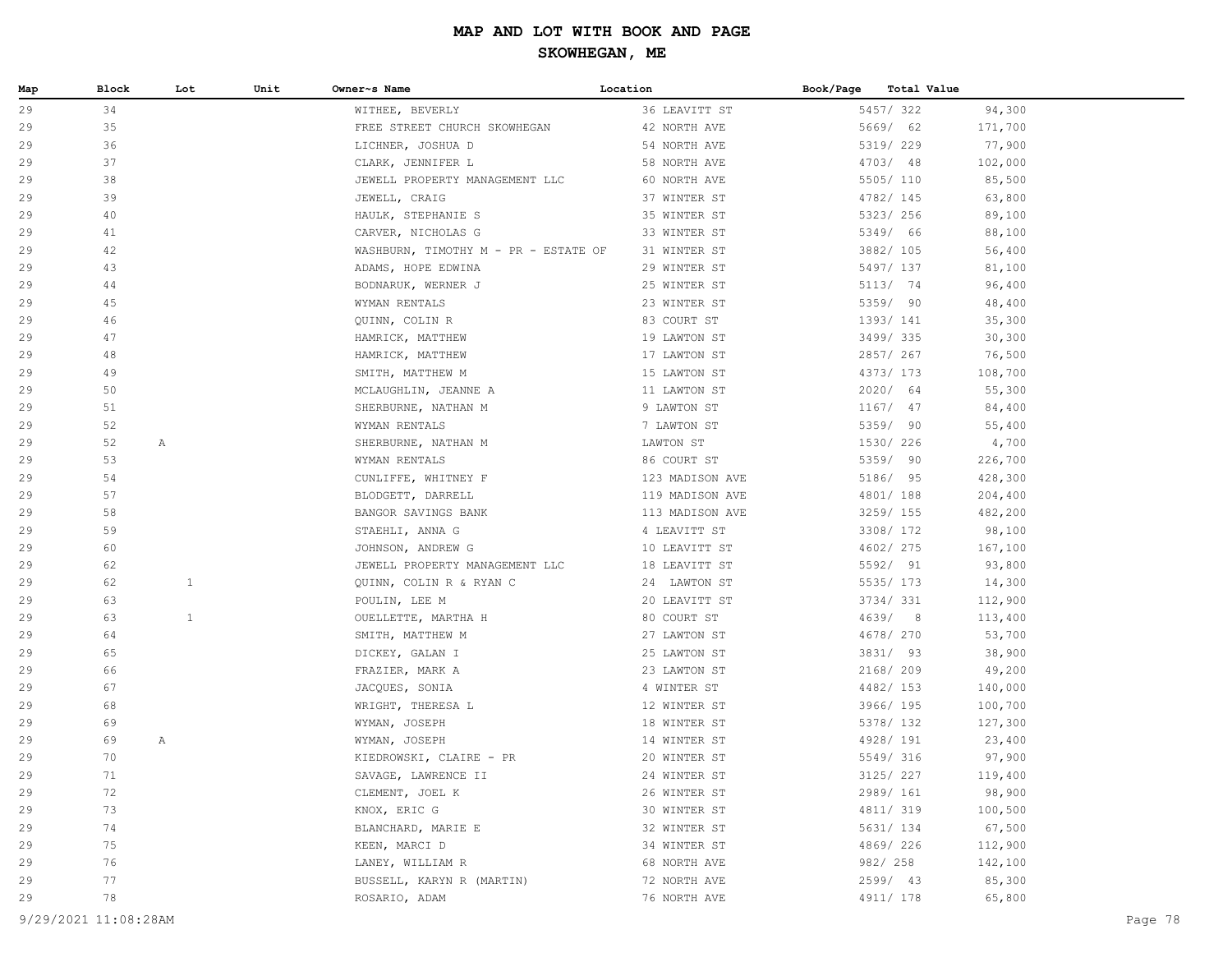| Map | Block                | Lot          | Unit | Owner~s Name                     | Location          | Book/Page<br>Total Value |         |
|-----|----------------------|--------------|------|----------------------------------|-------------------|--------------------------|---------|
| 29  | 78                   | $\mathbb{A}$ |      | ROSARIO, ADAM                    | 39 MAPLE ST       | 5150/ 54                 | 6,100   |
| 29  | 79                   |              |      | HAWKINS, MARSHALL W              | 37 MAPLE ST       | 2874/ 22                 | 66,900  |
| 29  | 80                   |              |      | BURKHART, LINDA M - LE           | 33 MAPLE ST       | 5613/ 296                | 86,600  |
| 29  | 81                   |              |      | WILES, RODERICK L                | 31 MAPLE ST       | 2156/ 205                | 91,600  |
| 29  | 82                   |              |      | HILL, S BARTON                   | 27 MAPLE ST       | 842/814                  | 86,900  |
| 29  | 83                   |              |      | PELLETIER, CHRISTINE             | 25 MAPLE ST       | 4623/23                  | 124,900 |
| 29  | 84                   |              |      | STEWARD, MICHAEL J               | 21 MAPLE ST       | 3506/200                 | 105,100 |
| 29  | 85                   |              |      | DUGUAY, JOHN B JR & NANCY W - LE | 17 MAPLE ST       | 3844/ 147                | 84,300  |
| 29  | 86                   |              |      | DEMMONS, GAIL H                  | 13 MAPLE ST       | 4121/ 197                | 105,100 |
| 29  | 87                   |              |      | BARNEY, HARRY J                  | 11 MAPLE ST       | 5407/ 215                | 98,800  |
| 29  | 88                   |              |      | POULIN, LEE M                    | 139 MADISON AVE   | 3410/6                   | 115,300 |
| 29  | 89                   |              |      | GORDON, THOMAS U - PERS REP      | 131 MADISON AVE   | 3456/355                 | 222,800 |
| 29  | 90                   |              |      | ELEVATION PARTNERS LLC           | 157 MADISON AVE   | 4140/ 321                | 220,800 |
| 29  | 91                   |              |      | BOLDUC, ROBERT A                 | 153 MADISON AVE   | 865/819                  | 180,600 |
| 29  | 92                   |              |      | GODIN, FREDERICK R               | 151 MADISON AVE   | 2427/ 72                 | 209,300 |
| 29  | 93                   |              |      | KEL TER & COMPANY LLC            | 147 MADISON AVE   | 5436/230                 | 280,100 |
| 29  | 94                   |              |      | SMITH, MATTHEW M                 | 143 MADISON AVE   | 5201/ 154                | 184,400 |
| 29  | 95                   |              |      | POWERS, JORDAN A                 | 12 MAPLE ST       | 5482/ 83                 | 101,600 |
| 29  | 96                   |              |      | FLS INVESTMENTS INC              | 14 MAPLE ST       | 4321/ 359                | 74,700  |
| 29  | 97                   |              |      | KIMBALL, EDWARD M                | 18 MAPLE ST       | 5684/ 60                 | 132,000 |
| 29  | 98                   |              |      | FOLSOM, DAVID W                  | 20 MAPLE ST       | 4408/ 16                 | 92,000  |
| 29  | 98                   | ON           |      | FOLSOM, DAVID II                 | 22 MAPLE ST       | 00/00                    | 12,800  |
| 29  | 99                   |              |      | JIANG, YUYAN                     | 26 MAPLE ST       | 5621/ 186                | 103,600 |
| 29  | 100                  |              |      | DICRANIAN, WENDY R               | 32 MAPLE ST       | 4760/ 196                | 105,800 |
| 29  | 101                  |              |      | MAY, EDYTHE F                    | 34 MAPLE ST       | 4921/ 29                 | 102,000 |
| 29  | 102                  |              |      | ROBERTS, TRAVIS S                | 38 MAPLE ST       | 5329/ 152                | 117,700 |
| 29  | 103                  |              |      | CLEMENT, BENJAMIN P              | 40 MAPLE ST       | 5261/ 314                | 119,400 |
| 29  | 103                  | A            |      | HJORT, SHANE                     | 42 MAPLE ST       | 5398/ 223                | 63,600  |
| 29  | 104                  |              |      | SMITH, MATTHEW M                 | 78 NORTH AVE      | 4001/192                 | 92,200  |
| 29  | 105                  |              |      | WYMAN, JOSEPH J                  | 80 NORTH AVE      | 5264/53                  | 37,300  |
| 29  | 106                  |              |      | SMITH, MATTHEW                   | 82 NORTH AVE      | 5601/ 34                 | 64,500  |
| 29  | 107                  |              |      | ROSSIGNOL, KELLY                 | 6 EDWARD CT       | 5689/ 161                | 54,600  |
| 29  | 108                  |              |      | KELLEY, JOYCE M                  | 9 EDWARD CT       | 1016/ 167                | 52,900  |
| 29  | 109                  |              |      | KENNEDY, RUTH E                  | 86 NORTH AVE      | 4477/ 172                | 64,100  |
| 29  | 110                  |              |      | SKEFFINGTON, AARON E             | 88 NORTH AVE      | 5470/ 313                | 65,000  |
| 29  | 111                  |              |      | YOUNG, SHAWN WARREN              | 90 NORTH AVE      | 5444/ 47                 | 54,000  |
| 29  | 112                  |              |      | PLONSKA, JOANNA - TC             | 8 VALLIERE CT     | 5655/ 189                | 68,300  |
| 29  | 113                  |              |      | MCCARTHY, BRUCE W                | 11 VALLIERE CT    | 1003/17                  | 95,200  |
| 29  | 114                  |              |      | PARKER, SANDRA L                 | 7 NORTH SCHOOL ST | 1078/ 43                 | 79,700  |
| 29  | 115                  |              |      | WASHBURN, RONALD J               | 5 NORTH SCHOOL ST | 1243/268                 | 93,200  |
| 29  | 116                  |              |      | SHAUGHNESSY, BEVERLY D           | 3 NORTH SCHOOL ST | 814/ 354                 | 112,900 |
| 29  | 118                  |              |      | LOMBARDO, SAMANTHA FREEDOM       | 4 NORTH SCHOOL ST | 5037/ 200                | 91,300  |
| 29  | 119                  |              |      | BROWN, MATTHEW L                 | 6 NORTH SCHOOL ST | 5591/328                 | 71,400  |
| 29  | 119                  | A            |      | LYONS, STACEY M                  | 29 CHESTNUT ST    | 5223/ 80                 | 86,000  |
| 29  | 119                  | В            |      | AT LAST PROPERTIES OF MAINE LLC  | 33 CHESTNUT ST    | 5337/ 235                | 35,200  |
| 29  | 120                  |              |      | CORSON, JEFFREY L                | 25 CHESTNUT ST    | 1195/ 188                | 161,600 |
|     | 9/29/2021 11:08:28AM |              |      |                                  |                   |                          |         |
|     |                      |              |      |                                  |                   |                          | Page 79 |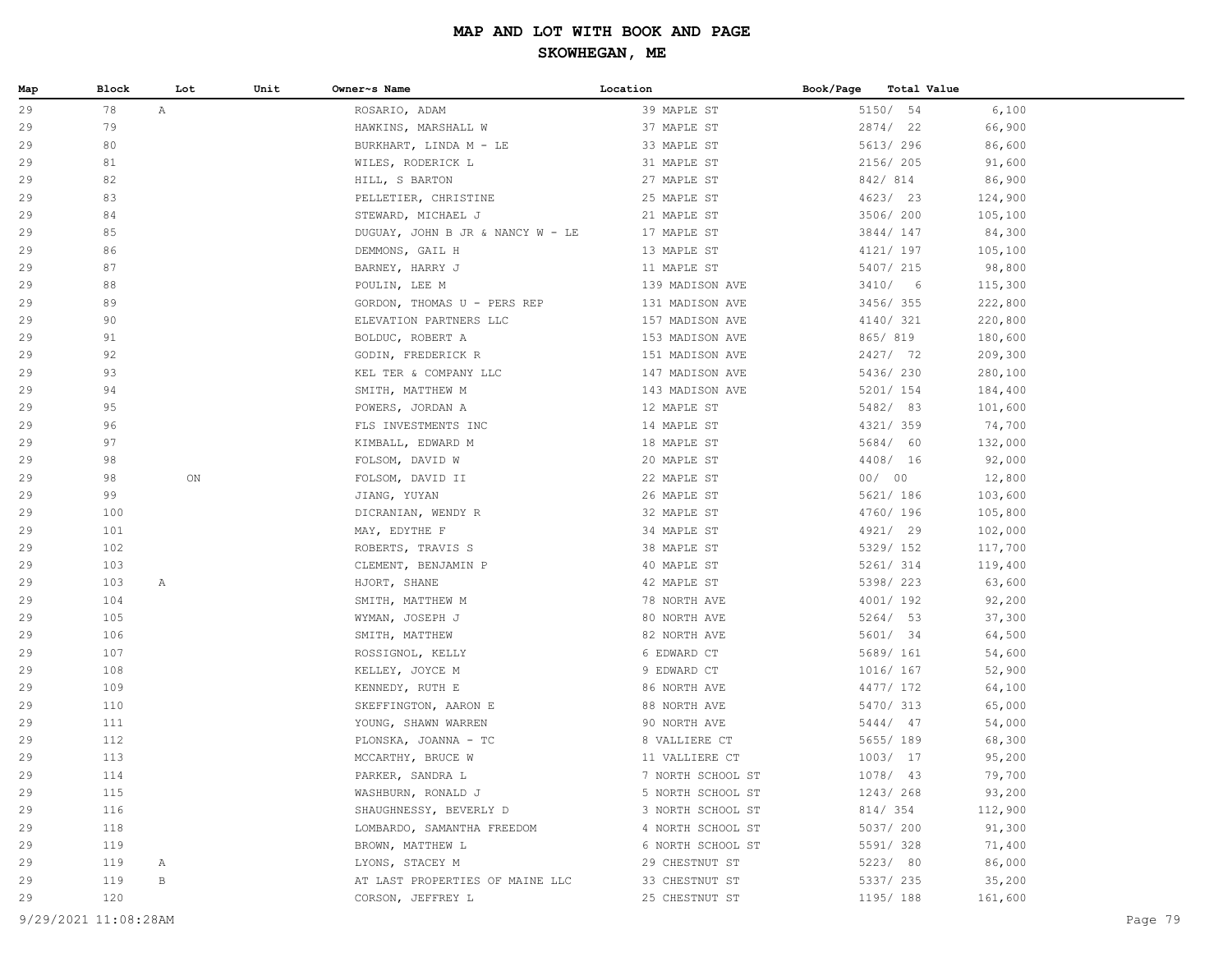| Map      | Block      | Lot | Unit | Owner~s Name                         | Location                 | Book/Page<br>Total Value |                  |
|----------|------------|-----|------|--------------------------------------|--------------------------|--------------------------|------------------|
| 29       | 122        |     |      | COTE, JESSICA L                      | 19 CHESTNUT ST           | 5335/ 274                | 210,200          |
| 29       | 123        |     |      | BUENO, JOSE R                        | 17 CHESTNUT ST           | 5477/ 252                | 66,600           |
| 29       | 124        |     |      | PARKER, LOREN H JR                   | 13 CHESTNUT ST           | 4816/ 322                | 52,100           |
| 29       | 125        |     |      | MARTIN, DAVID F                      | 9 CHESTNUT ST            | 2927/ 99                 | 111,500          |
| 29       | 126        |     |      | CARBONE, CHELSEY S                   | 93 NORTH AVE             | 5476/337                 | 114,100          |
| 29       | 128        |     |      | DAWES, ERNEST L JR                   | 87 NORTH AVE             | 5503/292                 | 121,800          |
| 29       | 129        |     |      | MORIN, LOUIS P                       | 85 NORTH AVE             | 5314/ 291                | 83,800           |
| 29       | 130        |     |      | MORIN, LOUIS P                       | 83 NORTH AVE             | 5314/ 291                | 12,700           |
| 29       | 131        |     |      | DOSSEV, MIROSLAV                     | 79 NORTH AVE             | 5033/ 76                 | 82,600           |
| 29       | 132        |     |      | SNIPES, JOSIAH E                     | 6 EAST MAPLE ST          | 1660/ 347                | 78,700           |
| 29       | 133        |     |      | SITES, BLAINE                        | 10 EAST MAPLE ST         | 4646/ 315                | 75,100           |
| 29       | 134        |     |      | TRUE, KENNETH K                      | 16 EAST MAPLE ST         | 5333/ 183                | 98,200           |
| 29       | 135        |     |      | HAYDEN, KAREN M                      | 18 EAST MAPLE ST         | 1658/ 116                | 78,100           |
| 29       | 136        |     |      | HUCKINS, JANICE M                    | 20 EAST MAPLE ST         | 5477/ 268                | 71,600           |
| 29       | 137        |     |      | LIGHTBODY, DAVID W                   | 24 EAST MAPLE ST         | 1613/325                 | 97,900           |
| 29       | 138        |     |      | POWERS, MATTHEW J                    | 26 EAST MAPLE ST         | 2175/ 220                | 73,500           |
| 29       | 139        |     |      | CURTIS, JASON                        | 30 EAST MAPLE ST         | 3060/ 85                 | 94,800           |
| 29       | 140        |     |      | SOULE, GEOFFREY                      | 32 EAST MAPLE ST         | 5032/ 187                | 60,300           |
| 29       | 141        |     |      | GENNESS, ALEXANDER M                 | 36 EAST MAPLE ST         | 5235/ 154                | 69,800           |
| 29       | 142        |     |      | NORTON, ADAM                         | 29 EAST MAPLE ST         | 5554/6                   | 67,100           |
| 29       | 143        |     |      | DOSTIE, BRAD                         | 27 EAST MAPLE ST         | 5618/ 10                 | 50,200           |
| 29       | 144        |     |      | HARSH, ARTHUR JR                     | 25 EAST MAPLE ST         | 1144/ 145                | 71,400           |
| 29       | 145        |     |      | LACASSE, RICHARD                     | 23 EAST MAPLE ST         | 4997/ 226                | 61,400           |
| 29       | 146        |     |      | LACASSE, RICHARD                     | 19 EAST MAPLE ST         | 4997/ 226                | 26,000           |
| 29       | 147        |     |      | KENNEY, SANDRA L (SMITH)             | 17 EAST MAPLE ST         | 5207/ 257                | 80,100           |
| 29       | 148        |     |      | SMITH, LEE B                         | 15 EAST MAPLE ST         |                          | 77,600           |
| 29       | 149        |     |      | LONG, CHERYL                         | 11 EAST MAPLE ST         | 4962/ 275                | 68,700           |
| 29       | 151        |     |      | WHITE, ELLA M - LIFE ESTATE          | 75 NORTH AVE             | 4719/ 354                | 71,600           |
| 29       | 152        |     |      | WYMAN, DINA                          | 73 NORTH AVE             | 3721/ 50                 | 56,200           |
| 29       | 153        |     |      | STAPLES, DONNA L                     | 71 NORTH AVE             | 2155/4                   | 69,100           |
| 29       | 154        |     |      | 65 NORTH AVENUE LLC                  | 65 NORTH AVE             | 5519/ 97                 | 122,300          |
| 29       | 155        |     |      | CATES, LISA M                        | 8 EAST ST                | 4575/325                 | 78,100           |
| 29       | 156        |     |      | HARVILLE, THOMAS W                   | 12 EAST ST               | 4664/353                 | 102,300          |
| 29<br>29 | 157<br>158 |     |      | SMITH, GREGORY J                     | 14 EAST ST               | 5306/ 104                | 68,400           |
| 29       | 159        |     |      | SMITH, GREGORY J<br>GREANEY, JESSICA | 18 EAST ST<br>19 EAST ST | 5306/ 104<br>5359/192    | 49,000<br>61,800 |
| 29       | 160        |     |      | GRAF, NEWELL B III                   | 17 EAST ST               | 3409/1                   | 60,400           |
| 29       | 161        |     |      | DUFFY, DEBORAH ANN                   | 15 EAST ST               | 4972/ 44                 | 98,300           |
| 29       | 162        |     |      | ROY, JOHN L                          | 11 EAST ST               | 2587/ 188                | 75,700           |
| 29       | 163        |     |      | DIONNE, JOYCE A                      | 9 EAST ST                | 4982/ 178                | 86,300           |
| 29       | 164        |     |      | BUSHEY, PATRICIA A                   | 63 NORTH AVE             | 719/ 27                  | 77,600           |
| 29       | 165        |     |      | DAMON, RUSSELL O                     | 59 NORTH AVE             | 5586/226                 | 72,500           |
| 29       | 166        |     |      | CHANDLER STREET LLC                  | 55 NORTH AVE             | 5503/ 217                | 232,600          |
| 29       | 168        |     |      | BEANE, TERRY F JR                    | 12 HESELTON ST           | 2257/ 151                | 90,500           |
| 29       | 168        | Α   |      | JP MORGAN CHASE BANK NA              | 14 HESELTON ST           | 5622/ 279                | 83,600           |
| 29       | 169        |     |      | DUREPO, DEBORAH                      | 16 HESELTON ST           | 4947/ 306                | 88,900           |
|          |            |     |      |                                      |                          |                          |                  |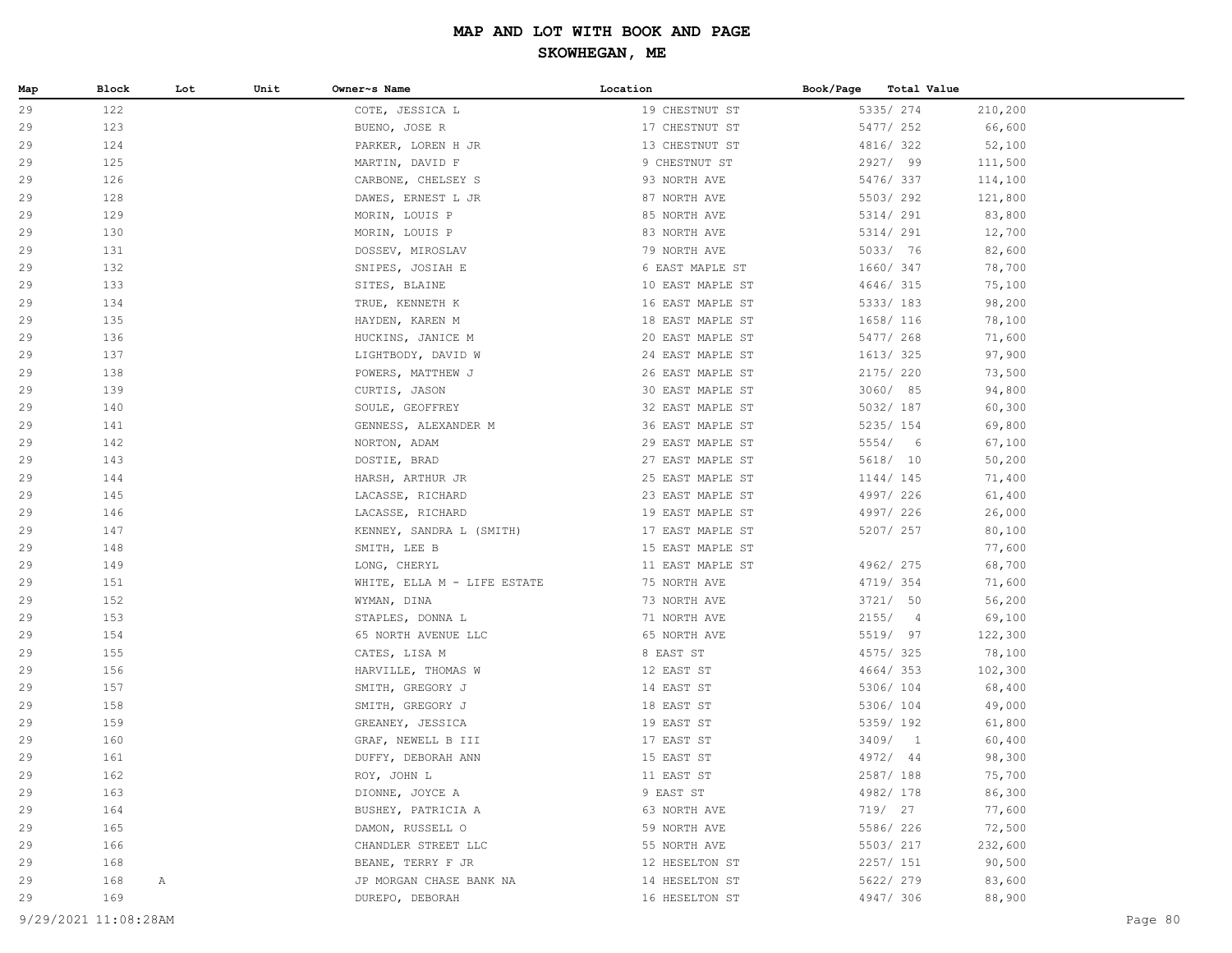| Map      | Block      | Lot                   | Unit | Owner~s Name                                                       | Location           | Book/Page Total Value |                        |                    |  |
|----------|------------|-----------------------|------|--------------------------------------------------------------------|--------------------|-----------------------|------------------------|--------------------|--|
| 29       | 170        |                       |      | JEWELL, ALYSHA N                                                   | 20 HESELTON ST     |                       | 5267/ 274              | 88,800             |  |
| 29       | 171        |                       |      | LOVEJOY, MARGARET ANNE                                             | 22 HESELTON ST     |                       | 1276/ 37               | 92,500             |  |
| 29       | 172        |                       |      | MAINE SCHOOL ADMINISTRATIVE DI 40 HESELTON ST                      |                    |                       | 748/ 232               | 1,082,000          |  |
| 29       | 172        | ON                    |      | TOWN OF SKOWHEGAN                                                  | 24 EAST ST         |                       |                        | 175,000            |  |
| 29       | 173        |                       |      | OLSEN, JENNIFER E                                                  | 13 CARDINAL AVE    |                       | 4323/347               | 169,500            |  |
| 29       | 174        |                       |      | LITTLEJOHN, SUSON A                                                | 39 HESELTON ST     |                       | 3707/1                 | 112,400            |  |
| 29       | 176        |                       |      | GILLEY, GLORIA A                                                   | 11 HESELTON ST     |                       | 853/ 403               | 139,100            |  |
| 29       | 176        | А                     |      | THING, ROBERT L                                                    | 15 HESELTON ST     |                       | 1013/ 151              | 192,200            |  |
| 29       | 176        | B                     |      | MCDERMOTT, DAVID M                                                 | 27 HESELTON ST     |                       | 1180/ 246              | 134,700            |  |
| 29       | 176        | $\mathbb C$           |      | YORK, NANCY J/WILLIAM E/WALTER 23 HESELTON ST                      |                    |                       | 3898/ 90               | 107,600            |  |
| 29       | 176        | D                     |      | GARCIA, FREDRICA SAFFER                                            | 21 HESELTON ST     |                       | 5334/ 52               | 112,600            |  |
| 29       | 176        | $\mathop{}\mathbb{E}$ |      | HARVILLE, THOMAS W                                                 | 17 HESELTON ST     |                       | 1586/ 286              | 104,900            |  |
| 29       | 177        |                       |      | DAVIS, ZEBULON M                                                   | 49 NORTH AVE       |                       | 5577/239               | 71,700             |  |
| 29       | 178        |                       |      | ROLLINS, JAMES M & PAUL A - LIF EST 47 NORTH AVE                   |                    |                       | 4382/ 228              | 73,000             |  |
| 29       | 179        |                       |      | RICH, ERIC                                                         | 45 NORTH AVE       |                       | 3800/ 10               | 66,000             |  |
| 29       | 180        |                       |      | DERBYSHIRE, JAMES A                                                | 41 NORTH AVE       |                       | 3955/194               | 53,500             |  |
| 29       | 181        |                       |      | CROCKETT, PAULA $M - L$ IFE ESTATE 8 EAST LEAVITT ST               |                    |                       | 5008/ 45               | 87,900             |  |
| 29       | 182        |                       |      | LITTLEFIELD, SKYLA BLUE                                            | 10 EAST LEAVITT ST |                       | 5590/ 65               | 119,300            |  |
| 29       | 183        |                       |      | BENNER, LLOYD R & MARY JANE - TRSTEE 1/2 16 EAST LEAVITT ST        |                    |                       | 4399/ 312              | 108,600            |  |
| 29       | 184        |                       |      | ACHORN, TODD E                                                     | 20 EAST LEAVITT ST |                       | 5289/ 13               | 60,500             |  |
| 29       | 185        |                       |      | LACASSE, LAURIE                                                    | 22 EAST LEAVITT ST |                       | 2996/ 78               | 89,800             |  |
| 29       | 186        |                       |      | QUINN, RYAN CHARLES                                                | 26 EAST LEAVITT ST |                       | 5106/ 21               | 77,700             |  |
| 29       | 187        |                       |      | PARLIN, CHRISTAL R (LISHERNESS) 30 EAST LEAVITT ST                 |                    |                       | 2418/ 118              | 103,500            |  |
| 29       | 188        |                       |      | ROSS, JOHN B                                                       | 38 EAST LEAVITT ST |                       | 5641/338               | 92,300             |  |
| 29       | 188        | А                     |      | XIE, HAI MING                                                      | 31 HESELTON ST     |                       | 4224/149               | 109,500            |  |
| 29       | 188<br>189 | B                     |      | TURNER, LOUIS B                                                    | 35 HESELTON ST     |                       | 1481/ 65<br>2297/129   | 109,700            |  |
| 29       |            |                       |      | FORTIER, MARK L                                                    | 42 EAST LEAVITT ST |                       |                        | 73,600             |  |
| 29<br>29 | 190<br>191 |                       |      | CONNELLY, DANIEL A<br>SYLVAIN, PAUL O - TRUSTEE 35 EAST LEAVITT ST | 14 CARDINAL AVE    |                       | $4264/$ 48<br>4075/ 98 | 133,300            |  |
| 29       | 191        | $\mathbf{1}$          |      | LAPOINTE, FRANCIS A & SHIRLEY A - LE                               | 39 EAST LEAVITT ST |                       | 4114/324               | 184,300<br>151,300 |  |
| 29       | 192        |                       |      | BLEVINS, HEATHER M                                                 | 27 EAST LEAVITT ST |                       | 4757/ 140              | 131,400            |  |
| 29       | 193        |                       |      | TESSIER, ANTHONY L                                                 | 23 EAST LEAVITT ST |                       | 5514/ 75               | 89,000             |  |
| 29       | 194        |                       |      | BILODEAU, RAYMOND G                                                | 21 EAST LEAVITT ST |                       | 697/ 241               | 89,600             |  |
| 29       | 195        |                       |      | NYHAN, MICHAEL J                                                   | 19 EAST LEAVITT ST |                       | 5087/ 134              | 72,500             |  |
| 29       | 196        |                       |      | WRIGHT, ROBERT J SR                                                | 17 EAST LEAVITT ST |                       | 5467/ 169              | 71,200             |  |
| 29       | 197        |                       |      | FOLSOM, KRISTOPHER C                                               | 25 BUSH ST         |                       | 4031/349               | 90,400             |  |
| 29       | 198        |                       |      | FRANCK, RANDALL L                                                  | 21 BUSH ST         |                       | 4595/275               | 129,000            |  |
| 29       | 199        |                       |      | HULL, MELONY A                                                     | 17 BUSH ST         |                       | 2769/ 41               | 73,700             |  |
| 29       | 200        |                       |      | ADAMS, STEPHEN R                                                   | 13 BUSH ST         |                       | 1139/ 260              | 107,900            |  |
| 29       | 201        |                       |      | BEAULIEU, WILLIAM S                                                | 9 BUSH ST          |                       | 5215/ 310              | 56,000             |  |
| 29       | 202        |                       |      | FORTIER, HORACE J JR                                               | 5 BUSH ST          |                       | 645/327                | 118,700            |  |
| 29       | 203        |                       |      | WALKER, ABBY F                                                     | 312 WATER ST       |                       | 5557/ 72               | 173,000            |  |
| 29       | 204        |                       |      | RICHMOND, BRIAN R                                                  | 316 WATER ST       |                       | 4568/ 113              | 100,400            |  |
| 29       | 205        |                       |      | ONYEKELU-EZE, SOCHIMA                                              | 320 WATER ST       |                       | 5650/358               | 102,500            |  |
| 29       | 206        |                       |      | ELEVATION PARTNERS LLC                                             | 330 WATER ST       |                       | 4140/321               | 283,400            |  |
| 29       | 208        |                       |      | ROLNY, PETER                                                       | 340 WATER ST       |                       | 5433/ 150              | 97,000             |  |
|          |            |                       |      |                                                                    |                    |                       |                        |                    |  |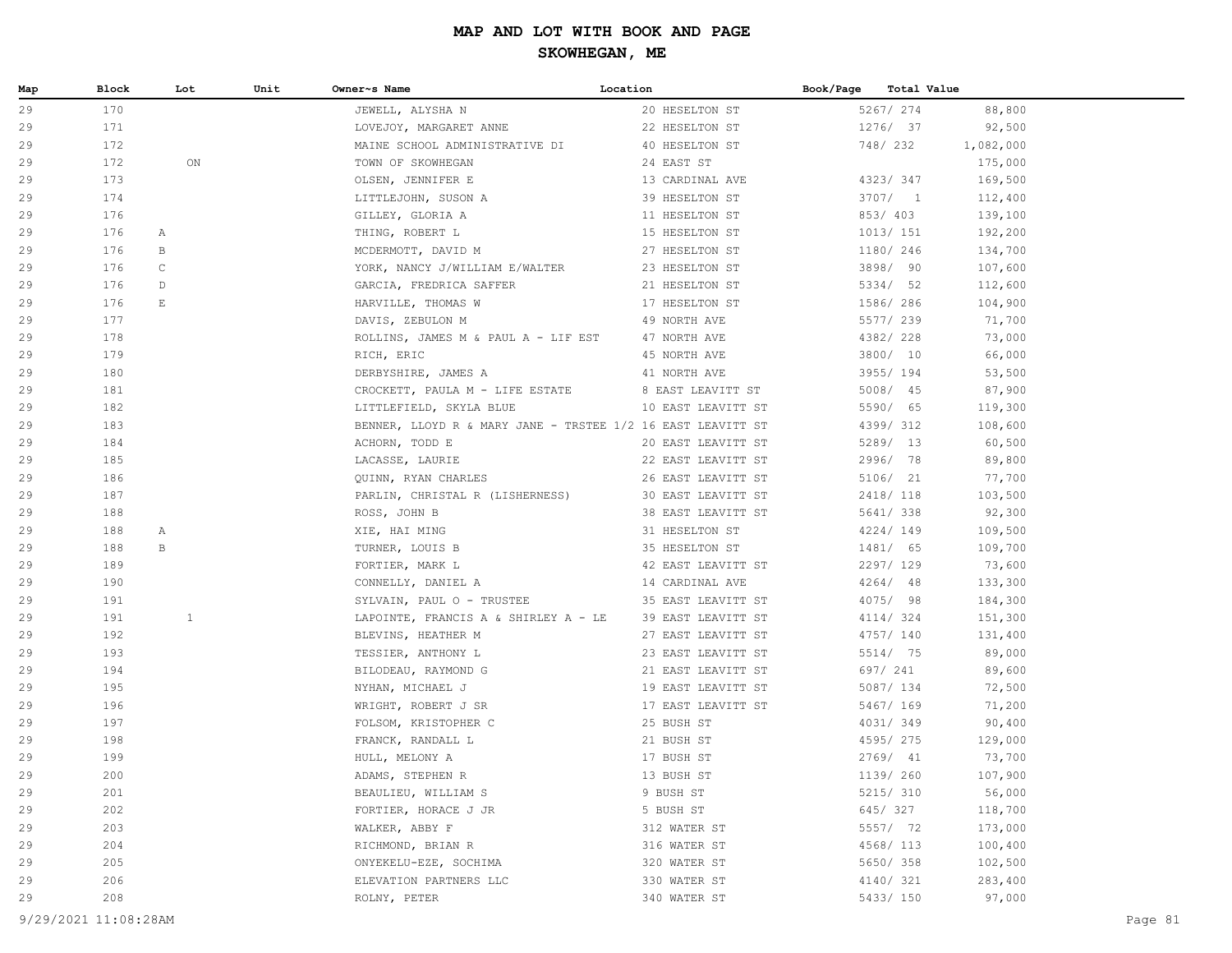| 29<br>209<br>346 WATER ST<br>3177/ 335<br>174,300<br>CRISIS AND COUNSELING HOLDINGS<br>1802/333<br>29<br>210<br>BREINGAN, STEPHANIE<br>354 WATER ST<br>80,400<br>211<br>PARK, KRISTINA SAVAGE<br>362 WATER ST<br>5373/ 117<br>87,500<br>29<br>866/1011<br>29<br>212<br>FOSTER, SARA G<br>366 WATER ST<br>126,700<br>212<br>$\mathbf{1}$<br>3158/ 56<br>29<br>FOSTER, KEVIN P<br>41 EAST LEAVITT ST<br>134,000<br>213<br>5378/ 64<br>29<br>WYMAN, JOSEPH<br>378 WATER ST<br>224,600<br>386 WATER ST<br>4917/ 173<br>29<br>214<br>WYMAN, JOSEPH J<br>93,500<br>29<br>215<br>FLS INVESTMENTS INC<br>6 BUSH ST<br>4312/ 164<br>58,700<br>4376/ 98<br>29<br>217<br>10 BUSH ST<br>79,900<br>MANWARING, RICKY L<br>3407/224<br>29<br>218<br>12 BUSH ST<br>58,700<br>ASHLEY, SHIRLEY M & ROBERT<br>219<br>3155/ 159<br>29<br>14 BUSH ST<br>101,600<br>ADAMS, CHARLENE R - TRUSTEE<br>220<br>4966/ 32<br>29<br>16 BUSH ST<br>81,300<br>WHITE, JOSHUA<br>2717/ 143<br>29<br>221<br>18 BUSH ST<br>53,500<br>SAVAGE, MICHAEL S<br>26 BUSH ST APARTMENTS LLC<br>26 BUSH ST<br>5688/ 206<br>29<br>222<br>158,400<br>222<br>2975/ 70<br>29<br>HUTCHINS, DEBORAH A<br>20 BUSH ST<br>86,900<br>Α<br>223<br>2393/ 63<br>29<br>GRAM, DIANNA L<br>5 EAST LEAVITT ST<br>89,200<br>5084/326<br>29<br>223<br>3 EAST LEAVITT ST<br>61,500<br>Α<br>POMERLEAU, VICTOR<br>223<br>5384/ 201<br>29<br>$\mathbf{B}$<br>QUINN, GARRETT C<br>35 NORTH AVE<br>27,700<br>224<br>4675/105<br>29<br>YORK, FLORA B<br>33 NORTH AVE<br>60,300<br>225<br>3070/ 197<br>29<br>29 NORTH AVE<br>62,600<br>LACASSE, RICHARD A<br>27 NORTH AVE<br>29<br>226<br>CLEMENTS, ANNE L - EST OF<br>1000/ 148<br>84,100<br>4030/273<br>29<br>227<br>MCLAUGHLIN, TERRY WAYNE<br>25 NORTH AVE<br>70,200<br>228<br>1251/ 37<br>76,300<br>29<br>ARMSTRONG, DARLENE L<br>23 NORTH AVE<br>229<br>2922/230<br>29<br>LEE, PAK KEUNG & ZHAO, MU YUNN<br>46 HIGH ST<br>93,100<br>230<br>3242/89<br>29<br>48 HIGH ST<br>82,600<br>LYMAN, JAMES A<br>231<br>5174/ 168<br>29<br>50 HIGH ST<br>12,700<br>NEW COMMUNITIES INC<br>232<br>29<br>NEW COMMU NITIES INC<br>54 HIGH ST<br>5174/ 169<br>183,200<br>$\mathbf{1}$<br>30<br>ELM ST<br>4586/274<br>700<br>ACKLEY, JOHN W<br>$\overline{c}$<br>1925/199<br>50 ELM ST<br>98,500<br>30<br>ACKLEY, JOHN W<br>$\overline{c}$<br>5092/192<br>200<br>30<br>HORINE, SAMUEL A & PATRICIA S - TC 75% ELM ST<br>Α<br>3<br>557/ 42<br>30<br>ELM/PLEASANT STS<br>3,400<br>TOWN OF SKOWHEGAN<br>$\overline{4}$<br>4408/280<br>30<br>FLS INVESTMENTS INC<br>2 COBURN AVE<br>155,200<br>30<br>4<br>$\mathbb{A}$<br>55 ELM ST<br>1797/ 110<br>82,100<br>REID, PATRICIA A<br>5<br>5082/ 310<br>30<br>IMAM & KHAN LLC<br>59 PLEASANT ST<br>382,300<br>6<br>5346/ 182<br>10 COBURN AVE<br>30,200<br>30<br>RINALDI, DOMINICK<br>$7\phantom{.0}$<br>1111/ 24<br>30<br>18 COBURN AVE<br>138,500<br>MACMICHAEL, ELLEN<br>8<br>1009/ 44<br>26 COBURN AVE<br>141,800<br>30<br>REID, WILLIAM F JR<br>9<br>32 COBURN AVE<br>2448/259<br>30<br>EVANS, KATHRYN LOUISE<br>144,600<br>10<br>33 COBURN AVE<br>5162/ 225<br>DEES, MICHAEL<br>131,300<br>30<br>$\mathbf{1}$<br>5232/ 57<br>30<br>10<br>GAGNON, NOAH<br>42 SUMMER ST<br>154,500<br>2883/29<br>11<br>TANNER, DEBORAH D (BROWN)<br>27 COBURN AVE<br>172,600<br>30<br>12<br>3937/ 47<br>STULC, JAROSLAV P<br>21 COBURN AVE<br>178,200<br>30<br>13<br>4413/2<br>FILES, DARREN S<br>17 COBURN AVE<br>141,900<br>30<br>3858/ 77<br>128,600<br>30<br>14<br>GLEASON, FRANK A III<br>15 COBURN AVE<br>15<br>5442/295<br>180,600<br>WEAVER, JEFFREY<br>11 COBURN AVE<br>30<br>16<br>160,700<br>30<br>SAMUELSON, SANDRA P<br>39 PLEASANT ST<br>1944/253<br>9/29/2021 11:08:28AM<br>Page 82 | Map | Block | Lot | Unit | Owner~s Name | Location | Book/Page | Total Value |  |
|----------------------------------------------------------------------------------------------------------------------------------------------------------------------------------------------------------------------------------------------------------------------------------------------------------------------------------------------------------------------------------------------------------------------------------------------------------------------------------------------------------------------------------------------------------------------------------------------------------------------------------------------------------------------------------------------------------------------------------------------------------------------------------------------------------------------------------------------------------------------------------------------------------------------------------------------------------------------------------------------------------------------------------------------------------------------------------------------------------------------------------------------------------------------------------------------------------------------------------------------------------------------------------------------------------------------------------------------------------------------------------------------------------------------------------------------------------------------------------------------------------------------------------------------------------------------------------------------------------------------------------------------------------------------------------------------------------------------------------------------------------------------------------------------------------------------------------------------------------------------------------------------------------------------------------------------------------------------------------------------------------------------------------------------------------------------------------------------------------------------------------------------------------------------------------------------------------------------------------------------------------------------------------------------------------------------------------------------------------------------------------------------------------------------------------------------------------------------------------------------------------------------------------------------------------------------------------------------------------------------------------------------------------------------------------------------------------------------------------------------------------------------------------------------------------------------------------------------------------------------------------------------------------------------------------------------------------------------------------------------------------------------------------------------------------------------------------------------------------------------------------------------------------------------------------------------------------------------------------------------------------------------------------------------------------------------------------------------------------------------------------------------------------------------------------------------------------------------------------------------------------------------------------------------------------------------------------------------------------------------------------------------------------------------------------------------|-----|-------|-----|------|--------------|----------|-----------|-------------|--|
|                                                                                                                                                                                                                                                                                                                                                                                                                                                                                                                                                                                                                                                                                                                                                                                                                                                                                                                                                                                                                                                                                                                                                                                                                                                                                                                                                                                                                                                                                                                                                                                                                                                                                                                                                                                                                                                                                                                                                                                                                                                                                                                                                                                                                                                                                                                                                                                                                                                                                                                                                                                                                                                                                                                                                                                                                                                                                                                                                                                                                                                                                                                                                                                                                                                                                                                                                                                                                                                                                                                                                                                                                                                                                              |     |       |     |      |              |          |           |             |  |
|                                                                                                                                                                                                                                                                                                                                                                                                                                                                                                                                                                                                                                                                                                                                                                                                                                                                                                                                                                                                                                                                                                                                                                                                                                                                                                                                                                                                                                                                                                                                                                                                                                                                                                                                                                                                                                                                                                                                                                                                                                                                                                                                                                                                                                                                                                                                                                                                                                                                                                                                                                                                                                                                                                                                                                                                                                                                                                                                                                                                                                                                                                                                                                                                                                                                                                                                                                                                                                                                                                                                                                                                                                                                                              |     |       |     |      |              |          |           |             |  |
|                                                                                                                                                                                                                                                                                                                                                                                                                                                                                                                                                                                                                                                                                                                                                                                                                                                                                                                                                                                                                                                                                                                                                                                                                                                                                                                                                                                                                                                                                                                                                                                                                                                                                                                                                                                                                                                                                                                                                                                                                                                                                                                                                                                                                                                                                                                                                                                                                                                                                                                                                                                                                                                                                                                                                                                                                                                                                                                                                                                                                                                                                                                                                                                                                                                                                                                                                                                                                                                                                                                                                                                                                                                                                              |     |       |     |      |              |          |           |             |  |
|                                                                                                                                                                                                                                                                                                                                                                                                                                                                                                                                                                                                                                                                                                                                                                                                                                                                                                                                                                                                                                                                                                                                                                                                                                                                                                                                                                                                                                                                                                                                                                                                                                                                                                                                                                                                                                                                                                                                                                                                                                                                                                                                                                                                                                                                                                                                                                                                                                                                                                                                                                                                                                                                                                                                                                                                                                                                                                                                                                                                                                                                                                                                                                                                                                                                                                                                                                                                                                                                                                                                                                                                                                                                                              |     |       |     |      |              |          |           |             |  |
|                                                                                                                                                                                                                                                                                                                                                                                                                                                                                                                                                                                                                                                                                                                                                                                                                                                                                                                                                                                                                                                                                                                                                                                                                                                                                                                                                                                                                                                                                                                                                                                                                                                                                                                                                                                                                                                                                                                                                                                                                                                                                                                                                                                                                                                                                                                                                                                                                                                                                                                                                                                                                                                                                                                                                                                                                                                                                                                                                                                                                                                                                                                                                                                                                                                                                                                                                                                                                                                                                                                                                                                                                                                                                              |     |       |     |      |              |          |           |             |  |
|                                                                                                                                                                                                                                                                                                                                                                                                                                                                                                                                                                                                                                                                                                                                                                                                                                                                                                                                                                                                                                                                                                                                                                                                                                                                                                                                                                                                                                                                                                                                                                                                                                                                                                                                                                                                                                                                                                                                                                                                                                                                                                                                                                                                                                                                                                                                                                                                                                                                                                                                                                                                                                                                                                                                                                                                                                                                                                                                                                                                                                                                                                                                                                                                                                                                                                                                                                                                                                                                                                                                                                                                                                                                                              |     |       |     |      |              |          |           |             |  |
|                                                                                                                                                                                                                                                                                                                                                                                                                                                                                                                                                                                                                                                                                                                                                                                                                                                                                                                                                                                                                                                                                                                                                                                                                                                                                                                                                                                                                                                                                                                                                                                                                                                                                                                                                                                                                                                                                                                                                                                                                                                                                                                                                                                                                                                                                                                                                                                                                                                                                                                                                                                                                                                                                                                                                                                                                                                                                                                                                                                                                                                                                                                                                                                                                                                                                                                                                                                                                                                                                                                                                                                                                                                                                              |     |       |     |      |              |          |           |             |  |
|                                                                                                                                                                                                                                                                                                                                                                                                                                                                                                                                                                                                                                                                                                                                                                                                                                                                                                                                                                                                                                                                                                                                                                                                                                                                                                                                                                                                                                                                                                                                                                                                                                                                                                                                                                                                                                                                                                                                                                                                                                                                                                                                                                                                                                                                                                                                                                                                                                                                                                                                                                                                                                                                                                                                                                                                                                                                                                                                                                                                                                                                                                                                                                                                                                                                                                                                                                                                                                                                                                                                                                                                                                                                                              |     |       |     |      |              |          |           |             |  |
|                                                                                                                                                                                                                                                                                                                                                                                                                                                                                                                                                                                                                                                                                                                                                                                                                                                                                                                                                                                                                                                                                                                                                                                                                                                                                                                                                                                                                                                                                                                                                                                                                                                                                                                                                                                                                                                                                                                                                                                                                                                                                                                                                                                                                                                                                                                                                                                                                                                                                                                                                                                                                                                                                                                                                                                                                                                                                                                                                                                                                                                                                                                                                                                                                                                                                                                                                                                                                                                                                                                                                                                                                                                                                              |     |       |     |      |              |          |           |             |  |
|                                                                                                                                                                                                                                                                                                                                                                                                                                                                                                                                                                                                                                                                                                                                                                                                                                                                                                                                                                                                                                                                                                                                                                                                                                                                                                                                                                                                                                                                                                                                                                                                                                                                                                                                                                                                                                                                                                                                                                                                                                                                                                                                                                                                                                                                                                                                                                                                                                                                                                                                                                                                                                                                                                                                                                                                                                                                                                                                                                                                                                                                                                                                                                                                                                                                                                                                                                                                                                                                                                                                                                                                                                                                                              |     |       |     |      |              |          |           |             |  |
|                                                                                                                                                                                                                                                                                                                                                                                                                                                                                                                                                                                                                                                                                                                                                                                                                                                                                                                                                                                                                                                                                                                                                                                                                                                                                                                                                                                                                                                                                                                                                                                                                                                                                                                                                                                                                                                                                                                                                                                                                                                                                                                                                                                                                                                                                                                                                                                                                                                                                                                                                                                                                                                                                                                                                                                                                                                                                                                                                                                                                                                                                                                                                                                                                                                                                                                                                                                                                                                                                                                                                                                                                                                                                              |     |       |     |      |              |          |           |             |  |
|                                                                                                                                                                                                                                                                                                                                                                                                                                                                                                                                                                                                                                                                                                                                                                                                                                                                                                                                                                                                                                                                                                                                                                                                                                                                                                                                                                                                                                                                                                                                                                                                                                                                                                                                                                                                                                                                                                                                                                                                                                                                                                                                                                                                                                                                                                                                                                                                                                                                                                                                                                                                                                                                                                                                                                                                                                                                                                                                                                                                                                                                                                                                                                                                                                                                                                                                                                                                                                                                                                                                                                                                                                                                                              |     |       |     |      |              |          |           |             |  |
|                                                                                                                                                                                                                                                                                                                                                                                                                                                                                                                                                                                                                                                                                                                                                                                                                                                                                                                                                                                                                                                                                                                                                                                                                                                                                                                                                                                                                                                                                                                                                                                                                                                                                                                                                                                                                                                                                                                                                                                                                                                                                                                                                                                                                                                                                                                                                                                                                                                                                                                                                                                                                                                                                                                                                                                                                                                                                                                                                                                                                                                                                                                                                                                                                                                                                                                                                                                                                                                                                                                                                                                                                                                                                              |     |       |     |      |              |          |           |             |  |
|                                                                                                                                                                                                                                                                                                                                                                                                                                                                                                                                                                                                                                                                                                                                                                                                                                                                                                                                                                                                                                                                                                                                                                                                                                                                                                                                                                                                                                                                                                                                                                                                                                                                                                                                                                                                                                                                                                                                                                                                                                                                                                                                                                                                                                                                                                                                                                                                                                                                                                                                                                                                                                                                                                                                                                                                                                                                                                                                                                                                                                                                                                                                                                                                                                                                                                                                                                                                                                                                                                                                                                                                                                                                                              |     |       |     |      |              |          |           |             |  |
|                                                                                                                                                                                                                                                                                                                                                                                                                                                                                                                                                                                                                                                                                                                                                                                                                                                                                                                                                                                                                                                                                                                                                                                                                                                                                                                                                                                                                                                                                                                                                                                                                                                                                                                                                                                                                                                                                                                                                                                                                                                                                                                                                                                                                                                                                                                                                                                                                                                                                                                                                                                                                                                                                                                                                                                                                                                                                                                                                                                                                                                                                                                                                                                                                                                                                                                                                                                                                                                                                                                                                                                                                                                                                              |     |       |     |      |              |          |           |             |  |
|                                                                                                                                                                                                                                                                                                                                                                                                                                                                                                                                                                                                                                                                                                                                                                                                                                                                                                                                                                                                                                                                                                                                                                                                                                                                                                                                                                                                                                                                                                                                                                                                                                                                                                                                                                                                                                                                                                                                                                                                                                                                                                                                                                                                                                                                                                                                                                                                                                                                                                                                                                                                                                                                                                                                                                                                                                                                                                                                                                                                                                                                                                                                                                                                                                                                                                                                                                                                                                                                                                                                                                                                                                                                                              |     |       |     |      |              |          |           |             |  |
|                                                                                                                                                                                                                                                                                                                                                                                                                                                                                                                                                                                                                                                                                                                                                                                                                                                                                                                                                                                                                                                                                                                                                                                                                                                                                                                                                                                                                                                                                                                                                                                                                                                                                                                                                                                                                                                                                                                                                                                                                                                                                                                                                                                                                                                                                                                                                                                                                                                                                                                                                                                                                                                                                                                                                                                                                                                                                                                                                                                                                                                                                                                                                                                                                                                                                                                                                                                                                                                                                                                                                                                                                                                                                              |     |       |     |      |              |          |           |             |  |
|                                                                                                                                                                                                                                                                                                                                                                                                                                                                                                                                                                                                                                                                                                                                                                                                                                                                                                                                                                                                                                                                                                                                                                                                                                                                                                                                                                                                                                                                                                                                                                                                                                                                                                                                                                                                                                                                                                                                                                                                                                                                                                                                                                                                                                                                                                                                                                                                                                                                                                                                                                                                                                                                                                                                                                                                                                                                                                                                                                                                                                                                                                                                                                                                                                                                                                                                                                                                                                                                                                                                                                                                                                                                                              |     |       |     |      |              |          |           |             |  |
|                                                                                                                                                                                                                                                                                                                                                                                                                                                                                                                                                                                                                                                                                                                                                                                                                                                                                                                                                                                                                                                                                                                                                                                                                                                                                                                                                                                                                                                                                                                                                                                                                                                                                                                                                                                                                                                                                                                                                                                                                                                                                                                                                                                                                                                                                                                                                                                                                                                                                                                                                                                                                                                                                                                                                                                                                                                                                                                                                                                                                                                                                                                                                                                                                                                                                                                                                                                                                                                                                                                                                                                                                                                                                              |     |       |     |      |              |          |           |             |  |
|                                                                                                                                                                                                                                                                                                                                                                                                                                                                                                                                                                                                                                                                                                                                                                                                                                                                                                                                                                                                                                                                                                                                                                                                                                                                                                                                                                                                                                                                                                                                                                                                                                                                                                                                                                                                                                                                                                                                                                                                                                                                                                                                                                                                                                                                                                                                                                                                                                                                                                                                                                                                                                                                                                                                                                                                                                                                                                                                                                                                                                                                                                                                                                                                                                                                                                                                                                                                                                                                                                                                                                                                                                                                                              |     |       |     |      |              |          |           |             |  |
|                                                                                                                                                                                                                                                                                                                                                                                                                                                                                                                                                                                                                                                                                                                                                                                                                                                                                                                                                                                                                                                                                                                                                                                                                                                                                                                                                                                                                                                                                                                                                                                                                                                                                                                                                                                                                                                                                                                                                                                                                                                                                                                                                                                                                                                                                                                                                                                                                                                                                                                                                                                                                                                                                                                                                                                                                                                                                                                                                                                                                                                                                                                                                                                                                                                                                                                                                                                                                                                                                                                                                                                                                                                                                              |     |       |     |      |              |          |           |             |  |
|                                                                                                                                                                                                                                                                                                                                                                                                                                                                                                                                                                                                                                                                                                                                                                                                                                                                                                                                                                                                                                                                                                                                                                                                                                                                                                                                                                                                                                                                                                                                                                                                                                                                                                                                                                                                                                                                                                                                                                                                                                                                                                                                                                                                                                                                                                                                                                                                                                                                                                                                                                                                                                                                                                                                                                                                                                                                                                                                                                                                                                                                                                                                                                                                                                                                                                                                                                                                                                                                                                                                                                                                                                                                                              |     |       |     |      |              |          |           |             |  |
|                                                                                                                                                                                                                                                                                                                                                                                                                                                                                                                                                                                                                                                                                                                                                                                                                                                                                                                                                                                                                                                                                                                                                                                                                                                                                                                                                                                                                                                                                                                                                                                                                                                                                                                                                                                                                                                                                                                                                                                                                                                                                                                                                                                                                                                                                                                                                                                                                                                                                                                                                                                                                                                                                                                                                                                                                                                                                                                                                                                                                                                                                                                                                                                                                                                                                                                                                                                                                                                                                                                                                                                                                                                                                              |     |       |     |      |              |          |           |             |  |
|                                                                                                                                                                                                                                                                                                                                                                                                                                                                                                                                                                                                                                                                                                                                                                                                                                                                                                                                                                                                                                                                                                                                                                                                                                                                                                                                                                                                                                                                                                                                                                                                                                                                                                                                                                                                                                                                                                                                                                                                                                                                                                                                                                                                                                                                                                                                                                                                                                                                                                                                                                                                                                                                                                                                                                                                                                                                                                                                                                                                                                                                                                                                                                                                                                                                                                                                                                                                                                                                                                                                                                                                                                                                                              |     |       |     |      |              |          |           |             |  |
|                                                                                                                                                                                                                                                                                                                                                                                                                                                                                                                                                                                                                                                                                                                                                                                                                                                                                                                                                                                                                                                                                                                                                                                                                                                                                                                                                                                                                                                                                                                                                                                                                                                                                                                                                                                                                                                                                                                                                                                                                                                                                                                                                                                                                                                                                                                                                                                                                                                                                                                                                                                                                                                                                                                                                                                                                                                                                                                                                                                                                                                                                                                                                                                                                                                                                                                                                                                                                                                                                                                                                                                                                                                                                              |     |       |     |      |              |          |           |             |  |
|                                                                                                                                                                                                                                                                                                                                                                                                                                                                                                                                                                                                                                                                                                                                                                                                                                                                                                                                                                                                                                                                                                                                                                                                                                                                                                                                                                                                                                                                                                                                                                                                                                                                                                                                                                                                                                                                                                                                                                                                                                                                                                                                                                                                                                                                                                                                                                                                                                                                                                                                                                                                                                                                                                                                                                                                                                                                                                                                                                                                                                                                                                                                                                                                                                                                                                                                                                                                                                                                                                                                                                                                                                                                                              |     |       |     |      |              |          |           |             |  |
|                                                                                                                                                                                                                                                                                                                                                                                                                                                                                                                                                                                                                                                                                                                                                                                                                                                                                                                                                                                                                                                                                                                                                                                                                                                                                                                                                                                                                                                                                                                                                                                                                                                                                                                                                                                                                                                                                                                                                                                                                                                                                                                                                                                                                                                                                                                                                                                                                                                                                                                                                                                                                                                                                                                                                                                                                                                                                                                                                                                                                                                                                                                                                                                                                                                                                                                                                                                                                                                                                                                                                                                                                                                                                              |     |       |     |      |              |          |           |             |  |
|                                                                                                                                                                                                                                                                                                                                                                                                                                                                                                                                                                                                                                                                                                                                                                                                                                                                                                                                                                                                                                                                                                                                                                                                                                                                                                                                                                                                                                                                                                                                                                                                                                                                                                                                                                                                                                                                                                                                                                                                                                                                                                                                                                                                                                                                                                                                                                                                                                                                                                                                                                                                                                                                                                                                                                                                                                                                                                                                                                                                                                                                                                                                                                                                                                                                                                                                                                                                                                                                                                                                                                                                                                                                                              |     |       |     |      |              |          |           |             |  |
|                                                                                                                                                                                                                                                                                                                                                                                                                                                                                                                                                                                                                                                                                                                                                                                                                                                                                                                                                                                                                                                                                                                                                                                                                                                                                                                                                                                                                                                                                                                                                                                                                                                                                                                                                                                                                                                                                                                                                                                                                                                                                                                                                                                                                                                                                                                                                                                                                                                                                                                                                                                                                                                                                                                                                                                                                                                                                                                                                                                                                                                                                                                                                                                                                                                                                                                                                                                                                                                                                                                                                                                                                                                                                              |     |       |     |      |              |          |           |             |  |
|                                                                                                                                                                                                                                                                                                                                                                                                                                                                                                                                                                                                                                                                                                                                                                                                                                                                                                                                                                                                                                                                                                                                                                                                                                                                                                                                                                                                                                                                                                                                                                                                                                                                                                                                                                                                                                                                                                                                                                                                                                                                                                                                                                                                                                                                                                                                                                                                                                                                                                                                                                                                                                                                                                                                                                                                                                                                                                                                                                                                                                                                                                                                                                                                                                                                                                                                                                                                                                                                                                                                                                                                                                                                                              |     |       |     |      |              |          |           |             |  |
|                                                                                                                                                                                                                                                                                                                                                                                                                                                                                                                                                                                                                                                                                                                                                                                                                                                                                                                                                                                                                                                                                                                                                                                                                                                                                                                                                                                                                                                                                                                                                                                                                                                                                                                                                                                                                                                                                                                                                                                                                                                                                                                                                                                                                                                                                                                                                                                                                                                                                                                                                                                                                                                                                                                                                                                                                                                                                                                                                                                                                                                                                                                                                                                                                                                                                                                                                                                                                                                                                                                                                                                                                                                                                              |     |       |     |      |              |          |           |             |  |
|                                                                                                                                                                                                                                                                                                                                                                                                                                                                                                                                                                                                                                                                                                                                                                                                                                                                                                                                                                                                                                                                                                                                                                                                                                                                                                                                                                                                                                                                                                                                                                                                                                                                                                                                                                                                                                                                                                                                                                                                                                                                                                                                                                                                                                                                                                                                                                                                                                                                                                                                                                                                                                                                                                                                                                                                                                                                                                                                                                                                                                                                                                                                                                                                                                                                                                                                                                                                                                                                                                                                                                                                                                                                                              |     |       |     |      |              |          |           |             |  |
|                                                                                                                                                                                                                                                                                                                                                                                                                                                                                                                                                                                                                                                                                                                                                                                                                                                                                                                                                                                                                                                                                                                                                                                                                                                                                                                                                                                                                                                                                                                                                                                                                                                                                                                                                                                                                                                                                                                                                                                                                                                                                                                                                                                                                                                                                                                                                                                                                                                                                                                                                                                                                                                                                                                                                                                                                                                                                                                                                                                                                                                                                                                                                                                                                                                                                                                                                                                                                                                                                                                                                                                                                                                                                              |     |       |     |      |              |          |           |             |  |
|                                                                                                                                                                                                                                                                                                                                                                                                                                                                                                                                                                                                                                                                                                                                                                                                                                                                                                                                                                                                                                                                                                                                                                                                                                                                                                                                                                                                                                                                                                                                                                                                                                                                                                                                                                                                                                                                                                                                                                                                                                                                                                                                                                                                                                                                                                                                                                                                                                                                                                                                                                                                                                                                                                                                                                                                                                                                                                                                                                                                                                                                                                                                                                                                                                                                                                                                                                                                                                                                                                                                                                                                                                                                                              |     |       |     |      |              |          |           |             |  |
|                                                                                                                                                                                                                                                                                                                                                                                                                                                                                                                                                                                                                                                                                                                                                                                                                                                                                                                                                                                                                                                                                                                                                                                                                                                                                                                                                                                                                                                                                                                                                                                                                                                                                                                                                                                                                                                                                                                                                                                                                                                                                                                                                                                                                                                                                                                                                                                                                                                                                                                                                                                                                                                                                                                                                                                                                                                                                                                                                                                                                                                                                                                                                                                                                                                                                                                                                                                                                                                                                                                                                                                                                                                                                              |     |       |     |      |              |          |           |             |  |
|                                                                                                                                                                                                                                                                                                                                                                                                                                                                                                                                                                                                                                                                                                                                                                                                                                                                                                                                                                                                                                                                                                                                                                                                                                                                                                                                                                                                                                                                                                                                                                                                                                                                                                                                                                                                                                                                                                                                                                                                                                                                                                                                                                                                                                                                                                                                                                                                                                                                                                                                                                                                                                                                                                                                                                                                                                                                                                                                                                                                                                                                                                                                                                                                                                                                                                                                                                                                                                                                                                                                                                                                                                                                                              |     |       |     |      |              |          |           |             |  |
|                                                                                                                                                                                                                                                                                                                                                                                                                                                                                                                                                                                                                                                                                                                                                                                                                                                                                                                                                                                                                                                                                                                                                                                                                                                                                                                                                                                                                                                                                                                                                                                                                                                                                                                                                                                                                                                                                                                                                                                                                                                                                                                                                                                                                                                                                                                                                                                                                                                                                                                                                                                                                                                                                                                                                                                                                                                                                                                                                                                                                                                                                                                                                                                                                                                                                                                                                                                                                                                                                                                                                                                                                                                                                              |     |       |     |      |              |          |           |             |  |
|                                                                                                                                                                                                                                                                                                                                                                                                                                                                                                                                                                                                                                                                                                                                                                                                                                                                                                                                                                                                                                                                                                                                                                                                                                                                                                                                                                                                                                                                                                                                                                                                                                                                                                                                                                                                                                                                                                                                                                                                                                                                                                                                                                                                                                                                                                                                                                                                                                                                                                                                                                                                                                                                                                                                                                                                                                                                                                                                                                                                                                                                                                                                                                                                                                                                                                                                                                                                                                                                                                                                                                                                                                                                                              |     |       |     |      |              |          |           |             |  |
|                                                                                                                                                                                                                                                                                                                                                                                                                                                                                                                                                                                                                                                                                                                                                                                                                                                                                                                                                                                                                                                                                                                                                                                                                                                                                                                                                                                                                                                                                                                                                                                                                                                                                                                                                                                                                                                                                                                                                                                                                                                                                                                                                                                                                                                                                                                                                                                                                                                                                                                                                                                                                                                                                                                                                                                                                                                                                                                                                                                                                                                                                                                                                                                                                                                                                                                                                                                                                                                                                                                                                                                                                                                                                              |     |       |     |      |              |          |           |             |  |
|                                                                                                                                                                                                                                                                                                                                                                                                                                                                                                                                                                                                                                                                                                                                                                                                                                                                                                                                                                                                                                                                                                                                                                                                                                                                                                                                                                                                                                                                                                                                                                                                                                                                                                                                                                                                                                                                                                                                                                                                                                                                                                                                                                                                                                                                                                                                                                                                                                                                                                                                                                                                                                                                                                                                                                                                                                                                                                                                                                                                                                                                                                                                                                                                                                                                                                                                                                                                                                                                                                                                                                                                                                                                                              |     |       |     |      |              |          |           |             |  |
|                                                                                                                                                                                                                                                                                                                                                                                                                                                                                                                                                                                                                                                                                                                                                                                                                                                                                                                                                                                                                                                                                                                                                                                                                                                                                                                                                                                                                                                                                                                                                                                                                                                                                                                                                                                                                                                                                                                                                                                                                                                                                                                                                                                                                                                                                                                                                                                                                                                                                                                                                                                                                                                                                                                                                                                                                                                                                                                                                                                                                                                                                                                                                                                                                                                                                                                                                                                                                                                                                                                                                                                                                                                                                              |     |       |     |      |              |          |           |             |  |
|                                                                                                                                                                                                                                                                                                                                                                                                                                                                                                                                                                                                                                                                                                                                                                                                                                                                                                                                                                                                                                                                                                                                                                                                                                                                                                                                                                                                                                                                                                                                                                                                                                                                                                                                                                                                                                                                                                                                                                                                                                                                                                                                                                                                                                                                                                                                                                                                                                                                                                                                                                                                                                                                                                                                                                                                                                                                                                                                                                                                                                                                                                                                                                                                                                                                                                                                                                                                                                                                                                                                                                                                                                                                                              |     |       |     |      |              |          |           |             |  |
|                                                                                                                                                                                                                                                                                                                                                                                                                                                                                                                                                                                                                                                                                                                                                                                                                                                                                                                                                                                                                                                                                                                                                                                                                                                                                                                                                                                                                                                                                                                                                                                                                                                                                                                                                                                                                                                                                                                                                                                                                                                                                                                                                                                                                                                                                                                                                                                                                                                                                                                                                                                                                                                                                                                                                                                                                                                                                                                                                                                                                                                                                                                                                                                                                                                                                                                                                                                                                                                                                                                                                                                                                                                                                              |     |       |     |      |              |          |           |             |  |
|                                                                                                                                                                                                                                                                                                                                                                                                                                                                                                                                                                                                                                                                                                                                                                                                                                                                                                                                                                                                                                                                                                                                                                                                                                                                                                                                                                                                                                                                                                                                                                                                                                                                                                                                                                                                                                                                                                                                                                                                                                                                                                                                                                                                                                                                                                                                                                                                                                                                                                                                                                                                                                                                                                                                                                                                                                                                                                                                                                                                                                                                                                                                                                                                                                                                                                                                                                                                                                                                                                                                                                                                                                                                                              |     |       |     |      |              |          |           |             |  |
|                                                                                                                                                                                                                                                                                                                                                                                                                                                                                                                                                                                                                                                                                                                                                                                                                                                                                                                                                                                                                                                                                                                                                                                                                                                                                                                                                                                                                                                                                                                                                                                                                                                                                                                                                                                                                                                                                                                                                                                                                                                                                                                                                                                                                                                                                                                                                                                                                                                                                                                                                                                                                                                                                                                                                                                                                                                                                                                                                                                                                                                                                                                                                                                                                                                                                                                                                                                                                                                                                                                                                                                                                                                                                              |     |       |     |      |              |          |           |             |  |
|                                                                                                                                                                                                                                                                                                                                                                                                                                                                                                                                                                                                                                                                                                                                                                                                                                                                                                                                                                                                                                                                                                                                                                                                                                                                                                                                                                                                                                                                                                                                                                                                                                                                                                                                                                                                                                                                                                                                                                                                                                                                                                                                                                                                                                                                                                                                                                                                                                                                                                                                                                                                                                                                                                                                                                                                                                                                                                                                                                                                                                                                                                                                                                                                                                                                                                                                                                                                                                                                                                                                                                                                                                                                                              |     |       |     |      |              |          |           |             |  |
|                                                                                                                                                                                                                                                                                                                                                                                                                                                                                                                                                                                                                                                                                                                                                                                                                                                                                                                                                                                                                                                                                                                                                                                                                                                                                                                                                                                                                                                                                                                                                                                                                                                                                                                                                                                                                                                                                                                                                                                                                                                                                                                                                                                                                                                                                                                                                                                                                                                                                                                                                                                                                                                                                                                                                                                                                                                                                                                                                                                                                                                                                                                                                                                                                                                                                                                                                                                                                                                                                                                                                                                                                                                                                              |     |       |     |      |              |          |           |             |  |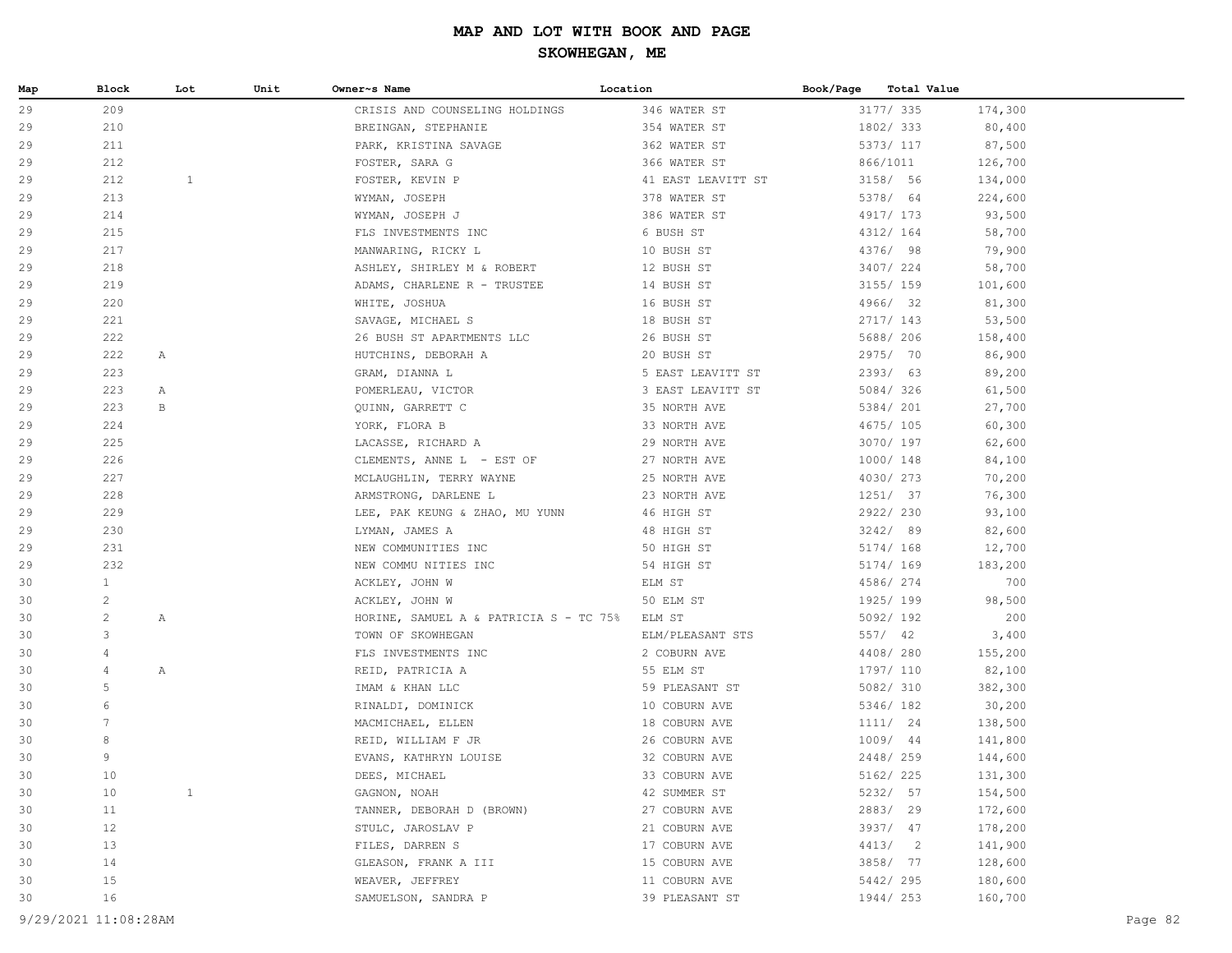| Map | Block                | Lot | Unit | Owner~s Name                    | Location       | Book/Page | Total Value |         |         |
|-----|----------------------|-----|------|---------------------------------|----------------|-----------|-------------|---------|---------|
| 30  | 17                   |     |      | SHURAK, KENNETH JOHN JR         | 37 PLEASANT ST |           | 2705/ 169   | 102,100 |         |
| 30  | 18                   |     |      | WEESE, VON L                    | 33 PLEASANT ST |           | 3366/ 249   | 119,000 |         |
| 30  | 20                   |     |      | TOWN OF SKOWHEGAN               | PLEASANT ST    |           | 1377/ 56    | 800     |         |
| 30  | 21                   |     |      | BOUCHER, ELLEN G (WITHEE)       | 10 SUMMER ST   |           | 5375/ 110   | 77,700  |         |
| 30  | 22                   |     |      | DAUPHINEE, TY E                 | 14 SUMMER ST   |           | 4532/209    | 32,400  |         |
| 30  | 23                   |     |      | IRWIN, RICHARD D SR             | 16 SUMMER ST   |           | 811/ 385    | 67,600  |         |
| 30  | 24                   |     |      | LONG, PHYLLIS M                 | 20 SUMMER ST   |           | 830/ 228    | 83,500  |         |
| 30  | 25                   |     |      | JADA PROPERTIES                 | 22 SUMMER ST   |           | 4497/ 310   | 73,000  |         |
| 30  | 26                   |     |      | HOLT, DEREK                     | 26 SUMMER ST   |           | 5037/329    | 77,800  |         |
| 30  | 27                   |     |      | ST PIERRE, DONNA M              | 28 SUMMER ST   |           | 4475/349    | 72,100  |         |
| 30  | 29                   |     |      | DERBYSHIRE, JAMES A             | 46 SUMMER ST   |           | 1144/2      | 87,200  |         |
| 30  | 30                   |     |      | FRANKLIN, ESTER B               | 48 SUMMER ST   |           | 4888/ 254   | 91,000  |         |
| 30  | 31                   |     |      | DAYTON, DEBORA                  | 47 SUMMER ST   |           | 5675/ 179   | 131,200 |         |
| 30  | 32                   |     |      | SPENCER, NANCY BOSWORTH         | 43 SUMMER ST   |           | 2153/42     | 79,000  |         |
| 30  | 33                   |     |      | QUIMBY, HEATHER J               | 41 SUMMER ST   |           | 5599/ 227   | 61,800  |         |
| 30  | 34                   |     |      | GOULETTE, RICHARD A             | 39 SUMMER ST   |           | 640/ 323    | 69,700  |         |
| 30  | 35                   |     |      | LIBBY, ELTON G                  | 37 SUMMER ST   |           | 3370/ 203   | 99,500  |         |
| 30  | 36                   |     |      | FRANCK, DARRELL                 | 33 SUMMER ST   |           | 5322/353    | 94,500  |         |
| 30  | 37                   |     |      | CROSSWAY LLC                    | 29 SUMMER ST   |           | 5606/ 56    | 100,100 |         |
| 30  | 38                   |     |      | CROSSWAY LLC                    | 25 SUMMER ST   |           | 5606/ 56    | 98,300  |         |
| 30  | 39                   |     |      | LI, RUI TIAN                    | 23 SUMMER ST   |           | 2182/328    | 95,700  |         |
| 30  | 40                   |     |      | PHILLIPS, JOHN H                | 21 SUMMER ST   |           | 1922/ 42    | 90,100  |         |
| 30  | 41                   |     |      | POMEROY, GRACE F                | 17 SUMMER ST   |           | 821/53      | 86,200  |         |
| 30  | 42                   |     |      | EWING, PHILIP DANIEL            | 15 SUMMER ST   |           | 5009/23     | 67,600  |         |
| 30  | 43                   |     |      | LOWE, JUNE                      | 13 SUMMER ST   |           | 1818/ 159   | 71,200  |         |
| 30  | 44                   |     |      | WARD, TODD G                    | 11 SUMMER ST   |           | 4018/ 178   | 87,800  |         |
| 30  | 45                   |     |      | LOUDER, MICHAEL J               | 27 PLEASANT ST |           | 5642/ 262   | 80,200  |         |
| 30  | 46                   |     |      | JORIC ENTERPRISES               | 25 PLEASANT ST |           | 4606/229    | 138,100 |         |
| 30  | 48                   |     |      | II RENT PROPERTY MANAGEMENT LLC | 10 BENNETT AVE |           | 4645/314    | 16,700  |         |
| 30  | 49                   |     |      | TRUE, JULIE A                   | 14 BENNETT AVE |           | 4032/ 137   | 58,700  |         |
| 30  | 50                   |     |      | WYMAN, JOSEPH J                 | BENNETT AVE    |           | 5373/ 115   | 900     |         |
| 30  | 51                   |     |      | BENNETT, SHIRLEY M              | BENNETT AVE    |           | 5183/ 175   | 28,400  |         |
| 30  | 51                   | ON  |      | WYMAN, JOSEPH                   | 16 BENNETT AVE |           | 00/00       | 9,900   |         |
| 30  | 52                   |     |      | BENNETT, SHIRLEY M              | 20 BENNETT AVE |           | 5183/ 175   | 79,100  |         |
| 30  | 54                   |     |      | SAVIO, STEVEN JR                | 24 BENNETT AVE |           | 5678/288    | 92,600  |         |
| 30  | 55                   |     |      | SHURAK, SAVANAH M               | 28 BENNETT AVE |           | 5493/334    | 108,300 |         |
| 30  | 56                   |     |      | HODGES, PAUL                    | 34 BENNETT AVE |           | 4030/ 92    | 114,800 |         |
| 30  | 57                   |     |      | GILES, DAVEY J                  | 38 BENNETT AVE |           | 3797/ 118   | 99,800  |         |
| 30  | 58                   |     |      | DOBLE, CHRISTOPHER              | 42 BENNETT AVE |           | 5504/ 33    | 124,500 |         |
| 30  | 59                   |     |      | PADGETT, CATHY C                | 44 BENNETT AVE |           | 5502/ 185   | 200,000 |         |
| 30  | 60                   |     |      | HARVILLE, THOMAS W              | 48 BENNETT AVE |           | 985/ 118    | 64,700  |         |
| 30  | 61                   |     |      | EVERETT, ERIC                   | 32 SPRING ST   |           | 4027/350    | 90,000  |         |
| 30  | 62                   |     |      | RODRIGUE, FRANCIS               | 36 SPRING ST   |           | 5293/ 187   | 69,500  |         |
| 30  | 63                   |     |      | HEWEY, MYRON                    | 40 SPRING ST   |           | 2162/ 287   | 78,300  |         |
| 30  | 64                   |     |      | BOONE, SHEENA L                 | 42 SPRING ST   |           | 4682/ 90    | 119,700 |         |
| 30  | 66                   |     |      | CROCKETT, PAULA M - LIFE ESTATE | 43 SPRING ST   |           | 5008/ 45    | 82,900  |         |
|     | 9/29/2021 11:08:28AM |     |      |                                 |                |           |             |         | Page 83 |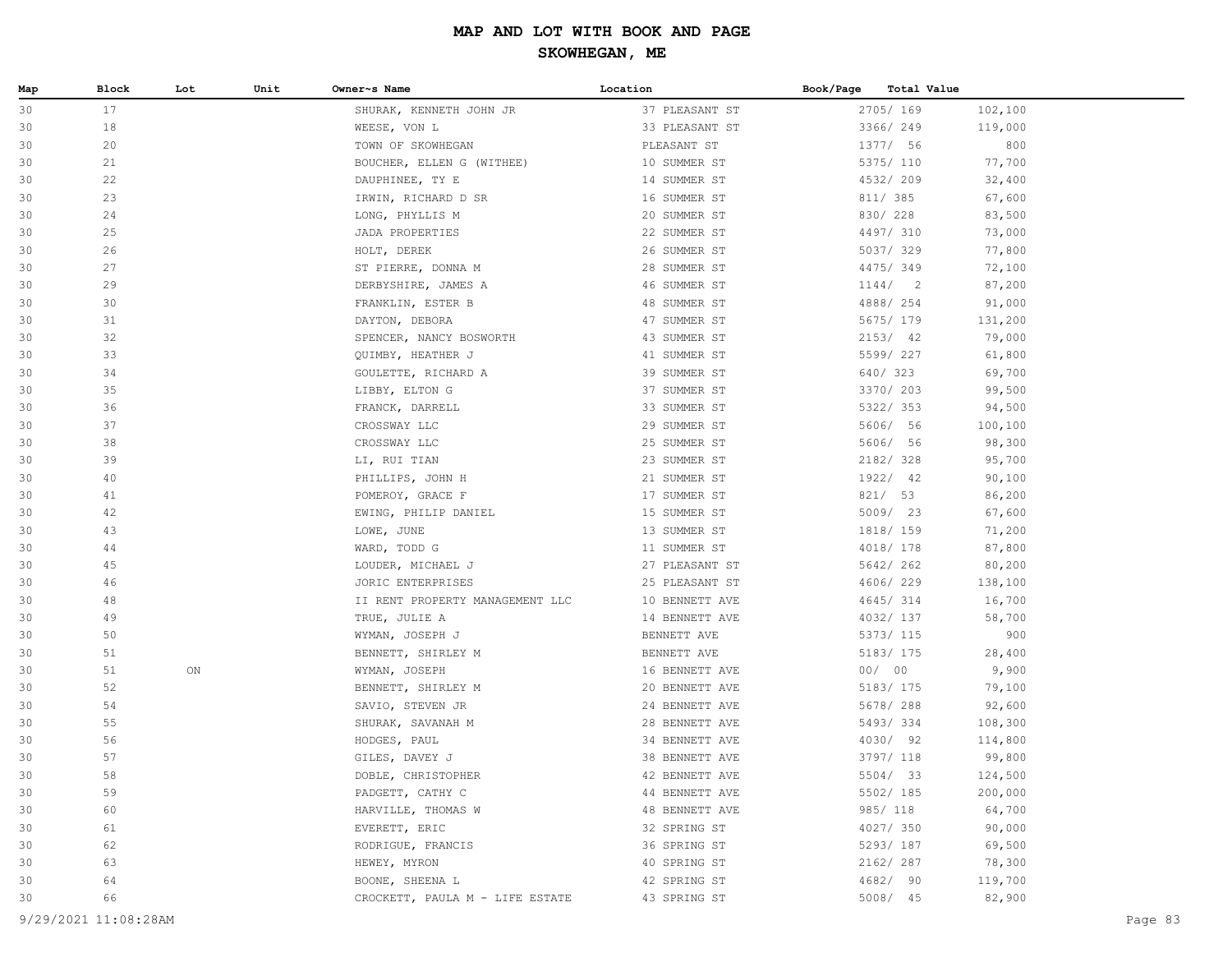| Map      | Block      | Lot          | Unit | Owner~s Name                     | Location                      | Book/Page<br>Total Value |                   |
|----------|------------|--------------|------|----------------------------------|-------------------------------|--------------------------|-------------------|
| 30       | 67         |              |      | SOULE, G GREGORY                 | 39 SPRING ST                  | 2095/301                 | 112,800           |
| 30       | 69         |              |      | CLEMENT, JOEL K                  | 29 SPRING ST                  | 4044/165                 | 107,900           |
| 30       | 70         |              |      | LEMPICKA, ANETA                  | 17 SPRING ST                  | 5566/ 236                | 90,400            |
| 30       | 71         |              |      | MCGREGOR, ELLEN                  | 13 SPRING ST                  | 4646/317                 | 100,100           |
| 30       | 72         |              |      | DUNN, BRIANNA M                  | 11 SPRING ST                  | 5667/ 127                | 92,800            |
| 30       | 73         |              |      | BERRY, DANIEL H                  | 140 MADISON AVE               | 4660/359                 | 159,300           |
| 30       | 74         |              |      | FOLSOM, MICHAEL N                | 142 MADISON AVE               | 2846/237                 | 93,200            |
| 30       | 75         |              |      | GRANVILLE, MARCIA B              | 144 MADISON AVE               | 888/ 128                 | 239,000           |
| 30       | 76         |              |      | CUNLIFFE, WHITNEY F              | 152 MADISON AVE               | 5040/188                 | 286,300           |
| 30       | 76         | Α            |      | CURRIER, REBECCA A               | 148 MADISON AVE               | 4803/218                 | 126,800           |
| 30       | 76         | B            |      | DERBYSHIRE, JAMES A              | 3 RUSSELL RD                  | 1706/ 321                | 44,500            |
| 30       | 77         |              |      | POLAND, CURTIS T & DEBORAH S     | 49 BENNETT AVE                | 4999/ 331                | 188,200           |
| 30       | 78         |              |      | TANNER, MARK K                   | 43 BENNETT AVE                | 3867/ 284                | 132,900           |
| 30       | 79         |              |      | TARDIFF, RYAN C                  | 39 BENNETT AVE                | 5468/ 223                | 113,500           |
| 30       | 80         |              |      | PIPES, JAMES E                   | 37 BENNETT AVE                | 5087/ 278                | 142,400           |
| 30       | 81         |              |      | POULIN, LEE M                    | 33 BENNETT AVE                | 3734/331                 | 134,200           |
| 30       | 82         |              |      | HAYWOOD, CRAIG W                 | 31 BENNETT AVE                | 4896/218                 | 90,800            |
| 30       | 83         |              |      | CATES, TYLER ANTHONY             | 27 BENNETT AVE                | 5380/ 26                 | 82,600            |
| 30       | 84         |              |      | SOLL, ELJAH M                    | 23 BENNETT AVE                | 4120/ 234                | 138,700           |
| 30       | 85         |              |      | ALBERICO, MARY                   | 19 BENNETT AVE                | 1345/ 40                 | 101,100           |
| 30       | 86         |              |      | ENAIRE, CHAD                     | 17 BENNETT AVE                | 3972/ 270                | 40,400            |
| 30       | 87         |              |      | FITZSIMMONS, BEVERLY J           | 15 BENNETT AVE                | 2653/321                 | 78,400            |
| 30       | 88         |              |      | II RENT PROPERTY MANAGEMENT LLC  | 9 BENNETT AVE                 | 4645/314                 | 97,700            |
| 30       | 89         |              |      | BUSHEY, SUE A                    | 7 BENNETT AVE                 | 4576/303                 | 102,400           |
| 30       | 90         |              |      | BUSHEY, SUE A                    | 19 PLEASANT ST                | 4566/288                 | 124,700           |
| 30       | 91         |              |      | ALMARAZ, JOSE J JR               | 17 PLEASANT ST                | 3644/ 209                | 77,600            |
| 30       | 92         |              |      | LUCE, SARAH JANE - PERSONAL REP  | 13 PLEASANT ST                | 4245/ 165                | 74,600            |
| 30       | 93         |              |      | LUCE, SARAH JANE - PERSONAL REP  | 11 PLEASANT ST                | 4245/ 165                | 27,800            |
| 30       | 94         |              |      | HIGHT PARTNERSHIP LLC            | 7 PLEASANT ST                 | 4979/ 235                | 123,500           |
| 30       | 95         |              |      | AUSTIN, NOEL                     | 66 MADISON AVE                | 3432/322                 | 145,400           |
| 30       | 96         |              |      | HIGHT PARTNERSHIP LLC            | 74 MADISON AVE                | 4979/ 235                | 74,700            |
| 30       | 97         |              |      | HIGHT PARTNERSHIP LLC            | 78 MADISON AVE                | 4979/ 235                | 242,400           |
| 30       | 98         |              |      | L & W REALTY LLC                 | 88 MADISON AVE                | 4979/232                 | 182,900           |
| 30       | 98         | $\mathbf{1}$ |      | HIGHT PARTNERSHIP LLC            | 98 MADISON AVE                | 4979/ 235                | 133,000           |
| 30       | 100        |              |      | TAYLOR APARTMENTS LLC            | 104 MADISON AVE               | 5053/316                 | 153,000           |
| 30       | 102        |              |      | PELLETIER, SUSAN M               | 108 MADISON AVE               | 3614/ 273                | 236,800           |
| 30       | 103        |              |      | SMITH, MATTHEW M                 | 112 MADISON AVE               | 3435/332                 | 97,600            |
| 30       | 104        |              |      | WYMAN, JOSEPH                    | 116 MADISON AVE               | 5378/ 166                | 75,600            |
| 30       | 105        |              |      | WILSON, JUSTIN R                 | 118 MADISON AVE               | 5684/ 92<br>4950/224     | 82,800            |
| 30       | 106<br>107 |              |      | SAMBRANO, ERNEST H               | 122 MADISON AVE               |                          | 131,700<br>44,200 |
| 30       |            |              |      | SMITH, MATTHEW<br>SMITH, MATTHEW | 10 WHITTEN CT<br>9 WHITTEN CT | 5120/ 133                | 81,900            |
| 30<br>30 | 107<br>108 | A            |      | LANEY, GLEN SR                   | 124 MADISON AVE               | 5120/ 129<br>5212/ 82    | 142,000           |
| 30       | 109        |              |      | SMITH, MATTHEW M                 | 128 MADISON AVE               | 4222/ 212                | 171,100           |
| 30       | 110        |              |      | CHANDLER, JENNIFER D             | 130 MADISON AVE               | 2748/ 256                | 108,000           |
| 30       | 111        |              |      | JED ENTERPRISES INC              | 134 MADISON AVE               | 4154/312                 | 164,400           |
|          |            |              |      |                                  |                               |                          |                   |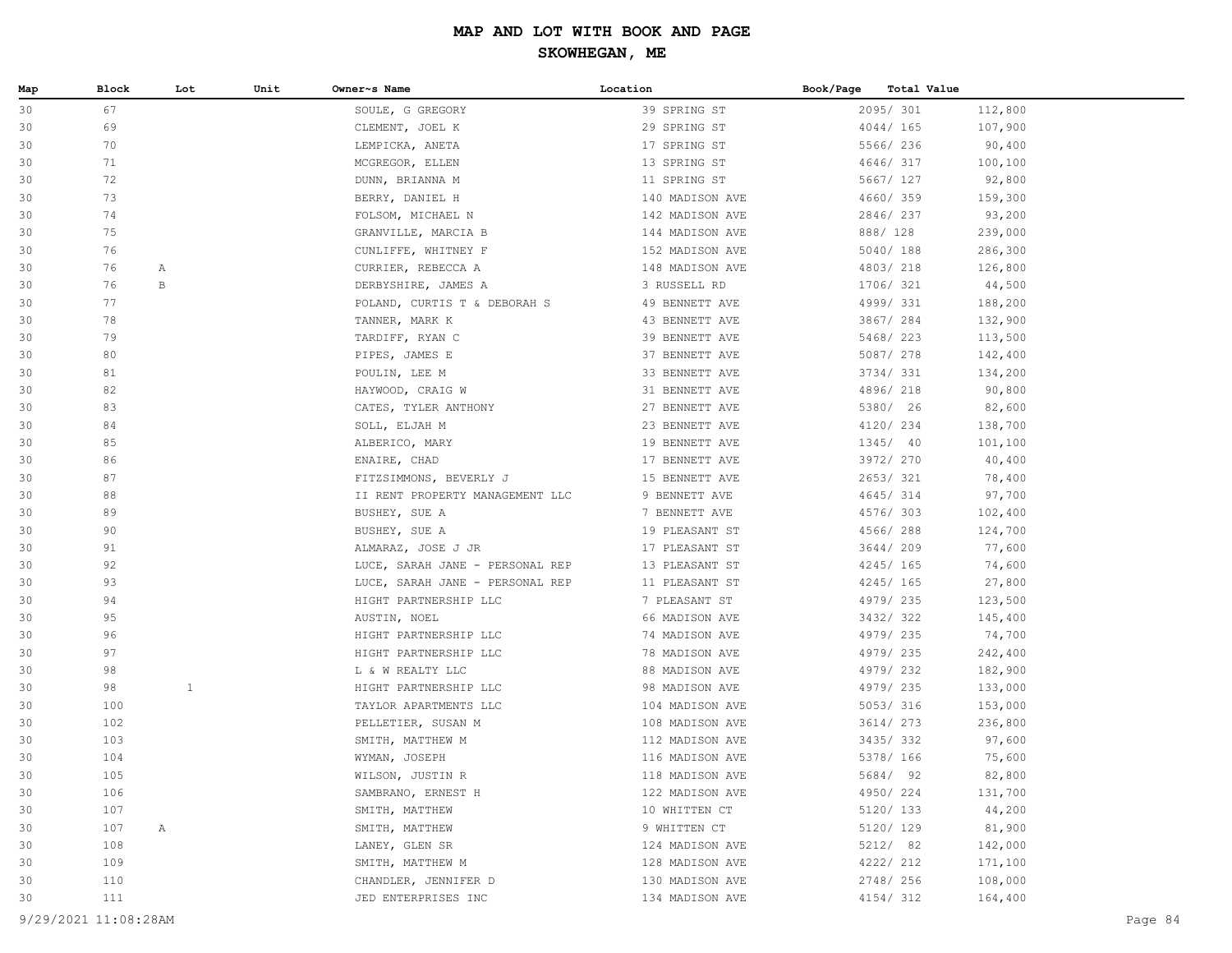| Map | Block           | Lot                   | Unit         | Owner~s Name                           | Location            | Book/Page | Total Value |         |
|-----|-----------------|-----------------------|--------------|----------------------------------------|---------------------|-----------|-------------|---------|
| 30  | 112             |                       |              | FLANNERY, EVERETT B JR                 | 36 COBURN AVE       |           | 4965/280    | 194,800 |
| 30  | 112             | $\mathbb{A}$          |              | POULIN, DIANE E                        | 40 COBURN AVE       |           | 5398/ 195   | 296,200 |
| 30  | 112             | B                     |              | ELEVATION PARTNERS LLC                 | COBURN AVE          |           | 4501/ 39    | 25,900  |
| 30  | 113             |                       |              | MCCABE, SARAH ADAMS BIGNEY             | 50 COBURN AVE       |           | 5607/260    | 185,200 |
| 30  | 114             |                       |              | TYKS, STEPHEN                          | 56 COBURN AVE       |           | 2740/129    | 165,200 |
| 30  | 114             | A                     |              | TEIXEIRA, OWEN D                       | 62 COBURN AVE       |           | 3976/267    | 157,400 |
| 30  | 114             | B                     |              | JORDAN, VIRGINIA                       | 68 COBURN AVE       |           | 893/1114    | 162,500 |
| 30  | 114             | $\mathsf C$           |              | FILES, STEPHEN L                       | 72 COBURN AVE       |           | 5496/295    | 171,900 |
| 30  | 114             | D                     |              | HOWARD, VIRGINIA R (FALL)              | 78 COBURN AVE       |           | 1215/ 132   | 150,600 |
| 30  | 115             |                       |              | MADDOCKS, DAVID C & SANDERS, KRISTEN M | 43 COBURN AVE       |           | 4775/247    | 113,000 |
| 30  | 115             | A                     |              | EARLE, MARY E - TRUSTEE                | 47 COBURN AVE       |           | 4362/223    | 157,200 |
| 30  | 115             | В                     |              | ESTY, DAWNA $W - LE$                   | 51 COBURN AVE       |           | 5528/352    | 176,000 |
| 30  | 116             |                       |              | KENNEDY, WILLIAM A                     | 57 COBURN AVE       |           | 5522/ 203   | 346,200 |
| 30  | 116             | A                     |              | GODIN, ROBERT T                        | 65 COBURN AVE       |           | 4832/342    | 133,300 |
| 30  | 116             | B                     |              | NADEAU, RICHARD L                      | 69 COBURN AVE       |           | 2534/89     | 206,800 |
| 30  | 117             |                       |              | DUMONT, ANDREW                         | 100 COBURN AVE      |           | 1663/130    | 182,900 |
| 30  | 117             |                       | 1            | LEWIA, KAREN W                         | 94 COBURN AVE       |           | 3855/ 71    | 152,700 |
| 30  | 118             |                       |              | POULIN, TIMOTHY LAWRENCE               | 77 COBURN AVE       |           | 5031/ 304   | 162,500 |
| 30  | 119             |                       |              | GAGNON, RICHARD E                      | 83 COBURN AVE       |           | 1453/186    | 260,500 |
| 30  | 120             |                       |              | FLANNERY, KATHERINE J                  | 87 COBURN AVE       |           | 4045/ 351   | 213,700 |
| 30  | 121             |                       |              | DEVOE, BONITA G                        | COBURN AVE          |           | 4021/ 46    | 23,600  |
| 30  | 121             |                       | $\mathbf{1}$ | DEVOE, JON G                           | 97 COBURN AVE       |           | 1326/ 292   | 142,300 |
| 30  | 122             |                       |              | BOLDUC, ROBERT A II - TRUSTEE          | 84 COBURN AVE       |           | 3263/95     | 380,100 |
| 30  | 123             |                       |              | MORIN, RAYMOND                         | 88 COBURN AVE       |           | 5273/ 13    | 156,000 |
| 30  | 124             |                       |              | HALL, VIOLETTE                         | 91 COBURN AVE       |           | 906/822     | 148,300 |
| 31  | $\mathbf{1}$    |                       |              | HORINE, SAMUEL A III                   | 62 ELM ST           |           | 1276/ 88    | 199,400 |
| 31  | $\overline{c}$  |                       |              | BLOOMFIELD ACADEMY                     | 66 ELM ST           |           | 195/ 305    | 135,800 |
| 31  | 3               |                       |              | GOVONI, STEVEN C                       | 2 NORRIDGEWOCK AVE  |           | 5160/ 58    | 146,700 |
| 31  | 3               | Α                     |              | KENNEDY, JOSEPH P                      | 12 NORRIDGEWOCK AVE |           | 5541/ 89    | 238,400 |
| 31  | 3               | A 1                   |              | MARQUIS, DUANE                         | 28 NORRIDGEWOCK AVE |           | 5017/ 333   | 36,800  |
| 31  | $\overline{4}$  |                       |              | VIOLETTE, MONA                         | 36 NORRIDGEWOCK AVE |           | 4690/146    | 151,900 |
| 31  | 5               |                       |              | MARGARET CHASE SMITH FOUNDATION        | 48 NORRIDGEWOCK AVE |           | 4480/193    | 54,600  |
| 31  | 6               |                       |              | MARGARET CHASE SMITH FOUNDATION        | 56 NORRIDGEWOCK AVE |           | 4480/193    | 686,500 |
| 31  | $7\phantom{.0}$ |                       |              | GALBRAITH, KEVIN J                     | 83 NORRIDGEWOCK AVE |           | 3012/ 110   | 165,800 |
| 31  | $7\phantom{.0}$ | $\mathop{}\mathbb{E}$ |              | CENTRAL MAINE POWER CO                 | NORRIDGEWOCK RD     |           | 00/00       | 32,000  |
| 31  | 8               |                       |              | REID, PATRICIA A                       | 59 NORRIDGEWOCK AVE |           | 1797/ 110   | 160,200 |
| 31  | 9               |                       |              | CARPENTER, SCHYLER                     | 53 NORRIDGEWOCK AVE |           | 5479/ 171   | 105,900 |
| 31  | 10              |                       |              | KING, STEPHEN W                        | 49 NORRIDGEWOCK AVE |           | 1599/ 168   | 113,800 |
| 31  | 11              |                       |              | RICKARDS, KIMBERLY S                   | 45 NORRIDGEWOCK AVE |           | 2874/ 121   | 124,300 |
| 31  | 12              |                       |              | SOMERSET WOODS TRUSTEES                | NORRIDGEWOCK AVE    |           | 4530/345    | 60,000  |
| 31  | 13              |                       |              | ROY, JACOB P                           | 41 NORRIDGEWOCK AVE |           | 5367/ 267   | 108,900 |
| 31  | 14              |                       |              | MATNEY, ROGER D                        | 31 NORRIDGEWOCK AVE |           | 5544/268    | 170,000 |
| 31  | 15              |                       |              | GOVONI, STEVEN C                       | 25 NORRIDGEWOCK AVE |           | 4129/ 243   | 228,100 |
| 31  | 16              |                       |              | WEEKS, HARRY D                         | 17 NORRIDGEWOCK AVE |           | 836/ 467    | 123,100 |
| 31  | 16              |                       | $\mathbf{1}$ | KITCHIN, ROBERT D                      | 9 NORRIDGEWOCK AVE  |           | 4545/259    | 122,800 |
| 31  | 16              |                       | $\mathbf{2}$ | WHITTEMORE, DANIEL P                   | 15 NORRIDGEWOCK AVE |           | 1398/ 302   | 144,300 |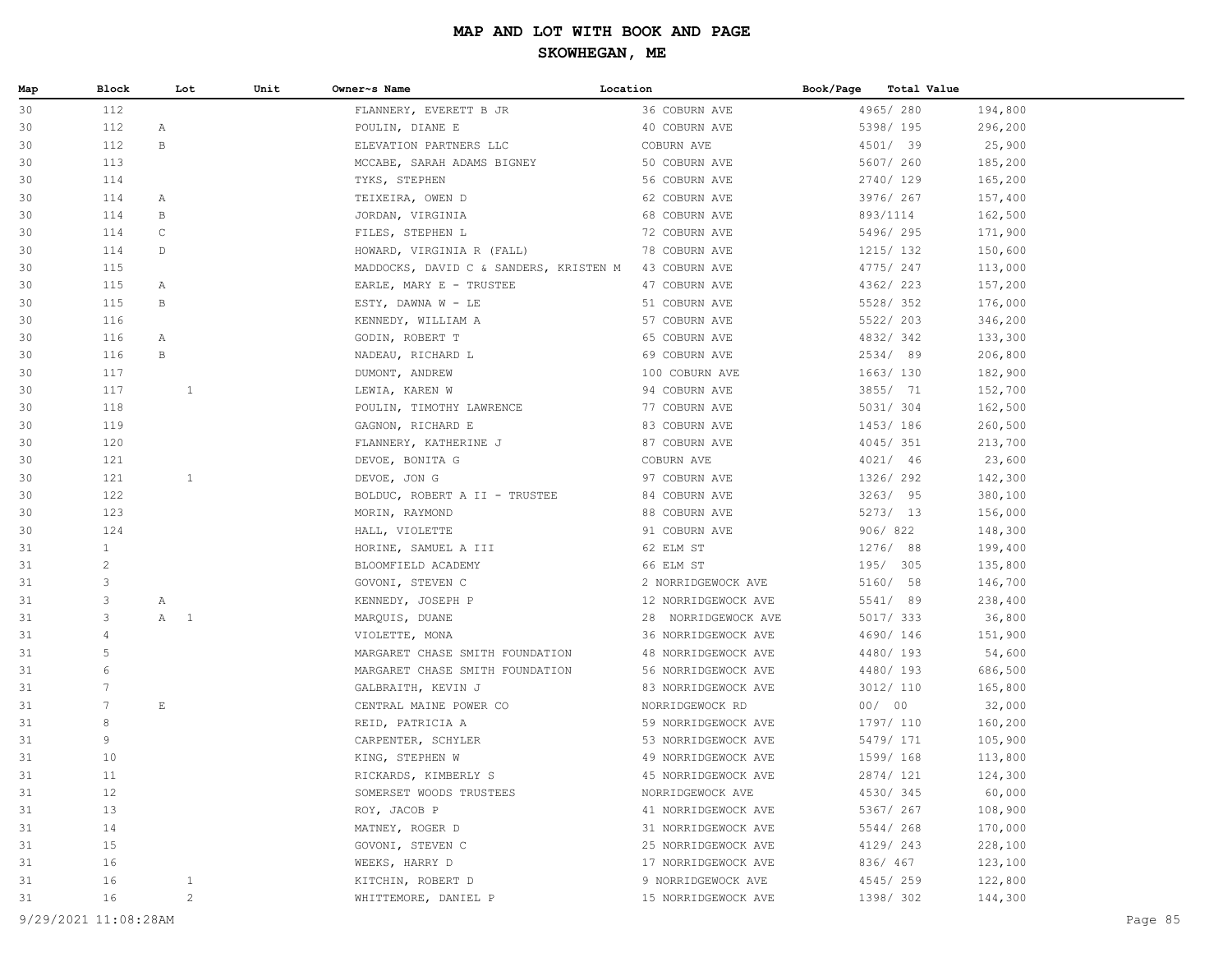| 31<br>18<br>5034/209<br>RINALDI, DOMINICK S<br>7 NORRIDGEWOCK AVE<br>192,400<br>$\mathbf{1}$<br>2283/280<br>32<br>POULIN, JOHN M<br>46 RUSSELL RD<br>121,900<br>$\sqrt{2}$<br>32<br>80 RUSSELL RD<br>4197/ 117<br>CROTEAU, JODIE L<br>90,600<br>3<br>32<br>BECKWITH, REBECCA L<br>84 RUSSELL RD<br>5650/ 161<br>66,600<br>32<br>88 RUSSELL RD<br>74,800<br>4<br>MEADER, MICHAEL L<br>$4648/$ 48<br>5<br>90 RUSSELL RD<br>32<br>SAFFORD, PAMELA J<br>4138/ 78<br>94,100<br>32<br>6<br>96 RUSSELL RD<br>5335/233<br>CHRISTOPH, MICHAEL<br>76,000<br>6<br>$\mathbf{1}$<br>32<br>92 RUSSELL RD<br>3221/ 68<br>95,800<br>GRAY, JOHNNY A<br>32<br>$7\phantom{.0}$<br>5665/ 14<br>LUCE, KATIE S<br>98 RUSSELL RD<br>78,700<br>$7\phantom{.0}$<br>$\mathbf{1}$<br>32<br>104 RUSSELL RD<br>4558/299<br>73,100<br>LYONS, SHERRY<br>32<br>8<br>55 BEECH ST<br>5617/ 44<br>MCCARTHY, MICHAEL B - LE<br>25,200<br>9<br>4428/ 156<br>32<br>51 BEECH ST<br>27,300<br>CUTTEN, GEORGE<br>47 BEECH ST<br>32<br>10<br>5506/230<br>69,000<br>RILEY, ASHLEY L<br>32<br>10<br>В<br>CUTTEN, GEORGE<br>49 BEECH ST<br>3943/143<br>85,100<br>32<br>11<br>B.D.C. MANAGEMENT CORPORATION<br>39 BEECH ST<br>1901/ 113<br>36,100<br>32<br>11<br>B.D.C. MANAGEMENT CORPORATION<br>37 BEECH ST<br>1901/ 113<br>58,600<br>A<br>32<br>11<br>$_{\rm B}$<br>41 BEECH ST<br>2595/143<br>72,400<br>HOMER, VERNON L<br>13<br>32<br>SKOWHEGAN STATE FAIR<br>29 BEECH ST<br>5066/146<br>12,300<br>32<br>14<br>27 BEECH ST<br>THIBAULT, GERALD W<br>1697/ 142<br>85,300<br>32<br>15<br>B.D.C. MANAGEMENT CORPORATION<br>25 BEECH ST<br>1901/ 113<br>64,900<br>16<br>32<br>HIGHT PARTNERS LLC<br>BEECH ST<br>5358/353<br>27,200<br>32<br>17<br>HIGHT PARTNERS LLC<br>BEECH ST<br>5375/ 252<br>18,000<br>32<br>17<br>$\mathbf{1}$<br>9 BEECH ST<br>4759/ 61<br>ESTES, DANIEL H<br>17,900<br>32<br>17<br>ON1<br>HENSHAW, MARJORIE<br>11 BEECH ST<br>00/00<br>5,300<br>32<br>18<br>7 BEECH ST<br>3547/ 257<br>75,300<br>TYKS HOLDING INC<br>32<br>19<br>220 MADISON AVE<br>3547/ 280<br>TYKS HOLDING INC<br>149,200<br>20<br>642/ 303<br>32<br>DEPOSITORS TRUST COMPANY<br>214 MADISON AVE<br>329,500<br>32<br>21<br>10 BEECH ST<br>5439/ 54<br>85,200<br>DAIGNEAULT, DAVID H<br>22<br>859/ 206<br>32<br>14 BEECH ST<br>92,500<br>ESSENCY, PAUL F<br>32<br>23<br>24 BEECH ST<br>994/ 250<br>70,900<br>BILODEAU, JOHN W<br>32<br>23<br>$\mathbb{A}$<br>WALKER, JANICE J<br>18 BEECH ST<br>1882/345<br>74,900<br>32<br>24<br>BUZZELL, BRUCE A<br>26 BEECH ST<br>1113/ 247<br>121,300<br>25<br>32<br>TURNER, COREY M<br>30 BEECH ST<br>5328/ 173<br>101,900<br>5556/ 3<br>32<br>25<br>$\mathbb{A}$<br>COTEZ, THOMAS<br>29 HANOVER ST<br>58,700<br>26<br>32<br>25 HANOVER ST<br>5264/232<br>56,800<br>CHAPMAN, AARON J<br>27<br>32<br>19 HANOVER ST<br>3773/232<br>56,700<br>DUNBAR, CORY D<br>28<br>32<br>15 HANOVER ST<br>1550/ 150<br>68,500<br>PERKINS, DONALD J<br>29<br>32<br>RILEY, ROBERT RICHARD - PERS REP<br>11 HANOVER ST<br>5337/ 117<br>71,600<br>32<br>30<br>BLOOD, RUTH F<br>7 HANOVER ST<br>767/ 162<br>71,500 | Map | Block | Lot | Unit | Owner~s Name        | Location        | Book/Page<br>Total Value |         |
|--------------------------------------------------------------------------------------------------------------------------------------------------------------------------------------------------------------------------------------------------------------------------------------------------------------------------------------------------------------------------------------------------------------------------------------------------------------------------------------------------------------------------------------------------------------------------------------------------------------------------------------------------------------------------------------------------------------------------------------------------------------------------------------------------------------------------------------------------------------------------------------------------------------------------------------------------------------------------------------------------------------------------------------------------------------------------------------------------------------------------------------------------------------------------------------------------------------------------------------------------------------------------------------------------------------------------------------------------------------------------------------------------------------------------------------------------------------------------------------------------------------------------------------------------------------------------------------------------------------------------------------------------------------------------------------------------------------------------------------------------------------------------------------------------------------------------------------------------------------------------------------------------------------------------------------------------------------------------------------------------------------------------------------------------------------------------------------------------------------------------------------------------------------------------------------------------------------------------------------------------------------------------------------------------------------------------------------------------------------------------------------------------------------------------------------------------------------------------------------------------------------------------------------------------------------------------------------------------------------------------------------------------------------------------------------------------------------------------------------------------------------------------------------------------------------------------------------------------------------------------------------------------------------------------------------------------------------------------------------------------------------------------------------------------------------------------------|-----|-------|-----|------|---------------------|-----------------|--------------------------|---------|
|                                                                                                                                                                                                                                                                                                                                                                                                                                                                                                                                                                                                                                                                                                                                                                                                                                                                                                                                                                                                                                                                                                                                                                                                                                                                                                                                                                                                                                                                                                                                                                                                                                                                                                                                                                                                                                                                                                                                                                                                                                                                                                                                                                                                                                                                                                                                                                                                                                                                                                                                                                                                                                                                                                                                                                                                                                                                                                                                                                                                                                                                                |     |       |     |      |                     |                 |                          |         |
|                                                                                                                                                                                                                                                                                                                                                                                                                                                                                                                                                                                                                                                                                                                                                                                                                                                                                                                                                                                                                                                                                                                                                                                                                                                                                                                                                                                                                                                                                                                                                                                                                                                                                                                                                                                                                                                                                                                                                                                                                                                                                                                                                                                                                                                                                                                                                                                                                                                                                                                                                                                                                                                                                                                                                                                                                                                                                                                                                                                                                                                                                |     |       |     |      |                     |                 |                          |         |
|                                                                                                                                                                                                                                                                                                                                                                                                                                                                                                                                                                                                                                                                                                                                                                                                                                                                                                                                                                                                                                                                                                                                                                                                                                                                                                                                                                                                                                                                                                                                                                                                                                                                                                                                                                                                                                                                                                                                                                                                                                                                                                                                                                                                                                                                                                                                                                                                                                                                                                                                                                                                                                                                                                                                                                                                                                                                                                                                                                                                                                                                                |     |       |     |      |                     |                 |                          |         |
|                                                                                                                                                                                                                                                                                                                                                                                                                                                                                                                                                                                                                                                                                                                                                                                                                                                                                                                                                                                                                                                                                                                                                                                                                                                                                                                                                                                                                                                                                                                                                                                                                                                                                                                                                                                                                                                                                                                                                                                                                                                                                                                                                                                                                                                                                                                                                                                                                                                                                                                                                                                                                                                                                                                                                                                                                                                                                                                                                                                                                                                                                |     |       |     |      |                     |                 |                          |         |
|                                                                                                                                                                                                                                                                                                                                                                                                                                                                                                                                                                                                                                                                                                                                                                                                                                                                                                                                                                                                                                                                                                                                                                                                                                                                                                                                                                                                                                                                                                                                                                                                                                                                                                                                                                                                                                                                                                                                                                                                                                                                                                                                                                                                                                                                                                                                                                                                                                                                                                                                                                                                                                                                                                                                                                                                                                                                                                                                                                                                                                                                                |     |       |     |      |                     |                 |                          |         |
|                                                                                                                                                                                                                                                                                                                                                                                                                                                                                                                                                                                                                                                                                                                                                                                                                                                                                                                                                                                                                                                                                                                                                                                                                                                                                                                                                                                                                                                                                                                                                                                                                                                                                                                                                                                                                                                                                                                                                                                                                                                                                                                                                                                                                                                                                                                                                                                                                                                                                                                                                                                                                                                                                                                                                                                                                                                                                                                                                                                                                                                                                |     |       |     |      |                     |                 |                          |         |
|                                                                                                                                                                                                                                                                                                                                                                                                                                                                                                                                                                                                                                                                                                                                                                                                                                                                                                                                                                                                                                                                                                                                                                                                                                                                                                                                                                                                                                                                                                                                                                                                                                                                                                                                                                                                                                                                                                                                                                                                                                                                                                                                                                                                                                                                                                                                                                                                                                                                                                                                                                                                                                                                                                                                                                                                                                                                                                                                                                                                                                                                                |     |       |     |      |                     |                 |                          |         |
|                                                                                                                                                                                                                                                                                                                                                                                                                                                                                                                                                                                                                                                                                                                                                                                                                                                                                                                                                                                                                                                                                                                                                                                                                                                                                                                                                                                                                                                                                                                                                                                                                                                                                                                                                                                                                                                                                                                                                                                                                                                                                                                                                                                                                                                                                                                                                                                                                                                                                                                                                                                                                                                                                                                                                                                                                                                                                                                                                                                                                                                                                |     |       |     |      |                     |                 |                          |         |
|                                                                                                                                                                                                                                                                                                                                                                                                                                                                                                                                                                                                                                                                                                                                                                                                                                                                                                                                                                                                                                                                                                                                                                                                                                                                                                                                                                                                                                                                                                                                                                                                                                                                                                                                                                                                                                                                                                                                                                                                                                                                                                                                                                                                                                                                                                                                                                                                                                                                                                                                                                                                                                                                                                                                                                                                                                                                                                                                                                                                                                                                                |     |       |     |      |                     |                 |                          |         |
|                                                                                                                                                                                                                                                                                                                                                                                                                                                                                                                                                                                                                                                                                                                                                                                                                                                                                                                                                                                                                                                                                                                                                                                                                                                                                                                                                                                                                                                                                                                                                                                                                                                                                                                                                                                                                                                                                                                                                                                                                                                                                                                                                                                                                                                                                                                                                                                                                                                                                                                                                                                                                                                                                                                                                                                                                                                                                                                                                                                                                                                                                |     |       |     |      |                     |                 |                          |         |
|                                                                                                                                                                                                                                                                                                                                                                                                                                                                                                                                                                                                                                                                                                                                                                                                                                                                                                                                                                                                                                                                                                                                                                                                                                                                                                                                                                                                                                                                                                                                                                                                                                                                                                                                                                                                                                                                                                                                                                                                                                                                                                                                                                                                                                                                                                                                                                                                                                                                                                                                                                                                                                                                                                                                                                                                                                                                                                                                                                                                                                                                                |     |       |     |      |                     |                 |                          |         |
|                                                                                                                                                                                                                                                                                                                                                                                                                                                                                                                                                                                                                                                                                                                                                                                                                                                                                                                                                                                                                                                                                                                                                                                                                                                                                                                                                                                                                                                                                                                                                                                                                                                                                                                                                                                                                                                                                                                                                                                                                                                                                                                                                                                                                                                                                                                                                                                                                                                                                                                                                                                                                                                                                                                                                                                                                                                                                                                                                                                                                                                                                |     |       |     |      |                     |                 |                          |         |
|                                                                                                                                                                                                                                                                                                                                                                                                                                                                                                                                                                                                                                                                                                                                                                                                                                                                                                                                                                                                                                                                                                                                                                                                                                                                                                                                                                                                                                                                                                                                                                                                                                                                                                                                                                                                                                                                                                                                                                                                                                                                                                                                                                                                                                                                                                                                                                                                                                                                                                                                                                                                                                                                                                                                                                                                                                                                                                                                                                                                                                                                                |     |       |     |      |                     |                 |                          |         |
|                                                                                                                                                                                                                                                                                                                                                                                                                                                                                                                                                                                                                                                                                                                                                                                                                                                                                                                                                                                                                                                                                                                                                                                                                                                                                                                                                                                                                                                                                                                                                                                                                                                                                                                                                                                                                                                                                                                                                                                                                                                                                                                                                                                                                                                                                                                                                                                                                                                                                                                                                                                                                                                                                                                                                                                                                                                                                                                                                                                                                                                                                |     |       |     |      |                     |                 |                          |         |
|                                                                                                                                                                                                                                                                                                                                                                                                                                                                                                                                                                                                                                                                                                                                                                                                                                                                                                                                                                                                                                                                                                                                                                                                                                                                                                                                                                                                                                                                                                                                                                                                                                                                                                                                                                                                                                                                                                                                                                                                                                                                                                                                                                                                                                                                                                                                                                                                                                                                                                                                                                                                                                                                                                                                                                                                                                                                                                                                                                                                                                                                                |     |       |     |      |                     |                 |                          |         |
|                                                                                                                                                                                                                                                                                                                                                                                                                                                                                                                                                                                                                                                                                                                                                                                                                                                                                                                                                                                                                                                                                                                                                                                                                                                                                                                                                                                                                                                                                                                                                                                                                                                                                                                                                                                                                                                                                                                                                                                                                                                                                                                                                                                                                                                                                                                                                                                                                                                                                                                                                                                                                                                                                                                                                                                                                                                                                                                                                                                                                                                                                |     |       |     |      |                     |                 |                          |         |
|                                                                                                                                                                                                                                                                                                                                                                                                                                                                                                                                                                                                                                                                                                                                                                                                                                                                                                                                                                                                                                                                                                                                                                                                                                                                                                                                                                                                                                                                                                                                                                                                                                                                                                                                                                                                                                                                                                                                                                                                                                                                                                                                                                                                                                                                                                                                                                                                                                                                                                                                                                                                                                                                                                                                                                                                                                                                                                                                                                                                                                                                                |     |       |     |      |                     |                 |                          |         |
|                                                                                                                                                                                                                                                                                                                                                                                                                                                                                                                                                                                                                                                                                                                                                                                                                                                                                                                                                                                                                                                                                                                                                                                                                                                                                                                                                                                                                                                                                                                                                                                                                                                                                                                                                                                                                                                                                                                                                                                                                                                                                                                                                                                                                                                                                                                                                                                                                                                                                                                                                                                                                                                                                                                                                                                                                                                                                                                                                                                                                                                                                |     |       |     |      |                     |                 |                          |         |
|                                                                                                                                                                                                                                                                                                                                                                                                                                                                                                                                                                                                                                                                                                                                                                                                                                                                                                                                                                                                                                                                                                                                                                                                                                                                                                                                                                                                                                                                                                                                                                                                                                                                                                                                                                                                                                                                                                                                                                                                                                                                                                                                                                                                                                                                                                                                                                                                                                                                                                                                                                                                                                                                                                                                                                                                                                                                                                                                                                                                                                                                                |     |       |     |      |                     |                 |                          |         |
|                                                                                                                                                                                                                                                                                                                                                                                                                                                                                                                                                                                                                                                                                                                                                                                                                                                                                                                                                                                                                                                                                                                                                                                                                                                                                                                                                                                                                                                                                                                                                                                                                                                                                                                                                                                                                                                                                                                                                                                                                                                                                                                                                                                                                                                                                                                                                                                                                                                                                                                                                                                                                                                                                                                                                                                                                                                                                                                                                                                                                                                                                |     |       |     |      |                     |                 |                          |         |
|                                                                                                                                                                                                                                                                                                                                                                                                                                                                                                                                                                                                                                                                                                                                                                                                                                                                                                                                                                                                                                                                                                                                                                                                                                                                                                                                                                                                                                                                                                                                                                                                                                                                                                                                                                                                                                                                                                                                                                                                                                                                                                                                                                                                                                                                                                                                                                                                                                                                                                                                                                                                                                                                                                                                                                                                                                                                                                                                                                                                                                                                                |     |       |     |      |                     |                 |                          |         |
|                                                                                                                                                                                                                                                                                                                                                                                                                                                                                                                                                                                                                                                                                                                                                                                                                                                                                                                                                                                                                                                                                                                                                                                                                                                                                                                                                                                                                                                                                                                                                                                                                                                                                                                                                                                                                                                                                                                                                                                                                                                                                                                                                                                                                                                                                                                                                                                                                                                                                                                                                                                                                                                                                                                                                                                                                                                                                                                                                                                                                                                                                |     |       |     |      |                     |                 |                          |         |
|                                                                                                                                                                                                                                                                                                                                                                                                                                                                                                                                                                                                                                                                                                                                                                                                                                                                                                                                                                                                                                                                                                                                                                                                                                                                                                                                                                                                                                                                                                                                                                                                                                                                                                                                                                                                                                                                                                                                                                                                                                                                                                                                                                                                                                                                                                                                                                                                                                                                                                                                                                                                                                                                                                                                                                                                                                                                                                                                                                                                                                                                                |     |       |     |      |                     |                 |                          |         |
|                                                                                                                                                                                                                                                                                                                                                                                                                                                                                                                                                                                                                                                                                                                                                                                                                                                                                                                                                                                                                                                                                                                                                                                                                                                                                                                                                                                                                                                                                                                                                                                                                                                                                                                                                                                                                                                                                                                                                                                                                                                                                                                                                                                                                                                                                                                                                                                                                                                                                                                                                                                                                                                                                                                                                                                                                                                                                                                                                                                                                                                                                |     |       |     |      |                     |                 |                          |         |
|                                                                                                                                                                                                                                                                                                                                                                                                                                                                                                                                                                                                                                                                                                                                                                                                                                                                                                                                                                                                                                                                                                                                                                                                                                                                                                                                                                                                                                                                                                                                                                                                                                                                                                                                                                                                                                                                                                                                                                                                                                                                                                                                                                                                                                                                                                                                                                                                                                                                                                                                                                                                                                                                                                                                                                                                                                                                                                                                                                                                                                                                                |     |       |     |      |                     |                 |                          |         |
|                                                                                                                                                                                                                                                                                                                                                                                                                                                                                                                                                                                                                                                                                                                                                                                                                                                                                                                                                                                                                                                                                                                                                                                                                                                                                                                                                                                                                                                                                                                                                                                                                                                                                                                                                                                                                                                                                                                                                                                                                                                                                                                                                                                                                                                                                                                                                                                                                                                                                                                                                                                                                                                                                                                                                                                                                                                                                                                                                                                                                                                                                |     |       |     |      |                     |                 |                          |         |
|                                                                                                                                                                                                                                                                                                                                                                                                                                                                                                                                                                                                                                                                                                                                                                                                                                                                                                                                                                                                                                                                                                                                                                                                                                                                                                                                                                                                                                                                                                                                                                                                                                                                                                                                                                                                                                                                                                                                                                                                                                                                                                                                                                                                                                                                                                                                                                                                                                                                                                                                                                                                                                                                                                                                                                                                                                                                                                                                                                                                                                                                                |     |       |     |      |                     |                 |                          |         |
|                                                                                                                                                                                                                                                                                                                                                                                                                                                                                                                                                                                                                                                                                                                                                                                                                                                                                                                                                                                                                                                                                                                                                                                                                                                                                                                                                                                                                                                                                                                                                                                                                                                                                                                                                                                                                                                                                                                                                                                                                                                                                                                                                                                                                                                                                                                                                                                                                                                                                                                                                                                                                                                                                                                                                                                                                                                                                                                                                                                                                                                                                |     |       |     |      |                     |                 |                          |         |
|                                                                                                                                                                                                                                                                                                                                                                                                                                                                                                                                                                                                                                                                                                                                                                                                                                                                                                                                                                                                                                                                                                                                                                                                                                                                                                                                                                                                                                                                                                                                                                                                                                                                                                                                                                                                                                                                                                                                                                                                                                                                                                                                                                                                                                                                                                                                                                                                                                                                                                                                                                                                                                                                                                                                                                                                                                                                                                                                                                                                                                                                                |     |       |     |      |                     |                 |                          |         |
|                                                                                                                                                                                                                                                                                                                                                                                                                                                                                                                                                                                                                                                                                                                                                                                                                                                                                                                                                                                                                                                                                                                                                                                                                                                                                                                                                                                                                                                                                                                                                                                                                                                                                                                                                                                                                                                                                                                                                                                                                                                                                                                                                                                                                                                                                                                                                                                                                                                                                                                                                                                                                                                                                                                                                                                                                                                                                                                                                                                                                                                                                |     |       |     |      |                     |                 |                          |         |
|                                                                                                                                                                                                                                                                                                                                                                                                                                                                                                                                                                                                                                                                                                                                                                                                                                                                                                                                                                                                                                                                                                                                                                                                                                                                                                                                                                                                                                                                                                                                                                                                                                                                                                                                                                                                                                                                                                                                                                                                                                                                                                                                                                                                                                                                                                                                                                                                                                                                                                                                                                                                                                                                                                                                                                                                                                                                                                                                                                                                                                                                                |     |       |     |      |                     |                 |                          |         |
|                                                                                                                                                                                                                                                                                                                                                                                                                                                                                                                                                                                                                                                                                                                                                                                                                                                                                                                                                                                                                                                                                                                                                                                                                                                                                                                                                                                                                                                                                                                                                                                                                                                                                                                                                                                                                                                                                                                                                                                                                                                                                                                                                                                                                                                                                                                                                                                                                                                                                                                                                                                                                                                                                                                                                                                                                                                                                                                                                                                                                                                                                |     |       |     |      |                     |                 |                          |         |
|                                                                                                                                                                                                                                                                                                                                                                                                                                                                                                                                                                                                                                                                                                                                                                                                                                                                                                                                                                                                                                                                                                                                                                                                                                                                                                                                                                                                                                                                                                                                                                                                                                                                                                                                                                                                                                                                                                                                                                                                                                                                                                                                                                                                                                                                                                                                                                                                                                                                                                                                                                                                                                                                                                                                                                                                                                                                                                                                                                                                                                                                                |     |       |     |      |                     |                 |                          |         |
|                                                                                                                                                                                                                                                                                                                                                                                                                                                                                                                                                                                                                                                                                                                                                                                                                                                                                                                                                                                                                                                                                                                                                                                                                                                                                                                                                                                                                                                                                                                                                                                                                                                                                                                                                                                                                                                                                                                                                                                                                                                                                                                                                                                                                                                                                                                                                                                                                                                                                                                                                                                                                                                                                                                                                                                                                                                                                                                                                                                                                                                                                |     |       |     |      |                     |                 |                          |         |
|                                                                                                                                                                                                                                                                                                                                                                                                                                                                                                                                                                                                                                                                                                                                                                                                                                                                                                                                                                                                                                                                                                                                                                                                                                                                                                                                                                                                                                                                                                                                                                                                                                                                                                                                                                                                                                                                                                                                                                                                                                                                                                                                                                                                                                                                                                                                                                                                                                                                                                                                                                                                                                                                                                                                                                                                                                                                                                                                                                                                                                                                                |     |       |     |      |                     |                 |                          |         |
|                                                                                                                                                                                                                                                                                                                                                                                                                                                                                                                                                                                                                                                                                                                                                                                                                                                                                                                                                                                                                                                                                                                                                                                                                                                                                                                                                                                                                                                                                                                                                                                                                                                                                                                                                                                                                                                                                                                                                                                                                                                                                                                                                                                                                                                                                                                                                                                                                                                                                                                                                                                                                                                                                                                                                                                                                                                                                                                                                                                                                                                                                |     |       |     |      |                     |                 |                          |         |
|                                                                                                                                                                                                                                                                                                                                                                                                                                                                                                                                                                                                                                                                                                                                                                                                                                                                                                                                                                                                                                                                                                                                                                                                                                                                                                                                                                                                                                                                                                                                                                                                                                                                                                                                                                                                                                                                                                                                                                                                                                                                                                                                                                                                                                                                                                                                                                                                                                                                                                                                                                                                                                                                                                                                                                                                                                                                                                                                                                                                                                                                                |     |       |     |      |                     |                 |                          |         |
|                                                                                                                                                                                                                                                                                                                                                                                                                                                                                                                                                                                                                                                                                                                                                                                                                                                                                                                                                                                                                                                                                                                                                                                                                                                                                                                                                                                                                                                                                                                                                                                                                                                                                                                                                                                                                                                                                                                                                                                                                                                                                                                                                                                                                                                                                                                                                                                                                                                                                                                                                                                                                                                                                                                                                                                                                                                                                                                                                                                                                                                                                |     |       |     |      |                     |                 |                          |         |
|                                                                                                                                                                                                                                                                                                                                                                                                                                                                                                                                                                                                                                                                                                                                                                                                                                                                                                                                                                                                                                                                                                                                                                                                                                                                                                                                                                                                                                                                                                                                                                                                                                                                                                                                                                                                                                                                                                                                                                                                                                                                                                                                                                                                                                                                                                                                                                                                                                                                                                                                                                                                                                                                                                                                                                                                                                                                                                                                                                                                                                                                                |     |       |     |      |                     |                 |                          |         |
|                                                                                                                                                                                                                                                                                                                                                                                                                                                                                                                                                                                                                                                                                                                                                                                                                                                                                                                                                                                                                                                                                                                                                                                                                                                                                                                                                                                                                                                                                                                                                                                                                                                                                                                                                                                                                                                                                                                                                                                                                                                                                                                                                                                                                                                                                                                                                                                                                                                                                                                                                                                                                                                                                                                                                                                                                                                                                                                                                                                                                                                                                | 32  | 31    |     |      | RGM REAL ESTATE LLC | 210 MADISON AVE | 5005/100                 | 197,000 |
| 32<br>32<br>BRUCE, RANDY C<br>10 HANOVER ST<br>3218/ 351<br>67,600                                                                                                                                                                                                                                                                                                                                                                                                                                                                                                                                                                                                                                                                                                                                                                                                                                                                                                                                                                                                                                                                                                                                                                                                                                                                                                                                                                                                                                                                                                                                                                                                                                                                                                                                                                                                                                                                                                                                                                                                                                                                                                                                                                                                                                                                                                                                                                                                                                                                                                                                                                                                                                                                                                                                                                                                                                                                                                                                                                                                             |     |       |     |      |                     |                 |                          |         |
| 33<br>96,800<br>32<br>TIBBETTS, JAIME L<br>14 HANOVER ST<br>3584/188                                                                                                                                                                                                                                                                                                                                                                                                                                                                                                                                                                                                                                                                                                                                                                                                                                                                                                                                                                                                                                                                                                                                                                                                                                                                                                                                                                                                                                                                                                                                                                                                                                                                                                                                                                                                                                                                                                                                                                                                                                                                                                                                                                                                                                                                                                                                                                                                                                                                                                                                                                                                                                                                                                                                                                                                                                                                                                                                                                                                           |     |       |     |      |                     |                 |                          |         |
| 34<br>32<br>BENEVOLENT PROTECTIVE ORDER OF THE ELKS 18 HANOVER ST<br>4365/259<br>140,900                                                                                                                                                                                                                                                                                                                                                                                                                                                                                                                                                                                                                                                                                                                                                                                                                                                                                                                                                                                                                                                                                                                                                                                                                                                                                                                                                                                                                                                                                                                                                                                                                                                                                                                                                                                                                                                                                                                                                                                                                                                                                                                                                                                                                                                                                                                                                                                                                                                                                                                                                                                                                                                                                                                                                                                                                                                                                                                                                                                       |     |       |     |      |                     |                 |                          |         |
| 32<br>34<br>20 HANOVER ST<br>3519/ 313<br>53,800<br>Α<br>CORSON, DAVID W                                                                                                                                                                                                                                                                                                                                                                                                                                                                                                                                                                                                                                                                                                                                                                                                                                                                                                                                                                                                                                                                                                                                                                                                                                                                                                                                                                                                                                                                                                                                                                                                                                                                                                                                                                                                                                                                                                                                                                                                                                                                                                                                                                                                                                                                                                                                                                                                                                                                                                                                                                                                                                                                                                                                                                                                                                                                                                                                                                                                       |     |       |     |      |                     |                 |                          |         |
| 34<br>26,300<br>32<br>В<br>SKOWHEGAN-MADISON LODGE NO 253<br>HANOVER ST<br>905/906                                                                                                                                                                                                                                                                                                                                                                                                                                                                                                                                                                                                                                                                                                                                                                                                                                                                                                                                                                                                                                                                                                                                                                                                                                                                                                                                                                                                                                                                                                                                                                                                                                                                                                                                                                                                                                                                                                                                                                                                                                                                                                                                                                                                                                                                                                                                                                                                                                                                                                                                                                                                                                                                                                                                                                                                                                                                                                                                                                                             |     |       |     |      |                     |                 |                          |         |
| 35<br>82,100<br>32<br>24 HANOVER ST<br>2175/ 119<br>YORK, BRIAN D                                                                                                                                                                                                                                                                                                                                                                                                                                                                                                                                                                                                                                                                                                                                                                                                                                                                                                                                                                                                                                                                                                                                                                                                                                                                                                                                                                                                                                                                                                                                                                                                                                                                                                                                                                                                                                                                                                                                                                                                                                                                                                                                                                                                                                                                                                                                                                                                                                                                                                                                                                                                                                                                                                                                                                                                                                                                                                                                                                                                              |     |       |     |      |                     |                 |                          |         |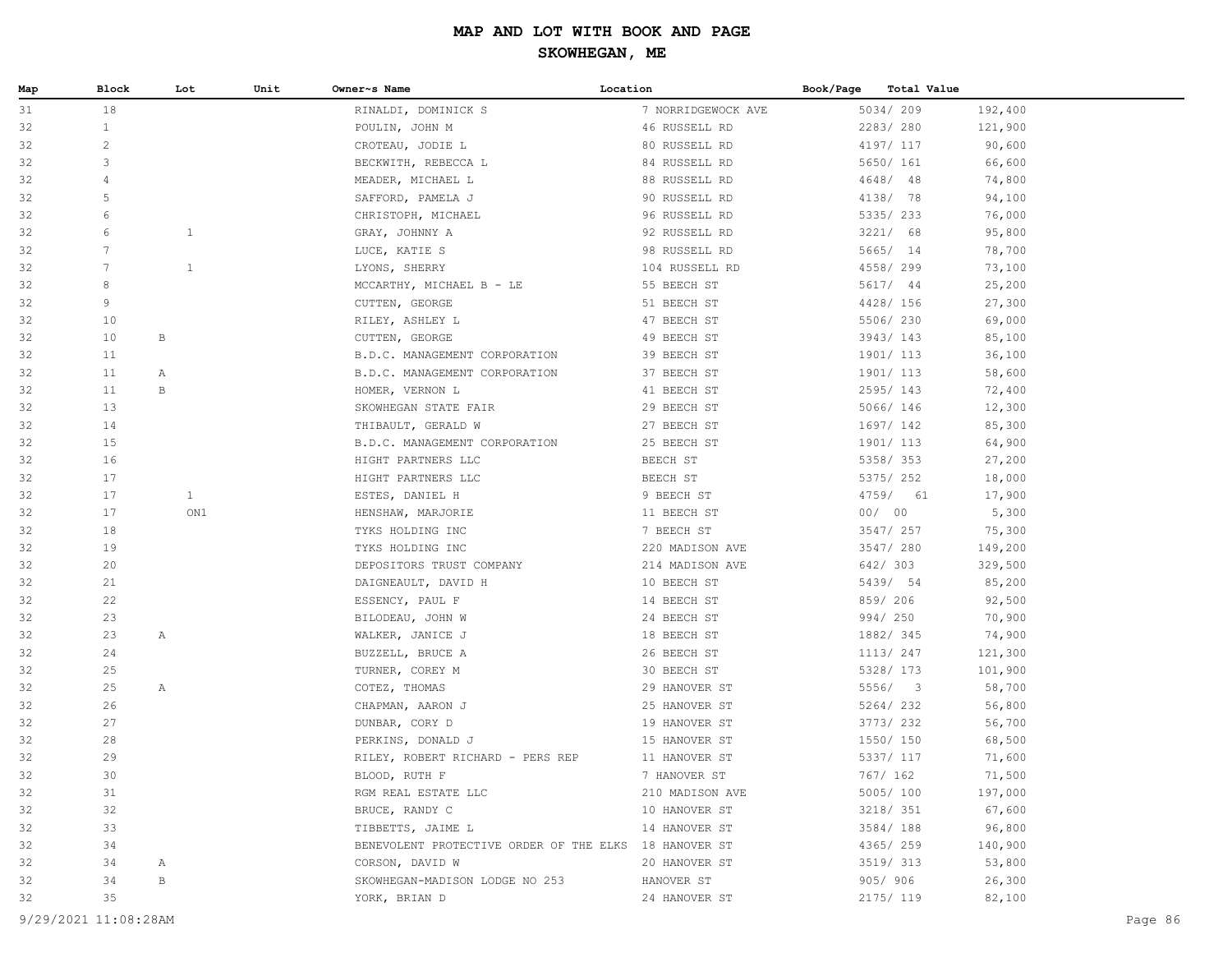| Map | Block | Lot          | Unit | Owner~s Name                    | Location        | Book/Page<br>Total Value |         |
|-----|-------|--------------|------|---------------------------------|-----------------|--------------------------|---------|
| 32  | 36    |              |      | KRESGE, JOHN A                  | 28 HANOVER ST   | 4484/281                 | 95,900  |
| 32  | 36    | $\mathbf{1}$ |      | QUIRION, STEVEN M               | 30 HANOVER ST   | 4887/ 263                | 95,000  |
| 32  | 38    |              |      | HUNTER, RICHARD W               | 16 MOODY ST     | 1362/ 216                | 83,200  |
| 32  | 39    |              |      | BURUM, ERLING M JR              | 12 MOODY ST     | 5611/ 331                | 70,700  |
| 32  | 40    |              |      | ROLLINS, GARY                   | 10 MOODY ST     | 4312/ 174                | 49,000  |
| 32  | 41    |              |      | WHITING, BRIAN WILLIAM          | 29 SILVER ST    | 3014/ 248                | 68,400  |
| 32  | 41    | $\mathbf{1}$ |      | WHITING, BRIAN W                | 7 SMITH ST      | 1428/ 21                 | 115,500 |
| 32  | 42    |              |      | SKOWHEGAN-MADISON ELKS LDG 2531 | 27 SILVER ST    | 3403/104                 | 83,400  |
| 32  | 43    |              |      | SKOWHEGAN-MADISON LODGE NO 253  | 21 SILVER ST    | 871/1007                 | 215,100 |
| 32  | 45    |              |      | SKOWHEGAN-MADISON BENEVOLENT    | 13 SILVER ST    | 3363/1                   | 11,000  |
| 32  | 46    |              |      | L & W REALTY LLC                | 9 SILVER ST     | 4979/232                 | 13,100  |
| 32  | 47    |              |      | FRANKLIN SAVINGS BANK           | 194 MADISON AVE | 876/ 428                 | 421,600 |
| 32  | 48    |              |      | L & W REALTY LLC                | 198 MADISON AVE | 4979/232                 | 112,100 |
| 32  | 48    | A            |      | BRUCE, RANDY C                  | 204 MADISON AVE | 4086/ 43                 | 286,300 |
| 32  | 49    |              |      | JEWELL, CRAIG D                 | 10 SILVER ST    | 4354/ 30                 | 170,200 |
| 32  | 50    |              |      | CASSIDY, DANA                   | 22 SILVER ST    | 5018/ 157                | 892,100 |
| 32  | 51    |              |      | LAGASSEY, PATRICK J             | 49 RUSSELL RD   | 5544/238                 | 130,700 |
| 32  | 51    | A            |      | WILLIAMS, TIMOTHY A             | 47 RUSSELL RD   | 4977/ 124                | 110,700 |
| 32  | 51    | $\mathbf{B}$ |      | CLUKEY, CAROL C                 | 18 ROBINSON ST  | 5240/ 94                 | 158,000 |
| 32  | 52    |              |      | HUNT PROPERTIES 101 LLC         | 43 RUSSELL RD   | 4878/ 230                | 65,400  |
| 32  | 53    |              |      | CARON, DENNIS                   | 39 RUSSELL RD   | 4566/ 312                | 65,000  |
| 32  | 53    | Α            |      | WOOD, THEODORE E & LINDA L - LE | 35 RUSSELL RD   | 5018/ 226                | 103,800 |
| 32  | 53    | $\mathbf{B}$ |      | BECKWITH, REBECCA               | 31 RUSSELL RD   | 5341/ 296                | 44,400  |
| 32  | 54    |              |      | TURNER, JOSHUA M                | 14 ROBINSON ST  | 3501/ 128                | 195,200 |
| 32  | 55    |              |      | NORTHSIDE CEMETARY              | 12 WALTON PL    |                          | 68,600  |
| 32  | 56    | $\mathbf{1}$ |      | CUNLIFFE, KIMBERLY N            | 156 MADISON AVE | 4863/220                 | 160,800 |
| 32  | 57    |              |      | CUNLIFFE, WHITNEY F             | 158 MADISON AVE | 4214/223                 | 101,500 |
| 32  | 58    |              |      | CUNLIFFE, WHITNEY F             | 10 WALTON CT    | 4710/ 354                | 14,900  |
| 32  | 59    |              |      | CUNLIFFE, WHITNEY F             | 164 MADISON AVE | 4058/ 115                | 738,900 |
| 32  | 60    |              |      | THE TOWNE MOTEL LLC             | 172 MADISON AVE | 5290/352                 | 694,700 |
| 32  | 62    |              |      | ROWE, ALLAN E JR                | 178 MADISON AVE | 1397/ 110                | 67,100  |
| 32  | 63    |              |      | SAVAGE, CHERI L                 | 182 MADISON AVE | 4342/ 74                 | 319,500 |
| 32  | 64    |              |      | DRK PROPERTIES INC              | 188 MADISON AVE | 5105/238                 | 291,000 |
| 32  | 65    |              |      | LEBLANC, SCOTT A                | 34 SILVER ST    | 4658/ 270                | 70,800  |
| 32  | 66    |              |      | YORK, MICHAEL D                 | 38 SILVER ST    | 4847/89                  | 91,100  |
| 32  | 67    |              |      | MOODY, SHEILA J                 | 40 SILVER ST    | 4100/230                 | 67,800  |
| 32  | 68    |              |      | GORDON, HARRIETT C              | 44 SILVER ST    | 611/ 143                 | 94,000  |
| 32  | 70    |              |      | WASHBURN, TERRY S               | 48 SILVER ST    | 5598/ 166                | 85,700  |
| 32  | 70    | $\mathbf{1}$ |      | WASHBURN, TERRY S               | 46 SILVER ST    | 4413/298                 | 27,100  |
| 32  | 71    |              |      | MOORE, NANCY E                  | 69 RUSSELL RD   | 5633/ 301                | 95,200  |
| 32  | 72    |              |      | GRAY, MELISSA I                 | 61 RUSSELL RD   | 3232/15                  | 59,600  |
| 32  | 72    | $\mathbb{A}$ |      | DELANO, LAWRENCE G II           | 65 RUSSELL RD   | 4142/349                 | 35,300  |
| 32  | 73    |              |      | GALLANT, ROBERT M               | 29 ROBINSON ST  | 4922/338                 | 83,700  |
| 32  | 73    | $\mathbf{1}$ |      | GALLANT, ROBERT M               | 59 RUSSELL RD   | 1830/ 292                | 43,300  |
| 32  | 74    |              |      | BESS, MARY S - LIFE ESTATE      | 27 ROBINSON ST  | 2897/ 40                 | 81,200  |
| 32  | 75    |              |      | GOURLEY, NATHAN                 | 21 ROBINSON ST  | 5409/344                 | 83,100  |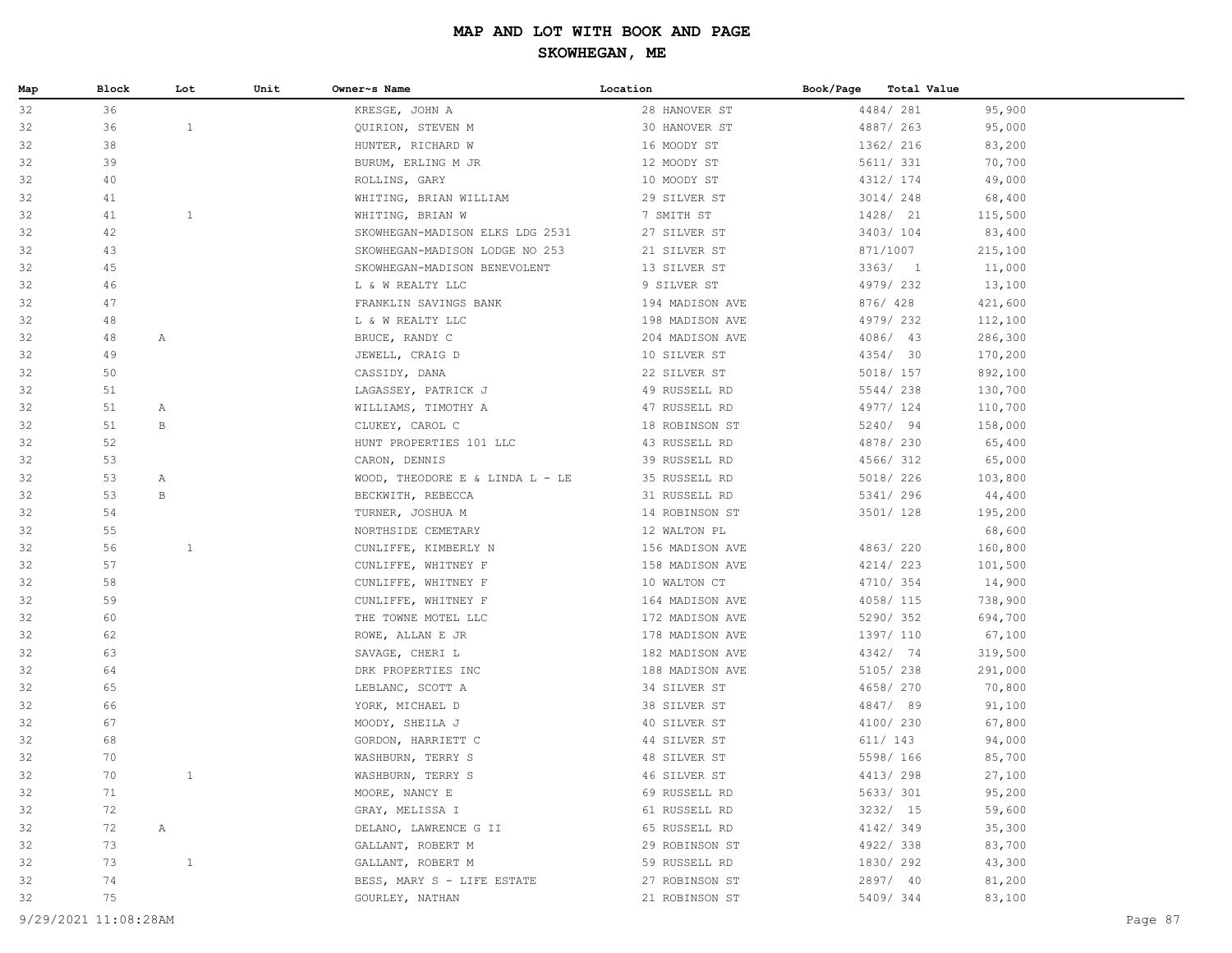| Map | Block                | Lot          | Unit | Owner~s Name                       | Location       | Book/Page | Total Value |         |         |
|-----|----------------------|--------------|------|------------------------------------|----------------|-----------|-------------|---------|---------|
| 32  | 76                   |              |      | BONNEAU, STEPHANIE J               | 19 ROBINSON ST | 5431/ 113 |             | 79,700  |         |
| 32  | 77                   |              |      | GODIN, FREDERICK R                 | 7 ROBINSON ST  | 3568/ 128 |             | 69,400  |         |
| 32  | 78                   |              |      | OLIVER, MARCIA H                   | 3 ROBINSON ST  |           | 5612/ 120   | 75,900  |         |
| 32  | 78                   | $\mathbf{1}$ |      | WAINORIS, DOUGLASS P               | 30 SILVER ST   | 5691/ 94  |             | 79,900  |         |
| 32  | 79                   |              |      | LIGHTBODY, JASON A                 | 4 SMITH ST     |           | 3906/ 297   | 76,400  |         |
| 32  | 80                   |              |      | KENNARD, EVA W                     | 10 SMITH ST    | 5026/296  |             | 94,400  |         |
| 32  | 81                   |              |      | BATES DWAYNE LEE                   | 12 SMITH ST    | 5140/ 217 |             | 53,200  |         |
| 32  | 82                   |              |      | BARTON JADA M                      | 36 HANOVER ST  | 5138/ 338 |             | 116,800 |         |
| 32  | 83                   |              |      | SHAW, AARON M                      | 40 HANOVER ST  | 4790/ 116 |             | 96,100  |         |
| 32  | 84                   |              |      | TESSIER, RICHARD W                 | 5 TESSIER LN   | 894/967   |             | 162,600 |         |
| 32  | 85                   |              |      | LIBBY, DAVID A                     | 48 HANOVER ST  | 1880/ 76  |             | 60,300  |         |
| 32  | 86                   |              |      | MANSFIELD, JAMES                   | 50 HANOVER ST  | 5642/ 98  |             | 85,000  |         |
| 32  | 87                   |              |      | GILBERT, MINDY L                   | 52 HANOVER ST  | 4445/309  |             | 69,700  |         |
| 32  | 88                   |              |      | BENNER, KATHLEEN C                 | 54 HANOVER ST  | 4733/350  |             | 116,900 |         |
| 32  | 89                   |              |      | CAMPBELL, RAINE A                  | 89 RUSSELL RD  | 4531/343  |             | 78,500  |         |
| 32  | 89                   | $\mathbf{1}$ |      | MCGOWAN, COLEN K                   | 58 HANOVER ST  | 4531/341  |             | 28,000  |         |
| 32  | 90                   |              |      | MCGOWAN, WAYNE M                   | 83 RUSSELL RD  | 1902/ 318 |             | 70,900  |         |
| 32  | 91                   |              |      | SHOREY, ANNA M                     | 81 RUSSELL RD  | 4003/ 65  |             | 75,500  |         |
| 32  | 92                   |              |      | BROWN, COLBY C                     | 53 SILVER ST   | 4725/ 206 |             | 77,300  |         |
| 32  | 92                   | Α            |      | BLODGETT, DARRELL L                | 49 SILVER ST   | 5555/257  |             | 59,000  |         |
| 32  | 92                   | B            |      | BROOKS, ROBERT G                   | 79 RUSSELL RD  | 636/ 31   |             | 59,500  |         |
| 32  | 93                   |              |      | BLODGETT, DARRELL                  | 2 BLODGETT DR  | 2615/ 69  |             | 70,500  |         |
| 32  | 94                   |              |      | BLODGETT, DARRELL                  | 45 SILVER ST   | 5204/277  |             | 43,900  |         |
| 32  | 94                   | $\mathbb{A}$ |      | DICKISON, DOUGLAS                  | 43 SILVER ST   | 2050/175  |             | 59,400  |         |
| 32  | 95                   |              |      | BUSSELL, ROXANNE P                 | 39 SILVER ST   | 4619/ 306 |             | 70,400  |         |
| 32  | 96                   |              |      | SAVAGE, LAWRENCE N II              | 46 BEECH ST    | 4191/ 340 |             | 148,600 |         |
| 32  | 96                   | ON           |      | SIROIS, JESSICA                    | 40 BEECH ST    | 00/00     |             | 17,100  |         |
| 32  | 96                   | ON1          |      | MAYO, KELLY                        | 50 BEECH ST    | 00/00     |             | 5,200   |         |
| 32  | 97                   |              |      | SAVAGE, LAWRENCE N II              | 48 BEECH ST    | 4191/ 340 |             | 58,500  |         |
| 32  | 98                   |              |      | DORE, JENNIFER L - PR              | 54 BEECH ST    | 5479/ 22  |             | 48,000  |         |
| 32  | 98                   | $\mathbf{1}$ |      | DIONNE, JENNIFER L - PR            | 52 BEECH ST    | 5479/ 22  |             | 42,900  |         |
| 32  | 98                   | $\mathbb{A}$ |      | GRAY, SAM                          | 56 BEECH ST    | 672/ 133  |             | 68,200  |         |
| 32  | 99                   |              |      | SEAVEY, MARY E (PEASE)             | 58 BEECH ST    | 1788/ 22  |             | 62,600  |         |
| 32  | 100                  |              |      | DEMERCHANT, STACY L                | 68 BEECH ST    | 5324/ 265 |             | 12,500  |         |
| 32  | 100                  | ON           |      | CORSON, DORIS M                    | 64 BEECH ST    |           |             | 10,000  |         |
| 32  | 101                  |              |      | KNIGHT, NOLAN P                    | 99 RUSSELL RD  | 5274/344  |             | 102,700 |         |
| 32  | 102                  |              |      | CORMIER, LAURIE                    | 63 HANOVER ST  | 5278/ 319 |             | 76,900  |         |
| 32  | 103                  |              |      | LANCASTER, NORMAN J & ANITA E - LE | 59 HANOVER ST  | 4534/360  |             | 89,300  |         |
| 32  | 104                  |              |      | CLUKEY, MARY L                     | 55 HANOVER ST  |           | 3911/ 91    | 75,000  |         |
| 32  | 105                  |              |      | SHIELDS, JASON M                   | 53 HANOVER ST  | 5220/ 51  |             | 44,000  |         |
| 32  | 106                  |              |      | COLLINS, KIMBERLY J                | 51 HANOVER ST  |           | 5218/ 155   | 72,400  |         |
| 32  | 107                  |              |      | CYRUS, WM THOMAS                   | 49 HANOVER ST  | 4989/108  |             | 55,000  |         |
| 32  | 108                  |              |      | BACHELDER, FLINTON R               | 43 HANOVER ST  | 1270/ 53  |             | 86,100  |         |
| 32  | 109                  |              |      | DEMERCHANT, PAUL O                 | 39 HANOVER ST  | 5455/ 144 |             | 96,900  |         |
| 32  | 110                  |              |      | MACK, RANDA A                      | 35 HANOVER ST  | 5530/ 203 |             | 165,100 |         |
| 32  | 111                  |              |      | REID, PATRICIA A                   | RUSSELL RD     | 1797/ 110 |             | 23,000  |         |
|     | 9/29/2021 11:08:28AM |              |      |                                    |                |           |             |         | Page 88 |
|     |                      |              |      |                                    |                |           |             |         |         |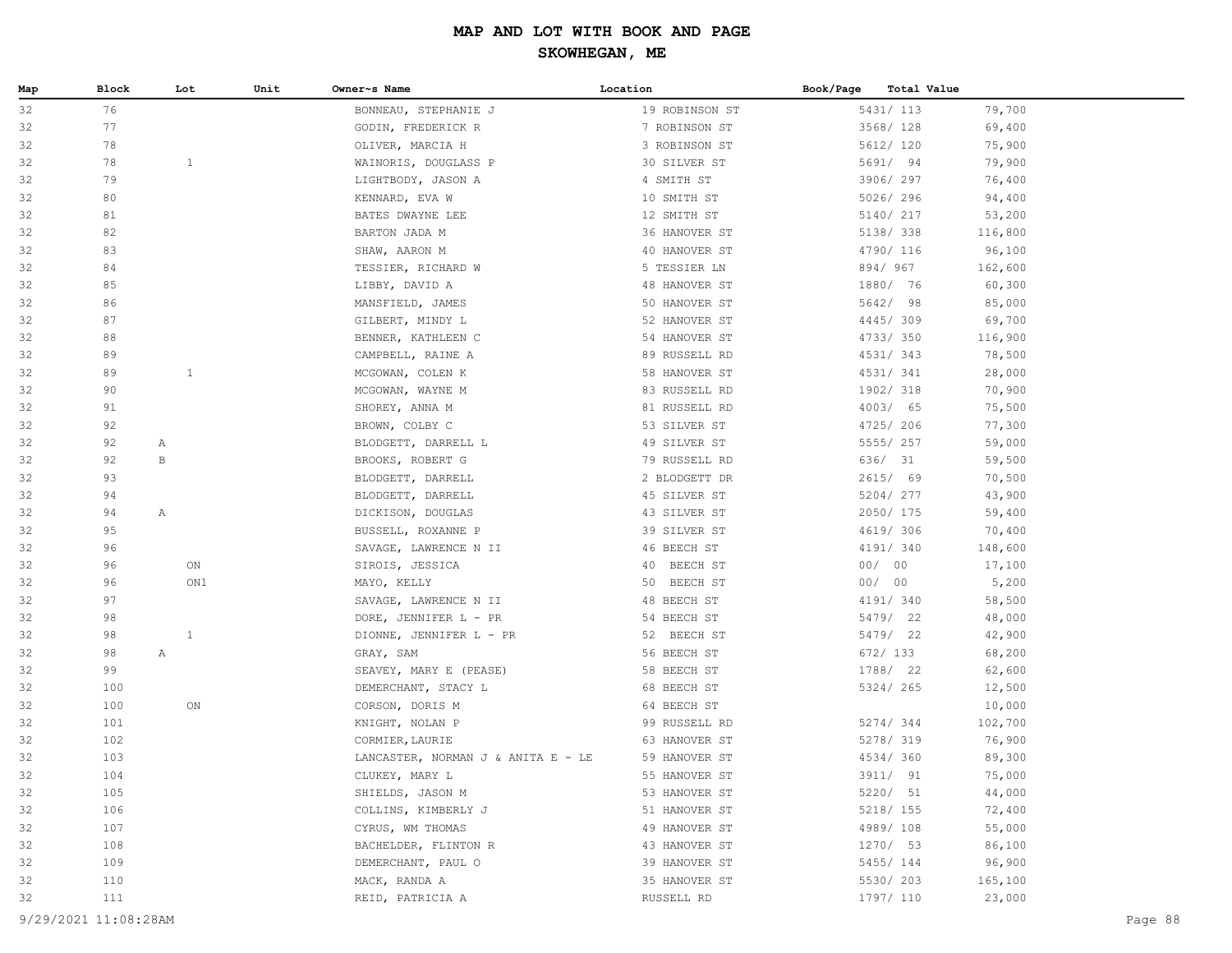| Map | Block             | Lot             | Unit | Owner~s Name                                             | Location        | Book/Page | Total Value |           |
|-----|-------------------|-----------------|------|----------------------------------------------------------|-----------------|-----------|-------------|-----------|
| 32  | 111               | $\mathbf{1}$    |      | WATSON, TERRY L - TRUSTEE                                | 6 MERRILL ST    |           | 4542/238    | 122,400   |
| 32  | 111               | $\mathbf{2}$    |      | DOTY, MARK AULTMAN                                       | 7 MERRILL ST    |           | 4906/ 18    | 135,500   |
| 32  | 111               | 3               |      | DESPRES, BRIAN L                                         | 15 MERRILL ST   |           | 1457/ 318   | 171,900   |
| 32  | 111               | 4               |      | VANADESTINE, ROBERT W SR                                 | 12 MERRILL ST   |           | 4286/342    | 146,100   |
| 32  | 111               | 5               |      | JARVAIS, CHRISTOPHER E                                   | 18 MERRILL ST   |           | 2791/ 157   | 141,100   |
| 32  | 111               | 6               |      | WITHEE, SUZANNE M                                        | 21 MERRILL ST   |           | 4577/ 69    | 182,300   |
| 32  | 111               | $7\phantom{.0}$ |      | XIE, JIERONG                                             | 50 RUSSELL RD   |           | 5261/ 15    | 219,500   |
| 32  | 111               | 8               |      | CHELSEA MARKET REALTY LLC                                | 24 MERRILL ST   |           | 4250/ 277   | 219,600   |
| 32  | 111               | 9               |      | FERNALD, BRENT ALAN                                      | 2 MERRILL ST    |           | 5627/ 78    | 184,900   |
| 33  | $\mathbf{1}$      |                 |      | HIGHT PARTNERSHIP LLC                                    | MAPLE ST        |           | 4979/235    | 33,000    |
| 33  | $\mathbf{1}$      | $\mathsf C$     |      | HIGHT PARTNERSHIP LLC                                    | MAPLE ST        |           | 4979/235    | 800       |
| 33  | 4                 |                 |      | HIGHT PARTNERSHIP LLC                                    | 98 NORTH AVE    |           | 4979/235    | 1,167,100 |
| 33  | 5                 |                 |      | DAVIS, LOUISE R                                          | 33 PROSPECT ST  |           | 3280/ 288   | 121,300   |
| 33  | 6                 |                 |      | GIFFORD, JOELLEN H                                       | 27 PROSPECT ST  |           | 4713/ 186   | 110,300   |
| 33  | 7                 |                 |      | FOSTER, CARLENE S - LIFE ESTATE                          | 25 PROSPECT ST  |           | 3973/ 175   | 95,000    |
| 33  | 8                 |                 |      | DIONNE, STEPHEN P & JENNIFER L                           | 21 PROSPECT ST  |           | 4684/ 198   | 114,900   |
| 33  | 9                 |                 |      | PIED, ANDRE E                                            | 19 PROSPECT ST  |           | 3078/ 240   | 94,500    |
| 33  | 10                |                 |      | DAVIS, IRENE G                                           | 15 PROSPECT ST  |           | 5125/ 243   | 134,300   |
| 33  | 11                |                 |      | CUDMORE, JOHN                                            | 13 PROSPECT ST  |           | 3301/ 174   | 108,900   |
| 33  | 11                | $\mathbb{A}$    |      | LICATA, ANTHONY G                                        | 8 COLLINS LN    |           | 5181/ 320   | 89,300    |
| 33  | $12 \overline{ }$ |                 |      | HOSPICE VOLUNTEERS OF SOMERSET COUNTY IN 165 MADISON AVE |                 |           | 5501/ 183   | 164,200   |
| 33  | 13                |                 |      | YOUNEY, JOHN W                                           | 161 MADISON AVE |           | 1563/ 220   | 174,900   |
| 33  | 14                |                 |      | MOORE, I BROOKE                                          | 12 PROSPECT ST  |           | 2646/330    | 124,400   |
| 33  | 15                |                 |      | LEWIS, MARJORIE DAVIS                                    | 16 PROSPECT ST  |           | 3329/ 55    | 129,600   |
| 33  | 16                |                 |      | MCCARTHY, JUDITH A                                       | 18 PROSPECT ST  |           | 710/ 167    | 123,300   |
| 33  | 17                |                 |      | ADAMS, LAWRENCE H                                        | 22 PROSPECT ST  |           | 2862/266    | 101,100   |
| 33  | 18                |                 |      | BAKER, ELEANOR M/EDMUNDS, JANE H-TRUSTEE 21 DYER ST      |                 |           | 5433/ 171   | 186,000   |
| 33  | 20                |                 |      | LAPOINTE, THOMAS                                         | 17 DYER ST      |           | 873/ 571    | 184,100   |
| 33  | 21                |                 |      | MORRELL, STEVEN M JR                                     | 13 DYER ST      |           | 5424/317    | 131,200   |
| 33  | 23                |                 |      | JPH PROPERTIES INC                                       | 183 MADISON AVE |           | 2168/3      | 433,900   |
| 33  | 24                |                 |      | HIGHT PARTNERSHIP LLC                                    | 175 MADISON AVE |           | 4979/235    | 228,200   |
| 33  | 25                |                 |      | MALYK, TIMOTHY C                                         | 171 MADISON AVE |           | 4627/ 190   | 129,100   |
| 33  | 26                |                 |      | GAGNE, PHILLIP G & BONITA M - LE                         | 10 DYER ST      |           | 4515/ 200   | 155,000   |
| 33  | 27                |                 |      | JONES, BRIAN M                                           | 14 DYER ST      |           | 5324/ 251   | 140,000   |
| 33  | 28                |                 |      | JEWELL, STEPHEN D                                        | 18 DYER ST      |           | 5252/ 140   | 101,600   |
| 33  | 29                |                 |      | HIGHT, WALTER H II                                       | 22 DYER ST      |           | 5413/ 340   | 185,800   |
| 33  | 30                |                 |      | CORSON, CAROL - TRUSTEE                                  | 17 CHANDLER ST  |           | 4816/ 353   | 131,500   |
| 33  | 31                |                 |      | HAIDU, MELISSA A                                         | 11 CHANDLER ST  |           | 5438/ 138   | 121,700   |
| 33  | 32                |                 |      | DAMON FAMILY ENTERPRISES INC                             | 191 MADISON AVE |           | 3461/320    | 293,400   |
| 33  | 33                |                 |      | BOLSTER, AARON J                                         | 187 MADISON AVE |           | 4354/206    | 208,900   |
| 33  | 34                |                 |      | DAVIS, ZEBULON M                                         | 12 CHANDLER ST  |           | 5577/ 239   | 119,900   |
| 33  | 35                |                 |      | HARVILLE, DAVID A - TRUSTEE                              | 14 CHANDLER ST  |           | 4664/352    | 103,000   |
| 33  | 36                |                 |      | DORE, BENJAMIN D                                         | 18 CHANDLER ST  |           | 4550/ 80    | 108,300   |
| 33  | 37                |                 |      | SAVAGE, LAWRENCE II                                      | 24 CHANDLER ST  |           | 3125/ 227   | 134,000   |
| 33  | 38                |                 |      | SWAIN, JULIE M                                           | 40 DANE AVE     |           | 4907/338    | 70,000    |
| 33  | 41                |                 |      | YORK, RICHARD J                                          | 203 MADISON AVE |           | 2619/260    | 261,300   |
|     |                   |                 |      |                                                          |                 |           |             |           |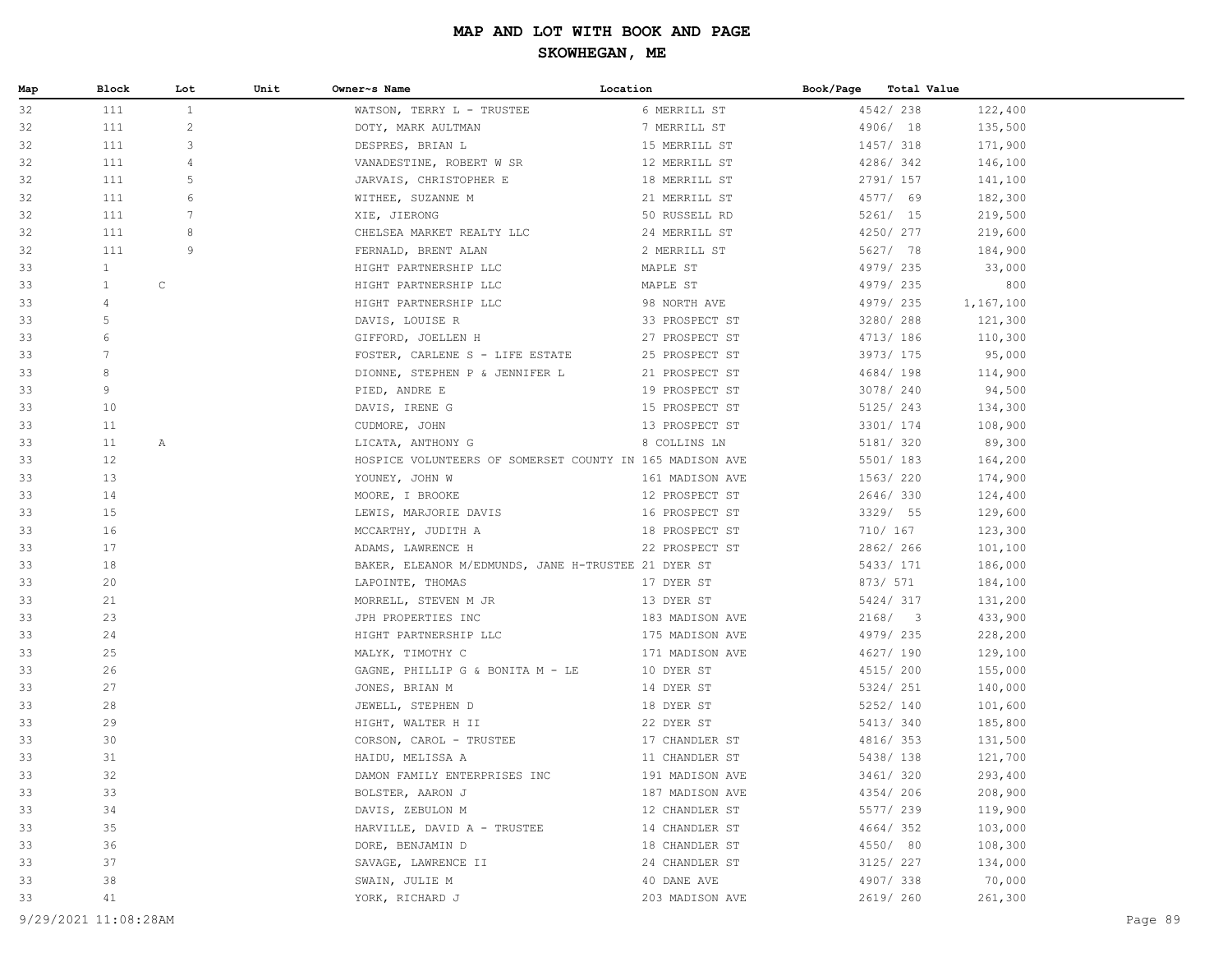| Map | Block | Lot            | Unit | Owner~s Name                     | Location         | Book/Page<br>Total Value |         |
|-----|-------|----------------|------|----------------------------------|------------------|--------------------------|---------|
| 33  | 42    |                |      | YORK, RICHARD J - TRUSTEE        | 197 MADISON AVE  | 2381/ 214                | 14,000  |
| 33  | 43    |                |      | BC HORTON LLC                    | 16 YORK ST       | 4651/ 291                | 256,900 |
| 33  | 44    |                |      | SPOONER, BUCKLEY W               | 46 DANE AVE      | 4836/ 116                | 96,200  |
| 33  | 45    |                |      | LEHAY, WAYNE W                   | 48 DANE AVE      | 5317/ 74                 | 76,900  |
| 33  | 46    |                |      | CLARK, STEVEN                    | 50 DANE AVE      | 4186/ 18                 | 85,500  |
| 33  | 47    |                |      | EK, RONALD K                     | 17 JEWETT ST     | 4742/283                 | 96,000  |
| 33  | 48    |                |      | BONNEAU, BRIAN                   | 13 JEWETT ST     | 4435/358                 | 76,000  |
| 33  | 49    |                |      | MCFADDEN, STEVEN J               | 9 JEWETT ST      | 2865/229                 | 157,800 |
| 33  | 49    | $\mathbb{A}$   |      | YORK HOLDINGS LLC                | 12 YORK ST       | 5638/ 79                 | 109,800 |
| 33  | 50    |                |      | SKILLINGS, DONALD                | 217 MADISON AVE  | 2955/217                 | 136,800 |
| 33  | 51    |                |      | SKILLINGS, DONALD L II           | 215 MADISON AVE  | 5580/ 19                 | 102,200 |
| 33  | 52    |                |      | HIGHT PROPERTIES LLC             | 213 MADISON AVE  | 5229/ 163                | 84,200  |
| 33  | 53    |                |      | HIGHT PROPERTIES LLC             | 209 MADISON AVE  | 5229/ 162                | 15,200  |
| 33  | 54    |                |      | OPHIR, SHALOM BACHI - TRUSTEE    | 229 MADISON AVE  | 5644/262                 | 634,700 |
| 33  | 56    |                |      | DANIEL G KAMIN MAINE LLC         | 225 MADISON AVE  | 3412/ 224                | 790,300 |
| 33  | 58    |                |      | ST AMAND, WENDY S                | 12 JEWETT ST     | 3770/4                   | 77,400  |
| 33  | 59    |                |      | PERKINS, MICHAEL S               | 14 JEWETT ST     | 2856/146                 | 126,000 |
| 33  | 60    |                |      | WATSON, RICKY D                  | 18 JEWETT ST     | 5111/ 20                 | 97,900  |
| 33  | 61    |                |      | BELANGER, ROLAND L               | 22 JEWETT ST     | $2051/$ 42               | 77,200  |
| 33  | 62    |                |      | COWETTE, MIKAYLA J               | 10 GREENWOOD AVE | 5441/ 99                 | 82,500  |
| 33  | 63    |                |      | YOUNG, DONALD C                  | 14 GREENWOOD AVE | 1147/ 339                | 105,300 |
| 33  | 64    |                |      | CLEMENT, ZANE S                  | 16 GREENWOOD AVE | 2695/ 178                | 107,500 |
| 33  | 65    |                |      | BECKWITH, REBECCA                | 6 GORDON LN      | 5621/ 349                | 46,200  |
| 33  | 65    | $\mathbf{1}$   |      | BEDFORD, STACY R                 | 7 GORDON LN      | 3629/ 176                | 45,400  |
| 33  | 65    | $\overline{c}$ |      | LACASSE, RICHARD                 | 104 NORTH AVE    | 5143/ 19                 | 47,100  |
| 33  | 66    |                |      | LACASSE, RICHARD A               | 108 NORTH AVE    | 5609/287                 | 51,700  |
| 33  | 67    |                |      | STANLEY, LANI M                  | 110 NORTH AVE    | 5503/ 150                | 90,400  |
| 33  | 68    |                |      | SALISBURY, ROBERT                | 114 NORTH AVE    | 3192/ 27                 | 100,900 |
| 33  | 69    |                |      | SIROIS, ANNE MARIE               | 116 NORTH AVE    | 4391/358                 | 73,000  |
| 33  | 70    |                |      | BAKER, MICHAEL L                 | 37 DYER ST       | 4432/ 271                | 82,900  |
| 33  | 71    |                |      | VICKERS, VICKI L BOWMAN          | 35 DYER ST       | 4705/ 83                 | 77,900  |
| 33  | 72    |                |      | ERICKSON, HELEN G - LIFE ESTATE  | 31 DYER ST       | 4453/103                 | 93,700  |
| 33  | 73    |                |      | SAVAGE, LAUREL                   | 25 DYER ST       | 3125/ 227                | 128,300 |
| 33  | 74    |                |      | CONWAY, SETH                     | 11 DANE AVE      | 3903/ 151                | 125,500 |
| 33  | 75    |                |      | MANTOR, ALLISON KIMBALL          | 26 PROSPECT ST   | 4009/ 42                 | 84,000  |
| 33  | 75    | A              |      | WITHAM, ARDIS H - LIFE ESTATES   | 32 PROSPECT ST   | 2283/237                 | 86,400  |
| 33  | 75    | В              |      | DUGUAY, BRENT M & LISA J P       | 5 DANE AVE       | 2284/85                  | 244,100 |
| 33  | 77    |                |      | GILBERT, ROGER D                 | 34 PROSPECT ST   | 2459/228                 | 111,000 |
| 33  | 78    |                |      | EMERY, HEATHER                   | 38 PROSPECT ST   | 5525/ 45                 | 83,600  |
| 33  | 79    |                |      | LIBBY, LAURA                     | 120 NORTH AVE    | 3546/ 171                | 99,500  |
| 33  | 81    |                |      | HILTON, ROBERT II                | 128 NORTH AVE    | 4069/289                 | 100,000 |
| 33  | 82    |                |      | VEELENTURF, RICHARD              | 39 CHANDLER ST   | 3946/ 69                 | 92,200  |
| 33  | 83    |                |      | LEACH, LAWRENCE E                | 37 CHANDLER ST   | 5268/ 175                | 113,900 |
| 33  | 84    |                |      | CROSS, ROBERT B JR & JOAN S - LE | 31 CHANDLER ST   | 5509/83                  | 183,100 |
| 33  | 85    |                |      | DOUIN, SHARON R                  | 27 CHANDLER ST   | 5555/ 57                 | 106,300 |
| 33  | 86    |                |      | SAVAGE, CHERI L                  | 23 DANE AVE      | 1247/ 151                | 116,800 |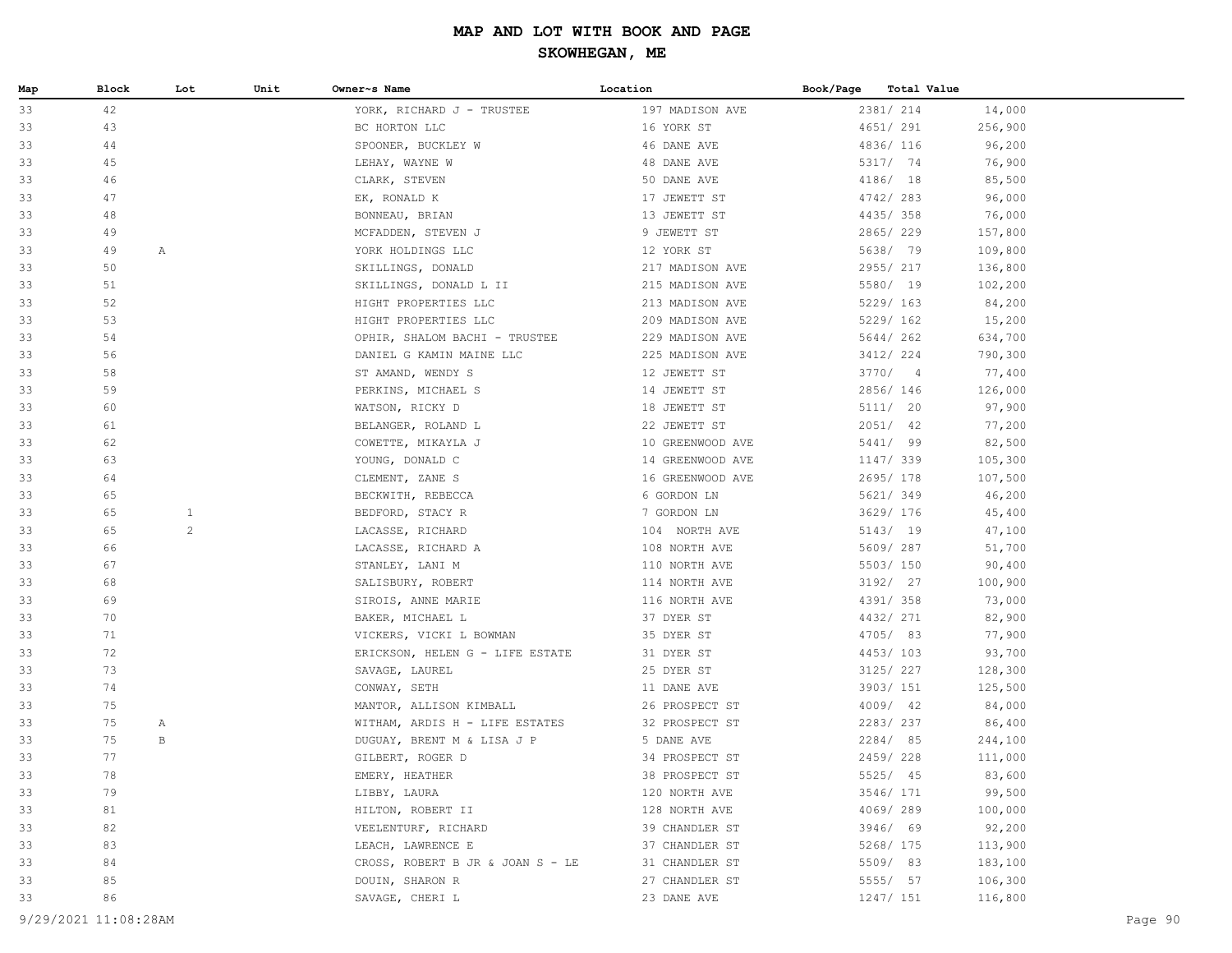| Map | Block | Lot          | Unit | Owner~s Name                                            | Location         | Book/Page | Total Value |         |
|-----|-------|--------------|------|---------------------------------------------------------|------------------|-----------|-------------|---------|
| 33  | 87    |              |      | FINLEY, SHARON K                                        | 26 DYER ST       |           | 2030/ 101   | 115,600 |
| 33  | 88    |              |      | DEROUCHE, VALERIE L                                     | 32 DYER ST       |           | 5153/ 211   | 171,200 |
| 33  | 89    |              |      | DAMON, WHITNEY L                                        | 38 DYER ST       |           | 5067/ 163   | 148,700 |
| 33  | 90    |              |      | CHARLES, JANINE E                                       | 42 DYER ST       |           | 3464/190    | 89,200  |
| 33  | 92    |              |      | PROVENCHER, ALBERTINE M                                 | 136 NORTH AVE    |           | 571/ 120    | 81,600  |
| 33  | 93    |              |      | SWAIN, DANIEL S                                         | 140 NORTH AVE    |           | 5202/ 275   | 121,100 |
| 33  | 94    |              |      | CLEMENTE, ELEANOR                                       | 142 NORTH AVE    |           | 5560/ 21    | 126,300 |
| 33  | 94    | $\mathbf{1}$ |      | BLODGETT, DARRELL                                       | 148 NORTH AVE    |           | 2335/ 164   | 107,100 |
| 33  | 95    |              |      | CHAPMAN, CATHERINE B                                    | 16 REED ST       |           | 3986/332    | 101,200 |
| 33  | 96    |              |      | BOWMAN, EVALYN J                                        | 40 CHANDLER ST   |           | 2859/187    | 123,700 |
| 33  | 97    |              |      | MAINE SCHOOL ADMINISTRATIVE DI                          | 33 JEWETT ST     |           | 748/ 235    | 708,100 |
| 33  | 98    |              |      | KENNARD, TAMMY S (POMERLEAU)                            | 35 DANE AVE      |           | 2452/ 30    | 86,100  |
| 33  | 99    |              |      | GAYNE, SETH R                                           | 28 CHANDLER ST   |           | 4011/ 278   | 79,500  |
| 33  | 100   |              |      | PARADIS, FRANCIS X & BARBARA A - LIF EST 32 CHANDLER ST |                  |           | 4623/331    | 89,200  |
| 33  | 101   |              |      | KNOWLES, TIMOTHY S                                      | 34 CHANDLER ST   |           | 1197/ 339   | 117,400 |
| 33  | 102   |              |      | BEAUFORD, GERALD W II - TRUSTEE                         | 13 GREENWOOD AVE |           | 4942/123    | 109,700 |
| 33  | 103   |              |      | WATSON, RICKY D                                         | 5 GREENWOOD AVE  |           | 5655/ 48    | 95,000  |
| 33  | 104   |              |      | L & W REALTY LLC                                        | 36 JEWETT ST     |           | 4979/232    | 93,600  |
| 33  | 105   |              |      | BEAUFORD, GERALD W II                                   | 10 WOOD ST       |           | 2584/ 37    | 84,300  |
| 33  | 106   |              |      | LOOMIS, CHESTER F III                                   | 16 WOOD ST       |           | 5375/9      | 78,800  |
| 33  | 107   |              |      | WATSON, RICKY DALE - PR                                 | 40 JEWETT ST     |           | 5673/ 267   | 164,800 |
| 33  | 108   |              |      | CARBONE, DAVID R                                        | 11 WOOD ST       |           | 3648/ 262   | 57,200  |
| 33  | 108   | A            |      | CARBONE, DAVID R                                        | 15 WOOD ST       |           | 3648/ 260   | 96,100  |
| 33  | 108   | $\mathbf{B}$ |      | CARBONE, DAVID R                                        | WOOD ST          |           | 3648/ 262   | $\circ$ |
| 33  | 108   | $\mathsf{C}$ |      | RINES, TAMMY A                                          | 162 NORTH AVE    |           | 5556/ 134   | 30,600  |
| 33  | 109   |              |      | COLE, THOMAS G                                          | 166 NORTH AVE    |           | 4468/ 184   | 78,600  |
| 33  | 110   |              |      | DEMERCHANT, KIM N                                       | 23 PARLIN ST     |           | 5520/ 198   | 75,200  |
| 33  | 111   |              |      | BROMAR                                                  | 17 PARLIN ST     |           | 4638/337    | 98,700  |
| 33  | 112   |              |      | HAYDEN, ASHLEY A                                        | 4 HARDING ST     |           | 5283/ 261   | 66,000  |
| 33  | 114   |              |      | MURRAY, MONTANA                                         | 15 HARDING ST    |           | 5357/ 44    | 45,400  |
| 33  | 115   |              |      | HOUSE, CELINA                                           | 13 HARDING ST    |           | 4683/ 191   | 49,600  |
| 33  | 117   |              |      | STEWART, MARGARET J & RICKY A - LE                      | 9 HARDING ST     |           | 5256/236    | 113,900 |
| 33  | 118   |              |      | LYONS, THOMAS JR                                        | 26 ST MARK ST    |           | 4887/ 63    | 67,500  |
| 33  | 118   |              | ON1  | QUIRION, RICHARD                                        | 4 BEAUFORD ST    |           |             | 5,200   |
| 33  | 119   |              |      | WASHBURN, DUSTIN                                        | 6 BEAUFORD ST    |           | 5637/ 249   | 52,700  |
| 33  | 120   |              |      | WASHBURN, PAULA A                                       | 10 BEAUFORD ST   |           | 5589/ 8     | 19,200  |
| 33  | 122   |              |      | BOULETTE, SCOTT A                                       | 12 BEAUFORD ST   |           | 2630/253    | 49,300  |
| 33  | 123   |              |      | DESCHAINE, SHONYA M                                     | 16 BEAUFORD ST   |           | 4961/135    | 45,700  |
| 33  | 124   |              |      | CURTIS, MICHELLE                                        | 19 BEAUFORD ST   |           | 2693/307    | 60,200  |
| 33  | 125   |              |      | KNOWLES, TIMOTHY S - PR                                 | 20 COTE ST       |           | 5658/ 252   | 52,200  |
| 33  | 126   |              |      | WENTWORTH, DAVID M                                      | 15 BEAUFORD ST   |           | 1984/ 274   | 47,100  |
| 33  | 127   |              |      | BOULETTE, NICHOLE L                                     | 11 BEAUFORD ST   |           | 2903/147    | 51,300  |
| 33  | 129   |              |      | DOIRON, JAMES L                                         | 7 BEAUFORD ST    |           | 2588/ 79    | 74,900  |
| 33  | 130   |              |      | THORELL, WAYNE                                          | 34 ST MARK ST    |           | 3304/206    | 54,700  |
| 33  | 131   |              |      | TRACY, ALEXANDER J                                      | 36 ST MARK ST    |           | 5632/ 169   | 53,700  |
| 33  | 132   |              |      | WYMAN, CECELIA M - EST OF                               | 2 BLAIR ST       |           | 642/ 35     | 42,600  |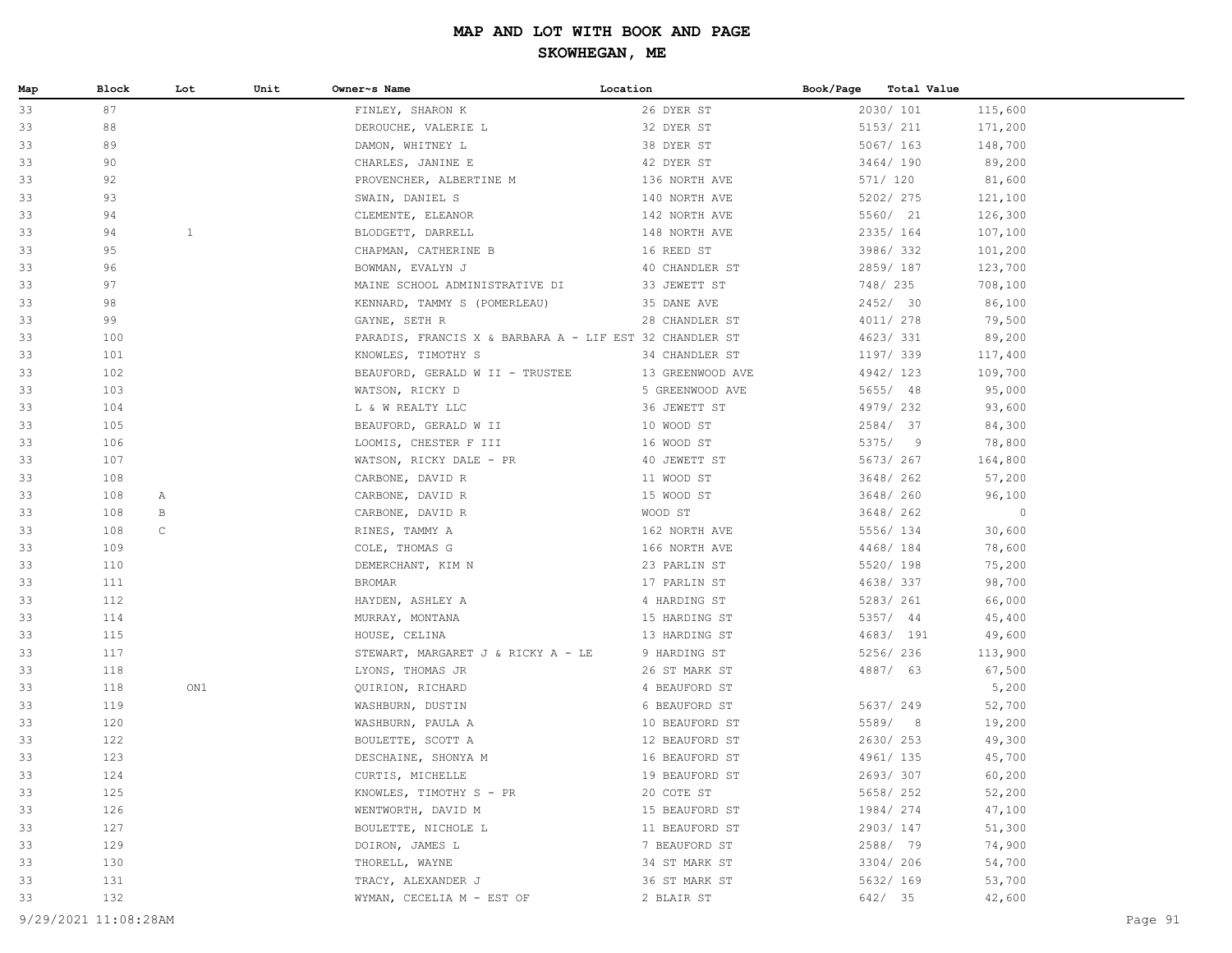| 00/00<br>33<br>132<br>ON<br>8,400<br>PEASE, GLORIA<br>4 BLAIR ST<br>33<br>133<br>8 BLAIR ST<br>3572/98<br>63,500<br>PEARL, CYNTHIA A (WYMAN)<br>134<br>2313/243<br>33<br>WYMAN, PHILIP<br>12 BLAIR ST<br>32,800<br>33<br>134<br>ON<br>10 BLAIR ST<br>17,400<br>SHAW, VELMA<br>26 COTE ST<br>5161/ 105<br>10,600<br>33<br>136<br>GODIN, PHILDORA<br>33<br>137<br>5004/266<br>86,300<br>MCGRAY, STANLEY J<br>23 BLAIR ST<br>33<br>138<br>4847/ 90<br>GODIN, PHILODORA<br>BLAIR ST<br>12,900<br>139<br>5308/ 148<br>33<br>SMITH, THOMAS E & DIANA L<br>13 BLAIR ST<br>44,100<br>4947/309<br>33<br>140<br>QUIRION, RICHARD<br>9 BLAIR ST<br>57,200<br>4057/283<br>33<br>141<br>BRANN, OSCAR<br>7 BLAIR ST<br>80,300<br>702/ 154<br>33<br>142<br>REID, VIRGINIA A<br>3 BLAIR ST<br>47,300<br>1306/ 64<br>33<br>143<br>48 ST MARK ST<br>109,800<br>THIBODEAU, ROGER E<br>4976/ 24<br>33<br>144<br>HUNT PROPETIES 101 LLC<br>10 SHORT ST<br>42,800<br>33<br>1584/322<br>37,100<br>145<br>SPAULDING, LOLA BEATRICE<br>21 ST MARK ST<br>33<br>5322/ 89<br>146<br>HIGGINS, ANDREW M<br>11 PARLIN ST<br>68,700<br>147<br>4034/105<br>33<br>7 PARLIN ST<br>95,700<br>KEMP, MICHAEL R<br>148<br>1086/ 222<br>33<br>WASHBURN, JEFFREY G<br>5 PARLIN ST<br>67,700<br>1 PARLIN ST<br>5031/ 14<br>33<br>149<br>87,800<br>TRACY, MIRANDA M<br>5277/ 262<br>33<br>149<br>WITHEE, GERALD<br>29 ST MARK ST<br>22,100<br>A<br>149<br>4860/ 46<br>33<br>31 ST MARK ST<br>21,800<br>B<br>DOIRON, AARON A<br>149<br>1306/ 66<br>33<br>$\mathsf{C}$<br>THIBODEAU, ROGER E<br>45 ST MARK ST<br>31,000<br>00/00<br>33<br>149<br>$\mathsf{C}$<br>ON<br>NARANJO, LORENZO<br>41 ST MARK ST<br>22,800<br>33<br>1740/1<br>149<br>D<br>DOIRON, ROY P<br>25 ST MARK ST<br>87,900<br>3403/6<br>33<br>149<br>Ε<br>35 ST MARK ST<br>20,700<br>WASHBURN, RANDALL E<br>149<br>$\mathbf{F}$<br>5654/ 35<br>33<br>FRENCH, EMILY<br>50 ST MARK ST<br>93,300<br>5014/ 48<br>33<br>149<br>Н<br>37 ST MARK ST<br>76,900<br>WYMAN, JOSEPH J<br>4979/232<br>33<br>150<br>L & W REALTY LLC<br>165 NORTH AVE<br>669,700<br>4979/232<br>33<br>151<br>L & W REALTY LLC<br>151 NORTH AVE<br>290,000<br>33<br>152<br>3482/ 36<br>NELSON, BILLIE J<br>145 NORTH AVE<br>76,200<br>33<br>153<br>881/836<br>92,800<br>DICKEY, KENDALL E<br>143 NORTH AVE<br>33<br>5306/ 104<br>154<br>SMITH, GREGORY J<br>139 NORTH AVE<br>89,300<br>4139/ 176<br>33<br>156<br>TAYLOR, DANIEL<br>135 NORTH AVE<br>71,600<br>157<br>2048/108<br>33<br>8 EAST CHANDLER ST<br>61,800<br>IRWIN, PATRICIA A<br>158<br>2864/336<br>33<br>14 EAST CHANDLER ST<br>97,700<br>MARTELL, RICK A<br>2612/ 295<br>33<br>162<br>THERRIEN, RAYMOND M<br>15 EAST CHANDLER ST<br>85,500<br>5135/ 67<br>33<br>163<br>7 ASHLEY LN<br>72,400<br>EVERETT RYAN<br>163<br>$\mathbf{1}$<br>4969/293<br>33<br>QUIMBY, CHARLES L JR<br>9 EAST CHANDLER ST<br>47,500<br>33<br>7 EAST CHANDLER ST<br>5181/ 81<br>164<br>LEO, JAMIE M<br>67,600<br>33<br>165<br>127 NORTH AVE<br>3532/ 194<br>NELSON, DAVID M<br>85,400<br>4476/ 159<br>93,200<br>33<br>166<br>WRIGHT, RANDY B<br>125 NORTH AVE<br>33<br>167<br>WRIGHT BROS. ENTERPRISES LLC<br>121 NORTH AVE<br>3754/208<br>357,400<br>2868/ 79<br>33<br>170<br>10 EAST DYER ST<br>118,100<br>CLEMENT, JOEL K<br>5502/ 100<br>33<br>171<br>WALTERS, KYLE<br>16 EAST DYER ST<br>100,200<br>33<br>172<br>YORK, THOMAS J II<br>20 EAST DYER ST<br>5221/353<br>91,300<br>79,500<br>33<br>173<br>O'BRIEN, SCOTT F<br>22 EAST DYER ST<br>1876/ 231<br>82,800<br>33<br>174<br>26 EAST DYER ST<br>4347/ 109<br>CLEMENT, JOEL K<br>9/29/2021 11:08:28AM<br>Page 92 | Map | Block | Lot | Unit | Owner~s Name | Location | Book/Page | <b>Total Value</b> |  |
|----------------------------------------------------------------------------------------------------------------------------------------------------------------------------------------------------------------------------------------------------------------------------------------------------------------------------------------------------------------------------------------------------------------------------------------------------------------------------------------------------------------------------------------------------------------------------------------------------------------------------------------------------------------------------------------------------------------------------------------------------------------------------------------------------------------------------------------------------------------------------------------------------------------------------------------------------------------------------------------------------------------------------------------------------------------------------------------------------------------------------------------------------------------------------------------------------------------------------------------------------------------------------------------------------------------------------------------------------------------------------------------------------------------------------------------------------------------------------------------------------------------------------------------------------------------------------------------------------------------------------------------------------------------------------------------------------------------------------------------------------------------------------------------------------------------------------------------------------------------------------------------------------------------------------------------------------------------------------------------------------------------------------------------------------------------------------------------------------------------------------------------------------------------------------------------------------------------------------------------------------------------------------------------------------------------------------------------------------------------------------------------------------------------------------------------------------------------------------------------------------------------------------------------------------------------------------------------------------------------------------------------------------------------------------------------------------------------------------------------------------------------------------------------------------------------------------------------------------------------------------------------------------------------------------------------------------------------------------------------------------------------------------------------------------------------------------------------------------------------------------------------------------------------------------------------------------------------------------------------------------------------------------------------------------------------------------------------------------------------------------------------------------------------------------------------------------------------------------------------------------------------------------------------------------------------------------------------------------|-----|-------|-----|------|--------------|----------|-----------|--------------------|--|
|                                                                                                                                                                                                                                                                                                                                                                                                                                                                                                                                                                                                                                                                                                                                                                                                                                                                                                                                                                                                                                                                                                                                                                                                                                                                                                                                                                                                                                                                                                                                                                                                                                                                                                                                                                                                                                                                                                                                                                                                                                                                                                                                                                                                                                                                                                                                                                                                                                                                                                                                                                                                                                                                                                                                                                                                                                                                                                                                                                                                                                                                                                                                                                                                                                                                                                                                                                                                                                                                                                                                                                                                    |     |       |     |      |              |          |           |                    |  |
|                                                                                                                                                                                                                                                                                                                                                                                                                                                                                                                                                                                                                                                                                                                                                                                                                                                                                                                                                                                                                                                                                                                                                                                                                                                                                                                                                                                                                                                                                                                                                                                                                                                                                                                                                                                                                                                                                                                                                                                                                                                                                                                                                                                                                                                                                                                                                                                                                                                                                                                                                                                                                                                                                                                                                                                                                                                                                                                                                                                                                                                                                                                                                                                                                                                                                                                                                                                                                                                                                                                                                                                                    |     |       |     |      |              |          |           |                    |  |
|                                                                                                                                                                                                                                                                                                                                                                                                                                                                                                                                                                                                                                                                                                                                                                                                                                                                                                                                                                                                                                                                                                                                                                                                                                                                                                                                                                                                                                                                                                                                                                                                                                                                                                                                                                                                                                                                                                                                                                                                                                                                                                                                                                                                                                                                                                                                                                                                                                                                                                                                                                                                                                                                                                                                                                                                                                                                                                                                                                                                                                                                                                                                                                                                                                                                                                                                                                                                                                                                                                                                                                                                    |     |       |     |      |              |          |           |                    |  |
|                                                                                                                                                                                                                                                                                                                                                                                                                                                                                                                                                                                                                                                                                                                                                                                                                                                                                                                                                                                                                                                                                                                                                                                                                                                                                                                                                                                                                                                                                                                                                                                                                                                                                                                                                                                                                                                                                                                                                                                                                                                                                                                                                                                                                                                                                                                                                                                                                                                                                                                                                                                                                                                                                                                                                                                                                                                                                                                                                                                                                                                                                                                                                                                                                                                                                                                                                                                                                                                                                                                                                                                                    |     |       |     |      |              |          |           |                    |  |
|                                                                                                                                                                                                                                                                                                                                                                                                                                                                                                                                                                                                                                                                                                                                                                                                                                                                                                                                                                                                                                                                                                                                                                                                                                                                                                                                                                                                                                                                                                                                                                                                                                                                                                                                                                                                                                                                                                                                                                                                                                                                                                                                                                                                                                                                                                                                                                                                                                                                                                                                                                                                                                                                                                                                                                                                                                                                                                                                                                                                                                                                                                                                                                                                                                                                                                                                                                                                                                                                                                                                                                                                    |     |       |     |      |              |          |           |                    |  |
|                                                                                                                                                                                                                                                                                                                                                                                                                                                                                                                                                                                                                                                                                                                                                                                                                                                                                                                                                                                                                                                                                                                                                                                                                                                                                                                                                                                                                                                                                                                                                                                                                                                                                                                                                                                                                                                                                                                                                                                                                                                                                                                                                                                                                                                                                                                                                                                                                                                                                                                                                                                                                                                                                                                                                                                                                                                                                                                                                                                                                                                                                                                                                                                                                                                                                                                                                                                                                                                                                                                                                                                                    |     |       |     |      |              |          |           |                    |  |
|                                                                                                                                                                                                                                                                                                                                                                                                                                                                                                                                                                                                                                                                                                                                                                                                                                                                                                                                                                                                                                                                                                                                                                                                                                                                                                                                                                                                                                                                                                                                                                                                                                                                                                                                                                                                                                                                                                                                                                                                                                                                                                                                                                                                                                                                                                                                                                                                                                                                                                                                                                                                                                                                                                                                                                                                                                                                                                                                                                                                                                                                                                                                                                                                                                                                                                                                                                                                                                                                                                                                                                                                    |     |       |     |      |              |          |           |                    |  |
|                                                                                                                                                                                                                                                                                                                                                                                                                                                                                                                                                                                                                                                                                                                                                                                                                                                                                                                                                                                                                                                                                                                                                                                                                                                                                                                                                                                                                                                                                                                                                                                                                                                                                                                                                                                                                                                                                                                                                                                                                                                                                                                                                                                                                                                                                                                                                                                                                                                                                                                                                                                                                                                                                                                                                                                                                                                                                                                                                                                                                                                                                                                                                                                                                                                                                                                                                                                                                                                                                                                                                                                                    |     |       |     |      |              |          |           |                    |  |
|                                                                                                                                                                                                                                                                                                                                                                                                                                                                                                                                                                                                                                                                                                                                                                                                                                                                                                                                                                                                                                                                                                                                                                                                                                                                                                                                                                                                                                                                                                                                                                                                                                                                                                                                                                                                                                                                                                                                                                                                                                                                                                                                                                                                                                                                                                                                                                                                                                                                                                                                                                                                                                                                                                                                                                                                                                                                                                                                                                                                                                                                                                                                                                                                                                                                                                                                                                                                                                                                                                                                                                                                    |     |       |     |      |              |          |           |                    |  |
|                                                                                                                                                                                                                                                                                                                                                                                                                                                                                                                                                                                                                                                                                                                                                                                                                                                                                                                                                                                                                                                                                                                                                                                                                                                                                                                                                                                                                                                                                                                                                                                                                                                                                                                                                                                                                                                                                                                                                                                                                                                                                                                                                                                                                                                                                                                                                                                                                                                                                                                                                                                                                                                                                                                                                                                                                                                                                                                                                                                                                                                                                                                                                                                                                                                                                                                                                                                                                                                                                                                                                                                                    |     |       |     |      |              |          |           |                    |  |
|                                                                                                                                                                                                                                                                                                                                                                                                                                                                                                                                                                                                                                                                                                                                                                                                                                                                                                                                                                                                                                                                                                                                                                                                                                                                                                                                                                                                                                                                                                                                                                                                                                                                                                                                                                                                                                                                                                                                                                                                                                                                                                                                                                                                                                                                                                                                                                                                                                                                                                                                                                                                                                                                                                                                                                                                                                                                                                                                                                                                                                                                                                                                                                                                                                                                                                                                                                                                                                                                                                                                                                                                    |     |       |     |      |              |          |           |                    |  |
|                                                                                                                                                                                                                                                                                                                                                                                                                                                                                                                                                                                                                                                                                                                                                                                                                                                                                                                                                                                                                                                                                                                                                                                                                                                                                                                                                                                                                                                                                                                                                                                                                                                                                                                                                                                                                                                                                                                                                                                                                                                                                                                                                                                                                                                                                                                                                                                                                                                                                                                                                                                                                                                                                                                                                                                                                                                                                                                                                                                                                                                                                                                                                                                                                                                                                                                                                                                                                                                                                                                                                                                                    |     |       |     |      |              |          |           |                    |  |
|                                                                                                                                                                                                                                                                                                                                                                                                                                                                                                                                                                                                                                                                                                                                                                                                                                                                                                                                                                                                                                                                                                                                                                                                                                                                                                                                                                                                                                                                                                                                                                                                                                                                                                                                                                                                                                                                                                                                                                                                                                                                                                                                                                                                                                                                                                                                                                                                                                                                                                                                                                                                                                                                                                                                                                                                                                                                                                                                                                                                                                                                                                                                                                                                                                                                                                                                                                                                                                                                                                                                                                                                    |     |       |     |      |              |          |           |                    |  |
|                                                                                                                                                                                                                                                                                                                                                                                                                                                                                                                                                                                                                                                                                                                                                                                                                                                                                                                                                                                                                                                                                                                                                                                                                                                                                                                                                                                                                                                                                                                                                                                                                                                                                                                                                                                                                                                                                                                                                                                                                                                                                                                                                                                                                                                                                                                                                                                                                                                                                                                                                                                                                                                                                                                                                                                                                                                                                                                                                                                                                                                                                                                                                                                                                                                                                                                                                                                                                                                                                                                                                                                                    |     |       |     |      |              |          |           |                    |  |
|                                                                                                                                                                                                                                                                                                                                                                                                                                                                                                                                                                                                                                                                                                                                                                                                                                                                                                                                                                                                                                                                                                                                                                                                                                                                                                                                                                                                                                                                                                                                                                                                                                                                                                                                                                                                                                                                                                                                                                                                                                                                                                                                                                                                                                                                                                                                                                                                                                                                                                                                                                                                                                                                                                                                                                                                                                                                                                                                                                                                                                                                                                                                                                                                                                                                                                                                                                                                                                                                                                                                                                                                    |     |       |     |      |              |          |           |                    |  |
|                                                                                                                                                                                                                                                                                                                                                                                                                                                                                                                                                                                                                                                                                                                                                                                                                                                                                                                                                                                                                                                                                                                                                                                                                                                                                                                                                                                                                                                                                                                                                                                                                                                                                                                                                                                                                                                                                                                                                                                                                                                                                                                                                                                                                                                                                                                                                                                                                                                                                                                                                                                                                                                                                                                                                                                                                                                                                                                                                                                                                                                                                                                                                                                                                                                                                                                                                                                                                                                                                                                                                                                                    |     |       |     |      |              |          |           |                    |  |
|                                                                                                                                                                                                                                                                                                                                                                                                                                                                                                                                                                                                                                                                                                                                                                                                                                                                                                                                                                                                                                                                                                                                                                                                                                                                                                                                                                                                                                                                                                                                                                                                                                                                                                                                                                                                                                                                                                                                                                                                                                                                                                                                                                                                                                                                                                                                                                                                                                                                                                                                                                                                                                                                                                                                                                                                                                                                                                                                                                                                                                                                                                                                                                                                                                                                                                                                                                                                                                                                                                                                                                                                    |     |       |     |      |              |          |           |                    |  |
|                                                                                                                                                                                                                                                                                                                                                                                                                                                                                                                                                                                                                                                                                                                                                                                                                                                                                                                                                                                                                                                                                                                                                                                                                                                                                                                                                                                                                                                                                                                                                                                                                                                                                                                                                                                                                                                                                                                                                                                                                                                                                                                                                                                                                                                                                                                                                                                                                                                                                                                                                                                                                                                                                                                                                                                                                                                                                                                                                                                                                                                                                                                                                                                                                                                                                                                                                                                                                                                                                                                                                                                                    |     |       |     |      |              |          |           |                    |  |
|                                                                                                                                                                                                                                                                                                                                                                                                                                                                                                                                                                                                                                                                                                                                                                                                                                                                                                                                                                                                                                                                                                                                                                                                                                                                                                                                                                                                                                                                                                                                                                                                                                                                                                                                                                                                                                                                                                                                                                                                                                                                                                                                                                                                                                                                                                                                                                                                                                                                                                                                                                                                                                                                                                                                                                                                                                                                                                                                                                                                                                                                                                                                                                                                                                                                                                                                                                                                                                                                                                                                                                                                    |     |       |     |      |              |          |           |                    |  |
|                                                                                                                                                                                                                                                                                                                                                                                                                                                                                                                                                                                                                                                                                                                                                                                                                                                                                                                                                                                                                                                                                                                                                                                                                                                                                                                                                                                                                                                                                                                                                                                                                                                                                                                                                                                                                                                                                                                                                                                                                                                                                                                                                                                                                                                                                                                                                                                                                                                                                                                                                                                                                                                                                                                                                                                                                                                                                                                                                                                                                                                                                                                                                                                                                                                                                                                                                                                                                                                                                                                                                                                                    |     |       |     |      |              |          |           |                    |  |
|                                                                                                                                                                                                                                                                                                                                                                                                                                                                                                                                                                                                                                                                                                                                                                                                                                                                                                                                                                                                                                                                                                                                                                                                                                                                                                                                                                                                                                                                                                                                                                                                                                                                                                                                                                                                                                                                                                                                                                                                                                                                                                                                                                                                                                                                                                                                                                                                                                                                                                                                                                                                                                                                                                                                                                                                                                                                                                                                                                                                                                                                                                                                                                                                                                                                                                                                                                                                                                                                                                                                                                                                    |     |       |     |      |              |          |           |                    |  |
|                                                                                                                                                                                                                                                                                                                                                                                                                                                                                                                                                                                                                                                                                                                                                                                                                                                                                                                                                                                                                                                                                                                                                                                                                                                                                                                                                                                                                                                                                                                                                                                                                                                                                                                                                                                                                                                                                                                                                                                                                                                                                                                                                                                                                                                                                                                                                                                                                                                                                                                                                                                                                                                                                                                                                                                                                                                                                                                                                                                                                                                                                                                                                                                                                                                                                                                                                                                                                                                                                                                                                                                                    |     |       |     |      |              |          |           |                    |  |
|                                                                                                                                                                                                                                                                                                                                                                                                                                                                                                                                                                                                                                                                                                                                                                                                                                                                                                                                                                                                                                                                                                                                                                                                                                                                                                                                                                                                                                                                                                                                                                                                                                                                                                                                                                                                                                                                                                                                                                                                                                                                                                                                                                                                                                                                                                                                                                                                                                                                                                                                                                                                                                                                                                                                                                                                                                                                                                                                                                                                                                                                                                                                                                                                                                                                                                                                                                                                                                                                                                                                                                                                    |     |       |     |      |              |          |           |                    |  |
|                                                                                                                                                                                                                                                                                                                                                                                                                                                                                                                                                                                                                                                                                                                                                                                                                                                                                                                                                                                                                                                                                                                                                                                                                                                                                                                                                                                                                                                                                                                                                                                                                                                                                                                                                                                                                                                                                                                                                                                                                                                                                                                                                                                                                                                                                                                                                                                                                                                                                                                                                                                                                                                                                                                                                                                                                                                                                                                                                                                                                                                                                                                                                                                                                                                                                                                                                                                                                                                                                                                                                                                                    |     |       |     |      |              |          |           |                    |  |
|                                                                                                                                                                                                                                                                                                                                                                                                                                                                                                                                                                                                                                                                                                                                                                                                                                                                                                                                                                                                                                                                                                                                                                                                                                                                                                                                                                                                                                                                                                                                                                                                                                                                                                                                                                                                                                                                                                                                                                                                                                                                                                                                                                                                                                                                                                                                                                                                                                                                                                                                                                                                                                                                                                                                                                                                                                                                                                                                                                                                                                                                                                                                                                                                                                                                                                                                                                                                                                                                                                                                                                                                    |     |       |     |      |              |          |           |                    |  |
|                                                                                                                                                                                                                                                                                                                                                                                                                                                                                                                                                                                                                                                                                                                                                                                                                                                                                                                                                                                                                                                                                                                                                                                                                                                                                                                                                                                                                                                                                                                                                                                                                                                                                                                                                                                                                                                                                                                                                                                                                                                                                                                                                                                                                                                                                                                                                                                                                                                                                                                                                                                                                                                                                                                                                                                                                                                                                                                                                                                                                                                                                                                                                                                                                                                                                                                                                                                                                                                                                                                                                                                                    |     |       |     |      |              |          |           |                    |  |
|                                                                                                                                                                                                                                                                                                                                                                                                                                                                                                                                                                                                                                                                                                                                                                                                                                                                                                                                                                                                                                                                                                                                                                                                                                                                                                                                                                                                                                                                                                                                                                                                                                                                                                                                                                                                                                                                                                                                                                                                                                                                                                                                                                                                                                                                                                                                                                                                                                                                                                                                                                                                                                                                                                                                                                                                                                                                                                                                                                                                                                                                                                                                                                                                                                                                                                                                                                                                                                                                                                                                                                                                    |     |       |     |      |              |          |           |                    |  |
|                                                                                                                                                                                                                                                                                                                                                                                                                                                                                                                                                                                                                                                                                                                                                                                                                                                                                                                                                                                                                                                                                                                                                                                                                                                                                                                                                                                                                                                                                                                                                                                                                                                                                                                                                                                                                                                                                                                                                                                                                                                                                                                                                                                                                                                                                                                                                                                                                                                                                                                                                                                                                                                                                                                                                                                                                                                                                                                                                                                                                                                                                                                                                                                                                                                                                                                                                                                                                                                                                                                                                                                                    |     |       |     |      |              |          |           |                    |  |
|                                                                                                                                                                                                                                                                                                                                                                                                                                                                                                                                                                                                                                                                                                                                                                                                                                                                                                                                                                                                                                                                                                                                                                                                                                                                                                                                                                                                                                                                                                                                                                                                                                                                                                                                                                                                                                                                                                                                                                                                                                                                                                                                                                                                                                                                                                                                                                                                                                                                                                                                                                                                                                                                                                                                                                                                                                                                                                                                                                                                                                                                                                                                                                                                                                                                                                                                                                                                                                                                                                                                                                                                    |     |       |     |      |              |          |           |                    |  |
|                                                                                                                                                                                                                                                                                                                                                                                                                                                                                                                                                                                                                                                                                                                                                                                                                                                                                                                                                                                                                                                                                                                                                                                                                                                                                                                                                                                                                                                                                                                                                                                                                                                                                                                                                                                                                                                                                                                                                                                                                                                                                                                                                                                                                                                                                                                                                                                                                                                                                                                                                                                                                                                                                                                                                                                                                                                                                                                                                                                                                                                                                                                                                                                                                                                                                                                                                                                                                                                                                                                                                                                                    |     |       |     |      |              |          |           |                    |  |
|                                                                                                                                                                                                                                                                                                                                                                                                                                                                                                                                                                                                                                                                                                                                                                                                                                                                                                                                                                                                                                                                                                                                                                                                                                                                                                                                                                                                                                                                                                                                                                                                                                                                                                                                                                                                                                                                                                                                                                                                                                                                                                                                                                                                                                                                                                                                                                                                                                                                                                                                                                                                                                                                                                                                                                                                                                                                                                                                                                                                                                                                                                                                                                                                                                                                                                                                                                                                                                                                                                                                                                                                    |     |       |     |      |              |          |           |                    |  |
|                                                                                                                                                                                                                                                                                                                                                                                                                                                                                                                                                                                                                                                                                                                                                                                                                                                                                                                                                                                                                                                                                                                                                                                                                                                                                                                                                                                                                                                                                                                                                                                                                                                                                                                                                                                                                                                                                                                                                                                                                                                                                                                                                                                                                                                                                                                                                                                                                                                                                                                                                                                                                                                                                                                                                                                                                                                                                                                                                                                                                                                                                                                                                                                                                                                                                                                                                                                                                                                                                                                                                                                                    |     |       |     |      |              |          |           |                    |  |
|                                                                                                                                                                                                                                                                                                                                                                                                                                                                                                                                                                                                                                                                                                                                                                                                                                                                                                                                                                                                                                                                                                                                                                                                                                                                                                                                                                                                                                                                                                                                                                                                                                                                                                                                                                                                                                                                                                                                                                                                                                                                                                                                                                                                                                                                                                                                                                                                                                                                                                                                                                                                                                                                                                                                                                                                                                                                                                                                                                                                                                                                                                                                                                                                                                                                                                                                                                                                                                                                                                                                                                                                    |     |       |     |      |              |          |           |                    |  |
|                                                                                                                                                                                                                                                                                                                                                                                                                                                                                                                                                                                                                                                                                                                                                                                                                                                                                                                                                                                                                                                                                                                                                                                                                                                                                                                                                                                                                                                                                                                                                                                                                                                                                                                                                                                                                                                                                                                                                                                                                                                                                                                                                                                                                                                                                                                                                                                                                                                                                                                                                                                                                                                                                                                                                                                                                                                                                                                                                                                                                                                                                                                                                                                                                                                                                                                                                                                                                                                                                                                                                                                                    |     |       |     |      |              |          |           |                    |  |
|                                                                                                                                                                                                                                                                                                                                                                                                                                                                                                                                                                                                                                                                                                                                                                                                                                                                                                                                                                                                                                                                                                                                                                                                                                                                                                                                                                                                                                                                                                                                                                                                                                                                                                                                                                                                                                                                                                                                                                                                                                                                                                                                                                                                                                                                                                                                                                                                                                                                                                                                                                                                                                                                                                                                                                                                                                                                                                                                                                                                                                                                                                                                                                                                                                                                                                                                                                                                                                                                                                                                                                                                    |     |       |     |      |              |          |           |                    |  |
|                                                                                                                                                                                                                                                                                                                                                                                                                                                                                                                                                                                                                                                                                                                                                                                                                                                                                                                                                                                                                                                                                                                                                                                                                                                                                                                                                                                                                                                                                                                                                                                                                                                                                                                                                                                                                                                                                                                                                                                                                                                                                                                                                                                                                                                                                                                                                                                                                                                                                                                                                                                                                                                                                                                                                                                                                                                                                                                                                                                                                                                                                                                                                                                                                                                                                                                                                                                                                                                                                                                                                                                                    |     |       |     |      |              |          |           |                    |  |
|                                                                                                                                                                                                                                                                                                                                                                                                                                                                                                                                                                                                                                                                                                                                                                                                                                                                                                                                                                                                                                                                                                                                                                                                                                                                                                                                                                                                                                                                                                                                                                                                                                                                                                                                                                                                                                                                                                                                                                                                                                                                                                                                                                                                                                                                                                                                                                                                                                                                                                                                                                                                                                                                                                                                                                                                                                                                                                                                                                                                                                                                                                                                                                                                                                                                                                                                                                                                                                                                                                                                                                                                    |     |       |     |      |              |          |           |                    |  |
|                                                                                                                                                                                                                                                                                                                                                                                                                                                                                                                                                                                                                                                                                                                                                                                                                                                                                                                                                                                                                                                                                                                                                                                                                                                                                                                                                                                                                                                                                                                                                                                                                                                                                                                                                                                                                                                                                                                                                                                                                                                                                                                                                                                                                                                                                                                                                                                                                                                                                                                                                                                                                                                                                                                                                                                                                                                                                                                                                                                                                                                                                                                                                                                                                                                                                                                                                                                                                                                                                                                                                                                                    |     |       |     |      |              |          |           |                    |  |
|                                                                                                                                                                                                                                                                                                                                                                                                                                                                                                                                                                                                                                                                                                                                                                                                                                                                                                                                                                                                                                                                                                                                                                                                                                                                                                                                                                                                                                                                                                                                                                                                                                                                                                                                                                                                                                                                                                                                                                                                                                                                                                                                                                                                                                                                                                                                                                                                                                                                                                                                                                                                                                                                                                                                                                                                                                                                                                                                                                                                                                                                                                                                                                                                                                                                                                                                                                                                                                                                                                                                                                                                    |     |       |     |      |              |          |           |                    |  |
|                                                                                                                                                                                                                                                                                                                                                                                                                                                                                                                                                                                                                                                                                                                                                                                                                                                                                                                                                                                                                                                                                                                                                                                                                                                                                                                                                                                                                                                                                                                                                                                                                                                                                                                                                                                                                                                                                                                                                                                                                                                                                                                                                                                                                                                                                                                                                                                                                                                                                                                                                                                                                                                                                                                                                                                                                                                                                                                                                                                                                                                                                                                                                                                                                                                                                                                                                                                                                                                                                                                                                                                                    |     |       |     |      |              |          |           |                    |  |
|                                                                                                                                                                                                                                                                                                                                                                                                                                                                                                                                                                                                                                                                                                                                                                                                                                                                                                                                                                                                                                                                                                                                                                                                                                                                                                                                                                                                                                                                                                                                                                                                                                                                                                                                                                                                                                                                                                                                                                                                                                                                                                                                                                                                                                                                                                                                                                                                                                                                                                                                                                                                                                                                                                                                                                                                                                                                                                                                                                                                                                                                                                                                                                                                                                                                                                                                                                                                                                                                                                                                                                                                    |     |       |     |      |              |          |           |                    |  |
|                                                                                                                                                                                                                                                                                                                                                                                                                                                                                                                                                                                                                                                                                                                                                                                                                                                                                                                                                                                                                                                                                                                                                                                                                                                                                                                                                                                                                                                                                                                                                                                                                                                                                                                                                                                                                                                                                                                                                                                                                                                                                                                                                                                                                                                                                                                                                                                                                                                                                                                                                                                                                                                                                                                                                                                                                                                                                                                                                                                                                                                                                                                                                                                                                                                                                                                                                                                                                                                                                                                                                                                                    |     |       |     |      |              |          |           |                    |  |
|                                                                                                                                                                                                                                                                                                                                                                                                                                                                                                                                                                                                                                                                                                                                                                                                                                                                                                                                                                                                                                                                                                                                                                                                                                                                                                                                                                                                                                                                                                                                                                                                                                                                                                                                                                                                                                                                                                                                                                                                                                                                                                                                                                                                                                                                                                                                                                                                                                                                                                                                                                                                                                                                                                                                                                                                                                                                                                                                                                                                                                                                                                                                                                                                                                                                                                                                                                                                                                                                                                                                                                                                    |     |       |     |      |              |          |           |                    |  |
|                                                                                                                                                                                                                                                                                                                                                                                                                                                                                                                                                                                                                                                                                                                                                                                                                                                                                                                                                                                                                                                                                                                                                                                                                                                                                                                                                                                                                                                                                                                                                                                                                                                                                                                                                                                                                                                                                                                                                                                                                                                                                                                                                                                                                                                                                                                                                                                                                                                                                                                                                                                                                                                                                                                                                                                                                                                                                                                                                                                                                                                                                                                                                                                                                                                                                                                                                                                                                                                                                                                                                                                                    |     |       |     |      |              |          |           |                    |  |
|                                                                                                                                                                                                                                                                                                                                                                                                                                                                                                                                                                                                                                                                                                                                                                                                                                                                                                                                                                                                                                                                                                                                                                                                                                                                                                                                                                                                                                                                                                                                                                                                                                                                                                                                                                                                                                                                                                                                                                                                                                                                                                                                                                                                                                                                                                                                                                                                                                                                                                                                                                                                                                                                                                                                                                                                                                                                                                                                                                                                                                                                                                                                                                                                                                                                                                                                                                                                                                                                                                                                                                                                    |     |       |     |      |              |          |           |                    |  |
|                                                                                                                                                                                                                                                                                                                                                                                                                                                                                                                                                                                                                                                                                                                                                                                                                                                                                                                                                                                                                                                                                                                                                                                                                                                                                                                                                                                                                                                                                                                                                                                                                                                                                                                                                                                                                                                                                                                                                                                                                                                                                                                                                                                                                                                                                                                                                                                                                                                                                                                                                                                                                                                                                                                                                                                                                                                                                                                                                                                                                                                                                                                                                                                                                                                                                                                                                                                                                                                                                                                                                                                                    |     |       |     |      |              |          |           |                    |  |
|                                                                                                                                                                                                                                                                                                                                                                                                                                                                                                                                                                                                                                                                                                                                                                                                                                                                                                                                                                                                                                                                                                                                                                                                                                                                                                                                                                                                                                                                                                                                                                                                                                                                                                                                                                                                                                                                                                                                                                                                                                                                                                                                                                                                                                                                                                                                                                                                                                                                                                                                                                                                                                                                                                                                                                                                                                                                                                                                                                                                                                                                                                                                                                                                                                                                                                                                                                                                                                                                                                                                                                                                    |     |       |     |      |              |          |           |                    |  |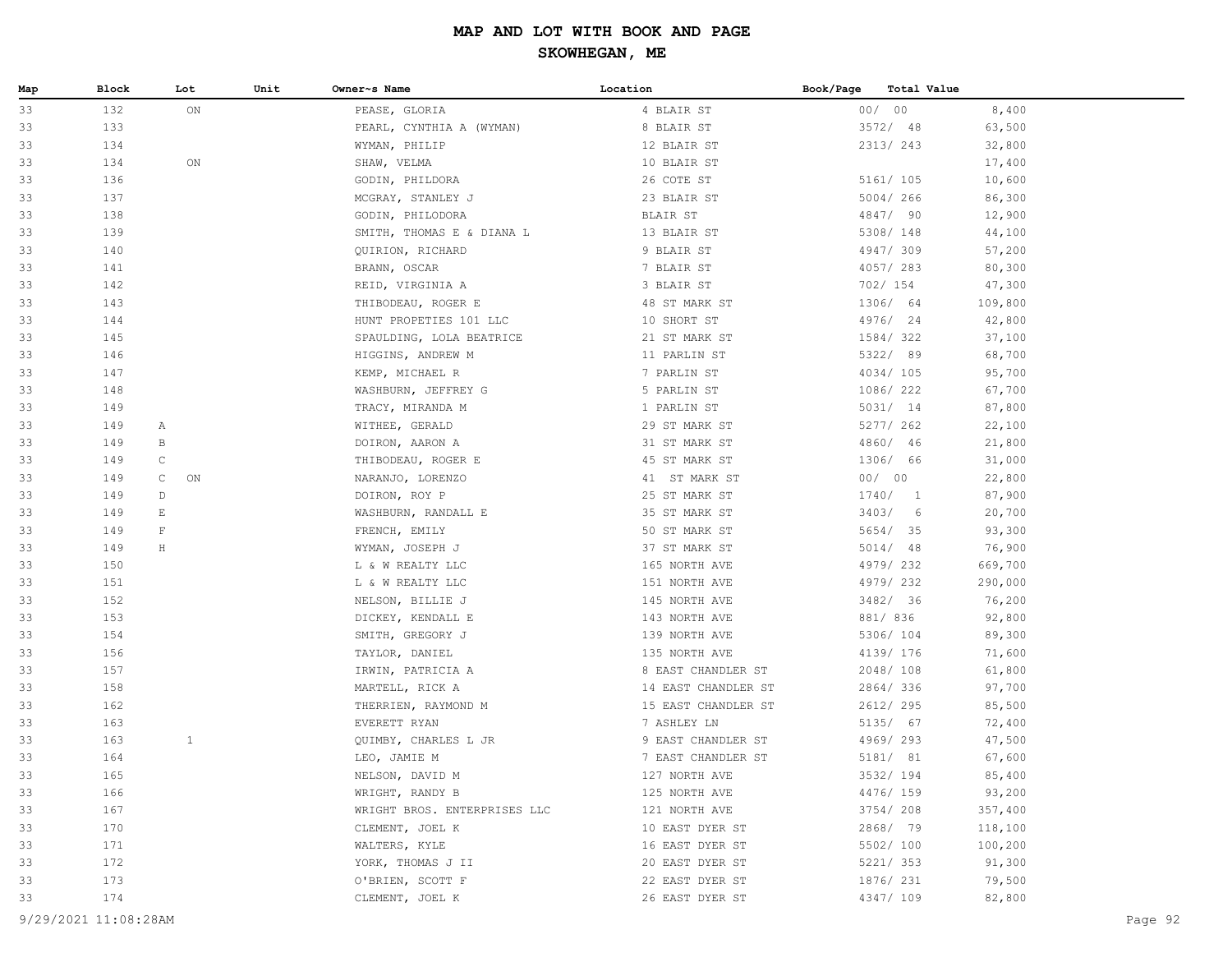| Map | Block                | Lot                | Unit | Owner~s Name                   | Location           | Book/Page  | Total Value |         |         |
|-----|----------------------|--------------------|------|--------------------------------|--------------------|------------|-------------|---------|---------|
| 33  | 175                  |                    |      | LANCASTER, JOHN P              | 23 EAST DYER ST    |            | 909/384     | 79,100  |         |
| 33  | 175                  | A                  |      | ROBINSON, NATASHA              | 19 EAST DYER ST    |            | 3768/ 56    | 90,500  |         |
| 33  | 175                  | В                  |      | PINKHAM, KANDI                 | EAST DYER ST       |            | 5496/262    | 17,200  |         |
| 33  | 175                  | B<br>ON            |      | TURNER, MONICA                 | 25 EAST DYER ST    | <b>BOS</b> |             | 5,900   |         |
| 33  | 175                  | $\mathtt{C}$       |      | PINKHAM, KANDI                 | NORTH SCHOOL ST    |            | 5496/262    | 23,000  |         |
| 33  | 175                  | $\mathsf{C}$<br>ON |      | MANTHA, JASMINE S              | 28 NORTH SCHOOL ST |            | 00/00       | 6,700   |         |
| 33  | 176                  |                    |      | FRANCK, DARRELL L              | 17 EAST DYER ST    |            | 4326/ 97    | 73,500  |         |
| 33  | 177                  |                    |      | EARLE, IDA M                   | 15 EAST DYER ST    |            | 2295/ 26    | 94,400  |         |
| 33  | 178                  |                    |      | BURKHART, RYAN                 | 7 EAST DYER ST     |            | 5005/181    | 59,900  |         |
| 33  | 178                  | $\mathbf{1}$       |      | TRIPP, DEIDRE L                | 9 EAST DYER ST     |            | 3379/ 274   | 64,700  |         |
| 33  | 179                  |                    |      | PARTRIDGE, BARRY D             | 169 NORTH AVE      |            | 1491/240    | 14,200  |         |
| 33  | 180                  |                    |      | WYMAN RENTALS                  | 109 NORTH AVE      |            | 5359/ 90    | 311,200 |         |
| 33  | 181                  |                    |      | WYMAN, JOSEPH                  | 14 ST JOHN ST      |            | 5597/ 191   | 57,700  |         |
| 33  | 182                  |                    |      | PERRON, JEAN                   | 18 ST JOHN ST      |            | 4958/ 6     | 108,900 |         |
| 33  | 183                  |                    |      | COOLEY, CLAYTON                | 22 ST JOHN ST      |            | 5462/ 165   | 117,800 |         |
| 33  | 184                  |                    |      | ZIGLAR, ZACKARY & JESSICA      | 30 ST JOHN ST      |            | 5330/ 317   | 78,600  |         |
| 33  | 185                  |                    |      | HUNTINGTON, JOSEPH L           | 22 NORTH SCHOOL ST |            | 5039/ 217   | 74,400  |         |
| 33  | 186                  |                    |      | HARVILLE, THOMAS W             | 27 ST JOHN ST      |            | 1361/ 87    | 52,100  |         |
| 33  | 187                  |                    |      | LAKE, BONNIE L                 | 25 ST JOHN ST      |            | 3933/ 128   | 55,500  |         |
| 33  | 188                  |                    |      | JENCKS, PHILIP A               | 19 ST JOHN ST      |            | 5228/ 130   | 95,400  |         |
| 33  | 189                  |                    |      | SITES, BARRY JAY               | 15 ST JOHN ST      |            | 1690/ 29    | 108,300 |         |
| 33  | 190                  |                    |      | SITES, BRIAN L                 | 7 POMELOW ST       |            | 1271/ 287   | 81,200  |         |
| 33  | 191                  |                    |      | MCGOWAN, JAMES V               | 16 CHESTNUT ST     |            | 700/ 367    | 75,500  |         |
| 33  | 191                  | A                  |      | VASHON, GENIE L - LIFE ESTATES | 20 CHESTNUT ST     |            | 3245/239    | 63,100  |         |
| 33  | 192                  |                    |      | AUSTIN, TRISHA                 | CHESTNUT ST        |            | 4757/ 107   | 20,500  |         |
| 33  | 192                  | ON1                |      | GRANT, JAMES                   | 22 CHESTNUT ST     |            | 00/00       | 8,500   |         |
| 33  | 193                  |                    |      | AUSTIN, KALEB LEE              | CHESTNUT ST        |            | 4485/106    | 15,500  |         |
| 33  | 193                  | ON                 |      | COUTOULAKIS, CHRISTOPHER       | 26 CHESTNUT ST     |            | 00/00       | 20,800  |         |
| 33  | 194                  |                    |      | QUIRION, ALICE M               | 34 CHESTNUT ST     |            | 3263/328    | 113,800 |         |
| 33  | 194                  | $\mathbf{1}$       |      | ALLEY, BROOKE A                | 28 CHESTNUT ST     |            | 3558/ 267   | 92,200  |         |
| 33  | 195                  |                    |      | DEVOE, JON G                   | 18 NORTH SCHOOL ST |            | 5277/ 98    | 81,500  |         |
| 33  | 196                  |                    |      | REED, MATTHEW K                | 8 CHESTNUT ST      |            | 4843/341    | 69,200  |         |
| 33  | 197                  |                    |      | ROGERS, TRAVIS E               | 12 CHESTNUT ST     |            | 5228/ 151   | 66,900  |         |
| 33  | 198                  |                    |      | PELLETIER, BRUCE               | 10 POMELOW ST      |            | 5639/286    | 64,000  |         |
| 33  | 199                  |                    |      | KNOWLES, TREVOR                | 9 ST JOHN ST       |            | 5310/ 331   | 57,300  |         |
| 33  | 200                  |                    |      | DEMERITT, DARLENE P            | 5 ST JOHN ST       |            | 5350/ 343   | 51,800  |         |
| 33  | 201                  |                    |      | DOSSEV, MIROSLAV D             | 103 NORTH AVE      |            | 5123/ 19    | 66,700  |         |
| 33  | 202                  |                    |      | MILCENDEAU, YANN H             | 101 NORTH AVE      |            | 2538/ 23    | 123,200 |         |
| 33  | 204                  |                    |      | WASHBURN, JUNE B               | 99 NORTH AVE       |            | 1979/ 212   | 83,400  |         |
| 33  | 205                  |                    |      | TAYLOR, DANIEL                 | 4 CHESTNUT ST      |            | 4860/ 57    | 39,800  |         |
| 33  | 206                  |                    |      | WYMAN, JOSEPH J                | 39 NORTH SCHOOL ST |            | 5310/ 293   | 57,900  |         |
| 33  | 207                  |                    |      | BROWN, SHERRIE ANGEL - TRUSTEE | 31 NORTH SCHOOL ST |            | 5252/ 177   | 50,700  |         |
| 33  | 208                  |                    |      | FRANZOSE, THERESA G            | 27 NORTH SCHOOL ST |            | 5661/ 42    | 103,700 |         |
| 33  | 209                  |                    |      | COOLEY CLAYTON E               | 25 NORTH SCHOOL ST |            | 5136/ 133   | 58,200  |         |
| 33  | 210                  |                    |      | COOLEY, CLAYTON E              | 23 NORTH SCHOOL ST |            | 4291/ 145   | 41,200  |         |
| 33  | 210                  | А                  |      | COOLEY, CLAYTON E              | 21 NORTH SCHOOL ST |            | 4291/ 145   | 50,000  |         |
|     | 9/29/2021 11:08:28AM |                    |      |                                |                    |            |             |         | Page 93 |
|     |                      |                    |      |                                |                    |            |             |         |         |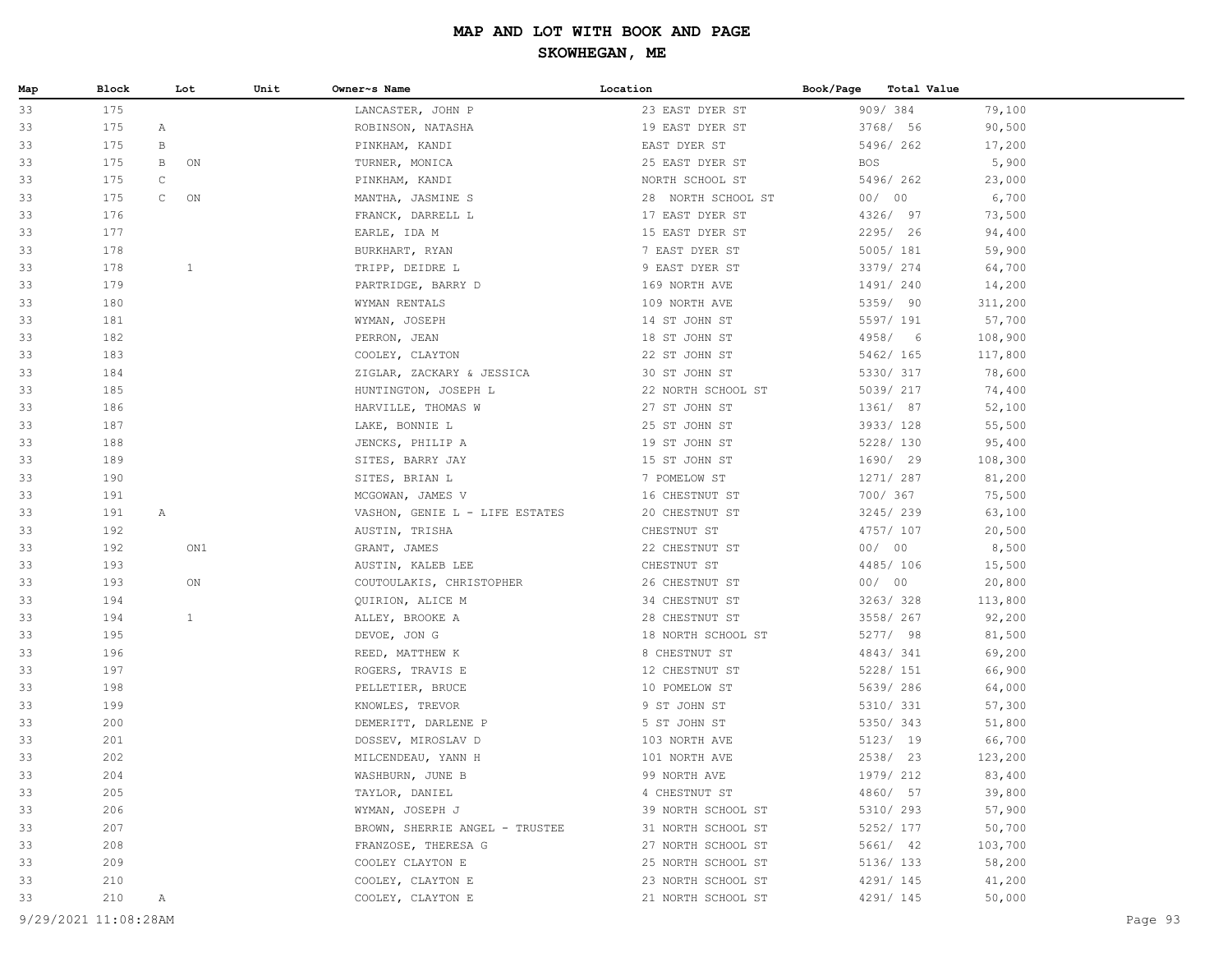| Map | Block           |                       | Unit<br>Lot    | Owner~s Name                                           | Location             | Book/Page |           | <b>Total Value</b> |           |  |
|-----|-----------------|-----------------------|----------------|--------------------------------------------------------|----------------------|-----------|-----------|--------------------|-----------|--|
| 33  | 211             |                       |                | COOLEY, ZACHARY C                                      | 19 NORTH SCHOOL ST   |           | 4176/ 294 |                    | 27,700    |  |
| 33  | 212             |                       |                | TOWN OF SKOWHEGAN                                      | NORTH SCHOOL ST      |           |           |                    | 15,400    |  |
| 33  | 213             |                       |                | STATE OF MAINE                                         | 9 ARMORY DR          |           |           |                    | 1,680,100 |  |
| 34  | $\mathbf{1}$    |                       |                | REDMOND, BETHANY A                                     | 3 SHORT ST           |           | 5094/ 181 |                    | 31,500    |  |
| 34  | $\overline{c}$  |                       |                | PRICE, LAURA LEE                                       | 9 SHORT ST           |           | 5026/ 113 |                    | 89,500    |  |
| 34  | 3               |                       |                | KNIGHT, KRIS                                           | 46 MALBONS MILLS RD  |           | 5238/333  |                    | 60,900    |  |
| 34  | 4               |                       |                | WYMAN, JOSEPH                                          | 56 MALBONS MILLS RD  |           | 3968/ 268 |                    | 160,200   |  |
| 34  | 6               |                       |                | BONNEAU, MICHAEL A                                     | 76 MALBONS MILLS RD  |           | 3537/ 127 |                    | 384,700   |  |
| 34  | $7\phantom{.0}$ |                       |                | KEMPTON, DANA                                          | 98 MALBONS MILLS RD  |           | 1707/ 169 |                    | 227,100   |  |
| 34  | $7\phantom{.0}$ | $\mathbb{A}$          |                | SANDY RIVER HEALTH SYSTEM LLC MALBONS MILLS RD         |                      |           | 2751/133  |                    | 35,800    |  |
| 35  | $\mathbf{1}$    |                       |                | CARTER, RONNIE                                         | 122 MALBONS MILLS RD |           | 4933/ 43  |                    | 194,100   |  |
| 35  | $\mathbf{1}$    |                       | 6              | CEDAR RIDGE NURSING CARE CTR 23 CEDAR RIDGE DR         |                      |           | 1453/226  |                    | 2,779,000 |  |
| 35  | $\mathbf{1}$    |                       | 7              | SANDY RIVER HEALTH SYSTEM LLC                          | DR MANN RD OFF       |           | 2751/133  |                    | 18,400    |  |
| 35  | $\mathbf{1}$    |                       | 8              | SIROIS, SCOTT LARRY                                    | 15 CEDAR RIDGE DR    |           | 3078/ 238 |                    | 109,600   |  |
| 35  | $\mathbf{1}$    | Α                     |                | CENTENARY METHODIST CHURCH                             | 103 DR MANN RD       |           | 679/353   |                    | 410,800   |  |
| 35  | $\mathbf{1}$    | В                     |                | STALEY, CHARLES A                                      | 132 MALBONS MILLS RD |           | 2756/338  |                    | 191,100   |  |
| 35  | $\mathbf{1}$    | $\mathsf C$           |                | MCGOWAN, ROBERT W                                      | 119 DR MANN RD       |           | 00/00     |                    | 45,600    |  |
| 35  | $\mathbf{1}$    | D                     |                | HOLT, GREGORY                                          | 131 DR MANN RD       |           | 5612/ 200 |                    | 142,400   |  |
| 35  | $\mathbf{1}$    | $\mathop{}\mathbb{E}$ |                | CENTENARY METHODIST CHURCH                             | 113 DR MANN RD       |           |           |                    | 164,800   |  |
| 35  | $\overline{c}$  |                       |                | LACROIX, GAIL & RAYMOND                                | 142 MALBONS MILLS RD |           | 5413/ 85  |                    | 140,900   |  |
| 35  | $\overline{c}$  |                       | $\mathbf{1}$   | KIRBY, PETER THOMAS                                    | 141 DR MANN RD       |           | 5454/199  |                    | 78,700    |  |
| 35  | $\overline{c}$  | Α                     |                | SKOWHEGAN NURSERY SCHOOL INC                           | 135 DR MANN RD       |           | 845/ 817  |                    | 100,900   |  |
| 35  | 4               |                       |                | HAWKINS, SCOTT T                                       | 157 MALBONS MILLS RD |           | 3696/285  |                    | 123,100   |  |
| 35  | 4               |                       | $\mathbf{1}$   | HASKINS, HAROLD F                                      | 161 MALBONS MILLS RD |           | 2440/264  |                    | 136,100   |  |
| 35  | $\overline{4}$  |                       | $\overline{c}$ | MARSHALL, RANDY J                                      | 151 MALBONS MILLS RD |           | 4542/356  |                    | 93,900    |  |
| 35  | 5               |                       |                | BERNARD, WADE M                                        | 145 MALBONS MILLS RD |           | 5653/179  |                    | 158,500   |  |
| 35  | 6               |                       |                | DILLER, PETER W                                        | 117 MALBONS MILLS RD |           | 2484/327  |                    | 139,300   |  |
| 35  | 7               |                       |                | HINKLEY, SUE C                                         | 111 MALBONS MILLS RD |           | 3145/ 180 |                    | 103,300   |  |
| 35  | 8               |                       |                | SKILLINGS, DONALD L II                                 | 103 MALBONS MILLS RD |           | 5599/ 291 |                    | 104,300   |  |
| 35  | 9               |                       |                | PINEAU, JASON                                          | 93 MALBONS MILLS RD  |           | 5618/ 269 |                    | 116,700   |  |
| 36  | $\mathbf{1}$    |                       |                | IRWIN, MICHAEL                                         | 257 NORTH AVE        |           | 4227/ 241 |                    | 121,400   |  |
| 36  | $\mathbf{2}$    |                       |                | ADAMS, DARREN EDWARD                                   | 253 NORTH AVE        |           | 5533/ 217 |                    | 73,800    |  |
| 36  | $\overline{c}$  |                       | $\mathbf{1}$   | CHESTNUT STREET AUTOMOTIVE LLC                         | 8 DR MANN RD         |           | 5531/ 140 |                    | 74,700    |  |
| 36  | $\overline{c}$  |                       | $\overline{c}$ | WILLETT, ALEN H                                        | DR MANN RD           |           | 5435/ 167 |                    | 107,300   |  |
| 36  | 3               |                       |                | CHAPMAN, CAROLYN J                                     | 20 DR MANN RD        |           | 4607/ 213 |                    | 101,300   |  |
| 36  | 3               |                       | $\mathbf{1}$   | SMITH, VICKI L - LIFE EST                              | 16 DR MANN RD        |           | 5423/ 208 |                    | 108,700   |  |
| 36  | 3               | Α                     |                | MACMILLAN, ERNESTINE                                   | 28 DR MANN RD        |           | 765/ 204  |                    | 79,500    |  |
| 36  | 3               | B                     |                | WALKER, DARCY J                                        | 24 DR MANN RD        |           | 5461/ 111 |                    | 92,000    |  |
| 36  | 3               | $\mathcal{C}$         |                | PROVENCAL, JOHN L & MARILYN M - LIFE EST 30 DR MANN RD |                      |           | 5329/ 256 |                    | 65,100    |  |
| 36  | 4               |                       |                | LACROIX, JEFFREY R                                     | 36 DR MANN RD        |           | 831/ 119  |                    | 84,400    |  |
| 36  |                 | Α                     |                | ARRIS, BARBARA M - LIFE ESTATE                         | 38 DR MANN RD        |           | 2215/ 188 |                    | 28,600    |  |
| 36  | 5               |                       |                | MCFARLAND, CATHY ANN                                   | 40 DR MANN RD        |           | 1996/ 310 |                    | 56,800    |  |
| 36  | 6               |                       |                | RIDGE ROAD REMODELING LLC                              | 44 DR MANN RD        |           | 5638/ 189 |                    | 60,800    |  |
| 36  | 7               |                       |                | KEATEN, JAMES STANLEY JR                               | 48 DR MANN RD        |           | 4301/ 193 |                    | 65,700    |  |
| 36  | 8               |                       |                | LOCKE, BRANDON E                                       | DR MANN RD           |           | 4812/292  |                    | 12,200    |  |
| 36  | 9               |                       |                | LOCKE, BRANDON E                                       | 90 DR MANN RD        |           | 4812/292  |                    | 99,400    |  |
|     |                 |                       |                |                                                        |                      |           |           |                    |           |  |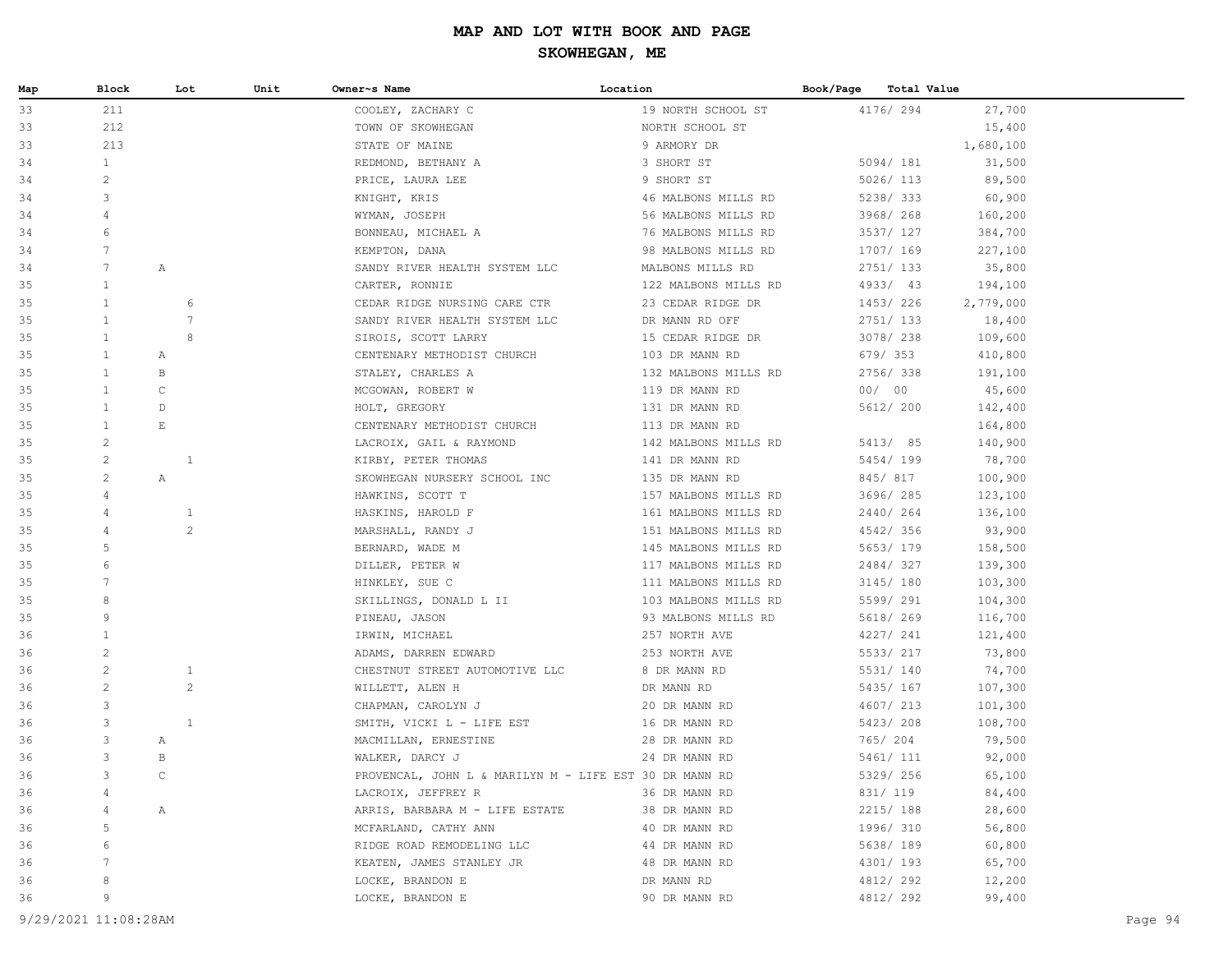| Map | Block                | Lot             | Unit | Owner~s Name                    | Location       | Book/Page | Total Value |         |         |
|-----|----------------------|-----------------|------|---------------------------------|----------------|-----------|-------------|---------|---------|
| 36  | 9                    | ON2             |      | LOCKE, KELDON JR                | 10 BOLLIER CT  |           | 00/00       | 13,800  |         |
| 36  | 10                   |                 |      | COSTA, ARMAND                   | 94 DR MANN RD  |           | 3379/282    | 77,600  |         |
| 36  | 11                   |                 |      | WHITE, SCOTT C                  | 98 DR MANN RD  |           | 5095/303    | 114,800 |         |
| 36  | 13                   | $\mathbf{1}$    |      | HEWEY, TERRANCE                 | 69 DR MANN RD  |           | 4527/ 356   | 55,900  |         |
| 36  | 13                   | $\overline{c}$  |      | COWAN, LYNETTE J                | 73 DR MANN RD  |           | 4154/162    | 45,300  |         |
| 36  | 13                   | 3               |      | QUINN, COLIN R & RYAN           | 77 DR MANN RD  |           | 5665/5      | 41,800  |         |
| 36  | 13                   | 4               |      | ARRIS, ROBERT F JR              | 81 DR MANN RD  |           | 1182/ 319   | 52,300  |         |
| 36  | 13                   | 5               |      | BYLER, SAMANTHA M               | 85 DR MANN RD  |           | 5686/233    | 40,400  |         |
| 36  | 13                   | 6               |      | BONNEAU, ALBERT F               | 91 DR MANN RD  |           | 1684/ 58    | 93,600  |         |
| 36  | 13                   | $7\overline{ }$ |      | BONNEAU, ALBERT F               | DR MANN RD     |           | 2820/ 70    | 41,400  |         |
| 36  | 13                   | 70N             |      | COLLINS, ARLENE                 | 95 DR MANN RD  |           | 00/00       | 30,200  |         |
| 36  | 14                   |                 |      | STEWARD, MELISSA M              | 49 DR MANN RD  |           | 5442/ 218   | 58,900  |         |
| 36  | 14                   | $\mathbf{1}$    |      | PATTERSON, JOHN E               | 51 DR MANN RD  |           | 2422/ 97    | 46,700  |         |
| 36  | 14                   | $\overline{c}$  |      | SANDFORD, BARRY D               | 65 DR MANN RD  |           | 2905/339    | 101,600 |         |
| 36  | 16                   |                 |      | STANLEY, MAXINE L - LIFE ESTATE | 35 DR MANN RD  |           | 4393/356    | 63,200  |         |
| 36  | 16                   | ON              |      | STANLEY, MICHAEL R              | 37 DR MANN RD  | BOS       |             | 18,700  |         |
| 36  | 17                   |                 |      | LOCKE, TAMMY L                  | 33 DR MANN RD  |           | 2649/224    | 101,600 |         |
| 36  | 18                   |                 |      | MORIN, MARCEL W                 | DR MANN RD     |           | 1441/ 350   | 12,900  |         |
| 36  | 19                   | $\mathbf{1}$    |      | POMELOW, NATALIE A - LIFE EST   | 7 DR MANN RD   |           | 4584/ 54    | 100,400 |         |
| 36  | 19                   | $\overline{c}$  |      | BROWN, MARILYN E                | 13 DR MANN RD  |           | 886/ 916    | 89,700  |         |
| 36  | 19                   | 3               |      | BURGESS, NICOLA M               | 17 DR MANN RD  |           | 4153/290    | 115,700 |         |
| 36  | 19                   | 4               |      | FOULKES, JOHN L                 | 21 DR MANN RD  |           | 2354/ 172   | 127,900 |         |
| 36  | 19                   | 5               |      | MORIN, DARLENE (CARBONE)        | 25 DR MANN RD  |           | 1332/ 102   | 139,800 |         |
| 36  | 19                   | $7\phantom{.0}$ |      | KIMBALL, DARRELL K              | 12 JOSIE ST    |           | 2504/ 33    | 98,200  |         |
| 36  | 19                   | 8               |      | CLEMENTS, BRENDA                | 8 JOSIE ST     |           | 2689/ 211   | 107,600 |         |
| 36  | 19                   | 9               |      | MAYHEW, ALLEN A                 | 4 JOSIE ST     |           | 2737/ 180   | 113,700 |         |
| 36  | 19                   | 10              |      | RUSSELL, HOWARD E JR            | 7 JIMMY ST     |           | 1864/ 82    | 118,900 |         |
| 36  | 19                   | 11              |      | AIKEN, PATRICK L                | 11 JIMMY ST    |           | 4188/ 220   | 125,300 |         |
| 36  | 19                   | 12              |      | GORDON, KENNETH C               | 3 JOSIE ST     |           | 4730/ 19    | 147,300 |         |
| 36  | 19                   | 13              |      | PERKINS, SHANNON A              | 7 JOSIE ST     |           | 3881/ 307   | 105,500 |         |
| 36  | 19                   | 14              |      | BOURASSA, CLIFFORD R            | 9 JOSIE ST     |           | 1771/4      | 113,000 |         |
| 36  | 19                   | 15              |      | BROWN, ERIN E                   | 10 JASON ST    |           | 5082/5      | 105,700 |         |
| 36  | 19                   | 16              |      | LANCASTER, RANDALL L            | 3 DR MANN RD   |           | 1663/126    | 112,300 |         |
| 36  | 19                   | 19              |      | AIKEN, PATRICK L & MICHELLE T   | JASON ST       |           | 2434/319    | 31,700  |         |
| 36  | 20                   |                 |      | HEWEY, TERRANCE                 | 25 ST JAMES ST |           | 4934/ 20    | 62,800  |         |
| 36  | 20                   | 3               |      | LORD, SANDRA L - LIFE EST       | 41 ST JAMES ST |           | 5386/ 170   | 38,500  |         |
| 36  | 20                   | Α               |      | PERKINS, DEREK S                | ST JAMES ST    |           | 3218/ 200   | 43,400  |         |
| 36  | 20                   | B               |      | PERKINS, DEREK S                | 34 ST JAMES ST |           | 3218/ 200   | 123,100 |         |
| 36  | 21                   |                 |      | SYLVAIN, WILLIAM                | 44 ST JAMES ST |           | 5471/ 194   | 58,900  |         |
| 36  | 21                   | $\mathbf{1}$    |      | CARMAN - TUTTLE, KELLY          | 40 ST JAMES ST |           | 5498/ 79    | 91,200  |         |
| 36  | 22                   |                 |      | SHAW, NORMAN R                  | 21 ST JAMES ST |           | 1183/ 288   | 36,300  |         |
| 36  | 23                   |                 |      | PASCALE, PAULA L                | 24 DORE ST     |           | 3132/ 160   | 56,300  |         |
| 36  | 24                   |                 |      | BOULETTE, GERALD A              | 25 BLAIR ST    |           | 4914/ 147   | 48,900  |         |
| 36  | 24                   | A               |      | PASCALE, PAULA L                | DORE ST        |           | 3132/ 160   | 1,300   |         |
| 36  | 24                   | В               |      | BROOKS, JEAN C - LE             | 28 DORE ST     |           | 2619/284    | 30,400  |         |
| 36  | 25                   |                 |      | SNYDER, MARION                  | 62 DR MANN RD  |           | 3547/ 255   | 85,700  |         |
|     | 9/29/2021 11:08:28AM |                 |      |                                 |                |           |             |         |         |
|     |                      |                 |      |                                 |                |           |             |         | Page 95 |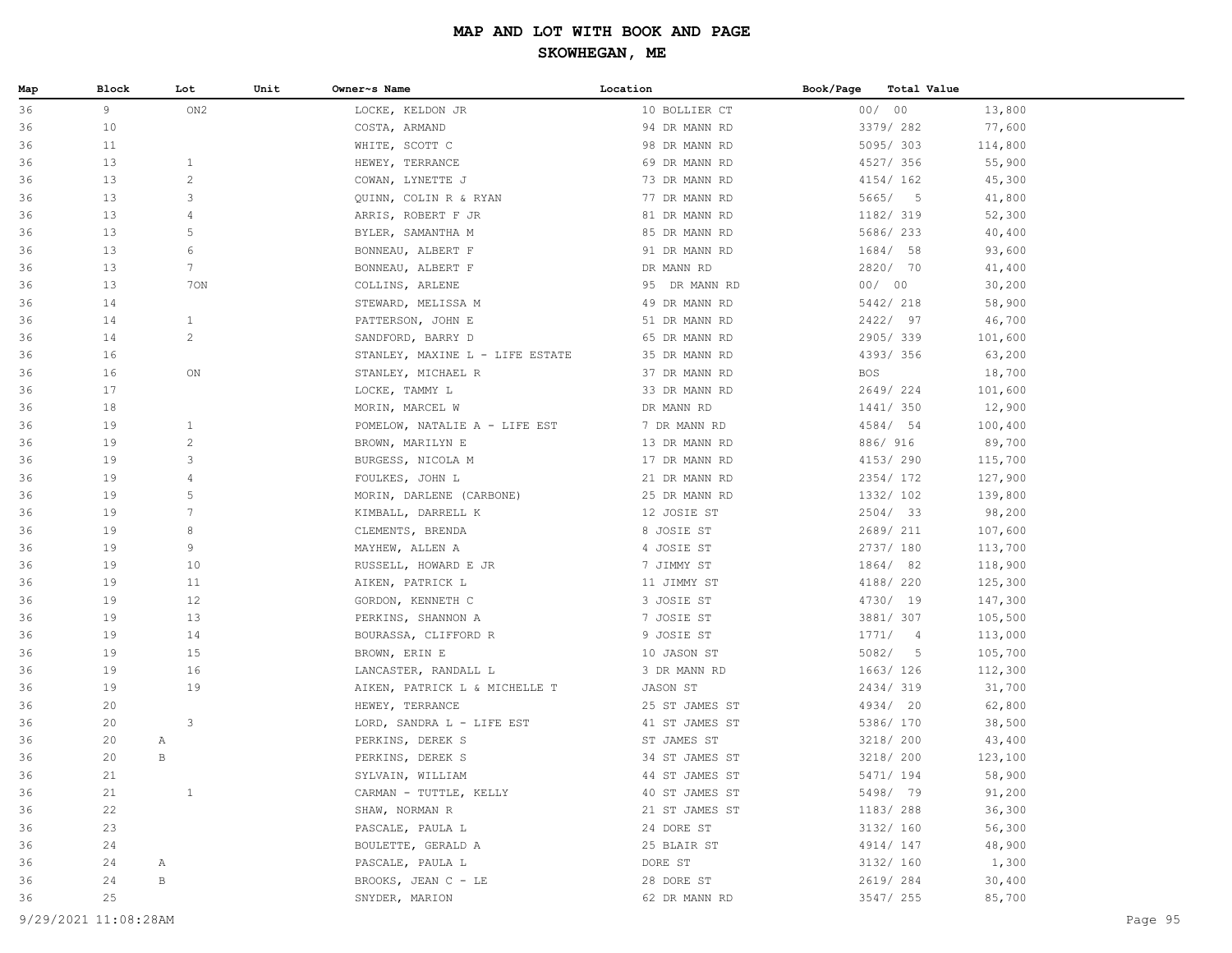| Map | Block          | Lot          |              | Unit | Owner~s Name                          | Location         | Book/Page | <b>Total Value</b> |         |
|-----|----------------|--------------|--------------|------|---------------------------------------|------------------|-----------|--------------------|---------|
| 36  | 26             |              |              |      | CLARK, DEBORAH W (COWAN)              | 74 DR MANN RD    |           | 2091/238           | 93,200  |
| 37  | $\mathbf{1}$   |              |              |      | MARSH, HAROLD JOSEPH                  | 20 GREENWOOD AVE |           | 2953/ 74           | 78,900  |
| 37  | $\overline{c}$ |              |              |      | CAYFORD, RAYMOND L                    | 24 GREENWOOD AVE |           | 4519/ 82           | 129,400 |
| 37  | 3              |              |              |      | BARTER, ALBERT R JR                   | 28 GREENWOOD AVE |           | 942/348            | 97,100  |
| 37  | $\overline{4}$ |              |              |      | DEROUCHE, CRAIG J                     | 15 LOCUST ST     |           | 5579/226           | 97,200  |
| 37  | .5             |              |              |      | LYONS, COURTNEY P                     | 13 LOCUST ST     |           | 5450/ 201          | 77,800  |
| 37  | 6              |              |              |      | FRIEND MOTOR SALES INC                | 9 LOCUST ST      |           |                    | 100,600 |
| 37  | 7              |              |              |      | FRIEND MOTOR SALES INC                | 245 MADISON AVE  |           | 2885/267           | 432,500 |
| 37  | 8              |              |              |      | RINALDI, DOMINICK S                   | 237 MADISON AVE  |           | 5034/209           | 187,600 |
| 37  | 10             |              |              |      | WARE, CARROLL M                       | 32 GREENWOOD AVE |           | 2646/287           | 81,100  |
| 37  | 11             |              |              |      | HIGGINS, MARK                         | 40 GREENWOOD AVE |           | 2385/199           | 110,400 |
| 37  | 12             |              |              |      | DUNLAP, MARILYN L                     | 46 GREENWOOD AVE |           | 3101/16            | 113,100 |
| 37  | 13             |              |              |      | SIROIS, SCOTT L                       | 52 GREENWOOD AVE |           | 3020/ 82           | 86,000  |
| 37  | 13             |              | $\mathbf{1}$ |      | BRANN, OAKLEY G                       | 22 WILSON ST     |           | 3334/ 152          | 120,500 |
| 37  | 14             |              |              |      | WATERVILLE OAKS, LLC                  | 58 GREENWOOD AVE |           | 3646/ 111          | 187,000 |
| 37  | 15             |              |              |      | MCDANIEL, ASHLEY M                    | 17 CLEVELAND ST  |           | 5397/ 21           | 52,500  |
| 37  | 16             |              |              |      | FLUET, ERIC A                         | 29 WILSON ST     |           | 1411/ 66           | 62,600  |
| 37  | 17             |              |              |      | BRANN, OAKLEY                         | 27 WILSON ST     |           | 5684/240           | 50,500  |
| 37  | 18             |              |              |      | BRANN, OAKLEY G                       | 17 WILSON ST     |           | 4696/294           | 119,500 |
| 37  | 18             | A            |              |      | LANEY, DALE                           | 13 WILSON ST     |           | 1439/323           | 94,900  |
| 37  | 18             | Α            | ON           |      | LANEY, DALE                           | 11 WILSON ST     |           |                    | 6,700   |
| 37  | 18             | $\mathbb A$  | ON1          |      | LANEY, DALE                           | WILSON ST        |           |                    | 2,300   |
| 37  | 19             |              |              |      | TRACY, MARY ANNE                      | 7 WILSON ST      |           | 2177/ 254          | 82,000  |
| 37  | 20             |              |              |      | BECKWITH, REBECCA                     | 14 LOCUST ST     |           | 5422/ 128          | 69,800  |
| 37  | 21             |              |              |      | PETERS, DAVID                         | 18 LOCUST ST     |           | 3626/332           | 66,400  |
| 37  | 22             |              |              |      | SHIVALAY LLC                          | 273 MADISON AVE  |           | 5614/ 91           | 459,100 |
| 37  | 23             |              |              |      | FRIEND MOTOR SALES INC                | 271 MADISON AVE  |           | 545/424            | 278,600 |
| 37  | 23             | $\mathbb{A}$ |              |      | L & W REALTY LLC                      | 24 WILSON ST     |           | 4979/232           | 140,000 |
| 37  | 24             |              |              |      | L & W REALTY LLC                      | MADISON AVE      |           | 4979/232           | 112,000 |
| 37  | 24             |              | ON           |      | MCDONALD'S CORP (18-0143)             | 261 MADISON AVE  |           |                    | 547,900 |
| 37  | 25             |              |              |      | L & W REALTY LLC                      | 257 MADISON AVE  |           | 4979/232           | 482,800 |
| 37  | 27             |              |              |      | L & W REALTY LLC                      | 10 LOCUST ST     |           | 4979/232           | 480,700 |
| 37  | 28             |              |              |      | JOHNSON, CYPRIEN J                    | 170 NORTH AVE    |           | 1936/ 9            | 155,300 |
| 37  | 29             |              |              |      | ELLIS, ELAINE R - PR                  | 12 COWETTE ST    |           | 5682/ 195          | 70,400  |
| 37  | 30             |              |              |      | BARTLETT, LISA A                      | 20 COWETTE ST    |           | 5691/ 271          | 106,800 |
| 37  | 30             |              | $\mathbf{1}$ |      | MATTHEWS, JOHN W & SANDRA M - LIF EST | 16 COWETTE ST    |           | 4410/329           | 139,500 |
| 37  | 31             |              |              |      | GREER, DEAN W                         | 22 COWETTE ST    |           | 5214/31            | 87,100  |
| 37  | 32             |              |              |      | FORBES, DERRICK C                     | 24 COWETTE ST    |           | 5225/ 175          | 59,700  |
| 37  | 33             |              |              |      | BROWN, DENNIS W                       | 28 COWETTE ST    |           | 2475/293           | 64,200  |
| 37  | 34             |              |              |      | SCOTT, BRUCE                          | 19 GREENWOOD AVE |           | 2265/149           | 78,400  |
| 37  | 35             |              |              |      | MOODY, DORA H                         | 25 COWETTE ST    |           | 5123/ 314          | 109,800 |
| 37  | 36             |              |              |      | BORS, WALTER A JR & JANICE            | 8 WEST ST        |           | 2337/347           | 71,600  |
| 37  | 37             |              |              |      | GOULETTE, MARJORIE H                  | 14 WEST ST       |           | 3233/ 130          | 83,600  |
| 37  | 38             |              |              |      | MCGOWAN, MARK                         | 20 WEST ST       |           | 2697/289           | 92,000  |
| 37  | 39             |              |              |      | BONNEAU, BRIAN J                      | 43 GREENWOOD AVE |           | 5331/ 218          | 87,000  |
| 37  | 40             |              |              |      | SAUCIER, KENNETH A                    | 37 GREENWOOD AVE |           | 5337/324           | 152,900 |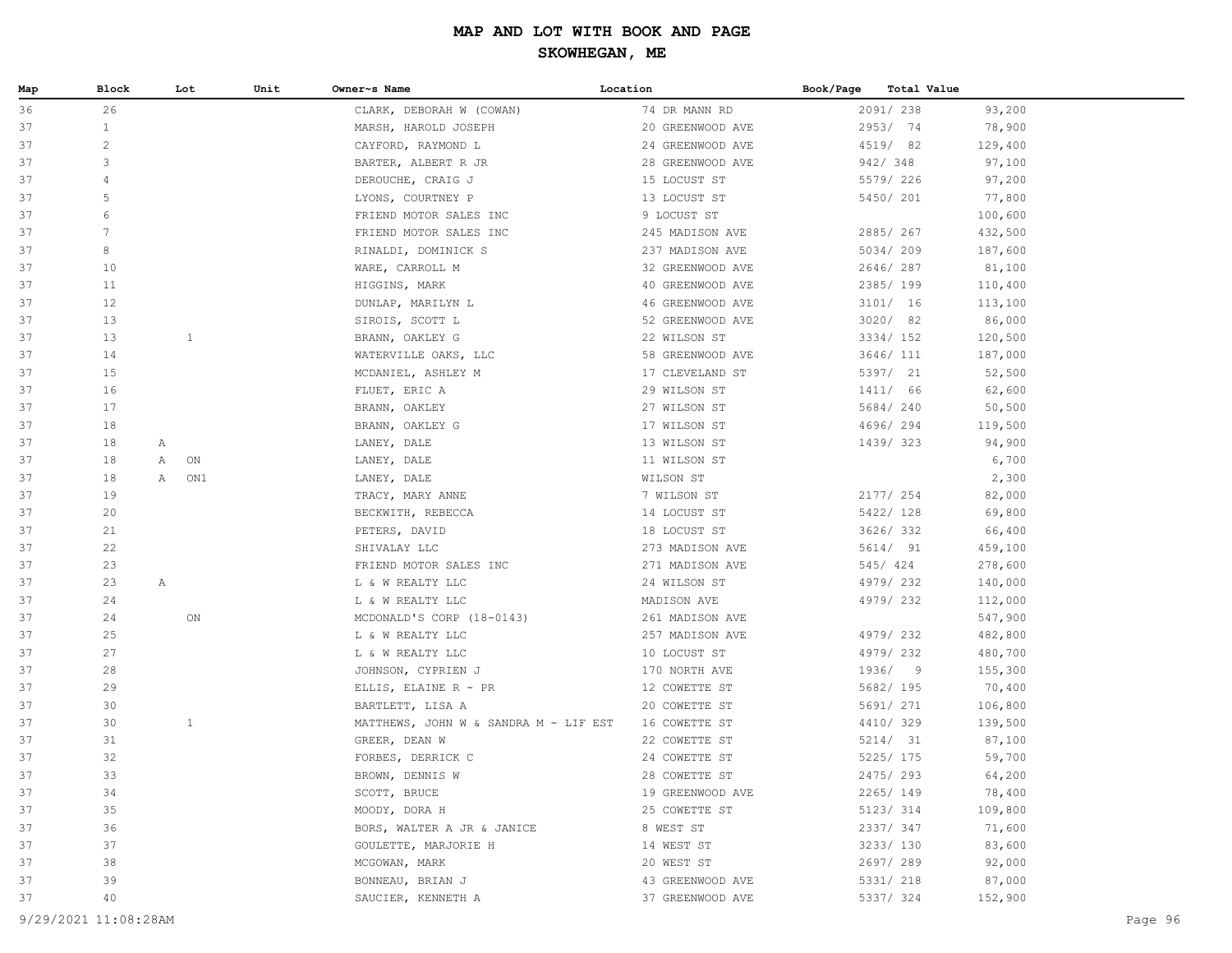| Map | Block                | Lot          | Unit | Owner~s Name                        | Location         | Book/Page | Total Value |         |         |
|-----|----------------------|--------------|------|-------------------------------------|------------------|-----------|-------------|---------|---------|
| 37  | 41                   |              |      | BARTO, JAMES                        | 31 GREENWOOD AVE |           | 2563/297    | 84,700  |         |
| 37  | 42                   |              |      | GROCE, TANYA R (GODING)             | 29 GREENWOOD AVE |           | 5161/ 137   | 102,700 |         |
| 37  | 43                   |              |      | MCCAULEY, MICHELE                   | 21 COWETTE ST    |           | 5065/ 77    | 87,000  |         |
| 37  | 43                   | ON           |      | CROTEAU, MYRTLE A                   | 19 COWETTE ST    |           | 3020/ 123   | 19,900  |         |
| 37  | 44                   |              |      | DEROSA, CHRISTOPHER                 | 15 COWETTE ST    |           | 4345/ 271   | 76,800  |         |
| 37  | 45                   |              |      | BEDARD, MARK A                      | 13 COWETTE ST    |           | 2709/178    | 112,000 |         |
| 37  | 45                   | ON           |      | BEDARD, BARBARA                     | 9 COWETTE ST     |           | 00/00       | 39,300  |         |
| 37  | 46                   |              |      | DUCHARME, HEATHER R (GOODRIDGE)     | 7 COWETTE ST     |           | 4814/ 120   | 68,100  |         |
| 37  | 47                   |              |      | DOW, CORY                           | 178 NORTH AVE    |           | 5395/ 31    | 189,500 |         |
| 37  | 48                   |              |      | BONNEAU, BRIAN                      | 182 NORTH AVE    |           | 1446/ 310   | 58,400  |         |
| 37  | 49                   |              |      | BONNEAU, BRIAN J                    | 184 NORTH AVE    |           | 1678/ 265   | 72,200  |         |
| 37  | 50                   |              |      | BONNEAU, BRIAN J                    | 10 GEM ST        |           | 1678/ 265   | 67,300  |         |
| 37  | 51                   |              |      | MARR, KELLY W                       | 16 GEM ST        |           | 4223/ 181   | 59,200  |         |
| 37  | 52                   |              |      | BONNEAU, BRIAN J                    | 18 GEM ST        |           | 2752/1      | 60,800  |         |
| 37  | 53                   |              |      | PIKE, CAROL H                       | 22 GEM ST        |           | 5240/ 53    | 81,200  |         |
| 37  | 54                   |              |      | BONNEAU, BRIAN J                    | 26 GEM ST        |           | 3698/ 145   | 36,300  |         |
| 37  | 55                   |              |      | PULLYARD, RHONDA                    | 17 WEST ST       |           | 2622/294    | 61,400  |         |
| 37  | 56                   |              |      | BONNEAU, BRIAN                      | 13 WEST ST       |           | 4996/319    | 39,600  |         |
| 37  | 57                   |              |      | GILBERT, TINA M                     | 11 WEST ST       |           | 2638/ 114   | 57,700  |         |
| 37  | 58                   |              |      | DESCHAINE, MONTANA M                | 7 WEST ST        |           | 5211/ 259   | 81,700  |         |
| 37  | 59                   |              |      | THE R. GIFFORD FAMILY LMTD PRTSHP   | 307 MADISON AVE  |           | 2638/ 62    | 223,200 |         |
| 37  | 60                   |              |      | SHIVALAY LLC                        | 289 MADISON AVE  |           | 5614/ 91    | 116,300 |         |
| 37  | 61                   |              |      | SHIVALAY LLC                        | 285 MADISON AVE  |           | 5614/ 91    | 307,800 |         |
| 37  | 62                   |              |      | WATSON, RICKY DALE                  | 20 CLEVELAND ST  |           | 2588/ 168   | 64,300  |         |
| 37  | 62                   | $\mathbf{1}$ |      | ALLMENDINGER, MICHAEL A             | 22 CLEVELAND ST  |           | 3653/299    | 111,800 |         |
| 37  | 63                   |              |      | TOWN OF SKOWHEGAN                   | 63 GREENWOOD AVE |           | 1970/ 255   | 408,500 |         |
| 37  | 64                   |              |      | WATSON, RICKY DALE - PR             | 61 GREENWOOD AVE |           | 5673/ 267   | 48,300  |         |
| 37  | 65                   |              |      | BOLDUC, CHRISTINE L                 | 37 GEM ST        |           | 2657/ 73    | 87,300  |         |
| 37  | 65                   | $\mathbf{1}$ |      | BOLDUC, CHRISTINE L                 | 35 GEM ST        |           | 3911/ 204   | 50,900  |         |
| 37  | 66                   |              |      | BOULETTE, ALICIA F - PERS REP       | 33 GEM ST        |           | 5383/ 79    | 85,300  |         |
| 37  | 67                   |              |      | WASHBURN, RONALD J                  | 31 GEM ST        |           | 3816/ 345   | 86,700  |         |
| 37  | 68                   |              |      | ELLIS, LARRY G - LIFE ESTATE        | 27 GEM ST        |           | 3215/ 214   | 64,800  |         |
| 37  | 69                   |              |      | KIRK, JASON L                       | 21 GEM ST        |           | 4381/ 84    | 86,200  |         |
| 37  | 70                   |              |      | IRWIN, SHELDA                       | 13 GEM ST        |           | 4227/ 241   | 85,000  |         |
| 37  | 71                   |              |      | BOWLEY, WILLIAM ERWIN SR            | 5 GEM ST         |           | 5485/350    | 126,900 |         |
| 37  | 72                   |              |      | CALVARY CEMETERY                    | 206 NORTH AVE    |           |             | 9,200   |         |
| 37  | 73                   |              |      | BATCHELDER, TRUDY E                 | 214 NORTH AVE    |           | 4279/342    | 79,900  |         |
| 37  | 73                   | $\mathbf{1}$ |      | ROBINSON, KAREN L                   | 8 DAWES ST       |           | 00/00       | 69,000  |         |
| 37  | 74                   |              |      | OAK POND APARTMENTS AND STORAGE INC | 14 DAWES ST      |           | 4612/ 192   | 59,900  |         |
| 37  | 75                   |              |      | AUSTIN, HARVEY JR II                | DAWES ST         |           | 2921/ 272   | 18,900  |         |
| 37  | 75                   | ON           |      | WITHAM, JENNIE                      | 18 DAWES ST      |           | 00/00       | 7,200   |         |
| 37  | 75                   | ON1          |      | MICUE, HEATHER                      | 16 DAWES ST      |           | 00/00       | 7,200   |         |
| 37  | 76                   |              |      | AUSTIN, HARVEY                      | DAWES ST         |           | 2479/ 47    | 14,900  |         |
| 37  | 76                   | ON           |      | BISHOP, BRIAN                       | 20 DAWES ST      |           | 00/00       | 7,100   |         |
| 37  | 77                   |              |      | AUSTIN, TRISHA L                    | DAWES ST         |           | 4975/ 315   | 19,100  |         |
| 37  | 77                   | ON           |      | INGERSOLL, DAKOTA                   | 26 DAWES ST      |           | 00/00       | 4,300   |         |
|     |                      |              |      |                                     |                  |           |             |         |         |
|     | 9/29/2021 11:08:28AM |              |      |                                     |                  |           |             |         | Page 97 |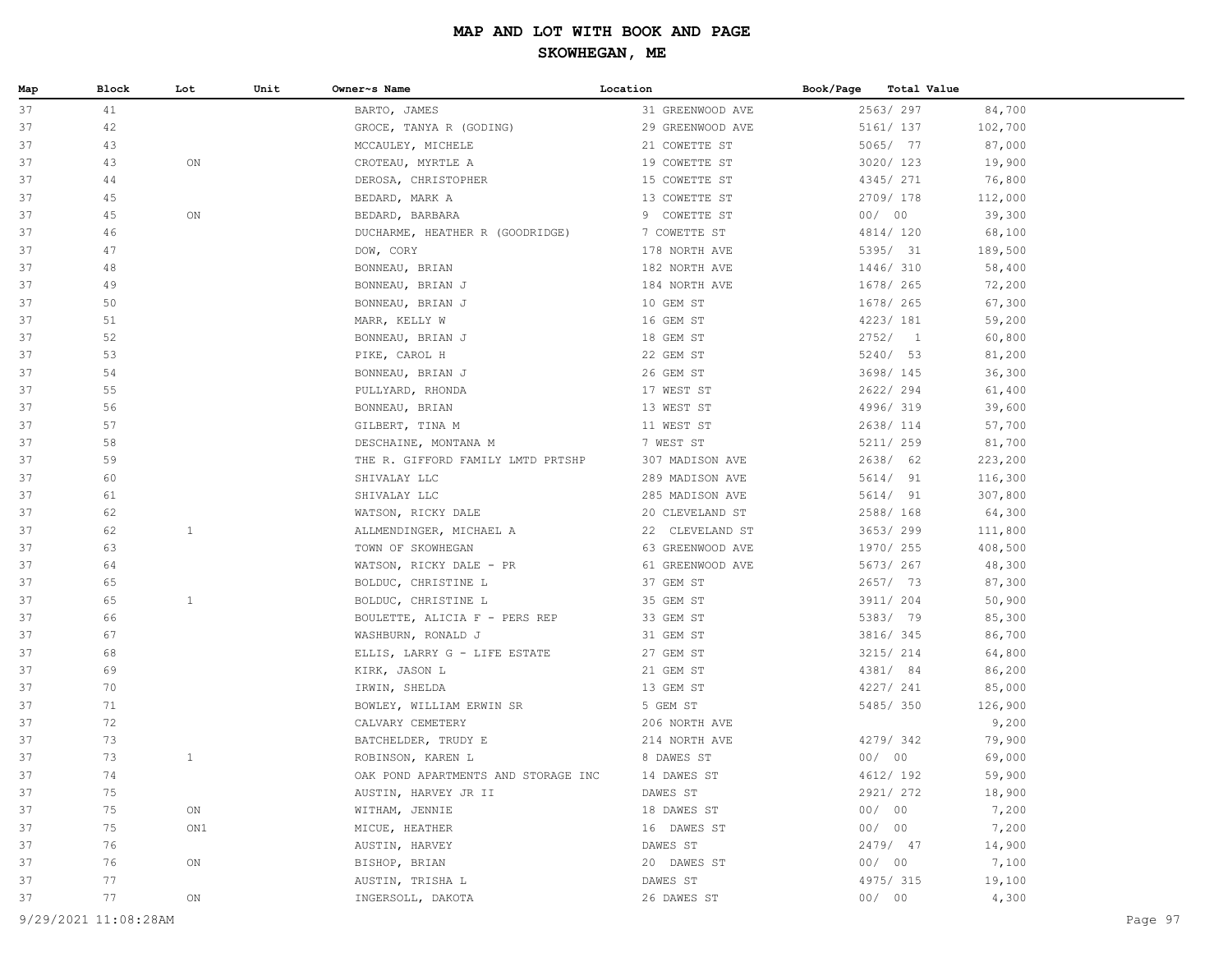| Map | Block | Lot             | Unit | Owner~s Name                     | Location      | Book/Page | Total Value |         |
|-----|-------|-----------------|------|----------------------------------|---------------|-----------|-------------|---------|
| 37  | 77    | ON1             |      | GORDON, DAVID                    | 22 DAWES ST   |           | 00/00       | 17,800  |
| 37  | 78    |                 |      | POULIN, SHEILA A (CHESLEY)       | 28 DAWES ST   |           | 2053/54     | 29,000  |
| 37  | 79    |                 |      | WORCESTER, JUDITH ANN - LIFE EST | 30 DAWES ST   |           | 3536/ 150   | 86,000  |
| 37  | 80    |                 |      | BERRY, FRANK E                   | 32 DAWES ST   |           | 3477/ 140   | 59,800  |
| 37  | 81    |                 |      | WENTWORTH, ANNIE                 | 36 DAWES ST   |           | 2558/ 65    | 28,200  |
| 37  | 82    |                 |      | STETSON, IRENE SUSAN (TOWLE)     | 42 DAWES ST   |           | 934/ 95     | 30,400  |
| 37  | 83    |                 |      | HAYDEN, HEIDI                    | 46 DAWES ST   |           | 4899/100    | 54,700  |
| 37  | 83    | ON              |      | HAYDEN, HEIDI                    | 48 DAWES ST   |           |             | 18,400  |
| 37  | 84    |                 |      | ASHE, WILMARTH B II              | 32 ADAMS ST   |           | 3896/ 147   | 75,100  |
| 37  | 84    | $\mathbf{1}$    |      | KELSO, MICHELLE A                | 33 DAWES ST   |           | 3338/ 185   | 70,400  |
| 37  | 85    |                 |      | ROBBINS, PHYLLIS L               | 31 DAWES ST   |           | 5050/282    | 45,800  |
| 37  | 85    | $\mathbf{1}$    |      | ASHE, WILMARTH B II              | ADAMS ST      |           | 3896/ 147   | 1,100   |
| 37  | 86    |                 |      | ROBBINS, BARBARA J               | 27 DAWES ST   |           | 5050/284    | 39,700  |
| 37  | 87    |                 |      | JEWELL, WAYNE - EST OF           | 23 DAWES ST   |           | 1448/143    | 39,200  |
| 37  | 87    | ON              |      | JEWELL, WAYNE - EST OF           | 21 DAWES ST   |           |             | 2,400   |
| 37  | 87    | ON <sub>2</sub> |      | JEWELL, WAYNE - EST OF           | 25 DAWES ST   |           | 00/00       | 1,900   |
| 37  | 88    |                 |      | LANCASTER, RANDALL L             | 19 DAWES ST   |           | 3344/ 37    | 58,700  |
| 37  | 89    |                 |      | BOULETTE, STACEY L               | 11 DAWES ST   |           | 5211/ 113   | 58,300  |
| 37  | 90    |                 |      | CDR PROPERTIES LLC               | 5 DAWES ST    |           | 5167/2      | 55,100  |
| 37  | 91    |                 |      | VEARA, MANUEL                    | 10 ADAMS ST   |           | 5044/ 164   | 43,900  |
| 37  | 91    | $\mathbf{1}$    |      | SHAW, HILDRETH M                 | 224 NORTH AVE |           | $3504/$ 47  | 31,700  |
| 37  | 91    | $\mathbf{2}$    |      | AUSTIN, TRISHA L                 | 12 ADAMS ST   |           | 5309/223    | 19,100  |
| 37  | 92    |                 |      | AUSTIN, HARVEY JR II/TRISHA L    | 16 ADAMS ST   |           | 2290/264    | 13,000  |
| 37  | 92    | ON              |      | DWYER, LINDA                     | 16 ADAMS ST   |           | 00/00       | 17,900  |
| 37  | 93    |                 |      | BREINGAN, PETER SR               | 18 ADAMS ST   |           | 3443/293    | 26,900  |
| 37  | 93    | $\mathbf{1}$    |      | BREINGAN, PETER SR               | 20 ADAMS ST   |           | 5674/233    | 18,200  |
| 37  | 94    |                 |      | BONNEAU, DIANE                   | 26 ADAMS ST   |           | 3951/ 22    | 63,400  |
| 37  | 95    |                 |      | STEWARD, BRUCE A                 | DAWES ST      |           | 825/ 417    | 15,600  |
| 37  | 95    | ON              |      | HARRINGTON, DAWN                 | 53 DAWES ST   |           | 00/00       | 1,700   |
| 37  | 96    |                 |      | ASHE, KENNETH M                  | 31 ADAMS ST   |           | 4980/ 136   | 71,800  |
| 37  | 97    |                 |      | MCCARTHY, AMBROSE                | 228 NORTH AVE |           | 823/199     | 198,900 |
| 37  | 97    | ON              |      | HERR, MICHAEL                    | 15 ADAMS ST   |           | 00/00       | 5,600   |
| 37  | 98    |                 |      | ANDREWS, NICHOLAS                | 234 NORTH AVE |           | 5657/ 200   | 74,100  |
| 37  | 99    |                 |      | ROBBINS, TRACI E                 | 10 WAYE ST    |           | 4868/ 152   | 96,200  |
| 37  | 100   |                 |      | FITZMAURICE, SHEILA - PERS REP   | 14 WAYE ST    |           | 5011/ 64    | 38,700  |
| 37  | 101   |                 |      | FITZMAURICE, SHEILA A            | 18 WAYE ST    |           | 5092/267    | 34,000  |
| 37  | 101   | $\mathbf{1}$    |      | READ, JESSICA L                  | 20 WAYE ST    |           | 3942/ 194   | 76,300  |
| 37  | 102   |                 |      | AUSTIN, TRISHA L                 | 21 ADAMS ST   |           | 4485/263    | 14,600  |
| 37  | 102   | $\mathbf{1}$    |      | AUSTIN, HARVEY JR II             | WAYE ST       |           | 4969/ 41    | 11,700  |
| 37  | 102   | 1ON             |      | LIBBY, BARBARA                   | 22 WAYE ST    |           | 5520/ 76    | 15,400  |
| 37  | 103   |                 |      | FOLSOM, MICHAEL N                | 26 WAYE ST    |           | 2846/237    | 65,100  |
| 37  | 103   | ON              |      | FOLSOM, KELLY                    | 23 ADAMS ST   |           | 00/00       | 28,600  |
| 37  | 104   |                 |      | JAMES, WAYNE                     | 27 ADAMS ST   |           | 4646/321    | 53,300  |
| 37  | 104   | $\mathbf{1}$    |      | JEWELL, WAYNE H - EST OF         | 28 WAYE ST    |           | 4218/ 67    | 63,600  |
| 37  | 105   |                 |      | ASHE, KENNETH M                  | 29 ADAMS ST   |           | 4980/ 136   | 19,900  |
| 37  | 105   | $\mathbf{1}$    |      | ROBBINS, CHARLES A III           | WAYE ST       |           | 4405/ 30    | 9,000   |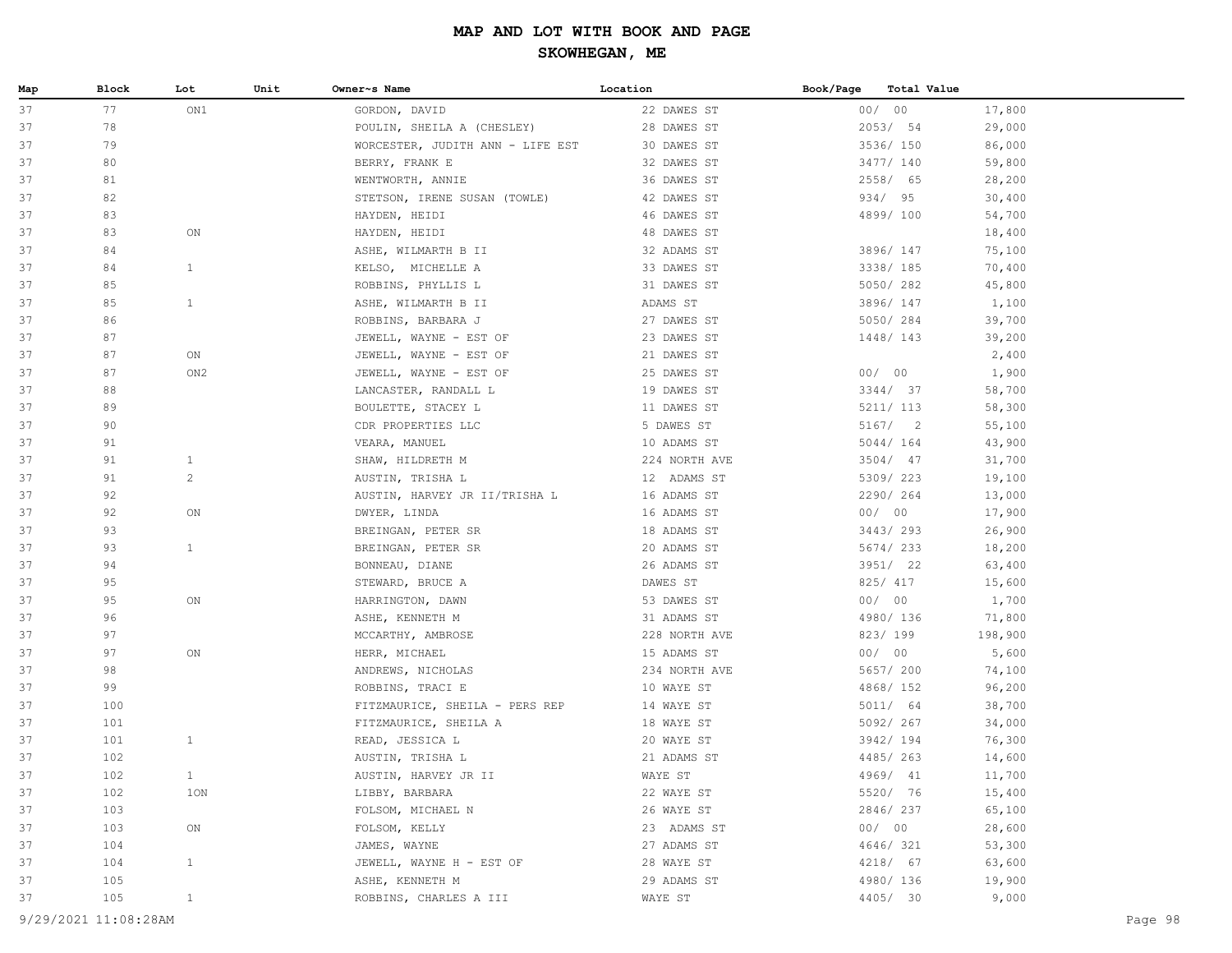| Map      | Block      | Lot            | Unit | Owner~s Name                               | Location                         | Book/Page<br>Total Value |                 |  |
|----------|------------|----------------|------|--------------------------------------------|----------------------------------|--------------------------|-----------------|--|
| 37       | 106        |                |      | GUNST, JEROME J                            | 32 WAYE ST                       | 1391/ 87                 | 19,500          |  |
| 37       | 107        |                |      | GUNST, JEROME J                            | 34 WAYE ST                       | 817/ 756                 | 76,000          |  |
| 37       | 107        | $\mathbf{1}$   |      | GUNST, JEROME J II                         | ADAMS ST                         | 5587/ 240                | 11,200          |  |
| 37       | 107        | 10N1           |      | GUNST, CHARLENE V ELLIS                    | 35 ADAMS ST                      |                          | 3,600           |  |
| 37       | 108        |                |      | STEWARD, BRUCE A                           | WAYE ST                          | 843/997                  | 14,400          |  |
| 37       | 108        | ON             |      | BUCKMAN, KAYLA & THERRANCE                 | 57 DAWES ST                      | 00/00                    | 1,900           |  |
| 37       | 109        |                |      | VEILLEUX, ROLAND A                         | 225 NORTH AVE                    | 5397/ 168                | 143,200         |  |
| 37       | 109        | Α              |      | TOWN OF SKOWHEGAN                          | NORTH AVE                        |                          | 2,400           |  |
| 37       | 109        | B              |      | SPOONER, MICHAEL F                         | 219 NORTH AVE                    | 5376/ 279                | 46,500          |  |
| 37       | 110        |                |      | VEILLEUX, ROLAND A                         | 217 NORTH AVE                    | 5397/ 168                | 185,100         |  |
| 37       | 110        | Α              |      | VEILLEUX, ROLAND A                         | 213 NORTH AVE                    | 5397/ 168                | 116,800         |  |
| 37       | 111        |                |      | SHAW, NORMAN R                             | 14 ST JAMES ST                   | 2643/240                 | 30,000          |  |
| 37       | 112        |                |      | ELLIOTT, TAMMY L                           | 3 TAMMY LN                       | 5455/ 57                 | 34,200          |  |
| 37       | 112        | ON             |      | ROODE, HEATHER                             | 6 TAMMY LN                       | 00/00                    | 2,700           |  |
| 37       | 113        | 1              |      | VEILLEUX, ROLAND A                         | 53 PARLIN ST                     | 5397/ 168                | 59,500          |  |
| 37       | 113        | $\overline{c}$ |      | VEILLEUX, ROLAND A                         | 15 ST JAMES ST                   | 5397/ 168                | 32,000          |  |
| 37       | 113        | 3              |      | VEILLEUX, ROLAND A                         | 17 ST JAMES ST                   | 5397/ 168                | 32,100          |  |
| 37       | 113        | $\overline{4}$ |      | VEILLEUX, ROLAND A                         | 51 PARLIN ST                     | 5397/ 168                | 36,400          |  |
| 37       | 114        |                |      | DOSSEV, MROSLAV D                          | 4 DORE ST                        | 5187/ 181                | 71,400          |  |
| 37       | 114        | 1              |      | LIEBOWITZ, DANA S                          | 49 PARLIN ST                     | 4968/226                 | 49,900          |  |
| 37       | 115        |                |      | COLLINS, AVIS M                            | 6 DORE ST                        | 1998/ 321                | 50,600          |  |
| 37       | 116        |                |      | STEWARD, VICTOR R JR                       | 10 DORE ST                       | 4750/ 148                | 58,700          |  |
| 37       | 117        |                |      | STEWARD, VICTOR R JR                       | 12 DORE ST                       | 4750/ 148                | 61,300          |  |
| 37       | 118        |                |      | ELLIS, ELAINE R                            | 14 DORE ST                       | 2983/343                 | 74,800          |  |
| 37       | 119        |                |      | LEWIS, LESLIE N & SABRINA NGUYEN           | 18 DORE ST                       | 5000/ 197                | 51,100          |  |
| 37       | 120        |                |      | WHITE, CHRISTOPHER D                       | 20 DORE ST                       | 1842/ 20                 | 62,200          |  |
| 37       | 120        | ON             |      | WHITE, CHRISTOPHER                         | 22 DORE ST                       |                          | 13,300          |  |
| 37       | 121        |                |      | HUSSEY, CAROLYN A                          | 22 BLAIR ST                      | 889/ 644                 | 69,700          |  |
| 37       | 123        |                |      | FANJOY, STEVE MARTIN                       | 23 DORE ST                       | 5605/8                   | 61,600          |  |
| 37       | 124        |                |      | PERKINS, TRUDY L & MILLARD J - LE          | 27 BEAUFORD ST                   | 4963/353                 | 71,100          |  |
| 37<br>37 | 125        | $\mathbf{1}$   |      | GODIN, PHILODORA                           | 23 BEAUFORD ST                   | 4698/ 205                | 8,400           |  |
|          | 125        |                |      | GODIN, PHILODORA                           | BEAUFORD ST                      | 4698/ 205                | 6,200           |  |
| 37<br>37 | 126<br>126 | ON             |      | MCGRAY, CHARLES R SR - LE<br>MCGRAY, CECIL | 18 BEAUFORD ST<br>20 BEAUFORD ST | 2756/258                 | 59,100<br>4,400 |  |
| 37       | 126        | ON1            |      | MCGRAY, CHARLES JR                         | 18 COTE ST                       |                          | 8,000           |  |
| 37       | 127        |                |      | WHEELER, MARC W                            | 22 BEAUFORD ST                   | 1647/ 238                | 50,200          |  |
| 37       | 128        |                |      | GODIN, PHILODORA                           | 24 BEAUFORD ST                   | 4698/ 205                | 26,200          |  |
| 37       | 129        |                |      | POTRATZ, CHARLES A                         | 26 BEAUFORD ST                   | 5314/ 261                | 19,800          |  |
| 37       | 129        | Α              |      | POMERLEAU, PAUL R                          | 28 BEAUFORD ST                   | 4051/164                 | 14,800          |  |
| 37       | 130        |                |      | BAILEY, WANDA MARIE                        | 11 DORE ST                       | 4646/318                 | 79,000          |  |
| 37       | 132        |                |      | DUREPO, DEBORAH L                          | 27 HARDING ST                    | 2102/4                   | 21,000          |  |
| 37       | 133        |                |      | STEWARD, VIOLA - HEIRS OF                  | HARDING ST                       | 821/ 467                 | 8,300           |  |
| 37       | 134        |                |      | HARVILLE, THOMAS W                         | 12 COTE ST                       | 1038/ 66                 | 53,100          |  |
| 37       | 135        |                |      | COOLEY, MARY ANN - LIFE EST                | 7 COTE ST                        | 4421/ 75                 | 55,700          |  |
| 37       | 136        |                |      | AUSTIN, TRISHA L                           | HARDING ST                       | 5350/ 226                | 13,300          |  |
| 37       | 136        | ON1            |      | WASHBURN, MICHAEL                          | 20 HARDING ST                    |                          | 13,700          |  |
|          |            |                |      |                                            |                                  |                          |                 |  |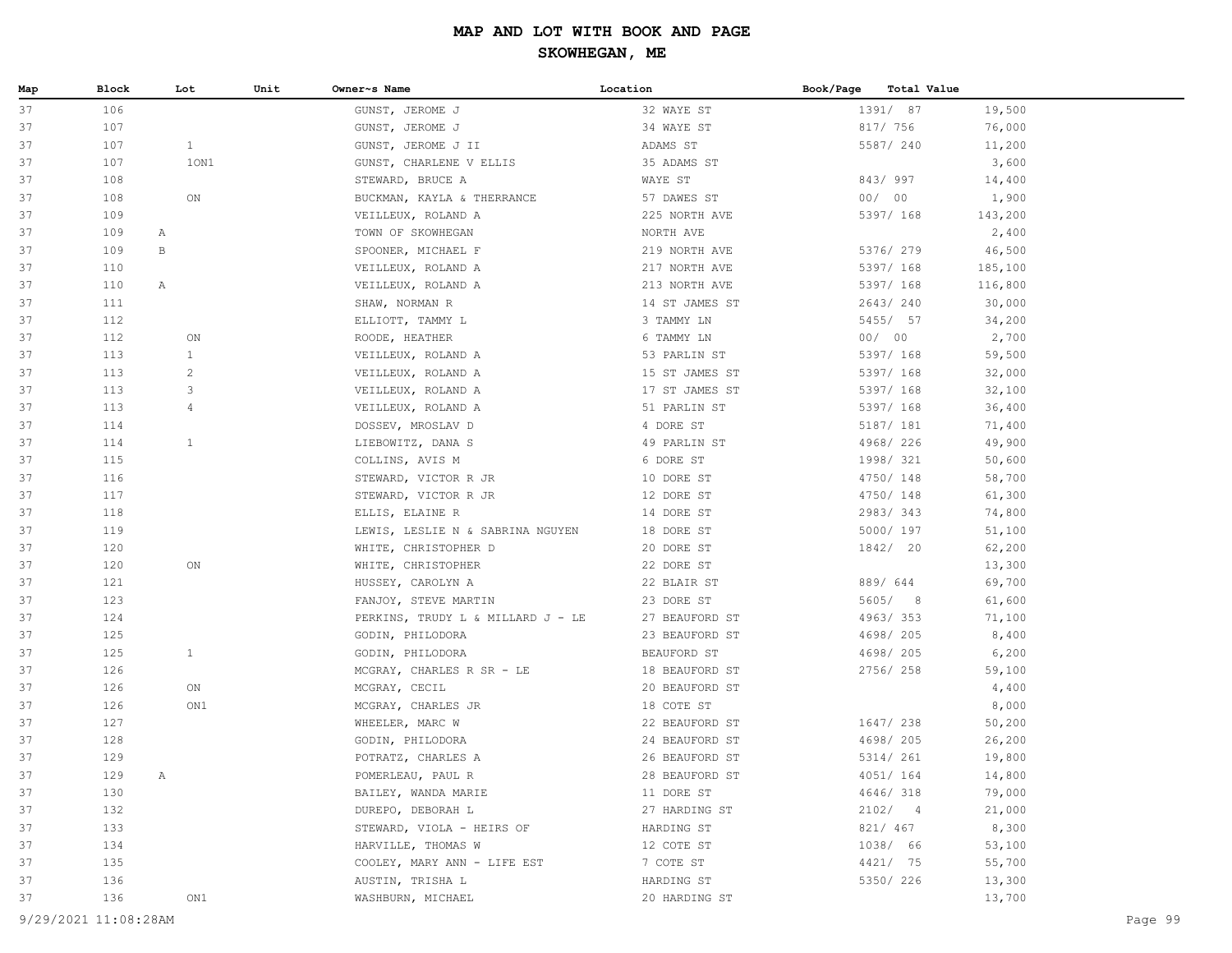| Map | Block        | Lot          | Unit | Owner~s Name                           | Location        | Book/Page<br>Total Value |         |
|-----|--------------|--------------|------|----------------------------------------|-----------------|--------------------------|---------|
| 37  | 137          |              |      | YORK, MATHEW P                         | 22 HARDING ST   | 3903/ 62                 | 39,100  |
| 37  | 138          |              |      | FOLSOM, MICHAEL N                      | 26 HARDING ST   | 2846/237                 | 37,300  |
| 37  | 139          |              |      | MEADE, JASON E                         | 28 HARDING ST   | 2454/206                 | 68,200  |
| 37  | 140          |              |      | JEWELL, WAYNE H - EST OF               | 43 PARLIN ST    | 1711/ 206                | 53,200  |
| 37  | 140          | ON           |      | JEWELL, WAYNE - EST OF                 | 5 DORE ST       | 00/00                    | 1,300   |
| 37  | 140          | ON1          |      | JEWELL, WAYNE H - EST OF               | 7 DORE ST       | 1711/ 206                | 1,700   |
| 37  | 142          |              |      | JEWELL, WAYNE - EST OF                 | 33 PARLIN ST    | 2078/89                  | 15,600  |
| 37  | 142          | ON           |      | JEWELL, WAYNE - EST OF                 | 39 PARLIN ST    | 00/00                    | 1,800   |
| 37  | 142          | ON1          |      | JEWELL, WAYNE - EST OF                 | 41 PARLIN ST    |                          | 1,600   |
| 37  | 143          |              |      | LANCASTER, RANDALL                     | 37 PARLIN ST    | 2079/ 47                 | 51,400  |
| 37  | 144          |              |      | STUARD, TRAVIS                         | 4 COTE ST       | 4986/339                 | 65,900  |
| 37  | 145          |              |      | HINES, ROBERT D                        | 29 PARLIN ST    | 3120/ 143                | 51,600  |
| 37  | 146          |              |      | BEAULIEU, WILLIAM S                    | 27 PARLIN ST    | 5342/ 59                 | 47,900  |
| 37  | 146          | $\mathbf{1}$ |      | WORSTER, RODNEY B                      | 14 HARDING ST   | 3481/ 206                | 48,200  |
| 37  | 147          |              |      | WORSTER, RODNEY B                      | 25 PARLIN ST    | 3920/ 1                  | 160,600 |
| 37  | 148          |              |      | LESSARD, KATE M                        | 22 PARLIN ST    | 5618/ 106                | 73,600  |
| 37  | 149          |              |      | JEWELL, WAYNE H - EST OF               | 9 LESSOR ST     | 1156/ 64                 | 135,900 |
| 37  | 149          | ON1          |      | JEWELL, WAYNE - EST OF                 | 4 JEWELL CT     |                          | 1,600   |
| 37  | 149          | ON2          |      | JEWELL, WAYNE - EST OF                 | 6 JEWELL CT     |                          | 1,100   |
| 37  | 149          | ON3          |      | JEWELL, WAYNE - EST OF                 | 10 JEWELL CT    | PK OWN                   | 1,600   |
| 37  | 149          | ON4          |      | JEWELL, WAYNE - EST OF                 | 9 JEWELL CT     |                          | 1,200   |
| 37  | 149          | ON5          |      | JEWELL, WAYNE - EST OF                 | 7 JEWELL CT     |                          | 1,800   |
| 37  | 149          | ON6          |      | JEWELL, WAYNE - EST OF                 | 3 JEWELL CT     |                          | 4,500   |
| 37  | 149          | ON 7         |      | JEWELL, WAYNE - EST OF                 | 34 PARLIN ST    |                          | 1,200   |
| 37  | 150          |              |      | JORIC ENTERPRISES                      | 197 NORTH AVE   | 3042/ 27                 | 147,400 |
| 37  | 150          | $\mathbf{1}$ |      | PALMER, NORMA - EST OF                 | 46 PARLIN ST    | 1248/130                 | 25,900  |
| 37  | 150          | 1ON          |      | PALMER, SHARON                         | 48 PARLIN ST    |                          | 19,200  |
| 37  | 150          | A            |      | RINES, TIMOTHY A - 50%                 | 42 PARLIN ST    | 4985/ 167                | 54,800  |
| 37  | 150          | В            |      | PARLIN, RICKY J                        | 209 NORTH AVE   | 1161/ 332                | 386,300 |
| 37  | 151          |              |      | LEMIEUX, DANA A                        | 195 NORTH AVE   | 1637/ 17                 | 49,900  |
| 37  | 152          |              |      | FOLEY, KAREN M                         | 189 NORTH AVE   | 5271/ 35                 | 71,200  |
| 37  | 153          |              |      | DUNBAR, SYDNEY V - LIFE ESTATE         | 187 NORTH AVE   | 4449/138                 | 108,700 |
| 37  | 154          |              |      | BARNES, SPENCER A                      | 183 NORTH AVE   | 2300/ 189                | 71,700  |
| 37  | 154          | A            |      | WORSTER, RODNEY                        | PARLIN ST       | 5414/ 102                | 15,500  |
| 37  | 155          |              |      | LAFRATTA, RONALD D                     | 181 NORTH AVE   | 1336/ 70                 | 91,300  |
| 37  | 155          | ON           |      | LAFRATTA, RONALD D                     | 177 NORTH AVE   | 1336/ 70                 | 69,800  |
| 37  | 156          |              |      | PRICE, CHRISTOPHER J                   | 4 ST MARK ST    | 4912/ 94                 | 81,400  |
| 37  | 157          |              |      | L & W REALTY LLC                       | 10 ST MARK ST   | 4979/232                 | 56,500  |
| 38  | $\mathbf{1}$ |              |      | VARTANIAN, JOHN M                      | 13 PARK ST      | 5006/ 146                | 60,500  |
| 38  | $\mathbf{2}$ |              |      | MARK'S COMPLETE AUTOMOTIVE SERVICE INC | 11 PARK ST      | 5244/ 81                 | 59,000  |
| 38  | 3            |              |      | HAMILTON, DANA                         | 9 PARK ST       | 2423/ 68                 | 60,100  |
| 38  | 4            |              |      | HODGES, MARK R                         | 7 PARK ST       | 3619/ 305                | 88,400  |
| 38  | 5            |              |      | CHEN, DONG CAI                         | 224 MADISON AVE | 4581/ 77                 | 60,500  |
| 38  | 6            |              |      | DUBAY, WAYNE E                         | 226 MADISON AVE | 5234/1                   | 180,200 |
| 38  | 7            |              |      | MOODY, RYAN J                          | 10 BUNGALOW ST  | 5382/ 27                 | 66,800  |
| 38  | 8            |              |      | WATERS, RICHARD J III                  | 12 BUNGALOW ST  | 2417/ 160                | 61,800  |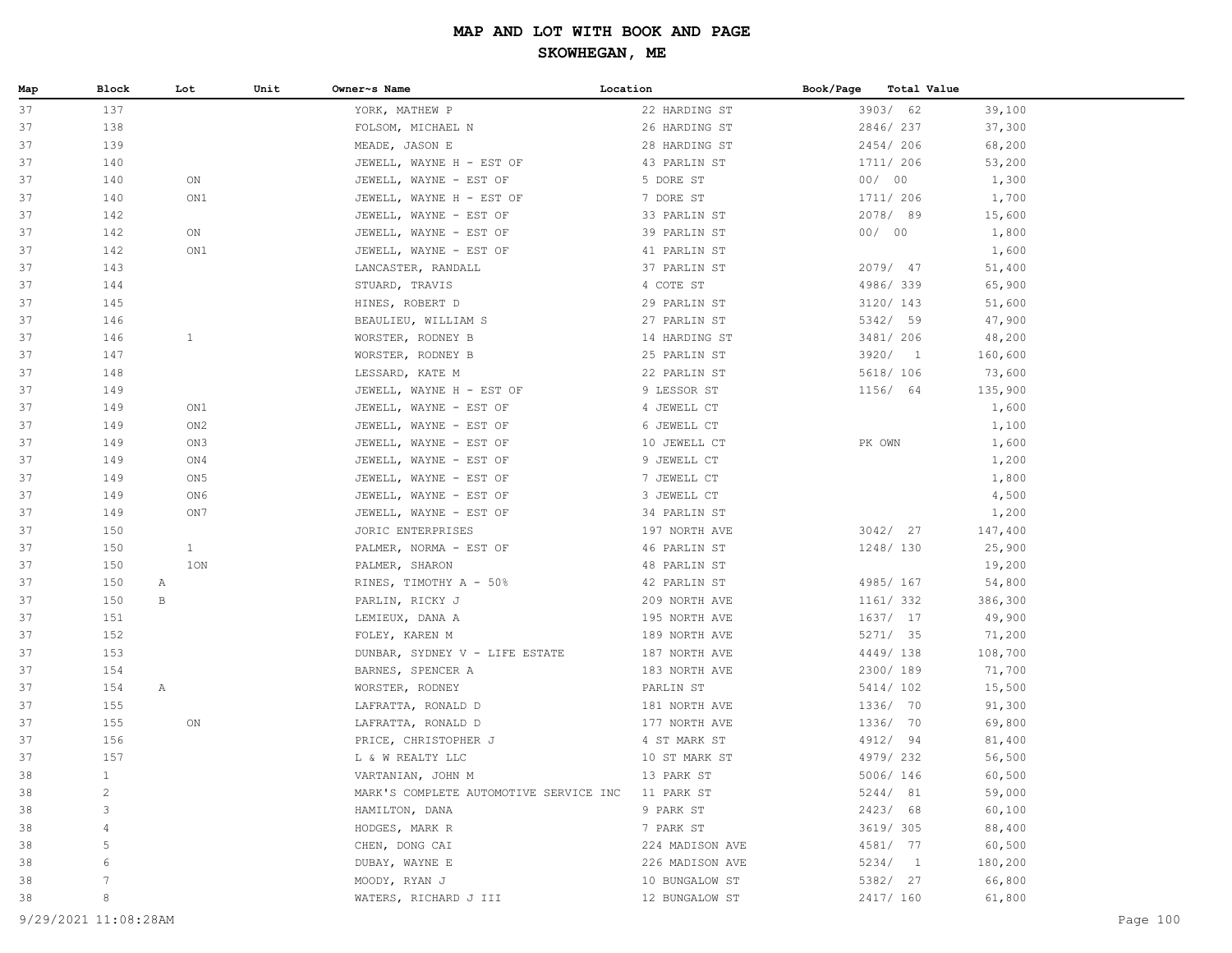| Map | Block                | Lot            | Unit | Owner~s Name                        | Location            | Book/Page | Total Value |           |          |
|-----|----------------------|----------------|------|-------------------------------------|---------------------|-----------|-------------|-----------|----------|
| 38  | 9                    |                |      | HATCH, VICTORIA M                   | 14 BUNGALOW ST      |           | 2790/ 213   | 61,100    |          |
| 38  | 10                   |                |      | L & W REALTY LLC                    | 16 BUNGALOW ST      |           | 4979/232    | 12,200    |          |
| 38  | 11                   |                |      | L & W REALTY LLC                    | 20 BUNGALOW ST      |           | 4979/232    | 56,300    |          |
| 38  | 12                   |                |      | L & W REALTY LLC                    | MADISON AVE         |           | 4979/232    | 68,500    |          |
| 38  | 13                   |                |      | L & W REALTY LLC                    | 242 MADISON AVE     |           | 4979/232    | 980,700   |          |
| 38  | 15                   |                |      | L & W REALTY LLC                    | 250 MADISON AVE     |           | 4979/232    | 14,600    |          |
| 38  | 16                   |                |      | CHELSEA MARKET REALTY LLC           | 252 MADISON AVE     |           | 4250/ 277   | 434,100   |          |
| 38  | 17                   |                |      | WHITTEMORE, JAMES G                 | 256 MADISON AVE     |           | 1208/ 336   | 112,100   |          |
| 38  | 18                   |                |      | SKOWHEGAN STATE FAIR ASSOCIATI      | 33 CONSTITUTION AVE |           | 613/ 159    | 2,833,000 |          |
| 38  | 18                   | ON1            |      | MAINE ANTIQUE POWER ASSN INC        | CONSTITUTION AVE    |           |             | 84,800    |          |
| 38  | 19                   |                |      | PROMPTO INC                         | 260 MADISON AVE     |           | 1494/163    | 163,100   |          |
| 38  | 19                   | $\mathbb{A}$   |      | MAINE GRANITE & STONE LLC           | 20 CONSTITUTION AVE |           | 2949/175    | 135,600   |          |
| 38  | 24                   |                |      | HOLMWOOD, MELISSA M                 | 106 RUSSELL RD      |           | 5475/ 159   | 156,600   |          |
| 38  | 24                   | $\mathbf{1}$   |      | MICHAUD, MICHAEL                    | 108 RUSSELL RD      |           | 4429/313    | 62,800    |          |
| 38  | 24                   | $\overline{c}$ |      | MICHAUD, TANYA M                    | RUSSELL RD          |           | 4429/316    | 23,000    |          |
| 38  | 24                   | 3              |      | COOKE, MICHELLE L                   | RUSSELL RD          |           | 4429/319    | 20,400    |          |
| 38  | 24                   | 30N            |      | MICHAUD, PATRICIA                   | 4 FOXY LN           | 00/00     |             | 52,800    |          |
| 38  | 25                   |                |      | ALBERICO, JAMES M                   | 118 RUSSELL RD      |           | 3336/345    | 110,800   |          |
| 38  | 26                   |                |      | NADEAU, RAYMOND                     | 126 RUSSELL RD      |           | 5478/ 87    | 82,000    |          |
| 38  | 26                   | $\mathbb{A}$   |      | PRICE, BRADY P                      | 140 RUSSELL RD      |           | 4107/ 50    | 122,800   |          |
| 39  | $\mathbf{1}$         |                |      | LEPAGE, DENIS L                     | 13 HUMMINGBIRD LN   |           | 4835/295    | 154,000   |          |
| 39  | $\overline{c}$       |                |      | MORRISON, THOMAS R                  | 11 HUMMINGBIRD LN   |           | 796/ 32     | 148,700   |          |
| 39  | 3                    |                |      | NADEAU, GARY J                      | 7 HUMMINGBIRD LN    |           | 2622/ 253   | 148,000   |          |
| 39  | 5                    |                |      | RICHARDSON, MICHAEL A               | 54 WOODCOCK LN      |           | 5564/ 72    | 173,200   |          |
| 39  | 6                    |                |      | FORD, EDWARD                        | WOODCOCK LN         |           | 4412/ 40    | 8,200     |          |
| 39  | $7\phantom{.0}$      |                |      | SIREN, CHRISTAL C                   | 62 WOODCOCK LN      |           | 3046/ 66    | 220,400   |          |
| 39  | 8                    |                |      | HUME, MARK A                        | 66 WOODCOCK LN      |           | 4346/329    | 161,100   |          |
| 39  | 9                    |                |      | MERCIER, COLLEEN L                  | 72 WOODCOCK LN      |           | 4849/314    | 111,400   |          |
| 39  | 11                   |                |      | PERKINS, HARRIET RICHARDSON ET      | PHEASANT LN         |           | 1126/ 106   | 10,400    |          |
| 39  | 12                   |                |      | MYSHRALL, BRENDA                    | 53 PHEASANT LN      |           | 4894/ 87    | 95,400    |          |
| 39  | 13                   |                |      | JACKSON, KYLE D                     | 51 PHEASANT LN      |           | 5234/ 208   | 179,900   |          |
| 39  | 14                   |                |      | MEAD, JENNIFER P                    | 39 PHEASANT LN      |           | 5084/298    | 163,900   |          |
| 39  | 14                   | A              |      | LYON, GEORGE D JR - LE              | 45 PHEASANT LN      |           | 5605/ 20    | 147,900   |          |
| 39  | 15                   |                |      | HEBERT, MARK D - TC                 | 35 PHEASANT LN      |           | 3556/ 26    | 155,400   |          |
| 39  | 17                   |                |      | FURBUSH, JASON A & KEVIN J - TC     | 33 PHEASANT LN      |           | 5117/ 184   | 103,200   |          |
| 39  | 19                   |                |      | BOYNTON, CHRISTOPHER E              | 23 GOLDFINCH LN     |           | 5576/ 32    | 143,300   |          |
| 39  | 20                   |                |      | MCKENZIE, MICHAEL J                 | 17 GOLDFINCH LN     |           | 4336/ 310   | 143,700   |          |
| 39  | 21                   |                |      | FAWCETT, JOHN H SR & ANN MARIE - LE | 15 GOLDFINCH LN     |           | 5554/336    | 119,600   |          |
| 39  | 22                   |                |      | AMES, TIMOTHY                       | 13 GOLDFINCH LN     |           | 5381/ 307   | 107,200   |          |
| 39  | 23                   |                |      | ROSS, LARRY C                       | 11 GOLDFINCH LN     |           | 1314/ 98    | 113,000   |          |
| 39  | 24                   |                |      | STEEVES, EVA M                      | 56 BLUE HERON LN    |           | 2576/ 84    | 199,500   |          |
| 39  | 24                   | $\mathbf{1}$   |      | CARPENTIER, JULIA                   | 9 GOLDFINCH LN      |           | 1741/ 108   | 117,600   |          |
| 39  | 25                   |                |      | IAFRATE, MICHAEL R                  | 64 BLUE HERON LN    |           | 4729/ 134   | 151,400   |          |
| 39  | 26                   |                |      | WORTH, TAMARA M                     | 72 BLUE HERON LN    |           | 3021/ 175   | 120,000   |          |
| 39  | 27                   |                |      | MEADER, JOHN                        | 76 BLUE HERON LN    |           | 2732/300    | 109,900   |          |
| 39  | 28                   |                |      | DUGAS, PHILIP JR                    | 80 BLUE HERON LN    |           | 4388/ 100   | 116,100   |          |
|     | 9/29/2021 11:08:28AM |                |      |                                     |                     |           |             |           | Page 101 |
|     |                      |                |      |                                     |                     |           |             |           |          |